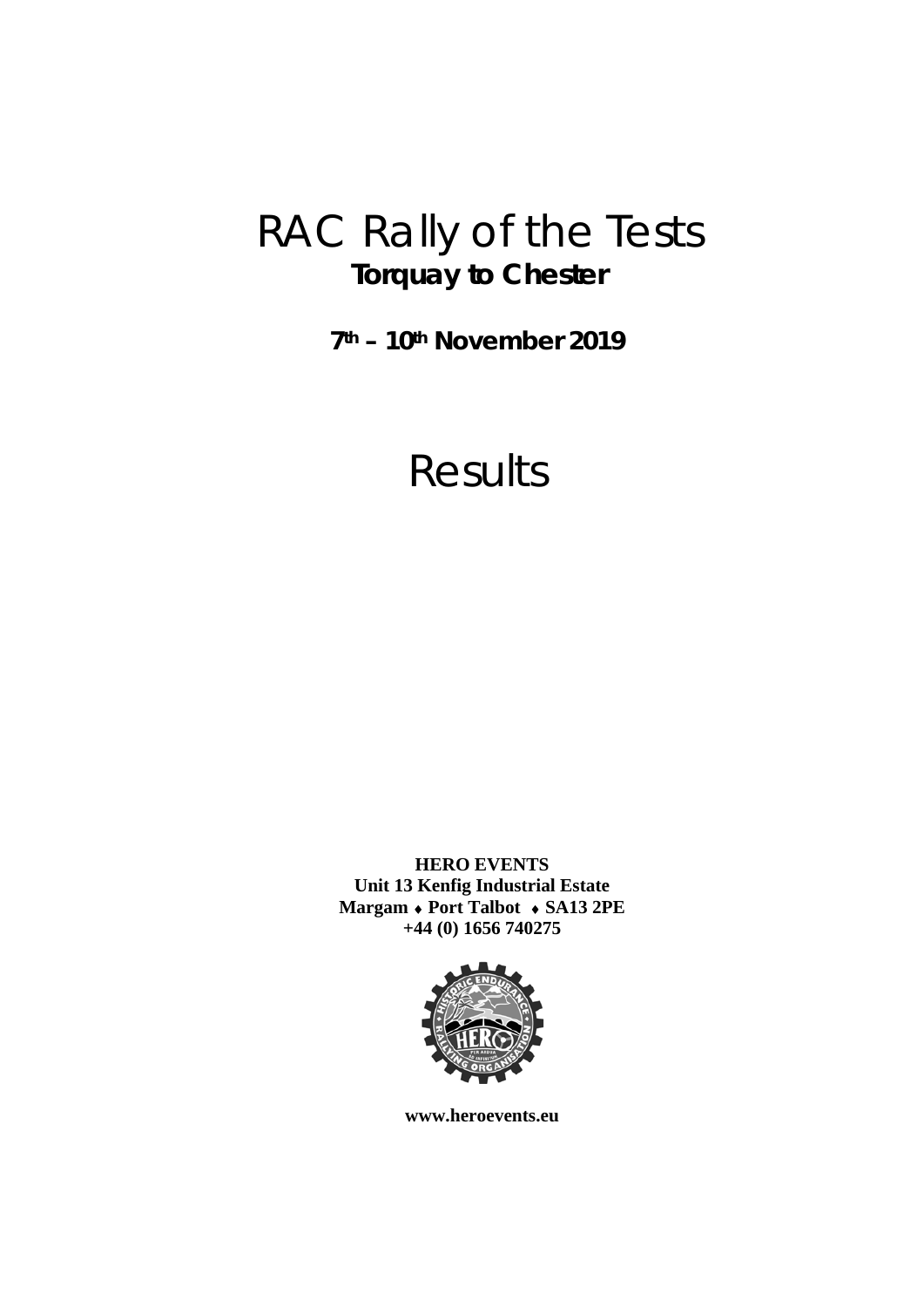# **RAC Rally of the Tests 2019** 7 - 10 November 2019 **Final Overall Classification at Chester Finish**

| Num            | Crew                                  | Car                         | Total   | O/A Posn                  | Posn. /Cls |
|----------------|---------------------------------------|-----------------------------|---------|---------------------------|------------|
| 1              | Steve Entwistle / Mark Appleton       | Morris Mini Cooper S        | 0:11:49 | 1                         | 1/2        |
| 57             | Harm Lamberigts / Arjan van der Palen | <b>Ford Escort Mexico</b>   | 0:13:47 | $\tilde{\phantom{a}}$     | 1/7        |
| 65             | Mike Vokes / Matthew Vokes            | Ginetta G15                 | 0:14:01 | $\tilde{}$                | 2/7        |
| 17             | Phil Hindley / Martyn Taylor          | Porsche 911                 | 0:15:37 | $\overline{c}$            | 1/6        |
| 82             | Thomas Bricknell / Roger Bricknell    | Volkswagen Golf GTi         | 0:16:56 | $\widetilde{\phantom{m}}$ | 1/10       |
| 27             | Paul Dyas / Martin Pitt               | Volvo Amazon                | 0:18:10 | 3                         | 1/4        |
| 77             | Alexander Leurs / Bas de Rijk         | Opel Ascona                 | 0:18:26 | $\tilde{\phantom{a}}$     | 1/8        |
| 63             | John Ruddock / Nick Cooper            | <b>Ford Escort Mexico</b>   | 0:18:52 | $\widetilde{\phantom{m}}$ | 2/8        |
| $\overline{2}$ | Stuart Anderson / Leigh Powley        | <b>Bentley Derby</b>        | 0:19:00 | 4                         | 1/1        |
| 59             | Tim Sawyer / Andrew Duerden           | <b>Ford Escort Mexico</b>   | 0:19:30 | $\tilde{}$                | 3/7        |
| 30             | Peter Lovett / Matt Fowle             | Porsche 911                 | 0:20:16 | $\overline{5}$            | 2/6        |
| 3              | Seren Whyte / Elise Whyte             | Standard 10                 | 0:20:23 | $6\phantom{1}$            | 2/1        |
| 26             | Howard Warren / Iain Tullie           | Porsche 911 Coupe           | 0:20:24 | 7                         | 3/6        |
| 36             | <b>Bill Cleyndert / Tony Brooks</b>   | Morris Mini Cooper S        | 0:21:25 | 8                         | 2/2        |
| 54             | Federico Berbet / Nick Bloxham        | Porsche 911                 | 0:21:37 | $\tilde{}$                | 1/9        |
| 39             | John Dignan / Peter Dignan            | <b>MG B Roadster</b>        | 0:22:42 | 9                         | 1/3        |
| 29             | Stephen Owens / Niall Frost           | Porsche 911                 | 0:24:05 | 10                        | 4/6        |
| 8              | Dermot Carnegie / Paul Bosdet         | Volvo PV544                 | 0:25:00 | 11                        | 2/4        |
| 52             | Bas van Kamperdijk / Erwin Berkhof    | Porsche 911                 | 0:25:07 | 12                        | 5/6        |
| 74             | Clive Martin / Anji Martin            | Ford Escort                 | 0:25:33 | $\tilde{\phantom{a}}$     | 4/7        |
| 33             | Darren Everitt / Susan Dixon          | Triumph 2000 MK1            | 0:28:49 | 13                        | 1/5        |
| 78             | Ed Abbott / Ray Crowther              | Jaguar XJ-S                 | 0:28:55 | $\widetilde{\phantom{m}}$ | 2/10       |
| 35             | Roger Powley / Brian Goff             | Hillman Imp                 | 0:30:18 | 14                        | 3/2        |
| 71             | Matthew Abrey / Owen Turner           | Austin Mini                 | 0:31:36 | 15                        | 4/2        |
| 28             | Thomas Koerner / Rolf Pellini         | Porsche 911                 | 0:31:53 | 16                        | 6/6        |
| 46             | Cliff England / Peter Rushforth       | Truimph 2000                | 0:31:58 | 17                        | 2/5        |
| 32             | Klaus Mueller / Eric Schwab           | Lancia Fulvia Coupe         | 0:33:28 | 18                        | 2/3        |
| 66             | Simon Malins / Suzanne Barker         | <b>Hillman Hunter</b>       | 0:34:30 | $\tilde{\phantom{a}}$     | 5/7        |
| 53             | Sjouke Kuindersma / Jaap Jongman      | Volvo 142                   | 0:35:38 | $\tilde{\phantom{a}}$     | 3/8        |
| 75             | Rod Hanson / Clare Grove              | Ford Escort                 | 0:35:50 | $\tilde{\phantom{a}}$     | 3/10       |
| 89             | Brian Dwelly / Janette Dwelly         | Porsche 924S                | 0:36:06 | $\tilde{}$                | 4/10       |
| 60             | Andy Simpson / Mick Briggs            | Morris Mini Clubman         | 0:36:37 | $\tilde{\phantom{a}}$     | 6/7        |
| 62             | Keith Jenkins / Martin Phaff          | Lancia Fulvia Coupe         | 0:36:50 | 19                        | 3/3        |
| 5              | Charles Graves / Andrew Fish          | Jaguar XK150 FHC            | 0:37:41 | 20                        | 3/5        |
| 12             | Richard Worts / Nicola Shackleton     | Jaguar Mk2                  | 0:39:49 | 21                        | 4/5        |
| 42             | Tim Lawrence / Alan Pettit            | MG B GT                     | 0:39:50 | 22                        | 4/3        |
| 47             | Andrew Brookes / Nick Pullan          | Austin Mini Cooper          | 0:39:55 | 23                        | 5/2        |
| 69             | Andre Scruton / John Youd             | Porsche 911                 | 0:40:07 | $\tilde{}$                | 2/9        |
| 24             | Chris Howell / Jon Briggs             | Ford Lotus Cortina Mk1      | 0:40:35 | 24                        | 6/2        |
| $\overline{7}$ | Peter Moore / Dan Stellmacher         | <b>Austin Healey Sprite</b> | 0:40:38 | 25                        | 5/3        |
| $\overline{4}$ | Peter Humphrey / Graham Couser        | Volvo PV544                 | 0:41:27 | 26                        | 3/4        |
| 16             | Peter Naaktgeboren / Bart den Hartog  | Porsche 356B                | 0:42:08 | 27                        | 6/3        |
| 86             | Carrie Northmore / Bernard Northmore  | Porsche 944                 | 0:42:08 | $\tilde{\phantom{a}}$     | 5/10       |
| 85             | Peter Engel / Jim Bowie               | Volkswagen Golf GTI         | 0:44:49 | $\tilde{}$                | 6/10       |
| 51             | Michael Kunz / James Ewing            | Volvo 240 S                 | 0:45:11 | $\tilde{}$                | 7/10       |
| 20             | Andy Hamer / Bob Kerry                | Volvo Amazon                | 0:45:53 | 28                        | 4/4        |
| 72             | Steve Robertson / Julia Robertson     | MG B GT V8                  | 0:46:13 | $\tilde{}$                | 3/9        |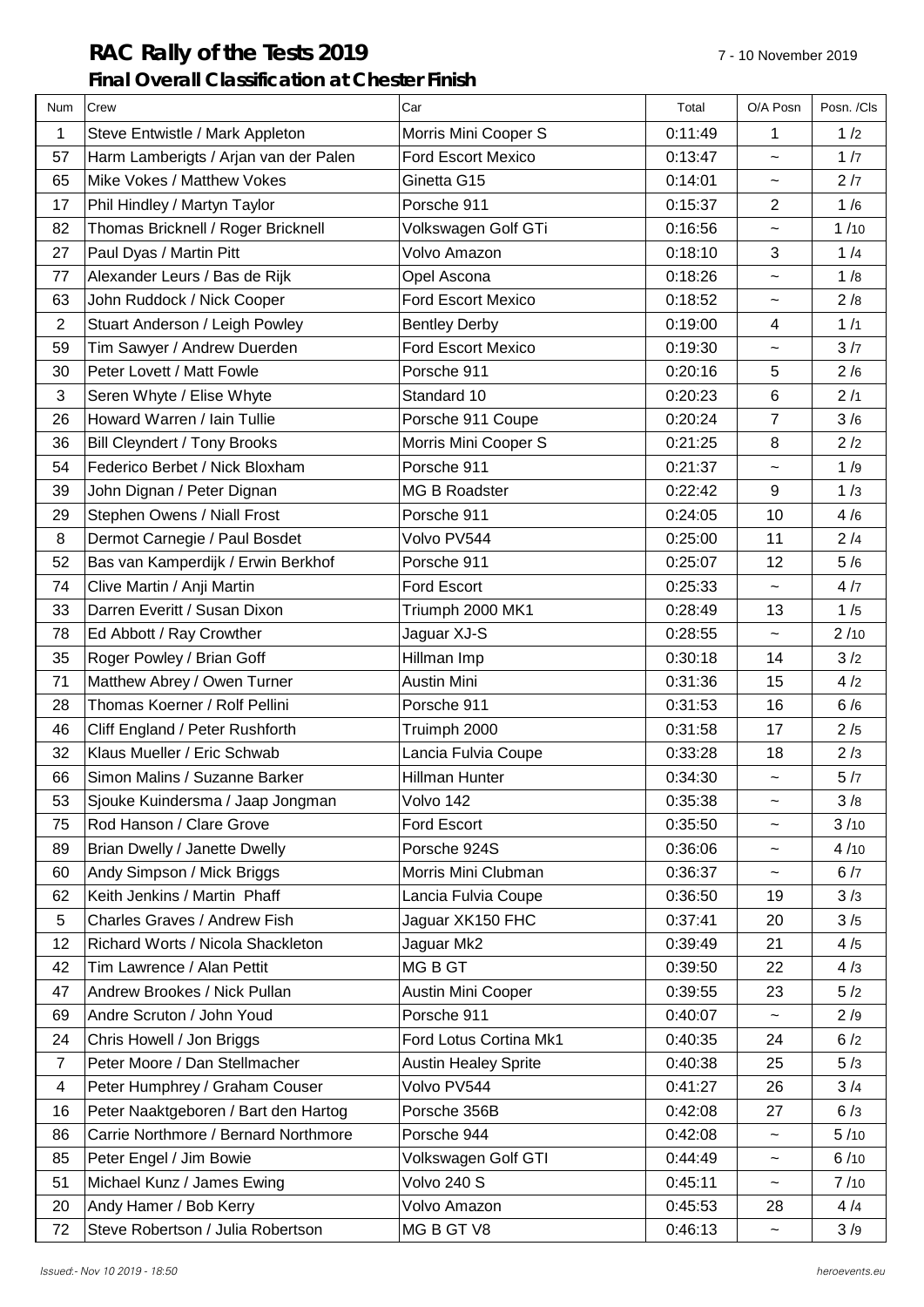| 88               | Steven Hughs / Peter Fletcher           | Peugeot 205                 | 0:49:53      | $\tilde{\phantom{a}}$     | 8/10  |
|------------------|-----------------------------------------|-----------------------------|--------------|---------------------------|-------|
| 22               | Rob Henchoz / Amy Henchoz               | Volvo PV544                 | 0:50:25      | 29                        | 5/4   |
| 41               | Peter Neville / Pat Neville             | Volvo 142 S                 | 0:50:29      | 30                        | 6/4   |
| 64               | Rob Clifton / Julie Clifton             | Vauxhall Viva               | 1:01:34      | $\widetilde{\phantom{m}}$ | 4/9   |
| 79               | Cooper Goei / Marsha Goei               | Datsun 280ZX                | 1:07:54      | $\widetilde{\phantom{m}}$ | 9/10  |
| 76               | Richard Harrison / Peter Boyce          | MG B GT                     | 1:09:37      | 31                        | 7/3   |
| 87               | Malcom Dunderdale / Anita Wickins       | Mercedes 190e 16v           | 1:13:33      | $\widetilde{\phantom{m}}$ | 10/10 |
| 83               | Chris Chapman / David Broome            | <b>BMW 323</b>              | 1:22:48      | $\tilde{\phantom{a}}$     | 11/10 |
| 14               | Ted Gaffney / Karen Gaffney             | Morris Mini                 | 1:23:22      | 32                        | 3/1   |
| 61               | Cor Meulen / Ad van der Werf            | Porsche 911 ST              | 1:28:11      | $\tilde{\phantom{a}}$     | 5/9   |
| $\boldsymbol{9}$ | Guy Symons / David Watson               | Riley 1.5                   | 1:42:51      | 33                        | 4/1   |
| 58               | Michael Gerber / Dominik Lingg          | Lancia Fulvia 1600 HF       | 1:50:39      | $\tilde{\phantom{a}}$     | 7/7   |
| 56               | Kevin Haselden / Gary Evans             | <b>Austin Mini Cooper S</b> | 1:54:51      | 34                        | 7/2   |
| $\,6$            | Tony Clark / Brian Neill                | Volvo PV544                 | 2:04:48      | 35                        | 7/4   |
| 80               | Marinus Middelweerd / Jaap van den Bent | Porsche 928                 | 2:14:39      | $\widetilde{\phantom{m}}$ | 12/10 |
| 50               | Patrick Lynch / Hubert Lynch            | Morris Mini Cooper S        | 2:22:13      | 36                        | 8/2   |
| 21               | Ad Smelt / Dick Roesink                 | Volvo PV544                 | 2:37:07      | 37                        | 8/4   |
| 45               | Jonathan Money / Phil Feast             | Porsche 911S                | Retired      |                           |       |
| 70               | Stephen Sly / Nick Green                | Triumph TR6                 | Retired      |                           |       |
| 84               | David Kirby / Dirk Dohse                | Porsche 944                 | Retired      |                           |       |
| 11               | Mark van Son / Irene Blauwkuip          | Austin Healey 3000          | Retired      |                           |       |
| 40               | Philip Armstrong / Frank Hussey         | Volvo PV 544                | Retired      |                           |       |
| 48               | Nicholas Kershaw / Michael Kershaw      | Porsche 911T                | Retired      |                           |       |
| 49               | Frank Hensel / Delficus Douglas         | Volvo 122S                  | Retired      |                           |       |
| 67               | Ken Binstead / Sarah Binstead           | <b>MG B Roadster</b>        | Retired      |                           |       |
| 19               | Paul Crosby / Andy Pullan               | Porsche 911                 | Unclassified |                           |       |
| 15               | Jonathan Hancox / Richard Lambley       | Triumph TR4                 | Retired      |                           |       |
| 38               | Noel Kelly / Pete Johnson               | Volvo 122S                  | Retired      |                           |       |
| 43               | Han Brouwers / Frank Soree              | Sunbeam Tiger               | Retired      |                           |       |
| 31               | Sybren van der Goot / Maiko Wellink     | Peugeot 404                 | Retired      |                           |       |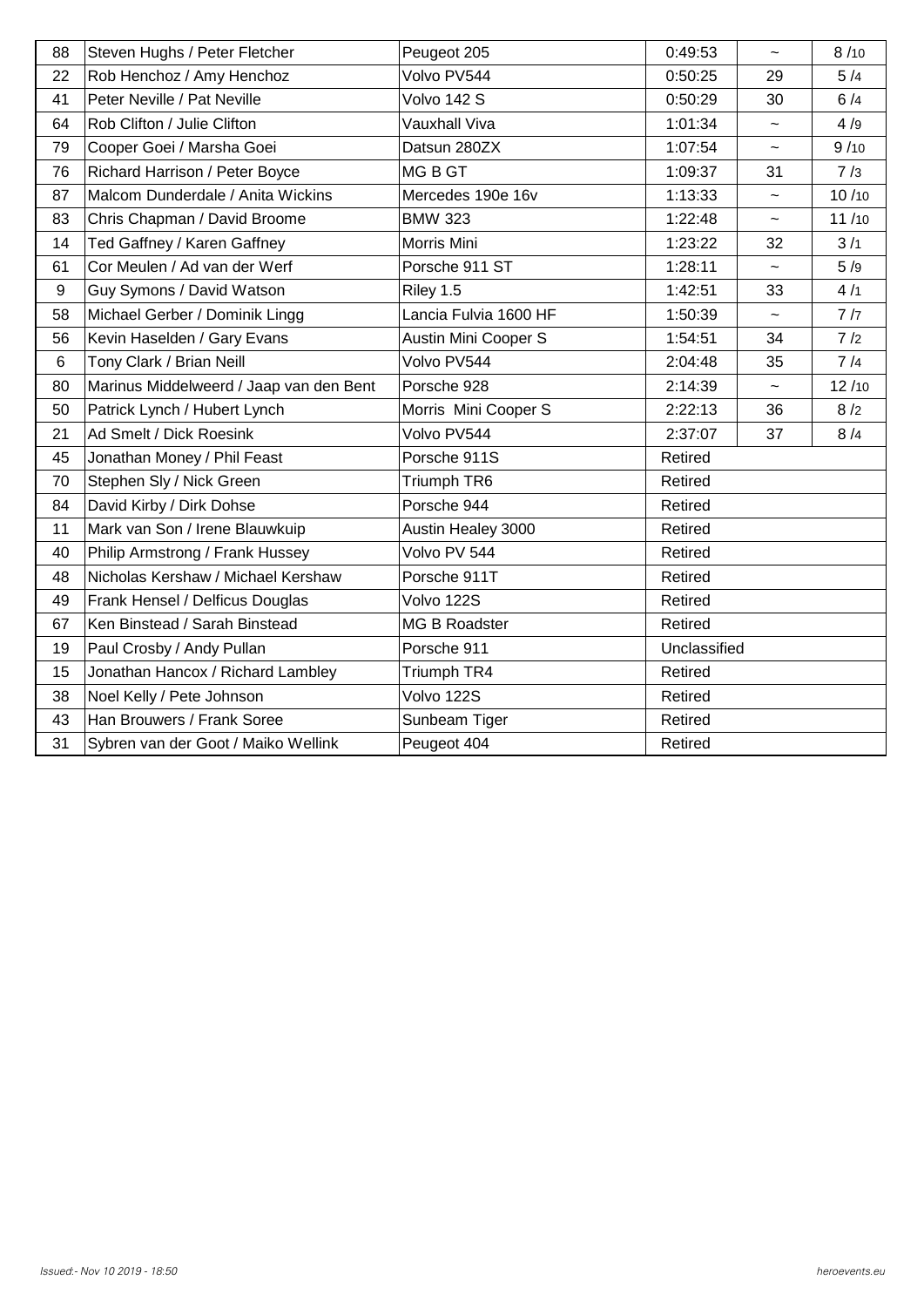# **RAC Rally of the Tests 2019** 7-10 November 2019

## **Final Overall Classification at Chester Finish - Class Order**

| Num            | Crew                                                           | Car                         | Total   | O/A Posn       | Posn. /Cls |
|----------------|----------------------------------------------------------------|-----------------------------|---------|----------------|------------|
|                | Class 1, All pre '42 & Pre '62 Saloons up to 1750cc            |                             |         |                |            |
| $\overline{2}$ | Stuart Anderson / Leigh Powley                                 | <b>Bentley Derby</b>        | 0:19:00 | $\overline{4}$ | 1/1        |
| 3              | Seren Whyte / Elise Whyte                                      | Standard 10                 | 0:20:23 | 6              | 2/1        |
| 14             | Ted Gaffney / Karen Gaffney                                    | Morris Mini                 | 1:23:22 | 32             | 3/1        |
| 9              | Guy Symons / David Watson                                      | Riley 1.5                   | 1:42:51 | 33             | 4/1        |
|                | Class 2, Pre '67 Saloons up to 1750cc                          |                             |         |                |            |
| 1              | Steve Entwistle / Mark Appleton                                | Morris Mini Cooper S        | 0:11:49 | 1              | 1/2        |
| 36             | <b>Bill Cleyndert / Tony Brooks</b>                            | Morris Mini Cooper S        | 0:21:25 | 8              | 2/2        |
| 35             | Roger Powley / Brian Goff                                      | Hillman Imp                 | 0:30:18 | 14             | 3/2        |
| 71             | Matthew Abrey / Owen Turner                                    | <b>Austin Mini</b>          | 0:31:36 | 15             | 4/2        |
| 47             | Andrew Brookes / Nick Pullan                                   | Austin Mini Cooper          | 0:39:55 | 23             | 5/2        |
| 24             | Chris Howell / Jon Briggs                                      | Ford Lotus Cortina Mk1      | 0:40:35 | 24             | 6/2        |
| 56             | Kevin Haselden / Gary Evans                                    | Austin Mini Cooper S        | 1:54:51 | 34             | 7/2        |
| 50             | Patrick Lynch / Hubert Lynch                                   | Morris Mini Cooper S        | 2:22:13 | 36             | 8/2        |
| 31             | Sybren van der Goot / Maiko Wellink                            | Peugeot 404                 | Retired |                |            |
|                | Class 3, Pre '67 Sports up to 1900cc                           |                             |         |                |            |
| 39             | John Dignan / Peter Dignan                                     | MG B Roadster               | 0:22:42 | 9              | 1/3        |
| 32             | Klaus Mueller / Eric Schwab                                    | Lancia Fulvia Coupe         | 0:33:28 | 18             | 2/3        |
| 62             | Keith Jenkins / Martin Phaff                                   | Lancia Fulvia Coupe         | 0:36:50 | 19             | 3/3        |
| 42             | Tim Lawrence / Alan Pettit                                     | <b>MGBGT</b>                | 0:39:50 | 22             | 4/3        |
| $\overline{7}$ | Peter Moore / Dan Stellmacher                                  | <b>Austin Healey Sprite</b> | 0:40:38 | 25             | 5/3        |
| 16             | Peter Naaktgeboren / Bart den Hartog                           | Porsche 356B                | 0:42:08 | 27             | 6/3        |
| 76             | Richard Harrison / Peter Boyce                                 | MG B GT                     | 1:09:37 | 31             | 7/3        |
| 67             | Ken Binstead / Sarah Binstead                                  | MG B Roadster               | Retired |                |            |
|                | Class 4, Pre '62 Saloons 1751-2000cc & '63-'67 Saloons >1750cc |                             |         |                |            |
| 27             | Paul Dyas / Martin Pitt                                        | Volvo Amazon                | 0:18:10 | 3              | 1/4        |
| 8              | Dermot Carnegie / Paul Bosdet                                  | Volvo PV544                 | 0:25:00 | 11             | 2/4        |
| 4              | Peter Humphrey / Graham Couser                                 | Volvo PV544                 | 0:41:27 | 26             | 3/4        |
| 20             | Andy Hamer / Bob Kerry                                         | Volvo Amazon                | 0:45:53 | 28             | 4/4        |
| 22             | Rob Henchoz / Amy Henchoz                                      | Volvo PV544                 | 0:50:25 | 29             | 5/4        |
| 41             | Peter Neville / Pat Neville                                    | Volvo 142 S                 | 0:50:29 | 30             | 6/4        |
| 6              | Tony Clark / Brian Neill                                       | Volvo PV544                 | 2:04:48 | 35             | 7/4        |
| 21             | Ad Smelt / Dick Roesink                                        | Volvo PV544                 | 2:37:07 | 37             | 8/4        |
| 40             | Philip Armstrong / Frank Hussey                                | Volvo PV 544                | Retired |                |            |
| 38             | Noel Kelly / Pete Johnson                                      | Volvo 122S                  | Retired |                |            |
|                | Class 5, Pre '67 Saloons > 2000cc & Pre '62 Sports > 1900cc    |                             |         |                |            |
| 33             | Darren Everitt / Susan Dixon                                   | Triumph 2000 MK1            | 0:28:49 | 13             | 1/5        |
| 46             | Cliff England / Peter Rushforth                                | Truimph 2000                | 0:31:58 | 17             | 2/5        |
| 5              | Charles Graves / Andrew Fish                                   | Jaguar XK150 FHC            | 0:37:41 | 20             | 3/5        |
| 12             | Richard Worts / Nicola Shackleton                              | Jaguar Mk2                  | 0:39:49 | 21             | 4/5        |
| 11             | Mark van Son / Irene Blauwkuip                                 | Austin Healey 3000          | Retired |                |            |
| 15             | Jonathan Hancox / Richard Lambley                              | Triumph TR4                 | Retired |                |            |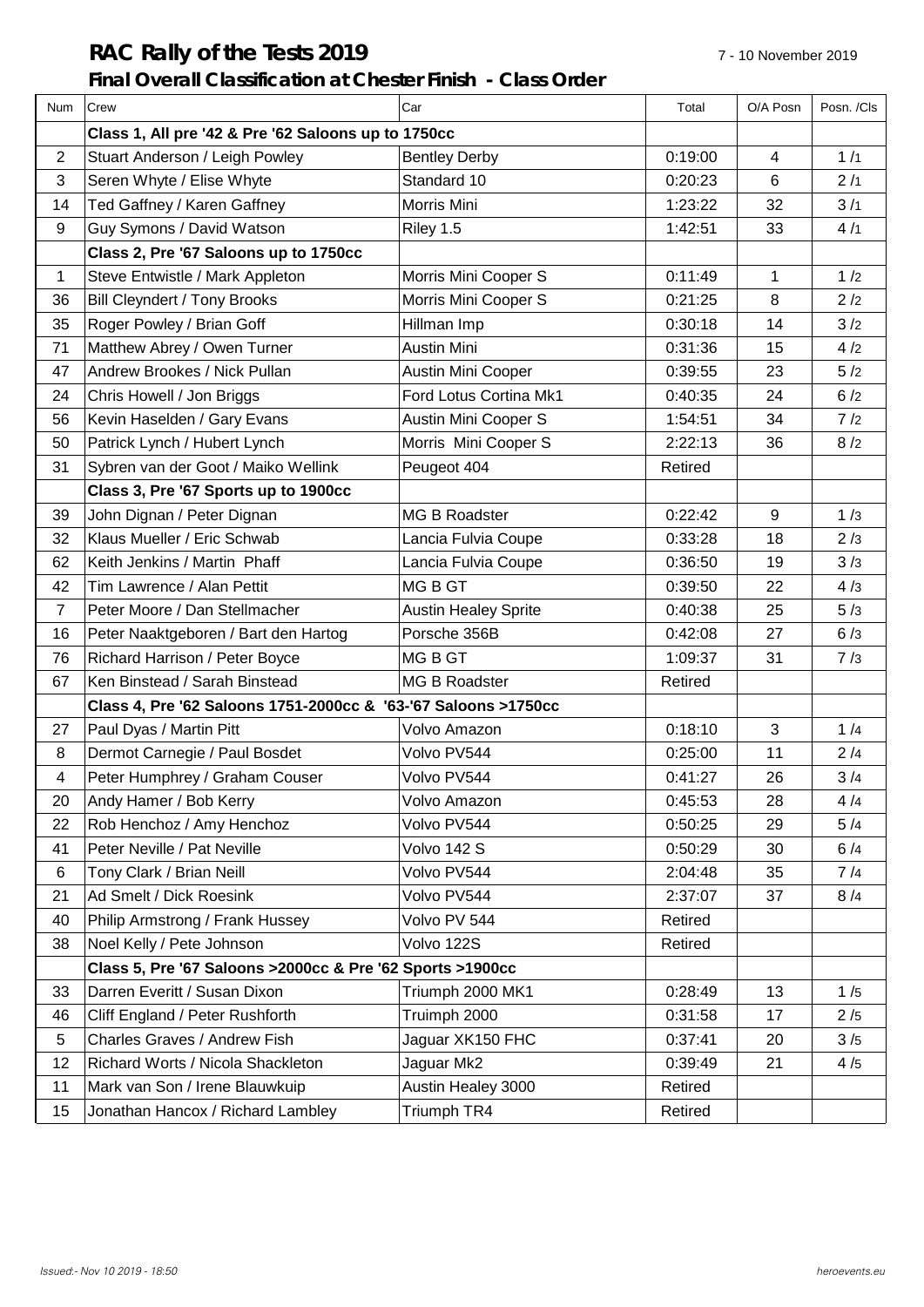|    | Class 6, '63 to '67 Sports over 1900cc                  |                           |         |                           |       |
|----|---------------------------------------------------------|---------------------------|---------|---------------------------|-------|
| 17 | Phil Hindley / Martyn Taylor                            | Porsche 911               | 0:15:37 | 2                         | 1/6   |
| 30 | Peter Lovett / Matt Fowle                               | Porsche 911               | 0:20:16 | 5                         | 2/6   |
| 26 | Howard Warren / Iain Tullie                             | Porsche 911 Coupe         | 0:20:24 | $\overline{7}$            | 3/6   |
| 29 | Stephen Owens / Niall Frost                             | Porsche 911               | 0:24:05 | 10                        | 4/6   |
| 52 | Bas van Kamperdijk / Erwin Berkhof                      | Porsche 911               | 0:25:07 | 12                        | 5/6   |
| 28 | Thomas Koerner / Rolf Pellini                           | Porsche 911               | 0:31:53 | 16                        | 6/6   |
| 45 | Jonathan Money / Phil Feast                             | Porsche 911S              | Retired |                           |       |
| 48 | Nicholas Kershaw / Michael Kershaw                      | Porsche 911T              | Retired |                           |       |
| 43 | Han Brouwers / Frank Soree                              | Sunbeam Tiger             | Retired |                           |       |
|    | Class 7, '68 to '74 Saloons and Sports up to 1750cc     |                           |         |                           |       |
| 57 | Harm Lamberigts / Arjan van der Palen                   | <b>Ford Escort Mexico</b> | 0:13:47 | $\tilde{}$                | 1/7   |
| 65 | Mike Vokes / Matthew Vokes                              | Ginetta G15               | 0:14:01 | $\tilde{}$                | 2/7   |
| 59 | Tim Sawyer / Andrew Duerden                             | <b>Ford Escort Mexico</b> | 0:19:30 | $\widetilde{\phantom{m}}$ | 3/7   |
| 74 | Clive Martin / Anji Martin                              | <b>Ford Escort</b>        | 0:25:33 | $\widetilde{\phantom{m}}$ | 4/7   |
| 66 | Simon Malins / Suzanne Barker                           | Hillman Hunter            | 0:34:30 | $\widetilde{\phantom{m}}$ | 5/7   |
| 60 | Andy Simpson / Mick Briggs                              | Morris Mini Clubman       | 0:36:37 | $\tilde{}$                | 6/7   |
| 58 | Michael Gerber / Dominik Lingg                          | Lancia Fulvia 1600 HF     | 1:50:39 | $\tilde{\phantom{a}}$     | 7/7   |
|    | Class 8, '68 to '74 Saloons and Sports 1751cc to 2000cc |                           |         |                           |       |
| 77 | Alexander Leurs / Bas de Rijk                           | Opel Ascona               | 0:18:26 | $\tilde{}$                | 1/8   |
| 63 | John Ruddock / Nick Cooper                              | <b>Ford Escort Mexico</b> | 0:18:52 | $\widetilde{\phantom{m}}$ | 2/8   |
| 53 | Sjouke Kuindersma / Jaap Jongman                        | Volvo 142                 | 0:35:38 | $\widetilde{\phantom{m}}$ | 3/8   |
| 49 | Frank Hensel / Delficus Douglas                         | Volvo 122S                | Retired |                           |       |
|    | Class 9, '68 to '74 Saloons and Sports over 2001cc      |                           |         |                           |       |
| 54 | Federico Berbet / Nick Bloxham                          | Porsche 911               | 0:21:37 | $\tilde{}$                | 1/9   |
| 69 | Andre Scruton / John Youd                               | Porsche 911               | 0:40:07 | $\widetilde{\phantom{m}}$ | 2/9   |
| 72 | Steve Robertson / Julia Robertson                       | MG B GT V8                | 0:46:13 | $\tilde{}$                | 3/9   |
| 64 | Rob Clifton / Julie Clifton                             | Vauxhall Viva             | 1:01:34 | $\tilde{}$                | 4/9   |
| 61 | Cor Meulen / Ad van der Werf                            | Porsche 911 ST            | 1:28:11 | $\tilde{}$                | 5/9   |
| 70 | Stephen Sly / Nick Green                                | Triumph TR6               | Retired |                           |       |
|    | Class 10, '75 to '85 Saloons and Sports                 |                           |         |                           |       |
| 82 | Thomas Bricknell / Roger Bricknell                      | Volkswagen Golf GTi       | 0:16:56 | $\tilde{}$                | 1/10  |
| 78 | Ed Abbott / Ray Crowther                                | Jaguar XJ-S               | 0:28:55 | $\tilde{}$                | 2/10  |
| 75 | Rod Hanson / Clare Grove                                | Ford Escort               | 0:35:50 | $\tilde{}$                | 3/10  |
| 89 | Brian Dwelly / Janette Dwelly                           | Porsche 924S              | 0:36:06 | $\tilde{}$                | 4/10  |
| 86 | Carrie Northmore / Bernard Northmore                    | Porsche 944               | 0:42:08 | $\widetilde{\phantom{m}}$ | 5/10  |
| 85 | Peter Engel / Jim Bowie                                 | Volkswagen Golf GTI       | 0:44:49 | $\tilde{}$                | 6/10  |
| 51 | Michael Kunz / James Ewing                              | Volvo 240 S               | 0:45:11 | $\tilde{}$                | 7/10  |
| 88 | Steven Hughs / Peter Fletcher                           | Peugeot 205               | 0:49:53 | $\tilde{}$                | 8/10  |
| 79 | Cooper Goei / Marsha Goei                               | Datsun 280ZX              | 1:07:54 | $\tilde{}$                | 9/10  |
| 87 | Malcom Dunderdale / Anita Wickins                       | Mercedes 190e 16v         | 1:13:33 | $\tilde{}$                | 10/10 |
| 83 | Chris Chapman / David Broome                            | <b>BMW 323</b>            | 1:22:48 | $\tilde{}$                | 11/10 |
| 80 | Marinus Middelweerd / Jaap van den Bent                 | Porsche 928               | 2:14:39 | $\tilde{}$                | 12/10 |
| 84 | David Kirby / Dirk Dohse                                | Porsche 944               | Retired |                           |       |
|    | <b>Class 11, Sports and Saloons unclassified</b>        |                           |         |                           |       |
|    |                                                         |                           |         |                           |       |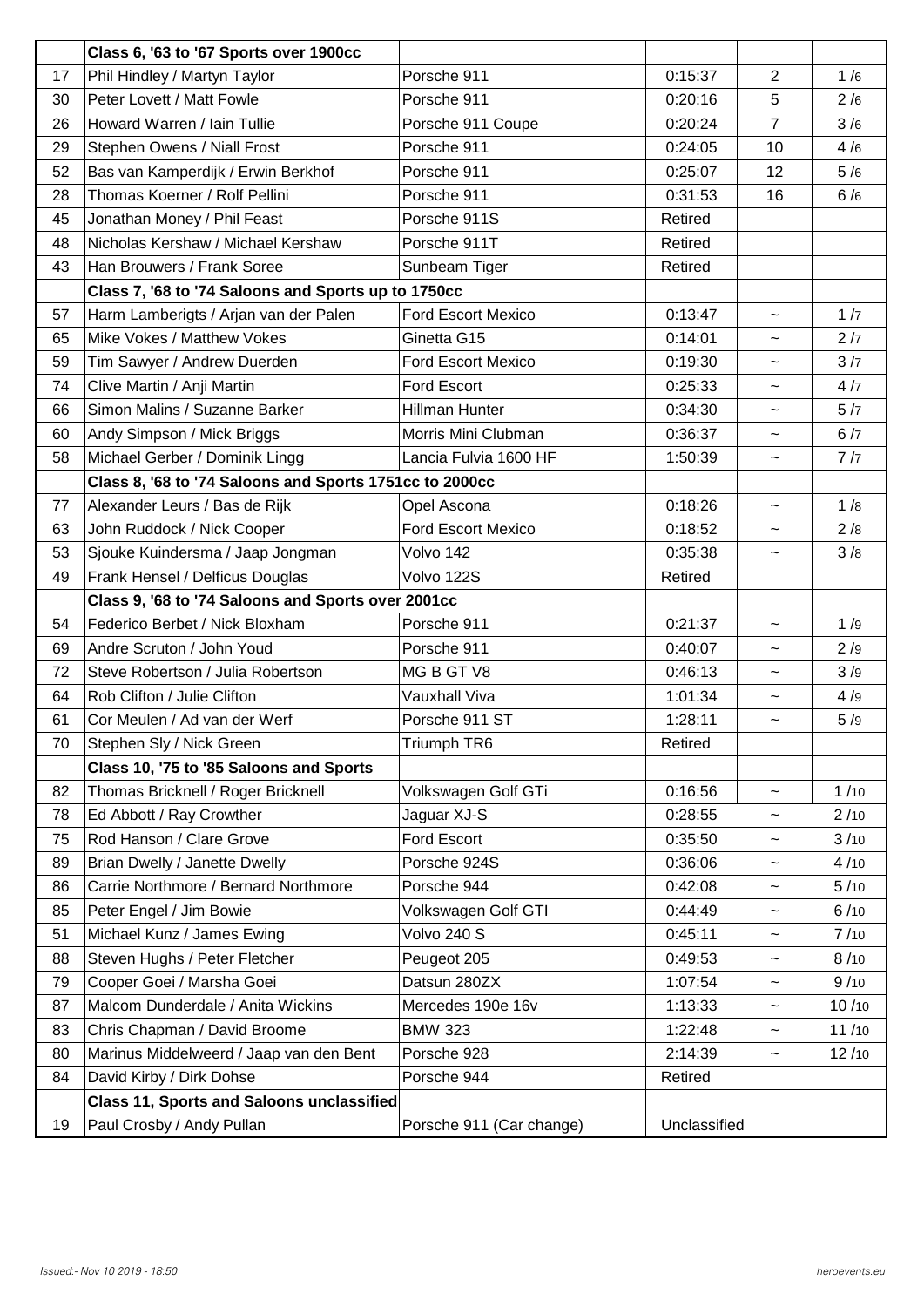# **Overall Awards**

- 1st Steve Entwistle & Mark Appleton 1. Morris Mini Cooper S 1275cc
- 2nd Phil Hindley & Martyn Taylor 17. Porsche 911 1991cc
- 3rd Paul Dyas & Martin Pitt 27. Volvo Amazon 1780cc
- 
- 
- 

#### **Class Winners**

#### **Class 1, All pre '42 & Pre '62 Saloons up to 1750cc** 1st Stuart Anderson & Leigh Powley 2. Bentley Derby - 4257cc

- 2nd Seren Whyte & Elise Whyte 3. Standard 10 1100cc
- 3rd Ted Gaffney & Karen Gaffney 14. Morris Mini 848cc
- 

### **Class 2, Pre '67 Saloons up to 1750cc**

- 1st Bill Cleyndert & Tony Brooks 36. Morris Mini Cooper S 1275cc
- 2nd Roger Powley & Brian Goff 35. Hillman Imp 998cc
- 3rd Matthew Abrey & Owen Turner 71. Austin Mini 1275cc

### **Class 3, Pre '67 Sports up to 1900cc**

- 1st John Dignan & Peter Dignan 39. MG B Roadster 1850cc
- 2nd Klaus Mueller & Eric Schwab 32. Lancia Fulvia Coupe 1298cc
- - **Class 4, Pre '62 Saloons 1751-2000cc & '63-'67 Saloons >1750cc**
- 1st Dermot Carnegie & Paul Bosdet 8. Volvo PV544 1800cc
- 2nd Peter Humphrey & Graham Couser 4. Volvo PV544 1800cc
- 3rd Andy Hamer & Bob Kerry 20. Volvo Amazon 1800cc

## **Class 5, Pre '67 Saloons >2000cc & Pre '62 Sports >1900cc**

- 1st Darren Everitt & Susan Dixon 33. Triumph 2000 MK1 2500cc
- 2nd Cliff England & Peter Rushforth 46. Truimph 2000 2498cc
- 3rd Charles Graves & Andrew Fish 5. Jaguar XK150 FHC 3800cc

#### **Class 6, '63 to '67 Sports over 1900cc**

- 1st Peter Lovett & Matt Fowle 30. Porsche 911 2000cc
- 2nd Howard Warren & Iain Tullie 26. Porsche 911 Coupe 1991cc
- 3rd Stephen Owens & Niall Frost 29. Porsche 911 1991cc

## **Class 7, '68 to '74 Saloons and Sports up to 1750cc**

- 1st Harm Lamberigts & Arjan van der Palen 57. Ford Escort Mexico 1600cc 2nd Mike Vokes & Matthew Vokes 65. Ginetta G15 - 998cc
- 3rd Tim Sawyer & Andrew Duerden 59. Ford Escort Mexico 1600cc
- 
- 
- 
- 
- 
- 
- 
- 
- 
- 
- 
- 
- 

- 
- 
- 
- 
- -
- 
- 3rd Keith Jenkins & Martin Phaff 62. Lancia Fulvia Coupe 1300cc
	-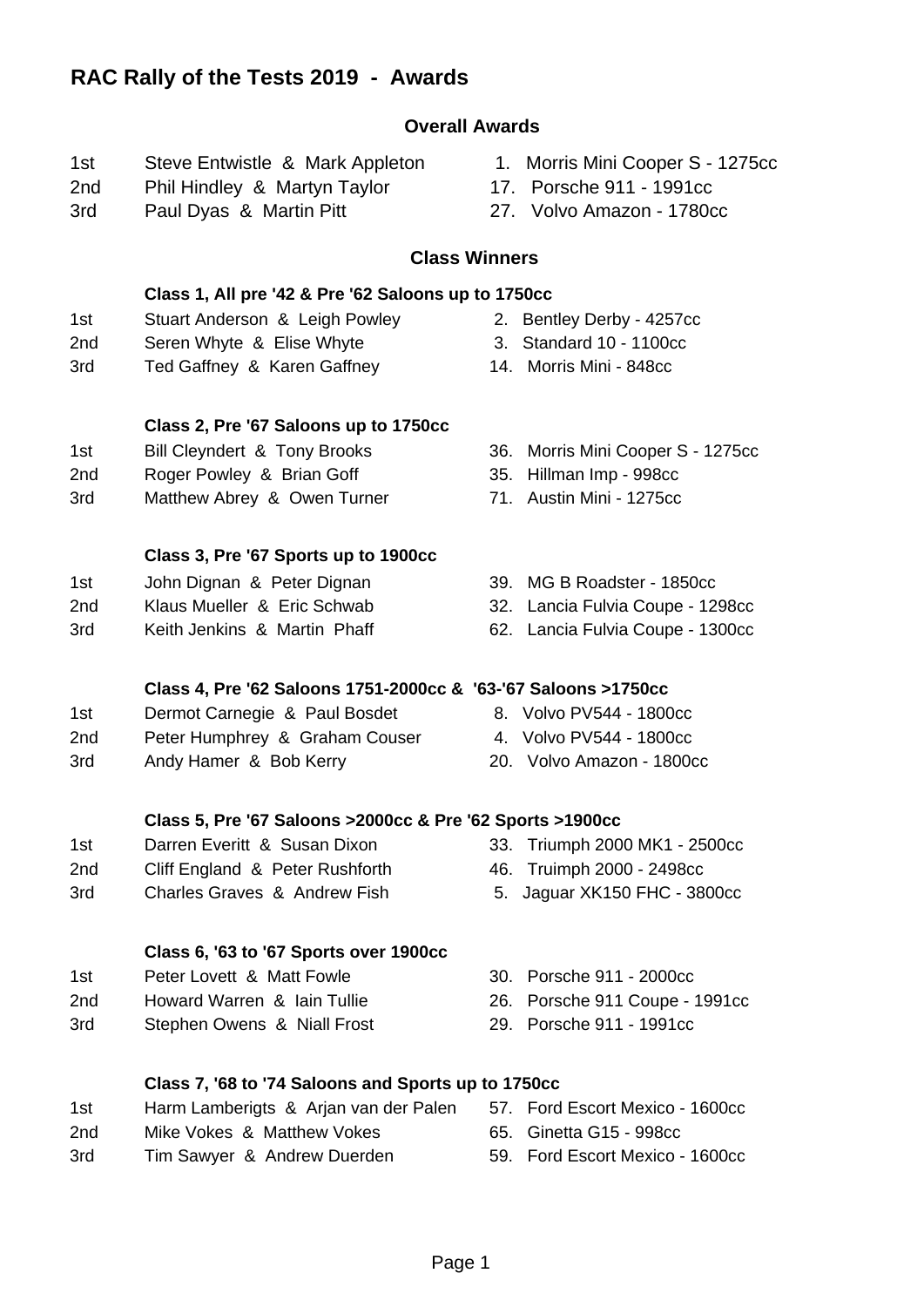### **Class 8, '68 to '74 Saloons and Sports 1751cc to 2000cc**

- 1st Alexander Leurs & Bas de Rijk 77. Opel Ascona 1990cc
- 2nd John Ruddock & Nick Cooper 63. Ford Escort Mexico 1993cc
- 3rd Sjouke Kuindersma & Jaap Jongman 53. Volvo 142 1986cc

#### **Class 9, '68 to '74 Saloons and Sports over 2001cc**

- 1st Federico Berbet & Nick Bloxham 54. Porsche 911 2195cc
- 2nd Andre Scruton & John Youd 69. Porsche 911 2348cc
- 3rd Steve Robertson & Julia Robertson 72. MG B GT V8 3540cc

## **Class 10, '75 to '85 Saloons and Sports**

- 1st Thomas Bricknell & Roger Bricknell 82. Volkswagen Golf GTi 1800cc
- 2nd Ed Abbott & Ray Crowther 78. Jaguar XJ-S 5343cc
- 3rd Rod Hanson & Clare Grove 75. Ford Escort 1600cc
- 
- 
- -

# **Team Awards**

#### **Teams**

#### **Teams Burns**

Keith Jenkins & Martin Phaff 62. Lancia Fulvia Coupe - 1300cc Roger Powley & Brian Goff 35. Hillman Imp - 998cc Harm Lamberigts & Arjan van der Palen 57. Ford Escort Mexico - 1600cc

# **Marque Teams**

#### **Ford**

Harm Lamberigts & Arjan van der Palen 57. Ford Escort Mexico - 1600cc John Ruddock & Nick Cooper 63. Ford Escort Mexico - 1993cc Tim Sawyer & Andrew Duerden 59. Ford Escort Mexico - 1600cc

- 
- 
- 
- 
- 

#### **Special Awards**

**Rally of the Tests Newcomer Driver** Phil Hindley 2002 17. Porsche 911 - 1991cc **Rally of the Tests Newcomer Navigator** Martin Pitt 27. Volvo Amazon - 1780cc **Spirit of the Rally** Rob Clifton & Julie Clifton 64. Vauxhall Viva - 2279cc **Against All Odds**

Guy Symons & David Watson 9. Riley 1.5 - 1489cc

- -
- 
- 
- 
- 
- 
- 
- 
- 
-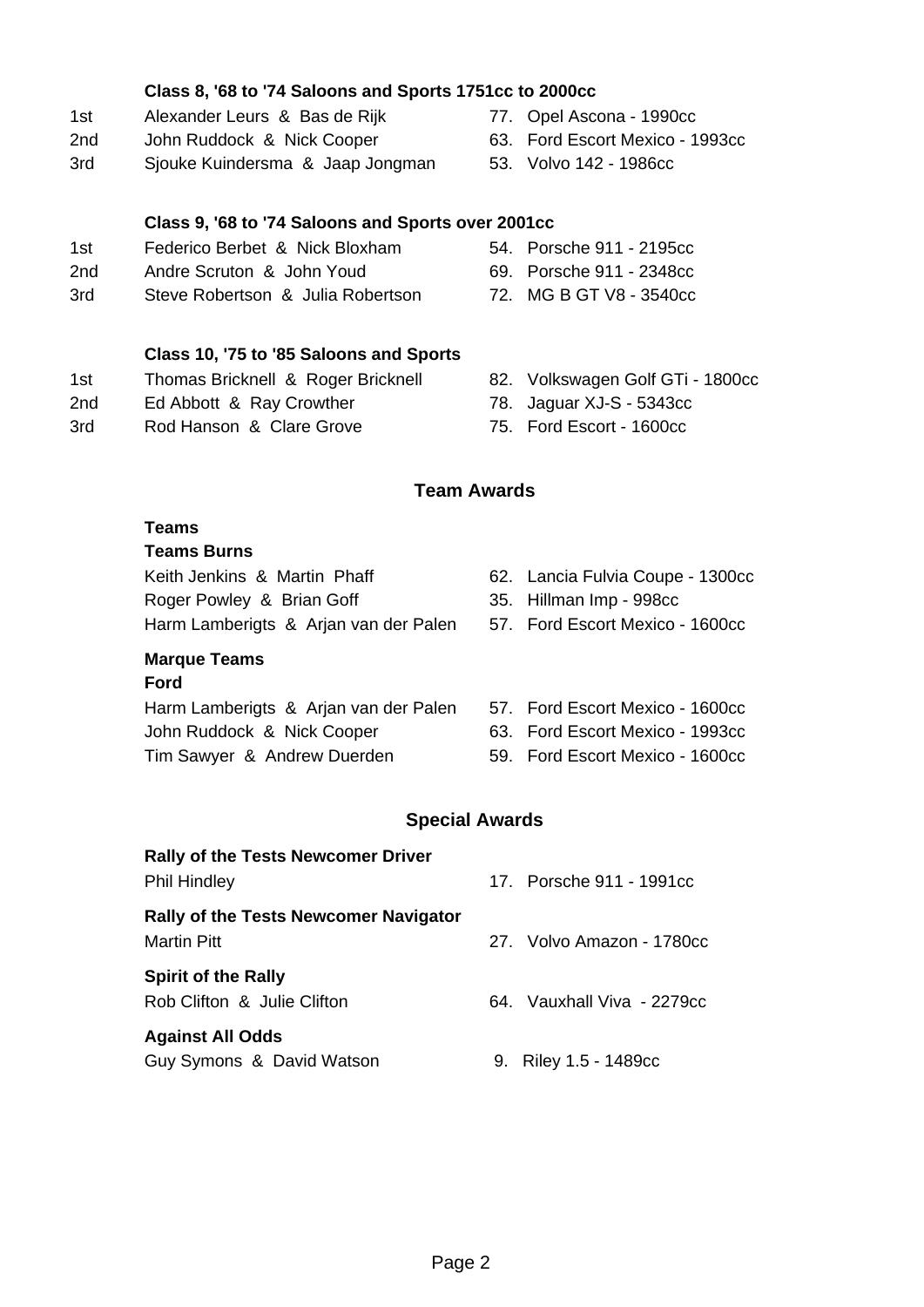**Concours d'Elegence** Jonathan Money & Phil Feast 45. Porsche 911S - 2000cc

**Top Hat Trophy**

**Whistle and Flute Cup**

**The Test Pilot's Trophy**

**The Clockwatcher's Trophy**

- 
- Anji Martin 2008 2014 12:30 74. Ford Escort 1598cc
- Chris Howell & Jon Briggs 24. Ford Lotus Cortina Mk1 1558cc
- Thomas Koerner 28. Porsche 911 1991cc
- Mark Appleton **1. Morris Mini Cooper S** 1275cc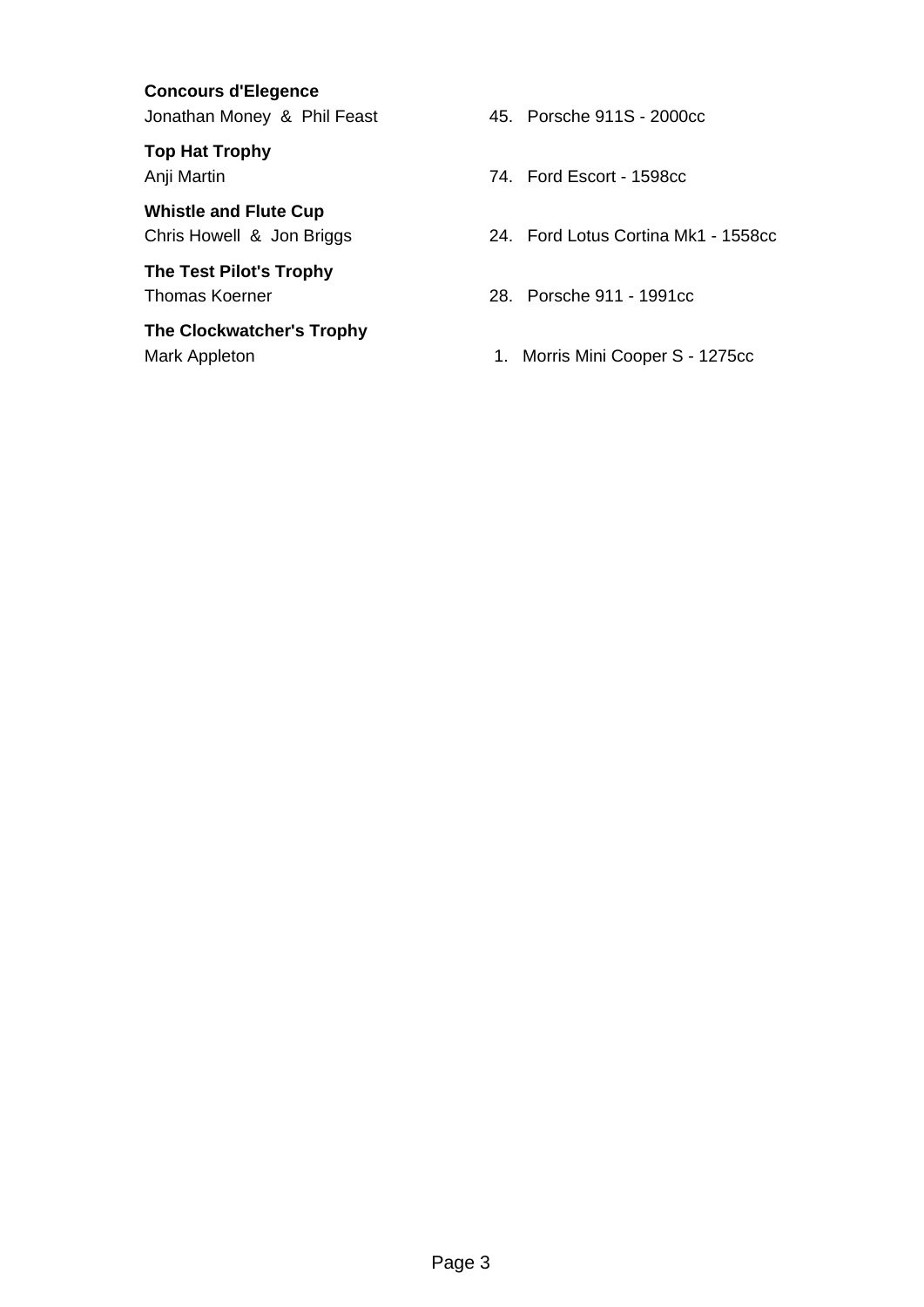# **Team Classification at MTC 3/5 Chester Finish**

Num Team Car TOTAL Pos

# **Teams**

| 62<br>35<br>57             | <b>Burns</b><br>Keith Jenkins / Martin Phaff<br>Roger Powley / Brian Goff<br>Harm Lamberigts / Arjan van der Palen       | Lancia Fulvia Coupe<br>Hillman Imp<br><b>Ford Escort Mexico</b>         | 1:20:55<br>0:36:50<br>0:30:18<br>0:13:47 | 1            |
|----------------------------|--------------------------------------------------------------------------------------------------------------------------|-------------------------------------------------------------------------|------------------------------------------|--------------|
| 78<br>5<br>52              | <b>Solberg</b><br>Ed Abbott / Ray Crowther<br>Charles Graves / Andrew Fish<br>Bas van Kamperdijk / Erwin Berkhof         | Jaguar XJ-S<br>Jaguar XK150 FHC<br>Porsche 911                          | 1:31:43<br>0:28:55<br>0:37:41<br>0:25:07 | $\mathbf{2}$ |
| 59<br>28<br>$\overline{7}$ | <b>Carlsson</b><br>Tim Sawyer / Andrew Duerden<br>Thomas Koerner / Rolf Pellini<br>Peter Moore / Dan Stellmacher         | <b>Ford Escort Mexico</b><br>Porsche 911<br><b>Austin Healey Sprite</b> | 1:32:01<br>0:19:30<br>0:31:53<br>0:40:38 | 3            |
| 3<br>33<br>20              | <b>Vatanen</b><br>Seren Whyte / Elise Whyte<br>Darren Everitt / Susan Dixon<br>Andy Hamer / Bob Kerry                    | Standard 10<br>Triumph 2000 MK1<br>Volvo Amazon                         | 1:35:05<br>0:20:23<br>0:28:49<br>0:45:53 | 4            |
| 24<br>16<br>65             | Waldegård<br>Chris Howell / Jon Briggs<br>Peter Naaktgeboren / Bart den Hartog<br>Mike Vokes / Matthew Vokes             | Ford Lotus Cortina Mk1<br>Porsche 356B<br>Ginetta G15                   | 1:36:44<br>0:40:35<br>0:42:08<br>0:14:01 | 5            |
| 8<br>60<br>53              | <b>Blomqvist</b><br>Dermot Carnegie / Paul Bosdet<br>Andy Simpson / Mick Briggs<br>Sjouke Kuindersma / Jaap Jongman      | Volvo PV544<br>Morris Mini Clubman<br>Volvo 142                         | 1:37:15<br>0:25:00<br>0:36:37<br>0:35:38 | 6            |
| 32<br>86<br>29             | Appleyard<br>Klaus Mueller / Eric Schwab<br>Carrie Northmore / Bernard Northmore<br>Stephen Owens / Niall Frost          | Lancia Fulvia Coupe<br>Porsche 944<br>Porsche 911                       | 1:39:41<br>0:33:28<br>0:42:08<br>0:24:05 | 7            |
| 76<br>74<br>82             | <b>Trana</b><br>Richard Harrison / Peter Boyce<br>Clive Martin / Anji Martin<br>Thomas Bricknell / Roger Bricknell       | MG B GT<br><b>Ford Escort</b><br>Volkswagen Golf GTi                    | 1:52:06<br>1:09:37<br>0:25:33<br>0:16:56 | 8            |
| 36<br>2<br>14              | <b>Airikkala</b><br><b>Bill Cleyndert / Tony Brooks</b><br>Stuart Anderson / Leigh Powley<br>Ted Gaffney / Karen Gaffney | Morris Mini Cooper S<br><b>Bentley Derby</b><br>Morris Mini             | 2:03:47<br>0:21:25<br>0:19:00<br>1:23:22 | 9            |
| 22<br>85<br>46             | <b>Mäkinen</b><br>Rob Henchoz / Amy Henchoz<br>Peter Engel / Jim Bowie<br>Cliff England / Peter Rushforth                | Volvo PV544<br>Volkswagen Golf GTI<br>Truimph 2000                      | 2:07:12<br>0:50:25<br>0:44:49<br>0:31:58 | 10           |
| 83<br>71<br>88             | Söderström<br>Chris Chapman / David Broome<br>Matthew Abrey / Owen Turner<br>Steven Hughs / Peter Fletcher               | <b>BMW 323</b><br><b>Austin Mini</b><br>Peugeot 205                     | 2:44:17<br>1:22:48<br>0:31:36<br>0:49:53 | 11           |
| 69                         | <b>Kankkunen</b><br>Andre Scruton / John Youd                                                                            | Porsche 911                                                             | 2:48:13<br>0:40:07                       | 12           |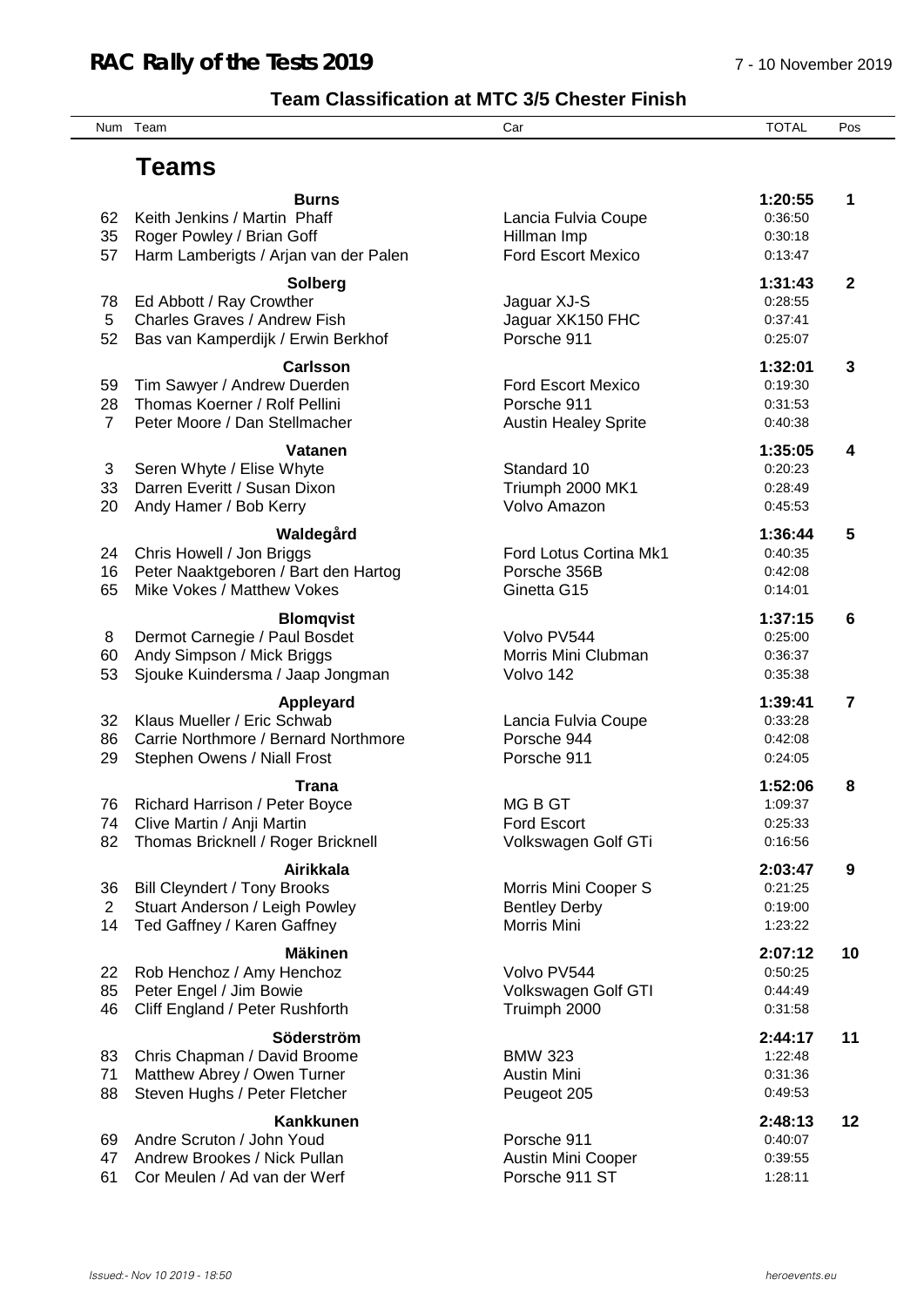# **Team Classification at MTC 3/5 Chester Finish**

|    | Num Team                                        | Car                       | <b>TOTAL</b>     | Pos |
|----|-------------------------------------------------|---------------------------|------------------|-----|
|    |                                                 |                           |                  |     |
|    | <b>Schwarz</b>                                  |                           | 3:02:53          | 13  |
| 30 | Peter Lovett / Matt Fowle                       | Porsche 911               | 0:20:16          |     |
| 50 | Patrick Lynch / Hubert Lynch                    | Morris Mini Cooper S      | 2:22:13          |     |
| 26 | Howard Warren / Iain Tullie                     | Porsche 911 Coupe         | 0:20:24          |     |
|    | <b>Sainz</b>                                    |                           | 3:03:03          | 14  |
| 12 | Richard Worts / Nicola Shackleton               | Jaguar Mk2                | 0:39:49          |     |
| 6  | Tony Clark / Brian Neill                        | Volvo PV544               | 2:04:48          |     |
| 77 | Alexander Leurs / Bas de Rijk                   | Opel Ascona               | 0:18:26          |     |
|    |                                                 |                           |                  |     |
|    | <b>Harper</b>                                   |                           | 3:06:35          | 15  |
| 89 | Brian Dwelly / Janette Dwelly                   | Porsche 924S              | 0:36:06          |     |
| 42 | Tim Lawrence / Alan Pettit                      | <b>MGBGT</b>              | 0:39:50          |     |
| 58 | Michael Gerber / Dominik Lingg                  | Lancia Fulvia 1600 HF     | 1:50:39          |     |
|    | <b>Clark</b>                                    |                           | 3:21:10          | 16  |
| 41 | Peter Neville / Pat Neville                     | Volvo 142 S               | 0:50:29          |     |
| 75 | Rod Hanson / Clare Grove                        | <b>Ford Escort</b>        | 0:35:50          |     |
| 56 | Kevin Haselden / Gary Evans                     | Austin Mini Cooper S      | 1:54:51          |     |
|    |                                                 |                           |                  |     |
|    | Källström                                       |                           | <b>N.L.C.</b>    |     |
| 70 | Stephen Sly / Nick Green                        | Triumph TR6               | N.L.C.           |     |
| 80 | Marinus Middelweerd / Jaap van den Bent         | Porsche 928               | 2:14:39          |     |
| 66 | Simon Malins / Suzanne Barker                   | <b>Hillman Hunter</b>     | 0:34:30          |     |
|    | Grönholm                                        |                           | N.L.C.           |     |
| 45 | Jonathan Money / Phil Feast                     | Porsche 911S              | N.L.C.           |     |
| 84 | David Kirby / Dirk Dohse                        | Porsche 944               | N.L.C.           |     |
| 63 | John Ruddock / Nick Cooper                      | <b>Ford Escort Mexico</b> | 0:18:52          |     |
|    |                                                 |                           |                  |     |
|    | <b>Burgess</b><br>Ken Binstead / Sarah Binstead |                           | N.L.C.<br>N.L.C. |     |
| 67 |                                                 | <b>MG B Roadster</b>      |                  |     |
| 17 | Phil Hindley / Martyn Taylor                    | Porsche 911               | 0:15:37          |     |
| 72 | Steve Robertson / Julia Robertson               | MG B GT V8                | 0:46:13          |     |
|    | <b>Toivonen</b>                                 |                           | N.L.C.           |     |
| 39 | John Dignan / Peter Dignan                      | <b>MG B Roadster</b>      | 0:22:42          |     |
| 54 | Federico Berbet / Nick Bloxham                  | Porsche 911               | 0:21:37          |     |
| 40 | Philip Armstrong / Frank Hussey                 | Volvo PV 544              | N.L.C.           |     |
|    | <b>Aaltonen</b>                                 |                           | N.L.C.           |     |
| 48 | Nicholas Kershaw / Michael Kershaw              | Porsche 911T              | N.L.C.           |     |
| 64 | Rob Clifton / Julie Clifton                     | Vauxhall Viva             | 1:01:34          |     |
| 4  | Peter Humphrey / Graham Couser                  | Volvo PV544               | 0:41:27          |     |
|    |                                                 |                           |                  |     |
|    | <b>Salonen</b>                                  |                           | N.L.C.           |     |
| 87 | Malcom Dunderdale / Anita Wickins               | Mercedes 190e 16v         | 1:13:33          |     |
| 11 | Mark van Son / Irene Blauwkuip                  | Austin Healey 3000        | N.L.C.           |     |
| 9  | Guy Symons / David Watson                       | Riley 1.5                 | 1:42:51          |     |
|    | Imhof                                           |                           | N.L.C.           |     |
| 27 | Paul Dyas / Martin Pitt                         | Volvo Amazon              | 0:18:10          |     |
| 19 | Paul Crosby / Andy Pullan                       | Porsche 911               | N.L.C.           |     |
| 21 | Ad Smelt / Dick Roesink                         | Volvo PV544               | 2:37:07          |     |
|    |                                                 |                           |                  |     |
|    | <b>McRae</b>                                    |                           | N.L.C.           |     |
| 51 | Michael Kunz / James Ewing                      | Volvo 240 S               | 0:45:11          |     |
| 15 | Jonathan Hancox / Richard Lambley               | Triumph TR4               | N.L.C.           |     |
| 79 | Cooper Goei / Marsha Goei                       | Datsun 280ZX              | 1:07:54          |     |
|    | <b>Mikkola</b>                                  |                           | N.L.C.           |     |
| 1  | Steve Entwistle / Mark Appleton                 | Morris Mini Cooper S      | 0:11:49          |     |
| 31 | Sybren van der Goot / Maiko Wellink             | Peugeot 404               | N.L.C.           |     |
| 43 | Han Brouwers / Frank Soree                      | Sunbeam Tiger             | N.L.C.           |     |
|    |                                                 |                           |                  |     |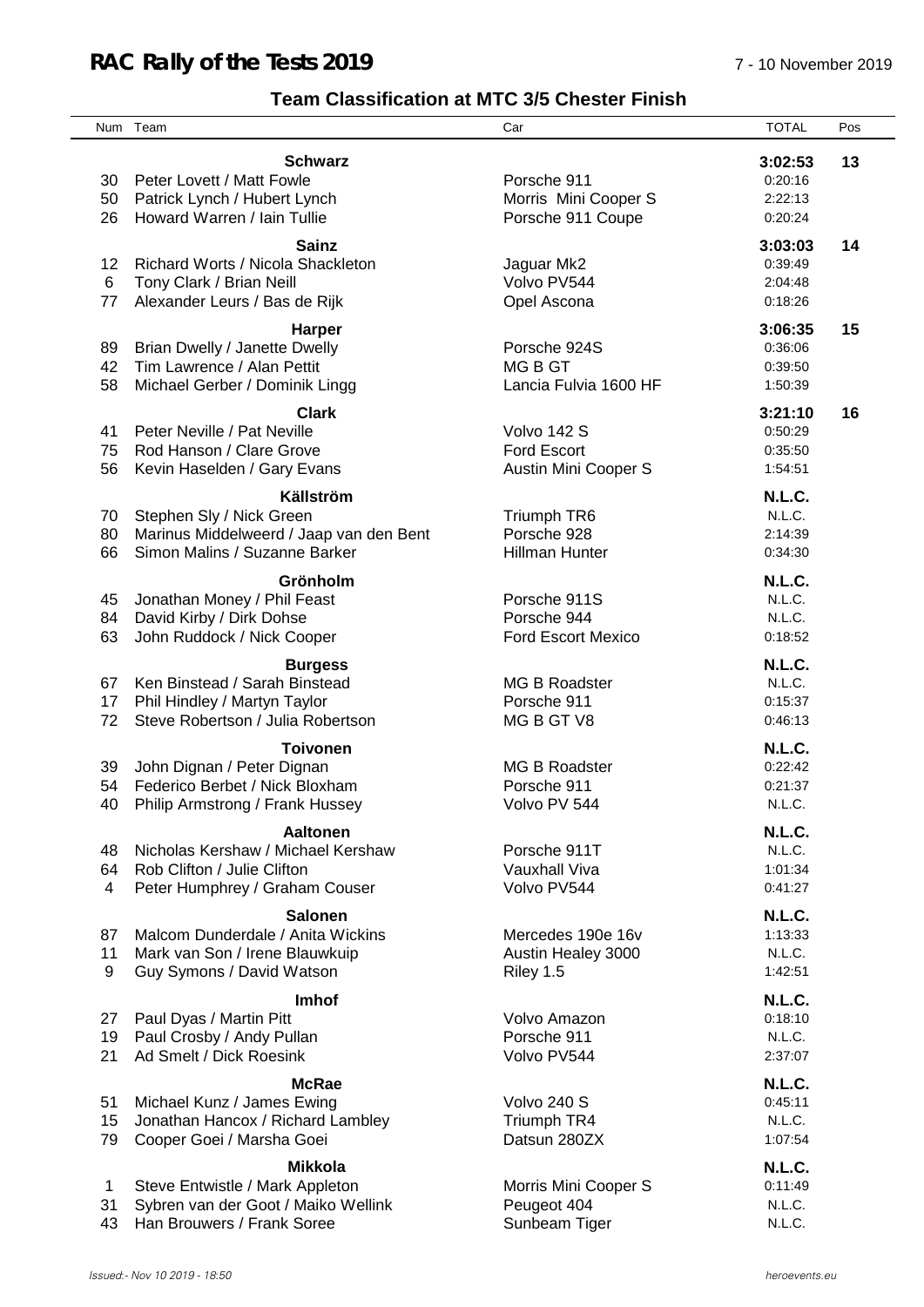## **RAC Rally of the Tests 2019 Marque Teams Classification at Chester Finish**

#### **Ford 0:52:09**

| 57           | Harm Lamberigts / Arjan van der Palen | <b>Ford Escort Mexico</b> | 0:13:47 |
|--------------|---------------------------------------|---------------------------|---------|
| 63           | John Ruddock / Nick Cooper            | <b>Ford Escort Mexico</b> | 0:18:52 |
| 59           | Tim Sawyer / Andrew Duerden           | <b>Ford Escort Mexico</b> | 0:19:30 |
|              | <b>Porsche</b>                        |                           | 0:56:17 |
| 17           | Phil Hindley / Martyn Taylor          | Porsche 911               | 0:15:37 |
| 30           | Peter Lovett / Matt Fowle             | Porsche 911               | 0:20:16 |
| 26           | Howard Warren / Iain Tullie           | Porsche 911 Coupe         | 0:20:24 |
|              | <b>Morris</b>                         |                           | 1:09:51 |
| $\mathbf{1}$ | Steve Entwistle / Mark Appleton       | Morris Mini Cooper S      | 0:11:49 |
| 36           | <b>Bill Cleyndert / Tony Brooks</b>   | Morris Mini Cooper S      | 0:21:25 |
| 60           | Andy Simpson / Mick Briggs            | Morris Mini Clubman       | 0:36:37 |
|              | Volvo                                 |                           | 1:18:48 |
| 27           | Paul Dyas / Martin Pitt               | Volvo Amazon              | 0:18:10 |
| 8            | Dermot Carnegie / Paul Bosdet         | Volvo PV544               | 0:25:00 |
| 53           | Sjouke Kuindersma / Jaap Jongman      | Volvo 142                 | 0:35:38 |
|              | Jaguar                                |                           | 1:46:25 |
| 78           | Ed Abbott / Ray Crowther              | Jaguar XJ-S               | 0:28:55 |
| 5            | Charles Graves / Andrew Fish          | Jaguar XK150 FHC          | 0:37:41 |
| 12           | Richard Worts / Nicola Shackleton     | Jaguar Mk2                | 0:39:49 |
|              | ΜG                                    |                           | 1:48:45 |
| 39           | John Dignan / Peter Dignan            | MG B Roadster             | 0:22:42 |
| 42           | Tim Lawrence / Alan Pettit            | MG B GT                   | 0:39:50 |
| 72           | Steve Robertson / Julia Robertson     | MG B GT V8                | 0:46:13 |
|              | Lancia                                |                           | 3:00:57 |
| 32           | Klaus Mueller / Eric Schwab           | Lancia Fulvia Coupe       | 0:33:28 |
| 62           | Keith Jenkins / Martin Phaff          | Lancia Fulvia Coupe       | 0:36:50 |
| 58           | Michael Gerber / Dominik Lingg        | Lancia Fulvia 1600 HF     | 1:50:39 |
|              | <b>Austin</b>                         |                           | 3:06:22 |
| 71           | Matthew Abrey / Owen Turner           | <b>Austin Mini</b>        | 0:31:36 |
| 47           | Andrew Brookes / Nick Pullan          | Austin Mini Cooper        | 0:39:55 |
| 56           | Kevin Haselden / Gary Evans           | Austin Mini Cooper S      | 1:54:51 |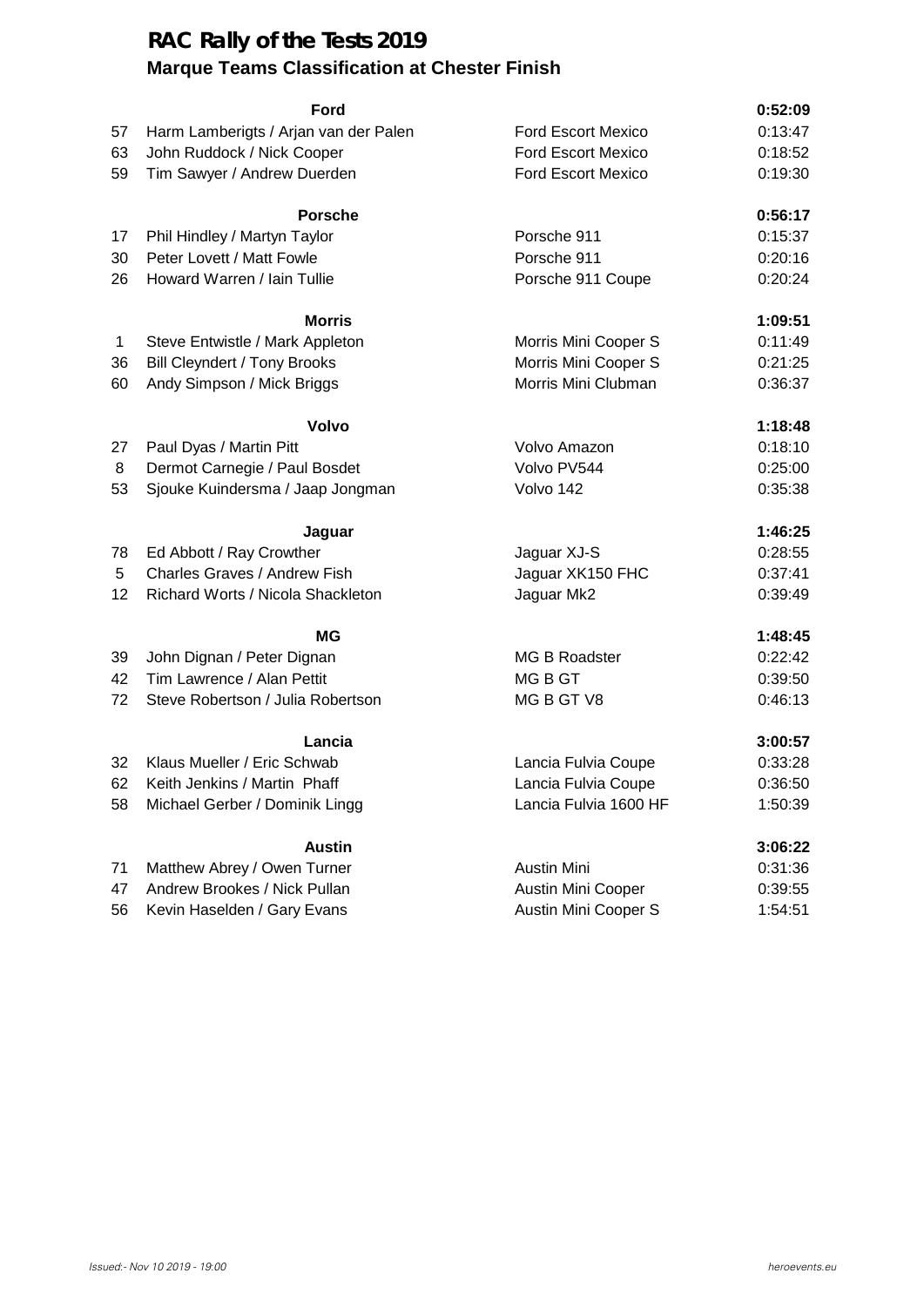# **Rally of the Tests 2019**

# **Best on the Tests at CHESTER Finish**

| <b>Pos</b>     | <b>Num</b> | Crew - Car                                               | <b>Total</b> |
|----------------|------------|----------------------------------------------------------|--------------|
| 1              | 28         | Thomas Koerner/Rolf Pellini - Porsche 911                | 0:49:45      |
| 2              | 17         | Phil Hindley/Martyn Taylor - Porsche 911                 | 0:49:54      |
| 3              | 82         | Thomas Bricknell/Roger Bricknell - Volkswagen Golf GTi   | 0:50:33      |
| 4              | 57         | Harm Lamberigts/Arjan van der Palen - Ford Escort Mexico | 0:51:05      |
| 5              | 52         | Bas van Kamperdijk/Erwin Berkhof - Porsche 911           | 0:51:11      |
| 6              | 26         | Howard Warren/Iain Tullie - Porsche 911 Coupe            | 0:51:16      |
| $\overline{7}$ | 1          | Steve Entwistle/Mark Appleton - Morris Mini Cooper S     | 0:51:46      |
| 8              | 36         | Bill Cleyndert/Tony Brooks - Morris Mini Cooper S        | 0:52:20      |
| 9              | 74         | Clive Martin/Anji Martin - Ford Escort                   | 0:52:24      |
| 10             | 27         | Paul Dyas/Martin Pitt - Volvo Amazon                     | 0:52:29      |
| 11             | 77         | Alexander Leurs/Bas de Rijk - Opel Ascona                | 0:52:52      |
| 12             | 33         | Darren Everitt/Susan Dixon - Triumph 2000 MK1            | 0:53:07      |
| 13             | 30         | Peter Lovett/Matt Fowle - Porsche 911                    | 0:53:35      |
| 14             | 22         | Rob Henchoz/Amy Henchoz - Volvo PV544                    | 0:54:27      |
| 15             | 72         | Steve Robertson/Julia Robertson - MG B GT V8             | 0:54:34      |
| 16             | 61         | Cor Meulen/Ad van der Werf - Porsche 911 ST              | 0:54:41      |
| 17             | 32         | Klaus Mueller/Eric Schwab - Lancia Fulvia Coupe          | 0:54:54      |
| 18             | 41         | Peter Neville/Pat Neville - Volvo 142 S                  | 0:55:05      |
| 19             | 59         | Tim Sawyer/Andrew Duerden - Ford Escort Mexico           | 0:55:09      |
| 20             | 42         | Tim Lawrence/Alan Pettit - MG B GT                       | 0:55:21      |

*Showing the top-twenty of Test total times.*

# **Best on the Regularities at CHESTER Finish**

| Showing the top-twenty of Regularity total times. |  |
|---------------------------------------------------|--|
|                                                   |  |

| Pos            | <b>Num</b>     | Crew - Car                                               | <b>Total</b> |
|----------------|----------------|----------------------------------------------------------|--------------|
| 1              | 1              | Steve Entwistle/Mark Appleton - Morris Mini Cooper S     | 0:07:48      |
| $\overline{2}$ | 65             | Mike Vokes/Matthew Vokes - Ginetta G15                   | 0:08:48      |
| 3              | 57             | Harm Lamberigts/Arjan van der Palen - Ford Escort Mexico | 0:11:56      |
| 4              | 17             | Phil Hindley/Martyn Taylor - Porsche 911                 | 0:12:30      |
| 5              | 30             | Peter Lovett/Matt Fowle - Porsche 911                    | 0:13:42      |
| 6              | 59             | Tim Sawyer/Andrew Duerden - Ford Escort Mexico           | 0:13:47      |
| $\overline{7}$ | 82             | Thomas Bricknell/Roger Bricknell - Volkswagen Golf GTi   | 0:13:58      |
| 8              | 63             | John Ruddock/Nick Cooper - Ford Escort Mexico            | 0:14:31      |
| 9              | $\overline{2}$ | Stuart Anderson/Leigh Powley - Bentley Derby             | 0:14:41      |
| 10             | 27             | Paul Dyas/Martin Pitt - Volvo Amazon                     | 0:14:46      |
| 11             | 22             | Rob Henchoz/Amy Henchoz - Volvo PV544                    | 0:14:56      |
| 12             | 77             | Alexander Leurs/Bas de Rijk - Opel Ascona                | 0:15:20      |
| 13             | 3              | Seren Whyte/Elise Whyte - Standard 10                    | 0:15:32      |
| 14             | 39             | John Dignan/Peter Dignan - MG B Roadster                 | 0:15:50      |
| 15             | 8              | Dermot Carnegie/Paul Bosdet - Volvo PV544                | 0:16:00      |
| 16             | 26             | Howard Warren/Iain Tullie - Porsche 911 Coupe            | 0:16:11      |
| 17             | 29             | Stephen Owens/Niall Frost - Porsche 911                  | 0:16:20      |
| 18             | 36             | Bill Cleyndert/Tony Brooks - Morris Mini Cooper S        | 0:17:02      |
| 19             | 54             | Federico Berbet/Nick Bloxham - Porsche 911               | 0:17:12      |
| 20             | 52             | Bas van Kamperdijk/Erwin Berkhof - Porsche 911           | 0:17:44      |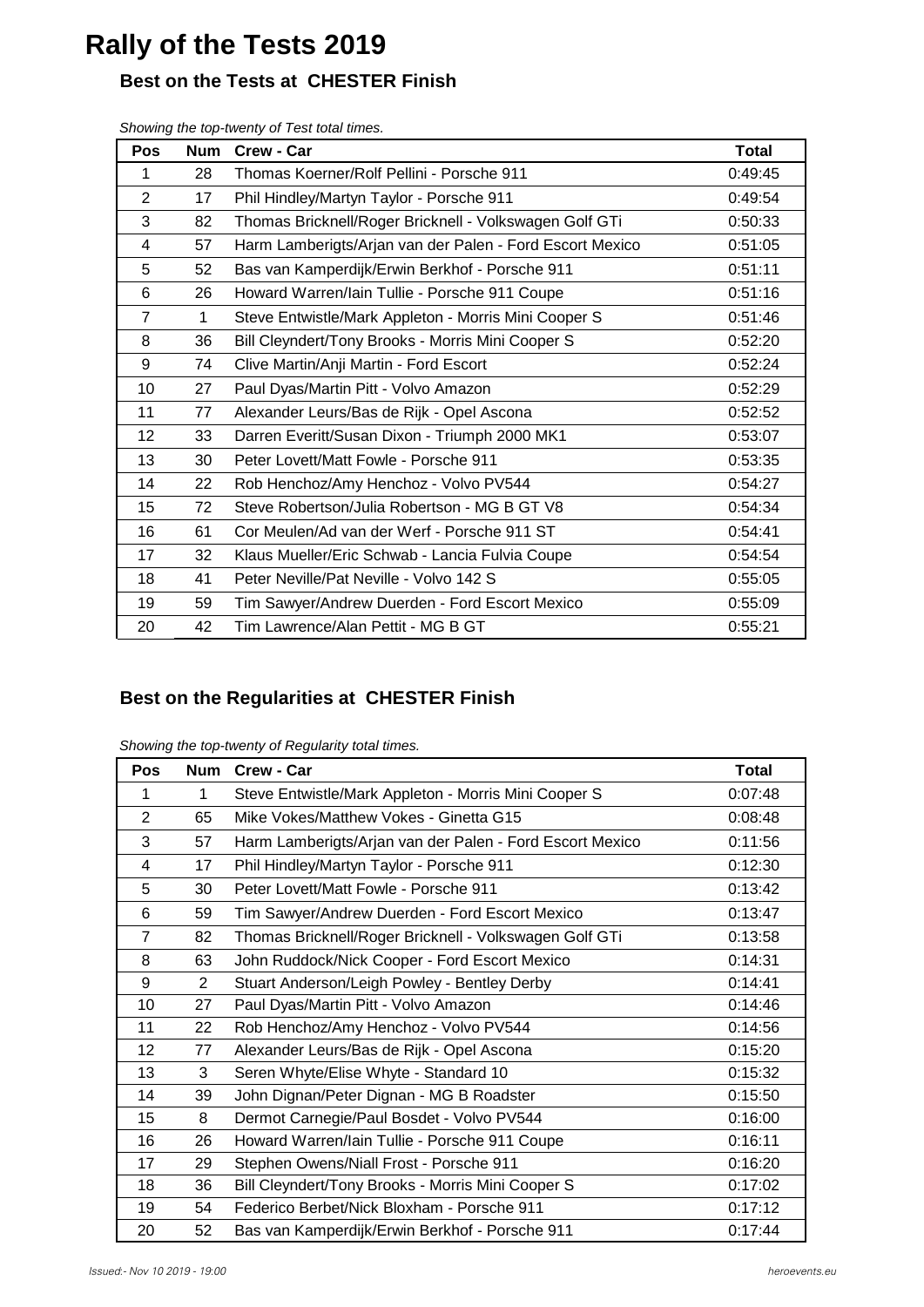#### **RAC Rally of the Tests 2019 - Prologue - Torquay**

| No. Crew - Car                                                       | Leg     | Overall | O/A                   | Cls po | MTCP/1                    | TFP/1                 | SCP/1                     | TFP/2                 | RSP/1                     | TPP/1A                | TPP/1B                    | TPP/1C          | TPP/1D                | RSP/2                     | TPP/2A                | TPP/2B                    | TPP/2C          | TPP/2D    | TPP/2E                | TPP/2F                | MTCP/2  |
|----------------------------------------------------------------------|---------|---------|-----------------------|--------|---------------------------|-----------------------|---------------------------|-----------------------|---------------------------|-----------------------|---------------------------|-----------------|-----------------------|---------------------------|-----------------------|---------------------------|-----------------|-----------|-----------------------|-----------------------|---------|
|                                                                      | Total   | Total   | pos'n                 | /Cls   | Racecourse                | Night at the          | Secret                    | Bowhay                | Haldon                    | Haldon                | Haldon                    | Haldon          | Haldon                | Telegraph                 | Telegraph             | Telegraph                 | Telegraph       | Telegraph | Telegraph             | Telegraph             | Torquay |
| Steve Entwistle/Mark Appleton - Morris Mini Cooper S<br>$\mathbf{1}$ | 0:00:46 | 0:00:46 | $\mathbf{1}$          | 1/2    | $\sim$                    | 0:07                  | $\sim$                    | 0:09                  | $\sim$                    | $^{\circ}$ 0:06       | $^{\circ}$ 0:07           | 0:06            | $\sim$                | $\sim$                    |                       | $^{\circ}$ 0:01           | 0:01            | 0:06      | $^{\circ}$ 0:01       | $^{\circ}$ 0:02       |         |
| 77<br>Alexander Leurs/Bas de Rijk - Opel Ascona                      | 0:00:54 | 0:00:54 | $\tilde{\phantom{a}}$ | 1/8    | $\tilde{\phantom{a}}$     | 0:03                  | $\tilde{\phantom{a}}$     | 0:03                  | $\tilde{\phantom{a}}$     | 0:02                  | 0:06                      | 0:04            | 0:10                  | $\tilde{\phantom{a}}$     | 0:02                  | 0:03                      | $^{\circ}$ 0:01 | 0:02      | $^{\circ}$ 0:06       | $^{\circ}$ 0:12       |         |
| 17 Phil Hindley/Martyn Taylor - Porsche 911                          | 0:00:59 | 0:00:59 | $\overline{2}$        | 1/6    | $\tilde{\phantom{a}}$     | 0:03                  | $\tilde{\phantom{a}}$     | 0:05                  | $\tilde{\phantom{a}}$     | $^{\circ}$ 0:02       | $\widetilde{\phantom{m}}$ | 0:24            | 0:06                  | $\tilde{\phantom{a}}$     | 0:02                  | 0:01                      | 0:05            | 0:10      |                       | 0:01                  |         |
| 56 Kevin Haselden/Gary Evans - Austin Mini Cooper S                  | 0:01:05 | 0:01:05 | 3                     | 2/2    | $\widetilde{\phantom{m}}$ | $\tilde{\phantom{a}}$ | $\sim$                    | 0:05                  | $\sim$                    | $^{\circ}$ 0:05       | 0:07                      | 0:11            | 0.06                  | $\widetilde{\phantom{m}}$ | $^{\circ}$ 0:01       | 0:07                      | 0:04            | 0:14      | $^{\circ}$ 0:04       | 0:01                  |         |
| $\overline{2}$<br>Stuart Anderson/Leigh Powley - Bentley Derby       | 0:01:07 | 0:01:07 | $\overline{4}$        | 1/1    | $\sim$                    | 0:03                  | $\tilde{\phantom{a}}$     | 0:05                  | $\sim$                    | $\sim$                | $^{\circ}$ 0:03           | 0:13            | $^{\rm e}$ 0:03       | $\sim$                    | 0:01                  | $\sim$                    | 0:07            | 0:27      | $^{\circ}$ 0:02       | $^{\circ}0:03$        |         |
| Bill Cleyndert/Tony Brooks - Morris Mini Cooper S<br>36              | 0:01:09 | 0:01:09 | 5                     | 3/2    | $\thicksim$               | $\tilde{\phantom{a}}$ | $\sim$                    | 0:03                  | $\sim$                    | $^{\circ}$ 0:02       | 0:01                      | 0:25            | 0:04                  | $\sim$                    | $\tilde{\phantom{a}}$ | 0:01                      | 0:14            | 0:17      | $^{\circ}$ 0:01       | $^{\circ}$ 0:01       |         |
| 15 Jonathan Hancox/Richard Lambley - Triumph TR4                     | 0:01:12 | 0:01:12 | $6=$                  | 1/5    | $\sim$                    | 0:03                  | $\sim$                    | 0:03                  | $\sim$                    | $^{\circ}$ 0:03       | 0:05                      | 0:22            | 0:03                  | $\tilde{\phantom{a}}$     | $\ddot{\phantom{0}}$  | 0:03                      | 0:05            | 0:24      | $^{\circ}$ 0:01       | $\sim$                |         |
| 38<br>Noel Kelly/Pete Johnson - Volvo 122S                           | 0:01:12 | 0:01:12 | $6=$                  | 1/4    | $\sim$                    | 0:07                  | $\sim$                    | 0:05                  | $\thicksim$               | $^{\circ}$ 0:02       | 0:02                      | 0:18            | 0:03                  | $\sim$                    | 0:01                  | $\tilde{\phantom{a}}$     | 0:08            | 0:11      | $^{\circ}$ 0:14       | $^{\circ}$ 0:01       | $\sim$  |
| 74 Clive Martin/Anji Martin - Ford Escor                             | 0:01:16 | 0:01:16 |                       | 1/7    | $\tilde{\phantom{a}}$     | 0:03                  | $\sim$                    | $^{\rm s}$ 0:11       | $\thicksim$               | $^{\circ}$ 0:07       | $^{\circ}$ 0:16           | 0:01            | $^{\circ}$ 0:03       | $\sim$                    | $\tilde{\phantom{a}}$ | 0:01                      | 0:02            | 0:17      | $^{\circ}$ 0:05       | $^{\circ}$ 0:10       |         |
| 19 Paul Crosby/Andy Pullan - Porsche 356B                            | 0:01:22 | 0:01:22 | 8                     | 1/3    | $\tilde{\phantom{a}}$     | 0:05                  | $\widetilde{\phantom{m}}$ | $\sim$                | $\sim$                    | $^{\circ}$ 0:01       | $\tilde{\phantom{a}}$     | 0:09            | $e_{0:03}$            | $\tilde{\phantom{a}}$     | $\tilde{\phantom{a}}$ | 0:03                      | $^{\circ}$ 0:03 | 0:40      | $^{\circ}$ 0:17       | $^{\rm e}$ 0:01       |         |
| Mike Vokes/Matthew Vokes - Ginetta G15<br>65                         | 0:01:23 | 0:01:23 | $\sim$                | 2/7    | $\widetilde{\phantom{m}}$ | 0:09                  | $\sim$                    | 0:05                  | $\thicksim$               | $^{\rm e}$ 0:02       | $^{\circ}$ 0:04           | 0:21            | $^{\rm e}$ 0:01       | $\sim$                    | 0:03                  | 0:03                      | 0:05            | 0:25      | 0:02                  | $^{\circ}$ 0:03       | $\sim$  |
| 71 Matthew Abrey/Owen Turner - Austin Mini                           | 0:01:28 | 0:01:28 | 9                     | 4/2    | $\sim$                    | $^{\circ}$ 0:07       | $\sim$                    | $\sim$                | $\sim$                    | $^{\circ}$ 0:04       | $^{\circ}$ 0:03           | 0:22            | 0:03                  | $\sim$                    | 0:01                  | 0:03                      | 0:09            | 0:25      | 0:07                  | 0:04                  |         |
| 26<br>Howard Warren/lain Tullie - Porsche 911 Coupe                  | 0:01:37 | 0:01:37 | 10                    | 2/6    | $\thicksim$               | 0:05                  | $\sim$                    | 0:07                  | $\sim$                    | $^{\circ}$ 0:04       | 0:06                      | 0:09            | $^{\rm e}$ 0:01       | $\tilde{\phantom{a}}$     | 0:01                  | $\widetilde{\phantom{m}}$ | 0:19            | 0:17      | $^{\circ}$ 0:13       | $^{\circ}$ 0:15       | $\sim$  |
| Peter Naaktgeboren/Bart den Hartog - Porsche 356B<br>16              | 0:01:40 | 0:01:40 | 11                    | 2/3    | $\tilde{\phantom{a}}$     | $\degree$ 0:13        | $\sim$                    | 0:05                  | $\widetilde{\phantom{m}}$ | $^{\circ}$ 0:01       | 0:07                      | $^{\circ}$ 0:24 | 0:01                  | $\tilde{\phantom{a}}$     | 0:01                  | 0:03                      | 0:04            | 0:38      | $^{\circ}$ 0:02       | $^{\rm e}$ 0:01       |         |
| 78 Ed Abbott/Ray Crowther - Jaguar XJ-S                              | 0:01:44 | 0:01:44 |                       | 1/10   | $\tilde{\phantom{a}}$     | 0:03                  | $\widetilde{\phantom{m}}$ | 0:03                  | $\thicksim$               | $^{\circ}$ 0:21       | 0:14                      | 0:18            | $^{\rm e}$ 0:13       | $\tilde{\phantom{a}}$     | 0:03                  | $\tilde{\phantom{a}}$     | 0:06            | 0:19      | $^{\circ}$ 0:04       | $\tilde{\phantom{a}}$ |         |
| 59<br>Tim Sawyer/Andrew Duerden - Ford Escort Mexico                 | 0:01:50 | 0:01:50 | $\sim$                | 3/7    | $\sim$                    | 0:05                  | $\sim$                    | 0:03                  | $\thicksim$               | $^{\circ}$ 0:02       | 0:24                      | 0:50            | $\sim$                | $\sim$                    | 0:03                  | 0:03                      | 0:04            | 0:12      | $^{\circ}$ 0:03       | $^{\circ}$ 0:01       | $\sim$  |
| 30<br>Peter Lovett/Matt Fowle - Porsche 911                          | 0:01:52 | 0:01:52 | 12                    | 3/6    | $\tilde{\phantom{a}}$     | 0:07                  | $\sim$                    | 0:11                  | $\sim$                    | 0:01                  | 0:04                      | 0:10            | $^{\circ}$ 0:08       | $\tilde{\phantom{a}}$     | 0:01                  | 0:02                      | 0:08            | 0:51      | $^{\circ}$ 0:02       | $^{\circ}$ 0:07       |         |
| 57<br>Harm Lamberigts/Arjan van der Palen - Ford Escort Mexico       | 0:01:57 | 0:01:57 |                       | 4/7    | $\tilde{\phantom{a}}$     |                       | $\sim$                    | $\sim$                | $\sim$                    | 0:48                  | 0:08                      | 0:05            | $^{\circ}$ 0:01       | $\tilde{}$                | $\tilde{\phantom{a}}$ | 0:05                      | 0:02            | 0:43      | $e_{0:01}$            | $^{\circ}$ 0:04       |         |
| 33<br>Darren Everitt/Susan Dixon - Triumph 2000 MK1                  | 0:01:59 | 0:01:59 | 13                    | 2/5    | $\sim$                    | $\tilde{\phantom{a}}$ | $\tilde{\phantom{a}}$     | $\tilde{\phantom{a}}$ | $\sim$                    | $^{\circ}$ 0:06       | $^{\circ}$ 0:19           | 0:28            | 0:02                  | $\tilde{\phantom{a}}$     | $\sim$                | 0:02                      | 0:11            | 0:43      | $^{\circ}$ 0:03       | $^{\circ}$ 0:05       |         |
| 70<br>Stephen Sly/Nick Green - Triumph TR6                           | 0:01:59 | 0:01:59 |                       | 1/9    | $\sim$                    | 0:05                  | $\sim$                    | 0:03                  | $\sim$                    | $^{\circ}$ 0:04       | 0:10                      | 0:51            | $^{\rm e}$ 0:03       | $\sim$                    | $^{\rm e}$ 0:01       | 0:01                      | 0:05            | 0:26      | $^{\circ}$ 0:01       | $^{\circ}$ 0:09       |         |
| 82<br>Thomas Bricknell/Roger Bricknell - Volkswagen Golf GTi         | 0:02:03 | 0:02:03 |                       | 2/10   | $\tilde{\phantom{a}}$     | 0:11                  | $\sim$                    | $\sim$                | $\tilde{\phantom{a}}$     | $^{\circ}$ 0:02       | 0:25                      | 0:16            | $\tilde{\phantom{a}}$ | $\tilde{\phantom{a}}$     | $^{\circ}$ 0:04       | $^{\circ}$ 0:01           | 0:06            | 0:55      | $^{\circ}$ 0:02       | $^{\circ}$ 0:01       |         |
| 3<br>Seren Whyte/Elise Whyte - Standard 10                           | 0:02:09 | 0:02:09 | 14                    | 2/1    | $\tilde{}$                | 0:05                  | $\tilde{}$                | 0:07                  | $\tilde{\phantom{a}}$     | $\sim$                | $^{\circ}$ 0:04           | 0:21            | 0:04                  | $\tilde{\phantom{a}}$     | 0:06                  | 0:21                      | 0:10            | 0:29      | 0:10                  | 0:12                  |         |
| 69<br>Andre Scruton/John Youd - Porsche 911                          | 0:02:12 | 0:02:12 |                       | 2/9    | $\tilde{\phantom{a}}$     | 0:11                  | $\sim$                    | 0:03                  | $\tilde{\phantom{a}}$     | $^{\circ}$ 0:03       | 0:07                      | 0:25            | $^{\circ}$ 0:01       | $\tilde{\phantom{a}}$     | 0:01                  | 0:01                      | 0:16            | 1:00      | 0:02                  | $^{\circ}$ 0:02       |         |
| 62<br>Keith Jenkins/Martin Phaff - Lancia Fulvia Coupe               | 0:02:15 | 0:02:15 | 15                    | 3/3    | $\tilde{\phantom{a}}$     | 0:15                  | $\sim$                    | 0:14                  | $\sim$                    | $^{\circ}$ 0:04       | 0:03                      | 0:23            | $^{\circ}$ 0:02       | $\sim$                    | 0:01                  | 0:01                      | 0:19            | 0:49      | $^{\circ}$ 0:01       | $^{\circ}$ 0:03       |         |
| 52<br>Bas van Kamperdijk/Erwin Berkhof - Porsche 911                 | 0:02:18 | 0:02:18 | 16                    | 4/6    | $\tilde{\phantom{a}}$     | $\degree$ 0:13        | $\sim$                    |                       | $\sim$                    | $^{\circ}$ 0:19       | 0:07                      | 0:14            | 0:17                  | $\tilde{\phantom{a}}$     | 0:04                  | $^{\circ}$ 0:12           | 0:08            | 0:12      | $e_{0:27}$            | $^{\circ}$ 0:05       |         |
| 54<br>Federico Berbet/Nick Bloxham - Porsche 911                     | 0:02:18 | 0:02:18 |                       | 3/9    | $\tilde{}$                | 0:09                  | $\widetilde{\phantom{m}}$ | $\sim$                | $\thicksim$               | $^{\circ}$ 0:10       | 0:18                      | 0:53            | 0:16                  | $\tilde{}$                | 0:01                  |                           | 0:03            | 0:26      | $^{\circ}$ 0:01       | 0:01                  |         |
| John Ruddock/Nick Cooper - Ford Escort Mexico<br>63                  | 0:02:19 | 0:02:19 |                       | 2/8    | $\sim$                    | $\sim$                | $\sim$                    | $\sim$                | $\sim$                    | $^{\circ}$ 0:02       | $^{\circ}$ 0:38           | 1:00            | $^{\rm e}$ 0:05       | $\sim$                    | $^{\circ}$ 0:01       | $\sim$                    | $^{\circ}$ 0:01 | 0:25      | $^{\circ}$ 0:06       | $^{\circ}$ 0:01       | $\sim$  |
| 67<br>Ken Binstead/Sarah Binstead - MG B Roadster                    | 0:02:21 | 0:02:21 | 17                    | 4/3    | $\tilde{\phantom{a}}$     | 0:07                  | $\sim$                    | 0:05                  | $\sim$                    | $^{\circ}$ 0:05       | $^{\circ}$ 0:01           | 1:00            | $\sim$                | $\tilde{\phantom{a}}$     | 0:03                  | 0:04                      | 0:07            | 0:35      | $^{\circ}$ 0:07       | 0:07                  |         |
| 32<br>Klaus Mueller/Eric Schwab - Lancia Fulvia Coupe                | 0:02:26 | 0:02:26 | 18                    | 5/3    | $\tilde{\phantom{a}}$     | 0:09                  | $\tilde{}$                | 0:03                  | $\tilde{\phantom{a}}$     | $^{\circ}$ 0:02       | 0:15                      | 1:00            | $\tilde{}$            | $\tilde{\phantom{a}}$     | 0:01                  | $\tilde{\phantom{a}}$     | 0:02            | 0:17      | $\tilde{\phantom{a}}$ | 0:37                  |         |
| 66<br>Simon Malins/Suzanne Barker - Hillman Hunter                   | 0:02:39 | 0:02:39 | $\tilde{\phantom{a}}$ | 5/7    | $\tilde{\phantom{a}}$     | 0:11                  | $\tilde{}$                | 0:09                  | $\tilde{\phantom{a}}$     | 0:05                  | 0:12                      | 1:00            | 0:12                  | $\tilde{\phantom{a}}$     | 0:01                  | $^{\circ}$ 0:01           | 0:10            | 0:35      | 0:01                  | $^{\circ}$ 0:02       |         |
| Dermot Carnegie/Paul Bosdet - Volvo PV544<br>8                       | 0:02:43 | 0:02:43 | 19                    | 2/4    | $\tilde{\phantom{a}}$     | 0:05                  | $\sim$                    | 0:11                  | $\sim$                    | $^{\circ}$ 0:13       | 0:28                      | 0:20            | 0:02                  | $\tilde{\phantom{a}}$     | 0:02                  | $^{\circ}$ 0:01           | 0:12            | 1:00      | $^{\circ}$ 0:07       | $^{\circ}$ 0:02       |         |
| 61<br>Cor Meulen/Ad van der Werf - Porsche 911 ST                    | 0:02:43 | 0:02:43 |                       | 4/9    | $\sim$                    |                       | $\sim$                    | 0:07                  | $\sim$                    | $^{\rm e}$ 0:15       | 0:25                      | 0:18            | 0:16                  | $\sim$                    | 0:01                  | 0:03                      | 0:14            | 0:48      | $^{\circ}$ 0:11       | $^{\circ}$ 0:05       |         |
| 5<br>Charles Graves/Andrew Fish - Jaquar XK150 FHC                   | 0:02:44 | 0:02:44 | 20                    | 3/5    | $\sim$                    | 0:09                  | $\sim$                    | 0:05                  | $\sim$                    | $^{\circ}$ 0:15       | $^{\circ}$ 0:15           | 0:39            | 0:03                  | $\sim$                    | 0:03                  | $^{\circ}$ 0:01           | 0:06            | 1:00      | $^{\circ}$ 0:02       | 0:06                  |         |
| 39<br>John Dignan/Peter Dignan - MG B Roadster                       | 0:02:48 | 0:02:48 | 21                    | 6/3    | $\sim$                    |                       | $\sim$                    | 0:13                  | $\tilde{\phantom{a}}$     | $^{\circ}$ 0:02       | 1:00                      | 0:20            | 0:19                  | $\tilde{\phantom{a}}$     | 0:06                  | 0:01                      | 0:12            | 0:29      | 0:05                  | 0:01                  |         |
| 40 Philip Armstrong/Frank Hussey - Volvo PV 544                      | 0:02:50 | 0:02:50 | 22                    | 3/4    | $\tilde{\phantom{a}}$     | 0:13                  | $\tilde{}$                | 0:09                  | $\tilde{\phantom{a}}$     | 0:03                  | 0:10                      | 0:14            | $^{\rm e}$ 0:17       | $\tilde{\phantom{a}}$     | 0:03                  | 0:04                      | 0:32            | 0:52      | 0:12                  | 0:01                  |         |
| 83<br>Chris Chapman/David Broome - BMW 323                           | 0:02:50 | 0:02:50 | $\sim$                | 3/10   | $\tilde{\phantom{a}}$     | 0:14                  | $\tilde{\phantom{a}}$     | $^{\circ}$ 0:15       | $\tilde{\phantom{a}}$     | $\tilde{\phantom{a}}$ | 0:10                      | 1:00            | 0:11                  | $\tilde{\phantom{a}}$     | $\tilde{}$            | 0:14                      | 0:01            | 0:28      | 0:13                  | 0:04                  | $\sim$  |
| 46<br>Cliff England/Peter Rushforth - Truimph 2000                   | 0:02:59 | 0:02:59 | 23                    | 4/5    | $\tilde{\phantom{a}}$     | $^{\rm w}$ 0:30       | $\sim$                    | 0:07                  | $\thicksim$               | $^{\circ}$ 0:01       | 0:03                      | 1:00            | 0:03                  | $\tilde{\phantom{a}}$     | 0:02                  | 0:03                      | 0:18            | 0:45      | $^{\circ}$ 0:06       | $^{\circ}$ 0:01       |         |
| 29<br>Stephen Owens/Niall Frost - Porsche 911                        | 0:03:08 | 0:03:08 | 24                    | 5/6    | $\sim$                    | 0:11                  | $\tilde{\phantom{a}}$     | 0:13                  | $\sim$                    | $^{\circ}$ 0:03       | 0:28                      | 0:11            | $^{\circ}$ 0:02       | $\sim$                    | 0:01                  | 0:07                      | 1:00            | 0:44      | $^{\circ}$ 0:03       | $^{\circ}0:05$        | $\sim$  |
| 4<br>Peter Humphrey/Graham Couser - Volvo PV544                      | 0:03:09 | 0:03:09 | 25                    | 4/4    | $\tilde{\phantom{a}}$     | 0:11                  | $\sim$                    | 0:07                  | $\sim$                    | 0:11                  | 0:55                      | 0:24            | $^{\circ}$ 0:04       | $\sim$                    | 0:06                  | 0:05                      | 0:08            | 0:52      | 0:02                  | 0:04                  |         |
| 27 Paul Dyas/Martin Pitt - Volvo Amazon                              | 0:03:11 | 0:03:11 | 26                    | 5/4    | $\tilde{\phantom{a}}$     | 0:03                  | $\sim$                    | 0:03                  | $\sim$                    | $^{\circ}$ 0:06       | $^{\circ}$ 0:15           | 0:20            | $e_{0:03}$            | $\sim$                    | 0:06                  | 0:05                      | 0:55            | 0:56      | $^{\circ}$ 0:18       | $^{\circ}$ 0:01       |         |
| 28<br>Thomas Koerner/Rolf Pellini - Porsche 911                      | 0:03:13 | 0:03:13 | 27                    | 6/6    | $\sim$                    | $\sim$                | $\sim$                    | 0:03                  | $\tilde{\phantom{a}}$     | 0:04                  | 1:00                      | 0:29            | 0:10                  | $\tilde{\phantom{a}}$     | 0:05                  | 0:03                      | 0:15            | 0:55      | 0:04                  | $^{\circ}$ 0:05       |         |
| 60 Andy Simpson/Mick Briggs - Morris Mini Clubman                    | 0:03:15 | 0:03:15 |                       | 6/7    | $\tilde{\phantom{a}}$     | 0:13                  | $\tilde{\phantom{a}}$     | 0:13                  | $\sim$                    | 0:03                  | 0:14                      | 0:43            | 0:12                  | $\tilde{\phantom{a}}$     | 0:03                  | 0:05                      | 0:21            | 1:00      | 0:03                  | 0:05                  |         |
|                                                                      |         | 0:03:23 | 28                    | 5/2    |                           | 0:05                  |                           | 0:05                  |                           | $^{\circ}$ 0:02       | 1:00                      | 1:00            | 0:14                  |                           |                       | $^{\circ}$ 0:03           | 0:04            | 0:23      | $^{\circ}$ 0:24       | $e_{0:03}$            |         |
| 50 Patrick Lynch/Hubert Lynch - Morris Mini Cooper S                 | 0:03:23 |         |                       |        |                           |                       |                           |                       |                           |                       |                           |                 |                       |                           |                       |                           |                 |           |                       |                       |         |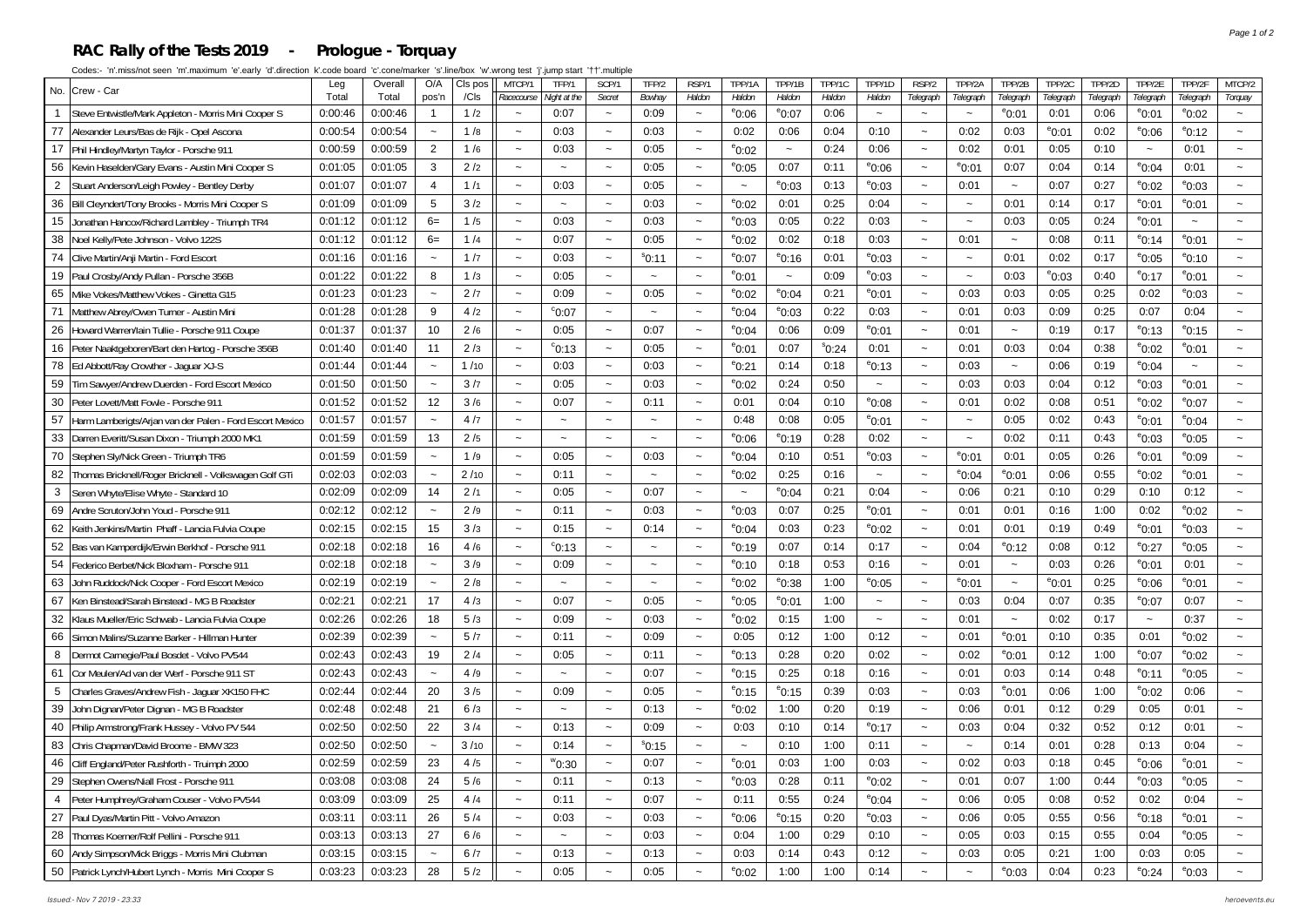#### **RAC Rally of the Tests 2019 - Prologue - Torquay**

|                 | No. Crew - Car                                          | Leg     | Overall | O/A   | CIs pos | MTCP/1                    | TFP/1                 | SCP/1                 | TFP/2           | RSP/1                     | TPP/1A                | TPP/1B          | TPP/1C                | TPP/1D          | RSP/2                     | TPP/2A          | TPP/2B          | TPP/2C    | TPP/2D    | TPP/2E                    | TPP/2F          | MTCP/2                    |
|-----------------|---------------------------------------------------------|---------|---------|-------|---------|---------------------------|-----------------------|-----------------------|-----------------|---------------------------|-----------------------|-----------------|-----------------------|-----------------|---------------------------|-----------------|-----------------|-----------|-----------|---------------------------|-----------------|---------------------------|
|                 |                                                         | Total   | Total   | pos'n | /Cls    | Racecourse                | Night at the          | Secret                | Bowhay          | Haldon                    | Haldon                | Haldon          | Haldon                | Haldon          | Telegraph                 | Telegraph       | Telegraph       | Telegrapi | Telegraph | Telegraph                 | Telegraph       | Torquay                   |
| 35              | Roger Powley/Brian Goff - Hillman Imp                   | 0:03:24 | 0:03:24 | 29    | 6/2     | $\sim$                    | 0:13                  | $\sim$                | 0:11            | $\sim$                    | °0:04                 | 0:43            | 0:43                  | 0:01            | $\widetilde{\phantom{m}}$ | 0:01            | $^{\circ}$ 0:07 | 0:09      | 1:00      | $^{\circ}$ 0:05           | $^{\circ}$ 0:07 | $\widetilde{\phantom{m}}$ |
| 76              | Richard Harrison/Peter Boyce - MG B GT                  | 0:03:26 | 0:03:26 | 30    | 7/3     | $\thicksim$               | 0:03                  | $\sim$                | 0:15            | $\tilde{\phantom{a}}$     | 0:09                  | 0:03            | 0:59                  | 0:12            | $\tilde{\phantom{a}}$     | 0:02            | 0:18            | 0:18      | 0:40      | 0:19                      | 0:08            | $\sim$                    |
| 75              | Rod Hanson/Clare Grove - Ford Escort                    | 0:03:34 | 0:03:34 |       | 4/10    | $\tilde{}$                | 0:09                  | $\sim$                | 0:03            | $\tilde{\phantom{a}}$     | $^{\circ}$ 0:04       | 1:00            | 0:22                  | $\tilde{}$      | $\widetilde{\phantom{m}}$ | $^{\circ}$ 0:01 | 1:00            | 0:08      | 0:31      | $^{\circ}$ 0:04           | $^{\circ}$ 0:12 |                           |
| 89              | Brian Dwelly/Janette Dwelly - Porsche 924S              | 0:03:38 | 0:03:38 |       | 5/10    |                           | 0:15                  | $\sim$                | 0:15            | $\tilde{\phantom{a}}$     | 0:16                  | 0:20            | 1:00                  | 0:15            | $\tilde{\phantom{a}}$     | 0:13            | 0:07            | 0:05      | 0:38      | 0:08                      | 0:06            |                           |
| 20              | Andy Hamer/Bob Kerry - Volvo Amazor                     | 0:03:39 | 0:03:39 | 31    | 6/4     | $\tilde{\phantom{a}}$     | 0:15                  | $\thicksim$           | \$0:15          | $\tilde{\phantom{a}}$     | $\tilde{\phantom{a}}$ | 0:17            | 0:19                  | 0:16            | $\tilde{\phantom{a}}$     | $^{\circ}$ 0:04 | 0:08            | 0:02      | 1:00      | $^{\circ}$ 0:06           | 0:57            | $\tilde{\phantom{a}}$     |
| 24              | Chris Howell/Jon Briggs - Ford Lotus Cortina Mk1        | 0:03:40 | 0:03:40 | 32    | 7/2     | $\tilde{\phantom{a}}$     | 0:11                  | $\sim$                | 0:11            | $\tilde{\phantom{a}}$     | $\thicksim$           | 0:10            | 1:00                  | 0:08            | $\widetilde{\phantom{m}}$ | $^{\circ}$ 0:20 | 0:10            | 0:04      | 1:00      | 0:12                      | 0:14            |                           |
| 12 <sup>2</sup> | Richard Worts/Nicola Shackleton - Jaquar Mk2            | 0:03:42 | 0:03:42 | 33    | 5/5     | $\sim$                    | 0:05                  | $\sim$                | 0:09            | $\sim$                    | $^{\circ}$ 0:01       | 0:55            | 1:00                  | 0:14            | $\sim$                    | 0:03            | 0:02            | 0:24      | 0:33      | 0:01                      | 0:15            |                           |
| 53              | Sjouke Kuindersma/Jaap Jongman - Volvo 142              | 0:03:44 | 0:03:44 |       | 3/8     | $\sim$                    | 0:05                  |                       | 0:05            | $\sim$                    | 0:07                  | 0:19            | 0:34                  | 0:34            | $\tilde{\phantom{a}}$     | $^{\circ}0:03$  | 0:25            | 1:00      | 0:24      | 0:07                      | $^{\circ}$ 0:01 |                           |
| 51              | Michael Kunz/James Ewing - Volvo 240 S                  | 0:03:48 | 0:03:48 |       | 6/10    | $\sim$                    | 0:15                  |                       | 0:15            | $\sim$                    | 0:13                  | 1:00            | 1:00                  | 0:16            | $\tilde{\phantom{a}}$     | 0:02            | 0:02            | 0:21      | 0:20      | $^{\circ}$ 0:01           | $e_{0:03}$      |                           |
| 86              | Carrie Northmore/Bernard Northmore - Porsche 944        | 0:03:57 | 0:03:57 |       | 7/10    | $\widetilde{\phantom{m}}$ | 0:03                  | $\tilde{\phantom{a}}$ | 0:09            | $\widetilde{\phantom{m}}$ | $^{\circ}$ 0:28       | 0:20            | 1:00                  | 0:28            | $\widetilde{\phantom{m}}$ | $^{\circ}$ 0:01 | 0:06            | 0:15      | 0:35      | 0:10                      | 0:22            |                           |
| 47              | Andrew Brookes/Nick Pullan - Austin Mini Cooper         | 0:04:00 | 0:04:00 | 34    | 8/2     | $\tilde{\phantom{a}}$     | 0:14                  | $\sim$                | 0:11            | $\thicksim$               | $^{\rm e}$ 0:06       | 1:00            | 1:00                  | $^{\circ}$ 0:01 | $\tilde{\phantom{a}}$     | $^{\circ}$ 0:20 | 0:02            | 0:20      | 0:26      | $^{\circ}$ 0:03           | 0:17            | $\tilde{}$                |
| 85              | Peter Engel/Jim Bowie - Volkswagen Golf GTI             | 0:04:10 | 0:04:10 |       | 8/10    | $\tilde{\phantom{a}}$     | 0:15                  | $\sim$                | 0:15            | $\tilde{\phantom{a}}$     | $^{\circ}$ 0:04       | $^{\circ}$ 0:15 | 0:53                  | 0:10            | $\tilde{\phantom{a}}$     | 0:08            | 0:02            | 1:00      | 1:00      | $^{\circ}$ 0:04           | 0:04            |                           |
| 64              | Rob Clifton/Julie Clifton - Vauxhall Viva               | 0:04:12 | 0:04:12 |       | 5/9     | $\sim$                    | 0:03                  |                       | $^{\circ}$ 0:11 | $\sim$                    | 0:08                  | 0:56            | 1:00                  | 0:13            | $\tilde{\phantom{a}}$     | 0:02            | 0:38            | 0:14      | 0:31      | 0:12                      | 0:04            |                           |
| 72              | Steve Robertson/Julia Robertson - MG B GT V8            | 0:04:16 | 0:04:16 |       | 6/9     |                           | 0:07                  | $\sim$                | 0:09            | $\sim$                    | $^{\circ}$ 0:07       | 1:00            | 0:46                  | 0:17            | $\sim$                    | 0:04            | 0:18            | 0:02      | 1:00      | 0:16                      | 0:10            |                           |
| 42              | lTim Lawrence/Alan Pettit - MG B GT                     | 0:04:23 | 0:04:23 | 35    | 8/3     |                           | 0:14                  | $\tilde{\phantom{a}}$ | 0:11            | $\widetilde{\phantom{m}}$ | $^{\circ}$ 0:02       | 1:00            | 0:28                  | 1:00            | $\widetilde{\phantom{m}}$ | $^{\circ}$ 0:04 | 0:53            | 0:09      | 0:18      | 0:04                      |                 |                           |
| 7               | Peter Moore/Dan Stellmacher - Austin Healey Sprite      | 0:04:29 | 0:04:29 | 36    | 9/3     |                           | 0:11                  | $\sim$                | 0:05            | $\widetilde{\phantom{m}}$ | $^{\circ}$ 0:03       | 1:00            | 1:00                  | 0:07            | $\widetilde{\phantom{m}}$ | $^{\circ}$ 0:01 | 0:09            | 0:31      | 1:00      | 0:21                      | $e_{0:01}$      | $\tilde{\phantom{a}}$     |
| 79              | Cooper Goei/Marsha Goei - Datsun 280ZX                  | 0:04:40 | 0:04:40 |       | 9/10    | $\sim$                    | 0:15                  | $\sim$                | 0:14            | $\sim$                    | $^{\circ}$ 0:07       | $^{\circ}$ 0:03 | 1:00                  | $^{\circ}$ 0:04 | $\tilde{\phantom{a}}$     | 0:09            | 1:00            | 0:19      | 1:00      | 0:05                      | 0:24            |                           |
| 87              | Malcom Dunderdale/Anita Wickins - Mercedes 190e 16v     | 0:04:47 | 0:04:47 |       | 10/10   | $\tilde{\phantom{a}}$     | $\degree$ 0:03        | $\sim$                | 0:11            | $\sim$                    | °0:02                 | 1:00            | 1:00                  | 0:06            | $\widetilde{\phantom{m}}$ | $^{\circ}0:03$  | 0:34            | 0:38      | 1:00      | 0:08                      | 0:02            |                           |
| 41              | Peter Neville/Pat Neville - Volvo 142 S                 | 0:05:20 | 0:05:20 | 37    | 7/4     | $\sim$                    | $^{\circ}$ 0:09       |                       |                 | $\tilde{\phantom{a}}$     | $^{\circ}$ 0:04       | 1:00            | 1:00                  | 1:00            | $\widetilde{\phantom{m}}$ | 0:08            | $^{\circ}$ 0:01 | 1:00      | 0:48      | 0:05                      | 0:05            |                           |
| 88              | Steven Hughs/Peter Fletcher - Peugeot 205               | 0:05:39 | 0:05:39 |       | 11/10   | $\widetilde{\phantom{m}}$ | 0:13                  |                       | 0:13            | $\thicksim$               | 0:37                  | $^{\circ}$ 0:02 | 1:00                  | 0:35            | $\thicksim$               | 0:06            | 0:41            | 0:15      | 1:00      | 0:26                      | 0:31            |                           |
| 43              | Han Brouwers/Frank Soree - Sunbeam Tiger                | 0:05:53 | 0:05:53 | 38    | 7/6     | $\thicksim$               | 0:15                  | $\sim$                | $^{\rm s}$ 0:15 | $\widetilde{\phantom{m}}$ | 0:01                  | 0:29            | 1:00                  | 1:00            | $\tilde{\phantom{a}}$     | 0:04            | 0:33            | 1:00      | 1:00      | 0:07                      | 0:09            |                           |
| 80              | Marinus Middelweerd/Jaap van den Bent - Porsche 928     | 0:05:54 | 0:05:54 |       | 12/10   | $\tilde{\phantom{a}}$     |                       | $\sim$                | 0:03            | $\widetilde{\phantom{m}}$ | $\tilde{\phantom{a}}$ | 0:06            | 1:00                  | 1:00            | $\widetilde{\phantom{m}}$ | 0:10            | 0:49            | 1:00      | 1:00      | $^{\circ}$ 0:21           | 0:25            |                           |
|                 | 58 Michael Gerber/Dominik Lingg - Lancia Fulvia 1600 HF | 0:06:01 | 0:06:01 |       | 7/7     |                           | 0:07                  | $\sim$                | 0:07            | $\sim$                    | 0:01                  | 1:00            | 1:00                  | 1:00            | $\sim$                    |                 | 0:30            | 1:00      | 0:57      | 0:06                      | 0:13            |                           |
| 6               | Tony Clark/Brian Neill - Volvo PV544                    | 0:06:29 | 0:06:29 | 39    | 8/4     |                           | 0:14                  | $\sim$                | 0:15            | $\tilde{\phantom{a}}$     | 0:09                  | 1:00            | 1:00                  | 1:00            | $\widetilde{\phantom{m}}$ | 0:16            | 0:40            | 0:21      | 1:00      | 0:10                      | 0:24            |                           |
| 11              | Mark van Son/Irene Blauwkuip - Austin Healey 3000       | 0:06:37 | 0:06:37 | 40    | 6/5     | 0:30                      | 0:07                  | $\sim$                | $s_{0:11}$      | $\sim$                    | $^{\circ}$ 0:27       | 1:00            | 1:00                  | 1:00            | $\tilde{\phantom{a}}$     | $^{\circ}$ 0:13 | 0:04            | 0:47      | 0:53      | $\sim$                    | 0:25            |                           |
| 84              | David Kirby/Dirk Dohse - Porsche 944                    | 0:06:40 | 0:06:40 |       | 13/10   | $\tilde{\phantom{a}}$     | 0:15                  | $\tilde{\phantom{a}}$ | 0:15            | $\tilde{\phantom{a}}$     | 2:30                  | $\sim$          | 1:00                  | 0:17            | $\tilde{\phantom{a}}$     | 0:11            | 0:03            | 1:00      | 0:54      | 0:06                      | 0:09            | $\tilde{\phantom{a}}$     |
| 45              | Jonathan Money/Phil Feast - Porsche 911S                | 0:06:42 | 0:06:42 | 41    | 8/6     | $\tilde{\phantom{a}}$     | 0:07                  | $\sim$                | 0:07            | $\sim$                    | 0:13                  | 0:40            | 2:30                  | $\tilde{}$      | $\tilde{\phantom{a}}$     |                 | 0:22            | 1:00      | 1:00      | 0:23                      | 0:20            |                           |
| 14              | Ted Gaffney/Karen Gaffney - Morris Mini                 | 0:07:56 | 0:07:56 | 42    | 3/1     |                           |                       |                       |                 | $\widetilde{\phantom{m}}$ | 2:30                  | 2:30            | $\tilde{\phantom{a}}$ | 0:26            | $\widetilde{\phantom{m}}$ | 0:02            | 1:00            | 0:27      | 1:00      | $\widetilde{\phantom{m}}$ | 0:01            |                           |
| 21              | Ad Smelt/Dick Roesink - Volvo PV544                     | 0:09:19 | 0:09:19 | 43    | 9/4     | $\sim$                    | 0:15                  |                       | 0:14            | $\sim$                    | 0:19                  | 1:00            | 1:00                  | 1:00            | $\tilde{\phantom{a}}$     | 0:34            | 1:00            | 1:00      | 1:00      | 1:00                      | 0:57            |                           |
| 48              | Nicholas Kershaw/Michael Kershaw - Porsche 911T         | 0:09:21 | 0:09:21 | 44    | 9/6     | $\widetilde{\phantom{m}}$ | 0:14                  | $\sim$                | 0:14            | $\widetilde{\phantom{m}}$ | 2:30                  | $^{d}$ 2:30     | 1:00                  | 0:16            | $\tilde{\phantom{a}}$     | $^{\circ}$ 0:13 | 0:17            | 0:06      | 1:00      | 0:01                      | 1:00            |                           |
| 49              | Frank Hensel/Delficus Douglas - Volvo 122S              | 0:22:57 | 0:22:57 |       | 4/8     | $\thicksim$               | 0:07                  | $\sim$                | 0:07            | $\widetilde{\phantom{m}}$ | 1:00                  | 0:43            | 1:00                  | 2:30            | 2:30                      | 2:30            | 2:30            | 2:30      | 2:30      | 2:30                      | 2:30            | $\thicksim$               |
|                 | Rob Henchoz/Ami Henchoz - Volvo PV544                   | 0:31:19 | 0:31:19 | 45    | 10/4    | $\tilde{}$                | $\tilde{\phantom{a}}$ | $\sim$                | 0:11            | $\thicksim$               | $^{\circ}$ 0:03       | 0:09            | 0:13                  | 0:05            | $\tilde{\phantom{a}}$     | 0:02            | $^{\circ}$ 0:01 | 0:10      | 0:23      | 0:01                      | $^{\circ}$ 0:01 | m30:00                    |
| 9               | Guy Symons/David Watson - Riley 1.5                     | 0:52:54 | 0:52:54 | 46    | 4/1     |                           | 0:05                  |                       | 0:03            | $\thicksim$               | $^{\circ}$ 0:05       | 0:11            | 2:30                  | 2:30            | 2:30                      | 2:30            | 2:30            | 2:30      | 2:30      | 2:30                      | 2:30            | m30:00                    |
|                 | 31 Sybren van der Goot/Maiko Wellink - Peugeot 404      | 0:35:15 | Retired |       |         |                           | 0:15                  | $n_{2:30}$            | $n_{2:30}$      | 2:30                      | 2:30                  | 2:30            | 2:30                  | 2:30            | 2:30                      | 2:30            | 2:30            | 2:30      | 2:30      | 2:30                      | 2:30            |                           |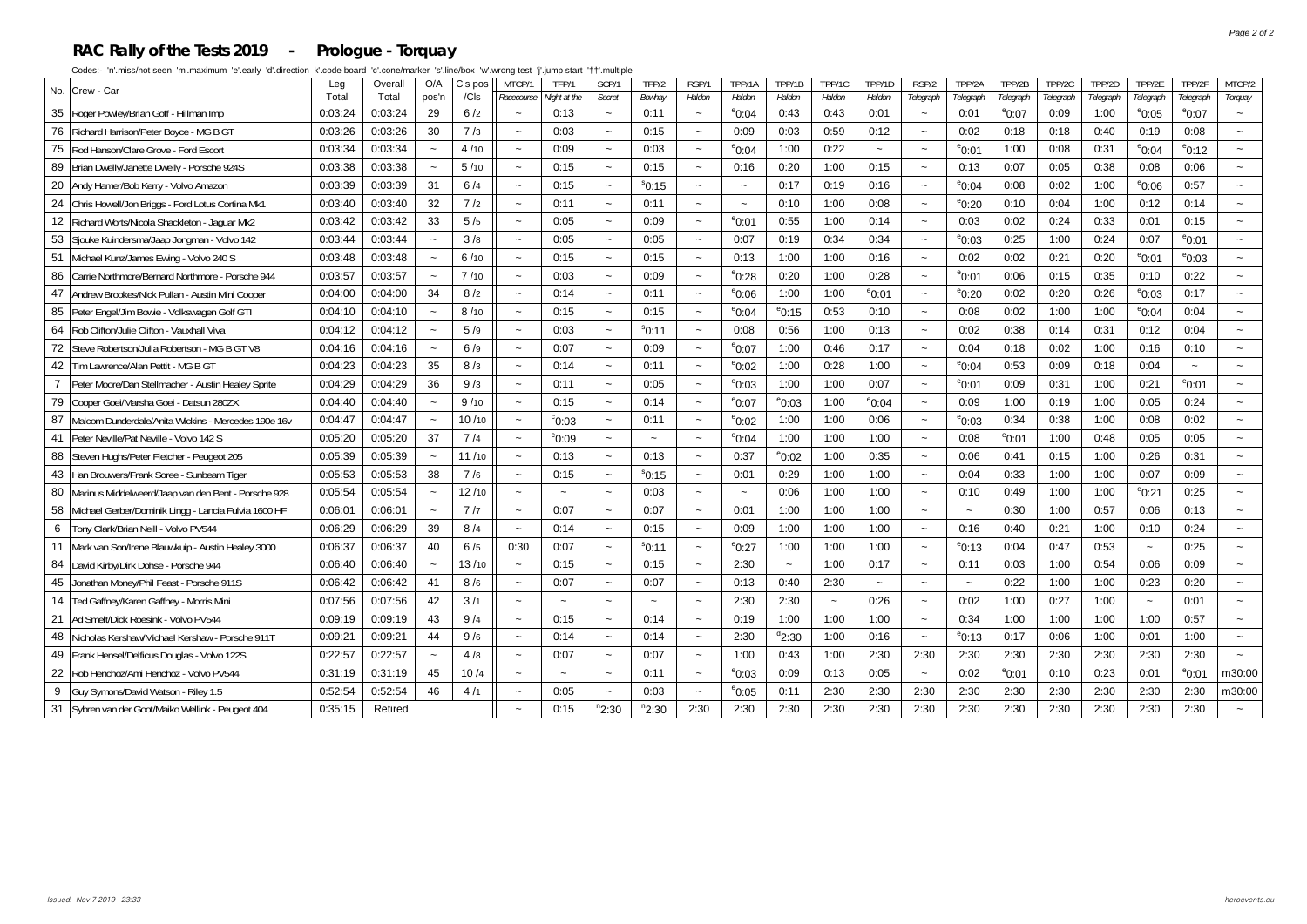#### **RAC Rally of the Tests 2019 - Day 1 - Torquay - Bristol**

| No.             | Crew - Car                                               |                  | Overall<br>Total | O/A<br>pos'n          | Leg<br>$+/-$    | CIs pos<br>/Cls | <b>MTC1/1</b>             | TF1/1<br><b>Starters</b> | TF1/2<br>Car Park | <b>TF1/3</b><br><b>Jown on the</b> | <b>RS1/1</b>          | <b>TP1/1A</b>                 | <b>TP1/1B</b>             | <b>TC1/2</b>              | <b>RS1/2</b><br>Little Dart | <b>TP1/2A</b><br>Little Dart | <b>TP1/2B</b><br>Little Dart | <b>TP1/2C</b><br>Little Dart | <b>RS1/3</b><br>Mills and | <b>TP1/3A</b><br>Mills and | <b>TP1/3B</b><br>Mills and |
|-----------------|----------------------------------------------------------|------------------|------------------|-----------------------|-----------------|-----------------|---------------------------|--------------------------|-------------------|------------------------------------|-----------------------|-------------------------------|---------------------------|---------------------------|-----------------------------|------------------------------|------------------------------|------------------------------|---------------------------|----------------------------|----------------------------|
| $\overline{1}$  | Steve Entwistle/Mark Appleton - Morris Mini Cooper S     | Total<br>0:02:50 | 0:03:36          | $\mathbf{1}$          |                 | 1/2             | Torquay<br>$\sim$         | 0:05                     | 0:09              | 0:07                               | Devonshire<br>$\sim$  | Devonshire<br>$^{\circ}$ 0:03 | Devonshire<br>0:02        | Thelbridge<br>$\sim$      | $\ddot{ }$                  | $\sim$                       | 0:03                         | 0:03                         | $\sim$                    | 0:39                       | 0:01                       |
| 65              | Mike Vokes/Matthew Vokes - Ginetta G15                   | 0:02:32          | 0:03:55          | $\sim$                |                 | 1/7             | $\tilde{\phantom{a}}$     | 0:03                     | 0:13              | 0:13                               | $\tilde{\phantom{a}}$ | 0:02                          | $^{\circ}$ 0:02           | $\tilde{\phantom{a}}$     | $\tilde{\phantom{a}}$       | 0:06                         | 0:02                         | 0:11                         | $\sim$                    | 0:10                       | $^{\circ}$ 0:01            |
| 77              | Alexander Leurs/Bas de Rijk - Opel Ascona                | 0:03:03          | 0:03:57          | $\sim$                |                 | 1/8             | $\sim$                    | 0:03                     | 0:03              | 0:03                               | $\sim$                | 0:11                          | $^{\circ}$ 0:04           | $\sim$                    | $\sim$                      | 0:03                         | 0:04                         | 0:02                         | $\ddot{ }$                | 1:00                       | $\tilde{\phantom{a}}$      |
| 17              | Phil Hindley/Martyn Taylor - Porsche 911                 | 0:03:00          | 0:03:59          | $\overline{2}$        |                 | 1/6             | $\sim$                    | 0:03                     | $\sim$            | $\tilde{\phantom{a}}$              | $\sim$                | $^{\circ}$ 0:03               | 0:10                      | $\tilde{\phantom{a}}$     | $\sim$                      | 0:04                         | 0:08                         | 0:11                         | $\sim$                    | 0:28                       | 0:02                       |
| $\overline{2}$  | Stuart Anderson/Leigh Powley - Bentley Derby             | 0:02:58          | 0:04:05          | 3                     | 1 <sup>†</sup>  | 1/1             | $\sim$                    | 0:03                     | 0:03              | 0:03                               | $\sim$                | $^{\circ}$ 0:05               | $e_{0:09}$                | $\tilde{\phantom{a}}$     | $\sim$                      | 0:02                         | 0:03                         | 0:02                         | $\sim$                    | 0:48                       | 0:01                       |
| 57              | Harm Lamberigts/Arjan van der Palen - Ford Escort Mexico | 0:02:50          | 0:04:47          | $\sim$                |                 | 2/7             | $\sim$                    | $\sim$                   | $\sim$            | $\tilde{\phantom{a}}$              | $\tilde{\phantom{a}}$ | $^{\circ}$ 0:03               | $\tilde{\phantom{a}}$     | $\tilde{\phantom{a}}$     | $\tilde{\phantom{a}}$       | $^{\circ}$ 0:01              | $^{\rm e}$ 0:01              | $\sim$                       | $\ddot{\phantom{0}}$      | 0:11                       | 0:08                       |
| 82              | Thomas Bricknell/Roger Bricknell - Volkswagen Golf GTi   | 0:03:03          | 0:05:06          | $\sim$                |                 | 1/10            | $\tilde{\phantom{a}}$     | 0:05                     | $\sim$            | $\sim$                             | $\tilde{\phantom{a}}$ | 1:00                          | 0:05                      | $\sim$                    | $\tilde{\phantom{a}}$       | 0:02                         | $^{\circ}$ 0:16              | $\tilde{\phantom{a}}$        | $\sim$                    | $\tilde{\phantom{a}}$      | $^{\circ}$ 0:02            |
| 71              | Matthew Abrey/Owen Turner - Austin Mini                  | 0:03:56          | 0:05:24          | 4                     | 5 <sup>†</sup>  | 2/2             | $\tilde{\phantom{a}}$     | $^{\circ}$ 0:07          | 0:03              | $\tilde{\phantom{a}}$              | $\tilde{\phantom{a}}$ | 0:01                          | $^{\circ}$ 0:01           | $\tilde{\phantom{a}}$     | $\sim$                      | 0:02                         | 0:07                         | 0:46                         | $\tilde{\phantom{a}}$     | 0:15                       | 0:33                       |
| 26              | Howard Warren/lain Tullie - Porsche 911 Coupe            | 0:04:03          | 0:05:40          | 5                     | 5 <sup>†</sup>  | 2/6             | $\sim$                    | 0:07                     | 0:05              | 0:03                               | $\tilde{\phantom{a}}$ | $^{\circ}$ 0:03               | $^{\circ}$ 0:02           | $\tilde{\phantom{a}}$     | $\sim$                      |                              | $^{\circ}$ 0:01              | 1:00                         | $\ddot{\phantom{0}}$      | 0:17                       | $\sim$                     |
| 36              | Bill Cleyndert/Tony Brooks - Morris Mini Cooper S        | 0:04:34          | 0:05:43          | 6                     | $1+$            | 3/2             | $\tilde{\phantom{a}}$     | $\sim$                   | 0:05              | 0:05                               | $\tilde{\phantom{a}}$ | $\thicksim$                   | $\sim$                    | $\sim$                    | $\sim$                      | 0:03                         | 0:02                         | 0:07                         | $\sim$                    | 1:00                       | 0:38                       |
| 30              | Peter Lovett/Matt Fowle - Porsche 911                    | 0:04:06          | 0:05:58          | $\overline{7}$        | 5 <sup>†</sup>  | 3/6             | $\sim$                    | 0:11                     | 0:03              | 0:11                               | $\tilde{\phantom{a}}$ | $^{\circ}$ 0:01               | 0:02                      | $\tilde{\phantom{a}}$     | $\sim$                      |                              | 0:07                         | 1:00                         | $\sim$                    | 0:09                       | $^{\circ}$ 0:04            |
| 3               | Seren Whyte/Elise Whyte - Standard 10                    | 0:03:54          | 0:06:03          | 8                     | 61              | 2/1             | $\sim$                    | 0:05                     | 0:07              | 0:05                               | $\tilde{\phantom{a}}$ | $^{\circ}$ 0:02               | °0:03                     | $\tilde{\phantom{a}}$     | $\tilde{\phantom{a}}$       | 0:06                         | $^{\rm e}$ 0:01              | 0:03                         | $\sim$                    | 0:09                       | 0:12                       |
| 59              | Tim Sawyer/Andrew Duerden - Ford Escort Mexico           | 0:05:00          | 0:06:50          | $\sim$                |                 | 3/7             | $\sim$                    | $^{\circ}$ 0:11          | 0:05              | 0:05                               | $\tilde{\phantom{a}}$ | 0:08                          | 0:08                      | $\tilde{\phantom{a}}$     | $\thicksim$                 | 0:02                         | $^{\circ}$ 0:16              | 0:29                         | $\sim$                    | 0:31                       | 0:31                       |
| 78              | Ed Abbott/Ray Crowther - Jaguar XJ-S                     | 0:05:22          | 0:07:06          | $\tilde{\phantom{a}}$ |                 | 2/10            | $\sim$                    | 0:03                     | 0:03              | 0:05                               | $\tilde{\phantom{a}}$ | $^{\circ}$ 0:32               | °0:02                     | $\widetilde{\phantom{m}}$ | $\tilde{\phantom{a}}$       | 0:01                         | 0:02                         | 0:28                         | $\tilde{\phantom{a}}$     | 0:24                       | $^{\circ}$ 0:11            |
| 63              | John Ruddock/Nick Cooper - Ford Escort Mexico            | 0:05:07          | 0:07:26          | $\sim$                |                 | 2/8             | $\sim$                    | $\sim$                   | $\sim$            | $\sim$                             | $\tilde{\phantom{a}}$ | $^{\circ}$ 0:10               | 0:01                      | $\tilde{\phantom{a}}$     | $\thicksim$                 | 0:02                         | $^{\circ}$ 0:05              | 0:08                         | $\ddot{\phantom{0}}$      | 0:30                       | 0:52                       |
| 39              | John Dignan/Peter Dignan - MG B Roadster                 | 0:04:41          | 0:07:29          | 9                     | 12 <sub>t</sub> | 1/3             | $\tilde{\phantom{a}}$     | $\tilde{\phantom{a}}$    | 0:13              | $\degree$ 0:13                     | $\tilde{\phantom{a}}$ | 1:00                          | 0:08                      | $\tilde{\phantom{a}}$     | $\sim$                      | 0:01                         | 0:01                         | 0:06                         | $\sim$                    | 0:25                       | 0:27                       |
| 27              | Paul Dyas/Martin Pitt - Volvo Amazon                     | 0:04:29          | 0:07:40          | 10                    | 161             | 1/4             | $\sim$                    | $\sim$                   | 0:05              | $\degree$ 0:11                     | $\tilde{\phantom{a}}$ | $\sim$                        | $^{\circ}$ 0:13           | $\tilde{\phantom{a}}$     | $\sim$                      |                              | $^{\circ}$ 0:02              | $^{\rm e}$ 0:17              | $\sim$                    | 1:00                       | 0:21                       |
| 8               | Dermot Carnegie/Paul Bosdet - Volvo PV544                | 0:05:11          | 0:07:54          | 11                    | 81              | 2/4             | $\sim$                    | 0:07                     | $\sim$            | $\sim$                             | $\tilde{\phantom{a}}$ | 1:00                          | 0:01                      | $\tilde{\phantom{a}}$     | $\thicksim$                 | 0:02                         | $\sim$                       | 0:03                         | $\sim$                    | 0:05                       | 0:13                       |
| 56              | Kevin Haselden/Gary Evans - Austin Mini Cooper S         | 0:06:51          | 0:07:56          | 12                    | $9+$            | 4/2             | $\sim$                    | 0:03                     | 0:05              | 0:09                               | $\tilde{\phantom{a}}$ | $^{\circ}$ 0:04               | 0:04                      | $\tilde{\phantom{a}}$     | $\thicksim$                 | 0:05                         | 0:01                         | $^{\circ}$ 0:02              | $\tilde{\phantom{a}}$     | 0:21                       | 1:00                       |
| 54              | Federico Berbet/Nick Bloxham - Porsche 911               | 0:05:44          | 0:08:02          | $\sim$                |                 | 1/9             | $\tilde{\phantom{a}}$     | $m_{0:30}$               | 0:03              | 0:03                               | $\tilde{\phantom{a}}$ | 1:00                          | 0:11                      | $\tilde{\phantom{a}}$     | $\tilde{\phantom{a}}$       | 0:04                         | 0:03                         | 0:09                         | $\sim$                    | 1:00                       | 0:28                       |
| 33              | Darren Everitt/Susan Dixon - Triumph 2000 MK1            | 0:06:04          | 0:08:03          | 13                    |                 | 1/5             | $\sim$                    | $\sim$                   | $\sim$            | $\sim$                             | $\tilde{\phantom{a}}$ | $^{\circ}$ 0:06               | <sup>e</sup> 0:11         | $\tilde{\phantom{a}}$     | $\sim$                      | 0:02                         | 0:02                         | 1:00                         | $\tilde{\phantom{a}}$     | 0:21                       | 1:00                       |
| 29              | Stephen Owens/Niall Frost - Porsche 911                  | 0:05:30          | 0:08:38          | 14                    | 10 <sub>1</sub> | 4/6             | $\sim$                    | 0:13                     | 0:09              | 0:13                               | $\sim$                | 0:14                          | 0:19                      | $\tilde{\phantom{a}}$     | $\sim$                      | 0:01                         | 0:01                         | 1:00                         | $\sim$                    | 0:24                       | 0:08                       |
| $5\phantom{.0}$ | Charles Graves/Andrew Fish - Jaguar XK150 FHC            | 0:06:26          | 0:09:10          | 15                    | 5 <sup>†</sup>  | 2/5             | $\sim$                    | 0:03                     | 0:03              | 0:03                               | $\sim$                | 1:00                          | 0:10                      | $\sim$                    | $\sim$                      | 0:01                         | $^{\circ}$ 0:44              | $^{\circ}$ 0:03              | $\sim$                    | 0:24                       | 0:12                       |
| 74              | Clive Martin/Anji Martin - Ford Escort                   | 0:08:43          | 0:09:59          | $\sim$                |                 | 4/7             | $\tilde{\phantom{a}}$     | 0:07                     | 0:03              | $\sim$                             | $\sim$                | $^{\circ}$ 0:02               | 0:05                      | $\tilde{\phantom{a}}$     | $\sim$                      | $^{\circ}$ 0:01              | 1:00                         | 0:16                         | $\tilde{\phantom{a}}$     | 0:15                       | 0:38                       |
| 52              | Bas van Kamperdijk/Erwin Berkhof - Porsche 911           | 0:07:44          | 0:10:02          | 16                    |                 | 5/6             |                           | $\sim$                   | 0:14              | 0:03                               | $\tilde{\phantom{a}}$ | 0:06                          | $^{\circ}$ 0:04           | $\tilde{\phantom{a}}$     | $\tilde{\phantom{a}}$       | 0:13                         | $\widetilde{\phantom{m}}$    | $^{\circ}$ 0:05              | $\tilde{}$                | 2:30                       | $\tilde{}$                 |
| 53              | Sjouke Kuindersma/Jaap Jongman - Volvo 142               | 0:06:47          | 0:10:31          | $\sim$                |                 | 3/8             | $\sim$                    | 0:05                     | 0:05              | 0:05                               | $\tilde{\phantom{a}}$ | $^{\circ}$ 0:02               | 0:09                      | $\sim$                    | $\sim$                      | 0:04                         | $^{\circ}$ 0:24              | 0:35                         | $\tilde{}$                | 0:39                       | 0:56                       |
| 66              | Simon Malins/Suzanne Barker - Hillman Hunter             | 0:08:26          | 0:11:05          | $\sim$                |                 | $5 = /7$        | $\sim$                    | 0:09                     | 0:07              | 0:09                               | $\tilde{\phantom{a}}$ | 1:00                          | 0:09                      | $\tilde{\phantom{a}}$     | $\thicksim$                 | 0:04                         | 0:01                         | 0:22                         | $\sim$                    | 0:24                       | 1:00                       |
| 60              | Andy Simpson/Mick Briggs - Morris Mini Clubman           | 0:07:50          | 0:11:05          | $\sim$                |                 | $5 = /7$        | $\sim$                    | 0:13                     | 0:07              | 0:11                               | $\sim$                | 0:21                          | 0:13                      | $\sim$                    | $\sim$                      | 0:18                         | 0:01                         | 0:12                         | $\sim$                    | 0:25                       | 0:24                       |
| $\overline{7}$  | Peter Moore/Dan Stellmacher - Austin Healey Sprite       | 0:07:04          | 0:11:33          | 17                    | 191             | 2/3             | $\sim$                    | 0:05                     | 0:09              | 0:05                               | $\tilde{\phantom{a}}$ | $^{\circ}$ 0:04               | 0:23                      | $\sim$                    | $\sim$                      | 0:10                         | $^{\circ}$ 0:04              | 0:11                         | $\sim$                    | 1:00                       | $^{\rm e}$ 0:34            |
| 46              | Cliff England/Peter Rushforth - Truimph 2000             | 0:08:37          | 0:11:36          | 18                    | 5 <sup>†</sup>  | 3/5             | $\sim$                    | 0:09                     | 0:05              | 0:07                               | $\tilde{\phantom{a}}$ | $^{\circ}$ 0:01               | $\tilde{\phantom{a}}$     | $\tilde{\phantom{a}}$     | $\sim$                      | 0:06                         | 0:03                         | 0:04                         | $\sim$                    | 0:10                       | 0:33                       |
| 35              | Roger Powley/Brian Goff - Hillman Imp                    | 0:08:14          | 0:11:38          | 19                    | 10 <sub>1</sub> | 5/2             | $\widetilde{\phantom{m}}$ | 0:13                     | 0:13              | 0:11                               | $\tilde{\phantom{a}}$ | 0:06                          | $^{\rm e}$ 0:12           | $\widetilde{\phantom{m}}$ | $\tilde{\phantom{a}}$       | 0:45                         | 0:06                         | 0:06                         | $\ddot{\phantom{0}}$      | 0:30                       | 0:34                       |
| 62              | Keith Jenkins/Martin Phaff - Lancia Fulvia Coupe         | 0:09:24          | 0:11:39          | 20                    | $5+$            | 3/3             | $\sim$                    | $^{\circ}$ 0:14          | 0:07              | 0:13                               | $\tilde{\phantom{a}}$ | $^{\rm e}$ 0:06               | 0:10                      | $\tilde{\phantom{a}}$     | $\sim$                      | 0:03                         | 0:04                         | 0:16                         | $\tilde{\phantom{a}}$     | 0:18                       | 0:39                       |
| 69              | Andre Scruton/John Youd - Porsche 911                    | 0:10:00          | 0:12:12          | $\sim$                |                 | 2/9             | $\sim$                    | 0:03                     | 0:07              | 0:07                               | $\tilde{\phantom{a}}$ | 0:07                          | $^{\circ}$ 0:07           | $\sim$                    | $\sim$                      | 0:03                         | 0:15                         | $^{\circ}$ 0:23              | $\sim$                    | 0:53                       | 0:45                       |
| 67              | Ken Binstead/Sarah Binstead - MG B Roadster              | 0:09:56          | 0:12:17          | 21                    | $4+$            | 4/3             | $\sim$                    | $^{\circ}$ 0:13          | 0:03              | 0:03                               | $\sim$                | 0:03                          | 0:04                      | $\tilde{\phantom{a}}$     | $\sim$                      | 0:02                         | $^{\rm e}$ 0:06              | $^{\circ}$ 0:14              | $\sim$                    | 0:28                       | 0:19                       |
| 47              | Andrew Brookes/Nick Pullan - Austin Mini Cooper          | 0:08:46          | 0:12:46          | 22                    | 12 <sub>t</sub> | 6/2             | $\sim$                    | 0:14                     | 0:13              | 0:14                               | $\sim$                | 0:07                          | 0:06                      | $\sim$                    | $\sim$                      | 0:21                         | $^{\circ}$ 0:06              | 0:02                         | $\sim$                    | 0:15                       | 0:32                       |
| 75              | Rod Hanson/Clare Grove - Ford Escort                     | 0:09:27          | 0:13:01          | $\sim$                |                 | 3/10            | $\sim$                    | 0:09                     | 0:03              | 0:03                               | $\sim$                | 0:02                          | $^{\rm e}$ 0:01           | $\sim$                    | $\thicksim$                 | $^{\circ}$ 0:05              | $\sim$                       | 0:23                         | $\sim$                    | 0:08                       | 0:34                       |
| 45              | Jonathan Money/Phil Feast - Porsche 911S                 | 0:06:25          | 0:13:07          | 23                    | 181             | 6/6             | $\tilde{\phantom{a}}$     | 0:09                     | 0:11              | 0:09                               | $\tilde{\phantom{a}}$ | $\tilde{\phantom{a}}$         | $^{\circ}$ 0:10           | $\tilde{\phantom{a}}$     | $\tilde{\phantom{a}}$       | 0:01                         | 0:05                         | 0:06                         | $\tilde{\phantom{a}}$     | 1:00                       | 0:38                       |
| 41              | Peter Neville/Pat Neville - Volvo 142 S                  | 0:07:50          | 0:13:10          | 24                    | 13 <sub>1</sub> | 3/4             | $\sim$                    | 0:05                     | $^{\circ}$ 0:14   | 0:05                               | $\tilde{\phantom{a}}$ | 0:03                          | $\widetilde{\phantom{m}}$ | $\tilde{\phantom{a}}$     | $\sim$                      | $\tilde{\phantom{a}}$        | 0:03                         | 0:01                         | $\sim$                    | 0:17                       | 0:11                       |
| 85              | Peter Engel/Jim Bowie - Volkswagen Golf GTI              | 0:09:43          | 0:13:53          | $\sim$                |                 | 4/10            | $\tilde{\phantom{a}}$     | 0:14                     | 0:11              | 0:15                               | $\tilde{\phantom{a}}$ | 0:01                          | $^{\rm e}$ 0:21           | $\tilde{\phantom{a}}$     | $\tilde{\phantom{a}}$       | $^{\circ}$ 0:03              | $^{\circ}$ 0:13              | 0:16                         | $\sim$                    | 0:16                       | 0:07                       |
| 28              | Thomas Koerner/Rolf Pellini - Porsche 911                | 0:10:48          | 0:14:01          | 25                    | 2 <sup>†</sup>  | 7/6             | $\sim$                    | 0:05                     | 0:05              | 0:07                               | $\sim$                | 0:09                          | $^{\circ}$ 0:06           | $\tilde{\phantom{a}}$     | $\ddot{ }$                  | 0:12                         | 0:06                         | $^{\circ}$ 0:24              | $\ddot{\phantom{0}}$      | 0:36                       | 2:30                       |
| 89              | Brian Dwelly/Janette Dwelly - Porsche 924S               | 0:10:30          | 0:14:08          |                       |                 | 5/10            |                           | 0:15                     | 0:15              | 0:15                               |                       | $^{\circ}$ 0:14               | 0:02                      |                           |                             | 0:14                         | 0:11                         | 0:05                         |                           | 0:39                       | 1:00                       |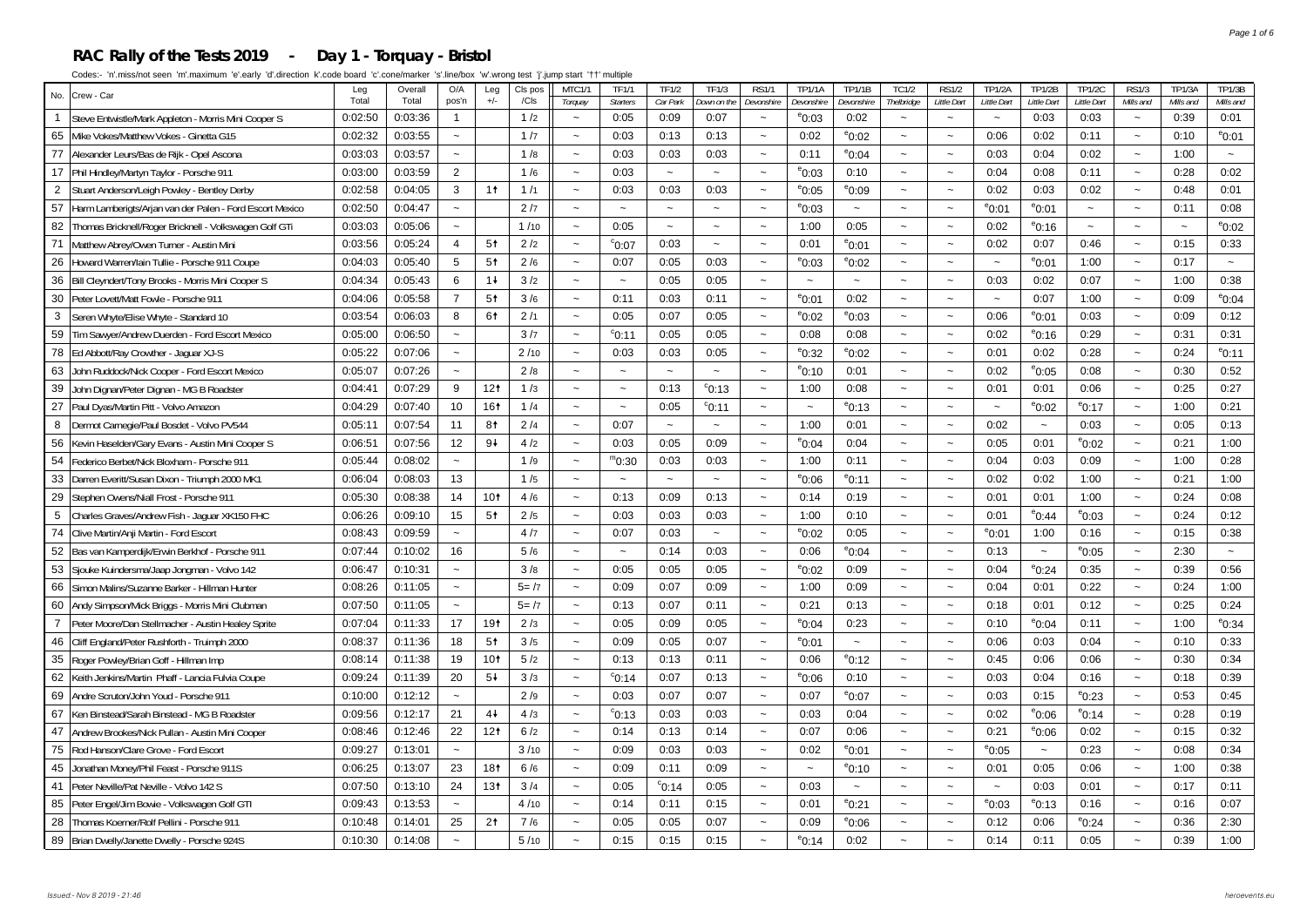| No.            | <b>SC1/1</b>          | TC1/3                     | TC1/4                 | TF1/4                     | <b>TF1/5</b>          | <b>RS1/4</b>          | <b>TP1/4A</b>         | <b>TP1/4B</b>             | <b>TP1/4C</b>   | <b>TP1/4D</b>         | <b>TF1/6</b>              | <b>TF1/7</b>          | <b>TF1/8</b> | <b>TF1/9</b>              | TC1/5                     | <b>TC1/6</b>              | PC1/1                     | <b>TC1/7</b>              | <b>TC1/8</b>              | PC1/2                     | <b>TC1/9</b>              | PC1/3                     | TC1/10                    | PC1/4                     | PC1/5                     |
|----------------|-----------------------|---------------------------|-----------------------|---------------------------|-----------------------|-----------------------|-----------------------|---------------------------|-----------------|-----------------------|---------------------------|-----------------------|--------------|---------------------------|---------------------------|---------------------------|---------------------------|---------------------------|---------------------------|---------------------------|---------------------------|---------------------------|---------------------------|---------------------------|---------------------------|
|                | Secret                | Porlock                   | Porlock               | Up, Up and                | Porlock               | Mole's                | Mole's                | Mole's                    | Mole's          | Mole's                | Round the                 | Carry on              | Lancaster's  | Pitch and                 | Woolacombe                | Chivenor                  | Chivenor                  | Chivenor                  | Chivenor                  | Chivenor                  | Chivenor                  | Chivenor                  | Chivenor                  | Chivenor                  | Chivenor                  |
| $\mathbf{1}$   | $\tilde{\phantom{a}}$ | $\sim$                    | $\sim$                | $^{\circ}$ 0:14           | 0:03                  | $\sim$                | $^{\circ}$ 0:02       | 0:03                      | 0:02            | $^{\circ}$ 0:02       | $\sim$                    | $\sim$                | $\sim$       | 0:03                      | $\tilde{\phantom{a}}$     | $\sim$                    | $\sim$                    | $\tilde{\phantom{a}}$     | $\sim$                    | $\tilde{\phantom{a}}$     | $\sim$                    | $\sim$                    | $\sim$                    | $\sim$                    | $\sim$                    |
| 65             | $\sim$                | $\sim$                    | $\sim$                | 0:03                      | 0:05                  | $\sim$                | 0:02                  | 0:01                      | 0:03            | 0:01                  | 0:05                      | 0:03                  | 0:05         | 0:05                      | $\sim$                    | $\sim$                    | $\sim$                    | $\tilde{\phantom{a}}$     | $\sim$                    | $\sim$                    | $\sim$                    | $\sim$                    | $\sim$                    | $\sim$                    |                           |
| 77             | $\sim$                | $\sim$                    | $\sim$                | 0:03                      | 0:03                  | $\sim$                | $^{\circ}$ 0:01       | 0:03                      | 0:06            | $^{\circ}$ 0:02       | $\sim$                    | $\sim$                | $\sim$       | 0:05                      | $\sim$                    | $\sim$                    | $\tilde{\phantom{a}}$     | $\tilde{\phantom{a}}$     | $\sim$                    | $\tilde{\phantom{a}}$     | $\sim$                    | $\sim$                    | $\sim$                    | $\sim$                    |                           |
| 17             |                       | $\sim$                    | $\tilde{\phantom{a}}$ | 0:07                      | 0:03                  | $\thicksim$           | $^{\circ}$ 0:02       | $^{\circ}$ 0:02           | 0:06            | $^{\circ}$ 0:06       | $\widetilde{\phantom{m}}$ | 0:03                  | 0:03         | $\thicksim$               | $\thicksim$               | $\sim$                    | $\thicksim$               | $\sim$                    | $\tilde{\phantom{a}}$     | $\sim$                    | $\tilde{\phantom{a}}$     | $\tilde{\phantom{a}}$     | $\tilde{\phantom{a}}$     | $\thicksim$               |                           |
| $\overline{2}$ | $\tilde{\phantom{a}}$ | $\sim$                    | $\sim$                | 0:03                      | 0:03                  | $\thicksim$           | $^{\circ}$ 0:01       | $\widetilde{\phantom{m}}$ | 0:14            | $^{\circ}$ 0:02       | 0:07                      | 0:03                  | $\sim$       | 0:03                      | $\sim$                    | $\thicksim$               | $\sim$                    | $\thicksim$               | $\thicksim$               | $\tilde{\phantom{a}}$     | $\tilde{\phantom{a}}$     | $\thicksim$               | $\widetilde{\phantom{m}}$ | $\thicksim$               | $\sim$                    |
| 57             |                       | $\tilde{}$                | $\sim$                | $\sim$                    | $\tilde{\phantom{a}}$ | $\tilde{\phantom{a}}$ | $\tilde{\phantom{a}}$ | $\widetilde{\phantom{m}}$ | $^{\circ}$ 0:04 | $^{\circ}$ 0:03       | $\tilde{\phantom{a}}$     | $\tilde{\phantom{a}}$ | 0:03         | $\sim$                    | $\sim$                    | $\sim$                    | $\tilde{\phantom{a}}$     | $\tilde{\phantom{a}}$     | $\tilde{\phantom{a}}$     | $\tilde{\phantom{a}}$     | $\tilde{\phantom{a}}$     | $\tilde{\phantom{a}}$     | $\tilde{}$                | $\tilde{\phantom{a}}$     |                           |
| 82             | $\tilde{\phantom{a}}$ | $\tilde{\phantom{a}}$     | $\sim$                | $\sim$                    | $\sim$                | $\sim$                | $^{\circ}$ 0:04       | $\sim$                    | 0:13            | $^{\circ}$ 0:05       | $\sim$                    | $\tilde{\phantom{a}}$ | $\sim$       | $\sim$                    | $\sim$                    | $\sim$                    | $\sim$                    | $\tilde{\phantom{a}}$     | $\tilde{\phantom{a}}$     | $\tilde{\phantom{a}}$     | $\tilde{\phantom{a}}$     | $\sim$                    | $\tilde{\phantom{a}}$     | $\sim$                    | $\widetilde{\phantom{m}}$ |
| 71             | $\sim$                | $\sim$                    | $\sim$                | 0:09                      | 0:07                  | $\sim$                | $\sim$                | 0:03                      | 0:04            | $^{\circ}$ 0:01       | 0:05                      | $\sim$                | 0:05         | $\sim$                    | $\sim$                    | $\sim$                    | $\sim$                    | $\tilde{\phantom{a}}$     | $\sim$                    | $\tilde{\phantom{a}}$     | $\sim$                    | $\sim$                    | $\tilde{\phantom{a}}$     | $\sim$                    | $\tilde{\phantom{a}}$     |
| 26             | $\tilde{\phantom{a}}$ | $\sim$                    | $\tilde{\phantom{a}}$ | 0:03                      | 0:07                  | $\sim$                | $\sim$                | 0:01                      | 0:56            | $^{\circ}$ 0:07       | 0:09                      | 0:07                  | 0:03         | 0:13                      | $\sim$                    | $\sim$                    | $\sim$                    | $\tilde{\phantom{a}}$     | $\sim$                    | $\tilde{\phantom{a}}$     | $\sim$                    | $\sim$                    | $\sim$                    | $\sim$                    | $\sim$                    |
| 36             |                       | $\sim$                    | $\sim$                | 0:05                      | $\tilde{\phantom{a}}$ | $\sim$                | $^{\circ}$ 0:01       | 0:03                      | 0:09            | $^{\circ}$ 0:02       | 0:07                      | $\sim$                | 0:07         | 0:09                      | $\sim$                    | $\sim$                    | $\sim$                    | $\sim$                    | $\sim$                    | $\tilde{\phantom{a}}$     | $\sim$                    | $\sim$                    | $\sim$                    | $\sim$                    |                           |
| 30             | $\tilde{\phantom{a}}$ | $\tilde{\phantom{a}}$     | $\sim$                | 0:09                      | 0:11                  | $\sim$                | $^{\circ}$ 0:02       | 0:17                      | 0:09            | $^{\circ}$ 0:03       | 0:07                      | 0:09                  | 0:09         | 0:05                      | $\sim$                    | $\sim$                    | $\sim$                    | $\tilde{\phantom{a}}$     | $\sim$                    | $\tilde{}$                | $\tilde{}$                | $\sim$                    | $\tilde{\phantom{a}}$     | $\sim$                    |                           |
| 3              |                       | $\sim$                    | $\sim$                | 0:03                      | 0:05                  | $\sim$                | 0:01                  | 0:09                      | 0:10            | 0:02                  | $\sim$                    | 0:05                  | 0:03         | 0:05                      | $\sim$                    | $\sim$                    | $\sim$                    | $\sim$                    | $\tilde{\phantom{a}}$     | $\sim$                    | $\sim$                    | $\sim$                    | $\sim$                    | $\sim$                    |                           |
| 59             | $\tilde{\phantom{a}}$ | $\sim$                    | $\sim$                | $^{\circ}0.09$            | 0:13                  | $\sim$                | 0:01                  | 0:03                      | 0:12            | °0:20                 | 0:07                      | 0:07                  | 0:07         | 0:07                      | $\sim$                    | $\sim$                    | $\sim$                    | $\sim$                    | $\sim$                    | $\tilde{\phantom{a}}$     | $\tilde{\phantom{a}}$     | $\sim$                    | $\sim$                    | $\sim$                    | $\widetilde{\phantom{m}}$ |
| 78             |                       | $\sim$                    | $\sim$                | 0:09                      | 0:07                  | $\sim$                | $^{\circ}$ 0:02       | 0:03                      | 0:34            | $^{\circ}$ 0:03       | 0:05                      | 0:03                  | 0:05         | $^{\rm s}$ 0:11           | $\sim$                    | $\sim$                    | $\sim$                    | $\sim$                    | $\sim$                    | $\tilde{\phantom{a}}$     | $\sim$                    | $\widetilde{\phantom{m}}$ | $\sim$                    | $\sim$                    |                           |
| 63             | $\tilde{\phantom{a}}$ | $\sim$                    | $\sim$                | $\sim$                    | $\sim$                | $\sim$                | $^{\circ}$ 0:01       | $^{\circ}$ 0:02           | 0:07            | $^{\circ}$ 0:07       | $^{\rm w}$ 0:30           | °°0:30                | $\sim$       | 0:03                      | $\sim$                    | $\sim$                    | $\sim$                    | $\sim$                    | $\sim$                    | $\tilde{\phantom{a}}$     | $\tilde{\phantom{a}}$     | $\sim$                    | $\tilde{\phantom{a}}$     | $\sim$                    | $\widetilde{\phantom{m}}$ |
| 39             |                       | $\tilde{\phantom{a}}$     | $\sim$                | 0:05                      | $\tilde{\phantom{a}}$ | $\tilde{\phantom{a}}$ | 0:02                  | 0:01                      | 0:14            | $^{\circ}$ 0:01       | 0:05                      | 0:03                  | 0:09         | 0:07                      | $\tilde{\phantom{a}}$     | $\tilde{\phantom{a}}$     | $\tilde{\phantom{a}}$     | 0:15                      | $\thicksim$               | $\tilde{\phantom{a}}$     | $\tilde{\phantom{a}}$     | $\tilde{\phantom{a}}$     | 0:15                      | $\thicksim$               | $\tilde{\phantom{a}}$     |
| 27             | $\tilde{\phantom{a}}$ | $\thicksim$               | $\sim$                | $^{\rm cc}$ 0:13          | $\sim$                | $\sim$                | $\sim$                | $\thicksim$               | 0:18            | $^{\circ}$ 0:02       | $\sim$                    | $\thicksim$           | $\sim$       | $^{\rm s}$ 0:11           | $\sim$                    | $\tilde{\phantom{a}}$     | $\sim$                    | $\tilde{\phantom{a}}$     | $\sim$                    | $\widetilde{\phantom{m}}$ | $\sim$                    | $\sim$                    | $\sim$                    | $\thicksim$               | $\tilde{\phantom{a}}$     |
| 8              |                       | $\tilde{}$                | $\thicksim$           | $\tilde{\phantom{a}}$     | 0.09                  | $\tilde{\phantom{a}}$ | 0:01                  | 0:05                      | 0:08            | 0:06                  | 0:03                      | ™0:30                 | 0:03         | 0:14                      | $\thicksim$               | $\widetilde{\phantom{m}}$ | $\tilde{}$                | $\widetilde{\phantom{m}}$ | $\tilde{\phantom{a}}$     | $\tilde{}$                | $\widetilde{\phantom{m}}$ | $\tilde{\phantom{a}}$     | $\tilde{\phantom{a}}$     | $\tilde{\phantom{a}}$     |                           |
| 56             | $\tilde{}$            | $\tilde{\phantom{a}}$     | $\thicksim$           | $\tilde{\phantom{a}}$     | 0:05                  | $\sim$                | $^{\circ}$ 0:02       | $^{\circ}$ 0:02           | 0:08            | 0:03                  | 0:03                      | 0:09                  | 0:09         | 0:05                      | $\sim$                    | $\tilde{\phantom{a}}$     | $\tilde{\phantom{a}}$     | $\tilde{\phantom{a}}$     | $n_{2:30}$                | $\tilde{}$                | $\tilde{\phantom{a}}$     | $\tilde{\phantom{a}}$     | 0:30                      | $\sim$                    | $\widetilde{\phantom{m}}$ |
| 54             |                       | $\thicksim$               | $\tilde{\phantom{a}}$ | $^{\rm s}$ 0:11           | 0:07                  | $\thicksim$           | $\tilde{\phantom{a}}$ | 0:04                      | 0:13            | $^{\circ}$ 0:05       | $\widetilde{\phantom{m}}$ | 0:11                  | $\sim$       | $\widetilde{\phantom{m}}$ | $\thicksim$               | $\widetilde{\phantom{m}}$ | $\widetilde{\phantom{m}}$ | $\widetilde{\phantom{m}}$ | $\widetilde{\phantom{m}}$ | $\tilde{\phantom{a}}$     | $\widetilde{\phantom{m}}$ | $\widetilde{\phantom{m}}$ | $\tilde{\phantom{a}}$     | $\widetilde{\phantom{m}}$ | $\widetilde{\phantom{m}}$ |
| 33             | $\tilde{}$            | $\sim$                    | $\sim$                | $\thicksim$               | $\sim$                | $\sim$                | $\sim$                | $\widetilde{\phantom{m}}$ | 0:16            | 0:14                  | $\sim$                    | $\thicksim$           | $\sim$       | $\widetilde{\phantom{m}}$ | $\sim$                    | $\widetilde{\phantom{m}}$ | $\tilde{\phantom{a}}$     | $\thicksim$               | $\thicksim$               | $\thicksim$               | $\tilde{\phantom{a}}$     | $\widetilde{\phantom{m}}$ | 0:30                      | $\thicksim$               | $\widetilde{\phantom{m}}$ |
| 29             | $\sim$                | $\sim$                    | $\sim$                | 0:11                      | 0:13                  | $\sim$                | 0:02                  | $^{\circ}$ 0:04           | 0:10            | $^{\circ}$ 0:02       | 0:11                      | 0:13                  | 0:13         | 0:11                      | $\sim$                    | $\sim$                    | $\sim$                    | $\sim$                    | $\sim$                    | $\tilde{\phantom{a}}$     | $\sim$                    | $\sim$                    | $\sim$                    | $\sim$                    | $\widetilde{\phantom{m}}$ |
| 5              | $\tilde{\phantom{a}}$ | $\tilde{\phantom{a}}$     | $\sim$                | 0:03                      | 0:03                  | $\sim$                | $^{\circ}$ 0:02       | $\sim$                    | $^{\circ}$ 0:05 | $^{\circ}$ 0:23       | 0:03                      | 0:03                  | 0:03         | 0:03                      | $\sim$                    | $\sim$                    | $\sim$                    | $\tilde{\phantom{a}}$     | $\tilde{\phantom{a}}$     | $\tilde{\phantom{a}}$     | $\tilde{\phantom{a}}$     | $\sim$                    | $\tilde{\phantom{a}}$     | $\sim$                    | $\widetilde{\phantom{m}}$ |
| 74             | $\sim$                | $\sim$                    | $\sim$                | 0:05                      | 0:07                  | $\sim$                | $^{\circ}$ 0:03       | 0:01                      | 2:30            | $\sim$                | $\sim$                    | 0:03                  | $\sim$       | 0:03                      | $\sim$                    | $\sim$                    | $\sim$                    | $\sim$                    | $\tilde{\phantom{a}}$     | $\sim$                    | $\sim$                    | $\sim$                    | $\sim$                    | $\sim$                    | $\tilde{\phantom{a}}$     |
| 52             | $\tilde{\phantom{a}}$ | $\sim$                    | $\tilde{\phantom{a}}$ | 0:03                      | $\sim$                | $\sim$                | 0:05                  | 0:05                      | 0:06            | $^{\rm e}$ 0:02       | $\sim$                    | 0:05                  | $\sim$       | $^{\circ}$ 0:05           | $\sim$                    | $\sim$                    | $\sim$                    | $\sim$                    | $n_{2:30}$                | $\tilde{\phantom{a}}$     | $\sim$                    | $\sim$                    | 0:15                      | $\sim$                    | $\widetilde{\phantom{m}}$ |
| 53             |                       | $\sim$                    | $\sim$                | 0:05                      | 0:05                  | $\sim$                | $^{\circ}$ 0:02       | $^{\circ}$ 0:05           | 0:24            | $^{\circ}$ 0:05       | 0:03                      | 0:03                  | 0:05         | $\widetilde{\phantom{m}}$ | $\sim$                    | $\sim$                    | $\sim$                    | 0:15                      | $\sim$                    | $\tilde{\phantom{a}}$     | $\sim$                    | $\sim$                    | $\sim$                    | $\tilde{\phantom{a}}$     | $\widetilde{\phantom{m}}$ |
| 66             | $\tilde{\phantom{a}}$ | $\sim$                    | $\sim$                | 0:07                      | 0:09                  | $\sim$                | $^{\circ}$ 0:01       | 0:04                      | 0:22            | $^{\circ}$ 0:12       | 0:13                      | 0:11                  | 0:11         | 0:11                      | $\sim$                    | $\sim$                    | $\sim$                    | $\sim$                    | $\sim$                    | $\tilde{}$                | $\sim$                    | $\sim$                    | $\sim$                    | $\sim$                    | $\widetilde{\phantom{m}}$ |
| 60             |                       | $\sim$                    | $\sim$                | $\degree$ 0:13            | 0:09                  | $\sim$                | 0:07                  | 0:05                      | 0:28            | $\tilde{\phantom{a}}$ | 0:09                      | 0:09                  | 0:09         | 0:09                      | $\tilde{\phantom{a}}$     | $\sim$                    | $\sim$                    | $\sim$                    | $\sim$                    | $\sim$                    | $\tilde{\phantom{a}}$     | $\sim$                    | 0:15                      | $\tilde{\phantom{a}}$     | $\tilde{\phantom{a}}$     |
| $\overline{7}$ | $\tilde{\phantom{a}}$ | $\thicksim$               | $\sim$                | 0:11                      | 0:09                  | $\sim$                | 0:04                  | $^{\circ}$ 0:12           | 0:16            | $^{\circ}$ 0:09       | 10:11                     | 0:03                  | $\sim$       | $\thicksim$               | $\sim$                    | $\tilde{\phantom{a}}$     | $\thicksim$               | $\sim$                    | $\thicksim$               | $\widetilde{\phantom{m}}$ | 0:15                      | $\thicksim$               | $\thicksim$               | $\tilde{\phantom{a}}$     | $\widetilde{\phantom{m}}$ |
| 46             |                       | $\widetilde{\phantom{m}}$ | $\sim$                | 0:07                      | 0:07                  | $\sim$                | 0:01                  | 0:01                      | 0:04            | $\tilde{\phantom{a}}$ | 0:05                      | 0:05                  | 0:07         | 0:07                      | $\thicksim$               | $\tilde{\phantom{a}}$     | $\widetilde{\phantom{m}}$ | $\thicksim$               | $n_{2:30}$                | $\tilde{\phantom{a}}$     | $\widetilde{\phantom{m}}$ | $\tilde{\phantom{a}}$     | 2:15                      | $\thicksim$               | $\tilde{\phantom{a}}$     |
| 35             | $\tilde{}$            | $\tilde{\phantom{a}}$     | $\thicksim$           | 0:11                      | $^{\circ}$ 0:13       | $\sim$                | 0:02                  | 0:01                      | 0:21            | 0:31                  | 0:09                      | 0:11                  | 0:03         | 0:09                      | $\sim$                    | $\widetilde{\phantom{m}}$ | $\sim$                    | $\thicksim$               | $\sim$                    | $\tilde{}$                | $\tilde{\phantom{a}}$     | $\tilde{\phantom{a}}$     | $\tilde{\phantom{a}}$     | $\thicksim$               | $\tilde{}$                |
| 62             |                       | $\sim$                    | $\sim$                | 0:13                      | 0:13                  | $\sim$                | $^{\circ}$ 0:01       | $^{\circ}$ 0:07           | 1:00            | $^{\circ}$ 0:14       | 0:13                      | 0:13                  | 0:07         | 0:11                      | $\widetilde{\phantom{m}}$ | $\widetilde{\phantom{m}}$ | $\widetilde{\phantom{m}}$ | $\thicksim$               | $n_{2:30}$                | $\tilde{\phantom{a}}$     | $\widetilde{\phantom{m}}$ | $\widetilde{\phantom{m}}$ | 0:30                      | $\thicksim$               | $\tilde{\phantom{a}}$     |
| 69             | $\tilde{\phantom{a}}$ | $\sim$                    | $\sim$                | 0:09                      | 0:09                  | $\thicksim$           | 0:03                  | 0:02                      | 0:10            | $^{\circ}$ 0:02       | 0:05                      | 0:09                  | 0:09         | 0:07                      | $\sim$                    | $\widetilde{\phantom{m}}$ | $\sim$                    | $\tilde{\phantom{a}}$     | "2:30"                    | $\thicksim$               | $\sim$                    | $\widetilde{\phantom{m}}$ | 0:45                      | $\thicksim$               | $\tilde{\phantom{a}}$     |
| 67             |                       | $\sim$                    | $\tilde{\phantom{a}}$ | $\widetilde{\phantom{m}}$ | 0:05                  | $\thicksim$           | 0:03                  | 0:03                      | 1:00            | $^{\circ}$ 0:20       | $\thicksim$               | 0:09                  | 0:03         | 0:03                      | $\widetilde{\phantom{m}}$ |                           | $\sim$                    | $\sim$                    | $\sim$                    | $\widetilde{\phantom{m}}$ | 0:15                      | $\widetilde{\phantom{m}}$ | $\sim$                    | $\sim$                    |                           |
| 47             | $\tilde{\phantom{a}}$ | $\widetilde{\phantom{m}}$ | $\tilde{\phantom{a}}$ | 0:13                      | 0:09                  | $\thicksim$           | 0:01                  | 0:05                      | 0:22            | $^{\circ}$ 0:04       | $^{\rm w}$ 0:30           | ™0:30                 | 0:13         | 0:13                      | $\sim$                    | $\sim$                    | $\sim$                    | $\tilde{\phantom{a}}$     | $\widetilde{\phantom{m}}$ | $\tilde{\phantom{a}}$     | $\widetilde{\phantom{m}}$ | $\widetilde{\phantom{m}}$ | 0:15                      | $\sim$                    |                           |
| 75             |                       | $\widetilde{\phantom{m}}$ | $\tilde{\phantom{a}}$ | 0:05                      | 0:05                  | $\thicksim$           | 0:03                  | 0:01                      | 0:22            | 0:01                  | 0:03                      | 0:05                  | 0:09         | 0:03                      | $\tilde{\phantom{a}}$     | $\sim$                    | $\widetilde{\phantom{m}}$ | $\thicksim$               | $n_{2:30}$                | $\tilde{}$                | $\widetilde{\phantom{m}}$ | $\tilde{\phantom{a}}$     | 0:30                      | $\sim$                    | $\tilde{\phantom{a}}$     |
| 45             | $\tilde{\phantom{a}}$ | $\sim$                    | $\tilde{\phantom{a}}$ | $^{\circ}$ 0:13           | 0:09                  | $\sim$                | $^{\circ}$ 0:02       | $^{\circ}$ 0:01           | 0:11            | $\sim$                | 0:13                      | 0:11                  | 0:11         | 0:09                      | $\sim$                    | $\sim$                    | $\widetilde{\phantom{m}}$ | $\widetilde{\phantom{m}}$ | 0:15                      | $\tilde{}$                | $\widetilde{\phantom{m}}$ | $\widetilde{\phantom{m}}$ | 0:15                      | $\thicksim$               |                           |
| 41             |                       | $\sim$                    | $\sim$                | 0:05                      | 0:03                  | $\sim$                | $^{\circ}$ 0:04       | $^{\circ}$ 0:04           | 0:16            | $^{\circ}$ 0:23       | 0:13                      | 0:07                  | 0:09         | 0:15                      | $\sim$                    |                           |                           |                           | $\sim$                    | $\tilde{\phantom{a}}$     | $\sim$                    | $\sim$                    | $\thicksim$               | $\tilde{\phantom{a}}$     | $\widetilde{\phantom{m}}$ |
| 85             | $\tilde{\phantom{a}}$ | $\sim$                    | $\tilde{\phantom{a}}$ | 0:15                      | $^{\circ}$ 0:15       | $\thicksim$           | 0:05                  | 0:01                      | 0:30            | $^{\circ}$ 0:23       | 0:15                      | 0:14                  | 0:14         | 0:13                      | $\sim$                    | $\ddot{\phantom{0}}$      | $\sim$                    | $\sim$                    | $\sim$                    | $\tilde{\phantom{a}}$     | 0:15                      | $\widetilde{\phantom{m}}$ | $\sim$                    | $\sim$                    |                           |
| 28             |                       | $\sim$                    | $\tilde{\phantom{a}}$ | $\tilde{\phantom{a}}$     | 0:03                  | $\sim$                | $\sim$                | 0:05                      | 0:49            | $^{\circ}0:06$        | $\sim$                    | $\sim$                | 0:07         | 0:03                      | $\sim$                    | $\sim$                    | $\sim$                    | $\sim$                    | $n_{2:30}$                | $\tilde{\phantom{a}}$     | $\sim$                    | $\sim$                    | 0:30                      | $\sim$                    | $\tilde{\phantom{a}}$     |
| 89             |                       | $\tilde{\phantom{a}}$     | $\sim$                | 0:15                      | 0:15                  |                       | 0:06                  | 0:04                      | 0:26            | 0:03                  | 0:11                      | 0:11                  | 0:15         | 0:07                      | $\tilde{\phantom{a}}$     |                           |                           |                           | 0:15                      |                           | $\tilde{\phantom{a}}$     | $\sim$                    | 0:15                      | $\sim$                    |                           |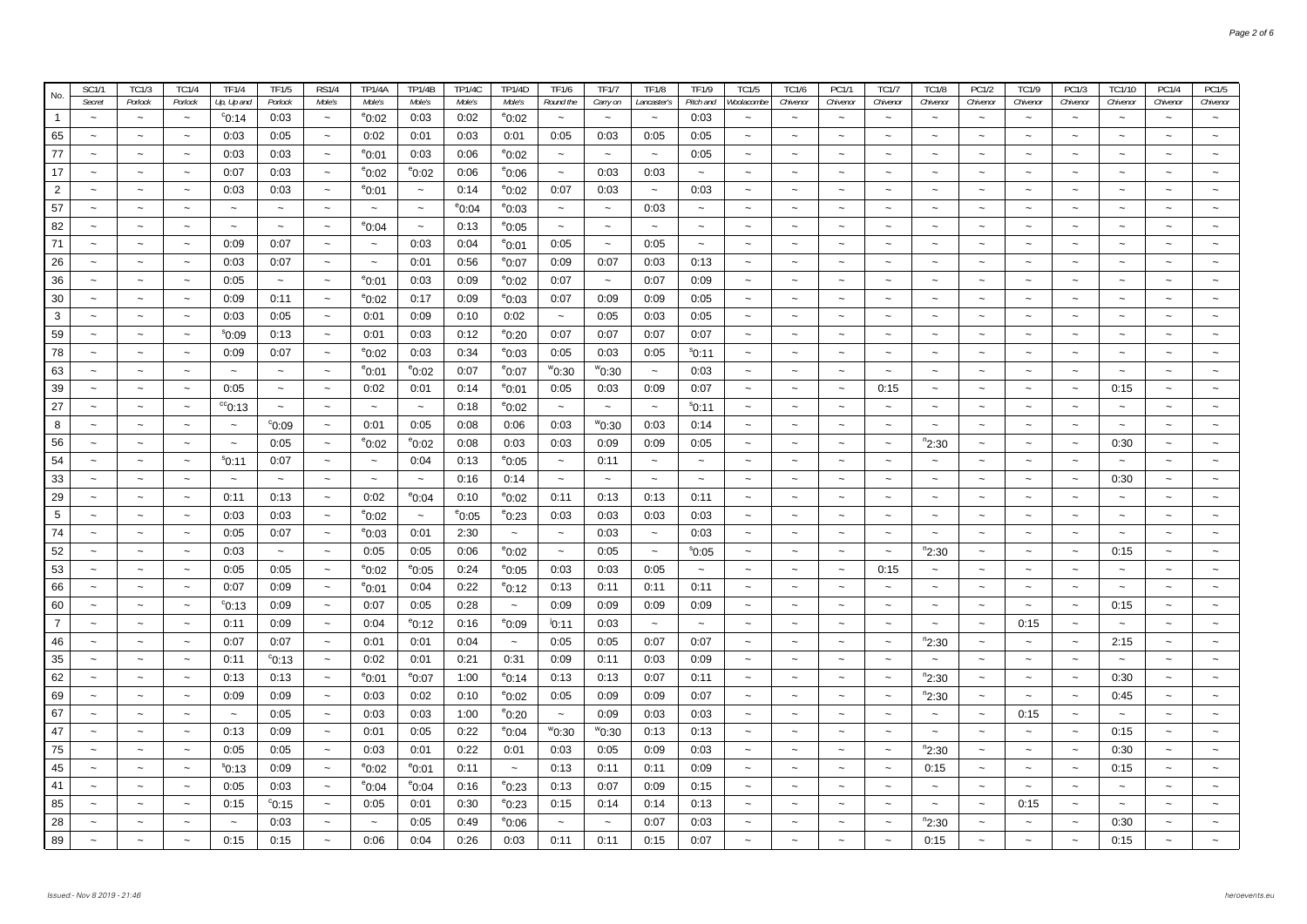| No.            | TC1/11                    | TS1/10                    | TF1/10                    | <b>RS1/5</b>              | <b>TP1/5A</b>             | <b>TP1/5B</b>             | <b>TP1/5C</b>             | <b>RS1/6</b>              | <b>TP1/6A</b>             | <b>TP1/6B</b>         | <b>TP1/6C</b>   | <b>TP1/6D</b>      | TC1/12                    | <b>RS1/7</b>              | <b>TP1/7A</b>             | <b>TP1/7B</b>             | <b>TP1/7C</b>   | <b>TP1/7D</b>   | <b>TP1/7E</b>         | <b>TP1/7F</b>         | <b>TP1/7G</b>             | MTC1/13                   |
|----------------|---------------------------|---------------------------|---------------------------|---------------------------|---------------------------|---------------------------|---------------------------|---------------------------|---------------------------|-----------------------|-----------------|--------------------|---------------------------|---------------------------|---------------------------|---------------------------|-----------------|-----------------|-----------------------|-----------------------|---------------------------|---------------------------|
|                | Chivenor                  | Chivying                  | Chivyjng                  | Exmoor                    | Exmoor                    | Exmoor                    | Exmoor                    | Dunkery                   | Dunkery                   | Dunkery               | Dunkery         | Dunkery            | Ralegh's                  | Quantock                  | Quantock                  | Quantock                  | Quantock        | Quantock        | Quantock              | Quantock              | Quantock                  | <b>Bristol</b>            |
| $\mathbf{1}$   | $\tilde{\phantom{a}}$     | $\tilde{}$                | $\tilde{\phantom{a}}$     | $\widetilde{\phantom{m}}$ | 0:03                      | $^{\rm e}$ 0:13           | $^{\circ}$ 0:12           | $\widetilde{\phantom{m}}$ | $\tilde{\phantom{a}}$     | 0:04                  | $^{\circ}$ 0:03 | 0:04               | $\tilde{\phantom{a}}$     | $\widetilde{\phantom{m}}$ | $^{\circ}$ 0:03           | 0:05                      | $^{\circ}$ 0:08 | 0:14            | $\tilde{}$            | $\tilde{\phantom{a}}$ | $\tilde{}$                | $\widetilde{\phantom{m}}$ |
| 65             |                           | $\tilde{}$                | 0:05                      | $\tilde{\phantom{a}}$     | 0:02                      | $\tilde{\phantom{a}}$     | 0:01                      | $\thicksim$               | 0:08                      | $^{\circ}$ 0:09       | 0:15            | 0:06               | $\tilde{}$                | $\widetilde{\phantom{m}}$ | 0:02                      | 0:04                      | $^{\circ}$ 0:04 | $\tilde{}$      |                       | $\tilde{\phantom{a}}$ | $\tilde{}$                |                           |
| 77             | $\tilde{\phantom{a}}$     | $\tilde{}$                | 0:03                      | $\tilde{\phantom{a}}$     | $\widetilde{\phantom{m}}$ | 0:04                      | $^{\circ}$ 0:02           | $\widetilde{\phantom{m}}$ | 0:01                      | 0:15                  | $^{\circ}$ 0:13 | 0:06               | $\tilde{\phantom{a}}$     | $\tilde{\phantom{a}}$     | 0:03                      | 0:04                      | $^{\circ}$ 0:08 | 0:08            | $\tilde{}$            | $\tilde{}$            | $\tilde{}$                |                           |
| 17             | $\ddot{\phantom{0}}$      | $\widetilde{\phantom{m}}$ | 0:03                      | $\tilde{\phantom{a}}$     | $\thicksim$               | 0:06                      | 0:23                      | $\tilde{\phantom{a}}$     | 0:04                      | $^{\circ}$ 0:01       | 0:07            | $^{\circ}$ 0:16    | $\tilde{}$                | $\widetilde{\phantom{m}}$ | 0:02                      | 0:05                      | $^{\rm e}$ 0:08 | 0:04            | $\tilde{}$            | $\tilde{\phantom{a}}$ | $\tilde{}$                | $\ddot{\phantom{0}}$      |
| $\overline{2}$ | 0:15                      | $\widetilde{\phantom{m}}$ | 0:03                      | $\tilde{}$                | 0:02                      | 0:02                      | 0:01                      | $\widetilde{\phantom{m}}$ | 0:02                      | $e_{0:06}$            | $^{\circ}$ 0:02 | 0:16               | $\widetilde{\phantom{m}}$ | $\widetilde{\phantom{m}}$ | 0:02                      | 0:07                      | $^{\rm e}$ 0:04 | $^{\circ}$ 0:01 | $\tilde{}$            | $\tilde{\phantom{a}}$ | $\tilde{}$                | $\tilde{}$                |
| 57             | $\tilde{\phantom{a}}$     | $\widetilde{\phantom{m}}$ | $\widetilde{\phantom{m}}$ | $\tilde{\phantom{a}}$     | 1:00                      | $^{\rm e}$ 0:10           | 0:12                      | $\widetilde{\phantom{m}}$ | 0:01                      | $e_{0:08}$            | $^{\circ}$ 0:05 | 0:12               | $\tilde{\phantom{a}}$     | $\widetilde{\phantom{m}}$ | 0:14                      | $\widetilde{\phantom{m}}$ | $^{\rm e}$ 0:10 | $^{\circ}$ 0:04 | $\tilde{}$            | $\sim$                | $\tilde{}$                |                           |
| 82             | $\tilde{}$                | $\thicksim$               | $\widetilde{\phantom{m}}$ | $\tilde{\phantom{a}}$     | 0:01                      | $e_{0:01}$                | $\widetilde{\phantom{m}}$ | $\widetilde{\phantom{m}}$ | $e_{0:01}$                | 0:18                  | $^{\circ}$ 0:03 | 0:19               | $\widetilde{\phantom{m}}$ | $\widetilde{\phantom{m}}$ | 0:19                      | $^{\circ}$ 0:05           | $\thicksim$     | $^{\circ}$ 0:04 | $\tilde{}$            | $\tilde{\phantom{a}}$ | $\tilde{}$                | $\tilde{}$                |
| 71             | $\tilde{}$                | $\widetilde{\phantom{m}}$ | 0:03                      | $\tilde{}$                | 0:07                      | 0:01                      | $\widetilde{\phantom{m}}$ | $\widetilde{\phantom{m}}$ | 0:04                      | $^{\circ}$ 0:24       | $^{\circ}$ 0:05 | $^{\text{S}}$ 0:18 | $\tilde{\phantom{a}}$     | $\tilde{\phantom{a}}$     | 0:05                      | 0:13                      | $^{\circ}$ 0:04 | 0:03            | $\tilde{}$            | $\tilde{\phantom{a}}$ | $\tilde{}$                | $\sim$                    |
| 26             | $\tilde{}$                | $\widetilde{\phantom{m}}$ | 0:07                      | $\tilde{\phantom{a}}$     | $\widetilde{\phantom{m}}$ | 0:01                      | $\widetilde{\phantom{m}}$ | $\tilde{}$                | 0:07                      | $e_{0:02}$            | $\sim$          | 0:09               | $\widetilde{\phantom{m}}$ | $\widetilde{\phantom{m}}$ | $\widetilde{\phantom{m}}$ | 0:05                      | $^{\circ}$ 0:03 | 0:05            | $\tilde{}$            | $\tilde{\phantom{a}}$ | $\tilde{}$                | $\thicksim$               |
| 36             | 0:15                      | $\widetilde{\phantom{m}}$ | 0:05                      | $\tilde{}$                | 0:04                      | $^{\circ}$ 0:05           | $\widetilde{\phantom{m}}$ | $\widetilde{\phantom{m}}$ | 0:15                      | 0:12                  | $^{\circ}$ 0:02 | $^{\circ}$ 0:32    | $\tilde{\phantom{a}}$     | $\widetilde{\phantom{m}}$ | 0:04                      | 0:06                      | $^{\circ}$ 0:03 | 0:08            | $\tilde{}$            | $\tilde{\phantom{a}}$ | $\tilde{}$                | $\sim$                    |
| 30             | $\tilde{\phantom{a}}$     | $\widetilde{\phantom{m}}$ | 0:05                      | $\tilde{\phantom{a}}$     | $^{\circ}$ 0:01           | 0:06                      | $^{\circ}$ 0:03           | $\widetilde{\phantom{m}}$ | 0:05                      | $^{\circ}$ 0:04       | 0:02            | 0:12               | $\widetilde{\phantom{m}}$ | $\widetilde{\phantom{m}}$ | $^{\circ}$ 0:01           | 0:08                      | $^{\circ}$ 0:06 | 0:04            | $\tilde{}$            | $\tilde{\phantom{a}}$ | $\tilde{}$                | $\tilde{}$                |
| 3              | 0:15                      | $\tilde{}$                | $\tilde{\phantom{a}}$     | $\tilde{}$                | 0:05                      | 0:02                      | 0:14                      | $\tilde{\phantom{a}}$     | 0:08                      | 0:40                  | 0:12            | 0:22               | $\tilde{\phantom{a}}$     | $\tilde{}$                | 0:08                      | 0:07                      | $^{\circ}$ 0:03 | 0:02            | $\tilde{}$            | $\tilde{\phantom{a}}$ | $\tilde{}$                | $\ddot{\phantom{1}}$      |
| 59             | $\tilde{}$                | $\tilde{\phantom{a}}$     | 0:07                      | $\tilde{}$                | $\thicksim$               | 0:03                      | 0:02                      | $\tilde{\phantom{a}}$     | 0:07                      | 0:20                  | $\thicksim$     | 0:12               | $\tilde{\phantom{a}}$     | $\widetilde{\phantom{m}}$ | 0:01                      | 0:08                      | $^{\circ}$ 0:02 | 0:06            | $\tilde{}$            | $\tilde{\phantom{a}}$ | $\tilde{}$                | $\tilde{\phantom{a}}$     |
| 78             | $\tilde{}$                | $\tilde{}$                | 0:03                      | $\tilde{}$                | $^{\circ}$ 0:04           | $^{\circ}$ 0:13           | $^{\circ}$ 0:13           | $\tilde{\phantom{a}}$     | 0:01                      | $^{\circ}$ 0:04       | 0:01            | 0:20               | $\tilde{\phantom{a}}$     | $\tilde{}$                | $^{\circ}$ 0:04           | 1:00                      | $^{\circ}$ 0:04 | 0:02            | $\tilde{}$            | $\tilde{\phantom{a}}$ | $\tilde{}$                |                           |
| 63             | $\tilde{\phantom{a}}$     | $\sim$                    | $\tilde{\phantom{a}}$     | $\tilde{\phantom{a}}$     | $^{\circ}$ 0:05           | $^{\rm e}$ 0:14           | $^{\circ}$ 0:12           | $\widetilde{\phantom{m}}$ | $\widetilde{\phantom{m}}$ | $^{\circ}$ 0:04       | $\thicksim$     | 0:17               | $\tilde{\phantom{a}}$     | $\tilde{}$                | $^{\circ}$ 0:02           | 0:03                      | $^{\circ}$ 0:02 | 1:00            | $\tilde{\phantom{a}}$ | $\sim$                | $\tilde{}$                | $\sim$                    |
| 39             | $\tilde{\phantom{a}}$     | $\tilde{}$                | 0:07                      | $\tilde{\phantom{a}}$     | 0:01                      | 0:01                      | $\tilde{\phantom{a}}$     | $\tilde{\phantom{a}}$     | 0:01                      | 0:08                  | 0:06            | 0:01               | $\tilde{\phantom{a}}$     | $\tilde{}$                | 0:06                      | 0:05                      | 0:09            | 0:05            | $\tilde{\phantom{a}}$ | $\tilde{}$            | $\tilde{\phantom{a}}$     | $\tilde{}$                |
| 27             | 0:15                      | $\tilde{\phantom{a}}$     | 0:05                      | $\tilde{\phantom{a}}$     | 0:02                      | $^{\circ}$ 0:13           | $^{\circ}$ 0:13           | $\tilde{\phantom{a}}$     | 0:04                      | $^{\circ}$ 0:07       | $^{\circ}$ 0:05 | 0:12               | $\sim$                    | $\sim$                    | $^{\circ}$ 0:04           | 0:08                      | $^{\circ}$ 0:05 | $^{\circ}$ 0:03 | $\tilde{\phantom{a}}$ | $\sim$                | $\tilde{}$                | $\tilde{}$                |
| 8              | $\sim$                    | $\tilde{\phantom{a}}$     | 0:03                      | $\tilde{\phantom{a}}$     | 0:07                      | 0:05                      | 0:01                      | $\thicksim$               | 0:02                      | 0:01                  | $^{\circ}$ 0:01 | 0:40               | $\sim$                    | $\tilde{\phantom{a}}$     | $^{\circ}$ 0:06           | 0:15                      | $^{\circ}$ 0:16 | 0:44            | $\tilde{\phantom{a}}$ | $\sim$                | $\tilde{}$                | $\ddot{\phantom{0}}$      |
| 56             | 0:15                      | $\thicksim$               | 0:07                      | $\tilde{\phantom{a}}$     | 0:04                      | $\widetilde{\phantom{m}}$ | $\sim$                    | $\thicksim$               | <sup>e</sup> 0:01         | 0:07                  | $^{\circ}$ 0:02 | 0:07               | $\sim$                    | $\sim$                    | 0:01                      | 0:08                      | 0:04            | 0:15            | $\tilde{\phantom{a}}$ | $\sim$                | $\tilde{\phantom{a}}$     | $\tilde{\phantom{a}}$     |
| 54             | $\tilde{\phantom{a}}$     | $\tilde{\phantom{a}}$     | $\tilde{\phantom{a}}$     | $\tilde{\phantom{a}}$     | 0:09                      | 0:02                      | 0:21                      | $\thicksim$               | 0:07                      | 0:01                  | $^{\circ}$ 0:04 | 0:12               | $\tilde{\phantom{a}}$     | $\tilde{\phantom{a}}$     | 0:02                      | 0:11                      | $^{\circ}$ 0:02 | $^{\circ}$ 0:11 | $\tilde{\phantom{a}}$ | $\sim$                | $\tilde{}$                | $\ddot{\phantom{0}}$      |
| 33             | $\tilde{\phantom{a}}$     | $\tilde{\phantom{a}}$     | $\tilde{\phantom{a}}$     | $\tilde{\phantom{a}}$     | $^{\circ}$ 0:07           | $^{\circ}$ 0:03           | $\sim$                    | $\widetilde{\phantom{m}}$ | 0:16                      | 0:03                  | $^{\circ}$ 0:05 | 0:23               | $\sim$                    | $\tilde{}$                | 0:07                      | 0:05                      | 1:00            | 0:13            | $\sim$                | $\sim$                | $\tilde{\phantom{a}}$     | $\tilde{}$                |
| 29             | $\sim$                    | $\tilde{\phantom{a}}$     | 0:11                      | $\tilde{\phantom{a}}$     | $^{\circ}$ 0:02           | $^{\circ}$ 0:04           | $^{\circ}$ 0:01           | $\tilde{\phantom{a}}$     | 0:08                      | <sup>e</sup> 0:16     | $^{\circ}$ 0:01 | 0:09               | $\sim$                    | $\sim$                    | 0:01                      | 0:05                      | $^{\circ}$ 0:06 | 0:14            | $\sim$                | $\sim$                | $\sim$                    | $\sim$                    |
| 5              | $\sim$                    | $\tilde{}$                | 0:03                      | $\tilde{\phantom{a}}$     | 0:04                      | $\tilde{\phantom{a}}$     | 0:01                      | $\sim$                    | 0:14                      | 0:24                  | 0:04            | 1:00               | $\sim$                    | $\tilde{\phantom{a}}$     | 0:08                      | 0:18                      | $^{\circ}$ 0:28 | 0:11            | $\sim$                | $\sim$                | $\tilde{\phantom{a}}$     |                           |
| 74             | $\sim$                    | $\sim$                    | $\tilde{\phantom{a}}$     | $\sim$                    | $^{\circ}$ 0:02           | $^{\circ}$ 0:14           | $^{\circ}$ 0:16           | $\tilde{\phantom{a}}$     | 1:00                      | 0:01                  | $^{\circ}$ 0:13 | 1:00               | $\sim$                    | $\tilde{\phantom{a}}$     | 0:12                      | 0:14                      | $^{\circ}$ 0:05 | 0:07            | $\sim$                | $\sim$                | $\sim$                    | $\sim$                    |
| 52             | 0:15                      | $\widetilde{\phantom{m}}$ | $\tilde{\phantom{a}}$     | $\tilde{\phantom{a}}$     | 0:07                      | 0:03                      | 0:08                      | $\widetilde{\phantom{m}}$ | 0:04                      | 0:07                  | $^{\circ}$ 0:01 | 0:15               | $\tilde{\phantom{a}}$     | $\widetilde{\phantom{m}}$ | 0:07                      | 0:05                      | $\thicksim$     | 0:01            | $\tilde{\phantom{a}}$ | $\tilde{\phantom{a}}$ | $\widetilde{\phantom{m}}$ | $\tilde{\phantom{a}}$     |
| 53             | 0:15                      | $\tilde{\phantom{a}}$     | 0:05                      | $\tilde{\phantom{a}}$     | 0:03                      | $^{\rm e}$ 0:01           | 0:05                      | $\tilde{\phantom{a}}$     | 0:14                      | 0:13                  | 0:05            | 0:39               | $\sim$                    | $\sim$                    | $^{\circ}$ 0:17           | 0:01                      | 0:15            | 0:18            | $\tilde{\phantom{a}}$ | $\sim$                | $\tilde{\phantom{a}}$     | $\sim$                    |
| 66             | 0:15                      | $\sim$                    | 0:09                      | $\tilde{\phantom{a}}$     | $^{\circ}$ 0:02           | 0:01                      | $^{\circ}$ 0:01           | $\sim$                    | 0:21                      | $^{\rm e}$ 0:12       | $^{\circ}$ 0:17 | 0:38               | $\sim$                    | $\tilde{\phantom{a}}$     | $^{\circ}$ 0:01           | 0:19                      | $^{\circ}$ 0:47 | 0:17            | $\sim$                | $\sim$                | $\tilde{\phantom{a}}$     |                           |
| 60             | 0:15                      | $\tilde{\phantom{a}}$     | 0:09                      | $\tilde{\phantom{a}}$     | 0:08                      | 0:04                      | 0:16                      | $\tilde{\phantom{a}}$     | 0:11                      | 0:31                  | 0:06            | 0:47               | $\sim$                    | $\tilde{\phantom{a}}$     | 0:39                      | 0:06                      | $^{\circ}$ 0:06 | 0:14            | $\tilde{\phantom{a}}$ | $\sim$                | $\tilde{}$                |                           |
| $\overline{7}$ | 0:15                      | $\tilde{\phantom{a}}$     | 0:14                      | $\tilde{\phantom{a}}$     | 0:20                      | $^{\circ}$ 0:15           | $\thicksim$               | $\tilde{\phantom{a}}$     | 0:13                      | 0:29                  | 0:10            | 0:31               | $\tilde{\phantom{a}}$     | $\widetilde{\phantom{m}}$ | 0:02                      | 0:11                      | $^{\circ}$ 0:08 | 0:01            | $\tilde{}$            | $\sim$                | $\tilde{}$                | $\tilde{\phantom{a}}$     |
| 46             | 0:15                      | $\sim$                    | 0:07                      | $\tilde{\phantom{a}}$     | 0:01                      | $^{\circ}$ 0:02           | $\tilde{\phantom{a}}$     | $\tilde{\phantom{a}}$     | 0:14                      | 0:04                  | 0:05            | 0:27               | $\tilde{\phantom{a}}$     | $\widetilde{\phantom{m}}$ | 0:19                      | 0:01                      | $^{\circ}$ 0:06 | 0:09            | $\tilde{}$            | $\sim$                | $\tilde{}$                |                           |
| 35             | 0:15                      | $\sim$                    | 0:13                      | $\sim$                    | $\sim$                    | $^{\circ}$ 0:02           | 0:13                      | $\tilde{\phantom{a}}$     | 0:04                      | 0:08                  | 0:13            | 0:22               | $\tilde{\phantom{a}}$     | $\tilde{\phantom{a}}$     | 0:08                      | 1:00                      | $^{\rm e}$ 0:39 | $^{\circ}$ 0:10 | $\sim$                | $\tilde{\phantom{a}}$ | $\tilde{\phantom{a}}$     |                           |
| 62             | $\sim$                    | $\tilde{\phantom{a}}$     | 0:07                      | $\tilde{\phantom{a}}$     | 0:01                      | $^{\rm e}$ 0:03           | $^{\circ}$ 0:01           | $\widetilde{\phantom{m}}$ | 0:39                      | $^{\rm e}$ 0:01       | $^{\circ}$ 0:01 | $^{\rm s}$ 0:31    | $\tilde{\phantom{a}}$     | $\tilde{\phantom{a}}$     | $^{\circ}$ 0:03           | 0:06                      | $^{\circ}$ 0:04 | 0:05            | $\sim$                | $\sim$                | $\tilde{}$                |                           |
| 69             | $\tilde{}$                | $\widetilde{\phantom{m}}$ | 0:05                      | $\tilde{\phantom{a}}$     | 0:01                      | $^{\circ}$ 0:04           | $\thicksim$               | $\widetilde{\phantom{m}}$ | 0:10                      | 0:12                  | $^{\circ}$ 0:45 | 0:31               | $\tilde{\phantom{a}}$     | $\widetilde{\phantom{m}}$ | 0:11                      | 0:32                      | $^{\rm e}$ 0:07 | $^{\circ}$ 0:12 | $\tilde{}$            | $\tilde{\phantom{a}}$ | $\tilde{}$                | $\tilde{\phantom{a}}$     |
| 67             | 0:15                      | $\widetilde{\phantom{m}}$ | 0:05                      | $\tilde{\phantom{a}}$     | 0:05                      | 0:01                      | 0:05                      | $\tilde{\phantom{a}}$     | 2:30                      | $\tilde{\phantom{a}}$ | 0:29            | 0:24               | $\tilde{\phantom{a}}$     | $\widetilde{\phantom{m}}$ | 1:00                      | 0:13                      | 1:00            | 0:13            | $\tilde{\phantom{a}}$ | $\tilde{\phantom{a}}$ | $\tilde{\phantom{a}}$     |                           |
| 47             | $\tilde{\phantom{a}}$     | $\tilde{\phantom{a}}$     | 0:11                      | $\tilde{\phantom{a}}$     | $^{\circ}$ 0:29           | $^{\circ}$ 0:04           | 0:06                      | $\widetilde{\phantom{m}}$ | 0:21                      | $^{\circ}$ 0:14       | 0:17            | 0:15               | $\tilde{\phantom{a}}$     | $\tilde{\phantom{a}}$     | 0:05                      | 1:00                      | 0:46            | 0:13            | $\tilde{}$            | $\tilde{\phantom{a}}$ | $\tilde{\phantom{a}}$     |                           |
| 75             | 0:15                      | $\thicksim$               | 0:05                      | $\sim$                    | $^{\circ}$ 0:01           | $^{\circ}$ 0:12           | $^{\circ}$ 0:05           | $\tilde{\phantom{a}}$     | $^{\circ}$ 0:02           | 0:11                  | 0:15            | 0:39               | $\tilde{\phantom{a}}$     | $\widetilde{\phantom{m}}$ | 1:00                      | $^{\circ}$ 0:34           | 0:16            | 0:27            | $\tilde{}$            | $\tilde{\phantom{a}}$ | $\tilde{}$                |                           |
| 45             | $\widetilde{\phantom{m}}$ | $\thicksim$               | $^{\rm m}$ 0:30           | $\tilde{\phantom{a}}$     | $\widetilde{\phantom{m}}$ | $^{\rm e}$ 0:17           | $^{\circ}$ 0:22           | $\widetilde{\phantom{m}}$ | 0:05                      | 0:07                  | $^{\circ}$ 0:02 | 0:12               | $\tilde{\phantom{a}}$     | $\widetilde{\phantom{m}}$ | 0:05                      | $^{\rm e}$ 0:01           | $^{\circ}$ 0:06 | 0:19            | $\tilde{}$            | $\tilde{\phantom{a}}$ | $\widetilde{\phantom{m}}$ | $\tilde{\phantom{a}}$     |
| 41             | 0:15                      | $\thicksim$               | 0:14                      | $\tilde{\phantom{a}}$     | $^{\circ}$ 0:04           | $^{\rm e}$ 0:15           | $^{\rm e}$ 0:31           | $\widetilde{\phantom{m}}$ | °0:01                     | 1:00                  | $^{\circ}$ 0:16 | 0:21               | $\tilde{\phantom{a}}$     | $\thicksim$               | $^{\circ}$ 0:02           | 0:13                      | 1:00            | 1:00            | $\tilde{}$            | $\tilde{\phantom{a}}$ | $\tilde{\phantom{a}}$     |                           |
| 85             | 0:15                      | $\thicksim$               | 0:15                      | $\tilde{\phantom{a}}$     | 0:33                      | 0:06                      | $\tilde{\phantom{a}}$     | $\tilde{\phantom{a}}$     | 0:22                      | 0:24                  | 0:25            | 1:00               | $\tilde{\phantom{a}}$     | $\tilde{\phantom{a}}$     | 1:00                      | 0:07                      | $^{\rm e}$ 0:17 | 0:22            | $\tilde{\phantom{a}}$ | $\tilde{\phantom{a}}$ | $\tilde{}$                |                           |
| 28             |                           | $\widetilde{\phantom{m}}$ | 0:09                      |                           | 0:02                      | $e_{0:02}$                | 0:08                      | $\tilde{}$                | $\tilde{}$                | 1:00                  | $^{\circ}$ 0:10 | 0:17               | $\tilde{}$                | $\ddot{\phantom{1}}$      | 0:12                      | 0:09                      | $^{\circ}$ 0:05 | 0:01            | $\tilde{}$            | $\tilde{\phantom{a}}$ | $\tilde{}$                |                           |
| 89             | 0:15                      | $\widetilde{\phantom{m}}$ | 0:13                      | $\tilde{\phantom{a}}$     | 0:29                      | $^{\circ}$ 0:11           | $^{\rm e}$ 0:38           | $\widetilde{\phantom{m}}$ | 0:20                      | 0:42                  | 0:13            | 0:30               | $\tilde{\phantom{a}}$     | $\sim$                    | $^{\circ}$ 0:12           | 0:25                      | 0:32            | 0:17            |                       | $\sim$                | $\tilde{\phantom{a}}$     |                           |
|                |                           |                           |                           |                           |                           |                           |                           |                           |                           |                       |                 |                    |                           |                           |                           |                           |                 |                 |                       |                       |                           |                           |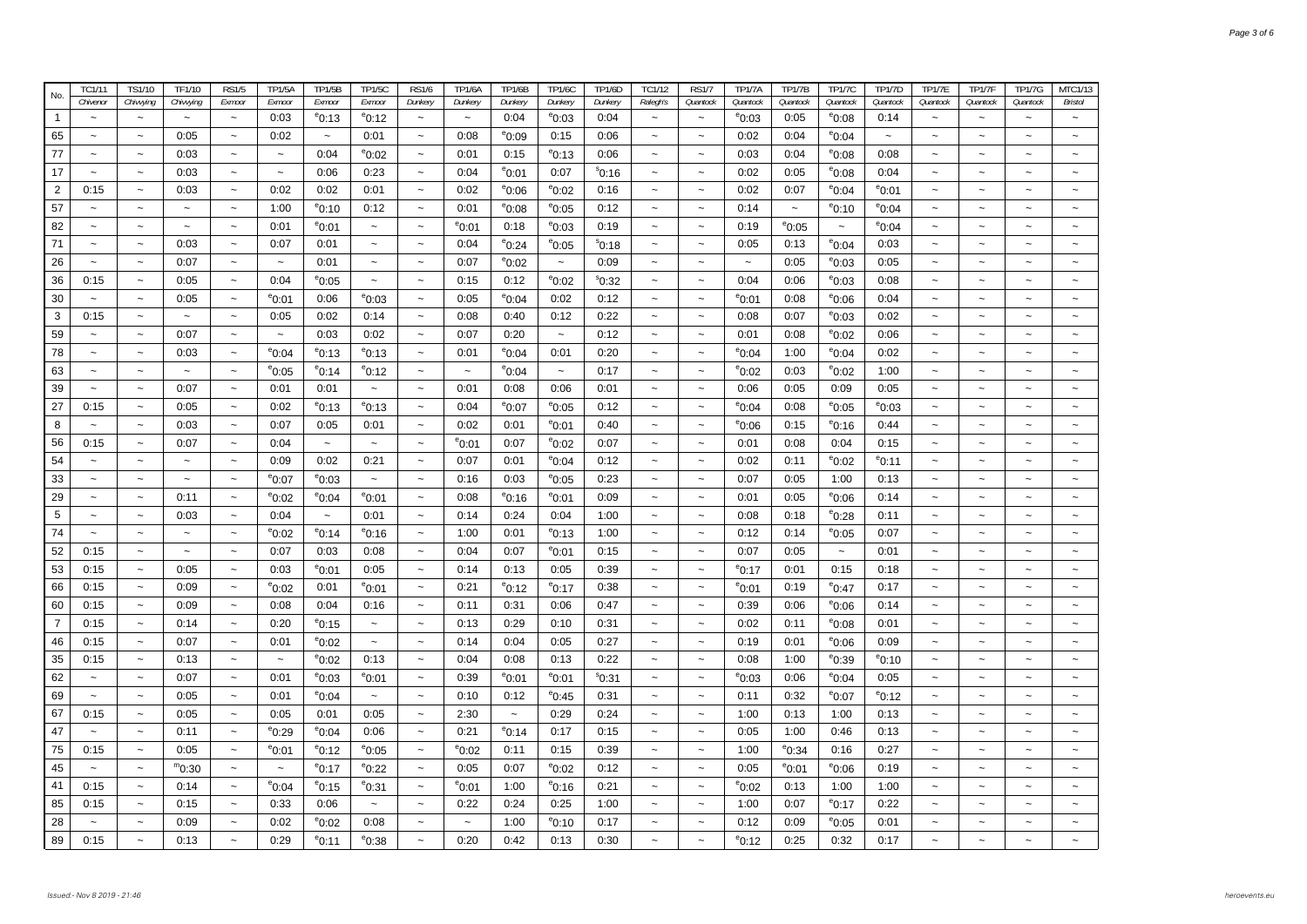#### **RAC Rally of the Tests 2019 - Day 1 - Torquay - Bristol**

| No.            | Crew - Car                                           | Leg<br>Total                        | Overall<br>Total | O/A<br>pos'n              | Leg<br>$+/-$    | CIs pos<br>/ <sub>cls</sub> | MTC1/1                    | <b>TF1/1</b><br><b>Starters</b> | <b>TF1/2</b><br>Car Park | <b>TF1/3</b>              | RS1/                      | <b>TP1/1A</b>             | <b>TP1/1B</b>      | <b>TC1/2</b>                        | <b>RS1/2</b><br>Little Dart | <b>TP1/2A</b><br>Little Dart | <b>TP1/2B</b><br>Little Dart | <b>TP1/2C</b><br>Little Dart | <b>RS1/3</b><br>Mills and | <b>TP1/3A</b><br>Mills and | <b>TP1/3B</b><br>Mills and |
|----------------|------------------------------------------------------|-------------------------------------|------------------|---------------------------|-----------------|-----------------------------|---------------------------|---------------------------------|--------------------------|---------------------------|---------------------------|---------------------------|--------------------|-------------------------------------|-----------------------------|------------------------------|------------------------------|------------------------------|---------------------------|----------------------------|----------------------------|
| 61             | Cor Meulen/Ad van der Werf - Porsche 911 ST          | 0:11:28                             | 0:14:11          | $\tilde{\phantom{a}}$     |                 | 3/9                         | Torquay<br>$\sim$         | 0:07                            | 0:07                     | Down on the<br>0:07       | Devonshire<br>$\sim$      | Devonshire<br>1:00        | Devonshire<br>0:11 | Thelbridge<br>$\tilde{\phantom{a}}$ | $\tilde{\phantom{a}}$       | 0:08                         | $^{\circ}$ 0:06              | 0:08                         | $\tilde{\phantom{a}}$     | 1:00                       | 0:28                       |
| 86             | Carrie Northmore/Bernard Northmore - Porsche 944     | 0:10:22                             | 0:14:19          | $\sim$                    |                 | 6/10                        | $\sim$                    | ${}^{sc}$ 0:15                  | 0:14                     | 0:07                      | $\sim$                    | $^{\rm e}$ 0:18           | 0:10               | $\sim$                              | $\sim$                      | 0:05                         | 0:04                         | 0:08                         | $\sim$                    | 0:14                       | 0:31                       |
| 70             | Stephen Sly/Nick Green - Triumph TR6                 | 0:12:21                             | 0:14:20          | $\sim$                    |                 | 4/9                         | $\sim$                    | 0:05                            | $\tilde{\phantom{a}}$    | 0:03                      | $\sim$                    | $\widetilde{\phantom{m}}$ | 0:05               | $\sim$                              | $\sim$                      | 0:04                         | 0:02                         | 1:00                         | $\sim$                    | 2:30                       | $\sim$                     |
| 32             | Klaus Mueller/Eric Schwab - Lancia Fulvia Coupe      | 0:12:01                             | 0:14:27          | 26                        | 84              | 5/3                         |                           | 0:09                            | 0:03                     | 0:11                      | $\sim$                    | $^{\rm e}$ 0:34           | 0:24               | $\tilde{\phantom{a}}$               | $\sim$                      | 0:08                         | 0:23                         | 0:33                         | $\sim$                    | 1:00                       | 0:41                       |
| $\overline{4}$ | Peter Humphrey/Graham Couser - Volvo PV544           | 0:11:23                             | 0:14:32          | 27                        | $2+$            | 4/4                         | $\tilde{\phantom{a}}$     | 0:13                            | 0:07                     | 0:13                      | $\sim$                    | 0:05                      | $^{\circ}$ 0:12    | $\sim$                              | $\sim$                      |                              | 0:05                         | 0:14                         | $\sim$                    | 0:20                       | 0:42                       |
| 12             | Richard Worts/Nicola Shackleton - Jaquar Mk2         | 0:11:08                             | 0:14:50          | 28                        | 5 <sup>†</sup>  | 4/5                         | $\sim$                    | 0:07                            | 0:05                     | 0:05                      | $\sim$                    | 1:00                      | 0:21               | $\sim$                              | $\sim$                      | 0:07                         | 0:04                         | 0:14                         | $\sim$                    | 0:18                       | 0:08                       |
| 24             | Chris Howell/Jon Briggs - Ford Lotus Cortina Mk1     | 0:11:33                             | 0:15:13          | 29                        | 3 <sup>†</sup>  | 7/2                         | $\tilde{\phantom{a}}$     | 0:11                            | 0:09                     | 0:13                      | $\sim$                    | $e_{0:11}$                | 0:02               | $\tilde{\phantom{a}}$               | $\sim$                      | 0:03                         | $^{\circ}$ 0:30              | 1:00                         | $\sim$                    | 0:11                       | 0:19                       |
| 20             | Andy Hamer/Bob Kerry - Volvo Amazon                  | 0:12:32                             | 0:16:11          | 30                        | 1 <sup>†</sup>  | 5/4                         | $\sim$                    | 0:15                            | 0:11                     | 0:13                      | $\tilde{\phantom{a}}$     | $^{\circ}$ 0:12           | 0:18               | $\tilde{\phantom{a}}$               | $\sim$                      | 0:07                         | 0:08                         | $^{\circ}$ 0:10              | $\tilde{\phantom{a}}$     | 0:49                       | 0:24                       |
| 51             | Michael Kunz/James Ewing - Volvo 240 S               | 0:12:26                             | 0:16:14          | $\tilde{\phantom{a}}$     |                 | 7/10                        |                           | $^{\circ}$ 0:15                 | 0:15                     | $^{\circ}$ 0:15           | $\tilde{\phantom{a}}$     | 0:28                      | $^{\circ}$ 0:11    | $\tilde{\phantom{a}}$               |                             | $^{\circ}$ 0:05              | $^{\circ}$ 0:05              | $e_{0:14}$                   | $\tilde{\phantom{a}}$     | 1:00                       | 0:47                       |
| 87             | Malcom Dunderdale/Anita Wickins - Mercedes 190e 16v  | 0:11:44                             | 0:16:31          | $\sim$                    |                 | 8/10                        |                           |                                 | 0:03                     | 0:13                      | $\sim$                    | $^{\circ}$ 0:03           | 0:05               | $\tilde{\phantom{a}}$               |                             | 0:02                         | 0:04                         | 0:31                         | $\sim$                    | 0:25                       | 0:51                       |
| 83             | Chris Chapman/David Broome - BMW 323                 | 0:14:38                             | 0:17:28          | $\sim$                    |                 | 9/10                        | $\tilde{\phantom{a}}$     | 0:11                            | 0:09                     | 0:11                      | $\tilde{\phantom{a}}$     | 1:00                      | 0:23               | $\tilde{}$                          | $\tilde{\phantom{a}}$       | $^{\circ}$ 0:01              | 0:10                         | 0:16                         | $\widetilde{\phantom{m}}$ | 1:00                       | 0:57                       |
| 42             | Tim Lawrence/Alan Pettit - MG B GT                   | 0:13:34                             | 0:17:57          | 31                        | 41              | 6/3                         | $\tilde{\phantom{a}}$     | $^{\circ}$ 0:11                 | $\tilde{\phantom{a}}$    | $\thicksim$               | $\tilde{\phantom{a}}$     | 0:14                      | $^{\rm e}$ 0:11    | $\tilde{\phantom{a}}$               | $\sim$                      | 0:03                         | 0:06                         | 0:11                         | $\sim$                    | 0:24                       | 0:24                       |
| 64             | Rob Clifton/Julie Clifton - Vauxhall Viva            | 0:13:56                             | 0:18:08          | $\tilde{\phantom{a}}$     |                 | 5/9                         | $\tilde{\phantom{a}}$     | $\tilde{\phantom{a}}$           | 0:03                     | 0:11                      | $\tilde{\phantom{a}}$     | 0:11                      | $^{\rm e}$ 0:14    | $\tilde{}$                          | $\tilde{\phantom{a}}$       | $^{\circ}$ 0:34              | $^{\circ}$ 0:23              | 0:32                         | $\tilde{\phantom{a}}$     | 1:00                       | 1:00                       |
| 76             | Richard Harrison/Peter Boyce - MG B GT               | 0:14:52                             | 0:18:18          | 32                        | $2+$            | 7/3                         | $\tilde{\phantom{a}}$     | 0:03                            | 0:09                     | 0:07                      | $\tilde{\phantom{a}}$     | $^{\circ}$ 0:02           | $\thicksim$        | $\tilde{\phantom{a}}$               | $\tilde{\phantom{a}}$       | 0:28                         | 0:08                         | 0:02                         | $\tilde{\phantom{a}}$     | 1:00                       | 0:57                       |
| 72             | Steve Robertson/Julia Robertson - MG B GT V8         | 0:14:44                             | 0:19:00          | $\widetilde{\phantom{m}}$ |                 | 6/9                         | $\tilde{\phantom{a}}$     | 0:07                            | 0:11                     | $\tilde{\phantom{a}}$     | $\tilde{\phantom{a}}$     | $^{\circ}$ 0:03           | 0:08               | $\tilde{\phantom{a}}$               | $\tilde{\phantom{a}}$       | 0:02                         | $^{\circ}$ 0:03              | 0:22                         | $\widetilde{\phantom{m}}$ | 1:00                       | 0:22                       |
| 58             | Michael Gerber/Dominik Lingg - Lancia Fulvia 1600 HF | 0:13:37                             | 0:19:38          | $\tilde{\phantom{a}}$     |                 | 7/7                         | $\sim$                    | 0:03                            | 0:11                     | 0:07                      | $\sim$                    | $e_{0:08}$                | $^{\rm e}$ 0:02    | $\sim$                              | $\sim$                      | 0:02                         | $^{\circ}$ 0:02              | 0:02                         | $\sim$                    | 1:00                       | 0:50                       |
| 88             | Steven Hughs/Peter Fletcher - Peugeot 205            | 0:14:11                             | 0:19:50          | $\sim$                    |                 | 10/10                       | $\sim$                    | $\degree$ 0:13                  | 0:11                     | 0:07                      | $\sim$                    | 0:12                      | $^{\circ}$ 0:10    | $\sim$                              | $\sim$                      | 0:04                         | $^{\circ}$ 0:01              | 0:56                         | $\sim$                    | 0:44                       | 2:30                       |
| 14             | Ted Gaffney/Karen Gaffney - Morris Mini              | 0:14:52                             | 0:22:48          | 33                        | 91              | 3/1                         | $\sim$                    | $\sim$                          | $\sim$                   | $\sim$                    | $\sim$                    | 0:04                      | 0:09               | $\sim$                              | $\sim$                      | 1:00                         | 0:24                         | 1:00                         | $\sim$                    | $^{\circ}$ 0:04            | 1:00                       |
| 6              | Tony Clark/Brian Neill - Volvo PV544                 | 0:16:52                             | 0:23:21          | 34                        | 5 <sup>†</sup>  | 6/4                         |                           | 0:14                            | 0:13                     | 0:15                      | $\tilde{\phantom{a}}$     | 0:02                      | 0:01               | $\tilde{\phantom{a}}$               |                             | 0:20                         | 0:09                         | 1:00                         | $\sim$                    | 1:00                       | 1:00                       |
| 79             | Cooper Goei/Marsha Goei - Datsun 280ZX               | 0:23:28                             | 0:28:08          | $\widetilde{\phantom{m}}$ |                 | 11/10                       |                           | $^{\circ}$ 0:15                 | 0:15                     | 0:15                      | $\sim$                    | 1:00                      | 0:04               | $\tilde{\phantom{a}}$               | $\sim$                      | $^{\rm e}$ 0:03              | 0:54                         | 1:00                         | $\sim$                    | 1:00                       | 1:00                       |
| 84             | David Kirby/Dirk Dohse - Porsche 944                 | 0:22:21                             | 0:29:01          | $\sim$                    |                 | 12/10                       |                           | 0:07                            | 0:14                     | 0:13                      | $\tilde{\phantom{a}}$     | 0:01                      | $^{\rm e}$ 0:06    | $\tilde{\phantom{a}}$               | $\tilde{\phantom{a}}$       | $^{\rm e}$ 0:01              | 2:30                         | 2:30                         | $\ddot{\phantom{1}}$      | 1:00                       | 1:00                       |
| 16             | Peter Naaktgeboren/Bart den Hartog - Porsche 356B    | 0:27:34                             | 0:29:14          | 35                        | $24+$           | 8/3                         |                           | 0:05                            | $^{\rm s}$ 0:14          | 0:09                      | $\sim$                    | $\sim$                    | $^{\rm e}$ 0:13    | $\tilde{\phantom{a}}$               | $\sim$                      | 0:02                         | 0:01                         | $\tilde{\phantom{a}}$        | $\sim$                    | 0:09                       | 0:08                       |
| 22             | Rob Henchoz/Amy Henchoz - Volvo PV544                | 0:05:05                             | 0:36:24          | 36                        | 9 <sup>†</sup>  | 7/4                         |                           |                                 | 0:03                     | 0:07                      | $\tilde{\phantom{a}}$     | 0:01                      | $^{\rm e}$ 0:06    | $\tilde{\phantom{a}}$               | $\tilde{\phantom{a}}$       | $^{\circ}$ 0:01              | $^{\circ}$ 0:01              | 0:26                         | $\ddot{\phantom{1}}$      | 0:31                       | 0:12                       |
| 38             | Noel Kelly/Pete Johnson - Volvo 122S                 | 0:38:18                             | 0:39:30          | 37                        | $31+$           | 8/4                         | $\widetilde{\phantom{m}}$ | 0:09                            | 0:07                     | $\widetilde{\phantom{m}}$ | $\tilde{\phantom{a}}$     | $^{\rm e}$ 0:03           | 0:04               | $\widetilde{\phantom{m}}$           | $\tilde{\phantom{a}}$       | 0:02                         | 0:04                         | 1:00                         | $\sim$                    | 0:15                       | 0:23                       |
| 40             | Philip Armstrong/Frank Hussey - Volvo PV 544         | 0:43:13                             | 0:46:03          | 38                        | $16+$           | 9/4                         | $\tilde{\phantom{a}}$     | 0:09                            | 0:15                     | 0:09                      | $\tilde{\phantom{a}}$     | 1:00                      | 0:02               | $\tilde{\phantom{a}}$               | $\tilde{\phantom{a}}$       | 0:04                         | 0:03                         | 0:03                         | $\sim$                    | 2:30                       | $\sim$                     |
| 21             | Ad Smelt/Dick Roesink - Volvo PV544                  | 0:41:33                             | 0:50:52          | 39                        | 4 <sup>†</sup>  | 10/4                        | $\sim$                    | 0:15                            | 0:15                     | 0:15                      | $\tilde{\phantom{a}}$     | 1:00                      | 0:47               | $\tilde{\phantom{a}}$               | $\sim$                      | 0:28                         | 0:33                         | 1:00                         | $\sim$                    | 1:00                       | 1:00                       |
| 80             | Marinus Middelweerd/Jaap van den Bent - Porsche 928  | 0:45:33                             | 0:51:27          | $\tilde{\phantom{a}}$     |                 | 13/10                       | $\sim$                    | $^{\rm s}$ 0:15                 | 0:15                     | 0:15                      | $\sim$                    | 1:00                      | $^{\rm e}$ 0:13    | $\tilde{\phantom{a}}$               | $\sim$                      | $^{\rm e}$ 0:08              | $^{\circ}$ 0:20              | 0:53                         | $\sim$                    | 0:32                       | 1:00                       |
| 9              | Guy Symons/David Watson - Riley 1.5                  | 0:09:07                             | 1:02:01          | 40                        | 61              | 4/1                         | $\tilde{\phantom{a}}$     | 0:07                            | 0:05                     | 0:05                      | $\widetilde{\phantom{m}}$ | 0:39                      | $^{\circ}$ 0:10    | $\tilde{\phantom{a}}$               | $\sim$                      | 0:02                         | 0:06                         | $\tilde{\phantom{a}}$        | $\sim$                    | 1:00                       | 1:00                       |
| 48             | Nicholas Kershaw/Michael Kershaw - Porsche 911T      | 1:22:31                             | 1:31:52          | 41                        | 3 <sup>†</sup>  | 8/6                         | $\tilde{\phantom{a}}$     | $^{\rm s}$ 0:14                 | 0:13                     | 0:14                      | $\tilde{\phantom{a}}$     | 2:30                      | 2:30               | $\tilde{\phantom{a}}$               | $\sim$                      | 1:00                         | $^{\circ}$ 0:57              | 1:00                         | $\tilde{\phantom{a}}$     | 1:00                       | 0:07                       |
| 50             | Patrick Lynch/Hubert Lynch - Morris Mini Cooper S    | 1:51:13                             | 1:54:36          | 42                        | $14+$           | 8/2                         | $\sim$                    | 0:07                            | $\tilde{}$               | $\sim$                    | $\tilde{\phantom{a}}$     | $^{\circ}$ 0:06           | 0:01               | $\widetilde{\phantom{m}}$           | $\sim$                      | 0:15                         | $\widetilde{\phantom{m}}$    | 0:01                         | $\sim$                    | 1:00                       | 1:00                       |
| 49             | Frank Hensel/Delficus Douglas - Volvo 122S           | 2:07:55<br>4/8<br>1:44:58<br>$\sim$ |                  | $\sim$                    | $^{\rm w}$ 0:30 | 0:07                        | $^{\circ}$ 0:07           | 2:30                            | 2:30                     | 2:30                      | $n_{2:30}$                | 2:30                      | 2:30               | 2:30                                | 2:30                        | 2:30                         | 2:30                         | 2:30                         |                           |                            |                            |
| 11             | Mark van Son/Irene Blauwkuip - Austin Healey 3000    | 2:14:24                             |                  | 43                        | $3+$            | 5/5                         |                           | 0:05                            | 0:09                     | 0:09                      | $\sim$                    | 1:00                      | $^{\circ}$ 0:09    | $\sim$                              | $\sim$                      | $e$ 0:16                     | 0:17                         | 0:29                         | $\sim$                    | 1:00                       | $^{\circ}$ 0:50            |
| 19             | Paul Crosby/Andy Pullan - Porsche 356B               | 2:50:00                             | 2:51:22          | 44                        | 36+             | 9/3                         |                           | $n_{2:30}$                      | $\degree$ 2:30           | $\mathrm{^{cc}2:30}$      | 2:30                      | 2:30                      | 2:30               | <sup>n</sup> 2:30                   | 2:30                        | 2:30                         | 2:30                         | 2:30                         | 2:30                      | 2:30                       | 2:30                       |
| 15             | Jonathan Hancox/Richard Lambley - Triumph TR4        | 3:20:00                             | Retired          |                           |                 |                             | $n_{30:00}$               | $n_{2:30}$                      | $n_{2:30}$               | $n_{2:30}$                | 2:30                      | 2:30                      | 2:30               | $n_{2:30}$                          | 2:30                        | 2:30                         | 2:30                         | 2:30                         | 2:30                      | 2:30                       | 2:30                       |
|                | 43 Han Brouwers/Frank Soree - Sunbeam Tiger          | 2:50:00<br>Retired                  |                  |                           |                 | $n_{2:30}$                  | $n_{2:30}$                | $n_{2:30}$                      | 2:30                     | 2:30                      | 2:30                      | $n_{2:30}$                | 2:30               | 2:30                                | 2:30                        | 2:30                         | 2:30                         | 2:30                         | 2:30                      |                            |                            |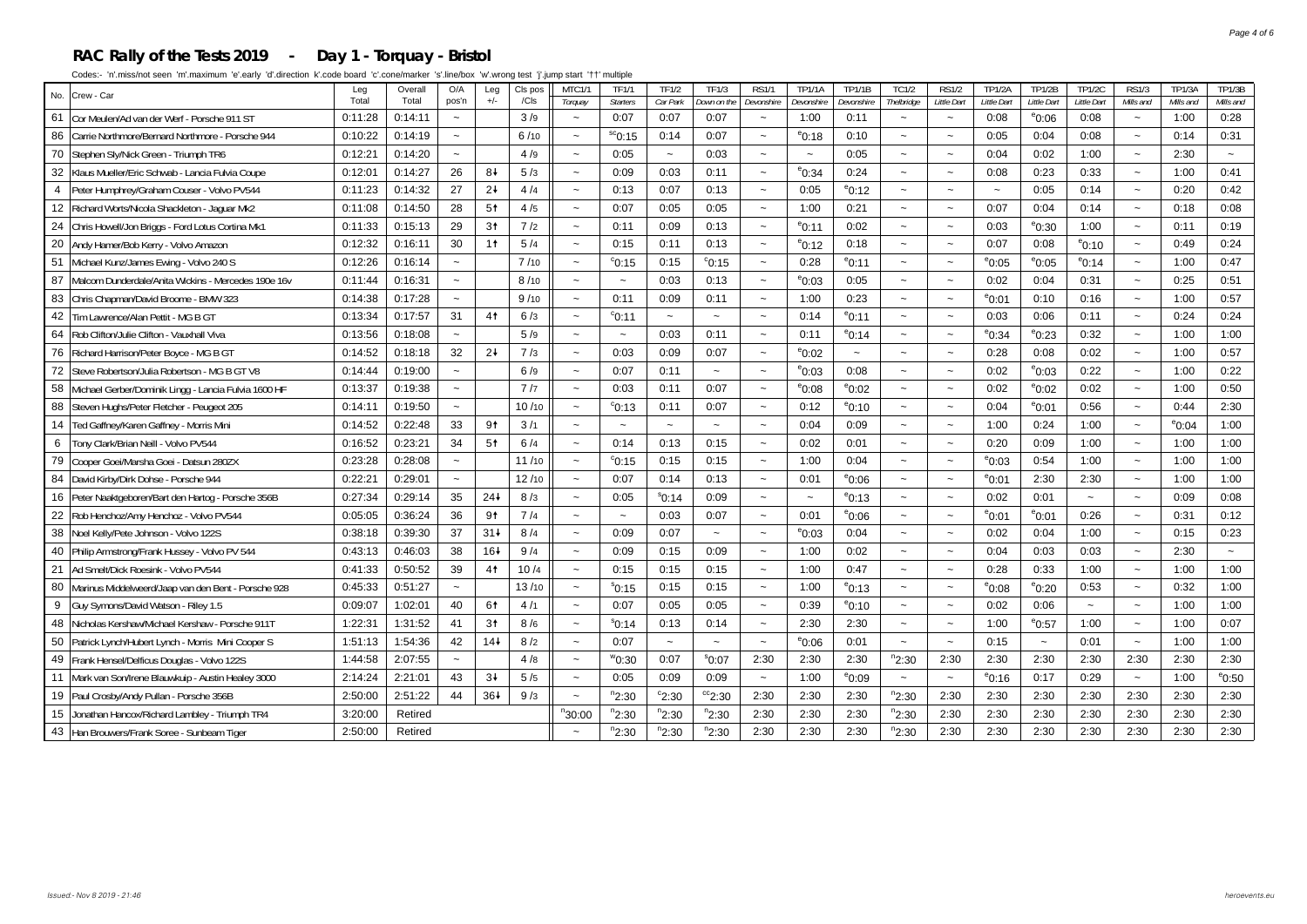| No. | <b>SC1/1</b>             | <b>TC1/3</b>              | <b>TC1/4</b>              | <b>TF1/4</b>    | <b>TF1/5</b>          | <b>RS1/4</b>             | <b>TP1/4A</b>         | <b>TP1/4B</b>         | <b>TP1/4C</b>         | <b>TP1/4D</b>             | <b>TF1/6</b>      | <b>TF1/7</b>          | <b>TF1/8</b> | <b>TF1/9</b>           | <b>TC1/5</b>          | <b>TC1/6</b>          | PC1/1                 | <b>TC1/7</b>              | <b>TC1/8</b>             | PC1/2                 | <b>TC1/9</b>          | PC1/3                     | TC1/10                | <b>PC1/4</b>              | PC1/5      |
|-----|--------------------------|---------------------------|---------------------------|-----------------|-----------------------|--------------------------|-----------------------|-----------------------|-----------------------|---------------------------|-------------------|-----------------------|--------------|------------------------|-----------------------|-----------------------|-----------------------|---------------------------|--------------------------|-----------------------|-----------------------|---------------------------|-----------------------|---------------------------|------------|
|     | Secret                   | Porlock                   | Porlock                   | Up, Up and      | Porlock               | Mole's                   | Mole's                | Mole's                | Mole's                | Mole's                    | Round the         | Carry on              | Lancaster':  | Pitch and              | Noolacombe            | Chivenor              | Chivenor              | Chivenor                  | Chivenor                 | Chivenor              | Chivenor              | Chivenor                  | Chivenor              | Chivenor                  | Chivenor   |
| 61  | $\sim$                   | $\sim$                    | $\thicksim$               | 0:03            | 0:03                  | $\sim$                   | $\tilde{\phantom{a}}$ | 0:02                  | $\tilde{\phantom{a}}$ | $^{\circ}$ 0:05           | 0:09              | 0:07                  | 0:05         | 0:09                   | $\sim$                | $\sim$                | $\sim$                | $\tilde{\phantom{a}}$     | "2:30                    | $\sim$                | $\sim$                | $\tilde{\phantom{a}}$     | 1:00                  | $\sim$                    | $\sim$     |
| 86  | $\sim$                   | $\thicksim$               | $\thicksim$               | 0:05            | 0:09                  | $\tilde{\phantom{a}}$    | 0:01                  | 0:03                  | 0:21                  | $^{\circ}$ 0:18           | °0:30             | 0:07                  | m0:30        | <sup>n</sup> 2:30      | $\tilde{\phantom{a}}$ | $\sim$                | $\sim$                | $\tilde{\phantom{a}}$     | $\sim$                   | $\sim$                | $\sim$                | $\tilde{\phantom{a}}$     | $\sim$                | $\tilde{\phantom{a}}$     | $\sim$     |
| 70  | $\sim$                   | $\tilde{\phantom{a}}$     | $\tilde{\phantom{a}}$     | $\sim$          | 0:03                  | $\tilde{\phantom{a}}$    | $\tilde{\phantom{a}}$ | $^{\rm e}$ 0:03       | 0:50                  | $^{\circ}$ 0:06           | 0:07              | 0:05                  | 0:07         | 0:05                   | $\tilde{\phantom{a}}$ | $\tilde{\phantom{a}}$ | $\sim$                | $\tilde{\phantom{a}}$     | $\sim$                   | $\tilde{\phantom{a}}$ | 0:15                  | $\tilde{\phantom{a}}$     | $\sim$                | $\tilde{\phantom{a}}$     |            |
| 32  |                          | $\widetilde{\phantom{m}}$ | $\widetilde{\phantom{m}}$ | 0:09            | 0:11                  |                          | $^{\circ}$ 0:02       | $\tilde{\phantom{a}}$ | 0:15                  | $^{\circ}$ 0:08           | 0:03              | 0:03                  | 0:03         | 0:13                   | $\tilde{}$            |                       |                       |                           | <sup>n</sup> 2:30        |                       |                       | $\widetilde{\phantom{m}}$ | 0:45                  | $\widetilde{\phantom{m}}$ |            |
| 4   |                          | $\tilde{}$                | $\tilde{}$                | 0:09            | 0:11                  |                          | 0:09                  | 0:12                  | 0:55                  | 0:02                      | 0:09              | 0:09                  | 0:11         | 0:07                   | $\tilde{\phantom{a}}$ |                       |                       |                           | 0:15                     |                       |                       | $\tilde{\phantom{a}}$     | $\tilde{\phantom{a}}$ | $\tilde{}$                |            |
| 12  |                          | $\tilde{}$                | $\tilde{\phantom{a}}$     | 0:05            | 0:05                  |                          | 0:01                  | 0:02                  | 0:21                  | 0:53                      | 0:07              | 0:07                  | 0:05         | 0:05                   | $\tilde{\phantom{a}}$ |                       |                       |                           | $\tilde{\phantom{a}}$    |                       |                       | $\tilde{\phantom{a}}$     | $\tilde{\phantom{a}}$ | $\sim$                    |            |
| 24  |                          | $\tilde{}$                | $\tilde{\phantom{a}}$     | 0:07            | $^{\rm s}$ 0:14       | $\sim$                   | 0:06                  | 0:15                  | 0:07                  | $^{\circ}$ 0:08           | <sup>w</sup> 0:30 | 0:07                  | 0:11         | 0:07                   |                       |                       |                       | 0:30                      | $\tilde{}$               |                       |                       | $\tilde{\phantom{a}}$     | 0:15                  | $\tilde{}$                |            |
| 20  |                          | $\tilde{}$                | $\tilde{\phantom{a}}$     | 0:15            | 0:14                  | $\ddot{\phantom{1}}$     | 0:06                  | 0:03                  | 0:22                  | 0:03                      | 0:14              | 0:13                  | 0:13         | 0:07                   |                       |                       |                       | $\sim$                    | 0:15                     | $\sim$                |                       | $\tilde{\phantom{a}}$     | 0:15                  | $\tilde{}$                |            |
| 51  |                          | $\sim$                    | $\sim$                    | 0:15            | 0:15                  | $\sim$                   | $^{\circ}$ 0:03       | 0:05                  | 1:00                  | 0:18                      | 0:15              | 0:15                  | 0:15         | 0:15                   | $\sim$                |                       |                       | $\sim$                    | 0:15                     | $\sim$                | $\sim$                | $\sim$                    | $\sim$                | $\sim$                    |            |
| 87  | $\ddot{ }$               | $\sim$                    | $\tilde{\phantom{a}}$     | 0:03            | 0:03                  | $\sim$                   | $^{\circ}$ 0:03       | 0:06                  | 0:20                  | $^{\circ}$ 0:29           | 0:14              | 0:13                  | 0:03         | ™0:30                  | $\sim$                |                       | $\sim$                | $\tilde{\phantom{a}}$     | 0:15                     | $\sim$                | $\sim$                | $\sim$                    | $\sim$                | $\sim$                    |            |
| 83  | $\overline{\phantom{0}}$ | $\tilde{\phantom{a}}$     | $\tilde{\phantom{a}}$     | 0:13            | 0:11                  | $\tilde{\phantom{a}}$    | $^{\circ}$ 0:02       | 0:06                  | 0:16                  | 0:15                      | 0:07              | 0:14                  | 0:05         | 0:13                   | $\tilde{\phantom{a}}$ | $\sim$                | $\sim$                | $\tilde{\phantom{a}}$     | $n_{2:30}$               | $\tilde{\phantom{a}}$ | $\sim$                | $\tilde{\phantom{a}}$     | 1:00                  | $\tilde{\phantom{a}}$     |            |
| 42  | $\overline{\phantom{0}}$ | $\tilde{}$                | $\tilde{\phantom{a}}$     | 0:05            | 0:03                  | $\tilde{\phantom{a}}$    | $\sim$                | 0:01                  | 0:13                  | 0:34                      | 0:07              | $\tilde{\phantom{a}}$ | 0:13         | 0:03                   | $\tilde{\phantom{a}}$ | $\tilde{}$            | $\tilde{\phantom{a}}$ | $\tilde{\phantom{a}}$     | $\tilde{\phantom{a}}$    | $\tilde{\phantom{a}}$ | $\tilde{\phantom{a}}$ | $\tilde{\phantom{a}}$     | 0:15                  | $\thicksim$               |            |
| 64  | $\sim$                   | $\sim$                    | $\thicksim$               | 0:07            | $\tilde{\phantom{a}}$ | $\tilde{\phantom{a}}$    | 0:14                  | 0:12                  | 0:24                  | $^{\circ}$ 0:04           | ™0:30             | $\thicksim$           | 0:09         | $^{\prime\prime}$ 0:30 | $\tilde{\phantom{a}}$ | $\tilde{\phantom{a}}$ | $\tilde{\phantom{a}}$ | $\tilde{\phantom{a}}$     | 0:15                     | $\tilde{\phantom{a}}$ | $\tilde{\phantom{a}}$ | $\sim$                    | $\sim$                | $\tilde{\phantom{a}}$     |            |
| 76  | $\sim$                   | $\tilde{}$                | $\tilde{\phantom{a}}$     | 0:03            | 0:07                  | $\tilde{\phantom{a}}$    | $^{\circ}$ 0:03       | 0:14                  | 0:53                  | °0:14                     | 0:09              | 0:11                  | 0:11         | 0:09                   | $\tilde{\phantom{a}}$ | $\sim$                | $\sim$                | $\tilde{\phantom{a}}$     | $n_{2:30}$               | $\tilde{\phantom{a}}$ | $\sim$                | $\tilde{\phantom{a}}$     | 0:30                  | $\tilde{\phantom{a}}$     |            |
| 72  | $\overline{\phantom{0}}$ | $\tilde{\phantom{a}}$     | $\tilde{}$                | 0:05            | $^{\circ}$ 0:11       | $\tilde{}$               | $\tilde{\phantom{a}}$ | 0:04                  | 2:30                  | $\widetilde{\phantom{m}}$ | 0:03              | 0:03                  | 0:03         | 0:03                   | $\tilde{}$            | $\ddot{\phantom{1}}$  |                       | $\tilde{}$                | $n_{2:30}$               | $\tilde{\phantom{a}}$ |                       | $\tilde{\phantom{a}}$     | 1:15                  | $\tilde{}$                |            |
| 58  | $\tilde{\phantom{a}}$    | $\tilde{\phantom{a}}$     | $\tilde{}$                | $^{\circ}$ 0:11 | 0:03                  | $\ddot{\phantom{0}}$     | 0:01                  | 0:05                  | 0:23                  | $^{\circ}$ 0:24           | 0:11              | 0:13                  | 0:13         | 0:13                   | $\tilde{\phantom{a}}$ | $\tilde{\phantom{a}}$ |                       | 0:15                      | 0:15                     | $\tilde{\phantom{a}}$ |                       | $\tilde{}$                | 0:15                  | $\widetilde{\phantom{m}}$ |            |
| 88  | $\tilde{\phantom{a}}$    | $\tilde{}$                |                           | 0:15            | 0:15                  | $\overline{\phantom{0}}$ | 0:02                  | $^{\rm e}$ 0:01       | 0:28                  | $^{\circ}$ 0:14           | 0:09              | 0:07                  | 0:15         | 0:05                   |                       |                       |                       | $\tilde{\phantom{a}}$     | 0:15                     | $\tilde{\phantom{a}}$ |                       | $\tilde{}$                | 0:30                  | $\widetilde{\phantom{m}}$ |            |
| 14  | $\tilde{}$               |                           |                           |                 |                       | $\overline{\phantom{a}}$ | 0:02                  | 0:03                  | 0:21                  | $^{\circ}$ 0:06           | 0:03              | $\tilde{}$            | 0:05         | $\tilde{}$             |                       |                       |                       | $\widetilde{\phantom{m}}$ | 0:15                     | $\tilde{}$            | 0:30                  | $\tilde{\phantom{a}}$     |                       | $\tilde{}$                |            |
| 6   | $\tilde{\phantom{a}}$    | $\tilde{}$                | $\tilde{}$                | 0:14            | 0:13                  | $\tilde{\phantom{a}}$    | $^{\circ}$ 0:05       | 0:09                  | 0:51                  | °0:04                     | 0:15              | 0:14                  | 0:14         | 0:11                   |                       |                       |                       | 0:15                      | 1:00                     | $\tilde{}$            |                       | $\tilde{\phantom{a}}$     | 1:00                  | $\widetilde{\phantom{m}}$ |            |
| 79  | $\tilde{\phantom{a}}$    | $\tilde{\phantom{a}}$     | $\tilde{}$                | 0:14            | 0:15                  | $\tilde{\phantom{a}}$    | 0:02                  | $^{\rm e}$ 0:07       | 0:35                  | °0:24                     | 0:11              | 0:15                  | 0:13         | 0:09                   |                       | $\tilde{\phantom{a}}$ |                       | $\tilde{\phantom{a}}$     | 0:15                     | $\tilde{\phantom{a}}$ |                       | $\tilde{\phantom{a}}$     | 0:15                  | <sup>n</sup> 2:30         | $n_{2:30}$ |
| 84  | $\tilde{\phantom{a}}$    | $\tilde{}$                | $\tilde{}$                | 0:15            | 0:13                  | $\tilde{\phantom{a}}$    | $^{\circ}$ 0:03       | 0:03                  | 0:28                  | 0:26                      | 0:15              | 0:15                  | 0:11         | 0:15                   |                       | $\tilde{\phantom{a}}$ |                       | 0:15                      | <sup>n</sup> 2:30        | $\tilde{\phantom{a}}$ | 0:30                  | $\tilde{\phantom{a}}$     | 0:30                  | $\tilde{}$                |            |
| 16  | $\tilde{}$               | $\tilde{\phantom{a}}$     | $\tilde{\phantom{a}}$     | 0:14            | ™0:30                 | 2:30                     | 2:30                  | 2:30                  | 2:30                  | 2:30                      | <sup>n</sup> 2:30 | °2:30                 | $n_{2:30}$   | <sup>n</sup> 2:30      | 2:15                  | $\tilde{\phantom{a}}$ | $\tilde{\phantom{a}}$ | $\tilde{\phantom{a}}$     | $\tilde{\phantom{a}}$    | $\tilde{\phantom{a}}$ | $\tilde{\phantom{a}}$ | $\tilde{\phantom{a}}$     | $\tilde{\phantom{a}}$ | $\tilde{\phantom{a}}$     |            |
| 22  | $\tilde{\phantom{a}}$    | $\tilde{\phantom{a}}$     | $\tilde{\phantom{a}}$     | $^{\rm s}$ 0:11 | $^{\circ}$ 0:15       | $\tilde{\phantom{a}}$    | $^{\circ}$ 0:01       | 0:01                  | 0:09                  | $^{\circ}$ 0:02           | 0:07              | $\thicksim$           | 0:15         | 0:03                   | $\tilde{\phantom{a}}$ | $\tilde{\phantom{a}}$ | $\tilde{}$            | $\tilde{\phantom{a}}$     | $\tilde{\phantom{a}}$    | $\tilde{\phantom{a}}$ | $\tilde{\phantom{a}}$ | $\tilde{\phantom{a}}$     | 0:15                  | $\tilde{\phantom{a}}$     |            |
| 38  | $\tilde{\phantom{a}}$    | $\tilde{\phantom{a}}$     | $\tilde{\phantom{a}}$     | 0:07            | 0:05                  | $\tilde{\phantom{a}}$    | $^{\circ}$ 0:03       | 0:01                  | 0:10                  | $^{\circ}$ 0:04           | 0:05              | 0:05                  | 0:05         | $\tilde{\phantom{a}}$  | $\sim$                | $\sim$                | $\tilde{\phantom{a}}$ | $\tilde{\phantom{a}}$     | $\overline{\phantom{0}}$ | $\tilde{\phantom{a}}$ | $\tilde{\phantom{a}}$ | $\tilde{\phantom{a}}$     | $\sim$                | $\sim$                    |            |
| 40  | $\sim$                   | $\tilde{\phantom{a}}$     | $\tilde{}$                | 0:03            | 0:07                  | $\tilde{\phantom{a}}$    | 0:02                  | 0:05                  | 0:10                  | $^{\circ}$ 0:16           | 0:09              | 0:11                  | 0:07         | 0:05                   | $\sim$                | $\sim$                | $\sim$                | $\tilde{\phantom{a}}$     | $\sim$                   | $\sim$                | $\sim$                | $\tilde{\phantom{a}}$     | $\sim$                | $\sim$                    |            |
| 21  | $\tilde{\phantom{a}}$    | $\tilde{\phantom{a}}$     |                           | 0:15            | 0:15                  | $\tilde{}$               | 1:00                  | 0:24                  | 0:37                  | °0:30                     | 0:15              | 0:15                  | 0:15         | 0:15                   |                       | $\tilde{}$            | $\tilde{\phantom{a}}$ | 1:00                      | 0:15                     | $n_{2:30}$            | $\tilde{}$            | $\tilde{\phantom{a}}$     | 0:45                  | $\tilde{\phantom{a}}$     |            |
| 80  | $\tilde{\phantom{a}}$    | $\tilde{\phantom{a}}$     |                           | 0:11            | 0:13                  |                          | $^{\circ}$ 0:40       | 1:00                  | 2:30                  |                           | ™0:30             | °°0:30                | 0:15         | <sup>n</sup> 2:30      |                       | $m_{2:30}$            |                       | $m_{2:30}$                | $m_{2:30}$               | $\tilde{}$            | m <sub>2:30</sub>     | $\tilde{\phantom{a}}$     | m <sub>2:30</sub>     | $\tilde{}$                |            |
| 9   | $\sim$                   | $\tilde{\phantom{a}}$     |                           | 0:07            | 0:07                  |                          | $^{\circ}$ 0:14       | 0:03                  | 0:44                  |                           | 0:05              | 0:07                  | 0:07         | 0:07                   |                       |                       |                       | 0:15                      | $\tilde{\phantom{a}}$    | $\sim$                | 0:15                  | $\thicksim$               | 0:15                  | $\tilde{\phantom{a}}$     |            |
| 48  | $n_{2:30}$               | $\tilde{}$                | $\tilde{\phantom{a}}$     | $^{\circ}$ 0:14 | $^{\circ}$ 0:14       |                          | 0:18                  | $^{\circ}$ 0:15       | 0:47                  | 0:02                      | 0:14              | °0:14                 | 0:14         | 0:14                   |                       | $n_{2:30}$            | $n_{2:30}$            | $n_{2:30}$                | $n_{2:30}$               | $n_{2:30}$            | $n_{2:30}$            | $n_{2:30}$                | $n_{2:30}$            | $n_{2:30}$                | $n_{2:30}$ |
| 50  | $\tilde{\phantom{a}}$    | $\tilde{}$                |                           | 0:03            | $^{\circ}$ 0:09       |                          | $^{\circ}$ 0:05       | 0:04                  | 0:45                  | $^{\rm e}$ 0:07           | $n_{2:30}$        | $n_{2:30}$            | $n_{2:30}$   | $n_{2:30}$             | $n_{2:30}$            | $n_{2:30}$            | $n_{2:30}$            | $n_{2:30}$                | $n_{2:30}$               | $n_{2:30}$            | $n_{2:30}$            | $n_{2:30}$                | "2:30                 | $n_{2:30}$                | $n_{2:30}$ |
| 49  | $n_{2:30}$               | <sup>n</sup> 2:30         | $n_{2:30}$                | $n_{2:30}$      | $n_{2:30}$            | 2:30                     | 2:30                  | 2:30                  | 2:30                  | 2:30                      | ™0:30             | ™0:30                 | 0:07         | ″0:30                  | $\sim$                |                       |                       | $m_{2:30}$                | $m_{2:30}$               | $\tilde{\phantom{a}}$ | $m_{2:30}$            | $\tilde{\phantom{a}}$     | $m_{2:30}$            | $\tilde{\phantom{a}}$     |            |
| 11  | $\sim$                   | $\thicksim$               | <sup>n</sup> 2:30         | $n_{2:30}$      | $n_{2:30}$            | 2:30                     | 2:30                  | 2:30                  | 2:30                  | 2:30                      | "2:30             | "2:30                 | "2:30        | "2:30                  | $n_{2:30}$            | $n_{2:30}$            | $n_{2:30}$            | $n_{2:30}$                | $n_{2:30}$               | $n_{2:30}$            | $n_{2:30}$            | $n_{2:30}$                | "2:30                 | "2:30                     | $n_{2:30}$ |
| 19  | °2:30                    | "2:30                     | <sup>n</sup> 2:30         | $n_{2:30}$      | $n_{2:30}$            | 2:30                     | 2:30                  | 2:30                  | 2:30                  | 2:30                      | "2:30             | "2:30                 | $n_{2:30}$   | "2:30                  | $n_{2:30}$            | $n_{2:30}$            | $n_{2:30}$            | $n_{2:30}$                | <sup>n</sup> 2:30        | $n_{2:30}$            | <sup>n</sup> 2:30     | '2:30                     | "2:30                 | "2:30                     | $n_{2:30}$ |
| 15  | "2:30                    | "2:30                     | "2:30                     | $n_{2:30}$      | $n_{2:30}$            | 2:30                     | 2:30                  | 2:30                  | 2:30                  | 2:30                      | "2:30             | "2:30                 | $n_{2:30}$   | "2:30                  | $n_{2:30}$            | $n_{2:30}$            | $n_{2:30}$            | $n_{2:30}$                | <sup>n</sup> 2:30        | $n_{2:30}$            | <sup>n</sup> 2:30     | 2:30                      | "2:30                 | "2:30                     | $n_{2:30}$ |
| 43  | <sup>n</sup> 2:30        | "2:30                     | <sup>n</sup> 2:30         | $n_{2:30}$      | $n_{2:30}$            | 2:30                     | 2:30                  | 2:30                  | 2:30                  | 2:30                      | "2:30             | "2:30                 | $n_{2:30}$   | $n_{2:30}$             | $n_{2:30}$            | <sup>n</sup> 2:30     | $n_{2:30}$            | $n_{2:30}$                | <sup>n</sup> 2:30        | $n_{2:30}$            | <sup>n</sup> 2:30     | <sup>n</sup> 2:30         | $n_{2:30}$            | $n_{2:30}$                | $n_{2:30}$ |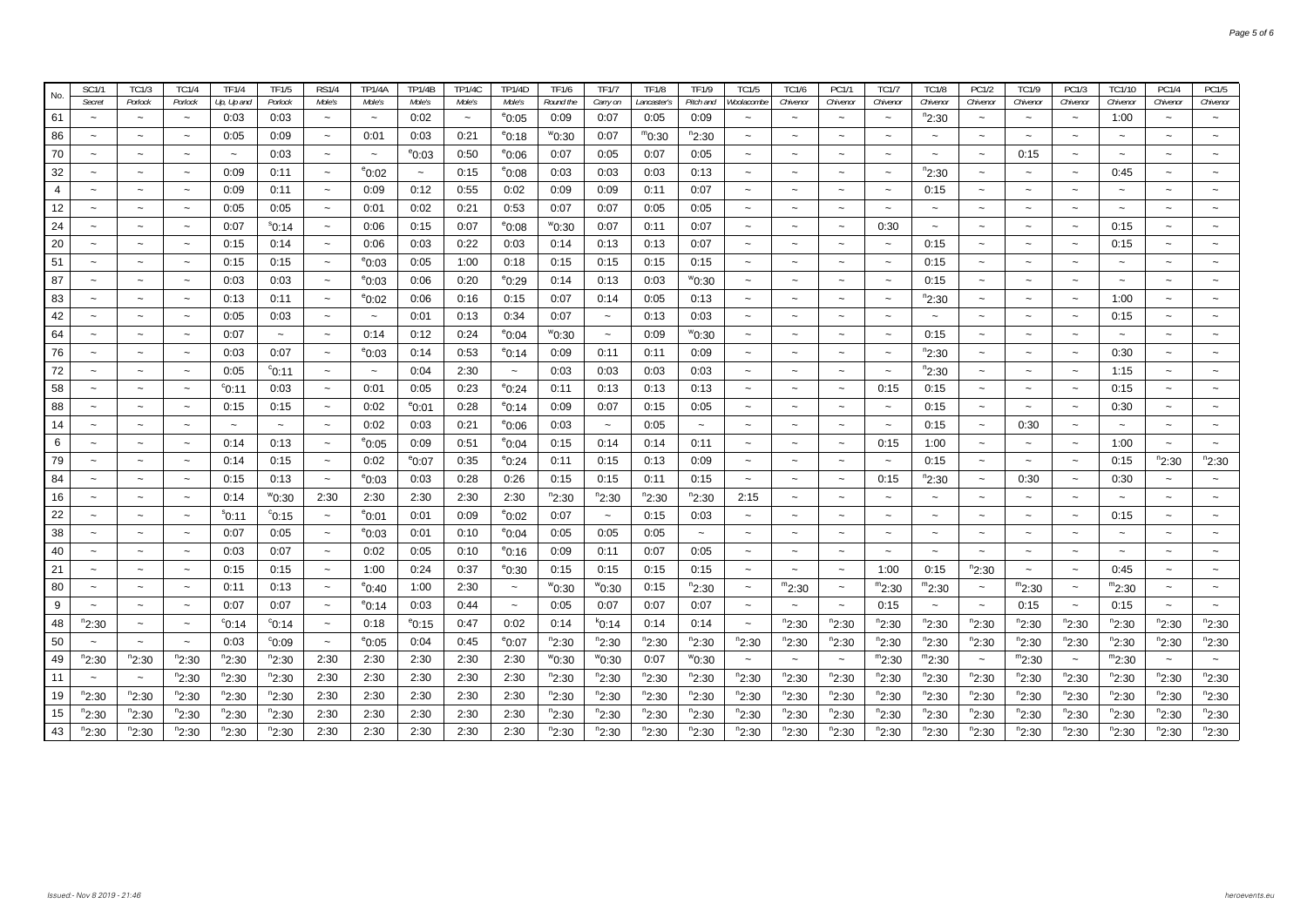| Chivenor<br>Chivying<br>Exmoor<br>Dunkery<br>Dunkery<br>Dunkery<br>Dunkery<br>Ralegh's<br>Quantock<br>Quantock<br>Quantock<br>Quantock<br>Quantock<br>Quantock<br>Quantock<br>Chivvying<br>Exmoor<br>Exmoor<br>Exmoor<br>Dunkery<br>61<br>0:15<br>0:07<br>0:27<br>$^{\circ}$ 0:01<br>0:02<br>0:02<br>1:00<br>$^{\circ}1:00$<br>0:10<br>0:07<br>°0:21<br>$^{\circ}$ 0:09<br>$^{\circ}$ 0:02<br>°0:10<br>$\thicksim$<br>$\tilde{}$<br>$\thicksim$<br>$\thicksim$<br>$\sim$<br>$\tilde{\phantom{a}}$<br>86<br>0:15<br>0:07<br>0:03<br>0:09<br>1:00<br>1:00<br>0:05<br>0:11<br>$^{\circ}$ 0:16<br>$^{\rm e}$ 0:04<br>$^{\circ}$ 0:11<br>$e_{0:09}$<br>$^{\circ}$ 0:12<br>$\widetilde{\phantom{m}}$<br>$\widetilde{\phantom{m}}$<br>$\tilde{\phantom{a}}$<br>$\tilde{}$<br>$\tilde{}$<br>$\tilde{}$<br>$\tilde{}$<br>70<br>0:03<br>0:53<br>1:00<br>2:30<br>0:03<br>0:02<br>$^{\circ}$ 0:23<br>0:11<br>0:03<br>\$0:43<br>1:00<br>$\tilde{\phantom{a}}$<br>$\tilde{\phantom{a}}$<br>$\sim$<br>$\widetilde{\phantom{m}}$<br>$\widetilde{\phantom{m}}$<br>$\widetilde{\phantom{m}}$<br>$\tilde{\phantom{a}}$<br>$\sim$<br>$\sim$<br>32<br>0:12<br>$^{\circ}$ 0:02<br>$^{\circ}$ 0:01<br>0:23<br>0:06<br>0:20<br>1:00<br>0:08<br>1:00<br>0:15<br>0:03<br>0:03<br>$\tilde{}$<br>$\tilde{}$<br>$\widetilde{\phantom{m}}$<br>$\tilde{}$<br>$\tilde{\phantom{a}}$<br>$\ddot{\phantom{1}}$<br>$\tilde{}$<br>$\tilde{\phantom{a}}$<br>1:00<br>4<br>0:15<br>0:09<br>0:25<br>0:01<br>0:07<br>0:03<br>0:01<br>0:12<br>1:00<br>2:30<br>1:00<br>$\widetilde{\phantom{m}}$<br>$\sim$<br>$\tilde{\phantom{a}}$<br>$\widetilde{\phantom{m}}$<br>$\tilde{}$<br>$\tilde{}$<br>$\tilde{\phantom{a}}$<br>12<br>$^{\circ}$ 0:10<br>$^{\circ}$ 0:03<br>0:37<br>0:40<br>0:30<br>0:05<br>0:13<br>0:13<br>0:55<br>0:32<br>1:00<br>0:50<br>1:00<br>$\tilde{}$<br>$\widetilde{\phantom{m}}$<br>$\tilde{}$<br>$\tilde{\phantom{a}}$<br>$\sim$<br>$\sim$<br>$\tilde{\phantom{a}}$<br>24<br>0:15<br>0:09<br>$^{\rm e}$ 0:07<br>0:02<br>°0:40<br>0:01<br>1:00<br>$^{\circ}$ 0:13<br>1:00<br>0:57<br>°0:29<br>0:14<br>1:00<br>$\widetilde{\phantom{m}}$<br>$\tilde{\phantom{a}}$<br>$\tilde{}$<br>$\tilde{}$<br>$\tilde{}$<br>$\tilde{}$<br>20<br>$^{\circ}$ 0:01<br>0:07<br>0:13<br>2:30<br>0:14<br>1:00<br>2:30<br>0:22<br>$^{\circ}$ 0:22<br>0:06<br>$\tilde{}$<br>$\thicksim$<br>$\tilde{}$<br>$\tilde{}$<br>$\tilde{\phantom{a}}$<br>$\tilde{\phantom{a}}$<br>$\tilde{\phantom{a}}$<br>$\tilde{}$<br>$\tilde{\phantom{a}}$<br>$\tilde{}$<br>51<br>$^{\circ}$ 0:03<br>0:02<br>0:15<br>0:15<br>0:06<br>0:15<br>0:48<br>0:07<br>0:18<br>2:30<br>0:19<br>0:42<br>$\widetilde{\phantom{m}}$<br>$\widetilde{\phantom{m}}$<br>$\widetilde{\phantom{m}}$<br>$\tilde{}$<br>$\tilde{}$<br>$\tilde{}$<br>$\tilde{}$<br>$\tilde{}$<br>87<br>0:22<br>0:15<br>$^{\rm w}$ 0:30<br>1:00<br>$^{\circ}$ 0:33<br>0:07<br>0:49<br>0:02<br>0:54<br>0:39<br>1:00<br><sup>e</sup> 0:14<br>0:43<br>$\tilde{\phantom{a}}$<br>$\tilde{}$<br>$\tilde{\phantom{a}}$<br>$\widetilde{\phantom{m}}$<br>$\widetilde{\phantom{m}}$<br>$\widetilde{\phantom{m}}$<br>$\widetilde{\phantom{m}}$<br>83<br>0:09<br>0:02<br>0:16<br>0:42<br>0:08<br>0:24<br>2:30<br>0:26<br>0:06<br>0:10<br>0:15<br>$\widetilde{\phantom{m}}$<br>$\tilde{\phantom{a}}$<br>$\tilde{}$<br>$\tilde{}$<br>$\widetilde{\phantom{m}}$<br>$\tilde{}$<br>$\tilde{\phantom{a}}$<br>$\tilde{}$<br>42<br>0:08<br>2:30<br>2:30<br>2:30<br>0:03<br>0:06<br>1:00<br>0:24<br>0:15<br>0:11<br>0:10<br>$^{\circ}$ 0:29<br>$\tilde{\phantom{a}}$<br>$\widetilde{\phantom{m}}$<br>$\widetilde{\phantom{m}}$<br>$\tilde{}$<br>$\widetilde{\phantom{m}}$<br>$\tilde{\phantom{a}}$<br>$\widetilde{\phantom{m}}$<br>$\tilde{\phantom{a}}$<br>0:25<br>64<br>0:15<br>0:48<br>0:19<br>0:32<br>0:17<br>0:32<br>1:00<br>$^{\circ}$ 0:37<br>1:00<br>°0:30<br>0:40<br>°0:28<br>$\widetilde{\phantom{m}}$<br>$\tilde{}$<br>$\widetilde{\phantom{m}}$<br>$\widetilde{\phantom{m}}$<br>$\tilde{}$<br>$\widetilde{\phantom{m}}$<br>$\tilde{}$<br>0:52<br>76<br>0:30<br>0:13<br>0:02<br>$^{\rm e}$ 0:28<br>1:00<br>1:00<br>0:14<br>1:00<br>0:18<br>1:00<br>$^{\circ}$ 0:05<br>$\sim$<br>$\widetilde{\phantom{m}}$<br>$\widetilde{\phantom{m}}$<br>$\tilde{}$<br>$\thicksim$<br>$\tilde{}$<br>$\widetilde{\phantom{m}}$<br>$\sim$<br>72<br>$^{\circ}$ 0:14<br>0:17<br>0:07<br>0:15<br>0:09<br>0:51<br>1:00<br>$^{\circ}$ 0:06<br>0:10<br>$^{\circ}$ 0:04<br>1:00<br>°0:26<br>1:00<br>$\thicksim$<br>$\tilde{}$<br>$\widetilde{\phantom{m}}$<br>$\widetilde{\phantom{m}}$<br>$\widetilde{\phantom{m}}$<br>$\tilde{}$<br>$\tilde{\phantom{a}}$<br>58<br>0:15<br>0:13<br>1:00<br>0:13<br>0:35<br>0:21<br>0:33<br>2:30<br>2:30<br>$^{\rm e}$ 0:09<br>$^{\rm e}$ 0:09<br>$\widetilde{\phantom{m}}$<br>$\tilde{\phantom{a}}$<br>$\tilde{\phantom{a}}$<br>$\tilde{\phantom{a}}$<br>$\tilde{\phantom{a}}$<br>$\sim$<br>$\tilde{\phantom{a}}$<br>$\widetilde{\phantom{m}}$<br>$\sim$<br>88<br>0:15<br>0:14<br>0:19<br>0:20<br>0:21<br>0:23<br>1:00<br>0:12<br>1:00<br>1:00<br>1:00<br>$^{\circ}$ 0:02<br>$^{\circ}$ 0:21<br>$\tilde{}$<br>$\widetilde{\phantom{m}}$<br>$\widetilde{\phantom{m}}$<br>$\widetilde{\phantom{m}}$<br>$\tilde{\phantom{a}}$<br>$\tilde{\phantom{a}}$<br>$\tilde{}$<br>2:30<br>2:30<br>2:30<br>0:05<br>14<br>0:45<br>$^{\rm w}$ 0:30<br>$\sim$<br>$^{\circ}0:09$<br>$^{\circ}$ 0:11<br>0:36<br>$\sim$<br>$\tilde{\phantom{a}}$<br>$\tilde{\phantom{a}}$<br>$\tilde{\phantom{a}}$<br>$\sim$<br>$\tilde{}$<br>$\thicksim$<br>$\widetilde{\phantom{m}}$<br>$\widetilde{\phantom{m}}$<br>$\thicksim$<br>6<br>0:15<br>0:15<br>1:00<br>0:56<br>0:39<br>0:48<br>$^{\circ}$ 0:27<br>1:00<br>1:00<br>0:12<br>°0:21<br>$^{\circ}$ 0:17<br>$^{\circ}$ 0:43<br>$\tilde{\phantom{a}}$<br>$\widetilde{\phantom{m}}$<br>$\tilde{}$<br>$\widetilde{\phantom{m}}$<br>$\sim$<br>$\tilde{}$<br>$\tilde{\phantom{a}}$<br>79<br>0:09<br>0:55<br>1:00<br>2:30<br>2:30<br>0:35<br>$^{\circ}$ 0:41<br>1:00<br>$^{\circ}$ 0:10<br>$^{\circ}$ 0:17<br>$\sim$<br>$\sim$<br>$\tilde{\phantom{a}}$<br>$\tilde{\phantom{a}}$<br>$\sim$<br>$\sim$<br>$\widetilde{\phantom{m}}$<br>$\tilde{\phantom{a}}$<br>$\widetilde{\phantom{m}}$<br>84<br>0:30<br>0:15<br>0:27<br>0:23<br>0:45<br>0:12<br>1:00<br>1:00<br>1:00<br>1:00<br>1:00<br>0:45<br>0:13<br>$\tilde{\phantom{a}}$<br>$\tilde{}$<br>$\widetilde{\phantom{m}}$<br>$\sim$<br>$\tilde{\phantom{a}}$<br>$\widetilde{\phantom{m}}$<br>$\tilde{\phantom{a}}$<br>16<br>$^{\circ}$ 0:01<br>$^{\circ}$ 0:07<br>$^{\circ}$ 0:25<br>0:07<br>0:07<br>0:06<br>0:02<br>0:05<br>$^{\rm e}$ 0:01<br>0:03<br>$\tilde{\phantom{a}}$<br>$\tilde{\phantom{a}}$<br>$\widetilde{\phantom{m}}$<br>$\tilde{\phantom{a}}$<br>$\tilde{}$<br>$\tilde{}$<br>$\tilde{}$<br>$\tilde{}$<br>22<br>0:03<br>$^{\circ}$ 0:01<br>0:02<br>$^{\circ}$ 0:03<br>0:15<br>0:09<br>0:03<br>0:06<br>0:23<br>0:02<br>0:07<br>0:04<br>1:00<br>$\thicksim$<br>$\tilde{}$<br>$\tilde{}$<br>$\widetilde{\phantom{m}}$<br>$\tilde{}$<br>$\tilde{}$<br>$\tilde{}$<br>38<br>$m_{2:30}$<br>$^{\circ}$ 0:01<br>$^{\circ}$ 0:01<br>0:24<br>$^{\circ}1:00$<br>$^{\circ}$ 0:03<br>$^{\circ}$ 0:08<br>0:02<br>1:00<br>0:08<br>0:05<br>0:04<br>$\widetilde{\phantom{m}}$<br>$\tilde{}$<br>$\tilde{}$<br>$\tilde{\phantom{a}}$<br>$\tilde{}$<br>$\tilde{\phantom{a}}$<br>$\tilde{}$ | Quantock<br><b>Bristol</b><br>$\tilde{}$<br>$\sim$<br>$\tilde{}$<br>$\thicksim$ |
|--------------------------------------------------------------------------------------------------------------------------------------------------------------------------------------------------------------------------------------------------------------------------------------------------------------------------------------------------------------------------------------------------------------------------------------------------------------------------------------------------------------------------------------------------------------------------------------------------------------------------------------------------------------------------------------------------------------------------------------------------------------------------------------------------------------------------------------------------------------------------------------------------------------------------------------------------------------------------------------------------------------------------------------------------------------------------------------------------------------------------------------------------------------------------------------------------------------------------------------------------------------------------------------------------------------------------------------------------------------------------------------------------------------------------------------------------------------------------------------------------------------------------------------------------------------------------------------------------------------------------------------------------------------------------------------------------------------------------------------------------------------------------------------------------------------------------------------------------------------------------------------------------------------------------------------------------------------------------------------------------------------------------------------------------------------------------------------------------------------------------------------------------------------------------------------------------------------------------------------------------------------------------------------------------------------------------------------------------------------------------------------------------------------------------------------------------------------------------------------------------------------------------------------------------------------------------------------------------------------------------------------------------------------------------------------------------------------------------------------------------------------------------------------------------------------------------------------------------------------------------------------------------------------------------------------------------------------------------------------------------------------------------------------------------------------------------------------------------------------------------------------------------------------------------------------------------------------------------------------------------------------------------------------------------------------------------------------------------------------------------------------------------------------------------------------------------------------------------------------------------------------------------------------------------------------------------------------------------------------------------------------------------------------------------------------------------------------------------------------------------------------------------------------------------------------------------------------------------------------------------------------------------------------------------------------------------------------------------------------------------------------------------------------------------------------------------------------------------------------------------------------------------------------------------------------------------------------------------------------------------------------------------------------------------------------------------------------------------------------------------------------------------------------------------------------------------------------------------------------------------------------------------------------------------------------------------------------------------------------------------------------------------------------------------------------------------------------------------------------------------------------------------------------------------------------------------------------------------------------------------------------------------------------------------------------------------------------------------------------------------------------------------------------------------------------------------------------------------------------------------------------------------------------------------------------------------------------------------------------------------------------------------------------------------------------------------------------------------------------------------------------------------------------------------------------------------------------------------------------------------------------------------------------------------------------------------------------------------------------------------------------------------------------------------------------------------------------------------------------------------------------------------------------------------------------------------------------------------------------------------------------------------------------------------------------------------------------------------------------------------------------------------------------------------------------------------------------------------------------------------------------------------------------------------------------------------------------------------------------------------------------------------------------------------------------------------------------------------------------------------------------------------------------------------------------------------------------------------------------------------------------------------------------------------------------------------------------------------------------------------------------------------------------------------------------------------------------------------------------------------------------------------------------------------------------------------------------------------------------------------------------------------------------------------------------------------------------------------------------------------------------------------------------------------------------------------------------------------------------------------------------------------------------------------------------------------------------------------------------------------------------------------------------------------------------------------------------|---------------------------------------------------------------------------------|
|                                                                                                                                                                                                                                                                                                                                                                                                                                                                                                                                                                                                                                                                                                                                                                                                                                                                                                                                                                                                                                                                                                                                                                                                                                                                                                                                                                                                                                                                                                                                                                                                                                                                                                                                                                                                                                                                                                                                                                                                                                                                                                                                                                                                                                                                                                                                                                                                                                                                                                                                                                                                                                                                                                                                                                                                                                                                                                                                                                                                                                                                                                                                                                                                                                                                                                                                                                                                                                                                                                                                                                                                                                                                                                                                                                                                                                                                                                                                                                                                                                                                                                                                                                                                                                                                                                                                                                                                                                                                                                                                                                                                                                                                                                                                                                                                                                                                                                                                                                                                                                                                                                                                                                                                                                                                                                                                                                                                                                                                                                                                                                                                                                                                                                                                                                                                                                                                                                                                                                                                                                                                                                                                                                                                                                                                                                                                                                                                                                                                                                                                                                                                                                                                                                                                                                                                                                                                                                                                                                                                                                                                                                                                                                                                                                                                                                                                      |                                                                                 |
|                                                                                                                                                                                                                                                                                                                                                                                                                                                                                                                                                                                                                                                                                                                                                                                                                                                                                                                                                                                                                                                                                                                                                                                                                                                                                                                                                                                                                                                                                                                                                                                                                                                                                                                                                                                                                                                                                                                                                                                                                                                                                                                                                                                                                                                                                                                                                                                                                                                                                                                                                                                                                                                                                                                                                                                                                                                                                                                                                                                                                                                                                                                                                                                                                                                                                                                                                                                                                                                                                                                                                                                                                                                                                                                                                                                                                                                                                                                                                                                                                                                                                                                                                                                                                                                                                                                                                                                                                                                                                                                                                                                                                                                                                                                                                                                                                                                                                                                                                                                                                                                                                                                                                                                                                                                                                                                                                                                                                                                                                                                                                                                                                                                                                                                                                                                                                                                                                                                                                                                                                                                                                                                                                                                                                                                                                                                                                                                                                                                                                                                                                                                                                                                                                                                                                                                                                                                                                                                                                                                                                                                                                                                                                                                                                                                                                                                                      |                                                                                 |
|                                                                                                                                                                                                                                                                                                                                                                                                                                                                                                                                                                                                                                                                                                                                                                                                                                                                                                                                                                                                                                                                                                                                                                                                                                                                                                                                                                                                                                                                                                                                                                                                                                                                                                                                                                                                                                                                                                                                                                                                                                                                                                                                                                                                                                                                                                                                                                                                                                                                                                                                                                                                                                                                                                                                                                                                                                                                                                                                                                                                                                                                                                                                                                                                                                                                                                                                                                                                                                                                                                                                                                                                                                                                                                                                                                                                                                                                                                                                                                                                                                                                                                                                                                                                                                                                                                                                                                                                                                                                                                                                                                                                                                                                                                                                                                                                                                                                                                                                                                                                                                                                                                                                                                                                                                                                                                                                                                                                                                                                                                                                                                                                                                                                                                                                                                                                                                                                                                                                                                                                                                                                                                                                                                                                                                                                                                                                                                                                                                                                                                                                                                                                                                                                                                                                                                                                                                                                                                                                                                                                                                                                                                                                                                                                                                                                                                                                      |                                                                                 |
|                                                                                                                                                                                                                                                                                                                                                                                                                                                                                                                                                                                                                                                                                                                                                                                                                                                                                                                                                                                                                                                                                                                                                                                                                                                                                                                                                                                                                                                                                                                                                                                                                                                                                                                                                                                                                                                                                                                                                                                                                                                                                                                                                                                                                                                                                                                                                                                                                                                                                                                                                                                                                                                                                                                                                                                                                                                                                                                                                                                                                                                                                                                                                                                                                                                                                                                                                                                                                                                                                                                                                                                                                                                                                                                                                                                                                                                                                                                                                                                                                                                                                                                                                                                                                                                                                                                                                                                                                                                                                                                                                                                                                                                                                                                                                                                                                                                                                                                                                                                                                                                                                                                                                                                                                                                                                                                                                                                                                                                                                                                                                                                                                                                                                                                                                                                                                                                                                                                                                                                                                                                                                                                                                                                                                                                                                                                                                                                                                                                                                                                                                                                                                                                                                                                                                                                                                                                                                                                                                                                                                                                                                                                                                                                                                                                                                                                                      |                                                                                 |
|                                                                                                                                                                                                                                                                                                                                                                                                                                                                                                                                                                                                                                                                                                                                                                                                                                                                                                                                                                                                                                                                                                                                                                                                                                                                                                                                                                                                                                                                                                                                                                                                                                                                                                                                                                                                                                                                                                                                                                                                                                                                                                                                                                                                                                                                                                                                                                                                                                                                                                                                                                                                                                                                                                                                                                                                                                                                                                                                                                                                                                                                                                                                                                                                                                                                                                                                                                                                                                                                                                                                                                                                                                                                                                                                                                                                                                                                                                                                                                                                                                                                                                                                                                                                                                                                                                                                                                                                                                                                                                                                                                                                                                                                                                                                                                                                                                                                                                                                                                                                                                                                                                                                                                                                                                                                                                                                                                                                                                                                                                                                                                                                                                                                                                                                                                                                                                                                                                                                                                                                                                                                                                                                                                                                                                                                                                                                                                                                                                                                                                                                                                                                                                                                                                                                                                                                                                                                                                                                                                                                                                                                                                                                                                                                                                                                                                                                      |                                                                                 |
|                                                                                                                                                                                                                                                                                                                                                                                                                                                                                                                                                                                                                                                                                                                                                                                                                                                                                                                                                                                                                                                                                                                                                                                                                                                                                                                                                                                                                                                                                                                                                                                                                                                                                                                                                                                                                                                                                                                                                                                                                                                                                                                                                                                                                                                                                                                                                                                                                                                                                                                                                                                                                                                                                                                                                                                                                                                                                                                                                                                                                                                                                                                                                                                                                                                                                                                                                                                                                                                                                                                                                                                                                                                                                                                                                                                                                                                                                                                                                                                                                                                                                                                                                                                                                                                                                                                                                                                                                                                                                                                                                                                                                                                                                                                                                                                                                                                                                                                                                                                                                                                                                                                                                                                                                                                                                                                                                                                                                                                                                                                                                                                                                                                                                                                                                                                                                                                                                                                                                                                                                                                                                                                                                                                                                                                                                                                                                                                                                                                                                                                                                                                                                                                                                                                                                                                                                                                                                                                                                                                                                                                                                                                                                                                                                                                                                                                                      |                                                                                 |
|                                                                                                                                                                                                                                                                                                                                                                                                                                                                                                                                                                                                                                                                                                                                                                                                                                                                                                                                                                                                                                                                                                                                                                                                                                                                                                                                                                                                                                                                                                                                                                                                                                                                                                                                                                                                                                                                                                                                                                                                                                                                                                                                                                                                                                                                                                                                                                                                                                                                                                                                                                                                                                                                                                                                                                                                                                                                                                                                                                                                                                                                                                                                                                                                                                                                                                                                                                                                                                                                                                                                                                                                                                                                                                                                                                                                                                                                                                                                                                                                                                                                                                                                                                                                                                                                                                                                                                                                                                                                                                                                                                                                                                                                                                                                                                                                                                                                                                                                                                                                                                                                                                                                                                                                                                                                                                                                                                                                                                                                                                                                                                                                                                                                                                                                                                                                                                                                                                                                                                                                                                                                                                                                                                                                                                                                                                                                                                                                                                                                                                                                                                                                                                                                                                                                                                                                                                                                                                                                                                                                                                                                                                                                                                                                                                                                                                                                      |                                                                                 |
|                                                                                                                                                                                                                                                                                                                                                                                                                                                                                                                                                                                                                                                                                                                                                                                                                                                                                                                                                                                                                                                                                                                                                                                                                                                                                                                                                                                                                                                                                                                                                                                                                                                                                                                                                                                                                                                                                                                                                                                                                                                                                                                                                                                                                                                                                                                                                                                                                                                                                                                                                                                                                                                                                                                                                                                                                                                                                                                                                                                                                                                                                                                                                                                                                                                                                                                                                                                                                                                                                                                                                                                                                                                                                                                                                                                                                                                                                                                                                                                                                                                                                                                                                                                                                                                                                                                                                                                                                                                                                                                                                                                                                                                                                                                                                                                                                                                                                                                                                                                                                                                                                                                                                                                                                                                                                                                                                                                                                                                                                                                                                                                                                                                                                                                                                                                                                                                                                                                                                                                                                                                                                                                                                                                                                                                                                                                                                                                                                                                                                                                                                                                                                                                                                                                                                                                                                                                                                                                                                                                                                                                                                                                                                                                                                                                                                                                                      |                                                                                 |
|                                                                                                                                                                                                                                                                                                                                                                                                                                                                                                                                                                                                                                                                                                                                                                                                                                                                                                                                                                                                                                                                                                                                                                                                                                                                                                                                                                                                                                                                                                                                                                                                                                                                                                                                                                                                                                                                                                                                                                                                                                                                                                                                                                                                                                                                                                                                                                                                                                                                                                                                                                                                                                                                                                                                                                                                                                                                                                                                                                                                                                                                                                                                                                                                                                                                                                                                                                                                                                                                                                                                                                                                                                                                                                                                                                                                                                                                                                                                                                                                                                                                                                                                                                                                                                                                                                                                                                                                                                                                                                                                                                                                                                                                                                                                                                                                                                                                                                                                                                                                                                                                                                                                                                                                                                                                                                                                                                                                                                                                                                                                                                                                                                                                                                                                                                                                                                                                                                                                                                                                                                                                                                                                                                                                                                                                                                                                                                                                                                                                                                                                                                                                                                                                                                                                                                                                                                                                                                                                                                                                                                                                                                                                                                                                                                                                                                                                      |                                                                                 |
|                                                                                                                                                                                                                                                                                                                                                                                                                                                                                                                                                                                                                                                                                                                                                                                                                                                                                                                                                                                                                                                                                                                                                                                                                                                                                                                                                                                                                                                                                                                                                                                                                                                                                                                                                                                                                                                                                                                                                                                                                                                                                                                                                                                                                                                                                                                                                                                                                                                                                                                                                                                                                                                                                                                                                                                                                                                                                                                                                                                                                                                                                                                                                                                                                                                                                                                                                                                                                                                                                                                                                                                                                                                                                                                                                                                                                                                                                                                                                                                                                                                                                                                                                                                                                                                                                                                                                                                                                                                                                                                                                                                                                                                                                                                                                                                                                                                                                                                                                                                                                                                                                                                                                                                                                                                                                                                                                                                                                                                                                                                                                                                                                                                                                                                                                                                                                                                                                                                                                                                                                                                                                                                                                                                                                                                                                                                                                                                                                                                                                                                                                                                                                                                                                                                                                                                                                                                                                                                                                                                                                                                                                                                                                                                                                                                                                                                                      |                                                                                 |
|                                                                                                                                                                                                                                                                                                                                                                                                                                                                                                                                                                                                                                                                                                                                                                                                                                                                                                                                                                                                                                                                                                                                                                                                                                                                                                                                                                                                                                                                                                                                                                                                                                                                                                                                                                                                                                                                                                                                                                                                                                                                                                                                                                                                                                                                                                                                                                                                                                                                                                                                                                                                                                                                                                                                                                                                                                                                                                                                                                                                                                                                                                                                                                                                                                                                                                                                                                                                                                                                                                                                                                                                                                                                                                                                                                                                                                                                                                                                                                                                                                                                                                                                                                                                                                                                                                                                                                                                                                                                                                                                                                                                                                                                                                                                                                                                                                                                                                                                                                                                                                                                                                                                                                                                                                                                                                                                                                                                                                                                                                                                                                                                                                                                                                                                                                                                                                                                                                                                                                                                                                                                                                                                                                                                                                                                                                                                                                                                                                                                                                                                                                                                                                                                                                                                                                                                                                                                                                                                                                                                                                                                                                                                                                                                                                                                                                                                      |                                                                                 |
|                                                                                                                                                                                                                                                                                                                                                                                                                                                                                                                                                                                                                                                                                                                                                                                                                                                                                                                                                                                                                                                                                                                                                                                                                                                                                                                                                                                                                                                                                                                                                                                                                                                                                                                                                                                                                                                                                                                                                                                                                                                                                                                                                                                                                                                                                                                                                                                                                                                                                                                                                                                                                                                                                                                                                                                                                                                                                                                                                                                                                                                                                                                                                                                                                                                                                                                                                                                                                                                                                                                                                                                                                                                                                                                                                                                                                                                                                                                                                                                                                                                                                                                                                                                                                                                                                                                                                                                                                                                                                                                                                                                                                                                                                                                                                                                                                                                                                                                                                                                                                                                                                                                                                                                                                                                                                                                                                                                                                                                                                                                                                                                                                                                                                                                                                                                                                                                                                                                                                                                                                                                                                                                                                                                                                                                                                                                                                                                                                                                                                                                                                                                                                                                                                                                                                                                                                                                                                                                                                                                                                                                                                                                                                                                                                                                                                                                                      |                                                                                 |
|                                                                                                                                                                                                                                                                                                                                                                                                                                                                                                                                                                                                                                                                                                                                                                                                                                                                                                                                                                                                                                                                                                                                                                                                                                                                                                                                                                                                                                                                                                                                                                                                                                                                                                                                                                                                                                                                                                                                                                                                                                                                                                                                                                                                                                                                                                                                                                                                                                                                                                                                                                                                                                                                                                                                                                                                                                                                                                                                                                                                                                                                                                                                                                                                                                                                                                                                                                                                                                                                                                                                                                                                                                                                                                                                                                                                                                                                                                                                                                                                                                                                                                                                                                                                                                                                                                                                                                                                                                                                                                                                                                                                                                                                                                                                                                                                                                                                                                                                                                                                                                                                                                                                                                                                                                                                                                                                                                                                                                                                                                                                                                                                                                                                                                                                                                                                                                                                                                                                                                                                                                                                                                                                                                                                                                                                                                                                                                                                                                                                                                                                                                                                                                                                                                                                                                                                                                                                                                                                                                                                                                                                                                                                                                                                                                                                                                                                      |                                                                                 |
|                                                                                                                                                                                                                                                                                                                                                                                                                                                                                                                                                                                                                                                                                                                                                                                                                                                                                                                                                                                                                                                                                                                                                                                                                                                                                                                                                                                                                                                                                                                                                                                                                                                                                                                                                                                                                                                                                                                                                                                                                                                                                                                                                                                                                                                                                                                                                                                                                                                                                                                                                                                                                                                                                                                                                                                                                                                                                                                                                                                                                                                                                                                                                                                                                                                                                                                                                                                                                                                                                                                                                                                                                                                                                                                                                                                                                                                                                                                                                                                                                                                                                                                                                                                                                                                                                                                                                                                                                                                                                                                                                                                                                                                                                                                                                                                                                                                                                                                                                                                                                                                                                                                                                                                                                                                                                                                                                                                                                                                                                                                                                                                                                                                                                                                                                                                                                                                                                                                                                                                                                                                                                                                                                                                                                                                                                                                                                                                                                                                                                                                                                                                                                                                                                                                                                                                                                                                                                                                                                                                                                                                                                                                                                                                                                                                                                                                                      | $\tilde{}$<br>$\sim$                                                            |
|                                                                                                                                                                                                                                                                                                                                                                                                                                                                                                                                                                                                                                                                                                                                                                                                                                                                                                                                                                                                                                                                                                                                                                                                                                                                                                                                                                                                                                                                                                                                                                                                                                                                                                                                                                                                                                                                                                                                                                                                                                                                                                                                                                                                                                                                                                                                                                                                                                                                                                                                                                                                                                                                                                                                                                                                                                                                                                                                                                                                                                                                                                                                                                                                                                                                                                                                                                                                                                                                                                                                                                                                                                                                                                                                                                                                                                                                                                                                                                                                                                                                                                                                                                                                                                                                                                                                                                                                                                                                                                                                                                                                                                                                                                                                                                                                                                                                                                                                                                                                                                                                                                                                                                                                                                                                                                                                                                                                                                                                                                                                                                                                                                                                                                                                                                                                                                                                                                                                                                                                                                                                                                                                                                                                                                                                                                                                                                                                                                                                                                                                                                                                                                                                                                                                                                                                                                                                                                                                                                                                                                                                                                                                                                                                                                                                                                                                      | $\widetilde{\phantom{m}}$<br>$\tilde{\phantom{a}}$                              |
|                                                                                                                                                                                                                                                                                                                                                                                                                                                                                                                                                                                                                                                                                                                                                                                                                                                                                                                                                                                                                                                                                                                                                                                                                                                                                                                                                                                                                                                                                                                                                                                                                                                                                                                                                                                                                                                                                                                                                                                                                                                                                                                                                                                                                                                                                                                                                                                                                                                                                                                                                                                                                                                                                                                                                                                                                                                                                                                                                                                                                                                                                                                                                                                                                                                                                                                                                                                                                                                                                                                                                                                                                                                                                                                                                                                                                                                                                                                                                                                                                                                                                                                                                                                                                                                                                                                                                                                                                                                                                                                                                                                                                                                                                                                                                                                                                                                                                                                                                                                                                                                                                                                                                                                                                                                                                                                                                                                                                                                                                                                                                                                                                                                                                                                                                                                                                                                                                                                                                                                                                                                                                                                                                                                                                                                                                                                                                                                                                                                                                                                                                                                                                                                                                                                                                                                                                                                                                                                                                                                                                                                                                                                                                                                                                                                                                                                                      | $\tilde{}$<br>$\tilde{\phantom{a}}$                                             |
|                                                                                                                                                                                                                                                                                                                                                                                                                                                                                                                                                                                                                                                                                                                                                                                                                                                                                                                                                                                                                                                                                                                                                                                                                                                                                                                                                                                                                                                                                                                                                                                                                                                                                                                                                                                                                                                                                                                                                                                                                                                                                                                                                                                                                                                                                                                                                                                                                                                                                                                                                                                                                                                                                                                                                                                                                                                                                                                                                                                                                                                                                                                                                                                                                                                                                                                                                                                                                                                                                                                                                                                                                                                                                                                                                                                                                                                                                                                                                                                                                                                                                                                                                                                                                                                                                                                                                                                                                                                                                                                                                                                                                                                                                                                                                                                                                                                                                                                                                                                                                                                                                                                                                                                                                                                                                                                                                                                                                                                                                                                                                                                                                                                                                                                                                                                                                                                                                                                                                                                                                                                                                                                                                                                                                                                                                                                                                                                                                                                                                                                                                                                                                                                                                                                                                                                                                                                                                                                                                                                                                                                                                                                                                                                                                                                                                                                                      | $\tilde{}$                                                                      |
|                                                                                                                                                                                                                                                                                                                                                                                                                                                                                                                                                                                                                                                                                                                                                                                                                                                                                                                                                                                                                                                                                                                                                                                                                                                                                                                                                                                                                                                                                                                                                                                                                                                                                                                                                                                                                                                                                                                                                                                                                                                                                                                                                                                                                                                                                                                                                                                                                                                                                                                                                                                                                                                                                                                                                                                                                                                                                                                                                                                                                                                                                                                                                                                                                                                                                                                                                                                                                                                                                                                                                                                                                                                                                                                                                                                                                                                                                                                                                                                                                                                                                                                                                                                                                                                                                                                                                                                                                                                                                                                                                                                                                                                                                                                                                                                                                                                                                                                                                                                                                                                                                                                                                                                                                                                                                                                                                                                                                                                                                                                                                                                                                                                                                                                                                                                                                                                                                                                                                                                                                                                                                                                                                                                                                                                                                                                                                                                                                                                                                                                                                                                                                                                                                                                                                                                                                                                                                                                                                                                                                                                                                                                                                                                                                                                                                                                                      | $\tilde{}$                                                                      |
|                                                                                                                                                                                                                                                                                                                                                                                                                                                                                                                                                                                                                                                                                                                                                                                                                                                                                                                                                                                                                                                                                                                                                                                                                                                                                                                                                                                                                                                                                                                                                                                                                                                                                                                                                                                                                                                                                                                                                                                                                                                                                                                                                                                                                                                                                                                                                                                                                                                                                                                                                                                                                                                                                                                                                                                                                                                                                                                                                                                                                                                                                                                                                                                                                                                                                                                                                                                                                                                                                                                                                                                                                                                                                                                                                                                                                                                                                                                                                                                                                                                                                                                                                                                                                                                                                                                                                                                                                                                                                                                                                                                                                                                                                                                                                                                                                                                                                                                                                                                                                                                                                                                                                                                                                                                                                                                                                                                                                                                                                                                                                                                                                                                                                                                                                                                                                                                                                                                                                                                                                                                                                                                                                                                                                                                                                                                                                                                                                                                                                                                                                                                                                                                                                                                                                                                                                                                                                                                                                                                                                                                                                                                                                                                                                                                                                                                                      | $\tilde{\phantom{a}}$<br>$\sim$                                                 |
|                                                                                                                                                                                                                                                                                                                                                                                                                                                                                                                                                                                                                                                                                                                                                                                                                                                                                                                                                                                                                                                                                                                                                                                                                                                                                                                                                                                                                                                                                                                                                                                                                                                                                                                                                                                                                                                                                                                                                                                                                                                                                                                                                                                                                                                                                                                                                                                                                                                                                                                                                                                                                                                                                                                                                                                                                                                                                                                                                                                                                                                                                                                                                                                                                                                                                                                                                                                                                                                                                                                                                                                                                                                                                                                                                                                                                                                                                                                                                                                                                                                                                                                                                                                                                                                                                                                                                                                                                                                                                                                                                                                                                                                                                                                                                                                                                                                                                                                                                                                                                                                                                                                                                                                                                                                                                                                                                                                                                                                                                                                                                                                                                                                                                                                                                                                                                                                                                                                                                                                                                                                                                                                                                                                                                                                                                                                                                                                                                                                                                                                                                                                                                                                                                                                                                                                                                                                                                                                                                                                                                                                                                                                                                                                                                                                                                                                                      | $\tilde{}$                                                                      |
|                                                                                                                                                                                                                                                                                                                                                                                                                                                                                                                                                                                                                                                                                                                                                                                                                                                                                                                                                                                                                                                                                                                                                                                                                                                                                                                                                                                                                                                                                                                                                                                                                                                                                                                                                                                                                                                                                                                                                                                                                                                                                                                                                                                                                                                                                                                                                                                                                                                                                                                                                                                                                                                                                                                                                                                                                                                                                                                                                                                                                                                                                                                                                                                                                                                                                                                                                                                                                                                                                                                                                                                                                                                                                                                                                                                                                                                                                                                                                                                                                                                                                                                                                                                                                                                                                                                                                                                                                                                                                                                                                                                                                                                                                                                                                                                                                                                                                                                                                                                                                                                                                                                                                                                                                                                                                                                                                                                                                                                                                                                                                                                                                                                                                                                                                                                                                                                                                                                                                                                                                                                                                                                                                                                                                                                                                                                                                                                                                                                                                                                                                                                                                                                                                                                                                                                                                                                                                                                                                                                                                                                                                                                                                                                                                                                                                                                                      |                                                                                 |
|                                                                                                                                                                                                                                                                                                                                                                                                                                                                                                                                                                                                                                                                                                                                                                                                                                                                                                                                                                                                                                                                                                                                                                                                                                                                                                                                                                                                                                                                                                                                                                                                                                                                                                                                                                                                                                                                                                                                                                                                                                                                                                                                                                                                                                                                                                                                                                                                                                                                                                                                                                                                                                                                                                                                                                                                                                                                                                                                                                                                                                                                                                                                                                                                                                                                                                                                                                                                                                                                                                                                                                                                                                                                                                                                                                                                                                                                                                                                                                                                                                                                                                                                                                                                                                                                                                                                                                                                                                                                                                                                                                                                                                                                                                                                                                                                                                                                                                                                                                                                                                                                                                                                                                                                                                                                                                                                                                                                                                                                                                                                                                                                                                                                                                                                                                                                                                                                                                                                                                                                                                                                                                                                                                                                                                                                                                                                                                                                                                                                                                                                                                                                                                                                                                                                                                                                                                                                                                                                                                                                                                                                                                                                                                                                                                                                                                                                      |                                                                                 |
|                                                                                                                                                                                                                                                                                                                                                                                                                                                                                                                                                                                                                                                                                                                                                                                                                                                                                                                                                                                                                                                                                                                                                                                                                                                                                                                                                                                                                                                                                                                                                                                                                                                                                                                                                                                                                                                                                                                                                                                                                                                                                                                                                                                                                                                                                                                                                                                                                                                                                                                                                                                                                                                                                                                                                                                                                                                                                                                                                                                                                                                                                                                                                                                                                                                                                                                                                                                                                                                                                                                                                                                                                                                                                                                                                                                                                                                                                                                                                                                                                                                                                                                                                                                                                                                                                                                                                                                                                                                                                                                                                                                                                                                                                                                                                                                                                                                                                                                                                                                                                                                                                                                                                                                                                                                                                                                                                                                                                                                                                                                                                                                                                                                                                                                                                                                                                                                                                                                                                                                                                                                                                                                                                                                                                                                                                                                                                                                                                                                                                                                                                                                                                                                                                                                                                                                                                                                                                                                                                                                                                                                                                                                                                                                                                                                                                                                                      |                                                                                 |
|                                                                                                                                                                                                                                                                                                                                                                                                                                                                                                                                                                                                                                                                                                                                                                                                                                                                                                                                                                                                                                                                                                                                                                                                                                                                                                                                                                                                                                                                                                                                                                                                                                                                                                                                                                                                                                                                                                                                                                                                                                                                                                                                                                                                                                                                                                                                                                                                                                                                                                                                                                                                                                                                                                                                                                                                                                                                                                                                                                                                                                                                                                                                                                                                                                                                                                                                                                                                                                                                                                                                                                                                                                                                                                                                                                                                                                                                                                                                                                                                                                                                                                                                                                                                                                                                                                                                                                                                                                                                                                                                                                                                                                                                                                                                                                                                                                                                                                                                                                                                                                                                                                                                                                                                                                                                                                                                                                                                                                                                                                                                                                                                                                                                                                                                                                                                                                                                                                                                                                                                                                                                                                                                                                                                                                                                                                                                                                                                                                                                                                                                                                                                                                                                                                                                                                                                                                                                                                                                                                                                                                                                                                                                                                                                                                                                                                                                      |                                                                                 |
|                                                                                                                                                                                                                                                                                                                                                                                                                                                                                                                                                                                                                                                                                                                                                                                                                                                                                                                                                                                                                                                                                                                                                                                                                                                                                                                                                                                                                                                                                                                                                                                                                                                                                                                                                                                                                                                                                                                                                                                                                                                                                                                                                                                                                                                                                                                                                                                                                                                                                                                                                                                                                                                                                                                                                                                                                                                                                                                                                                                                                                                                                                                                                                                                                                                                                                                                                                                                                                                                                                                                                                                                                                                                                                                                                                                                                                                                                                                                                                                                                                                                                                                                                                                                                                                                                                                                                                                                                                                                                                                                                                                                                                                                                                                                                                                                                                                                                                                                                                                                                                                                                                                                                                                                                                                                                                                                                                                                                                                                                                                                                                                                                                                                                                                                                                                                                                                                                                                                                                                                                                                                                                                                                                                                                                                                                                                                                                                                                                                                                                                                                                                                                                                                                                                                                                                                                                                                                                                                                                                                                                                                                                                                                                                                                                                                                                                                      | m30:00                                                                          |
| 2:30<br>$n_{2:30}$<br>2:30<br>40<br>0:13<br>2:30<br>2:30<br>2:30<br>2:30<br>2:30<br>2:30<br>2:30<br>2:30<br>2:30<br>2:30<br>2:30<br>2:30<br>$\widetilde{\phantom{m}}$<br>$\tilde{}$<br>$\thicksim$<br>$\widetilde{\phantom{m}}$                                                                                                                                                                                                                                                                                                                                                                                                                                                                                                                                                                                                                                                                                                                                                                                                                                                                                                                                                                                                                                                                                                                                                                                                                                                                                                                                                                                                                                                                                                                                                                                                                                                                                                                                                                                                                                                                                                                                                                                                                                                                                                                                                                                                                                                                                                                                                                                                                                                                                                                                                                                                                                                                                                                                                                                                                                                                                                                                                                                                                                                                                                                                                                                                                                                                                                                                                                                                                                                                                                                                                                                                                                                                                                                                                                                                                                                                                                                                                                                                                                                                                                                                                                                                                                                                                                                                                                                                                                                                                                                                                                                                                                                                                                                                                                                                                                                                                                                                                                                                                                                                                                                                                                                                                                                                                                                                                                                                                                                                                                                                                                                                                                                                                                                                                                                                                                                                                                                                                                                                                                                                                                                                                                                                                                                                                                                                                                                                                                                                                                                                                                                                                                                                                                                                                                                                                                                                                                                                                                                                                                                                                                      | $\tilde{}$                                                                      |
| 21<br>0:15<br>1:00<br>0:30<br>0:59<br>2:30<br>2:30<br>2:30<br>2:30<br>2:30<br>2:30<br>2:30<br>2:30<br>2:30<br>1:15<br>$\tilde{}$<br>$\widetilde{\phantom{m}}$<br>$\tilde{\phantom{a}}$<br>$\tilde{}$<br>$\tilde{}$<br>$\tilde{\phantom{a}}$                                                                                                                                                                                                                                                                                                                                                                                                                                                                                                                                                                                                                                                                                                                                                                                                                                                                                                                                                                                                                                                                                                                                                                                                                                                                                                                                                                                                                                                                                                                                                                                                                                                                                                                                                                                                                                                                                                                                                                                                                                                                                                                                                                                                                                                                                                                                                                                                                                                                                                                                                                                                                                                                                                                                                                                                                                                                                                                                                                                                                                                                                                                                                                                                                                                                                                                                                                                                                                                                                                                                                                                                                                                                                                                                                                                                                                                                                                                                                                                                                                                                                                                                                                                                                                                                                                                                                                                                                                                                                                                                                                                                                                                                                                                                                                                                                                                                                                                                                                                                                                                                                                                                                                                                                                                                                                                                                                                                                                                                                                                                                                                                                                                                                                                                                                                                                                                                                                                                                                                                                                                                                                                                                                                                                                                                                                                                                                                                                                                                                                                                                                                                                                                                                                                                                                                                                                                                                                                                                                                                                                                                                          | $\widetilde{\phantom{m}}$<br>$\tilde{\phantom{a}}$                              |
| $m_{2:30}$<br>0:38<br>$^{\circ}$ 0:12<br>$^{\circ}$ 0:17<br>2:30<br>2:30<br>1:00<br>2:30<br>2:30<br>2:30<br>80<br>0:15<br>0:46<br>1:45<br>$\thicksim$<br>$\tilde{\phantom{a}}$<br>$\thicksim$<br>$\tilde{\phantom{a}}$<br>$\widetilde{\phantom{m}}$<br>$\tilde{\phantom{a}}$<br>$\tilde{\phantom{a}}$                                                                                                                                                                                                                                                                                                                                                                                                                                                                                                                                                                                                                                                                                                                                                                                                                                                                                                                                                                                                                                                                                                                                                                                                                                                                                                                                                                                                                                                                                                                                                                                                                                                                                                                                                                                                                                                                                                                                                                                                                                                                                                                                                                                                                                                                                                                                                                                                                                                                                                                                                                                                                                                                                                                                                                                                                                                                                                                                                                                                                                                                                                                                                                                                                                                                                                                                                                                                                                                                                                                                                                                                                                                                                                                                                                                                                                                                                                                                                                                                                                                                                                                                                                                                                                                                                                                                                                                                                                                                                                                                                                                                                                                                                                                                                                                                                                                                                                                                                                                                                                                                                                                                                                                                                                                                                                                                                                                                                                                                                                                                                                                                                                                                                                                                                                                                                                                                                                                                                                                                                                                                                                                                                                                                                                                                                                                                                                                                                                                                                                                                                                                                                                                                                                                                                                                                                                                                                                                                                                                                                                | $\widetilde{\phantom{m}}$<br>$\tilde{}$                                         |
| $\boldsymbol{9}$<br>$^{\circ}$ 0:29<br>0:45<br>$^{\circ}$ 0:10<br>0:07<br>$^{\circ}$ 0:07<br>0:15<br>0:05<br>0:08<br>0:01<br>0:13<br>0:19<br>0:33<br>0:15<br>$\thicksim$<br>$\tilde{\phantom{a}}$<br>$\tilde{}$<br>$\widetilde{\phantom{m}}$<br>$\widetilde{\phantom{m}}$<br>$\tilde{\phantom{a}}$<br>$\tilde{}$                                                                                                                                                                                                                                                                                                                                                                                                                                                                                                                                                                                                                                                                                                                                                                                                                                                                                                                                                                                                                                                                                                                                                                                                                                                                                                                                                                                                                                                                                                                                                                                                                                                                                                                                                                                                                                                                                                                                                                                                                                                                                                                                                                                                                                                                                                                                                                                                                                                                                                                                                                                                                                                                                                                                                                                                                                                                                                                                                                                                                                                                                                                                                                                                                                                                                                                                                                                                                                                                                                                                                                                                                                                                                                                                                                                                                                                                                                                                                                                                                                                                                                                                                                                                                                                                                                                                                                                                                                                                                                                                                                                                                                                                                                                                                                                                                                                                                                                                                                                                                                                                                                                                                                                                                                                                                                                                                                                                                                                                                                                                                                                                                                                                                                                                                                                                                                                                                                                                                                                                                                                                                                                                                                                                                                                                                                                                                                                                                                                                                                                                                                                                                                                                                                                                                                                                                                                                                                                                                                                                                     | $\widetilde{\phantom{m}}$<br>$\tilde{\phantom{a}}$                              |
| $n_{2:30}$<br>2:30<br>2:30<br>2:30<br>2:30<br>2:30<br>2:30<br>2:30<br>$n_{2:30}$<br>2:30<br>2:30<br>2:30<br>2:30<br>2:30<br>48<br>$n_{2:30}$<br>2:30<br>2:30<br>$\thicksim$<br>$\tilde{\phantom{a}}$<br>$\widetilde{\phantom{m}}$                                                                                                                                                                                                                                                                                                                                                                                                                                                                                                                                                                                                                                                                                                                                                                                                                                                                                                                                                                                                                                                                                                                                                                                                                                                                                                                                                                                                                                                                                                                                                                                                                                                                                                                                                                                                                                                                                                                                                                                                                                                                                                                                                                                                                                                                                                                                                                                                                                                                                                                                                                                                                                                                                                                                                                                                                                                                                                                                                                                                                                                                                                                                                                                                                                                                                                                                                                                                                                                                                                                                                                                                                                                                                                                                                                                                                                                                                                                                                                                                                                                                                                                                                                                                                                                                                                                                                                                                                                                                                                                                                                                                                                                                                                                                                                                                                                                                                                                                                                                                                                                                                                                                                                                                                                                                                                                                                                                                                                                                                                                                                                                                                                                                                                                                                                                                                                                                                                                                                                                                                                                                                                                                                                                                                                                                                                                                                                                                                                                                                                                                                                                                                                                                                                                                                                                                                                                                                                                                                                                                                                                                                                    | $\tilde{\phantom{a}}$                                                           |
| 50<br>$n_{2:30}$<br>$n_{2:30}$<br>2:30<br>2:30<br>2:30<br>2:30<br>2:30<br>2:30<br>2:30<br>2:30<br>2:30<br>2:30<br>2:30<br>2:30<br>2:30<br>2:30<br>$\widetilde{\phantom{m}}$<br>$\thicksim$<br>$\tilde{\phantom{a}}$<br>$\tilde{}$                                                                                                                                                                                                                                                                                                                                                                                                                                                                                                                                                                                                                                                                                                                                                                                                                                                                                                                                                                                                                                                                                                                                                                                                                                                                                                                                                                                                                                                                                                                                                                                                                                                                                                                                                                                                                                                                                                                                                                                                                                                                                                                                                                                                                                                                                                                                                                                                                                                                                                                                                                                                                                                                                                                                                                                                                                                                                                                                                                                                                                                                                                                                                                                                                                                                                                                                                                                                                                                                                                                                                                                                                                                                                                                                                                                                                                                                                                                                                                                                                                                                                                                                                                                                                                                                                                                                                                                                                                                                                                                                                                                                                                                                                                                                                                                                                                                                                                                                                                                                                                                                                                                                                                                                                                                                                                                                                                                                                                                                                                                                                                                                                                                                                                                                                                                                                                                                                                                                                                                                                                                                                                                                                                                                                                                                                                                                                                                                                                                                                                                                                                                                                                                                                                                                                                                                                                                                                                                                                                                                                                                                                                    | m30:00<br>$\tilde{\phantom{a}}$                                                 |
| $m_{2:30}$<br>$n_{2:30}$<br>49<br>0:07<br>2:30<br>2:30<br>2:30<br>2:30<br>2:30<br>2:30<br>2:30<br>2:30<br>2:30<br>2:30<br>2:30<br>2:30<br>2:30<br>2:30<br>$\sim$<br>$\sim$<br>$\sim$                                                                                                                                                                                                                                                                                                                                                                                                                                                                                                                                                                                                                                                                                                                                                                                                                                                                                                                                                                                                                                                                                                                                                                                                                                                                                                                                                                                                                                                                                                                                                                                                                                                                                                                                                                                                                                                                                                                                                                                                                                                                                                                                                                                                                                                                                                                                                                                                                                                                                                                                                                                                                                                                                                                                                                                                                                                                                                                                                                                                                                                                                                                                                                                                                                                                                                                                                                                                                                                                                                                                                                                                                                                                                                                                                                                                                                                                                                                                                                                                                                                                                                                                                                                                                                                                                                                                                                                                                                                                                                                                                                                                                                                                                                                                                                                                                                                                                                                                                                                                                                                                                                                                                                                                                                                                                                                                                                                                                                                                                                                                                                                                                                                                                                                                                                                                                                                                                                                                                                                                                                                                                                                                                                                                                                                                                                                                                                                                                                                                                                                                                                                                                                                                                                                                                                                                                                                                                                                                                                                                                                                                                                                                                 | $\sim$                                                                          |
| 11<br>$n_{2:30}$<br>$n_{2:30}$<br>$n_{2:30}$<br>2:30<br>2:30<br>2:30<br>2:30<br>2:30<br>2:30<br>2:30<br>2:30<br>2:30<br>2:30<br>2:30<br>2:30<br>2:30<br>2:30<br>$\widetilde{\phantom{m}}$<br>$\tilde{}$<br>$\tilde{}$                                                                                                                                                                                                                                                                                                                                                                                                                                                                                                                                                                                                                                                                                                                                                                                                                                                                                                                                                                                                                                                                                                                                                                                                                                                                                                                                                                                                                                                                                                                                                                                                                                                                                                                                                                                                                                                                                                                                                                                                                                                                                                                                                                                                                                                                                                                                                                                                                                                                                                                                                                                                                                                                                                                                                                                                                                                                                                                                                                                                                                                                                                                                                                                                                                                                                                                                                                                                                                                                                                                                                                                                                                                                                                                                                                                                                                                                                                                                                                                                                                                                                                                                                                                                                                                                                                                                                                                                                                                                                                                                                                                                                                                                                                                                                                                                                                                                                                                                                                                                                                                                                                                                                                                                                                                                                                                                                                                                                                                                                                                                                                                                                                                                                                                                                                                                                                                                                                                                                                                                                                                                                                                                                                                                                                                                                                                                                                                                                                                                                                                                                                                                                                                                                                                                                                                                                                                                                                                                                                                                                                                                                                                | n30:00<br>$\tilde{}$                                                            |
| 19<br>$n_{2:30}$<br>$n_{2:30}$<br>2:30<br>2:30<br>2:30<br>2:30<br>2:30<br>2:30<br>2:30<br>2:30<br>$n_{2:30}$<br>2:30<br>2:30<br>2:30<br>2:30<br>2:30<br>2:30<br>$\sim$<br>$\thicksim$<br>$\widetilde{\phantom{m}}$                                                                                                                                                                                                                                                                                                                                                                                                                                                                                                                                                                                                                                                                                                                                                                                                                                                                                                                                                                                                                                                                                                                                                                                                                                                                                                                                                                                                                                                                                                                                                                                                                                                                                                                                                                                                                                                                                                                                                                                                                                                                                                                                                                                                                                                                                                                                                                                                                                                                                                                                                                                                                                                                                                                                                                                                                                                                                                                                                                                                                                                                                                                                                                                                                                                                                                                                                                                                                                                                                                                                                                                                                                                                                                                                                                                                                                                                                                                                                                                                                                                                                                                                                                                                                                                                                                                                                                                                                                                                                                                                                                                                                                                                                                                                                                                                                                                                                                                                                                                                                                                                                                                                                                                                                                                                                                                                                                                                                                                                                                                                                                                                                                                                                                                                                                                                                                                                                                                                                                                                                                                                                                                                                                                                                                                                                                                                                                                                                                                                                                                                                                                                                                                                                                                                                                                                                                                                                                                                                                                                                                                                                                                   | n30:00                                                                          |
| 2:30<br>2:30<br>15<br>$n_{2:30}$<br>$n_{2:30}$<br>2:30<br>2:30<br>2:30<br>2:30<br>2:30<br>2:30<br>2:30<br>2:30<br>2:30<br>$n_{2:30}$<br>2:30<br>2:30<br>2:30<br>$\tilde{}$<br>$\tilde{\phantom{a}}$<br>$\tilde{\phantom{a}}$                                                                                                                                                                                                                                                                                                                                                                                                                                                                                                                                                                                                                                                                                                                                                                                                                                                                                                                                                                                                                                                                                                                                                                                                                                                                                                                                                                                                                                                                                                                                                                                                                                                                                                                                                                                                                                                                                                                                                                                                                                                                                                                                                                                                                                                                                                                                                                                                                                                                                                                                                                                                                                                                                                                                                                                                                                                                                                                                                                                                                                                                                                                                                                                                                                                                                                                                                                                                                                                                                                                                                                                                                                                                                                                                                                                                                                                                                                                                                                                                                                                                                                                                                                                                                                                                                                                                                                                                                                                                                                                                                                                                                                                                                                                                                                                                                                                                                                                                                                                                                                                                                                                                                                                                                                                                                                                                                                                                                                                                                                                                                                                                                                                                                                                                                                                                                                                                                                                                                                                                                                                                                                                                                                                                                                                                                                                                                                                                                                                                                                                                                                                                                                                                                                                                                                                                                                                                                                                                                                                                                                                                                                         | n30:00                                                                          |
| 2:30<br>43<br>2:30<br>2:30<br>2:30<br>2:30<br>2:30<br>2:30<br>2:30<br>2:30<br>2:30<br>2:30<br>2:30<br>2:30<br>2:30<br>$n_{2:30}$<br>$n_{2:30}$<br>$n_{2:30}$                                                                                                                                                                                                                                                                                                                                                                                                                                                                                                                                                                                                                                                                                                                                                                                                                                                                                                                                                                                                                                                                                                                                                                                                                                                                                                                                                                                                                                                                                                                                                                                                                                                                                                                                                                                                                                                                                                                                                                                                                                                                                                                                                                                                                                                                                                                                                                                                                                                                                                                                                                                                                                                                                                                                                                                                                                                                                                                                                                                                                                                                                                                                                                                                                                                                                                                                                                                                                                                                                                                                                                                                                                                                                                                                                                                                                                                                                                                                                                                                                                                                                                                                                                                                                                                                                                                                                                                                                                                                                                                                                                                                                                                                                                                                                                                                                                                                                                                                                                                                                                                                                                                                                                                                                                                                                                                                                                                                                                                                                                                                                                                                                                                                                                                                                                                                                                                                                                                                                                                                                                                                                                                                                                                                                                                                                                                                                                                                                                                                                                                                                                                                                                                                                                                                                                                                                                                                                                                                                                                                                                                                                                                                                                         |                                                                                 |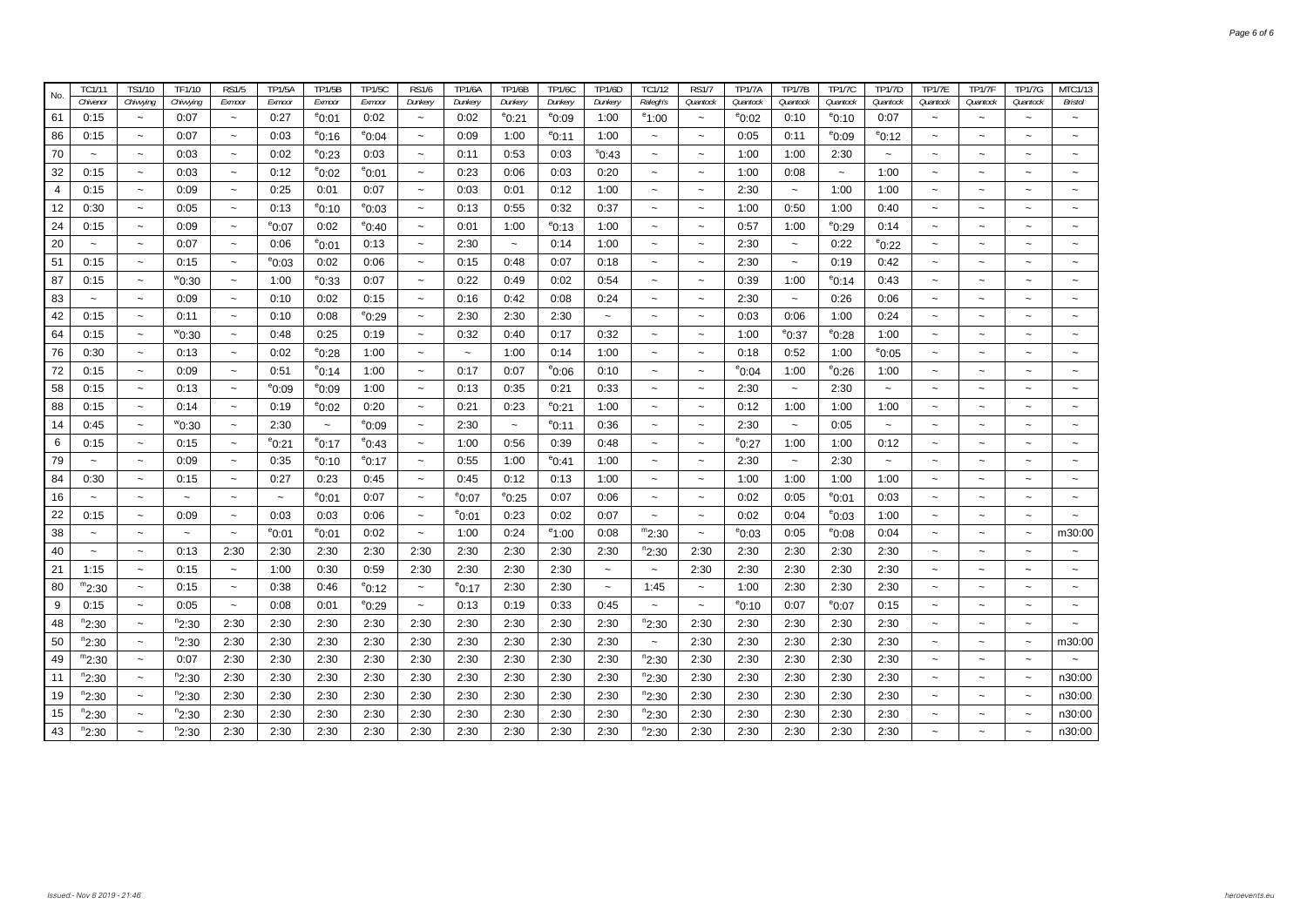#### **RAC Rally of the Tests 2019 - Day 2 - Bristol - Yarnfield**

| No.<br>Crew - Car                                            | Leg     | Overall | O/A                       | Leg            | Cls pos | MTC2/1                    | <b>TF2/1</b>          | <b>TF2/2</b>              | TF2/3                 | <b>TF2/4</b>          | <b>RS2/1</b>          | <b>TP2/1A</b>         | TP2/1B          | <b>TP2/1C</b>     | TC2/2                     | <b>RS2/2</b>             | TP2/2A                | <b>TP2/2B</b>         | TP2/2C                | TF2/5                  |
|--------------------------------------------------------------|---------|---------|---------------------------|----------------|---------|---------------------------|-----------------------|---------------------------|-----------------------|-----------------------|-----------------------|-----------------------|-----------------|-------------------|---------------------------|--------------------------|-----------------------|-----------------------|-----------------------|------------------------|
|                                                              | Total   | Total   | pos'n                     | $+/-$          | / C I s | Bristol                   | Round the             | Combe Over                | Flight                | Hangar                | Cotswolds             | Cotswolds             | Cotswolds       | Cotswolds         | Andoversford              | Winchcombe               | Winchcombe            | Ninchcombe            | Ninchcombe            | Back to                |
| 1 Steve Entwistle/Mark Appleton - Morris Mini Cooper S       | 0:05:53 | 0:09:29 | $\overline{1}$            |                | 1/2     | $\sim$                    | 0:03                  | 0:05                      | 0:03                  | $\sim$                | $\sim$                | $^{\circ}$ 0:01       | 0:10            | 0:03              | $\sim$                    | $\tilde{}$               | $^{\circ}$ 0:02       | $^{\circ}$ 0:01       | 0:02                  | 0:05                   |
| 57 Harm Lamberigts/Arjan van der Palen - Ford Escort Mexico  | 0:06:39 | 0:11:26 | $\sim$                    |                | 1/7     | $\sim$                    | $\sim$                | $\sim$                    | $\ddot{ }$            | $\sim$                | $\sim$                | 0:01                  | $\sim$          | 0:37              | $\sim$                    | $\sim$                   | 0:02                  | $^{\circ}$ 0:02       | 0:03                  | 0:03                   |
| 17 Phil Hindley/Martyn Taylor - Porsche 911                  | 0:07:44 | 0:11:43 | 2                         |                | 1/6     |                           | $\sim$                | 0:03                      | $\sim$                | $\sim$                | $\sim$                | $^{\rm e}$ 0:01       | $^{\circ}$ 0:02 | 0:08              | $\sim$                    |                          | $^{\circ}$ 0:01       | $^{\circ}$ 0:02       | $^{\circ}$ 0:03       | 0:07                   |
| 65<br>Mike Vokes/Matthew Vokes - Ginetta G15                 | 0:07:52 | 0:11:47 | $\sim$                    |                | 2/7     | $\sim$                    | 0:07                  | 0:05                      | 0:05                  | 0:05                  | $\sim$                | 0:02                  | 0:07            | 0:04              | $\sim$                    | $\sim$                   | 0:06                  | $^{\circ}$ 0:02       | 0:03                  | 0:07                   |
| 77 Alexander Leurs/Bas de Rijk - Opel Ascona                 | 0:08:04 | 0:12:01 | $\sim$                    |                | 1/8     | $\sim$                    | 0:03                  | 0:03                      | 0:03                  | 0:03                  | $\sim$                | $^{\circ}$ 0:01       | 0:35            | 0:01              | $\sim$                    | $\sim$                   | 0:03                  | 0:19                  | 0:11                  | 0:03                   |
| Thomas Bricknell/Roger Bricknell - Volkswagen Golf GTi<br>82 | 0:08:52 | 0:13:58 | $\tilde{\phantom{a}}$     |                | 1/10    | $\sim$                    |                       | $\sim$                    | $\sim$                | $\tilde{\phantom{a}}$ |                       | 0:02                  | $^{\circ}$ 0:06 | $^{\circ}$ 0:14   | $\tilde{\phantom{a}}$     | $\overline{\phantom{0}}$ | 0:01                  | $^{\circ}$ 0:03       | $\tilde{\phantom{a}}$ |                        |
| 2<br>Stuart Anderson/Leigh Powley - Bentley Derby            | 0:10:07 | 0:14:12 | 3                         |                | 1/1     | $\sim$                    | 0:07                  | 0:03                      | $\sim$                | $\sim$                | $\sim$                | $\sim$                | 0:02            | 0:03              | $\sim$                    | $\sim$                   | 0:03                  | $^{\circ}$ 0:02       | 0:05                  | 0:07                   |
| 59<br>Tim Sawyer/Andrew Duerden - Ford Escort Mexico         | 0:08:17 | 0:15:07 | $\tilde{\phantom{a}}$     |                | 3/7     | $\sim$                    | 0:05                  | 0:03                      | 0:07                  | 0:09                  | $\sim$                | $e_{0:02}$            | $^{\circ}$ 0:01 | 0:03              | $\sim$                    | $\sim$                   | $^{\circ}$ 0:04       | $^{\circ}$ 0:02       | 0:09                  | 0:05                   |
| 36<br>Bill Cleyndert/Tony Brooks - Morris Mini Cooper S      | 0:09:44 | 0:15:27 | $\overline{4}$            | 2 <sup>†</sup> | 2/2     | $\sim$                    | 0:07                  | 0:03                      | 0:07                  | 0:03                  | $\sim$                | 0:02                  | 0:04            | 0:19              | $\sim$                    | $\sim$                   | 0:01                  | 0:04                  | 0:48                  | 0:11                   |
| 3<br>Seren Whyte/Elise Whyte - Standard 10                   | 0:10:19 | 0:16:22 | 5                         | 3 <sup>†</sup> | 2/1     | $\widetilde{\phantom{m}}$ | 0:03                  | 0:05                      | 0:03                  | 0:05                  | $\sim$                | $\tilde{\phantom{a}}$ | $^{\circ}$ 0:01 | 0:23              | $\sim$                    | $\tilde{}$               | $\tilde{\phantom{a}}$ | $^{\circ}$ 0:03       | $^{\circ}$ 0:02       | 0:05                   |
| 27 Paul Dyas/Martin Pitt - Volvo Amazon                      | 0:08:43 | 0:16:23 | 6                         | 4 <sup>†</sup> | 1/4     | $\sim$                    | $\sim$                | $\sim$                    | $\sim$                | $\sim$                |                       | 0:03                  | 0:10            | 0:01              | $\sim$                    | $\sim$                   | 0:04                  | 0:01                  | 0:07                  | 0:03                   |
| 30<br>Peter Lovett/Matt Fowle - Porsche 911                  | 0:10:29 | 0:16:27 | $\overline{7}$            |                | 2/6     | $\sim$                    | 0:09                  | 0:09                      | 0:07                  | 0:07                  | $\sim$                | 0:02                  | 0:16            | 0:08              | $\sim$                    | $\ddot{\phantom{0}}$     | 0:01                  | $\tilde{\phantom{a}}$ | 0:02                  | 0:11                   |
| 26<br>Howard Warren/lain Tullie - Porsche 911 Coupe          | 0:11:00 | 0:16:40 | 8                         | $3+$           | 3/6     | $\sim$                    | 0:03                  | 0:03                      | 0:03                  | 0:07                  | $\sim$                | 0:01                  | 0:04            | 0:24              | $\sim$                    | $\sim$                   | 0:01                  | $\sim$                | $\sim$                | 0:03                   |
| 63<br>John Ruddock/Nick Cooper - Ford Escort Mexico          | 0:09:35 | 0:17:01 | $\sim$                    |                | 2/8     | $\sim$                    | $\tilde{\phantom{a}}$ | $\widetilde{\phantom{m}}$ | $\tilde{}$            | $\tilde{\phantom{a}}$ | $\sim$                | $^{\circ}$ 0:14       | 0:06            | $^{\rm e}$ 0:05   | $\sim$                    | $\tilde{}$               | $^{\circ}$ 0:02       | $^{\circ}$ 0:03       | $e_{0:03}$            | $\tilde{\phantom{a}}$  |
| 54<br>Federico Berbet/Nick Bloxham - Porsche 911             | 0:10:30 | 0:18:32 | $\sim$                    |                | 1/9     | $\sim$                    | 0:07                  | $\tilde{\phantom{a}}$     | 10:11                 | 0:05                  | $\sim$                | $^{\circ}$ 0:02       | $^{\circ}$ 0:12 | °0:03             | $\sim$                    | $\sim$                   | $\sim$                | $^{\circ}$ 0:05       | 0:01                  | $^{\circ}$ 0:09        |
| 39<br>John Dignan/Peter Dignan - MG B Roadster               | 0:11:33 | 0:19:02 | 9                         |                | 1/3     | $\sim$                    | 0:11                  | $\sim$                    | 0:05                  | 0:03                  | $\sim$                | $\thicksim$           | 0:11            | 0:41              | $\sim$                    | $\sim$                   | $^{\circ}$ 0:01       | $\tilde{\phantom{a}}$ | $^{\circ}$ 0:01       | 0:13                   |
| 29<br>Stephen Owens/Niall Frost - Porsche 911                | 0:11:19 | 0:19:57 | 10                        | 4 <sup>†</sup> | 4/6     | $\sim$                    | 0:13                  | 0:13                      | 0:11                  | 0:11                  | $\tilde{\phantom{a}}$ | 0:02                  | $^{\circ}$ 0:05 | $^{\circ}$ 0:01   | $\sim$                    | $\sim$                   | $^{\circ}$ 0:02       | $^{\circ}$ 0:02       | 0:03                  | 0:09                   |
| 52<br>Bas van Kamperdijk/Erwin Berkhof - Porsche 911         | 0:10:29 | 0:20:31 | 11                        | 5 <sup>†</sup> | 5/6     | $\tilde{\phantom{a}}$     | 0:03                  | $\tilde{\phantom{a}}$     | 0:13                  | 0:03                  | $\sim$                | $^{\circ}$ 0:04       | 0:46            | 0:36              | $\sim$                    | $\ddot{\phantom{0}}$     | 0:01                  | 0:01                  | $^{\circ}$ 0:01       | $\sim$                 |
| 74 Clive Martin/Anji Martin - Ford Escort                    | 0:12:26 | 0:22:25 | $\tilde{\phantom{a}}$     |                | 4/7     | $\tilde{\phantom{a}}$     | 0:03                  | 0:05                      | 0:03                  | 0:03                  | $\tilde{}$            | 0:02                  | 0:04            | <sup>e</sup> 0:11 | $\tilde{\phantom{a}}$     | $\tilde{}$               | $^{\circ}$ 0:03       | 0:28                  | $\tilde{\phantom{a}}$ | $\sim$                 |
| 78 Ed Abbott/Ray Crowther - Jaguar XJ-S                      | 0:15:27 | 0:22:33 | $\sim$                    |                | 2/10    | $\sim$                    | 0:09                  | 0:09                      | $^{\circ}$ 0:15       | 0:07                  | $\sim$                | $^{\rm e}$ 0:01       | $^{\rm e}$ 0:04 | 0:34              | $\sim$                    | $\sim$                   | 0:02                  | $^{\circ}$ 0:02       | 0:03                  | 0:15                   |
| Dermot Carnegie/Paul Bosdet - Volvo PV544<br>8               | 0:15:17 | 0:23:11 | 12                        | $1+$           | 2/4     | $\sim$                    | 0:07                  | $\tilde{\phantom{a}}$     | 0:03                  | $\tilde{\phantom{a}}$ | $\sim$                | 0:09                  | 0:05            | 0:12              | $\sim$                    | $\ddot{\phantom{0}}$     | 0:03                  | $^{\circ}$ 0:01       | 0:02                  | $\tilde{\phantom{a}}$  |
| 35 Roger Powley/Brian Goff - Hillman Imp                     | 0:14:15 | 0:25:53 | 13                        | 61             | 3/2     | $\sim$                    | 0:13                  | 0:11                      | 0:09                  | 0:09                  | $\sim$                | 0:08                  | 0:58            | $^{\rm e}$ 0:02   | $\tilde{\phantom{a}}$     | $\sim$                   | $^{\circ}$ 0:08       | $^{\circ}$ 0:03       | 0:06                  | 0:05                   |
| 33   Darren Everitt/Susan Dixon - Triumph 2000 MK1           | 0:17:51 | 0:25:54 | 14                        | $1+$           | 1/5     | $\widetilde{\phantom{m}}$ | $\ddot{\phantom{0}}$  | $\sim$                    | 0:03                  | $\sim$                | $\tilde{}$            | 0:03                  | 0:22            | 0:42              | $\widetilde{\phantom{m}}$ | $\tilde{}$               | 0:01                  | $^{\circ}$ 0:05       | $^{\rm e}$ 0:01       | 0:03                   |
| Cliff England/Peter Rushforth - Truimph 2000<br>46           | 0:14:47 | 0:26:23 | 15                        | 3 <sup>†</sup> | 2/5     | $\sim$                    | 0:07                  | 0:05                      | 0:05                  | 0:05                  | $\sim$                | 0:02                  | 0:02            | 0:23              | $\sim$                    | $\sim$                   | 0:03                  | $^{\circ}$ 0:01       | 0:56                  | 0:07                   |
| 28<br>Thomas Koerner/Rolf Pellini - Porsche 911              | 0:12:37 | 0:26:38 | 16                        | 9 <sub>1</sub> | 6/6     | $\sim$                    | 0:07                  | 0:03                      | 0:03                  | 0:03                  | $\sim$                | 0:03                  | $^{\circ}$ 0:04 | 1:00              | $\sim$                    | $\sim$                   | 0:02                  | $^{\circ}$ 0:08       | $e_{0:03}$            | 0:05                   |
| 32<br>Klaus Mueller/Eric Schwab - Lancia Fulvia Coupe        | 0:13:26 | 0:27:53 | 17                        | 9 <sub>1</sub> | 2/3     | $\sim$                    | $\sim$                | 0:07                      | $^{\circ}$ 0:13       | 0:05                  | $\sim$                | 0:04                  | 0:06            | 0:23              | $\sim$                    | $\sim$                   | $^{\circ}$ 0:06       | $^{\circ}$ 0:06       | 0:03                  | $\sim$                 |
| 71 Matthew Abrey/Owen Turner - Austin Mini                   | 0:23:12 | 0:28:36 | 18                        | $14+$          | 4/2     | $\sim$                    | $\tilde{\phantom{a}}$ | $\tilde{\phantom{a}}$     | $\tilde{\phantom{a}}$ | $n_{2:30}$            | 2:30                  | 2:30                  | 2:30            | 2:30              | 2:30                      | $\sim$                   | 0:01                  | $^{\circ}$ 0:01       | 0:02                  | 0:03                   |
| 75<br>Rod Hanson/Clare Grove - Ford Escort                   | 0:16:05 | 0:29:06 | $\tilde{\phantom{a}}$     |                | 3/10    | $\tilde{\phantom{a}}$     | 0:15                  | 0:05                      | 0:11                  | 0:15                  | $\sim$                | 0:01                  | $^{\circ}$ 0:02 | 0:02              | $\sim$                    | $\sim$                   | $\sim$                | 0:05                  | 0:03                  | 0:05                   |
| 70 Stephen Sly/Nick Green - Triumph TR6                      | 0:14:49 | 0:29:09 | $\sim$                    |                | 2/9     | $\sim$                    | $\sim$                | 0:03                      | 0:03                  | $\sim$                | $\sim$                | 0:02                  | $^{\circ}$ 0:23 | <sup>e</sup> 0:11 | $\sim$                    | $\sim$                   | 1:00                  | $^{\circ}$ 0:15       | $^{\rm e}$ 0:11       | 0:03                   |
| 89   Brian Dwelly/Janette Dwelly - Porsche 924S              | 0:15:29 | 0:29:37 | $\sim$                    |                | 4/10    | $\tilde{\phantom{a}}$     | 0:15                  | 0:15                      | 0:15                  | 0:15                  | $\tilde{\phantom{a}}$ | $e_{0:08}$            | $^{\circ}$ 0:12 | 0:36              | $\tilde{\phantom{a}}$     | $\sim$                   | 0:02                  | $^{\circ}$ 0:17       | 0:03                  | 0:11                   |
| 66<br>Simon Malins/Suzanne Barker - Hillman Hunter           | 0:18:38 | 0:29:43 | $\tilde{\phantom{a}}$     |                | 5/7     | $\sim$                    | 0:11                  | 0:11                      | 0:13                  | 0:13                  | $\sim$                | $^{\circ}$ 0:12       | 0:11            | 1:00              | $\sim$                    | $\ddot{\phantom{0}}$     | $^{\circ}$ 0:01       | $^{\circ}$ 0:01       | $^{\circ}$ 0:01       | $^{\prime\prime}$ 0:30 |
| 53<br>Sjouke Kuindersma/Jaap Jongman - Volvo 142             | 0:19:26 | 0:29:57 | $\tilde{}$                |                | 3/8     | $\sim$                    | 0:05                  | 0:05                      | 0:05                  | 0:05                  | $\sim$                | $^{\circ}$ 0:42       | 1:00            | <sup>e</sup> 0:13 | $\sim$                    | $\tilde{}$               | 0:04                  | 0:13                  | 0:11                  | 0:05                   |
| 4   Peter Humphrey/Graham Couser - Volvo PV544               | 0:16:17 | 0:30:49 | 19                        | 81             | 3/4     | $\sim$                    | 0:09                  | 0:09                      | 0:09                  | 0:07                  | $\sim$                | 0:07                  | $^{\circ}$ 0:02 | 0:45              | $\sim$                    | $\tilde{\phantom{a}}$    | 0:06                  | $^{\circ}$ 0:01       | 0:03                  | 0:07                   |
| 62<br>Keith Jenkins/Martin Phaff - Lancia Fulvia Coupe       | 0:19:34 | 0:31:13 | 20                        |                | 3/3     | $\tilde{\phantom{a}}$     | 0:03                  | 0:09                      | 0:11                  | 0:11                  | $\sim$                | $^{\circ}$ 0:02       | 0:26            | 0:23              | $\sim$                    | $\ddot{\phantom{0}}$     | 0:03                  | $^{\circ}$ 0:05       | 0:05                  | 0:07                   |
| 12 Richard Worts/Nicola Shackleton - Jaguar Mk2              | 0:16:35 | 0:31:25 | 21                        | 7 <sup>†</sup> | 3/5     | $\sim$                    | 0:05                  | 0:07                      | 0:07                  | 0:07                  | $\sim$                | 1:00                  | $^{\circ}$ 0:04 | 0:08              | $\sim$                    | $\sim$                   | 0:05                  | $^{\circ}$ 0:02       | 1:00                  | 0:05                   |
| 60 Andy Simpson/Mick Briggs - Morris Mini Clubman            | 0:20:28 | 0:31:33 | $\widetilde{\phantom{m}}$ |                | 6/7     | $\widetilde{\phantom{m}}$ | 0:09                  | 0:13                      | 0:11                  | 0:07                  | $\tilde{}$            | 0:08                  | 0:23            | 0:41              | $\sim$                    | $\sim$                   | 0:08                  | $\tilde{\phantom{a}}$ | 0:03                  | 0:09                   |
| 5<br>Charles Graves/Andrew Fish - Jaquar XK150 FHC           | 0:22:29 | 0:31:39 | 22                        | $7+$           | 4/5     | $\sim$                    | 0:03                  | 0:03                      | $\sim$                | 0:03                  | $\sim$                | $^{\circ}$ 0:01       | 0:25            | $^{\rm e}$ 0:05   | $\sim$                    | $\sim$                   | 0:01                  | $^{\circ}$ 0:01       | $^{\circ}$ 0:02       | $\sim$                 |
| 47 Andrew Brookes/Nick Pullan - Austin Mini Cooper           | 0:19:45 | 0:32:31 | 23                        | $1+$           | 5/2     | $\sim$                    | 0:14                  | 0:14                      | 0:11                  | 0:11                  | $\sim$                | 0:35                  | 1:00            | 0:36              | $\sim$                    | $\sim$                   | 0:03                  | 0:02                  | $e_{0:03}$            | 0:14                   |
| 24 Chris Howell/Jon Briggs - Ford Lotus Cortina Mk1          | 0:17:19 | 0:32:32 | 24                        | 5 <sup>†</sup> | 6/2     | $\sim$                    | 0:11                  | 0:13                      | $^{\rm s}$ 0:13       | 0:11                  | $\sim$                | 0:03                  | 0:15            | 0:13              | $\sim$                    | $\ddot{\phantom{0}}$     | $^{\circ}$ 0:02       | $^{\circ}$ 0:05       | $^{\circ}$ 0:02       | 0:13                   |
| 69 Andre Scruton/John Youd - Porsche 911                     | 0:20:47 | 0:32:59 | $\sim$                    |                | 3/9     | $\sim$                    | 0:09                  | 0:07                      | 0:09                  | 0:09                  | $\sim$                | 0:07                  | 0:54            | 0:11              | $\sim$                    |                          | 0:03                  | $^{\circ}$ 0:01       | 0:28                  | 0:05                   |
| 7 Peter Moore/Dan Stellmacher - Austin Healey Sprite         | 0:22:05 | 0:33:38 | 25                        | 84             | 4/3     |                           | 0:03                  | 0:03                      | 0:05                  | 0:13                  |                       | 0:09                  | 0:26            | $^{\circ}$ 0:28   |                           |                          | $^{\circ}$ 0:12       | $^{\circ}$ 0:07       | 0:04                  | 0:14                   |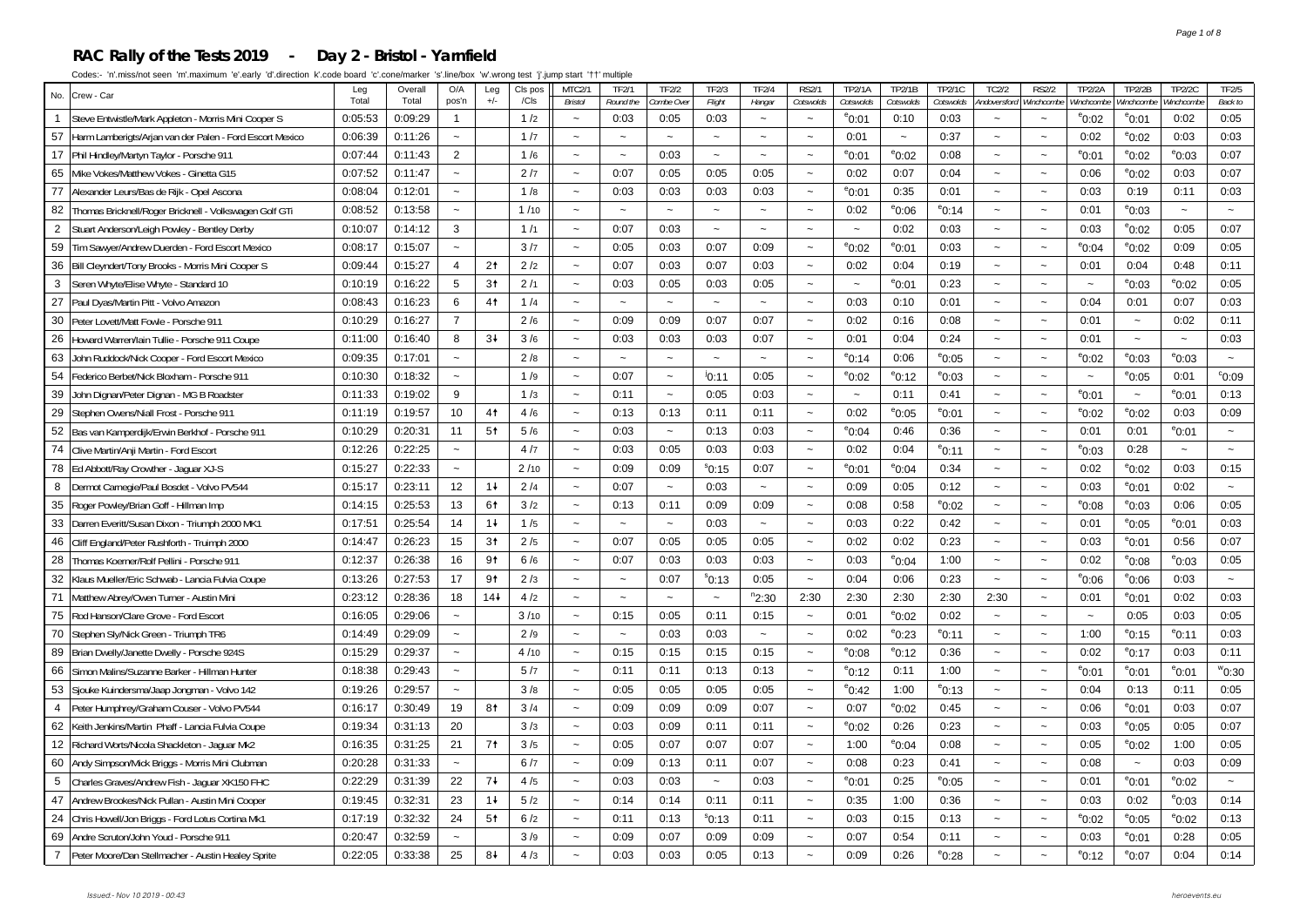| No.            | SC2/1                     | <b>RS2/3</b>              | TP2/3A                    | TP2/3B          | SC2/2                     | TF2/6                     | TC2/3                     | TC2/4                 | TF2/7                     | <b>RS2/4</b>             | TP2/4A                    | TP2/4B          | <b>TP2/4C</b>   | TP2/4D                    | <b>TF2/8</b>              | TC2/5                     | TF2/9                     | TF2/10                | <b>RS2/5</b>              | <b>TP2/5A</b>             | <b>TP2/5B</b> | <b>TP2/5C</b>   | TP2/5D          | <b>TP2/5E</b>   | <b>TP2/5F</b>             |
|----------------|---------------------------|---------------------------|---------------------------|-----------------|---------------------------|---------------------------|---------------------------|-----------------------|---------------------------|--------------------------|---------------------------|-----------------|-----------------|---------------------------|---------------------------|---------------------------|---------------------------|-----------------------|---------------------------|---------------------------|---------------|-----------------|-----------------|-----------------|---------------------------|
|                | Secret                    | Warwickshir               | Warwickshir               | Warwickshin     | Secret                    | <b>Show Time</b>          | N.E.C.                    | N.E.C.                | Crawler                   | Staffordshire            | Staffordshire             | Staffordshire   | Staffordshire   | <b>Staffordshire</b>      | Marching                  | Draycott in the           | Chocks                    | Run Run,              | Manifold                  | Manifold                  | Manifold      | Manifold        | Manifold        | Manifold        | Manifold                  |
| $\overline{1}$ | $\tilde{\phantom{a}}$     | $\widetilde{\phantom{m}}$ | 0:03                      | 0:01            | $\tilde{\phantom{a}}$     | 0:03                      | $\widetilde{\phantom{m}}$ | $\tilde{\phantom{a}}$ | 0:09                      | $\sim$                   | $^{\circ}$ 0:01           | $\sim$          | $^{\rm e}$ 0:01 | 0:01                      | 0:11                      | $\sim$                    | $\sim$                    | 0:07                  | $\widetilde{\phantom{m}}$ | $^{\circ}$ 0:02           | 0:16          | 0:03            | $^{\circ}$ 0:01 | $^{\rm e}$ 0:31 | 0:01                      |
| 57             | $\ddot{\phantom{1}}$      | $\widetilde{\phantom{m}}$ | 0:01                      | $^{\circ}$ 0:03 | $\sim$                    | 0:05                      | $\sim$                    | $\sim$                | $\sim$                    | $\sim$                   | $^{\circ}$ 0:01           | 0:01            | $^{\circ}$ 0:01 | $^{\circ}$ 0:01           | $\sim$                    | $\tilde{}$                | $\sim$                    | 0:03                  | $\sim$                    | 0:38                      | 0:20          | 1:00            | 0:01            | 0:10            | 0:33                      |
| 17             | $\widetilde{\phantom{m}}$ | $\widetilde{\phantom{m}}$ | 0:03                      | 0:12            | $\thicksim$               | 0:07                      | $\tilde{\phantom{a}}$     | $\tilde{\phantom{a}}$ | $\widetilde{\phantom{m}}$ | $\sim$                   | $^{\circ}$ 0:06           | $^{\rm e}$ 0:05 | $^{\circ}$ 0:05 | 0:04                      | 0:05                      | $\widetilde{\phantom{m}}$ | $\widetilde{\phantom{m}}$ | 0:03                  | $\sim$                    | 0:05                      | 0:13          | 0:02            | $^{\circ}$ 0:14 | $^{\circ}$ 0:17 | 0:08                      |
| 65             | $\ddot{\phantom{1}}$      | $\thicksim$               | 0:02                      | $\sim$          | $\tilde{\phantom{a}}$     | 0:11                      | $\sim$                    | $\sim$                | 0:07                      | $\sim$                   | 0:03                      | 0:03            | $^{\circ}$ 0:02 | 0:02                      | 0:05                      | $\tilde{\phantom{a}}$     | 0:03                      | 0:05                  | $\sim$                    | 0:04                      | 0:34          | 0:15            | $^{\circ}$ 0:03 | $^{\circ}$ 0:15 | 0:01                      |
| 77             | $\widetilde{\phantom{m}}$ | $\widetilde{\phantom{m}}$ | $\widetilde{\phantom{m}}$ | 0:27            | $\thicksim$               | 0:05                      | $\tilde{\phantom{a}}$     | $\tilde{\phantom{a}}$ | $\thicksim$               | $\tilde{}$               | $^{\circ}$ 0:01           | $^{\rm e}$ 0:08 | 0:10            | 0:04                      | 0:03                      | $\widetilde{\phantom{m}}$ | 0:03                      | 0:03                  | $\tilde{\phantom{a}}$     | 0:04                      | 0:24          | 0:28            | $e_{0:02}$      | 0:07            | 0:09                      |
| 82             | $\ddot{ }$                | $\sim$                    | $^{\circ}$ 0:01           | 0:04            | $\sim$                    | $\tilde{\phantom{a}}$     | $\sim$                    | $\sim$                | $\sim$                    | $\tilde{\phantom{a}}$    | $^{\circ}$ 0:01           | $^{\circ}$ 0:10 | $^{\circ}$ 0:20 | 0:06                      | $\tilde{\phantom{a}}$     | $\tilde{\phantom{a}}$     | $\sim$                    | $\thicksim$           | $\sim$                    | $\tilde{\phantom{a}}$     | 0:23          | $^{\circ}$ 0:16 | 0:39            | $^{\circ}$ 0:16 | 0:08                      |
| $\overline{2}$ | $\widetilde{\phantom{m}}$ | $\thicksim$               | 0:03                      | $^{\rm e}$ 0:01 | $\thicksim$               | $\thicksim$               | $\widetilde{\phantom{m}}$ | $\thicksim$           | 0:03                      | $\sim$                   | $\thicksim$               | 0:07            | $^{\rm e}$ 0:03 | 0:02                      | 0:05                      | $\widetilde{\phantom{m}}$ | 0:03                      | 0:03                  | $\widetilde{\phantom{m}}$ | $^{\circ}$ 0:01           | 0:35          | 1:00            | 0:28            | 1:00            | <sup>e</sup> 0:11         |
| 59             | $\sim$                    | $\tilde{\phantom{a}}$     | 0:31                      | 0:03            | $\sim$                    | $\sim$                    | $\sim$                    | $\sim$                | 0:07                      | $\sim$                   | $\tilde{\phantom{a}}$     | $^{\rm e}$ 0:02 | $^{\rm e}$ 0:03 | $\tilde{\phantom{a}}$     | 0:07                      | $\tilde{\phantom{a}}$     | 0:07                      | 0:09                  | $\sim$                    | 0:18                      | 0:22          | $^{\circ}$ 0:05 | $^{\circ}$ 0:05 | $^{\circ}$ 0:09 | 0:08                      |
| 36             | $\sim$                    | $\sim$                    | 0:03                      | $^{\circ}$ 0:01 | $\tilde{\phantom{a}}$     | 0:07                      | $\sim$                    | $\tilde{\phantom{a}}$ | 0:05                      | $\tilde{}$               | 0:01                      | 0:12            | $^{\rm e}$ 0:02 | $\sim$                    | 0:03                      | $\sim$                    | 0:03                      | 0:05                  | $\tilde{\phantom{a}}$     | $\sim$                    | 0:41          | 0:44            | 0:01            | 0:04            | 0:33                      |
| 3              | $\sim$                    | $\thicksim$               | 0:02                      | $\thicksim$     | $\sim$                    | 0:05                      | $\sim$                    | $\tilde{\phantom{a}}$ | 0:05                      | $\sim$                   | $^{\circ}$ 0:02           | 0:07            | $^{\circ}$ 0:02 | 0:01                      | 0:07                      | $\sim$                    | $\tilde{\phantom{a}}$     | 0:03                  | $\sim$                    | 0:23                      | 0:32          | 0:27            | 0:04            | $^{\circ}$ 0:09 | 0:01                      |
| 27             | $\tilde{\phantom{a}}$     | $\tilde{\phantom{a}}$     | 0:05                      | $^{\rm e}$ 0:01 | $\tilde{\phantom{a}}$     | 0:07                      | $\tilde{\phantom{a}}$     | $\tilde{\phantom{a}}$ | $\sim$                    | $\sim$                   | 0:02                      | 0:06            | $^{\rm e}$ 0:01 | 0:03                      | $\sim$                    | $\tilde{\phantom{a}}$     | 0:03                      | $\tilde{\phantom{a}}$ | $\sim$                    | 0:12                      | 1:00          | 1:00            | $^{\circ}$ 0:01 | 0:03            | 0:02                      |
| 30             | $\sim$                    | $\thicksim$               | 0:13                      | $^{\circ}$ 0:01 | $\tilde{\phantom{a}}$     |                           | $\sim$                    | $\sim$                | 0:09                      | $\sim$                   | $^{\circ}$ 0:01           | 0:03            | 0:01            | 0:02                      | 0:11                      | $\sim$                    | 0:09                      | 0:09                  | $\sim$                    | 0:02                      | 0:23          | 0:30            | 0:10            | $^{\circ}$ 0:19 | $\tilde{\phantom{a}}$     |
| 26             | $\sim$                    | $\sim$                    | 0:02                      | $^{\rm e}$ 0:01 | $\tilde{\phantom{a}}$     | 0:07                      | $\tilde{\phantom{a}}$     | $\tilde{\phantom{a}}$ | 0:07                      | $\sim$                   | $\tilde{\phantom{a}}$     | 0:06            | $^{\rm e}$ 0:39 | 0:02                      | 0:05                      | $\sim$                    | 0:07                      | 0:05                  | $\sim$                    | 0:20                      | 0:15          | 0:16            | $^{\circ}$ 0:02 | $^{\rm e}$ 0:23 | $\widetilde{\phantom{m}}$ |
| 63             | $\tilde{}$                | $\thicksim$               | 0:01                      | 0:01            | $\tilde{\phantom{a}}$     | $\widetilde{\phantom{m}}$ | $\tilde{\phantom{a}}$     | $\tilde{\phantom{a}}$ | 0:03                      | $\tilde{}$               | $^{\circ}$ 0:05           | 0:01            | $^{\circ}$ 0:03 | 0:01                      | $\tilde{\phantom{a}}$     | $\tilde{}$                |                           | $\tilde{\phantom{a}}$ | $\tilde{\phantom{a}}$     | 0:14                      | 0:14          | 1:00            | 0:08            | $^{\circ}$ 0:15 | $^{\circ}$ 0:14           |
| 54             | $\widetilde{\phantom{m}}$ | $\thicksim$               | 0:02                      | $^{\circ}$ 0:01 | $\thicksim$               | $\tilde{\phantom{a}}$     | $\tilde{\phantom{a}}$     | $\tilde{\phantom{a}}$ | 0:05                      | $\tilde{}$               | $\thicksim$               | 0:08            | 0:01            | 0:02                      | 0:03                      | $\tilde{\phantom{a}}$     | 0:03                      | 0:05                  | $\tilde{\phantom{a}}$     | 1:00                      | 0:31          | 0:12            | 0:23            | $^{\circ}$ 0:25 | $e$ 0:12                  |
| 39             | $\tilde{\phantom{a}}$     | $\sim$                    | 1:00                      | 0:17            | $\tilde{\phantom{a}}$     | 0:05                      | $\sim$                    | $\tilde{\phantom{a}}$ | ™0:30                     | $\sim$                   | $^{\circ}$ 0:02           | 0:02            | $^{\rm e}$ 0:01 | 0:01                      | 0:09                      | $\sim$                    | 0:07                      | 0:09                  | $\tilde{\phantom{a}}$     | $^{\circ}$ 0:02           | 0:27          | 0:19            | $\sim$          | $^{\circ}$ 0:01 | 0:01                      |
| 29             | $\sim$                    | $\widetilde{\phantom{m}}$ | 0:02                      | $^{\rm e}$ 0:01 | $\tilde{\phantom{a}}$     | 0:03                      | $\sim$                    | $\tilde{\phantom{a}}$ | 0:11                      | $\tilde{}$               | $^{\circ}$ 0:03           | 0:11            | 1:00            | $^{\circ}$ 0:02           | 0:13                      | $\sim$                    | 0:13                      | 0:11                  | $\widetilde{\phantom{m}}$ | 1:00                      | 0:26          | 0:16            | 0:02            | $^{\rm e}$ 0:31 | 0:05                      |
| 52             | $\tilde{\phantom{a}}$     | $\tilde{\phantom{a}}$     | $\tilde{}$                | $\sim$          | $\sim$                    | 0:13                      | $\tilde{\phantom{a}}$     | $\sim$                | 0:05                      | $\sim$                   | 0:06                      | 0:10            | $^{\circ}$ 0:08 | 0:04                      | $\sim$                    | $\sim$                    | 0:05                      | $\tilde{\phantom{a}}$ | $\sim$                    | 0:04                      | 0:28          | 0:11            | 0:10            | $^{\rm e}$ 0:01 | 0:17                      |
| 74             | $\ddot{\phantom{1}}$      | $\widetilde{\phantom{m}}$ | 0:19                      | $^{\circ}$ 0:15 | $\sim$                    | $\sim$                    | $\sim$                    | $\sim$                | 0:03                      | $\ddot{\phantom{0}}$     | $\widetilde{\phantom{m}}$ | $^{\rm e}$ 0:07 | $^{\circ}$ 0:02 | 0:01                      | 0:03                      | $\sim$                    | 0:05                      | $\sim$                | $\sim$                    | $^{\circ}$ 0:02           | 0:22          | 0:27            | 0:05            | 0:20            | 0:02                      |
| 78             | $\tilde{\phantom{a}}$     | $\thicksim$               | 0:05                      | 0:03            | $\sim$                    | 0:15                      | $\sim$                    | $\tilde{\phantom{a}}$ | 0:05                      | $\sim$                   | $^{\circ}$ 0:02           | 0:01            | $^{\circ}$ 0:14 | 0:01                      | 0:15                      | $\sim$                    | 0:11                      | 0:13                  | $\sim$                    | 0:08                      | 0:35          | 1:00            | 0:32            | $^{\circ}$ 0:03 | 0:06                      |
| 8              | $\ddot{\phantom{1}}$      | $\thicksim$               | °0:02                     | $^{\rm e}$ 0:06 |                           | $\sim$                    |                           | $\tilde{\phantom{a}}$ | 0:11                      |                          | $\sim$                    | $\sim$          | °0:04           | 0:02                      | 0:03                      |                           |                           | 0:05                  | $\sim$                    | 0:01                      | 0:51          | 1:00            | $^{\circ}$ 0:10 | $^{\circ}$ 0:30 | 0:08                      |
| 35             | $\ddot{\phantom{1}}$      | $\tilde{\phantom{a}}$     | 0:27                      | $^{\circ}$ 0:05 | $\sim$                    | 0:09                      | $\sim$                    | $\sim$                | 0:07                      | $\sim$                   | 0:01                      | $\sim$          | $^{\rm e}$ 0:01 | 0:05                      | 0:05                      | $\sim$                    | 0:14                      | 0:13                  | $\sim$                    | 0:10                      | 0:21          | 0:26            | 0:03            | $^{\circ}$ 0:12 | 0:01                      |
| 33             | $\ddot{\phantom{1}}$      | $\thicksim$               | 0:04                      | 0:04            | $\sim$                    | $\sim$                    | $\ddot{\phantom{0}}$      | $\sim$                | 0:03                      | $\sim$                   | $^{\circ}$ 0:01           | $^{\rm e}$ 0:18 | 2:30            | $\widetilde{\phantom{m}}$ | $\widetilde{\phantom{m}}$ | $\sim$                    | $\sim$                    | $\sim$                | $\sim$                    | 0:11                      | 0:14          | 0:26            | 0:23            | $^{\circ}$ 0:07 | $^{\circ}$ 0:07           |
| 46             | $\tilde{\phantom{a}}$     | $\thicksim$               | $\tilde{\phantom{a}}$     | 0:01            | $\tilde{\phantom{a}}$     | 0:07                      | $\tilde{\phantom{a}}$     | $\tilde{\phantom{a}}$ | 0:05                      | $\tilde{\phantom{a}}$    | $\tilde{\phantom{a}}$     | 1:00            | °0:02           | 0:13                      | 0:07                      | $\tilde{\phantom{a}}$     | 0:05                      | 0:05                  | $\tilde{\phantom{a}}$     | 0:17                      | 1:00          | 0:07            | 0:03            | $^{\circ}$ 0:09 | 0:08                      |
| 28             | $\ddot{\phantom{1}}$      | $\thicksim$               | 0:02                      | 0:02            | $\widetilde{\phantom{m}}$ | 0:03                      | $\ddot{\phantom{0}}$      | $\sim$                | $\widetilde{\phantom{m}}$ | $\ddot{\phantom{1}}$     | 0:01                      | $^{\rm e}$ 0:07 | $^{\rm e}$ 0:01 | 0:02                      | 0:03                      | $\widetilde{\phantom{m}}$ | 0:03                      | 0:05                  | $\tilde{\phantom{a}}$     | 0:01                      | 1:00          | 1:00            | 0:36            | 0:29            | 0:05                      |
| 32             | $\tilde{\phantom{a}}$     | $\thicksim$               | 0:06                      | $^{\circ}$ 0:03 | $\sim$                    | 0:07                      | $\sim$                    | $\sim$                | $\sim$                    | $\tilde{\phantom{a}}$    | $^{\circ}$ 0:03           | 0:03            | $^{\circ}$ 0:05 | $\thicksim$               | 0:03                      | $\sim$                    | $\sim$                    | 0:03                  | $\tilde{\phantom{a}}$     | $^{\circ}$ 0:02           | 0:40          | 1:00            | 0:15            | 0:36            | $\thicksim$               |
| 71             | $\ddot{\phantom{1}}$      | $\thicksim$               | $^{\circ}$ 0:03           | 0:07            | $\tilde{\phantom{a}}$     | 0:03                      | $\sim$                    | $\sim$                | $\sim$                    | $\sim$                   | 0:01                      | 0:06            | $^{\circ}$ 0:01 | 0:01                      | 0:05                      | $\widetilde{\phantom{m}}$ | 0:03                      | 0:03                  | $\sim$                    | $\widetilde{\phantom{m}}$ | 0:28          | 0:06            | $^{\circ}$ 0:05 | 0:36            | 0:02                      |
| 75             | $\sim$                    | $\thicksim$               | 0:46                      | 1:00            | $\tilde{\phantom{a}}$     | $\sim$                    | $\tilde{\phantom{a}}$     | $\tilde{\phantom{a}}$ | 0:15                      | $\sim$                   | $^{\circ}$ 0:04           | 0:02            | 1:00            | $^{\circ}$ 0:21           | 0:03                      | $\widetilde{\phantom{m}}$ | 0:03                      | 0:05                  | $\sim$                    | 0:22                      | 0:19          | 0:38            | $^{\circ}$ 0:04 | $^{\circ}$ 0:28 | 0:06                      |
| 70             | $\sim$                    | $\sim$                    | $^{\rm e}$ 0:07           | 0:07            | $\sim$                    | 0:07                      | $\sim$                    |                       | $\sim$                    | $\tilde{}$               | $^{\rm e}$ 0:02           | $^{\rm e}$ 0:03 | $\sim$          | $\sim$                    | 0:11                      | $\sim$                    | 0:09                      | 0:09                  | $\sim$                    | 0:19                      | 0:27          | 0:21            | 0:11            | $^{\circ}$ 0:14 | $80:0^9$                  |
| 89             | $\sim$                    | $\thicksim$               | °0:01                     | 0:03            | $\sim$                    | 0:15                      | $\sim$                    | $\tilde{\phantom{a}}$ | 0:11                      | $\sim$                   | 0:01                      | 0:05            | $\thicksim$     | 0:01                      | 0:13                      | $\sim$                    | 0:15                      | 0:11                  | $\tilde{\phantom{a}}$     | 0:34                      | 0:30          | 0:38            | 0:04            | 0:01            | 0.08                      |
| 66             | $\tilde{\phantom{a}}$     | $\thicksim$               | 0:35                      | 0:19            | $\tilde{\phantom{a}}$     | 0:11                      | $\sim$                    | $\tilde{\phantom{a}}$ | 0:11                      | $\sim$                   | $^{\circ}$ 0:02           | 0:07            | 1:00            | $\tilde{\phantom{a}}$     | 0:11                      | $\sim$                    | 0:11                      | 0:11                  | $\widetilde{\phantom{m}}$ | 0:22                      | 1:00          | 0:25            | $^{\circ}$ 0:02 | $^{\rm e}$ 0:13 | 0:05                      |
| 53             | $\sim$                    | $\tilde{\phantom{a}}$     | <sup>e</sup> 0:21         | 0:26            | $\sim$                    | 0:03                      | $\tilde{\phantom{a}}$     | $\sim$                | 0:05                      | $\sim$                   | 0:02                      | 0:06            | $^{\rm e}$ 0:03 | 0:23                      | 0:05                      | $\tilde{\phantom{a}}$     | 0:05                      | 0:05                  | $\tilde{\phantom{a}}$     | 1:00                      | 0:46          | $^{\circ}$ 0:14 | 0:11            | $^{\circ}$ 0:19 | $^{\circ}$ 0:01           |
| 4              | $\sim$                    | $\thicksim$               | 0:04                      | 0:05            | $\tilde{\phantom{a}}$     | 0:07                      | $\tilde{\phantom{a}}$     | $\tilde{\phantom{a}}$ | 0:05                      | $\tilde{}$               | 0:04                      | 0:07            | 0:04            | 0:02                      | 0:09                      | $\sim$                    | 0:07                      | 0:13                  | $\tilde{\phantom{a}}$     | 0:51                      | 0:19          | 0:08            | $^{\circ}$ 0:09 | $^{\circ}$ 0:16 | °0:09                     |
| 62             | $\tilde{\phantom{a}}$     | $\tilde{\phantom{a}}$     | 0:08                      | $^{\rm e}$ 0:10 | $\tilde{\phantom{a}}$     | 0:07                      | $\tilde{\phantom{a}}$     | $\sim$                | 0:09                      | $\sim$                   | $^{\circ}$ 0:06           | $^{\rm e}$ 0:07 | $^{\rm e}$ 0:06 | 0:05                      | 0:13                      | $\tilde{\phantom{a}}$     | 0:11                      | 0:13                  | $\tilde{\phantom{a}}$     | 0:13                      | 0:24          | 1:00            | 1:00            | 1:00            | 0:11                      |
| 12             | $\tilde{\phantom{a}}$     | $\widetilde{\phantom{m}}$ | 0:05                      | 1:00            | $\tilde{\phantom{a}}$     | 0:05                      | $\tilde{\phantom{a}}$     | $\tilde{\phantom{a}}$ | 0:07                      | $\tilde{}$               | 0:01                      | 0:13            | 0:01            | 0:02                      | 0:05                      | $\tilde{\phantom{a}}$     | 0:05                      | 0:07                  | $\tilde{\phantom{a}}$     | 0:30                      | 0:50          | 0:13            | 0:17            | 0:11            | 0:15                      |
| 60             | $\sim$                    | $\thicksim$               | $^{\circ}$ 0:02           | 0:03            | $\sim$                    | 0:05                      | $\sim$                    | $\tilde{\phantom{a}}$ | °°0:30                    | $\sim$                   | 0:01                      | 0:06            | $^{\rm e}$ 0:03 | 0:03                      | 0:09                      | $\sim$                    | <sup>w</sup> 0:30         | 0:13                  | $\sim$                    | 0:18                      | 0:40          | 1:00            | 0:03            | $^{\circ}$ 0:13 | 0:03                      |
| 5              | $\tilde{}$                | $\widetilde{\phantom{m}}$ | 0:06                      | $^{\circ}$ 0:04 | $\widetilde{\phantom{m}}$ | 0:03                      | $\tilde{\phantom{a}}$     |                       | $\tilde{\phantom{a}}$     | $\overline{\phantom{a}}$ | 0:02                      | 0:04            | 0:01            | 0:01                      | 0:03                      | $\tilde{}$                | 0:03                      | 0:03                  | $\tilde{\phantom{a}}$     | 0:08                      | 0:19          | 1:00            | 0:08            | $^{\circ}$ 0:22 | $^{\circ}$ 0:05           |
| 47             | $\tilde{\phantom{a}}$     | $\sim$                    | 0:04                      | $^{\rm e}$ 0:06 | $\sim$                    | 0:11                      | $\sim$                    | $\tilde{\phantom{a}}$ | 0:11                      | $\tilde{\phantom{a}}$    | 2:30                      | $\sim$          | 0:31            | 0:09                      | 0:13                      | $\sim$                    | 0:09                      | 0:11                  | $\sim$                    | 0:09                      | 0:31          | 0:57            | 0:25            | 0:04            | 0:12                      |
| 24             | $\tilde{\phantom{a}}$     | $\tilde{\phantom{a}}$     | 0:01                      | $\thicksim$     | $\tilde{\phantom{a}}$     | 0:11                      | $\sim$                    |                       | 0:14                      | $\tilde{\phantom{a}}$    | $^{\circ}$ 0:13           | 0:01            | $^{\circ}$ 0:07 | 0:01                      | 0:13                      | $\tilde{\phantom{a}}$     | 0:11                      | 0:14                  | $\tilde{\phantom{a}}$     | 0:22                      | 1:00          | 0:38            | 1:00            | 0:33            | $^{\rm e}$ 0:07           |
| 69             | $\ddot{\phantom{1}}$      | $\tilde{\phantom{a}}$     | 0:09                      | 0:10            |                           | 0:07                      | $\tilde{\phantom{a}}$     |                       | 0:03                      |                          | 0:02                      | $^{\circ}$ 0:04 | $^{\circ}$ 0:01 | 0:01                      | 0:05                      | $\sim$                    | 0:11                      | 0:11                  | $\tilde{\phantom{a}}$     | 0:24                      | 0:29          | 0:04            | 0:05            | 0:05            | $\sim$                    |
| $\overline{7}$ |                           |                           | 0:02                      | 0:04            |                           | 0:14                      |                           |                       | 0:11                      |                          | 0:05                      | 0:03            | 0:02            | 0:04                      | 0:05                      |                           | 0:13                      | 0:14                  |                           | 0:28                      | 1:00          | 0:37            | 0:18            | 0:21            | 0:54                      |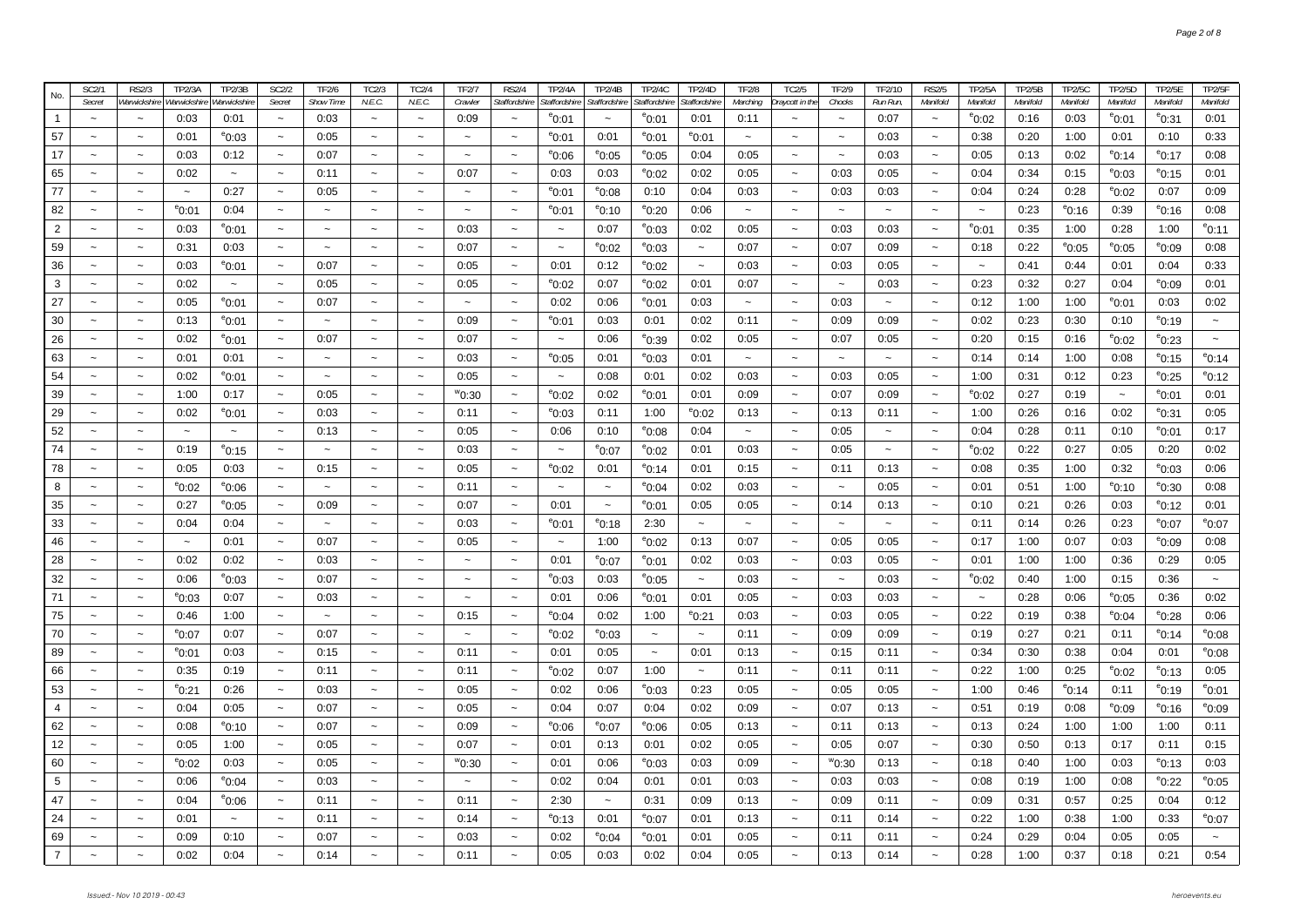|                | <b>TP2/5G</b>   | TP2/5H                  | TC2/6                     | <b>RS2/6</b>              | <b>TP2/6A</b>           | <b>TP2/6B</b>         | <b>TP2/6C</b> | TP2/6D                    | <b>TP2/6E</b>             | <b>TP2/6F</b>           | <b>TP2/6G</b> | TP2/6H  | <b>TP2/6I</b>     | TC2/7                     | <b>TC2/8</b>              | PC2/1                     | TC2/9                 | PC2/2                               | TC2/10                    | PC2/3                     | TC2/11                | PC2/4                     | PC2/5                     | TC2/12     | TC2/13                    |
|----------------|-----------------|-------------------------|---------------------------|---------------------------|-------------------------|-----------------------|---------------|---------------------------|---------------------------|-------------------------|---------------|---------|-------------------|---------------------------|---------------------------|---------------------------|-----------------------|-------------------------------------|---------------------------|---------------------------|-----------------------|---------------------------|---------------------------|------------|---------------------------|
| No.            | Manifold        | Manifold                | Upper                     | Roaches                   | Roaches                 | Roaches               | Roaches       | Roaches                   | Roaches                   | Roaches                 | Roaches       | Roaches | Roaches           | Swynnerton                | Swynnerton                | Swynnerton                | Swynnerton            | Swynnerton                          | Swynnerton                | Swynnerton                | <b>Swynnerton</b>     | Swynnerton                | Swynnerton                | Swynnerton | Swynnerton                |
| $\overline{1}$ | °0:01           | 0:21                    | $\tilde{\phantom{a}}$     | $\sim$                    | 0:03                    | 0:03                  | 0:08          | 0:21                      | 0:18                      | $^{\circ}$ 0:05         | 0:23          | 0:17    | $^{\rm e}$ 0:02   | $\sim$                    | $\tilde{\phantom{a}}$     | $\tilde{\phantom{a}}$     | 0:15                  | $\tilde{\phantom{a}}$               | $\tilde{\phantom{a}}$     | $\tilde{\phantom{a}}$     | 0:15                  | $\tilde{\phantom{a}}$     | $\sim$                    | 0:15       | $\sim$                    |
| 57             | 0:07            | $^{\circ}$ 0:01         | $\tilde{\phantom{a}}$     | $\sim$                    | 0:01                    | 0:04                  | 0:15          | 0:03                      | 0:12                      | 0:08                    | 0:31          | 0:14    | $^{\rm e}$ 0:02   | $\tilde{\phantom{a}}$     | $\tilde{\phantom{a}}$     | $\tilde{\phantom{a}}$     | 0:15                  | $\tilde{\phantom{a}}$               | $\tilde{\phantom{a}}$     | $\tilde{\phantom{a}}$     | $\sim$                | $\tilde{\phantom{a}}$     | $\tilde{\phantom{a}}$     | 0:15       | $\tilde{}$                |
| 17             | $^{\rm e}$ 0:05 | $^{\circ}$ 0:05         | $\tilde{\phantom{a}}$     | $\sim$                    | $^{\rm e}$ 0:37         | $^{\circ}$ 0:04       | 0:24          | 0:23                      | $^{\circ}$ 0:04           | 0:26                    | 0:45          | 0:35    | 0:15              | $\sim$                    | $\sim$                    | $\widetilde{\phantom{m}}$ | 0:15                  | $\sim$                              | $\sim$                    | $\tilde{\phantom{a}}$     | 0:15                  | $\sim$                    | $\thicksim$               | 0:15       | $\tilde{}$                |
| 65             | °0:01           | 0:05                    | $\tilde{\phantom{a}}$     | $\sim$                    | 0:04                    | 0:03                  | 0:18          | 0:44                      | 0:10                      | 0:09                    | 0:42          | 0:38    | 0:10              | $\tilde{\phantom{a}}$     | $\sim$                    | $\sim$                    | 0:30                  | $\sim$                              | $\tilde{\phantom{a}}$     | $\sim$                    | $\sim$                | $\sim$                    | $\tilde{\phantom{a}}$     | 0:30       | $\tilde{\phantom{a}}$     |
| 77             | °0:05           | 0:33                    | $\sim$                    | $\sim$                    | 0:03                    | $^{\circ}$ 0:04       | 0:11          | 0:16                      | $^{\circ}$ 0:13           | $^{\circ}$ 0:23         | 0:31          | 0:16    | $^{\rm e}$ 0:01   | $\sim$                    | $\sim$                    | $\sim$                    | 0:15                  | $\sim$                              | 0:15                      | $\sim$                    | 0:15                  | $\sim$                    | $\widetilde{\phantom{m}}$ | 0:15       | $\sim$                    |
| 82             | °0:01           | 0:13                    | $\sim$                    | $\sim$                    | 0:02                    | 0:06                  | 2:30          | $\widetilde{\phantom{m}}$ | 0:04                      | $^{\circ}$ 0:03         | 0:12          | 0:03    | 0:18              | $\tilde{}$                | $\tilde{\phantom{a}}$     | $\tilde{\phantom{a}}$     | 0:15                  | $\sim$                              | $\tilde{\phantom{a}}$     | $\sim$                    | 0:15                  | $\tilde{\phantom{a}}$     | $\tilde{\phantom{a}}$     | 0:15       | $\tilde{}$                |
| $\overline{2}$ | °0:06           | 0:49                    | $\tilde{\phantom{a}}$     | $\widetilde{\phantom{m}}$ | $^{\circ}$ 0:03         | °0:03                 | 0:14          | 0:15                      | 0:02                      | 0:33                    | 0:43          | 0:37    | 0:10              | $\sim$                    | $\tilde{\phantom{a}}$     | $\tilde{}$                | 0:30                  | $\sim$                              | $\tilde{\phantom{a}}$     | $\tilde{\phantom{a}}$     | 0:15                  | $\sim$                    | $\tilde{\phantom{a}}$     | 0:15       | $\tilde{}$                |
| 59             | 0:05            | 0:15                    | $\tilde{\phantom{a}}$     | $\tilde{\phantom{a}}$     | 0:01                    | $^{\rm e}$ 0:08       | 0:32          | 0:11                      | 0:13                      | $^{\rm e}$ 0:23         | 0:36          | 0:18    | <sup>e</sup> 0:14 | $\tilde{\phantom{a}}$     | $\widetilde{\phantom{m}}$ | $\sim$                    | 0:15                  | $\widetilde{\phantom{m}}$           | 0:15                      | $\sim$                    | 0:15                  | $\widetilde{\phantom{m}}$ | $\widetilde{\phantom{m}}$ | 0:15       | $\tilde{\phantom{a}}$     |
| 36             | 0:09            | 0:13                    | $\sim$                    | $\sim$                    | $^{\circ}$ 0:02         | 0:03                  | 0:20          | 0:23                      | 0:06                      | $^{\circ}$ 0:20         | 0:44          | 0:39    | 0:41              | $\sim$                    | $\sim$                    | $\sim$                    | 0:15                  | $\sim$                              | 0:15                      | $\sim$                    | $\sim$                | $\sim$                    | $\tilde{\phantom{a}}$     | 0:15       | $\tilde{\phantom{a}}$     |
| 3              | 0:24            | 0:28                    | $\sim$                    | $\widetilde{\phantom{m}}$ | 0:01                    | 0:06                  | 0:21          | 0:44                      | 0:09                      | $^{\circ}$ 0:20         | 1:00          | 0:54    | 0:22              | $\tilde{\phantom{a}}$     | $\sim$                    | $\tilde{\phantom{a}}$     | 0:30                  | $\widetilde{\phantom{m}}$           | 0:15                      | $\tilde{\phantom{a}}$     | 0:15                  | $\sim$                    | $\thicksim$               | 0:15       | $\tilde{}$                |
| 27             | °0:01           | 1:00                    | $\thicksim$               | $\tilde{\phantom{a}}$     | 0:08                    | 0:34                  | 0:18          | 0:13                      | 0:02                      | $^{\circ}$ 0:05         | 0:21          | 1:00    | $^{\rm e}$ 0:01   | $\thicksim$               | $\tilde{\phantom{a}}$     | $\thicksim$               | 0:15                  | $\tilde{\phantom{a}}$               | $\tilde{\phantom{a}}$     | $\tilde{\phantom{a}}$     | 0:15                  | $\thicksim$               | $\thicksim$               | 0:15       | $\tilde{}$                |
| 30             | 0:04            | 0:39                    | $\tilde{}$                | $\widetilde{\phantom{m}}$ | 0:07                    | $\sim$                | 0:15          | 0:35                      | 0:56                      | $^{\circ}$ 0:13         | 1:00          | 0:28    | $^{\rm e}$ 0:07   | $\tilde{\phantom{a}}$     | $\sim$                    | $\tilde{\phantom{a}}$     | 0:15                  | $\tilde{\phantom{a}}$               | $\tilde{}$                | $\tilde{\phantom{a}}$     | 0:15                  | $\tilde{\phantom{a}}$     | $\sim$                    | 0:15       | $\tilde{}$                |
| 26             | 0:03            | 0:58                    | $\thicksim$               | $\tilde{\phantom{a}}$     | 0:37                    | 0:22                  | 0:23          | 0:32                      | 0:08                      | 1:00                    | 1:00          | 1:00    | 0:01              | $\tilde{\phantom{a}}$     | $\tilde{\phantom{a}}$     | $\tilde{\phantom{a}}$     | 0:15                  | $\tilde{\phantom{a}}$               | 0:15                      | $\tilde{\phantom{a}}$     | $\tilde{\phantom{a}}$ | $\widetilde{\phantom{m}}$ | $\thicksim$               | 0:15       | $\tilde{}$                |
| 63             | °0:04           | $^{\circ}$ 0:04         | $\sim$                    | $\tilde{}$                | $^{\circ}$ 0:02         | 1:00                  | 0:33          | 0:18                      | 0:03                      | 0:01                    | 0:35          | 0:25    | <sup>e</sup> 0:22 | <sup>e</sup> 1:00         | $^{\circ}1:00$            |                           | $\tilde{\phantom{a}}$ | $\sim$                              |                           | $\sim$                    |                       | $\sim$                    | $\widetilde{\phantom{m}}$ | 0:15       | $\tilde{}$                |
| 54             | 0:08            | 1:00                    | $\widetilde{\phantom{m}}$ | $\sim$                    | 0:05                    | 0:10                  | 0:28          | 0:22                      | $^{\circ}0:06$            | $^{\circ}$ 0:31         | 0:42          | 1:00    | $^{\rm e}$ 0:05   | $\thicksim$               | $\sim$                    | $\widetilde{\phantom{m}}$ | 0:15                  | $\tilde{\phantom{a}}$               | 0:15                      | $\widetilde{\phantom{m}}$ | 0:15                  | $\tilde{\phantom{a}}$     | $\thicksim$               | 0:15       | $\widetilde{\phantom{m}}$ |
| 39             | 0:07            | 0:11                    | $\tilde{\phantom{a}}$     | $\tilde{}$                | 0:05                    | 0:03                  | 0:41          | 1:00                      | $^{\circ}$ 0:02           | 0:06                    | 1:00          | 1:00    | 0:09              | $\tilde{}$                | $\tilde{\phantom{a}}$     | $\widetilde{\phantom{m}}$ | 0:30                  | $\tilde{\phantom{a}}$               | 0:15                      | $\tilde{}$                | $\tilde{\phantom{a}}$ | $\widetilde{\phantom{m}}$ | $\thicksim$               | 0:30       | $\tilde{}$                |
| 29             | 0:03            | $\sim$                  | $\sim$                    | $\widetilde{\phantom{m}}$ | 0:39                    | $\tilde{\phantom{a}}$ | 0:39          | 0:22                      | $^{\circ}$ 0:02           | $e_{0:08}$              | 0:40          | 0:33    | $^{\rm e}$ 0:01   | $\tilde{\phantom{a}}$     | $\sim$                    | $\sim$                    | 0:15                  | $\widetilde{\phantom{m}}$           | 0:45                      | $\sim$                    | 0:15                  | $\widetilde{\phantom{m}}$ | $\sim$                    | 0:15       | $\sim$                    |
| 52             | 0:03            | 0:50                    | $\tilde{\phantom{a}}$     | $\tilde{\phantom{a}}$     | 0:03                    | 0:04                  | 0:20          | 0:18                      | 1:00                      | $^{\circ}$ 0:11         | 1:00          | 0:17    | $^{\rm e}$ 0:03   | $\tilde{\phantom{a}}$     | $\ddot{\phantom{1}}$      |                           | 0:15                  | $\sim$                              | 0:15                      | $\sim$                    | 0:15                  | $\sim$                    | $\sim$                    | 0:15       | $\tilde{\phantom{a}}$     |
| 74             | 0:06            | 0:36                    | $\widetilde{\phantom{m}}$ | $\widetilde{\phantom{m}}$ | 0:02                    | 0:13                  | 0:35          | 0:32                      | $^{\circ}$ 0:03           | $^{\rm e}$ 0:07         | 1:00          | 0:47    | 0:10              | $\tilde{}$                | $\sim$                    | $\widetilde{\phantom{m}}$ | 0:15                  | $^{d}$ 2:30                         | 0:30                      | $\tilde{}$                | $\sim$                | $\widetilde{\phantom{m}}$ | $\widetilde{\phantom{m}}$ | 0:15       | $\widetilde{\phantom{m}}$ |
| 78             | 0:02            | 0:42                    | $\tilde{\phantom{a}}$     | $\tilde{\phantom{a}}$     | 0:03                    | 0:18                  | 1:00          | 0:34                      | 2:30                      | $\tilde{\phantom{a}}$   | 1:00          | 0:23    | 0:40              | $\tilde{}$                | 0:15                      | $\tilde{}$                | 0:15                  | $\tilde{\phantom{a}}$               | 0:45                      | $\tilde{\phantom{a}}$     | $\tilde{}$            | $\tilde{\phantom{a}}$     | $\tilde{\phantom{a}}$     | 0:15       | $\tilde{\phantom{a}}$     |
| 8              | 1:00            |                         | $\tilde{\phantom{a}}$     | $\sim$                    |                         | 0:29                  | 0:34          | 0:25                      |                           |                         | 0:44          | 0:34    | 0:12              | $\tilde{\phantom{a}}$     |                           | $\tilde{\phantom{a}}$     | 0:15                  | $\tilde{\phantom{a}}$               | 0:15                      | $\sim$                    | 0:15                  | $\sim$                    | $\sim$                    | 0:15       | $\tilde{\phantom{a}}$     |
|                | 0:04            | $^{\circ}$ 0:02<br>0:34 | $\tilde{\phantom{a}}$     | $\tilde{\phantom{a}}$     | $^{\circ}$ 0:01<br>0:35 | 0:46                  | 0:30          | 0:35                      | 0:08                      | $^{\rm e}$ 0:28<br>0:21 | 1:00          | 0:28    | 1:00              | $\tilde{}$                | $\tilde{}$                |                           | 0:15                  |                                     | 1:15                      | $\tilde{\phantom{a}}$     | 0:15                  | $\tilde{\phantom{a}}$     | $\tilde{\phantom{a}}$     | 0:15       | $\widetilde{\phantom{m}}$ |
| 35             |                 |                         |                           |                           |                         |                       | 2:30          |                           | $\widetilde{\phantom{m}}$ |                         |               |         |                   | $\tilde{\phantom{a}}$     | $\sim$                    | $\tilde{}$<br>$\sim$      |                       | $\tilde{\phantom{a}}$<br>$d_{2:30}$ |                           |                           |                       | $\sim$                    |                           |            |                           |
| 33             | 0:11            | 0:30                    | $\tilde{\phantom{a}}$     | $\tilde{\phantom{a}}$     | $^{\circ}$ 0:03         | 0:10                  |               | $\tilde{\phantom{a}}$     | 0:15                      | $^{\circ}$ 0:23         | 0:50          | 1:00    | 0:11              |                           |                           |                           | 0:30                  |                                     | 0:45                      | $\tilde{\phantom{a}}$     | 0:15                  |                           | $\thicksim$               | 0:15       | $\tilde{}$                |
| 46             | 0:15            | 0:53                    | $\tilde{\phantom{a}}$     | $\tilde{\phantom{a}}$     | $^{\circ}$ 0:30         | 0:02                  | 1:00          | 0:38                      | 0:07                      | $^{\circ}$ 0:32         | 0:26          | 0:57    | 0:17              | $\widetilde{\phantom{m}}$ | $\thicksim$               | $\tilde{\phantom{a}}$     | 0:30                  | $\tilde{\phantom{a}}$               | 0:45                      | $\tilde{\phantom{a}}$     | 0:15                  | $\widetilde{\phantom{m}}$ | $\thicksim$               | 0:30       | $\widetilde{\phantom{m}}$ |
| 28             | 0:01            | 0:22                    | $\tilde{\phantom{a}}$     | $\tilde{}$                | 0:06                    | $^{\circ}$ 0:05       | 0:57          | 0:28                      | 1:00                      | $^{\circ}$ 0:01         | 1:00          | 1:00    | $^{\rm e}$ 0:01   | $\tilde{\phantom{a}}$     |                           | $\sim$                    | 0:30                  | $\sim$                              | 0:15                      | $\sim$                    | 0:15                  | $\widetilde{\phantom{m}}$ | $\widetilde{\phantom{m}}$ | 0:15       | $\tilde{}$                |
| 32             | 0:18            | 1:00                    | $\widetilde{\phantom{m}}$ | $\widetilde{\phantom{m}}$ | 0:07                    | 0:04                  | 0:50          | 1:00                      | 0:17                      | 1:00                    | 0:35          | 0:59    | 0:42              | $\tilde{\phantom{a}}$     | 0:15                      | $\tilde{\phantom{a}}$     | 0:15                  | $\widetilde{\phantom{m}}$           | 0:15                      | $\widetilde{\phantom{m}}$ | $\tilde{\phantom{a}}$ | $\thicksim$               | $\widetilde{\phantom{m}}$ | 0:30       | $\widetilde{\phantom{m}}$ |
| 71             | °0:07           | 0:12                    | $\sim$                    | $\tilde{\phantom{a}}$     | 0:03                    | 0:15                  | 2:30          | $\sim$                    | $^{\circ}$ 0:13           | $^{\circ}$ 0:10         | 0:58          | 0:31    | $^{\rm e}$ 0:01   | $\tilde{\phantom{a}}$     | $\sim$                    | $\thicksim$               | 0:15                  | $\tilde{\phantom{a}}$               | $\widetilde{\phantom{m}}$ | $\sim$                    | $\sim$                | $\thicksim$               | $\sim$                    | 0:15       | $\tilde{}$                |
| 75             | 0:04            | 1:00                    | $\tilde{}$                | $\widetilde{\phantom{m}}$ | 0:05                    | $e_{0:08}$            | 2:30          | $\thicksim$               | 0:04                      | 0:07                    | 1:00          | 1:00    | 0:27              | $\thicksim$               | $\sim$                    | $\widetilde{\phantom{m}}$ | 0:45                  | $\widetilde{\phantom{m}}$           | 0:45                      | $\widetilde{\phantom{m}}$ | 0:15                  | $\sim$                    | $\thicksim$               | 0:15       | $\widetilde{\phantom{m}}$ |
| 70             | 0:14            | 1:00                    | $\sim$                    | $\sim$                    | $^{\circ}$ 0:16         | 0:36                  | 2:30          | $\sim$                    | 0:03                      | 0:41                    | 1:00          | 0:49    | 0:24              | $\sim$                    | $\tilde{\phantom{a}}$     | $\sim$                    | 0:15                  | $\tilde{\phantom{a}}$               | 0:15                      | $\sim$                    | $\sim$                | $\sim$                    | $\widetilde{\phantom{m}}$ | 0:45       | $\sim$                    |
| 89             | 0:13            | 0:12                    | $\widetilde{\phantom{m}}$ | $\sim$                    | $^{\circ}$ 0:05         | 0:24                  | 0:47          | 0:30                      | 0:15                      | 0:42                    | 0:53          | 1:00    | 0:48              | $\tilde{\phantom{a}}$     | $\sim$                    | $\tilde{\phantom{a}}$     | 0:30                  | $\widetilde{\phantom{m}}$           | 1:30                      | $\sim$                    | $\tilde{\phantom{a}}$ | $\tilde{\phantom{a}}$     | $\widetilde{\phantom{m}}$ | 0:30       | $\widetilde{\phantom{m}}$ |
| 66             | 0:44            | 0:46                    | $\tilde{\phantom{a}}$     | $\sim$                    | 0:07                    | 0:11                  | 0:44          | 1:00                      | 0:11                      | 1:00                    | 0:36          | 1:00    | 1:00              | $\tilde{\phantom{a}}$     | 0:15                      | $\tilde{\phantom{a}}$     | 0:15                  | $\tilde{\phantom{a}}$               | 0:15                      | $\tilde{\phantom{a}}$     | 0:15                  | $\sim$                    | $\sim$                    | 0:30       | $\tilde{}$                |
| 53             | 0:11            | 0:15                    | $\tilde{\phantom{a}}$     | $\tilde{\phantom{a}}$     | 0:01                    | 0:08                  | 2:30          | $\tilde{\phantom{a}}$     | $\sim$                    | $^{\circ}$ 0:56         | 0:41          | 0:56    | 0:15              | $\sim$                    | $\sim$                    | $\tilde{\phantom{a}}$     | 1:15                  | $\tilde{\phantom{a}}$               | 0:45                      | $\tilde{\phantom{a}}$     | 0:15                  | $\sim$                    | $\thicksim$               | 0:30       | $\tilde{}$                |
| $\overline{4}$ | $\sim$          | 0:55                    | $\tilde{\phantom{a}}$     | $\tilde{\phantom{a}}$     | 0:18                    | 0:57                  | 1:00          | 0:59                      | 0:15                      | 0:58                    | 1:00          | 1:00    | 0:26              | $\tilde{\phantom{a}}$     | $\tilde{\phantom{a}}$     | $\tilde{\phantom{a}}$     | 0:30                  | $\tilde{\phantom{a}}$               | 0:15                      | $\sim$                    | 0:15                  | $\tilde{\phantom{a}}$     | $\tilde{\phantom{a}}$     | 0:15       | $\widetilde{\phantom{m}}$ |
| 62             | 1:00            | 0:55                    | 1:00                      | $\sim$                    | 1:00                    | $^{\rm e}$ 0:15       | 0:45          | 0:52                      | 0:28                      | $^{\circ}$ 0:10         | 0:30          | 1:00    | 0:46              | $\sim$                    | $\sim$                    | $\tilde{\phantom{a}}$     | 1:15                  | $\tilde{\phantom{a}}$               | 0:15                      | $\tilde{\phantom{a}}$     | $\sim$                | $\sim$                    | $\sim$                    | 0:45       | $\sim$                    |
| 12             | 0:24            | 1:00                    | $\sim$                    | $\thicksim$               | $^{\circ}$ 0:12         | 0:24                  | 1:00          | 0:58                      | 0:20                      | $^{\circ}$ 0:05         | 1:00          | 0:52    | 0:23              | $\sim$                    | $\sim$                    | $\sim$                    | 0:30                  | $\tilde{\phantom{a}}$               | 0:15                      | $\sim$                    | 0:15                  | $\sim$                    | $\tilde{\phantom{a}}$     | 0:30       | $\tilde{\phantom{a}}$     |
| 60             | 0:42            | 1:00                    | $\widetilde{\phantom{m}}$ | $\thicksim$               | 0:11                    | 0:02                  | 2:30          | $\thicksim$               | 2:30                      | $\sim$                  | 0:28          | 1:00    | 0:36              | $\sim$                    | 0:15                      | $\widetilde{\phantom{m}}$ | 0:15                  | $\widetilde{\phantom{m}}$           | 0:30                      | $\widetilde{\phantom{m}}$ | 0:15                  | $\thicksim$               | <sup>n</sup> 2:30         | 0:15       | $\sim$                    |
| 5              | 0:04            | 1:00                    | $\thicksim$               | $\tilde{\phantom{a}}$     | 1:00                    | 0:59                  | 1:00          | 0:41                      | 0:24                      | 0:25                    | 1:00          | 1:00    | 0:25              | $\widetilde{\phantom{m}}$ |                           | $\widetilde{\phantom{m}}$ | 1:45                  | $\tilde{\phantom{a}}$               | 0:30                      | $\widetilde{\phantom{m}}$ | 0:30                  | $\thicksim$               | $n_{2:30}$                | 0:45       | $\tilde{}$                |
| 47             | 0:11            | 0:18                    | $\sim$                    | $\sim$                    | 0:09                    | 0:03                  | 0:38          | 1:00                      | 0:18                      | 0:12                    | 1:00          | 1:00    | 1:00              | $\sim$                    | 0:15                      | $\tilde{\phantom{a}}$     | 0:30                  | $\sim$                              | 0:45                      | $\sim$                    | 0:15                  | $\sim$                    | $\sim$                    | 0:30       | $\sim$                    |
| 24             | 0:09            | 0:10                    | $\tilde{\phantom{a}}$     | $\tilde{}$                | 1:00                    | 0:01                  | 1:00          | 1:00                      | 2:30                      | $\tilde{\phantom{a}}$   | 1:00          | 0:52    | $^{\rm e}$ 0:20   | $\widetilde{\phantom{m}}$ | $\tilde{}$                |                           | 0:30                  | $\tilde{\phantom{a}}$               | 0:30                      | $\tilde{\phantom{a}}$     | 0:15                  | $\widetilde{\phantom{m}}$ | $\widetilde{\phantom{m}}$ | 0:15       | $\tilde{}$                |
| 69             | 0:44            | 0:29                    | $\sim$                    | $\sim$                    | $^{\rm e}$ 0:04         | 0:04                  | 1:00          | 0:39                      | 1:00                      | 1:00                    | 1:00          | 0:43    | 1:00              | $\sim$                    | $\sim$                    |                           | 0:30                  | $\sim$                              | 0:30                      | $\sim$                    | 0:15                  | $\sim$                    | $n_{2:30}$                | 0:15       | $\sim$                    |
| $\overline{7}$ | 1:00            | 1:00                    | 1:00                      |                           | 0:22                    | $^{\circ}$ 0:04       | 1:00          | 1:00                      | 1:00                      | $^{\circ}$ 0:10         | 1:00          | 1:00    | 1:00              | $\sim$                    | 0:30                      |                           | 0:30                  |                                     | 0:15                      | $\sim$                    | 0:15                  | $\sim$                    | $n_{2:30}$                | 0:15       |                           |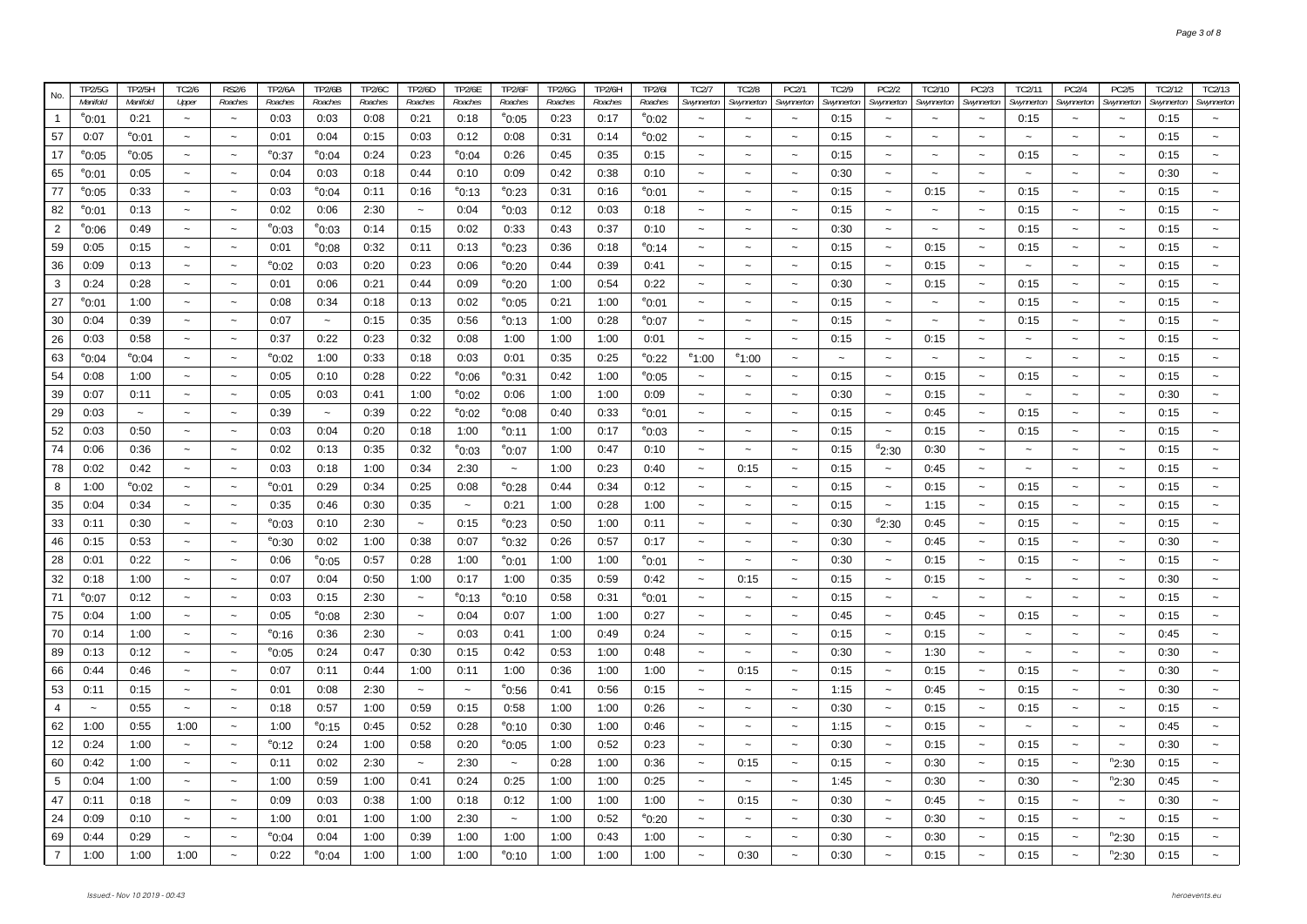| No.            | <b>TC2/14</b>             | PC2/6                     | TC2/15                    | <b>PC2/7</b>              | TC2/16                    | <b>PC2/8</b>              | TC2/17               | PC2/9                     | PC2/10                    | <b>TC2/18</b> | MTC2/19                   |
|----------------|---------------------------|---------------------------|---------------------------|---------------------------|---------------------------|---------------------------|----------------------|---------------------------|---------------------------|---------------|---------------------------|
|                | Swynnerton                | Swynnerton                | Swynnerton                | Swynnerton                | Swynnerton                | Swynnerton                | Swynnerton           | Swynnerton                | Swynnerton                | Swynnerton    | Yarnfield                 |
| $\mathbf{1}$   | 0:15                      | $\sim$                    | $\ddot{\phantom{0}}$      | $\ddot{\phantom{1}}$      | 0:15                      | $\ddot{\phantom{0}}$      | 0:15                 | $\ddot{\phantom{0}}$      | $\ddot{\phantom{1}}$      | 0:15          | $\sim$                    |
| 57             | 0:15                      | $\widetilde{\phantom{m}}$ | $\widetilde{\phantom{m}}$ | $\widetilde{\phantom{m}}$ | $\widetilde{\phantom{m}}$ | $\widetilde{\phantom{m}}$ | 0:15                 | $\widetilde{\phantom{m}}$ | $\tilde{}$                | 0:15          | $\tilde{}$                |
| 17             | $\overline{\phantom{a}}$  | $\ddot{\phantom{1}}$      | 0:15                      | $\ddot{\phantom{1}}$      | $\tilde{\phantom{a}}$     | $\widetilde{\phantom{m}}$ | 0:15                 | $\tilde{\phantom{a}}$     | $\overline{\phantom{a}}$  | 0:30          | $\tilde{}$                |
| 65             | 0:15                      | $\tilde{}$                | $\widetilde{\phantom{m}}$ | $\tilde{}$                | 0:15                      | $\tilde{}$                | 0:15                 | $\sim$                    | $\sim$                    | 0:15          | $\tilde{\phantom{a}}$     |
| 77             | $\tilde{}$                | $\tilde{\phantom{a}}$     | 0:15                      | $\tilde{\phantom{a}}$     | $\widetilde{\phantom{m}}$ | $\tilde{\phantom{a}}$     | 0:15                 | $\tilde{\phantom{a}}$     | $\tilde{\phantom{a}}$     | 0:15          | $\tilde{\phantom{a}}$     |
| 82             | 0:15                      | $\widetilde{\phantom{m}}$ | $\widetilde{\phantom{m}}$ | $\widetilde{\phantom{m}}$ | 0:15                      | $\tilde{}$                | 0:30                 | $\widetilde{\phantom{m}}$ | $\widetilde{\phantom{m}}$ | 0:45          | $\widetilde{\phantom{m}}$ |
| 2              | 0:15                      | $\ddot{\phantom{0}}$      | $\tilde{}$                | $\widetilde{\phantom{m}}$ | 0:15                      | $\ddot{\phantom{0}}$      | 0:15                 | $\widetilde{\phantom{m}}$ | $\widetilde{\phantom{m}}$ | 0:30          | $\tilde{}$                |
| 59             | 0:15                      | $\sim$                    | 0:15                      | $\tilde{\phantom{a}}$     | $\tilde{}$                | $\tilde{\phantom{a}}$     | 0:30                 | $\tilde{\phantom{a}}$     | $\tilde{\phantom{a}}$     | 0:15          | $\tilde{}$                |
| 36             | $\ddot{\phantom{0}}$      | $\tilde{}$                | 0:15                      | $\ddot{\phantom{0}}$      | $\ddot{\phantom{1}}$      | $\tilde{\phantom{a}}$     | 0:15                 | $\tilde{\phantom{a}}$     | $\tilde{\phantom{a}}$     | 0:15          | $\tilde{\phantom{a}}$     |
| 3              | 0:15                      | $\tilde{\phantom{a}}$     | $\widetilde{\phantom{m}}$ | $\tilde{}$                | 0:15                      | $\tilde{}$                | 0:15                 | $\tilde{}$                | $\tilde{}$                | 0:30          | $\tilde{}$                |
| 27             | $\tilde{}$                | $\ddot{\phantom{0}}$      | 0:15                      | $\tilde{}$                | $\tilde{}$                | $\tilde{}$                | 0:30                 | $\tilde{}$                | $\tilde{}$                | 0:15          | $\widetilde{\phantom{m}}$ |
| 30             | $\tilde{\phantom{a}}$     | $\tilde{\phantom{a}}$     | 0:15                      | $\tilde{}$                | $\widetilde{\phantom{m}}$ | $\widetilde{\phantom{m}}$ | 1:00                 | $\tilde{}$                | $\tilde{}$                | 0:30          | $\tilde{}$                |
| 26             | ~                         | $\tilde{\phantom{a}}$     | 0:15                      | $\tilde{\phantom{a}}$     | $\widetilde{\phantom{m}}$ | $\tilde{\phantom{a}}$     | 0:15                 | $\tilde{\phantom{a}}$     | $\tilde{\phantom{a}}$     | 0:15          |                           |
| 63             | $\tilde{}$                | $\widetilde{\phantom{m}}$ | 0:15                      | $\widetilde{\phantom{m}}$ | $\widetilde{\phantom{m}}$ | $\widetilde{\phantom{m}}$ | 0:30                 | $\tilde{}$                | $\widetilde{\phantom{m}}$ | 0:15          | $\tilde{}$                |
| 54             | $\ddot{\phantom{0}}$      | $\widetilde{\phantom{m}}$ | $\ddot{\phantom{0}}$      | $\tilde{}$                | 0:15                      | $\widetilde{\phantom{m}}$ | $\tilde{}$           | $\widetilde{\phantom{m}}$ | $\tilde{}$                | 0:30          | $\tilde{}$                |
| 39             | 0:15                      | $\ddot{\phantom{0}}$      | $\widetilde{\phantom{m}}$ | $\ddot{\phantom{1}}$      | 0:15                      | $\overline{\phantom{a}}$  | 0:15                 | $\widetilde{\phantom{m}}$ | $\ddot{\phantom{0}}$      | 0:30          | $\tilde{\phantom{a}}$     |
| 29             | $\widetilde{\phantom{m}}$ | $\widetilde{\phantom{m}}$ | 0:15                      | $\ddot{\phantom{1}}$      | 0:15                      | $\tilde{}$                | 0:15                 | $\tilde{}$                | $\widetilde{\phantom{m}}$ | 0:15          | $\tilde{\phantom{a}}$     |
| 52             | 0:15                      | $\ddot{\phantom{1}}$      | $\widetilde{\phantom{m}}$ | $\widetilde{\phantom{m}}$ | $\widetilde{\phantom{m}}$ | $\widetilde{\phantom{m}}$ | 1:00                 | $\widetilde{\phantom{m}}$ | $\widetilde{\phantom{m}}$ | 0:15          | $\tilde{}$                |
| 74             |                           | $\widetilde{\phantom{m}}$ | 0:15                      | $\tilde{}$                | $\widetilde{\phantom{m}}$ | $\tilde{}$                | 1:00                 | $\tilde{}$                | $\widetilde{\phantom{m}}$ | 0:15          | $\tilde{}$                |
| 78             | 0:15                      | $\ddot{\phantom{1}}$      | $\widetilde{\phantom{m}}$ | $\ddot{\phantom{1}}$      | 0:15                      | $\widetilde{\phantom{m}}$ | 0:15                 | $\tilde{\phantom{a}}$     | $\ddot{\phantom{0}}$      | 0:30          | $\tilde{}$                |
| 8              | 0:15                      | $\sim$                    | $\sim$                    | $\tilde{\phantom{a}}$     | 0:15                      | $\tilde{\phantom{a}}$     | $n_{2:30}$           | $n_{2:30}$                | $\sim$                    | 0:15          | $\tilde{\phantom{a}}$     |
| 35             | 0:15                      | $\widetilde{\phantom{m}}$ | $\tilde{}$                | $\widetilde{\phantom{m}}$ | 0:15                      | $\tilde{}$                | 0:45                 | $\ddot{\phantom{0}}$      | $\widetilde{\phantom{m}}$ | 0:15          | $\tilde{}$                |
| 33             | $\widetilde{\phantom{m}}$ | $\widetilde{\phantom{m}}$ | 0:15                      | $\tilde{}$                | 0:15                      | $\widetilde{\phantom{m}}$ | 0:45                 | $\widetilde{\phantom{m}}$ | $\widetilde{\phantom{m}}$ | 0:30          | $\widetilde{\phantom{m}}$ |
| 46             | 0:15                      | $\sim$                    | 0:15                      | $\widetilde{\phantom{m}}$ | $\widetilde{\phantom{m}}$ | $\widetilde{\phantom{m}}$ | 0:45                 | $\widetilde{\phantom{m}}$ | $\widetilde{\phantom{m}}$ | 0:30          | $\tilde{}$                |
| 28             | 0:15                      | $\tilde{ }$               | $\tilde{\phantom{a}}$     | $\tilde{\phantom{a}}$     | 0:15                      | $\sim$                    | 0:15                 | $\sim$                    | $\tilde{ }$               | 0:15          | $\tilde{ }$               |
| 32             | 0:15                      | $\sim$                    | $\ddot{\phantom{1}}$      | $\sim$                    | 0:15                      | $\tilde{}$                | 0:15                 | $\widetilde{\phantom{m}}$ | $\ddot{\phantom{0}}$      | 0:15          | $\ddot{ }$                |
| 71             | $\tilde{}$                | $\tilde{}$                | 0:15                      | $\tilde{}$                | $\widetilde{\phantom{m}}$ | $\tilde{}$                | 0:15                 | $\tilde{}$                | $\tilde{\phantom{a}}$     | 0:15          | $\tilde{}$                |
| 75             | 0:15                      | $\tilde{}$                | $\ddot{\phantom{1}}$      | $\widetilde{\phantom{m}}$ | 0:15                      | $\widetilde{\phantom{m}}$ | $\ddot{\phantom{0}}$ | $\tilde{}$                | $\widetilde{\phantom{m}}$ | 0:30          | $\tilde{}$                |
| 70             | $\tilde{}$                | $\tilde{\phantom{a}}$     | 0:15                      | $\tilde{}$                | $\widetilde{\phantom{m}}$ | $\tilde{}$                | 0:30                 | $\tilde{}$                | $\tilde{}$                | 0:30          | $\tilde{}$                |
| 89             | 0:15                      | $\ddot{\phantom{0}}$      | 0:15                      | $\ddot{\phantom{0}}$      | 0:15                      | $\tilde{}$                | 0:30                 | $\ddot{\phantom{0}}$      | $\ddot{\phantom{0}}$      | 0:15          | $\widetilde{\phantom{m}}$ |
| 66             | 0:15                      | $\tilde{}$                | 0:15                      | $\tilde{}$                | 0:15                      | $\widetilde{\phantom{m}}$ | 0:45                 | $\tilde{}$                | $\widetilde{\phantom{m}}$ | 0:30          | $\tilde{}$                |
| 53             | 0:15                      | $\ddot{\phantom{0}}$      | 2:30                      | $\ddot{\phantom{0}}$      | 0:15                      | $\tilde{}$                | 0:30                 | $\tilde{}$                | $\tilde{}$                | 0:15          | $\widetilde{\phantom{m}}$ |
| 4              | $\tilde{}$                | $\tilde{\phantom{a}}$     | 0:15                      | $\ddot{\phantom{1}}$      | 0:15                      | $\widetilde{\phantom{m}}$ | 0:45                 | $\widetilde{\phantom{m}}$ | $\tilde{\phantom{a}}$     | 1:15          | $\tilde{\phantom{a}}$     |
| 62             | 0:15                      | $\tilde{\phantom{a}}$     | $\tilde{\phantom{a}}$     | $\tilde{\phantom{a}}$     | 0:15                      | $\tilde{\phantom{a}}$     | 0:30                 | $\tilde{}$                | $\ddot{\phantom{0}}$      | 0:30          | $\tilde{\phantom{a}}$     |
| 12             | 0:15                      | $\widetilde{\phantom{m}}$ | $\tilde{}$                | $\tilde{}$                | 0:30                      | $\widetilde{\phantom{m}}$ | 0:15                 | $\widetilde{\phantom{m}}$ | $\tilde{}$                | 0:30          | $\tilde{}$                |
| 60             | 0:15                      | $\tilde{}$                | $\tilde{}$                | $\widetilde{\phantom{m}}$ | 0:15                      | $\widetilde{\phantom{m}}$ | 0:30                 | $\widetilde{\phantom{m}}$ | $\widetilde{\phantom{m}}$ | 0:15          | $\tilde{}$                |
| 5              | 1:00                      | $\widetilde{\phantom{m}}$ | 0:15                      | $\ddot{\phantom{1}}$      | 0:30                      | $\widetilde{\phantom{m}}$ | 1:00                 | $\widetilde{\phantom{m}}$ | $\widetilde{\phantom{m}}$ | $m_{2:30}$    | $\widetilde{\phantom{m}}$ |
| 47             | 0:15                      | $\tilde{}$                | 0:15                      | $\tilde{}$                | 0:15                      | $\tilde{}$                | 0:30                 | $\tilde{}$                | $\tilde{}$                | 0:30          | $\tilde{}$                |
| 24             | 0:15                      | $\ddot{\phantom{1}}$      | $\ddot{\phantom{1}}$      | $\widetilde{\phantom{m}}$ | 0:15                      | $\tilde{\phantom{a}}$     | 0:15                 | $\ddot{\phantom{1}}$      | $\tilde{}$                | 0:15          | $\tilde{\phantom{a}}$     |
| 69             | 0:15                      |                           |                           |                           |                           | $\widetilde{\phantom{m}}$ | $n_{2:30}$           |                           |                           |               |                           |
| $\overline{7}$ |                           | $\widetilde{\phantom{m}}$ | $\widetilde{\phantom{m}}$ | $\ddot{\phantom{1}}$      | 0:15                      |                           |                      | $\ddot{\phantom{0}}$      | $\tilde{}$                | 1:30          | $\tilde{}$                |
|                | 0:15                      | $\ddot{ }$                | $\ddot{\phantom{0}}$      | $\ddot{\phantom{0}}$      | 0:15                      | $\ddot{\phantom{0}}$      | 0:30                 | $\ddot{\phantom{0}}$      | $\ddot{\phantom{0}}$      | 0:15          | $\ddot{\phantom{0}}$      |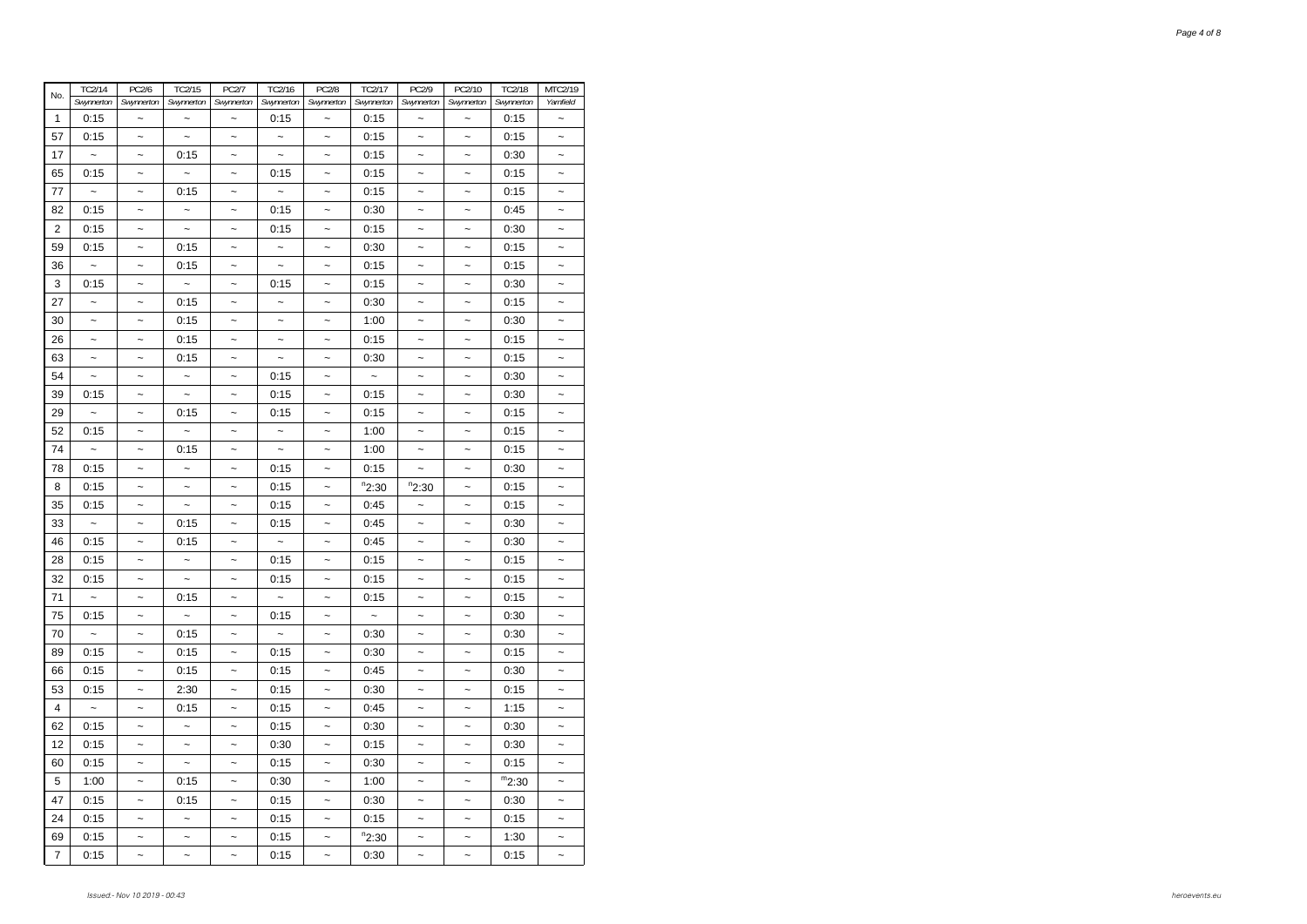#### **RAC Rally of the Tests 2019 - Day 2 - Bristol - Yarnfield**

| No.<br>Crew - Car                                         | Leg<br>Total | O/A<br>Overall<br>CIs pos<br>Leg<br>Total<br>$+/-$<br>/ <sub>cls</sub><br>pos'n |                           |                |       | <b>MTC2/1</b><br><b>Bristol</b> | <b>TF2/1</b><br>Round the | TF2/2<br>ombe Over | TF2/3<br>Flight       | <b>TF2/4</b><br>Hangar | <b>RS2/1</b><br>Cotswolds | TP2/1A<br>Cotswolds   | <b>TP2/1B</b><br>Cotswolds | TP2/1C<br>Cotswolds   | TC2/2<br>Andoversford     | <b>RS2/2</b><br>Winchcombe | <b>TP2/2A</b><br>Vinchcombe | <b>TP2/2B</b><br>Vinchcombe | <b>TP2/2C</b><br>Ninchcombe | TF2/5<br><b>Back to</b> |
|-----------------------------------------------------------|--------------|---------------------------------------------------------------------------------|---------------------------|----------------|-------|---------------------------------|---------------------------|--------------------|-----------------------|------------------------|---------------------------|-----------------------|----------------------------|-----------------------|---------------------------|----------------------------|-----------------------------|-----------------------------|-----------------------------|-------------------------|
| Carrie Northmore/Bernard Northmore - Porsche 944<br>86    | 0:20:18      | 0:34:37                                                                         | $\tilde{\phantom{a}}$     |                | 5/10  |                                 | 0:05                      | 0:11               | 0:13                  | 0:13                   | $\widetilde{\phantom{m}}$ | 0:14                  | $^{\circ}$ 0:05            | 1:00                  |                           |                            | 0:10                        | $^{\circ}$ 0:18             | $^{\circ}$ 0:14             | 0:14                    |
| 85 Peter Engel/Jim Bowie - Volkswagen Golf GTI            | 0:21:25      | 0:35:18                                                                         | $\tilde{\phantom{a}}$     |                | 6/10  |                                 | 0:11                      | 0:15               | 0:14                  | 0:15                   | $\sim$                    | 0:07                  | 0:56                       | 1:00                  |                           |                            | $^{\circ}$ 0:03             | 0:07                        | $^{\circ}$ 0:06             | 0:15                    |
| 51 Michael Kunz/James Ewing - Volvo 240 S                 | 0:19:22      | 0:35:36                                                                         | $\tilde{\phantom{a}}$     |                | 7/10  | $\tilde{\phantom{a}}$           | 0:15                      | 0:15               | 0:15                  | 0:15                   | $\tilde{}$                | $^{\circ}$ 0:02       | 0:05                       | 0:07                  | $\tilde{\phantom{a}}$     |                            |                             | $^{\circ}$ 0:06             | 0:06                        | 0:15                    |
| Tim Lawrence/Alan Pettit - MG B GT<br>42                  | 0:17:41      | 0:35:38                                                                         | 26                        | 5 <sup>†</sup> | 5/3   | $\sim$                          | 0:07                      | 0:03               | $^{j}$ 0:14           | $\sim$                 | $\sim$                    | 0:04                  | 0:17                       | 0:15                  | $\sim$                    |                            | $e_{0:04}$                  | $^{\circ}$ 0:05             | $^{\circ}$ 0:03             | 0:05                    |
| 20 Andy Hamer/Bob Kerry - Volvo Amazon                    | 0:21:57      | 0:38:08                                                                         | 27                        | 3 <sup>†</sup> | 4/4   | $\sim$                          | 0:13                      | 0:11               | 0:09                  | 0:11                   | $\sim$                    | 0:02                  | 1:00                       | 0:08                  |                           |                            | 1:00                        | 0:17                        | 0:02                        | 0:11                    |
| 16 Peter Naaktgeboren/Bart den Hartog - Porsche 356B      | 0:10:09      | 0:39:23                                                                         | 28                        | 7 <sup>†</sup> | 6/3   | $\thicksim$                     | 0:14                      | 0:13               | $\tilde{\phantom{a}}$ | 0:09                   | $\tilde{\phantom{a}}$     | $\thicksim$           | 0:44                       | $\tilde{}$            | $\tilde{\phantom{a}}$     | $\overline{\phantom{a}}$   | 0:02                        | $^{\circ}$ 0:02             | 0:05                        | 0:07                    |
| 41 Peter Neville/Pat Neville - Volvo 142 S                | 0:27:11      | 0:40:21                                                                         | 29                        | $5+$           | 5/4   | $\sim$                          | 0:05                      | 0:05               | 0:05                  | 0:09                   | $\sim$                    | $\tilde{\phantom{a}}$ | 0:36                       | 1:00                  | $\sim$                    | $\ddot{\phantom{0}}$       | $^{\circ}$ 0:08             | $\sim$                      | 0:45                        | 0:05                    |
| 72<br>Steve Robertson/Julia Robertson - MG B GT V8        | 0:21:38      | 0:40:38                                                                         | $\sim$                    |                | 4/9   |                                 | 0:03                      | 0:03               | 0:07                  | 0:07                   | $\sim$                    | $^{\circ}$ 0:01       | 1:00                       | 0:20                  |                           |                            | $^{\circ}$ 0:06             | 1:00                        | 0:02                        |                         |
| 88 Steven Hughs/Peter Fletcher - Peugeot 205              | 0:23:00      | 0:42:50                                                                         | $\tilde{\phantom{a}}$     |                | 8/10  | $\tilde{\phantom{a}}$           | 0:11                      | 0:11               | 0:05                  | 0:09                   | $\tilde{}$                | $^{\circ}$ 0:11       | 1:00                       | 0:08                  | $\tilde{}$                | $\sim$                     | $^{\circ}$ 0:15             | 0:01                        | 0:05                        | 0:15                    |
| 64 Rob Clifton/Julie Clifton - Vauxhall Viva              | 0:26:56      | 0:45:04                                                                         | $\sim$                    |                | 5/9   | $\sim$                          | 0:11                      | 0:07               | 0:05                  | 0:11                   | $\widetilde{\phantom{m}}$ | $^{\circ}$ 0:08       | 0:39                       | 0:23                  | $\tilde{\phantom{a}}$     | $\overline{\phantom{a}}$   | 2:30                        | $\tilde{\phantom{a}}$       | 0:42                        | 0:11                    |
| 22<br>Rob Henchoz/Amy Henchoz - Volvo PV544               | 0:09:08      | 0:45:32                                                                         | 30                        | 61             | 6/4   |                                 |                           | 0:05               | 0:05                  | 0:05                   | $\sim$                    | $^{\circ}$ 0:04       | $^{\circ}$ 0:24            | 0:02                  |                           |                            | 0:03                        | $^{\circ}$ 0:01             | 0:01                        | 0:09                    |
| 79<br>Cooper Goei/Marsha Goei - Datsun 280ZX              | 0:24:31      | 0:52:39                                                                         | $\widetilde{\phantom{m}}$ |                | 9/10  |                                 | 0:15                      | 0:14               | 0:15                  | 0:15                   | $\widetilde{\phantom{m}}$ | 0:05                  | 0:22                       | $^{\circ}$ 0:03       | $\tilde{}$                | $\ddot{\phantom{0}}$       | 2:30                        | $\tilde{\phantom{a}}$       | 1:00                        | 0:09                    |
| 76 Richard Harrison/Peter Boyce - MG B GT                 | 0:39:59      | 0:58:17                                                                         | 31                        | 1 <sup>†</sup> | 7/3   | $\sim$                          | 0:13                      | 10:14              | 0:09                  | 10:14                  | $\sim$                    | 0:31                  | 1:00                       | 0:57                  | $\sim$                    | $\sim$                     | $^{\circ}$ 0:08             | 0:14                        | $^{\circ}$ 0:15             | 0:11                    |
| 83 Chris Chapman/David Broome - BMW 323                   | 0:46:10      | 1:03:38                                                                         | $\tilde{\phantom{a}}$     |                | 10/10 |                                 | 0:05                      | 0:05               | 0:07                  | 0:09                   | $\sim$                    | 0:04                  | 1:00                       | 0:13                  | $\tilde{\phantom{a}}$     | $\sim$                     | $e_{0:41}$                  | 0:10                        | 0:26                        | 0:03                    |
| 87 Malcom Dunderdale/Anita Wickins - Mercedes 190e 16v    | 0:47:19      | 1:03:50                                                                         | $\sim$                    |                | 11/10 |                                 | 0:03                      | 0:03               | 0:03                  | 0:05                   | $\widetilde{\phantom{m}}$ | 0:04                  | 0:47                       | 0:33                  |                           |                            | $^{\circ}$ 0:01             | 0:13                        | 2:30                        | 0:07                    |
| 14   Ted Gaffney/Karen Gaffney - Morris Mini              | 0:43:26      | 1:06:14                                                                         | 32                        | 1 <sup>†</sup> | 3/1   | $\sim$                          | $\sim$                    | $\sim$             | 0:05                  | 0:03                   | $\sim$                    | 0:06                  | 1:00                       | 1:00                  | $\sim$                    | $\sim$                     | 0:03                        | $^{\circ}$ 0:11             | $\tilde{\phantom{a}}$       | $\sim$                  |
| 84 David Kirby/Dirk Dohse - Porsche 944                   | 0:51:56      | 1:20:57                                                                         | $\sim$                    |                | 12/10 | $\sim$                          | 0:15                      | 0:15               | 0:14                  | 0:14                   | $\sim$                    | 0:17                  | 1:00                       | $\tilde{\phantom{a}}$ |                           |                            | $^{\circ}$ 0:36             | $^{\circ}$ 0:22             | 1:00                        | 0:14                    |
| 61<br>Cor Meulen/Ad van der Werf - Porsche 911 ST         | 1:07:48      | 1:21:59                                                                         | $\widetilde{\phantom{m}}$ |                | 6/9   |                                 | 0:03                      | 0:07               | $\tilde{\phantom{a}}$ | 0:03                   | $\widetilde{\phantom{m}}$ | $^{\circ}$ 0:16       | 0:33                       | 0:09                  | $\tilde{\phantom{a}}$     | $\overline{\phantom{a}}$   | 0:02                        | $^{\circ}$ 0:03             | 0:04                        | 0:07                    |
| 9<br>Guy Symons/David Watson - Riley 1.5                  | 0:27:18      | 1:29:19                                                                         | 33                        | 7 <sup>†</sup> | 4/1   | $\sim$                          | 0:05                      | 0:07               | 0:07                  | 0:07                   | $\tilde{\phantom{a}}$     | 0:08                  | 0:58                       | 0:18                  | $\sim$                    | $\sim$                     | $^{\circ}$ 0:10             | 0:04                        | 1:00                        | 0:03                    |
| 58 Michael Gerber/Dominik Lingg - Lancia Fulvia 1600 HF   | 1:21:40      | 1:41:18                                                                         | $\sim$                    |                | 7/7   |                                 | 0:13                      | 0:09               | 0:07                  | 0:11                   | $\tilde{\phantom{a}}$     | 0:51                  | 0:20                       | $^{\circ}$ 0:31       |                           |                            | 1:00                        | $^{\circ}$ 0:04             | 0:11                        | 0:11                    |
| 6   Tony Clark/Brian Neill - Volvo PV544                  | 1:24:21      | 1:47:42                                                                         | 34                        |                | 7/4   |                                 | 0:11                      | 0:13               | 0:13                  | 0:11                   | $\tilde{}$                | $^{\circ}$ 0:15       | 1:00                       | 0:01                  | $\widetilde{\phantom{m}}$ |                            | $e_{0:04}$                  | $^{\circ}$ 0:07             | 0:12                        | 0:13                    |
| 45 Jonathan Money/Phil Feast - Porsche 911S               | 1:36:27      | 1:49:34                                                                         | 35                        | $12+$          | 7/6   | $\sim$                          | 0:11                      | 0:11               | 0:09                  | 0:13                   | $\tilde{}$                | $^{\circ}0.06$        | 0:16                       | $^{\circ}$ 0:07       | $\sim$                    | $\ddot{\phantom{1}}$       | $^{\circ}$ 0:02             | 0:02                        | $^{\circ}$ 0:02             | 0:13                    |
| 56 Kevin Haselden/Gary Evans - Austin Mini Cooper S       | 1:42:06      | 1:50:02                                                                         | 36                        | $24+$          | 7/2   |                                 | 0:05                      | 0:05               | $^{\rm w}$ 0:30       | 0:07                   |                           | 0:04                  | 0:09                       | 1:00                  |                           |                            | $^{\circ}$ 0:05             | $^{\circ}$ 0:09             | 0:03                        | 0:09                    |
| Marinus Middelweerd/Jaap van den Bent - Porsche 928<br>80 | 1:11:55      | 2:03:22                                                                         | $\widetilde{\phantom{m}}$ |                | 13/10 | $\widetilde{\phantom{m}}$       | 0:14                      | 0:15               | 0:07                  | 0:03                   | $\tilde{}$                | 0:32                  | 1:00                       | $^{\circ}$ 0:14       | $\tilde{}$                | $\ddot{\phantom{0}}$       | 2:30                        | $\tilde{\phantom{a}}$       | 2:30                        | 0:11                    |
| 50 Patrick Lynch/Hubert Lynch - Morris Mini Cooper S      | 0:16:16      | 2:10:52                                                                         | 37                        | 5 <sup>†</sup> | 8/2   | $\thicksim$                     | 0:09                      | 0:09               | 0:05                  | 0:03                   | $\thicksim$               | $^{\circ}$ 0:12       | 0:45                       | $^{\circ}$ 0:01       | $\tilde{\phantom{a}}$     | $\tilde{\phantom{a}}$      | $^{\circ}$ 0:01             | $^{\circ}0:09$              | 0:18                        | $\sim$                  |
| 21 Ad Smelt/Dick Roesink - Volvo PV544                    | 1:24:18      | 2:15:10                                                                         | 38                        | 1 <sup>†</sup> | 8/4   |                                 | 0:14                      | 0:14               | 0:14                  | 0:14                   | 2:30                      | $\sim$                | 1:00                       | 0:13                  | $\sim$                    |                            | 1:00                        | 0:01                        | 1:00                        | 0:14                    |
| 38 Noel Kelly/Pete Johnson - Volvo 122S                   | 4:05:00      | Retired                                                                         |                           |                |       | $n_{30:00}$                     | $n_{2:30}$                | $n_{2:30}$         | $n_{2:30}$            | $n_{2:30}$             | 2:30                      | 2:30                  | 2:30                       | 2:30                  | $n_{2:30}$                | 2:30                       | 2:30                        | 2:30                        | 2:30                        | $n_{2:30}$              |
| 67 Ken Binstead/Sarah Binstead - MG B Roadster            | 0:52:55      | Retired                                                                         |                           |                |       |                                 | 0:07                      | 0:09               | 0:03                  | 0:05                   | $\tilde{\phantom{a}}$     | $^{\circ}$ 0:02       | 1:00                       | 0:03                  | $\tilde{\phantom{a}}$     | $\tilde{}$                 | $^{\circ}$ 0:07             | $^{\circ}$ 0:01             | 0:01                        | 0:03                    |
| 40 Philip Armstrong/Frank Hussey - Volvo PV 544           | 3:10:35      | Retired                                                                         |                           |                |       |                                 | $n_{2:30}$                | $n_{2:30}$         | $n_{2:30}$            | $n_{2:30}$             | 2:30                      | 2:30                  | 2:30                       | 2:30                  | $n_{2:30}$                | 2:30                       | 2:30                        | 2:30                        | 2:30                        | $n_{2:30}$              |
| 11 Mark van Son/Irene Blauwkuip - Austin Healey 3000      | 4:05:00      | Retired                                                                         |                           |                |       | $n_{30:00}$                     | $n_{2:30}$                | $n_{2:30}$         | $n_{2:30}$            | $n_{2:30}$             | 2:30                      | 2:30                  | 2:30                       | 2:30                  | $n_{2:30}$                | 2:30                       | 2:30                        | 2:30                        | 2:30                        | $n_{2:30}$              |
| 48 Nicholas Kershaw/Michael Kershaw - Porsche 911T        | 4:05:00      | Retired                                                                         |                           |                |       | $n_{30:00}$                     | $n_{2:30}$                | $n_{2:30}$         | $n_{2:30}$            | $n_{2:30}$             | 2:30                      | 2:30                  | 2:30                       | 2:30                  | $n_{2:30}$                | 2:30                       | 2:30                        | 2:30                        | 2:30                        | $n_{2:30}$              |
| 49<br>Frank Hensel/Delficus Douglas - Volvo 122S          | 3:21:21      | Retired                                                                         |                           |                |       |                                 | $k_{0:30}$                | $k_{0:07}$         | 0:07                  | 0:07                   | 2:30                      | 2:30                  | 2:30                       | 2:30                  | $n_{2:30}$                | 2:30                       | 2:30                        | 2:30                        | 2:30                        | $n_{2:30}$              |
| 19 Paul Crosby/Andy Pullan - Porsche 911                  | 0:05:17      | Unclassified                                                                    |                           |                |       |                                 |                           |                    |                       |                        |                           | 0:01                  | 0:01                       |                       |                           |                            | 0:02                        | $^{\circ}$ 0:03             |                             |                         |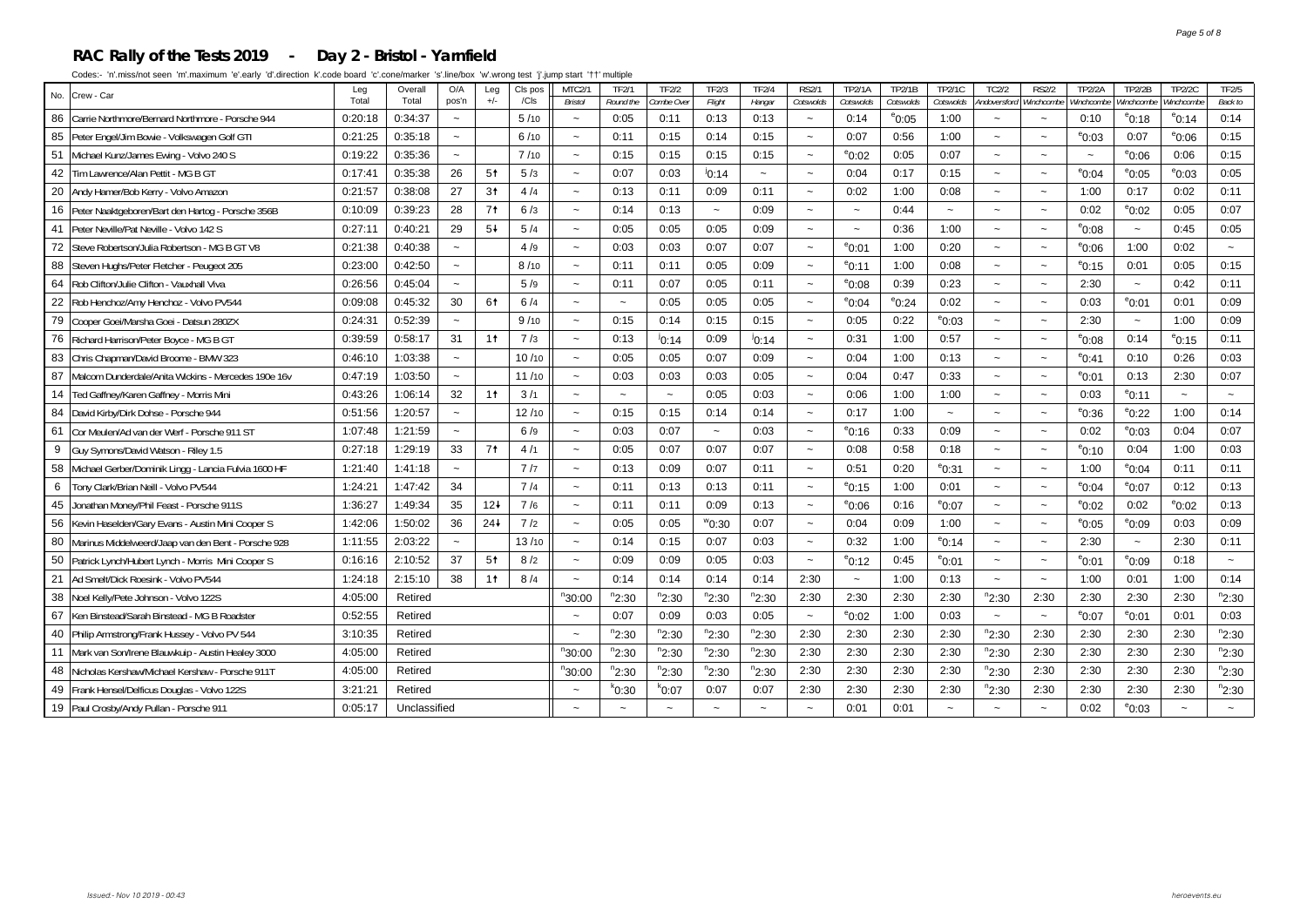| No.      | SC2/1                           | <b>RS2/3</b>                          | <b>TP2/3A</b>                         | TP2/3B                        | <b>SC2/2</b>                        | <b>TF2/6</b>             | TC2/3                           | TC2/4                               | <b>TF2/7</b>           | <b>RS2/4</b>                           | <b>TP2/4A</b>          | TP2/4B                    | <b>TP2/4C</b>                      | TP2/4D                    | <b>TF2/8</b>                            | <b>TC2/5</b>              | TF2/9                 | TF2/10                              | <b>RS2/5</b>                      | <b>TP2/5A</b>           | <b>TP2/5B</b>    | <b>TP2/5C</b>    | TP2/5D                | <b>TP2/5E</b>               | TP2/5F                  |
|----------|---------------------------------|---------------------------------------|---------------------------------------|-------------------------------|-------------------------------------|--------------------------|---------------------------------|-------------------------------------|------------------------|----------------------------------------|------------------------|---------------------------|------------------------------------|---------------------------|-----------------------------------------|---------------------------|-----------------------|-------------------------------------|-----------------------------------|-------------------------|------------------|------------------|-----------------------|-----------------------------|-------------------------|
| 86       | Secret<br>$\tilde{\phantom{a}}$ | Warwickshire<br>$\tilde{\phantom{a}}$ | Warwickshire<br>$\tilde{\phantom{a}}$ | Warwickshin<br>0:01           | Secret<br>$\tilde{\phantom{a}}$     | <b>Show Time</b><br>0:09 | N.E.C.<br>$\tilde{\phantom{a}}$ | N.E.C.<br>$\sim$                    | Crawler<br>0:09        | Staffordshire<br>$\tilde{\phantom{a}}$ | Staffordshire<br>°0:57 | Staffordshire<br>0:35     | Staffordshire<br>$^{\circ}$ 0:19   | Staffordshire<br>0:16     | Marching<br>0:11                        | Draycott in the           | Chocks<br>0:05        | Run Run,<br>0:07                    | Manifold<br>$\tilde{\phantom{a}}$ | Manifold<br>0:11        | Manifold<br>0:49 | Manifold<br>0:09 | Manifold<br>0:11      | Manifold<br>$^{\circ}$ 0:37 | Manifold<br>0:11        |
| 85       | $\tilde{\phantom{a}}$           | $\tilde{\phantom{a}}$                 | 0:05                                  | 0:22                          | $\tilde{\phantom{a}}$               | 0:14                     | $\tilde{\phantom{a}}$           | $\sim$                              | 0:15                   | $\tilde{\phantom{a}}$                  | 0:07                   | 0:12                      | 0:02                               | 0:04                      | 0:15                                    | $\sim$                    | 0:14                  | 0:14                                | $\tilde{\phantom{a}}$             | 0:39                    | 0:25             | 0:43             | 0:29                  | 0:04                        | 0:33                    |
| 51       | $\tilde{\phantom{a}}$           | $\thicksim$                           | 0:03                                  | $^{\circ}$ 0:01               |                                     | 0:15                     |                                 |                                     | 0:15                   | $\ddot{\phantom{1}}$                   | $^{\circ}$ 0:02        | 0:14                      | 0:03                               | 0:01                      | 0:15                                    | $\sim$                    | 0:15                  | 0:15                                | $\sim$                            | 0:47                    | 0:39             | 0:39             | 0:29                  | 0:21                        | 0:30                    |
| 42       | $\tilde{\phantom{a}}$           | $\thicksim$                           | 0:10                                  | 0:08                          | $\tilde{\phantom{a}}$               |                          | $\tilde{\phantom{a}}$           |                                     | 0:05                   | $\tilde{\phantom{a}}$                  | $^{\rm e}$ 0:03        | 0:01                      | $^{\circ}$ 0:02                    | 0:03                      | 0:07                                    | $\thicksim$               | 0:09                  | 0:07                                | $\tilde{\phantom{a}}$             | 0:08                    | 0:34             | 0:18             | 0:39                  | $^{\circ}$ 0:08             | 0:44                    |
| 20       | $\tilde{}$                      | $\thicksim$                           | 0:06                                  | 0:10                          | $\tilde{\phantom{a}}$               | $\degree$ 0:13           |                                 |                                     | 0:11                   | $\tilde{}$                             | 0:01                   | 0:09                      | $^{\circ}$ 0:13                    | 0:05                      | 0:13                                    | $\tilde{}$                | 0:11                  | 0:11                                | $\tilde{\phantom{a}}$             | 0:20                    | 0:42             | 0:04             | 0:40                  | 0:01                        | 0:56                    |
| 16       | $\tilde{\phantom{a}}$           | $\thicksim$                           | $\widetilde{\phantom{m}}$             | 0:04                          | $\widetilde{\phantom{m}}$           | 0:11                     | $\widetilde{\phantom{m}}$       | $\sim$                              | 0:03                   | $\tilde{}$                             | $^{\rm e}$ 0:03        | 0:04                      | $^{\rm e}$ 0:04                    | $^{\rm e}$ 0:02           | 0:09                                    | $\widetilde{\phantom{m}}$ | 0:03                  | 0:05                                | $\tilde{\phantom{a}}$             | 0:02                    | 0:47             | 1:00             | 0:12                  | $\thicksim$                 | 0:15                    |
| 41       | $\tilde{\phantom{a}}$           | $\tilde{}$                            | 0:11                                  | $^{\circ}$ 0:03               | $\sim$                              | 0:05                     | $\sim$                          |                                     | 0:09                   | $\sim$                                 | $^{\circ}$ 0:01        | 0:01                      | 2:30                               | 2:30                      | 0:11                                    | $\tilde{\phantom{a}}$     | 0:09                  | 0:07                                | $\sim$                            | 0:22                    | 0:32             | 1:00             | 0:27                  | °0:07                       | 0:55                    |
| 72       | $\widetilde{\phantom{m}}$       | $\tilde{}$                            | $\thicksim$                           | $^{\circ}$ 0:03               | $\tilde{}$                          | 0:03                     | $\tilde{\phantom{a}}$           |                                     | 0:07                   | $\widetilde{\phantom{m}}$              | 0:06                   | °0:09                     | 0:24                               | 0:14                      | 0:09                                    | $\widetilde{\phantom{m}}$ | $\tilde{\phantom{a}}$ | 0:03                                | $\tilde{\phantom{a}}$             | 0:18                    | 0:39             | 1:00             | 0:47                  | 0:37                        | 0:30                    |
| 88       | $\tilde{}$                      | $\widetilde{\phantom{m}}$             | 0:51                                  | $^{\circ}$ 0:14               | $\widetilde{\phantom{m}}$           | 0:05                     | $\thicksim$                     | $\tilde{\phantom{a}}$               | 0:11                   | $\thicksim$                            | $^{\rm e}$ 0:01        | 0:10                      | 0:16                               | $^{\circ}$ 0:01           | 0:13                                    | $\widetilde{\phantom{m}}$ | 0:05                  | 0:15                                | $\thicksim$                       | 0:46                    | 1:00             | 1:00             | 0:31                  | $^{\circ}$ 0:26             | $^{\circ}$ 0:03         |
| 64       | $\sim$                          | $\thicksim$                           | 0:48                                  | $^{\rm e}$ 0:51               | $\thicksim$                         | 0:03                     | $\tilde{\phantom{a}}$           | $\sim$                              | $^{\prime\prime}$ 0:30 | $\sim$                                 | $^{\rm e}$ 0:02        | 0:24                      | $^{\circ}$ 0:25                    | $^{\rm e}$ 0:34           | $\tilde{\phantom{a}}$                   | $\tilde{}$                | 0:05                  | $\tilde{\phantom{a}}$               | $\sim$                            | 0:47                    | 1:00             | 2:30             | $\tilde{\phantom{a}}$ | $^{\circ}$ 0:04             | 0:17                    |
| 22       | $\tilde{\phantom{a}}$           | $\widetilde{\phantom{m}}$             | 0:02                                  | 0:01                          | $\tilde{}$                          | 0:03                     | $\widetilde{\phantom{m}}$       |                                     | 0:03                   | $\tilde{}$                             | $^{\circ}$ 0:01        | 0:03                      | 1:00                               | $\widetilde{\phantom{m}}$ | 0:05                                    | $\tilde{}$                | 0:05                  | 0:03                                | $\tilde{}$                        | $\tilde{}$              | 0:13             | 0:06             | 0:01                  | <sup>e</sup> 0:10           | $^{\circ}$ 0:03         |
| 79       | $\widetilde{\phantom{m}}$       | $\thicksim$                           | 1:00                                  | 0:01                          | $\widetilde{\phantom{m}}$           | 0:14                     | $\widetilde{\phantom{m}}$       |                                     | 0:15                   | $\tilde{\phantom{a}}$                  | 0:03                   | 0:23                      | $^{\circ}$ 0:24                    | 0:07                      | 0:15                                    | $\widetilde{\phantom{m}}$ | 0:15                  | 0:14                                | $\tilde{\phantom{a}}$             | 1:00                    | 1:00             | 0:55             | 0:36                  | <sup>e</sup> 0:13           | 0:13                    |
| 76       | $\tilde{}$                      | $\widetilde{\phantom{m}}$             | 0:52                                  | 0:09                          | $\widetilde{\phantom{m}}$           | 0:13                     | $\tilde{}$                      | $\sim$                              | 10:13                  | $\sim$                                 | $^{\rm e}$ 0:03        | 0:14                      | 2:30                               | $\thicksim$               | 0:14                                    | $\widetilde{\phantom{m}}$ | 0:14                  | 0:09                                | $\sim$                            | 0:48                    | 1:00             | 1:00             | 0:46                  | 1:00                        | 0:53                    |
| 83       | $\tilde{\phantom{a}}$           | $\tilde{\phantom{a}}$                 | 0:05                                  | 0:05                          | $\tilde{\phantom{a}}$               | 0:11                     | $\tilde{\phantom{a}}$           |                                     | 0:07                   | $\tilde{\phantom{a}}$                  | $e_{0:03}$             | 0:10                      | $^{\circ}$ 0:17                    | 0:04                      | 0:03                                    | $\sim$                    | 0:09                  | 0:09                                | $\tilde{\phantom{a}}$             | 0:24                    | 1:00             | 2:30             | 2:30                  | 2:30                        | 2:30                    |
| 87       | $\tilde{\phantom{a}}$           | $\widetilde{\phantom{m}}$             | 0:02                                  | $^{\rm e}$ 0:02               | $\widetilde{\phantom{m}}$           | 0:05                     | $\tilde{\phantom{a}}$           |                                     | 0:15                   | $\tilde{}$                             | 2:30                   | $\widetilde{\phantom{m}}$ | 2:30                               | $\tilde{\phantom{a}}$     | 0:07                                    | $\widetilde{\phantom{m}}$ | 0:13                  | 0:15                                | $\tilde{\phantom{a}}$             | 0:31                    | 1:00             | 1:00             | 1:00                  | 0:32                        | 0:03                    |
| 14       | $\tilde{}$                      | $\tilde{\phantom{a}}$                 | 0:34                                  | $^{\circ}$ 0:16               | $\thicksim$                         | 0:07                     | $\tilde{\phantom{a}}$           | $\sim$                              | $\tilde{\phantom{a}}$  | $\tilde{\phantom{a}}$                  | 2:30                   | $\thicksim$               | 2:30                               | 2:30                      | $\sim$                                  | $\tilde{\phantom{a}}$     | 0:05                  | $\tilde{\phantom{a}}$               | $\tilde{\phantom{a}}$             | 1:00                    | 2:30             | 2:30             | 2:30                  | 2:30                        | 2:30                    |
| 84       | $\tilde{\phantom{a}}$           | $\thicksim$                           | $^{\circ}$ 0:03                       | $^{\circ}$ 0:02               | $\tilde{\phantom{a}}$               | 0:11                     | $\tilde{\phantom{a}}$           | $\sim$                              | 0:11                   | $\tilde{\phantom{a}}$                  | °0:37                  | 0:01                      | $^{\circ}$ 0:14                    | $^{\rm e}$ 0:09           | 0:15                                    | $\tilde{}$                | 0:15                  | 0:15                                | $\thicksim$                       | 0:40                    | 1:00             | 1:00             | 1:00                  | 0:15                        | 0:32                    |
| 61       | $\sim$                          | $\sim$                                | $\tilde{\phantom{a}}$                 | 0:07                          |                                     | 0:11                     |                                 |                                     | 0:09                   |                                        | $\sim$                 | 0:01                      | 0:29                               | $^{\circ}$ 0:12           | 0:07                                    |                           | 0:07                  | 0:07                                |                                   | $\tilde{\phantom{a}}$   | 1:00             | 1:00             | $^{\circ}$ 0:04       | $^{\circ}$ 0:27             | $^{\circ}$ 0:22         |
| 9        | $\sim$                          | $\thicksim$                           | $^{\circ}$ 0:01                       | $^{\rm e}$ 0:01               | $\tilde{\phantom{a}}$               | 0:03                     |                                 |                                     | 0:07                   | $\tilde{}$                             | $^{\circ}$ 0:02        | 0:40                      | 0:16                               | $^{\rm e}$ 0:12           | 0:03                                    | $\tilde{}$                | 0:07                  | 0:07                                | $\thicksim$                       | 1:00                    | 0:37             | 0:17             | 0:09                  | $^{\circ}$ 0:14             | 0:09                    |
| 58       | $\tilde{\phantom{a}}$           | $\sim$                                | $^{\rm e}$ 0:01                       | 0:03                          | $\thicksim$                         | 0:05                     | $\tilde{}$                      | $\sim$                              | 0:05                   | $\tilde{\phantom{a}}$                  | 1:00                   | 0:52                      | $^{\circ}$ 0:04                    | 0:12                      | 0:13                                    | $\tilde{\phantom{a}}$     | 0:09                  | 0:07                                | $\thicksim$                       | 0:17                    | 0:56             | 1:00             | 1:00                  | 1:00                        | 0:34                    |
| 6        | $\sim$                          | $\thicksim$                           | 0:04                                  | $^{\circ}$ 0:03               | $\tilde{\phantom{a}}$               | 0:07                     | $\tilde{\phantom{a}}$           |                                     | 0:15                   | $\overline{\phantom{a}}$               | 0:19                   | 0:16                      | 2:30                               | $\widetilde{\phantom{m}}$ | 0:14                                    | $\tilde{\phantom{a}}$     | 0:13                  | 0:14                                | $\tilde{\phantom{a}}$             | 0:41                    | 1:00             | 0:42             | 0:33                  | 2:30                        | 2:30                    |
| 45       | $\tilde{\phantom{a}}$           | $\sim$                                | $\sim$                                | 0:08                          | $\sim$                              | 0:07                     | $\tilde{\phantom{a}}$           |                                     | 0:13                   | $\sim$                                 | $^{\circ}$ 0:01        | 0:04                      | 0:04                               | 0:28                      | 0:05                                    | $\tilde{\phantom{a}}$     | 0:11                  | 0:13                                | $\sim$                            | 0:27                    | 1:00             | 1:00             | 0:54                  | 0:19                        | 0:57                    |
| 56       | $\tilde{}$                      | $\widetilde{\phantom{m}}$             | 0:02                                  | $^{\rm e}$ 0:04               | $\tilde{}$                          |                          | $\tilde{}$                      | $\tilde{\phantom{a}}$               | 0:03                   | $\tilde{}$                             | $^{\rm e}$ 0:05        | 0:03                      | $^{\circ}$ 0:01                    | 0:34                      | 0:05                                    | $\tilde{}$                | 0:07                  | 0:09                                | $\tilde{\phantom{a}}$             | $^{\circ}$ 0:01         | 0:56             | 2:30             | 2:30                  | 2:30                        | 2:30                    |
| 80       | $\sim$                          | $\thicksim$                           | $^{\circ}$ 0:08                       | 0:01                          | $\sim$                              | 0:15                     | $\sim$                          | $\sim$                              | 0:03                   | $\sim$                                 | 1:00                   | $^{\rm e}$ 0:23           | $\tilde{\phantom{a}}$              | $^{\circ}$ 0:24           | 0:07                                    | $\sim$                    | $^{\rm w}$ 0:30       | 0:03                                | $\sim$                            | 1:00                    | 0:27             | 1:00             | 1:00                  | 1:00                        | $^{\rm e}$ 0:07         |
| 50       | $\sim$                          | $\thicksim$                           | $^{\circ}$ 0:05                       | $^{\circ}$ 0:03               | $\tilde{\phantom{a}}$               | 0:11                     | $\tilde{\phantom{a}}$           |                                     | $^{\circ}$ 0:13        | $\tilde{}$                             | $^{\circ}$ 0:01        | 0:06                      | $^{\circ}$ 0:20                    | $^{\rm e}$ 0:04           | $\tilde{}$                              | $\overline{\phantom{0}}$  | 0:13                  | $\tilde{\phantom{a}}$               | $\sim$                            | 0:12                    | 1:00             | 1:00             | 0:06                  | °0:23                       | 0:36                    |
| 21       | $\tilde{\phantom{a}}$           | $\thicksim$                           | 1:00                                  | $^{\circ}$ 0:15               | $\widetilde{\phantom{m}}$           | $^{\rm s}$ 0:14          | $\tilde{}$                      |                                     | 0:14                   | $\sim$                                 | 2:30                   | $\tilde{\phantom{a}}$     | 1:00                               | 1:00                      | 0:15                                    | $\thicksim$<br>$n_{2:30}$ | $^{\rm w}$ 0:30       | 0:09                                |                                   | 1:00                    | 1:00             | 1:00             | 1:00                  | 1:00                        | 1:00                    |
| 38<br>67 | $n_{2:30}$                      | 2:30<br>$\tilde{\phantom{a}}$         | 2:30<br>0:02                          | 2:30<br>$\tilde{\phantom{a}}$ | $n_{2:30}$<br>$\tilde{\phantom{a}}$ | $n_{2:30}$<br>0:03       | $n_{2:30}$<br>$\sim$            | $n_{2:30}$<br>$\tilde{\phantom{a}}$ | $n_{2:30}$<br>0:05     | 2:30<br>$\widetilde{\phantom{m}}$      | 2:30<br>0:03           | 2:30<br>0:11              | 2:30                               | 2:30<br>0:02              | $n_{2:30}$<br>$\widetilde{\phantom{m}}$ | $\tilde{}$                | $n_{2:30}$<br>0:05    | $n_{2:30}$<br>$\tilde{\phantom{a}}$ | 2:30<br>$\tilde{\phantom{a}}$     | 2:30                    | 2:30<br>0:36     | 2:30<br>0:15     | 2:30<br>0:01          | 2:30                        | 2:30                    |
| 40       | $\tilde{}$<br>$n_{2:30}$        | 2:30                                  | 2:30                                  | 2:30                          | $n_{2:30}$                          | $n_{2:30}$               | $\tilde{\phantom{a}}$           |                                     | 0:07                   | $\sim$                                 | $^{\circ}$ 0:01        | 0:03                      | $^{\circ}$ 0:36<br>$^{\circ}$ 0:11 | 0:06                      | 0:07                                    | $\tilde{}$                | $n_{2:30}$            | $n_{2:30}$                          | 2:30                              | $^{\circ}$ 0:01<br>2:30 | 2:30             | 2:30             | 2:30                  | $^{\rm e}$ 0:08<br>2:30     | $^{\circ}$ 0:09<br>2:30 |
| 11       | $n_{2:30}$                      | 2:30                                  | 2:30                                  | 2:30                          | $n_{2:30}$                          | $n_{2:30}$               | $n_{2:30}$                      | <sup>n</sup> 2:30                   | $n_{2:30}$             | 2:30                                   | 2:30                   | 2:30                      | 2:30                               | 2:30                      | $n_{2:30}$                              | $n_{2:30}$                | $n_{2:30}$            | $n_{2:30}$                          | 2:30                              | 2:30                    | 2:30             | 2:30             | 2:30                  | 2:30                        | 2:30                    |
| 48       | $n_{2:30}$                      | 2:30                                  | 2:30                                  | 2:30                          | $n_{2:30}$                          | $n_{2:30}$               | $n_{2:30}$                      | $n_{2:30}$                          | $n_{2:30}$             | 2:30                                   | 2:30                   | 2:30                      | 2:30                               | 2:30                      | $n_{2:30}$                              | $n_{2:30}$                | $n_{2:30}$            | $n_{2:30}$                          | 2:30                              | 2:30                    | 2:30             | 2:30             | 2:30                  | 2:30                        | 2:30                    |
| 49       | $n_{2:30}$                      | 2:30                                  | 2:30                                  | 2:30                          | $n_{2:30}$                          | $^{\rm w}$ 0:30          | $\tilde{\phantom{a}}$           | $n_{2:30}$                          | $n_{2:30}$             | 2:30                                   | 2:30                   | 2:30                      | 2:30                               | 2:30                      | $n_{2:30}$                              | $n_{2:30}$                | $n_{2:30}$            | $n_{2:30}$                          | 2:30                              | 2:30                    | 2:30             | 2:30             | 2:30                  | 2:30                        | 2:30                    |
| 19       | $\tilde{\phantom{a}}$           |                                       | $^{\circ}$ 0:01                       | 0:16                          |                                     |                          |                                 |                                     |                        |                                        | $^{\circ}$ 0:01        | $^{\circ}$ 0:01           | $^{\circ}$ 0:01                    | 0:02                      | $\tilde{\phantom{a}}$                   |                           |                       |                                     |                                   |                         | 0:08             | 0:10             | $^{\circ}$ 0:03       | $^{\circ}$ 0:05             | 0:02                    |
|          |                                 |                                       |                                       |                               |                                     |                          |                                 |                                     |                        |                                        |                        |                           |                                    |                           |                                         |                           |                       |                                     |                                   |                         |                  |                  |                       |                             |                         |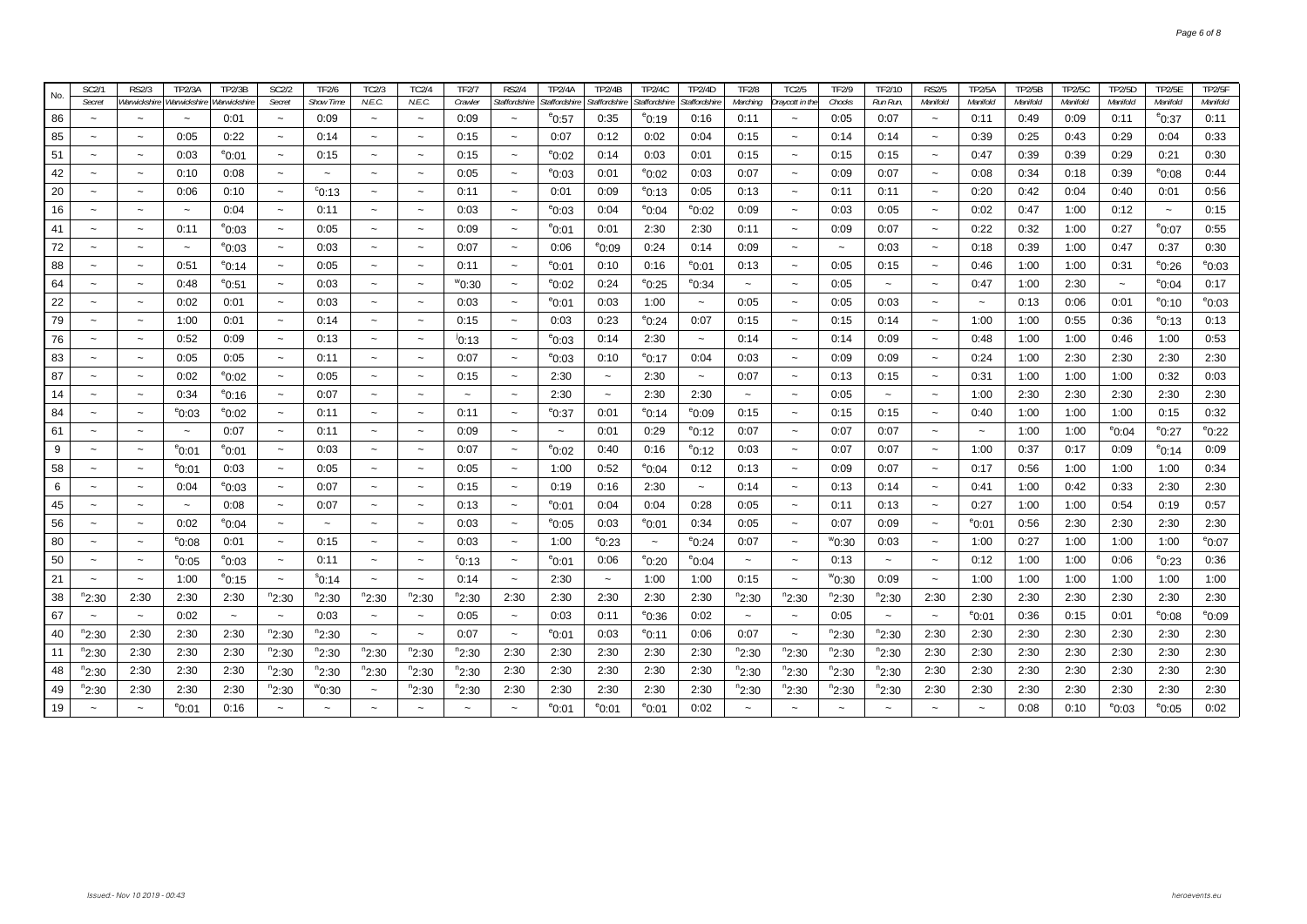|                             | <b>FP2/5G</b> | TP2/5H      | <b>TC2/6</b>              | <b>RS2/6</b>              | <b>TP2/6A</b>   | <b>TP2/6B</b>         | <b>TP2/6C</b> | TP2/6D                    | <b>TP2/6E</b> | <b>TP2/6F</b>         | <b>TP2/6G</b> | <b>TP2/6H</b> | <b>TP2/6I</b>   | TC2/7                     | <b>TC2/8</b>              | PC2/1                     | TC2/9      | PC2/2                     | TC2/10                | PC2/3                     | TC2/11                | PC2/4                     | PC2/5                 | TC2/12            | TC2/13                    |
|-----------------------------|---------------|-------------|---------------------------|---------------------------|-----------------|-----------------------|---------------|---------------------------|---------------|-----------------------|---------------|---------------|-----------------|---------------------------|---------------------------|---------------------------|------------|---------------------------|-----------------------|---------------------------|-----------------------|---------------------------|-----------------------|-------------------|---------------------------|
| No.                         | Manifold      | Manifold    | Upper                     | Roaches                   | Roaches         | Roaches               | Roaches       | Roaches                   | Roaches       | Roaches               | Roaches       | Roaches       | Roaches         | Swynnerton                | Swynnerton                | Swynnerton                | Swynnerton | Swynnerton                | Swynnerton            | Swynnerton                | Swynnerton            | Swynnerton                | Swynnerton            | Swynnerton        | Swynnerton                |
| 86<br>$\tilde{\phantom{a}}$ |               | 0:44        | $\tilde{\phantom{a}}$     | $\thicksim$               | 0:10            | 0:20                  | 0:41          | 1:00                      | 2:30          | $\tilde{\phantom{a}}$ | 0:59          | 1:00          | 1:00            | $\tilde{\phantom{a}}$     | 0:15                      |                           | 0:15       | $\tilde{\phantom{a}}$     | 1:00                  | $\tilde{\phantom{a}}$     | 0:15                  |                           | $\tilde{\phantom{a}}$ | 0:30              | $\tilde{\phantom{a}}$     |
| 85                          | 0:16          | 0:11        | $\tilde{\phantom{a}}$     | $\tilde{\phantom{a}}$     | 0:33            | 1:00                  | 0:26          | 1:00                      | 0:05          | 0:18                  | 1:00          | 0:43          | 0:27            | $\tilde{}$                | 0:15                      | $\tilde{\phantom{a}}$     | 0:30       | $\tilde{\phantom{a}}$     | 1:00                  | $\tilde{\phantom{a}}$     | 0:15                  | $\tilde{\phantom{a}}$     | <sup>n</sup> 2:30     | 0:30              | $\widetilde{\phantom{m}}$ |
| 51<br>0:33                  |               | 1:00        | $\tilde{\phantom{a}}$     | $\tilde{}$                | 0:16            | 0:08                  | 0:30          | 0:40                      | 2:30          | $\tilde{\phantom{a}}$ | 1:00          | 1:00          | 1:00            | $\tilde{\phantom{a}}$     | 0:15                      | $\tilde{\phantom{a}}$     | 0:30       | $\tilde{\phantom{a}}$     | 1:00                  | $\overline{\phantom{0}}$  | 0:15                  | $\tilde{\phantom{a}}$     | $\tilde{\phantom{a}}$ | 0:30              | $\tilde{}$                |
| 42<br>1:00                  |               | 1:00        | $\thicksim$               | $\widetilde{\phantom{m}}$ | 0:03            | 0:02                  | 1:00          | 0:48                      | 0:41          | 1:00                  | 1:00          | 1:00          | 0:39            | $\tilde{}$                | $\widetilde{\phantom{m}}$ | $\thicksim$               | 0:30       | $\tilde{\phantom{a}}$     | 0:30                  | $\thicksim$               | $\tilde{\phantom{a}}$ | $\thicksim$               | $n_{2:30}$            | 0:15              | $\widetilde{\phantom{m}}$ |
| 20<br>0:51                  |               | 1:00        | $\tilde{\phantom{a}}$     | $\tilde{\phantom{a}}$     | 0:46            | 1:00                  | 2:30          | $\widetilde{\phantom{m}}$ | 2:30          | $\tilde{\phantom{a}}$ | 1:00          | 1:00          | 0:45            | $\widetilde{\phantom{m}}$ | $\widetilde{\phantom{m}}$ | $\thicksim$               | 0:30       | $\widetilde{\phantom{m}}$ | 0:15                  | $\widetilde{\phantom{m}}$ | 0:15                  | $\widetilde{\phantom{m}}$ | $\thicksim$           | 0:15              | $\widetilde{\phantom{m}}$ |
| 16<br>$\sim$                |               | 0:06        | $\tilde{\phantom{a}}$     | $\sim$                    | 0:01            | 0:01                  | 0:42          | 0:29                      | 0:44          | 0:10                  | 0:39          | 0:42          | 0:10            | $\thicksim$               | $\tilde{\phantom{a}}$     | $\sim$                    | 0:15       | $\sim$                    | $\tilde{\phantom{a}}$ | $\thicksim$               | 0:15                  | $\sim$                    | $\tilde{\phantom{a}}$ | 0:15              | $\sim$                    |
| 41                          | 0:59          | 1:00        | $\thicksim$               | $\thicksim$               | 1:00            | 0:08                  | 0:29          | 0:38                      | 2:30          | $\tilde{\phantom{a}}$ | 1:00          | 0:46          | 0:23            | $\tilde{}$                | $\widetilde{\phantom{m}}$ | $\tilde{\phantom{a}}$     | 0:30       | $\tilde{}$                | 0:15                  | $\widetilde{\phantom{m}}$ | 0:15                  | $\tilde{\phantom{a}}$     | $\thicksim$           | 0:30              | $\widetilde{\phantom{m}}$ |
| 72<br>0:23                  |               | 0:31        | 0:30                      | $\tilde{\phantom{a}}$     | 1:00            | 0:58                  | 0:33          | 0:45                      | 2:30          | $\tilde{\phantom{a}}$ | 1:00          | 1:00          | 1:00            | $\tilde{\phantom{a}}$     | $\tilde{\phantom{a}}$     | $\tilde{\phantom{a}}$     | 0:30       | $\tilde{\phantom{a}}$     | 0:15                  | $\widetilde{\phantom{m}}$ | 0:15                  | $\tilde{\phantom{a}}$     | $\thicksim$           | 0:30              | $\tilde{\phantom{a}}$     |
| 88<br>0:33                  |               | 0:57        | $\tilde{\phantom{a}}$     | $\sim$                    | 1:00            | 0:15                  | 0:49          | 1:00                      | 1:00          | 0:22                  | 0:55          | 1:00          | 1:00            | $\tilde{\phantom{a}}$     | 0:30                      | $\tilde{\phantom{a}}$     | 1:00       | $\tilde{\phantom{a}}$     | 0:30                  | $\tilde{\phantom{a}}$     | 0:15                  | $\tilde{\phantom{a}}$     | $\tilde{\phantom{a}}$ | 0:45              | $\tilde{\phantom{a}}$     |
| 64<br>0:20                  |               | 1:00        | $\thicksim$               | $\widetilde{\phantom{m}}$ | 1:00            | 0:24                  | 2:30          | $\sim$                    | 1:00          | 1:00                  | 1:00          | 1:00          | 1:00            | $\tilde{\phantom{a}}$     | 0:15                      |                           | 0:45       | $\tilde{\phantom{a}}$     | 0:15                  | $\tilde{\phantom{a}}$     | 0:15                  | $\tilde{\phantom{a}}$     | $\tilde{\phantom{a}}$ | 0:30              |                           |
| 22<br>0:02                  |               | 0:15        | $\thicksim$               | $\tilde{\phantom{a}}$     | 0:06            | $\tilde{\phantom{a}}$ | 0:12          | 0:30                      | 0:10          | $^{\circ}$ 0:26       | 0:41          | 0:33          | 1:00            | $\tilde{\phantom{a}}$     | $\tilde{\phantom{a}}$     | $\tilde{\phantom{a}}$     | 0:30       | $\tilde{\phantom{a}}$     | 0:15                  | $\tilde{\phantom{a}}$     | 0:15                  | $\tilde{\phantom{a}}$     | $\tilde{\phantom{a}}$ | 0:15              | $\tilde{\phantom{a}}$     |
| 79<br>0:27                  |               | 1:00        | $\tilde{\phantom{a}}$     | $\tilde{}$                | 0:04            | 0:03                  | 0:30          | 1:00                      | 0:22          | $^{\circ}$ 0:19       | 1:00          | 1:00          | 2:30            | $\widetilde{\phantom{m}}$ | 0:15                      | $\tilde{\phantom{a}}$     | 0:45       | $\tilde{\phantom{a}}$     | 0:15                  | $\widetilde{\phantom{m}}$ | 0:15                  | $\tilde{\phantom{a}}$     | $\tilde{\phantom{a}}$ | 0:30              | $\tilde{\phantom{a}}$     |
| 76<br>0:53                  |               | 1:00        | 0:30                      | $\tilde{\phantom{a}}$     | 1:00            | 1:00                  | 0:57          | 1:00                      | 2:30          | 2:30                  | 2:30          | 2:30          | 2:30            | $\widetilde{\phantom{m}}$ | 1:00                      | $\tilde{\phantom{a}}$     | 0:30       | $\widetilde{\phantom{m}}$ | 0:15                  | $\widetilde{\phantom{m}}$ | 0:15                  | $\tilde{}$                | $n_{2:30}$            | 0:30              | $\tilde{}$                |
| 83<br>2:30                  |               | 2:30        | $\thicksim$               | $\tilde{\phantom{a}}$     | 0:50            | 2:30                  | 2:30          | 2:30                      | $\thicksim$   | 2:30                  | 2:30          | 2:30          | 2:30            | $\tilde{\phantom{a}}$     | 0:15                      | $\tilde{\phantom{a}}$     | 0:30       | $\tilde{\phantom{a}}$     | 0:45                  | $\thicksim$               | 0:15                  | $\tilde{\phantom{a}}$     | <sup>n</sup> 2:30     | 0:45              | $\sim$                    |
| 87<br>1:00                  |               | 1:00        | $\tilde{\phantom{a}}$     | $\tilde{\phantom{a}}$     | 2:30            | 2:30                  | 2:30          | 2:30                      | 2:30          | 2:30                  | 2:30          | 2:30          | 2:30            | $\tilde{\phantom{a}}$     | $\widetilde{\phantom{m}}$ | $\tilde{\phantom{a}}$     | 0:30       | $\tilde{\phantom{a}}$     | 0:45                  | $\widetilde{\phantom{m}}$ | $\tilde{\phantom{a}}$ | $\tilde{\phantom{a}}$     | $n_{2:30}$            | 0:30              | $\tilde{}$                |
| 14<br>2:30                  |               | 2:30        | $\tilde{\phantom{a}}$     | $\tilde{\phantom{a}}$     | $^{\circ}$ 0:05 | 0:51                  | 2:30          | $\tilde{\phantom{a}}$     | 2:30          | $\tilde{\phantom{a}}$ | 1:00          | 1:00          | 1:00            | $\tilde{}$                | $\tilde{\phantom{a}}$     | $\tilde{\phantom{a}}$     | 0:30       | $\tilde{\phantom{a}}$     | 0:15                  | $\tilde{\phantom{a}}$     | 0:15                  | $\tilde{\phantom{a}}$     | $\thicksim$           | 0:15              | $\widetilde{\phantom{m}}$ |
| 84<br>1:00                  |               | 0:34        | $\tilde{\phantom{a}}$     | $\tilde{}$                | 1:00            | 0:41                  | 0:34          | 1:00                      | 2:30          | $\tilde{\phantom{a}}$ | 1:00          | 1:00          | 1:00            | $\tilde{\phantom{a}}$     | 0:15                      | $\sim$                    | 0:30       | $\tilde{\phantom{a}}$     | 1:15                  | $\tilde{\phantom{a}}$     | 0:15                  | $\tilde{\phantom{a}}$     | $\tilde{\phantom{a}}$ | 0:45              | $n_{2:30}$                |
| 61<br>0:09                  |               | 0:32        | $\widetilde{\phantom{m}}$ | $\widetilde{\phantom{m}}$ | 0:07            | $^{\circ}$ 0:02       | 0:36          | 0:23                      | 0:09          | 1:00                  | 0:44          | 0:43          | $^{\circ}$ 0:03 | $\thicksim$               | $m_{2:30}$                | $\widetilde{\phantom{m}}$ | $m_{2:30}$ | $\tilde{\phantom{a}}$     | $m_{2:30}$            | $\widetilde{\phantom{m}}$ | $m_{2:30}$            | $\tilde{\phantom{a}}$     | $\tilde{\phantom{a}}$ | $m_{2:30}$        | m <sub>2:30</sub>         |
| 9<br>0:36                   |               | 1:00        | $\tilde{\phantom{a}}$     | $\tilde{\phantom{a}}$     | 0:57            | 0:37                  | 0:35          | 0:51                      | 1:00          | 2:30                  | 2:30          | 2:30          | 2:30            | $\tilde{\phantom{a}}$     | 0:15                      | $\tilde{\phantom{a}}$     | 0:30       | $\widetilde{\phantom{m}}$ | 1:30                  | $\tilde{\phantom{a}}$     | 0:15                  | $\widetilde{\phantom{m}}$ | $\tilde{\phantom{a}}$ | 0:30              | $\widetilde{\phantom{m}}$ |
| 58<br>1:00                  |               | 1:00        | 2:30                      | $\sim$                    | 1:00            | 1:00                  | 0:38          | 0:51                      | 2:30          | $\tilde{\phantom{a}}$ | 1:00          | 1:00          | 1:00            | 0:45                      | 0:15                      | $\tilde{\phantom{a}}$     | 1:30       | $\tilde{\phantom{a}}$     | 1:45                  | $\thicksim$               | $m_{2:30}$            | $\thicksim$               | <sup>າ</sup> 2:30     | $m_{2:30}$        | <sup>m</sup> 2:30         |
| 6<br>2:30                   |               | $\thicksim$ | 2:30                      | $\widetilde{\phantom{m}}$ | 1:00            | 1:00                  | 2:30          | $\tilde{}$                | 2:30          | $\tilde{\phantom{a}}$ | 1:00          | 1:00          | $^{\circ}1:00$  | 2:00                      | <sup>n</sup> 2:30         | $n_{2:30}$                | $n_{2:30}$ | <sup>n</sup> 2:30         | $n_{2:30}$            | $n_{2:30}$                | $n_{2:30}$            | <sup>n</sup> 2:30         | <sup>n</sup> 2:30     | <sup>n</sup> 2:30 | <sup>n</sup> 2:30         |
| 45                          | 0:26          | 1:00        | 2:30                      | $\tilde{\phantom{a}}$     | 0:07            | 1:00                  | 1:00          | 1:00                      | 2:30          | $\tilde{}$            | 1:00          | 1:00          | 0:41            | 1:15                      | 0:15                      | $\tilde{\phantom{a}}$     | $m_{2:30}$ | $\tilde{\phantom{a}}$     | $n_{2:30}$            | $n_{2:30}$                | $n_{2:30}$            | $n_{2:30}$                | $n_{2:30}$            | $n_{2:30}$        | $n_{2:30}$                |
| 56<br>2:30                  |               | 2:30        | <sup>n</sup> 2:30         | 2:30                      | 2:30            | 2:30                  | 2:30          | 2:30                      | 2:30          | 2:30                  | 2:30          | 2:30          | 2:30            | $n_{2:30}$                | $n_{2:30}$                | $n_{2:30}$                | $n_{2:30}$ | $n_{2:30}$                | $n_{2:30}$            | $n_{2:30}$                | $n_{2:30}$            | $n_{2:30}$                | $n_{2:30}$            | "2:30             | $n_{2:30}$                |
| 80<br>0:51                  |               | 1:00        | $\widetilde{\phantom{m}}$ | $\tilde{}$                | 0:14            | 0:31                  | 1:00          | 1:00                      | 1:00          | 1:00                  | 1:00          | 1:00          | 1:00            | 1:30                      | 0:30                      |                           | 0:45       | $\sim$                    | 1:15                  | $\tilde{}$                | 0:15                  | $\tilde{\phantom{a}}$     | $\sim$                | 0:30              | $\tilde{\phantom{a}}$     |
| 50<br>0:01                  |               | 0:19        | $\thicksim$               | $\thicksim$               | 0:47            | 0:07                  | 1:00          | 0:26                      | 2:30          | $\tilde{\phantom{a}}$ | 0:17          | 1:00          | 0:54            | $\widetilde{\phantom{m}}$ | 0:15                      | $\tilde{\phantom{a}}$     | 0:15       | $\tilde{\phantom{a}}$     | 0:15                  | $\thicksim$               |                       | $\tilde{}$                | $\tilde{\phantom{a}}$ | 0:30              | $\widetilde{\phantom{m}}$ |
| 21<br>1:00                  |               | 0:47        | $\thicksim$               | $\thicksim$               | 1:00            | 1:00                  | 1:00          | 1:00                      | 2:30          | $\tilde{\phantom{a}}$ | 1:00          | 1:00          | 1:00            | 0:30                      | $n_{2:30}$                | $n_{2:30}$                | $n_{2:30}$ | $n_{2:30}$                | $n_{2:30}$            | $n_{2:30}$                | $n_{2:30}$            | $n_{2:30}$                | $n_{2:30}$            | $n_{2:30}$        | $n_{2:30}$                |
| 38<br>2:30                  |               | 2:30        | <sup>n</sup> 2:30         | 2:30                      | 2:30            | 2:30                  | 2:30          | 2:30                      | 2:30          | 2:30                  | 2:30          | 2:30          | 2:30            | $n_{2:30}$                | $n_{2:30}$                | $n_{2:30}$                | $n_{2:30}$ | $n_{2:30}$                | <sup>n</sup> 2:30     | $n_{2:30}$                | $n_{2:30}$            | $n_{2:30}$                | $n_{2:30}$            | $n_{2:30}$        | $n_{2:30}$                |
| 67<br>0:11                  |               | 0:22        | $\thicksim$               | $\tilde{\phantom{a}}$     | $^{\circ}1:00$  | 0:10                  | 2:30          | $\tilde{\phantom{a}}$     | $\thicksim$   | 1:00                  | 0:41          | 1:00          | 0:33            | $\thicksim$               | $\sim$                    | $\tilde{\phantom{a}}$     | 0:15       | $\tilde{\phantom{a}}$     | 0:15                  | $\thicksim$               | $\tilde{\phantom{a}}$ | $\tilde{\phantom{a}}$     | $\tilde{\phantom{a}}$ | 0:30              | $\sim$                    |
| 40<br>2:30                  |               | 2:30        | $n_{2:30}$                | 2:30                      | 2:30            | 2:30                  | 2:30          | 2:30                      | 2:30          | 2:30                  | 2:30          | 2:30          | 2:30            | $n_{2:30}$                | $n_{2:30}$                | $n_{2:30}$                | $n_{2:30}$ | $n_{2:30}$                | $n_{2:30}$            | $n_{2:30}$                | $n_{2:30}$            | $n_{2:30}$                | $n_{2:30}$            | $n_{2:30}$        | $n_{2:30}$                |
| 11<br>2:30                  |               | 2:30        | <sup>n</sup> 2:30         | 2:30                      | 2:30            | 2:30                  | 2:30          | 2:30                      | 2:30          | 2:30                  | 2:30          | 2:30          | 2:30            | <sup>n</sup> 2:30         | <sup>n</sup> 2:30         | $n_{2:30}$                | $n_{2:30}$ | $n_{2:30}$                | $n_{2:30}$            | $n_{2:30}$                | $n_{2:30}$            | $n_{2:30}$                | $n_{2:30}$            | $n_{2:30}$        | °2:30                     |
| 48<br>2:30                  |               | 2:30        | <sup>n</sup> 2:30         | 2:30                      | 2:30            | 2:30                  | 2:30          | 2:30                      | 2:30          | 2:30                  | 2:30          | 2:30          | 2:30            | $n_{2:30}$                | $n_{2:30}$                | <sup>n</sup> 2:30         | $n_{2:30}$ | $n_{2:30}$                | $n_{2:30}$            | $n_{2:30}$                | $n_{2:30}$            | $n_{2:30}$                | $n_{2:30}$            | $n_{2:30}$        | $n_{2:30}$                |
| 49<br>2:30                  |               | 2:30        | <sup>n</sup> 2:30         | 2:30                      | 2:30            | 2:30                  | 2:30          | 2:30                      | 2:30          | 2:30                  | 2:30          | 2:30          | 2:30            | $n_{2:30}$                | $n_{2:30}$                | $n_{2:30}$                | $n_{2:30}$ | $n_{2:30}$                | <sup>n</sup> 2:30     | $n_{2:30}$                | $n_{2:30}$            | $n_{2:30}$                | $n_{2:30}$            | $n_{2:30}$        | $n_{2:30}$                |
| 19<br>0:05                  |               | 0:06        |                           |                           |                 | 0:04                  | 0:14          | 0:15                      | 0:23          | 0:15                  | 0:50          | 0:33          | 0:05            |                           |                           |                           | 0:15       |                           |                       |                           |                       |                           |                       | 0:15              |                           |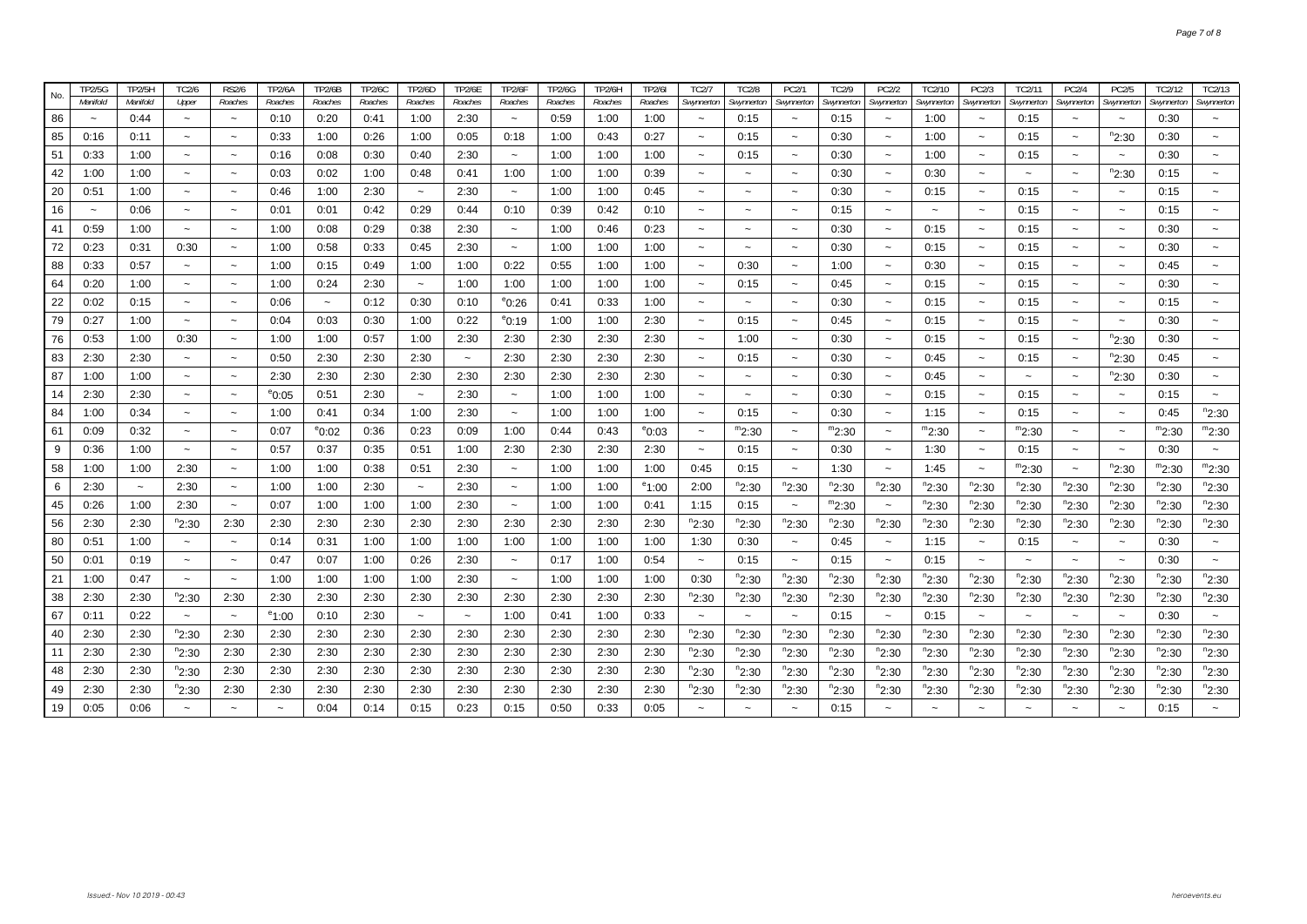| No. | TC2/14               | PC2/6                 | TC2/15                    | PC2/7                 | TC2/16                    | <b>PC2/8</b>          | TC2/17     | PC2/9                     | PC2/10                    | TC2/18     | MTC2/19               |
|-----|----------------------|-----------------------|---------------------------|-----------------------|---------------------------|-----------------------|------------|---------------------------|---------------------------|------------|-----------------------|
|     | Swynnerton           | Swynnerton            | Swynnerton                | Swynnerton            | Swynnerton                | Swynnerton            | Swynnerton | Swynnerton                | Swynnerton                | Swynnerton | Yarnfield             |
| 86  | 0:15                 | $\tilde{}$            |                           |                       | 0:15                      |                       | 0:15       |                           |                           | 1:00       | $\tilde{}$            |
| 85  | 0:30                 | $\ddot{\phantom{1}}$  | 0:15                      |                       | $\widetilde{\phantom{m}}$ | $\tilde{\phantom{a}}$ | 0:45       |                           |                           | 0:30       |                       |
| 51  | 0:15                 | $\tilde{ }$           | 0:15                      | $\tilde{}$            | 0:15                      | $\tilde{}$            | 0:15       | $\tilde{\phantom{a}}$     | $\tilde{}$                | 0:30       | $\tilde{\phantom{a}}$ |
| 42  |                      | $\tilde{ }$           | 0:15                      | $\tilde{}$            | 0:15                      | ~                     | 0:15       | $\tilde{\phantom{a}}$     | $\tilde{}$                | 0:15       | $\tilde{}$            |
| 20  | 0:15                 | ~                     |                           | $\tilde{\phantom{0}}$ | 0:15                      |                       | 0:30       |                           | $\tilde{ }$               | 0:30       | ~                     |
| 16  | $\ddot{\phantom{1}}$ | $\tilde{}$            | 0:15                      | $\tilde{}$            | $\widetilde{\phantom{m}}$ | $\ddot{\phantom{0}}$  | 0:15       |                           | $\widetilde{\phantom{m}}$ | 0:30       | $\tilde{}$            |
| 41  | 0:30                 | $\ddot{\phantom{0}}$  | 0:15                      | $\tilde{}$            | $\tilde{}$                | $\tilde{}$            | 0:45       | $n_{2:30}$                | $\widetilde{\phantom{m}}$ | 0:30       | $\tilde{\phantom{a}}$ |
| 72  | 0:15                 | $\tilde{ }$           |                           | $\tilde{}$            | 0:30                      | $\tilde{\phantom{a}}$ | 0:45       |                           | $\tilde{ }$               | 0:30       | $\tilde{\phantom{a}}$ |
| 88  | 0:30                 | $\tilde{ }$           | 0:15                      |                       | 0:30                      | $\ddot{\phantom{0}}$  | 0:30       | $\tilde{\phantom{a}}$     | $\tilde{}$                | 0:45       | $\tilde{ }$           |
| 64  | 0:15                 | $\tilde{}$            |                           | $\tilde{}$            | 0:15                      | ~                     | 0:15       | $\tilde{}$                | $\tilde{}$                | 0:30       | $\tilde{\phantom{a}}$ |
| 22  | 0:15                 | $\tilde{\phantom{a}}$ |                           | $\tilde{}$            |                           | $\ddot{\phantom{1}}$  | 0:15       | $\tilde{\phantom{a}}$     | $\tilde{\phantom{a}}$     | 0:30       | $\tilde{\phantom{a}}$ |
| 79  | 0:15                 | $\ddot{\phantom{0}}$  | 0:15                      | $\ddot{\phantom{0}}$  | 0:30                      | $\ddot{\phantom{0}}$  | 0:45       | $\ddot{\phantom{0}}$      | $\tilde{ }$               | 0:15       | $\tilde{}$            |
| 76  | 0:15                 | $\ddot{\phantom{0}}$  | 0:15                      | $\tilde{}$            | 0:15                      | $\tilde{}$            | 0:30       | $\tilde{}$                | $\tilde{}$                | 0:30       | $\tilde{\phantom{a}}$ |
| 83  | 0:15                 | $\tilde{ }$           | 0:15                      | $\tilde{}$            | 0:15                      | $\tilde{}$            | 0:45       | $\tilde{}$                | $\tilde{}$                | 0:30       | ~                     |
| 87  | $n_{2:30}$           | $\tilde{\phantom{a}}$ | 0:15                      | $\tilde{\phantom{a}}$ | 0:15                      | $\ddot{\phantom{1}}$  | 0:30       |                           |                           | 0:30       | $\tilde{\phantom{a}}$ |
| 14  | 0:15                 |                       | 0:15                      |                       |                           |                       | 0:45       |                           |                           | $d_{2:30}$ | $\tilde{\phantom{a}}$ |
| 84  | $n_{2:30}$           | $n_{2:30}$            | $n_{2:30}$                | $n_{2:30}$            | $n_{2:30}$                | $n_{2:30}$            | $n_{2:30}$ | $n_{2:30}$                | $n_{2:30}$                | $n_{2:30}$ |                       |
| 61  | $m_{2:30}$           | $\ddot{\phantom{0}}$  | $m_{2:30}$                | $\tilde{\phantom{a}}$ | $m_{2:30}$                | $\ddot{\phantom{0}}$  | $m_{2:30}$ | $\widetilde{\phantom{m}}$ | $\widetilde{\phantom{m}}$ | $m_{2:30}$ | m30:00                |
| 9   | 0:15                 | $\tilde{}$            | 0:15                      | $\tilde{\phantom{a}}$ | 0:15                      | $\tilde{}$            | 0:30       | $\tilde{}$                | $\widetilde{\phantom{m}}$ | 0:15       |                       |
| 58  | $m_{2:30}$           | $\tilde{ }$           | $m_{2:30}$                | $\tilde{}$            | $m_{2:30}$                | $\tilde{ }$           | $m_{2:30}$ |                           |                           | $m_{2:30}$ | m30:00                |
| 6   | $n_{2:30}$           | $n_{2:30}$            | $n_{2:30}$                | $n_{2:30}$            | $n_{2:30}$                | $n_{2:30}$            | $n_{2:30}$ | $n_{2:30}$                | $n_{2:30}$                | $n_{2:30}$ |                       |
| 45  | $n_{2:30}$           | $n_{2:30}$            | $n_{2:30}$                | $n_{2:30}$            | $n_{2:30}$                | $n_{2:30}$            | $n_{2:30}$ | $n_{2:30}$                | $n_{2:30}$                | $m_{2:30}$ | m30:00                |
| 56  | $n_{2:30}$           | $n_{2:30}$            | $n_{2:30}$                | $n_{2:30}$            | $n_{2:30}$                | $n_{2:30}$            | $n_{2:30}$ | $n_{2:30}$                | $n_{2:30}$                | $n_{2:30}$ |                       |
| 80  | $m_{2:30}$           | $\ddot{\phantom{0}}$  | $m_{2:30}$                |                       | $m_{2:30}$                | $\ddot{\phantom{0}}$  | $m_{2:30}$ |                           |                           | $m_{2:30}$ | m30:00                |
| 50  | $\ddot{\phantom{1}}$ | $\ddot{\phantom{0}}$  | 0:15                      |                       | 0:15                      |                       | 0:15       |                           |                           | 0:30       | $\tilde{\phantom{a}}$ |
| 21  | $n_{2:30}$           | $n_{2:30}$            | $n_{2:30}$                | $n_{2:30}$            | $n_{2:30}$                | $n_{2:30}$            | $n_{2:30}$ | $n_{2:30}$                | $n_{2:30}$                | $n_{2:30}$ | $\tilde{}$            |
| 38  | $n_{2:30}$           | $n_{2:30}$            | $n_{2:30}$                | $n_{2:30}$            | $n_{2:30}$                | $n_{2:30}$            | $n_{2:30}$ | $n_{2:30}$                | $n_{2:30}$                | $n_{2:30}$ | n30:00                |
| 67  | 0:15                 |                       | $\widetilde{\phantom{m}}$ |                       | 0:15                      |                       | $n_{2:30}$ | $n_{2:30}$                | $n_{2:30}$                | $m_{2:30}$ | m30:00                |
| 40  | $n_{2:30}$           | $n_{2:30}$            | $n_{2:30}$                | $n_{2:30}$            | $n_{2:30}$                | $n_{2:30}$            | $n_{2:30}$ | $n_{2:30}$                | $n_{2:30}$                | $n_{2:30}$ | n30:00                |
| 11  | $n_{2:30}$           | $n_{2:30}$            | $n_{2:30}$                | $n_{2:30}$            | $n_{2:30}$                | $n_{2:30}$            | $n_{2:30}$ | $n_{2:30}$                | $n_{2:30}$                | $n_{2:30}$ | n30:00                |
| 48  | $n_{2:30}$           | $n_{2:30}$            | $n_{2:30}$                | $n_{2:30}$            | $n_{2:30}$                | $n_{2:30}$            | $n_{2:30}$ | $n_{2:30}$                | $n_{2:30}$                | $n_{2:30}$ | n30:00                |
| 49  | $n_{2:30}$           | $n_{2:30}$            | $n_{2:30}$                | $n_{2:30}$            | $n_{2:30}$                | $n_{2:30}$            | $n_{2:30}$ | $n_{2:30}$                | $n_{2:30}$                | $n_{2:30}$ | n30:00                |
| 19  | $\tilde{}$           | $\ddot{\phantom{0}}$  | 0:15                      | $\tilde{}$            | $\tilde{}$                | $\tilde{ }$           | 0:30       | $\widetilde{\phantom{m}}$ | $\widetilde{\phantom{m}}$ | 0:15       |                       |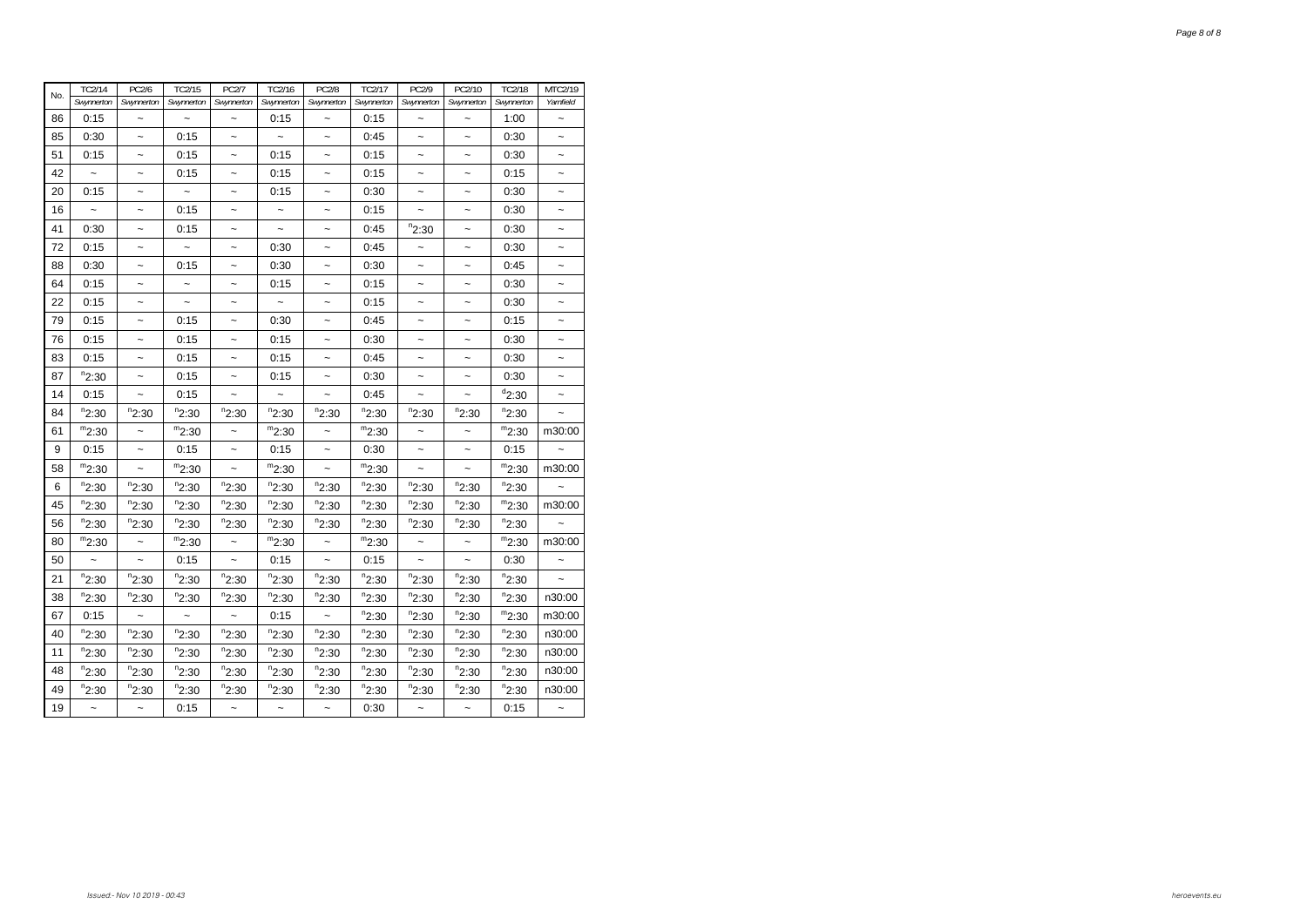#### **RAC Rally of the Tests 2019 - Day 3 - Yarnfield - Chester**

| No.            | Crew - Car                                               | Leg     | Overall | O/A                       | Leg            | CIs pos | <b>MTC3/1</b>         | TF3/1                 | <b>RS3/1</b>          | TP3/1A                | <b>TP3/1B</b>   | TP3/1C          | TF3/2                 | TF3/3                 | <b>TF3/4</b>          | <b>RS3/2</b>              | <b>TP3/2A</b> | TP3/2B                    | <b>TP3/2C</b>             | TC3/2                 | <b>RS3/3</b>          |
|----------------|----------------------------------------------------------|---------|---------|---------------------------|----------------|---------|-----------------------|-----------------------|-----------------------|-----------------------|-----------------|-----------------|-----------------------|-----------------------|-----------------------|---------------------------|---------------|---------------------------|---------------------------|-----------------------|-----------------------|
|                |                                                          | Total   | Total   | pos'n                     | $+/-$          | /Cls    | Yarnfield             | em Up                 | The Meres             | The Meres             | The Meres       | The Meres       | Circuit               | A la Kart             | <b>Bam Dance</b>      | Tanat                     | Tanat         | Tanat                     | Tanat                     | Llangynog             | Afon Ceirw            |
| -1             | Steve Entwistle/Mark Appleton - Morris Mini Cooper S     | 0:02:20 | 0:11:49 | $\overline{1}$            |                | 1/2     | $\sim$                | $\tilde{\phantom{a}}$ | $\tilde{\phantom{a}}$ | $e_{0:02}$            | 0:01            | $^{\circ}$ 0:02 | 0:09                  | 0:05                  | 0:09                  | $\sim$                    | 0:14          | $^{\circ}$ 0:01           | $\widetilde{\phantom{m}}$ | $\tilde{\phantom{a}}$ | $\sim$                |
| 57             | Harm Lamberigts/Arian van der Palen - Ford Escort Mexico | 0:02:21 | 0:13:47 | $\sim$                    |                | 1/7     | $\sim$                |                       | $\sim$                | 0:37                  | 0:02            | 0:01            | 0:03                  | $^{cc}$ 0:13          | $\tilde{\phantom{a}}$ | $\sim$                    | 0:02          | $^{\circ}$ 0:01           | $^{\circ}$ 0:04           | $\sim$                |                       |
| 65             | Mike Vokes/Matthew Vokes - Ginetta G15                   | 0:02:14 | 0:14:01 | $\widetilde{\phantom{m}}$ |                | 2/7     | $\sim$                | 0:03                  | $\sim$                | 0:03                  | $^{\circ}$ 0:01 | 0:01            | ™0:30                 | 0:05                  | 0:13                  | $\sim$                    | 0:16          | $^{\circ}$ 0:06           | 0:02                      | $\tilde{}$            |                       |
| 17             | Phil Hindley/Martyn Taylor - Porsche 911                 | 0:03:54 | 0:15:37 | $\overline{2}$            |                | 1/6     | $\sim$                | 0:05                  | $\sim$                | $^{\circ}$ 0:19       | 0:04            | $^{\circ}$ 0:10 | $\sim$                | $\sim$                | 0:07                  | $\sim$                    | 0:05          | 0:02                      | $^{\circ}$ 0:07           | $\sim$                |                       |
| 82             | Thomas Bricknell/Roger Bricknell - Volkswagen Golf GTi   | 0:02:58 | 0:16:56 | $\tilde{\phantom{a}}$     |                | 1/10    | $\sim$                | 0:03                  | $\sim$                | $^{\circ}$ 0:04       | 0:15            | $^{\circ}$ 0:04 | $\sim$                | $\tilde{\phantom{a}}$ | 0:03                  | $\sim$                    | 0:13          | $^{\circ}$ 0:02           | $^{\circ}$ 0:03           | $\sim$                | $\sim$                |
| 27             | Paul Dyas/Martin Pitt - Volvo Amazon                     | 0:01:47 | 0:18:10 | 3                         | 3 <sup>†</sup> | 1/4     | $\sim$                |                       |                       | $^{\circ}$ 0:01       | 0:03            | 0:14            | 0:05                  | 0:03                  | 0:05                  | $\sim$                    | 0:06          | $^{\circ}$ 0:03           | 0:04                      | $\sim$                |                       |
| 77             | Alexander Leurs/Bas de Rijk - Opel Ascona                | 0:06:25 | 0:18:26 | $\tilde{\phantom{a}}$     |                | 1/8     | $\sim$                | 0:03                  | $\sim$                | 0:03                  | $\sim$          | $\sim$          | 0:03                  | 0:03                  | 0:05                  | $\sim$                    | 0:19          | $^{\circ}$ 0:04           | $^{\circ}$ 0:12           | $\sim$                | $\sim$                |
| 63             | John Ruddock/Nick Cooper - Ford Escort Mexico            | 0:01:51 | 0:18:52 | $\tilde{\phantom{a}}$     |                | 2/8     | $\sim$                |                       | $\sim$                | $^{\circ}$ 0:03       | $^{\circ}$ 0:05 | $^{\circ}$ 0:11 | $\sim$                | $\sim$                |                       | $\sim$                    | 0:14          | $\widetilde{\phantom{m}}$ | 0:07                      | $\sim$                |                       |
| $\overline{2}$ | Stuart Anderson/Leigh Powley - Bentley Derby             | 0:04:48 | 0:19:00 | $\overline{4}$            | $1+$           | 1/1     | $\sim$                | 0:05                  | $\sim$                | 0:38                  | 0:06            | $^{\circ}$ 0:05 | 0:07                  | 0:07                  | 0:07                  | $\sim$                    | 0:24          | $^{\circ}$ 0:03           | 1:00                      | $\sim$                | $\sim$                |
| 59             | Tim Sawyer/Andrew Duerden - Ford Escort Mexico           | 0:04:23 | 0:19:30 | $\sim$                    |                | 3/7     | $\tilde{}$            | 0:09                  | $\tilde{\phantom{a}}$ | $^{\circ}$ 0:10       | $^{\circ}$ 0:02 | $^{\circ}$ 0:14 | 0:09                  | 0:05                  | 0:07                  | $\tilde{}$                | 0:19          | 0:03                      | $^{\circ}$ 0:06           | $\tilde{\phantom{a}}$ |                       |
| 30             | Peter Lovett/Matt Fowle - Porsche 911                    | 0:03:49 | 0:20:16 | 5                         | 2 <sup>†</sup> | 2/6     | $\sim$                | 0:05                  | $\sim$                | 0:05                  | 0:02            | $\sim$          | 0:11                  | 0:09                  | 0:11                  | $\sim$                    | 0:28          | 0:07                      | 0:13                      | $\sim$                |                       |
| 3              | Seren Whyte/Elise Whyte - Standard 10                    | 0:04:01 | 0:20:23 | 6                         | $1+$           | 2/1     | $\tilde{\phantom{a}}$ | 0:03                  | $\sim$                | $e_{0:02}$            | 0:02            | 0:01            | 0:05                  | 0:05                  | 0:05                  | $\sim$                    | 0:34          | 0:08                      | $^{\circ}$ 0:06           | $\tilde{\phantom{a}}$ |                       |
| 26             | Howard Warren/Iain Tullie - Porsche 911 Coupe            | 0:03:44 | 0:20:24 | $\overline{7}$            | 1 <sup>†</sup> | 3/6     | $\sim$                | 0:05                  | $\sim$                | 0:50                  | 0:01            | 0:04            | 0:05                  | 0:05                  | 0:05                  | $\tilde{\phantom{a}}$     | 0:23          | $^{\circ}$ 0:06           | 0:03                      | $\tilde{}$            |                       |
| 36             | Bill Cleyndert/Tony Brooks - Morris Mini Cooper S        | 0:05:58 | 0:21:25 | 8                         | $4+$           | 2/2     | $\sim$                |                       | $\sim$                | 0:06                  | 0:03            | 0:05            | 0:07                  | 0:13                  | 0:09                  | $\tilde{\phantom{a}}$     | 0:21          | 1:00                      | 0:42                      | $\sim$                | $\sim$                |
| 54             | Federico Berbet/Nick Bloxham - Porsche 911               | 0:03:05 | 0:21:37 | $\tilde{\phantom{a}}$     |                | 1/9     | $\sim$                | 0:03                  | $\tilde{\phantom{a}}$ | $^{\rm e}$ 0:09       | 0:04            | $^{\circ}$ 0:08 | 0:03                  | 0:09                  | 0:09                  | $\widetilde{\phantom{m}}$ | 0:17          | $^{\circ}$ 0:11           | $\tilde{\phantom{a}}$     | $\ddot{\phantom{1}}$  |                       |
| 39             | John Dignan/Peter Dignan - MG B Roadster                 | 0:03:40 | 0:22:42 | 9                         |                | 1/3     | $\sim$                | 0:05                  | $\sim$                | $e_{0:07}$            | 0:01            | $^{\circ}$ 0:20 | 0:09                  | 0:13                  | 0:11                  | $\sim$                    | 0:20          | 0:04                      | $^{\circ}$ 0:06           | $\sim$                |                       |
| 29             | Stephen Owens/Niall Frost - Porsche 911                  | 0:04:08 | 0:24:05 | 10                        |                | 4/6     | $\tilde{\phantom{a}}$ | 0:11                  | $\sim$                | $^{\circ}$ 0:02       | 0:01            | $^{\circ}$ 0:05 | 0:09                  | 0:07                  | 0:09                  | $\sim$                    | 0:25          | 1:00                      | $^{\circ}$ 0:15           | $\tilde{}$            |                       |
| 8              | Dermot Carnegie/Paul Bosdet - Volvo PV544                | 0:01:49 | 0:25:00 | 11                        | 1 <sup>†</sup> | 2/4     | $\sim$                | 0:07                  | $\sim$                | 0:02                  | $\sim$          | $^{\circ}$ 0:01 | 0:03                  | $\tilde{\phantom{a}}$ | 0:03                  | $\sim$                    | 0:09          | 0:04                      | 0:05                      | $\sim$                | $\sim$                |
| 52             | Bas van Kamperdijk/Erwin Berkhof - Porsche 911           | 0:04:36 | 0:25:07 | 12                        | $1+$           | 5/6     | $\sim$                | 0:03                  | $\sim$                | $\tilde{\phantom{a}}$ | 0:05            | 0:03            | 0:05                  | 0:11                  | 0:03                  | $\sim$                    | 0:16          | 1:00                      | $^{\circ}$ 0:21           | $\tilde{}$            |                       |
|                | 74 Clive Martin/Anji Martin - Ford Escort                | 0:03:08 | 0:25:33 | $\sim$                    |                | 4/7     | $\sim$                | 0:03                  | $\sim$                | $\tilde{\phantom{a}}$ | 0:03            | $^{\circ}$ 0:04 | 0:09                  | $\sim$                | 0:03                  | $\sim$                    | 0:21          | 0:05                      | 0:04                      | $\sim$                | $\sim$                |
| 33             | Darren Everitt/Susan Dixon - Triumph 2000 MK1            | 0:02:55 | 0:28:49 | 13                        | 1 <sup>†</sup> | 1/5     |                       |                       | $\sim$                | $^{\circ}$ 0:01       | $^{\circ}$ 0:03 | $^{\circ}$ 0:01 | $\tilde{\phantom{a}}$ | $\sim$                |                       | $\overline{\phantom{0}}$  | 0:24          | 0:24                      | 0:02                      | $\tilde{}$            |                       |
| 78             | Ed Abbott/Ray Crowther - Jaguar XJ-S                     | 0:06:22 | 0:28:55 | $\tilde{\phantom{a}}$     |                | 2/10    | $\sim$                | 0:09                  | $\sim$                | 0:04                  | 0:50            | 0:02            | 0:14                  | ™0:30                 | 0:15                  | $\tilde{\phantom{a}}$     | 0:26          | $^{\circ}$ 0:03           | 2:30                      | $\sim$                | $\tilde{\phantom{a}}$ |
| 35             | Roger Powley/Brian Goff - Hillman Imp                    | 0:04:25 | 0:30:18 | 14                        | $1+$           | 3/2     | $\sim$                | 0:11                  | $\sim$                | $^{\circ}$ 0:11       | 0:02            | $e_{0:14}$      | 0:13                  | 0:11                  | 0:13                  | $\sim$                    | 0:22          | 0:01                      | 0:04                      | $\sim$                |                       |
| 71             | Matthew Abrey/Owen Turner - Austin Mini                  | 0:03:00 | 0:31:36 | 15                        | 3 <sup>†</sup> | 4/2     | $\sim$                | $\sim$                | $\sim$                | $e_{0:02}$            | 0:01            | 1:00            | 0:03                  | $\sim$                | $\sim$                | $\sim$                    | 0:11          | $\sim$                    | 0:40                      | $\sim$                | $\sim$                |
| 28             | Thomas Koerner/Rolf Pellini - Porsche 91                 | 0:05:15 | 0:31:53 | 16                        |                | 6/6     | $\sim$                |                       | $\sim$                | $^{\circ}$ 0:21       | ${}^{se}$ 0:14  | $^{\circ}$ 0:03 | $\thicksim$           | 0:03                  | $\tilde{}$            | $\sim$                    | 0:12          | 1:00                      | 0:14                      | $\tilde{}$            |                       |
| 46             | Cliff England/Peter Rushforth - Truimph 2000             | 0:05:35 | 0:31:58 | 17                        | $2+$           | 2/5     | $\tilde{\phantom{a}}$ | 0:05                  | $\tilde{\phantom{a}}$ | 0:05                  | 0:02            | $\sim$          | 0:05                  | 0:05                  | 0:07                  | $\sim$                    | 0:32          | 0:06                      | 1:00                      | $\tilde{}$            | $\tilde{\phantom{a}}$ |
| 32             | Klaus Mueller/Eric Schwab - Lancia Fulvia Coupe          | 0:05:35 | 0:33:28 | 18                        | $1+$           | 2/3     | $\tilde{}$            |                       |                       | 0:16                  | 0:21            | 1:00            | $\tilde{\phantom{a}}$ | $\sim$                | $\tilde{\phantom{a}}$ | $\tilde{}$                | 0:29          | 0:01                      | 1:00                      | $\tilde{}$            |                       |
| 66             | Simon Malins/Suzanne Barker - Hillman Hunter             | 0:04:47 | 0:34:30 | $\sim$                    |                | 5/7     | $\sim$                | 0:09                  | $\sim$                | $e_{0:02}$            | 0:04            | 0:14            | 0:07                  | 0:03                  | 0:11                  | $\sim$                    | 0:28          | 0:01                      | 0:04                      | $\sim$                |                       |
| 53             | Sjouke Kuindersma/Jaap Jongman - Volvo 142               | 0:05:41 | 0:35:38 | $\tilde{\phantom{a}}$     |                | 3/8     | $\sim$                | 0:05                  | $\sim$                | 0:07                  | 0:31            | $^{\circ}$ 0:08 | 0:05                  | 0:05                  | 0:03                  | $\sim$                    | 0:29          | $^{\circ}$ 0:20           | 0:23                      | $\tilde{}$            | $\sim$                |
| 75             | Rod Hanson/Clare Grove - Ford Escort                     | 0:06:44 | 0:35:50 | $\thicksim$               |                | 3/10    | $\sim$                | $\tilde{}$            | $\tilde{\phantom{a}}$ | $^{\circ}$ 0:09       | 0:10            | 0:22            | 0:15                  | 0:13                  | $\tilde{}$            | $\tilde{\phantom{a}}$     | 0:15          | $^{\circ}$ 0:08           | 0:15                      | $\tilde{}$            |                       |
| 89             | Brian Dwelly/Janette Dwelly - Porsche 924S               | 0:06:29 | 0:36:06 | $\tilde{}$                |                | 4/10    | $\sim$                | 0:15                  | $\sim$                | $\sim$                | 0:03            | 0:45            | 0:07                  | 0:11                  | 0:13                  | $\tilde{}$                | 0:31          | 0:02                      | $^{\circ}$ 0:13           | $\sim$                |                       |
| 60             | Andy Simpson/Mick Briggs - Morris Mini Clubman           | 0:05:04 | 0:36:37 | $\tilde{\phantom{a}}$     |                | 6/7     | $\sim$                | 0:13                  | $\sim$                | 0:06                  | 0:05            | 0:07            | 0:05                  | 0:11                  | 0:09                  | $\sim$                    | 0:34          | 0:11                      | 1:00                      | $\sim$                |                       |
| 62             | Keith Jenkins/Martin Phaff - Lancia Fulvia Coupe         | 0:05:37 | 0:36:50 | 19                        | 1 <sup>†</sup> | 3/3     | $\tilde{}$            | 0:13                  | $\sim$                | $^{\circ}$ 0:03       | $^{\circ}$ 0:02 | 1:00            | 0:03                  | 0:07                  | 0:07                  | $\tilde{}$                | 0:28          | 0:05                      | $^{\circ}$ 0:07           | $\sim$                | $\sim$                |
| 5              | Charles Graves/Andrew Fish - Jaquar XK150 FHC            | 0:06:02 | 0:37:41 | 20                        | 2 <sub>1</sub> | 3/5     | $\sim$                | 0:03                  | $\sim$                | $^{\circ}$ 0:04       | $^{\circ}$ 0:03 | $\sim$          | $\tilde{\phantom{a}}$ | 0:03                  | 0:03                  | $\sim$                    | 0:32          | 1:00                      | 1:00                      | $\tilde{}$            |                       |
| 12             | Richard Worts/Nicola Shackleton - Jaguar Mk2             | 0:08:24 | 0:39:49 | 21                        |                | 4/5     | $\sim$                | 0:05                  | $\sim$                | 0:06                  | 0:04            | 1:00            | 0:07                  | 0:07                  | 0:03                  | $\tilde{\phantom{a}}$     | 0:35          | 0:33                      | 0:06                      | $\tilde{}$            | $\sim$                |
| 42             | Tim Lawrence/Alan Pettit - MG B GT                       | 0:04:12 | 0:39:50 | 22                        | 4 <sup>†</sup> | 4/3     |                       | 0:05                  |                       | $^{\circ}$ 0:06       | 0:13            | $^{\circ}$ 0:16 | 0:03                  | 0:05                  | 0:05                  | $\sim$                    | 0:21          | 0:09                      | 0:05                      | $\sim$                |                       |
| 47             | Andrew Brookes/Nick Pullan - Austin Mini Cooper          | 0:07:24 | 0:39:55 | 23                        |                | 5/2     | $\sim$                | 0:14                  | $\sim$                | $e_{0:07}$            | $^{\circ}$ 0:18 | 1:00            | 0:14                  | 0:14                  | 0:05                  | $\sim$                    | 1:00          | $^{\circ}$ 0:19           | 0:05                      | $\sim$                | $\sim$                |
| 69             | Andre Scruton/John Youd - Porsche 911                    | 0:07:08 | 0:40:07 | $\sim$                    |                | 2/9     | $\sim$                | 0:09                  | $\sim$                | $^{\circ}$ 0:13       | 0:08            | 0:30            | 0:07                  | 0:05                  | 0:03                  | $\sim$                    | 0:21          | 1:00                      | $^{\circ}$ 0:07           | $\sim$                |                       |
| 24             | Chris Howell/Jon Briggs - Ford Lotus Cortina Mk1         | 0:08:03 | 0:40:35 | 24                        |                | 6/2     | $\sim$                | 0:11                  | $\sim$                | $^{\circ}$ 0:02       | 0:04            | 0:17            | 0:11                  | 0:09                  | 0:07                  | $\sim$                    | 0:21          | 1:00                      | $^{\circ}$ 0:24           | $\sim$                | $\tilde{\phantom{a}}$ |
| $\overline{7}$ | Peter Moore/Dan Stellmacher - Austin Healey Sprite       | 0:07:00 | 0:40:38 | 25                        |                | 5/3     | $\sim$                | 0:11                  | $\sim$                | $^{\circ}$ 0:03       | 0:02            | 1:00            | 0:11                  |                       |                       |                           | 0:19          | 0:05                      | 0:26                      | $\sim$                |                       |
|                | Peter Humphrey/Graham Couser - Volvo PV544               | 0:10:38 | 0:41:27 | 26                        | $7+$           | 3/4     |                       | 0:09                  |                       | $^{\circ}$ 0:01       | 0:08            | 0:11            | 0:11                  | 0:07                  | 0:07                  |                           | 0:21          | 0:14                      | 1:00                      |                       |                       |
| $\overline{4}$ |                                                          |         |         |                           |                |         |                       |                       |                       |                       |                 |                 |                       |                       |                       |                           |               |                           |                           |                       |                       |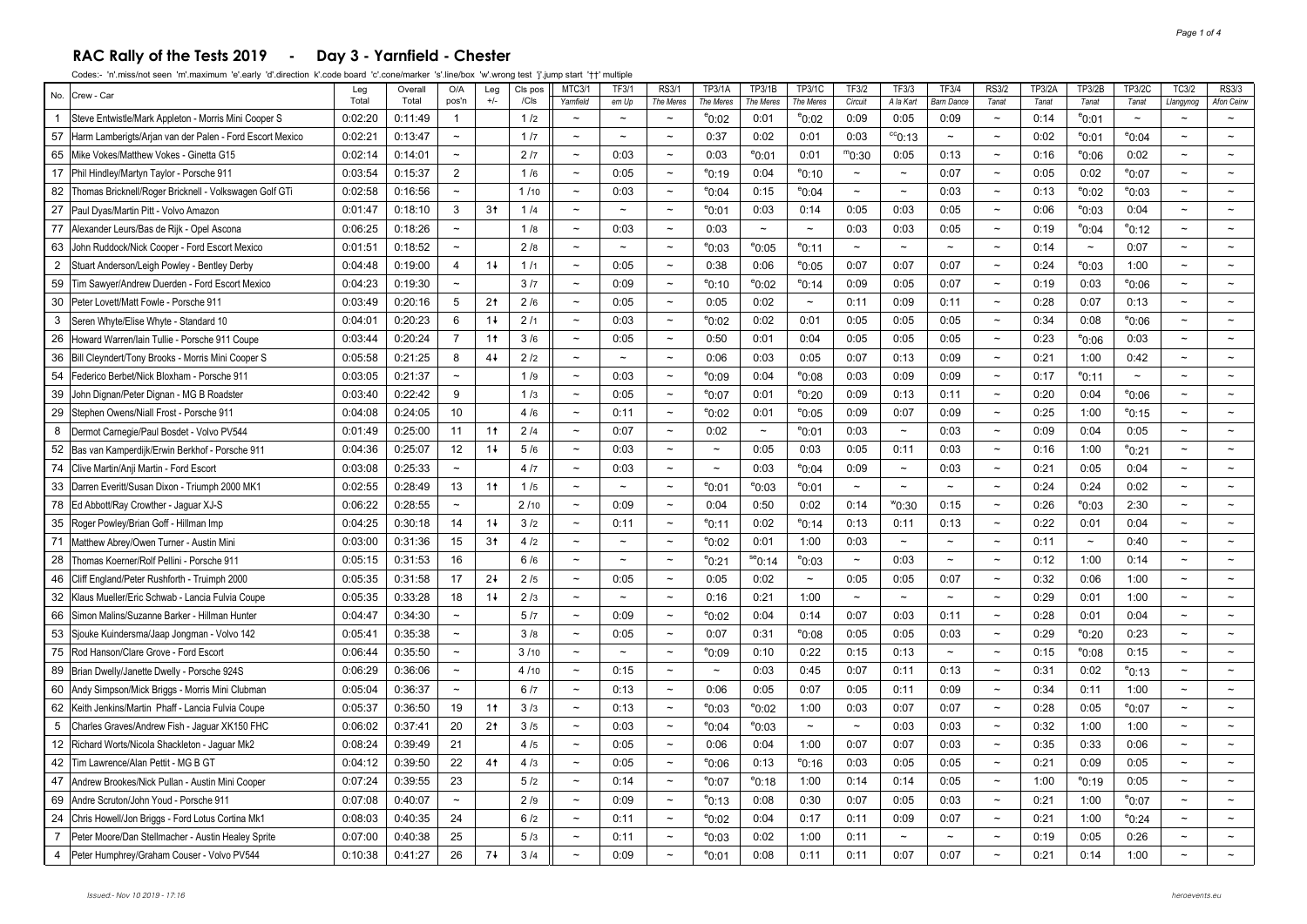| No.            | TP3/3A                | <b>TP3/3B</b>   | <b>TP3/3C</b>         | TF3/5                 | <b>RS3/4</b>              | <b>TP3/4A</b>         | TP3/4B            | TP3/4C          | <b>TP3/4D</b>         | <b>TP3/4E</b>         | <b>TF3/6</b>              | TC3/3                     | TC3/4                     | <b>TF3/7</b>              | <b>RS3/5</b>              | <b>TP3/5A</b>         | <b>TP3/5B</b>         | <b>TP3/5C</b>         | <b>TP3/5D</b>         | <b>TP3/5E</b>         | <b>TP3/5F</b>   | MTC3/5                    |
|----------------|-----------------------|-----------------|-----------------------|-----------------------|---------------------------|-----------------------|-------------------|-----------------|-----------------------|-----------------------|---------------------------|---------------------------|---------------------------|---------------------------|---------------------------|-----------------------|-----------------------|-----------------------|-----------------------|-----------------------|-----------------|---------------------------|
|                | Afon Ceirw            | Afon Ceirw      | Afon Ceirw            | Hoarse 'n'            | Twin Lakes                | <b>Twin Lakes</b>     | <b>Twin Lakes</b> | Twin Lakes      | <b>Twin Lakes</b>     | <b>Twin Lakes</b>     | Hall of                   | St Asaph                  | St Asaph                  | Gliding                   | Arthur                    | Arthur                | Arthur                | Arthur                | Arthur                | Arthur                | Arthur          | Chester                   |
| $\mathbf{1}$   | $^{\circ}$ 0:01       | $^{\circ}0:03$  | $^{\circ}$ 0:02       | $\tilde{\phantom{a}}$ | $\sim$                    | $\tilde{}$            | $e_{0:02}$        | $^{\circ}$ 0:01 | 0:17                  | $^{\circ}0:03$        | 0:07                      | $\sim$                    | $\sim$                    | 0:03                      | $\sim$                    | $\tilde{\phantom{a}}$ | $^{\circ}$ 0:02       | 0:25                  | 0:21                  | °0:01                 | 0:09            | $\widetilde{\phantom{m}}$ |
| 57             | 0:01                  | $^{\circ}$ 0:26 | 0:19                  | $\tilde{}$            | $\tilde{\phantom{a}}$     | 0:05                  | 0:03              | $^{\circ}$ 0:01 | $\tilde{\phantom{a}}$ | 0:02                  | 0:03                      | $\tilde{\phantom{a}}$     | $\tilde{\phantom{a}}$     | 0:03                      | $\tilde{\phantom{a}}$     | $\tilde{\phantom{a}}$ | $^{\circ}$ 0:03       | 0:05                  | $^{\circ}$ 0:01       | $^{\rm e}$ 0:03       | 0:03            | $\tilde{\phantom{a}}$     |
| 65             | 0:04                  | 0:17            | 0:01                  | 0:03                  | $\widetilde{\phantom{m}}$ | 0:03                  | 0:01              | 0:04            | $^{\circ}$ 0:01       | $^{\rm e}$ 0:03       | 0:05                      | $\thicksim$               | $\tilde{\phantom{a}}$     | $\widetilde{\phantom{m}}$ | $\sim$                    | $^{\circ}$ 0:02       | $^{\rm e}$ 0:01       | 0:01                  | 0:04                  | 0:02                  | 0:02            | $\tilde{\phantom{a}}$     |
| 17             | $\tilde{}$            | $^{\circ}$ 0:16 | $^{\circ}$ 0:18       | 0:03                  | $\tilde{\phantom{a}}$     | 0:04                  | $^{\circ}$ 0:07   | $^{\circ}$ 0:12 | 0:16                  | $^{\circ}$ 0:02       | 0:07                      | $\tilde{\phantom{a}}$     | $\tilde{\phantom{a}}$     | 0:05                      | $\tilde{\phantom{a}}$     | 0:53                  | $^{\circ}$ 0:06       | $^{\circ}$ 0:09       | $^{\circ}$ 0:10       | $e_{0:04}$            | 0:03            | $\tilde{\phantom{a}}$     |
| 82             | $^{\circ}0:02$        | $^{\circ}0:03$  | $^{\circ}$ 0:09       | 0:03                  | $\tilde{\phantom{a}}$     | $^{\rm e}$ 0:01       | 0:05              | 0:10            | 1:00                  | $^{\circ}0:02$        | $\tilde{\phantom{a}}$     | $\tilde{\phantom{a}}$     | $\tilde{\phantom{a}}$     | 0:03                      | $\widetilde{\phantom{m}}$ | $^{\rm e}$ 0:01       | $^{\circ}$ 0:07       | $^{\circ}$ 0:10       | 0:08                  | $^{\circ}$ 0:03       | 0:04            | $\tilde{}$                |
| 27             | 0:01                  | $e_{0:06}$      | °0:03                 | $\tilde{\phantom{a}}$ | $\tilde{\phantom{a}}$     | $\tilde{\phantom{a}}$ | $^{\circ}$ 0:04   | $^{\rm e}$ 0:01 | 0:10                  | $\tilde{}$            | 0:07                      | $\tilde{\phantom{a}}$     | $\tilde{\phantom{a}}$     | $\tilde{\phantom{a}}$     | $\tilde{}$                | $^{\rm e}$ 0:03       | 0:04                  | 0:05                  | $^{\rm e}$ 0:09       | $^{\circ}$ 0:05       | 0:05            | $\tilde{\phantom{a}}$     |
| 77             | 0:11                  | 0:03            | 0:02                  | 0:03                  | $\sim$                    | 2:30                  | $\sim$            | 0:29            | 0:30                  | $^{\circ}$ 0:27       | 0:03                      | $\sim$                    | $\sim$                    | 0:03                      | $\sim$                    | $\tilde{\phantom{a}}$ | 0:01                  | 0:20                  | 0:07                  | °0:02                 | 0:42            | $\tilde{\phantom{a}}$     |
| 63             | $e_{0:02}$            | $^{\circ}$ 0:05 | °0:12                 | $\tilde{\phantom{a}}$ | $\tilde{\phantom{a}}$     | $\tilde{\phantom{a}}$ | 0:11              | $^{\circ}$ 0:05 | $^{\circ}$ 0:04       | 0:11                  | $\tilde{\phantom{a}}$     | $\tilde{\phantom{a}}$     | $\tilde{}$                |                           | $\tilde{\phantom{a}}$     | $^{\rm e}$ 0:01       | $\tilde{\phantom{a}}$ | 0:11                  | $\tilde{\phantom{a}}$ | <sup>e</sup> 0:01     | 0:08            | $\tilde{\phantom{a}}$     |
| $\overline{c}$ | 0:06                  | $^{\circ}$ 0:25 | $^{\circ}$ 0:05       | 0:03                  | $\tilde{\phantom{a}}$     | 0:05                  | 0:08              | 0:03            | 0:52                  | $\tilde{\phantom{a}}$ | 0:05                      | $\tilde{\phantom{a}}$     | $\thicksim$               | $^{\circ}$ 0:05           | $\tilde{}$                | 0:02                  | $^{\circ}$ 0:01       | $^{\circ}$ 0:01       | 0:01                  | $\tilde{\phantom{a}}$ | 0:04            | $\tilde{}$                |
| 59             | 0:04                  | 1:00            | $^{\circ}$ 0:05       | 0:09                  | $\tilde{\phantom{a}}$     | $\tilde{}$            | 0:05              | $^{\circ}$ 0:01 | 0:37                  | 0:01                  | 0:11                      | $\widetilde{\phantom{m}}$ | $\thicksim$               | 0:13                      | $\tilde{\phantom{a}}$     | 0:02                  | $^{\circ}$ 0:03       | $^{\circ}$ 0:13       | 0:03                  | 0:03                  | 0:09            | $\tilde{\phantom{a}}$     |
| 30             | 0:01                  | 0:06            | $^{\circ}$ 0:12       | 0:07                  | $\tilde{\phantom{a}}$     | 0:25                  | 0:03              | 0:07            | $e_{0:09}$            | 0:07                  | 0:11                      | $\tilde{}$                | $\tilde{\phantom{a}}$     | $^{\circ}$ 0:11           | $\tilde{}$                | 0:04                  | $^{\circ}$ 0:03       | 0:11                  | 0:06                  | 0:05                  | 0:10            | $\tilde{\phantom{a}}$     |
| 3              | $\tilde{\phantom{a}}$ | 0:18            | $^{\circ}$ 0:09       | 0:03                  | $\tilde{\phantom{a}}$     | 0:03                  | 0:03              | 0:15            | 1:00                  | $^{\circ}$ 0:25       | 0:07                      | $\tilde{\phantom{a}}$     | $\thicksim$               | 0:07                      | $\tilde{\phantom{a}}$     | 0:02                  | $^{\circ}$ 0:02       | 0:03                  | 0:02                  | $\tilde{\phantom{a}}$ | 0:11            | $\tilde{\phantom{a}}$     |
| 26             | 0:04                  | 0:07            | $^{\circ}$ 0:08       | 0:05                  | $\tilde{\phantom{a}}$     | 0:01                  | 0:04              | $\thicksim$     | 1:00                  | $^{\circ}$ 0:03       | 0:05                      | $\tilde{\phantom{a}}$     | $\tilde{\phantom{a}}$     | 0:07                      | $\tilde{}$                | 0:01                  | $^{\circ}$ 0:03       | 0:01                  | $\tilde{}$            | $e_{0:04}$            | 0:04            | $\tilde{\phantom{a}}$     |
| 36             | $\tilde{\phantom{a}}$ | 0:23            | $^{\circ}$ 0:06       | 0:07                  | $\tilde{\phantom{a}}$     | 1:00                  | $e_{0:01}$        | $^{\circ}$ 0:07 | 0:16                  | $^{\circ}$ 0:01       | 0:09                      | $\thicksim$               | $\tilde{\phantom{a}}$     | $^{\circ}$ 0:13           | $\tilde{}$                | $^{\rm e}$ 0:01       | $^{\circ}$ 0:01       | 0:05                  | 0:05                  | $^{\rm e}$ 0:05       | 0:32            | $\tilde{\phantom{a}}$     |
| 54             | 0:01                  | $^{\circ}$ 0:10 | $^{\rm e}$ 0:08       | 0:05                  | $\sim$                    | 0:04                  | 0:02              | $^{\circ}$ 0:09 | 0:03                  | $^{\rm e}$ 0:04       | $\tilde{\phantom{a}}$     | $\sim$                    | $\tilde{\phantom{a}}$     | $^{\circ}$ 0:09           | $\tilde{}$                | 0:02                  | 0:01                  | $^{\circ}$ 0:12       | $^{\circ}$ 0:22       | °0:02                 | 0:18            | $\tilde{\phantom{a}}$     |
| 39             | 0:27                  | 0:24            | $^{\circ}$ 0:01       | 0:07                  | $\tilde{\phantom{a}}$     | 0:04                  | $^{\circ}$ 0:01   | 0:05            | $^{\circ}$ 0:04       | $^{\circ}$ 0:03       | 0:09                      | $\tilde{\phantom{a}}$     | $\thicksim$               | $^{\circ}$ 0:11           | $\tilde{\phantom{a}}$     | $^{\rm e}$ 0:01       | $^{\circ}$ 0:05       | 0:03                  | 0:10                  | $^{\rm e}$ 0:01       | 0:08            | $\tilde{}$                |
| 29             | $\tilde{}$            | $^{\circ}0:05$  | $^{\circ}$ 0:01       | 0:11                  | $\tilde{}$                | 0:07                  | $e_{0:10}$        | $^{\circ}$ 0:01 | 0:28                  | $\tilde{\phantom{a}}$ | 0:09                      | $\tilde{}$                | $\tilde{\phantom{a}}$     | 0:09                      | $\tilde{}$                | $\tilde{\phantom{a}}$ | $^{\circ}$ 0:10       | $^{\circ}$ 0:05       | 0:01                  | $^{\circ}$ 0:05       | 0:02            | $\tilde{}$                |
| 8              | 0:04                  | 0:08            | 0:02                  | 0:03                  | $\sim$                    | 0:02                  | 0:01              | $^{\rm e}$ 0:05 | 0:16                  | $^{\rm e}$ 0:04       | $\tilde{\phantom{a}}$     | $\tilde{\phantom{a}}$     | $\thicksim$               | 0:05                      | $\tilde{}$                | 0:02                  | 0:04                  | 0:05                  | 0:03                  | °0:01                 | 0:10            | $\tilde{}$                |
| 52             | °0:04                 | 0:33            | 0:22                  | $\tilde{\phantom{a}}$ | $\tilde{}$                | 0:09                  | 0:08              | 0:01            | 0:10                  | 0:03                  | 0:03                      | $\tilde{\phantom{a}}$     | $\tilde{\phantom{a}}$     | 0:03                      | $\tilde{}$                | 0:01                  | 0:04                  | 0:10                  | 0:12                  | °0:25                 | $^{\circ}$ 0:01 | $\tilde{}$                |
| 74             | 0:03                  | 0:03            | $^{\circ}$ 0:06       | 0:05                  | $\widetilde{\phantom{m}}$ | 0:32                  | 0:13              | 0:04            | $^{\circ}$ 0:09       | 0:02                  | $\widetilde{\phantom{m}}$ | $\sim$                    | $\thicksim$               | 0:09                      | $\tilde{}$                | 0:04                  | 0:08                  | 0:32                  | $^{\circ}$ 0:03       | °0:02                 | $^{\circ}$ 0:01 | $\tilde{\phantom{a}}$     |
| 33             | $\tilde{\phantom{a}}$ | 0:31            | 0:16                  | $\tilde{\phantom{a}}$ | $\tilde{}$                | 0:03                  | $^{\circ}$ 0:01   | $^{\circ}$ 0:04 | 0:12                  | $^{\circ}$ 0:02       | $\tilde{\phantom{a}}$     | $\tilde{}$                | $\tilde{}$                | $\tilde{}$                | $\tilde{}$                | $e_{0:02}$            | $se$ 0:13             | 0:11                  | 0:10                  | $e_{0:09}$            | 0:06            | $\tilde{}$                |
| 78             | <sup>e</sup> 0:01     | $^{\circ}$ 0:06 | $^{\circ}$ 0:03       | 0:05                  | $\sim$                    | 0:08                  | 0:03              | $^{\circ}$ 0:02 | 0:05                  | $\tilde{\phantom{a}}$ | 0:11                      | $\tilde{}$                | $\thicksim$               | $\widetilde{\phantom{m}}$ | $\tilde{}$                | 0:03                  | $^{\circ}$ 0:01       | $\tilde{\phantom{a}}$ | 0:08                  | $^{\rm e}$ 0:03       | 0:20            | $\tilde{\phantom{a}}$     |
| 35             | 0:04                  | 0:03            | °0:33                 | 0:11                  | $\tilde{\phantom{a}}$     | 0:06                  | 0:04              | $^{\circ}$ 0:04 | 0:19                  | $^{\rm e}$ 0:06       | 0:03                      | $\widetilde{\phantom{m}}$ | $\tilde{\phantom{a}}$     | 0:09                      | $\tilde{}$                | 0:03                  | $^{\circ}$ 0:19       | 0:15                  | $^{\rm e}$ 0:08       | $^{\rm e}$ 0:03       | 0:13            | $\ddot{\phantom{1}}$      |
| 71             | 0:01                  | 0:05            | °0:09                 | $\sim$                | $\sim$                    | 0:01                  | 0:01              | 0:06            | 0:02                  | 0:06                  | $\tilde{\phantom{a}}$     | $\tilde{\phantom{a}}$     | $\tilde{\phantom{a}}$     | $^{\circ}$ 0:03           | $\widetilde{\phantom{m}}$ | 0:04                  | $\tilde{\phantom{a}}$ | 0:02                  | 0:04                  | $\thicksim$           | 0:19            | $\tilde{\phantom{a}}$     |
| 28             | 0:02                  | 0:18            | $^{\circ}$ 0:10       | 0:07                  | $\tilde{\phantom{a}}$     | 0:48                  | 0:18              | $^{\circ}$ 0:08 | 0:24                  | 0:09                  | $\thicksim$               | $\tilde{\phantom{a}}$     | $\tilde{\phantom{a}}$     | $\tilde{}$                | $\tilde{\phantom{a}}$     | 0:04                  | $^{\circ}$ 0:04       | 0:08                  | $^{\circ}$ 0:07       | $^{\rm e}$ 0:08       | 0:13            | $\tilde{}$                |
| 46             | 0:02                  | 0:13            | $^{\circ}$ 0:12       | 0:07                  | $\sim$                    | 0:02                  | 0:58              | 0:25            | $^{\circ}$ 0:03       | $^{\circ}$ 0:02       | 0:07                      | $\thicksim$               | $\widetilde{\phantom{m}}$ | $m_{0:30}$                | $\widetilde{\phantom{m}}$ | 0:06                  | 0:07                  | 0:05                  | 0:04                  | 0:07                  | 0:18            | $\tilde{}$                |
| 32             | °0:01                 | 1:00            | °0:05                 | 0:03                  | $\tilde{\phantom{a}}$     | 0:19                  | $^{\circ}$ 0:05   | 0:02            | 0:11                  | 0:15                  | 0:05                      | $\tilde{\phantom{a}}$     | $\tilde{\phantom{a}}$     | $^{\circ}$ 0:07           | $\tilde{\phantom{a}}$     | $\sim$                | $\tilde{\phantom{a}}$ | $\tilde{\phantom{a}}$ | $^{\circ}$ 0:03       | °0:04                 | 0:08            | $\widetilde{\phantom{m}}$ |
| 66             | $e_{0:03}$            | 0:16            | $^{\circ}$ 0:09       | 0:09                  | $\sim$                    | 0:02                  | 0:05              | 0:21            | $^{\circ}$ 0:03       | $^{\circ}$ 0:05       | 0:13                      | $\thicksim$               | $\tilde{\phantom{a}}$     | 0:05                      | $\sim$                    | 0:52                  | 0:03                  | 0:24                  | $^{\circ}$ 0:09       | °0:04                 | 0:21            | $\widetilde{\phantom{m}}$ |
| 53             | 0:07                  | 0:32            | °0:35                 | 0:05                  | $\tilde{\phantom{a}}$     | 0:07                  | 0:03              | 0:12            | 0:55                  | $^{\rm e}$ 0:12       | 0:05                      | $\tilde{\phantom{a}}$     | $\tilde{\phantom{a}}$     | 0:05                      | $\tilde{\phantom{a}}$     | $^{\circ}$ 0:03       | $^{\circ}$ 0:03       | 0:07                  | 0:03                  | $^{\rm e}$ 0:04       | 0:07            | $\tilde{}$                |
| 75             | 0:09                  | 0:15            | 0:03                  | 0:09                  | $\tilde{\phantom{a}}$     | 1:00                  | 0:27              | 0:20            | 0:01                  | $\tilde{\phantom{a}}$ | 0:03                      | $\tilde{\phantom{a}}$     | $\thicksim$               | $^{\rm w}$ 0:30           | $\tilde{}$                | 0:18                  | $^{\circ}$ 0:02       | $^{\circ}$ 0:07       | 0:01                  | <sup>e</sup> 0:44     | 0:48            | $\tilde{}$                |
| 89             | °0:06                 | 0:17            | °0:10                 | 0:15                  | $\tilde{\phantom{a}}$     | 0:07                  | $^{\circ}$ 0:05   | 0:14            | 0:33                  | 0:15                  | 0:15                      | $\tilde{\phantom{a}}$     | $\thicksim$               | 0:07                      | $\tilde{\phantom{a}}$     | 0:01                  | $^{\circ}$ 0:04       | 0:24                  | 0:27                  | 0:17                  | 0:32            | $\tilde{}$                |
| 60             | 0:06                  | 0:09            | $^{\circ}$ 0:01       | 0:05                  | $\sim$                    | 0:11                  | 0:01              | 0:17            | $e_{0:02}$            | $^{\circ}$ 0:05       | 0:09                      | $\sim$                    | $\thicksim$               | 0:07                      | $\tilde{\phantom{a}}$     | 0:05                  | $\tilde{\phantom{a}}$ | 0:16                  | 0:11                  | 0:07                  | 0:31            | $\tilde{\phantom{a}}$     |
| 62             | $^{\circ}$ 0:06       | 0:03            | °0:09                 | 0:13                  | $\tilde{\phantom{a}}$     | $^{\rm e}$ 0:01       | $^{\circ}$ 0:02   | $^{\circ}$ 0:05 | $^{\circ}$ 0:07       | $^{\rm e}$ 0:17       | 0:13                      | $\thicksim$               | $\thicksim$               | 0:05                      | $\tilde{\phantom{a}}$     | $^{\circ}$ 0:02       | $^{\circ}$ 0:07       | 1:00                  | 0:23                  | 0:12                  | 0:17            | $\tilde{}$                |
| 5              | $e_{0:20}$            | 0:10            | $^{\circ}$ 0:11       | 0:03                  | $\tilde{\phantom{a}}$     | 1:00                  | 0:19              | 0:04            | $^{\circ}$ 0:06       | $\tilde{\phantom{a}}$ | 0:03                      | $\tilde{\phantom{a}}$     | $\tilde{\phantom{a}}$     | 0:03                      | $\widetilde{\phantom{m}}$ | 0:02                  | 0:01                  | 0:14                  | 0:01                  | $e_{0:08}$            | 0:29            | $\tilde{}$                |
| 12             | 2:30                  | $\thicksim$     | $^{\circ}$ 0:06       | 0:05                  | $\thicksim$               | 0:07                  | 0:06              | 0:01            | 1:00                  | $\tilde{\phantom{a}}$ | 0:05                      | $\widetilde{\phantom{m}}$ | $\thicksim$               | 0:05                      | $\tilde{\phantom{a}}$     | 0:02                  | $^{\circ}$ 0:01       | 0:02                  | 0:05                  | 0:23                  | 1:00            | $\tilde{}$                |
| 42             | 0:04                  | 0:21            | $^{\circ}$ 0:05       | $\thicksim$           | $\tilde{\phantom{a}}$     | 0:05                  | 0:04              | 0:06            | 0:12                  | 0:14                  | $\tilde{\phantom{a}}$     | $\tilde{}$                | $\tilde{\phantom{a}}$     | 0:03                      | $\tilde{}$                | 0:03                  | $^{\circ}$ 0:05       | 0:03                  | 0:01                  | <sup>e</sup> 0:18     | 1:00            | $\tilde{\phantom{a}}$     |
| 47             | 0:06                  | 0:38            | $^{\circ}$ 0:05       | 0:13                  | $\tilde{\phantom{a}}$     | 0:08                  | 0:23              | 0:25            | $^{\circ}$ 0:09       | $\tilde{\phantom{a}}$ | 0:13                      | $\widetilde{\phantom{m}}$ | $\thicksim$               | 0:07                      | $\tilde{\phantom{a}}$     | 0:01                  | $^{\circ}$ 0:07       | 0:22                  | 0:04                  | 0:04                  | 0:43            | $\tilde{}$                |
| 69             | 0:04                  | 0:15            | $^{\circ}$ 0:09       | 0:09                  | $\tilde{\phantom{a}}$     | $^{\circ}$ 0:04       | 0:29              | 2:30            | $\tilde{}$            | 0:16                  | 0:05                      | $\tilde{\phantom{a}}$     | $\tilde{\phantom{a}}$     | 0:05                      | $\tilde{}$                | 0:03                  | $^{\circ}$ 0:01       | $^{\circ}$ 0:03       | 0:01                  | 0:05                  | 0:06            | $\tilde{}$                |
| 24             | 0:43                  | 0:12            | $^{\rm e}$ 0:08       | 0:14                  | $\tilde{\phantom{a}}$     | 1:00                  | 0:49              | 0:01            | $^{\circ}$ 0:29       | $^{\circ}$ 0:15       | 0:14                      | $\tilde{\phantom{a}}$     | $\widetilde{\phantom{m}}$ | 0:14                      | $\tilde{}$                | 0:09                  | $^{\rm e}$ 0:01       | 0:10                  | 0:14                  | $^{\rm e}$ 0:03       | 0:21            | $\tilde{}$                |
| $\overline{7}$ | 0:12                  | 0:13            | $\tilde{\phantom{a}}$ | 0:07                  | $\tilde{\phantom{a}}$     | 0:18                  | $^{\circ}$ 0:01   | $^{\circ}$ 0:04 | $e_{0:21}$            | $^{\rm e}$ 0:10       | 0:03                      | $\tilde{}$                | $\tilde{}$                | $\tilde{\phantom{a}}$     | $\tilde{}$                | $^{\circ}$ 0:31       | $^{\circ}$ 1:00       | 0:42                  | $^{\circ}$ 0:17       | °0:38                 | $e_{0:06}$      | $\tilde{\phantom{a}}$     |
| $\overline{4}$ | 1:00                  | 0:29            | 0:01                  | ™0:30                 | $\tilde{\phantom{a}}$     | 1:00                  | 0:22              | 0:02            | 1:00                  | 0:06                  | 0:09                      | $\tilde{}$                | $\tilde{}$                | 0:07                      |                           | 0:49                  | 0:01                  | 1:00                  | $^{\circ}$ 0:16       | <sup>e</sup> 0:22     | 0:55            |                           |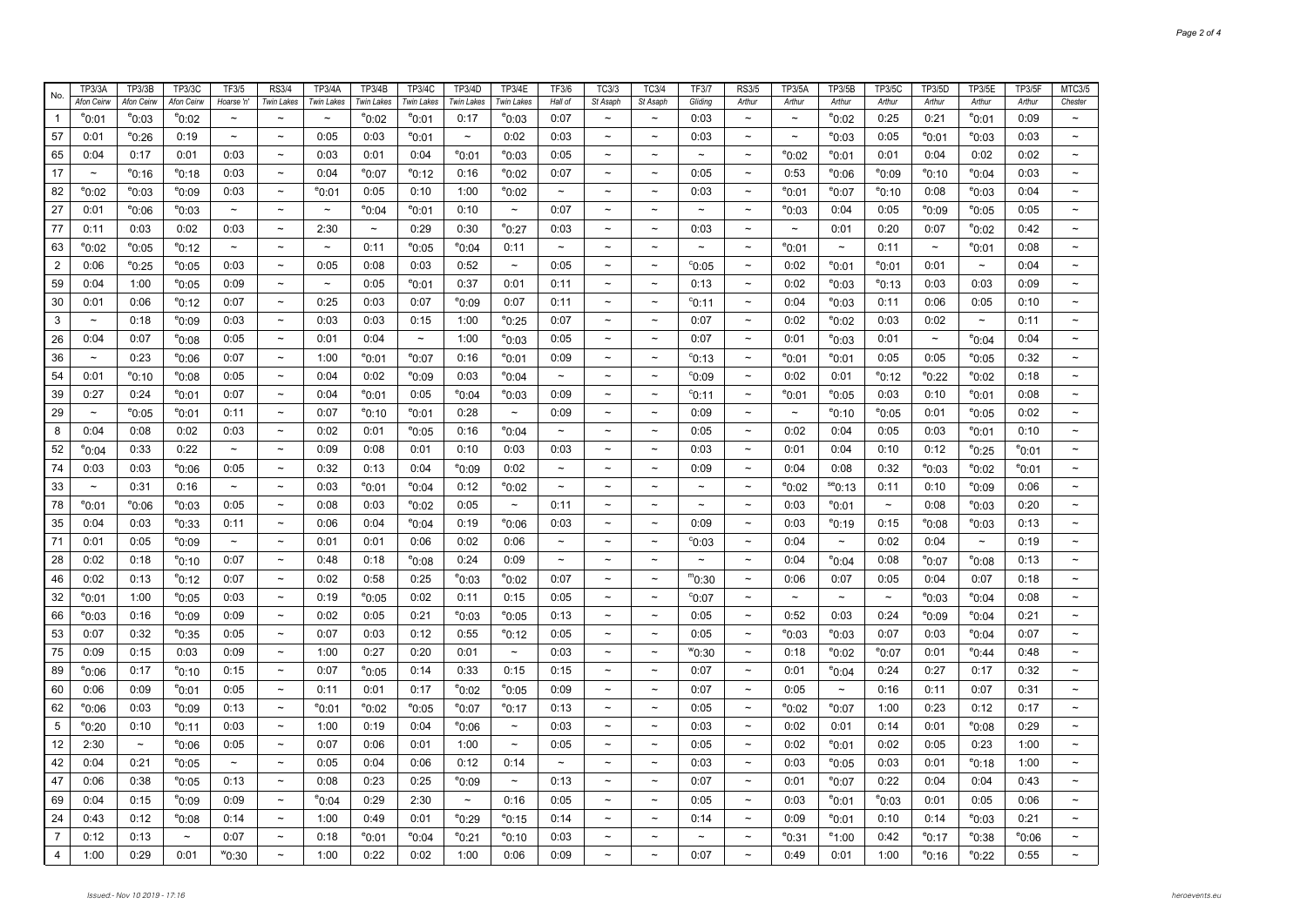#### **RAC Rally of the Tests 2019 - Day 3 - Yarnfield - Chester**

| No. | Crew - Car                                             | Leg     | Overall      | O/A                       | Leg            | CIs pos | MTC3/1                | <b>TF3/1</b>          | <b>RS3/1</b>          | TP3/1A                   | TP3/1B          | TP3/1C          | <b>TF3/2</b>          | TF3/3           | <b>TF3/4</b>          | <b>RS3/2</b>             | <b>TP3/2A</b> | <b>TP3/2B</b>   | <b>TP3/2C</b>   | TC3/2                 | <b>RS3/3</b>          |
|-----|--------------------------------------------------------|---------|--------------|---------------------------|----------------|---------|-----------------------|-----------------------|-----------------------|--------------------------|-----------------|-----------------|-----------------------|-----------------|-----------------------|--------------------------|---------------|-----------------|-----------------|-----------------------|-----------------------|
|     |                                                        | Total   | Total        | pos'n                     | $+/-$          | /Cls    | Yarnfield             | em Up                 | The Meres             | The Meres                | The Meres       | The Meres       | Circuit               | A la Kart       | <b>Bam Dance</b>      | Tanat                    | Tanat         | Tanat           | Tanat           | Llangynog             | Afon Ceirw            |
|     | 16 Peter Naaktgeboren/Bart den Hartog - Porsche 356B   | 0:02:45 | 0:42:08      | 27                        | 1 <sup>†</sup> | 6/3     | $\tilde{\phantom{a}}$ | $\tilde{\phantom{a}}$ | $\sim$                | 0:04                     | $^{\circ}$ 0:01 | $^{\circ}$ 0:04 | 0:03                  | 0:09            | 0:09                  | $\tilde{}$               | 0:18          | 0:11            | $^{\circ}$ 0:02 | $\tilde{\phantom{a}}$ | $\tilde{}$            |
| 86  | Carrie Northmore/Bernard Northmore - Porsche 944       | 0:07:31 | 0:42:08      | $\thicksim$               |                | 5/10    | $\sim$                | 0:07                  | $\sim$                | $^{\circ}$ 0:15          | 0:10            | 1:00            | 0:13                  | 0:05            | 0:07                  | $\tilde{\phantom{a}}$    | 0:42          | $^{\circ}$ 0:07 | $^{\circ}$ 0:14 | $\tilde{\phantom{a}}$ | $\sim$                |
|     | 85 Peter Engel/Jim Bowie - Volkswagen Golf GTI         | 0:09:31 | 0:44:49      | $\widetilde{\phantom{m}}$ |                | 6/10    | $\tilde{\phantom{a}}$ | 0:15                  | $\tilde{\phantom{a}}$ | 0:04                     | 0:03            | 0:05            | 0:15                  | 0:14            | 0:15                  |                          | 0:37          | $^{\circ}$ 0:15 | 0:15            | $\tilde{\phantom{a}}$ |                       |
| 51  | Michael Kunz/James Ewing - Volvo 240 S                 | 0:09:35 | 0:45:11      | $\tilde{\phantom{a}}$     |                | 7/10    |                       | 0:15                  | $\sim$                | 0:04                     | 0:04            | $^{\circ}$ 0:51 | 0:15                  | 0:15            | 0:15                  |                          | 0:43          | 1:00            | 1:00            | $\sim$                | $\sim$                |
| 20  | Andy Hamer/Bob Kerry - Volvo Amazon                    | 0:07:45 | 0:45:53      | 28                        | $1+$           | 4/4     | $\tilde{\phantom{a}}$ | 0:11                  | $\sim$                | 0:13                     | $^{\circ}$ 0:08 | $^{\circ}$ 0:06 | 0:13                  | 0:13            | 0:11                  | $\tilde{\phantom{a}}$    | 0:25          | 0:04            | 0:16            | $\tilde{\phantom{a}}$ | $\tilde{}$            |
| 72  | Steve Robertson/Julia Robertson - MG B GT V8           | 0:05:35 | 0:46:13      | $\thicksim$               |                | 3/9     | $\tilde{\phantom{a}}$ | 0:05                  | $\sim$                | 0:18                     | 0:12            | 0:23            | $\sim$                | $\sim$          | $\tilde{}$            | $\overline{\phantom{0}}$ | 0:24          | 0:13            | 1:00            | $\tilde{\phantom{a}}$ | $\tilde{\phantom{a}}$ |
| 88  | Steven Hughs/Peter Fletcher - Peugeot 205              | 0:07:03 | 0:49:53      | $\tilde{\phantom{a}}$     |                | 8/10    |                       | 0:09                  |                       | $^{\circ}$ 0:05          | 0:13            | $^{\circ}$ 0:14 | 0:07                  | $^{\circ}$ 0:15 | 0:13                  |                          | 0:46          | 0:14            | $^{\circ}$ 0:05 | $\tilde{\phantom{a}}$ |                       |
| 22  | Rob Henchoz/Amy Henchoz - Volvo PV544                  | 0:04:53 | 0:50:25      | 29                        | 1 <sup>†</sup> | 5/4     | $\tilde{\phantom{a}}$ | $\sim$                | $\sim$                | 0:01                     | $^{\circ}$ 0:01 | 1:00            | 0:05                  | 0:05            | °0.09                 | $\tilde{}$               | 0:20          | 1:00            | $^{\circ}$ 0:08 | $\tilde{\phantom{a}}$ | $\tilde{\phantom{a}}$ |
| 41  | Peter Neville/Pat Neville - Volvo 142 S                | 0:10:08 | 0:50:29      | 30                        | $1+$           | 6/4     | $\tilde{\phantom{a}}$ | $\tilde{\phantom{a}}$ | $\tilde{\phantom{a}}$ | 0:03                     | 0:10            | $^{\circ}$ 0:05 | $\tilde{\phantom{a}}$ | 0:11            | $\tilde{}$            |                          | 1:00          | 2:30            | $\tilde{}$      | $\tilde{\phantom{a}}$ | $\tilde{\phantom{a}}$ |
| 64  | Rob Clifton/Julie Clifton - Vauxhall Viva              | 0:16:30 | 1:01:34      | $\tilde{\phantom{a}}$     |                | 4/9     | $\tilde{}$            | 0:05                  | $\sim$                | $\overline{\phantom{0}}$ | 0:16            | 0:13            | 0:03                  | 0:05            | 0:03                  | $\tilde{\phantom{a}}$    | 0:42          | 1:00            | 0:45            | $\tilde{\phantom{a}}$ | $\sim$                |
| 79  | Cooper Goei/Marsha Goei - Datsun 280ZX                 | 0:15:15 | 1:07:54      | $\tilde{\phantom{a}}$     |                | 9/10    |                       | 0:15                  | $\sim$                | $^{\circ}$ 0:05          | 0:21            | 0:58            | 0:15                  | 0:15            | 0:11                  | $\tilde{}$               | 0:35          | 0:32            | 0:03            | $\tilde{\phantom{a}}$ | $\tilde{\phantom{a}}$ |
| 76  | Richard Harrison/Peter Boyce - MG B GT                 | 0:11:20 | 1:09:37      | 31                        |                | 7/3     |                       | 0:09                  | $\sim$                | $^{\circ}$ 0:02          | 0:51            | 0:18            | 0:13                  | 0:11            | $m_{0:30}$            |                          | 0:31          | 0:34            | 0:19            | $\tilde{\phantom{a}}$ |                       |
| 87  | Malcom Dunderdale/Anita Wickins - Mercedes 190e 16y    | 0:09:43 | 1:13:33      | $\thicksim$               |                | 10/10   | $\tilde{\phantom{a}}$ | 0:13                  | $\sim$                | 0:01                     | 0:16            | 1:00            | 0:03                  | 0:05            | 0:13                  | $\tilde{\phantom{a}}$    | 0:32          | 1:00            | $^{\circ}$ 0:15 | $\tilde{\phantom{a}}$ | $\tilde{\phantom{a}}$ |
| 83  | Chris Chapman/David Broome - BMW 323                   | 0:19:10 | 1:22:48      | $\tilde{\phantom{a}}$     |                | 11/10   | $\tilde{}$            | 0:05                  | $\sim$                | 0:11                     | 0:24            | 2:30            | 0:05                  | 0:05            | 0:09                  | $\tilde{}$               | 1:00          | 0:43            | 0:30            | $\tilde{\phantom{a}}$ | $\tilde{\phantom{a}}$ |
| 14  | Ted Gaffney/Karen Gaffney - Morris Mini                | 0:17:08 | 1:23:22      | 32                        |                | 3/1     |                       |                       | $\sim$                | $^{\circ}$ 0:14          | 0:04            | 1:00            | $\tilde{\phantom{a}}$ | 0:03            | $\tilde{\phantom{a}}$ |                          | 1:00          | 1:00            | 1:00            | 0:45                  |                       |
| 61  | Cor Meulen/Ad van der Werf - Porsche 911 ST            | 0:06:12 | 1:28:11      | $\tilde{\phantom{a}}$     |                | 5/9     | $\sim$                | $\sim$                | $\sim$                | 0:05                     | $^{\circ}$ 0:01 | 0:05            | 0:07                  | 0:03            | 0:07                  | $\sim$                   | 0:31          | 1:00            | 1:00            | $\tilde{\phantom{a}}$ | $\tilde{\phantom{a}}$ |
| 9   | Guy Symons/David Watson - Riley 1.5                    | 0:13:32 | 1:42:51      | 33                        |                | 4/1     |                       | 0:07                  | $\tilde{\phantom{a}}$ | $e_{0:22}$               | 0:21            | 1:00            | 0:03                  | $\tilde{}$      | 0:03                  | $\tilde{\phantom{a}}$    | 0:43          | $e_{0:17}$      | $^{\circ}$ 0:11 | $\tilde{\phantom{a}}$ |                       |
| 58  | Michael Gerber/Dominik Lingg - Lancia Fulvia 1600 HF   | 0:09:21 | 1:50:39      | $\thicksim$               |                | 7/7     | $\tilde{\phantom{a}}$ | 0:03                  |                       | 0:01                     | 2:30            | $\tilde{}$      | $\tilde{\phantom{a}}$ | 0:09            | 0:05                  |                          | 0:24          | 1:00            | $^{\circ}$ 0:02 | $\sim$                | $\tilde{\phantom{a}}$ |
|     | 56 Kevin Haselden/Gary Evans - Austin Mini Cooper S    | 0:04:49 | 1:54:51      | 34                        | 2 <sup>†</sup> | 7/2     | $\sim$                |                       |                       | 0:07                     | $^{\circ}$ 0:03 | $\tilde{}$      | 0:03                  | 0:07            | 0:14                  | $\overline{\phantom{0}}$ | 0:30          | 1:00            | 0:59            | $\sim$                | $\tilde{\phantom{a}}$ |
| 6   | Tony Clark/Brian Neill - Volvo PV544                   | 0:17:06 | 2:04:48      | 35                        | $1+$           | 7/4     |                       | $^{\rm w}$ 0:30       |                       | 0:18                     | 1:00            | 1:00            | 0:09                  | 0:09            | $^{\rm m}$ 0:30       |                          | 0:29          | 1:00            | 0:45            | $\tilde{\phantom{a}}$ | $\tilde{\phantom{a}}$ |
|     | 80 Marinus Middelweerd/Jaap van den Bent - Porsche 928 | 0:11:17 | 2:14:39      | $\thicksim$               |                | 12/10   | $\tilde{\phantom{a}}$ | 0:13                  | $\tilde{\phantom{a}}$ | $^{\circ}$ 0:05          | 0:49            | 0:07            | 0:07                  | 0:03            | 0:05                  | $\tilde{\phantom{a}}$    | 0:35          | $e_{0:17}$      | 1:00            | $\tilde{\phantom{a}}$ | $\tilde{\phantom{a}}$ |
|     | 50 Patrick Lynch/Hubert Lynch - Morris Mini Cooper S   | 0:11:21 | 2:22:13      | 36                        | 1 <sup>†</sup> | 8/2     | $\tilde{\phantom{a}}$ | $\tilde{\phantom{a}}$ | $\sim$                | 0:02                     | $^{\circ}$ 0:03 | 0:46            | $\thicksim$           | 0:03            | 0:03                  | $\tilde{}$               | 0:39          | 0:13            | 1:00            | $\tilde{\phantom{a}}$ | $\tilde{\phantom{a}}$ |
| 21  | Ad Smelt/Dick Roesink - Volvo PV544                    | 0:21:57 | 2:37:07      | 37                        | 1 <sup>†</sup> | 8/4     |                       | 0:13                  | $\sim$                | 0:26                     | 1:00            | 1:00            | 0:13                  | 0:14            | 0:13                  |                          | 1:00          | 1:00            | 1:00            | $\sim$                |                       |
| 67  | Ken Binstead/Sarah Binstead - MG B Roadster            | 2:27:30 | Retired      |                           |                |         | $n_{30:00}$           | $n_{2:30}$            | 2:30                  | 2:30                     | 2:30            | 2:30            | $n_{2:30}$            | $n_{2:30}$      | $n_{2:30}$            | 2:30                     | 2:30          | 2:30            | 2:30            | $n_{2:30}$            | 2:30                  |
| 45  | Jonathan Money/Phil Feast - Porsche 911S               | 2:27:30 | Retired      |                           |                |         | $n_{30:00}$           | $n_{2:30}$            | 2:30                  | 2:30                     | 2:30            | 2:30            | $n_{2:30}$            | $n_{2:30}$      | $n_{2:30}$            | 2:30                     | 2:30          | 2:30            | 2:30            | $n_{2:30}$            | 2:30                  |
|     | 49 Frank Hensel/Delficus Douglas - Volvo 122S          | 2:27:30 | Retired      |                           |                |         | $n_{30:00}$           | $n_{2:30}$            | 2:30                  | 2:30                     | 2:30            | 2:30            | $n_{2:30}$            | $n_{2:30}$      | $n_{2:30}$            | 2:30                     | 2:30          | 2:30            | 2:30            | $n_{2:30}$            | 2:30                  |
| 70  | Stephen Sly/Nick Green - Triumph TR6                   | 2:27:30 | Retired      |                           |                |         | $n_{30:00}$           | $n_{2:30}$            | 2:30                  | 2:30                     | 2:30            | 2:30            | $n_{2:30}$            | $n_{2:30}$      | $n_{2:30}$            | 2:30                     | 2:30          | 2:30            | 2:30            | $n_{2:30}$            | 2:30                  |
| 84  | David Kirby/Dirk Dohse - Porsche 944                   | 2:27:30 | Retired      |                           |                |         | $n_{30:00}$           | $n_{2:30}$            | 2:30                  | 2:30                     | 2:30            | 2:30            | $n_{2:30}$            | $n_{2:30}$      | $n_{2:30}$            | 2:30                     | 2:30          | 2:30            | 2:30            | $n_{2:30}$            | 2:30                  |
|     | 40 Philip Armstrong/Frank Hussey - Volvo PV 544        | 2:27:30 | Retired      |                           |                |         | $n_{30:00}$           | $n_{2:30}$            | 2:30                  | 2:30                     | 2:30            | 2:30            | $n_{2:30}$            | $n_{2:30}$      | $n_{2:30}$            | 2:30                     | 2:30          | 2:30            | 2:30            | $n_{2:30}$            | 2:30                  |
|     | 19 Paul Crosby/Andy Pullan - Porsche 911               | 0:01:31 | Unclassified |                           |                |         |                       |                       |                       | 0:06                     | $^{\circ}$ 0:05 |                 |                       |                 | $m_{0:30}$            |                          | 0:16          |                 | $^{\circ}$ 0:01 |                       |                       |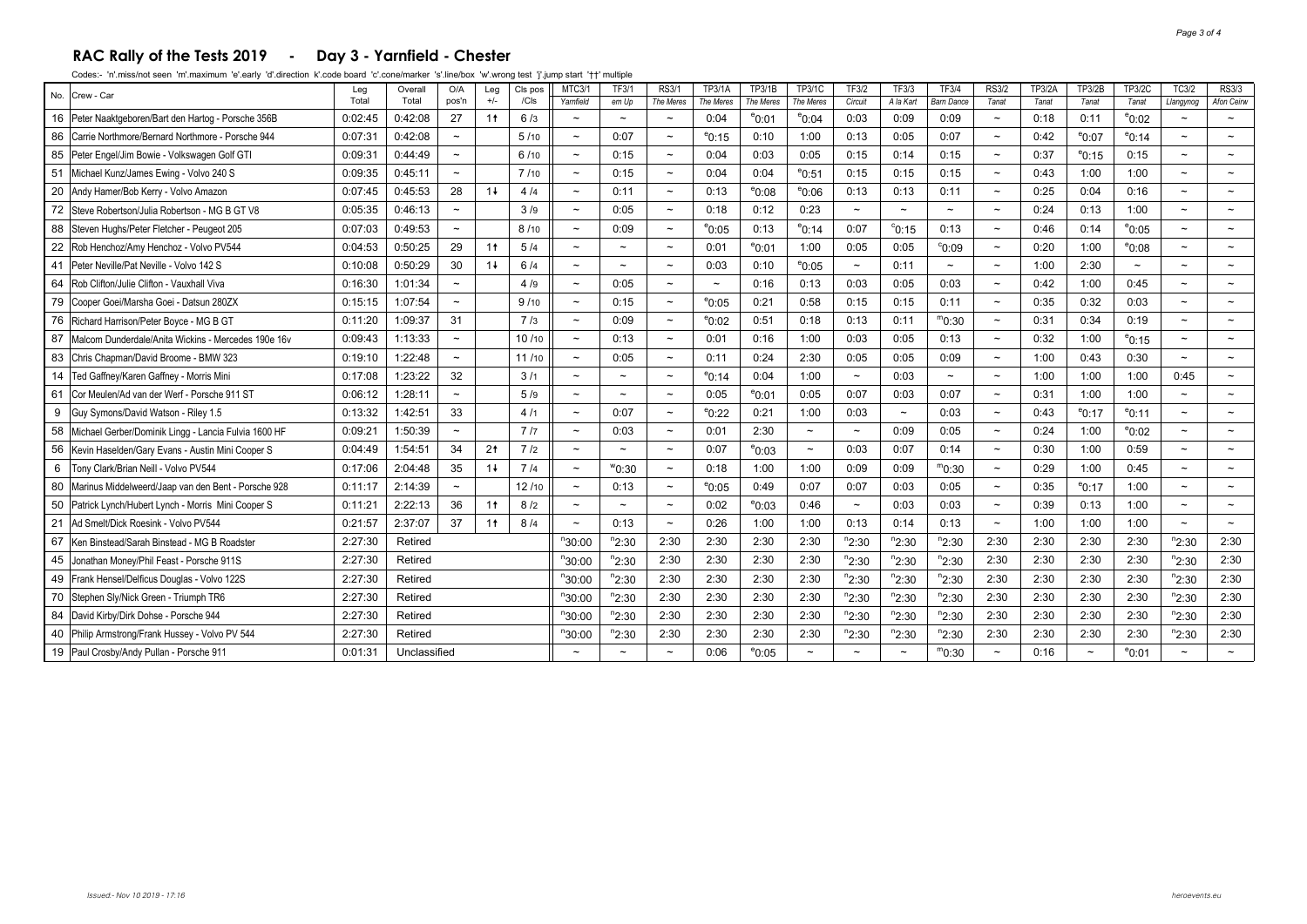| No. | <b>TP3/3A</b>   | <b>TP3/3B</b>   | TP3/3C          | TF3/5                     | <b>RS3/4</b>              | <b>TP3/4A</b>     | TP3/4B          | TP3/4C                | TP3/4D            | <b>TP3/4E</b>         | <b>TF3/6</b>              | TC3/3                     | <b>TC3/4</b>              | <b>TF3/7</b>          | <b>RS3/5</b>              | <b>TP3/5A</b>             | <b>TP3/5B</b>         | <b>TP3/5C</b>   | <b>TP3/5D</b>         | <b>TP3/5E</b>   | <b>TP3/5F</b>             | MTC3/5                    |
|-----|-----------------|-----------------|-----------------|---------------------------|---------------------------|-------------------|-----------------|-----------------------|-------------------|-----------------------|---------------------------|---------------------------|---------------------------|-----------------------|---------------------------|---------------------------|-----------------------|-----------------|-----------------------|-----------------|---------------------------|---------------------------|
|     | Afon Ceirw      | Afon Ceirw      | Afon Ceirw      | Hoarse 'n'                | <b>Twin Lakes</b>         | <b>Twin Lakes</b> | Twin Lakes      | Twin Lakes            | <b>Twin Lakes</b> | Twin Lakes            | Hall of                   | St Asaph                  | St Asaph                  | Gliding               | Arthur                    | Arthur                    | Arthur                | Arthur          | Arthur                | Arthur          | Arthur                    | Chester                   |
| 16  | 0:01            | 0:06            | $^{\circ}$ 0:10 | 0:05                      | $\widetilde{\phantom{m}}$ | 0:21              | $^{\circ}$ 0:04 | $\tilde{\phantom{a}}$ | $^{\circ}$ 0:05   | $^{\circ}$ 0:01       | 0:07                      |                           | $\tilde{\phantom{a}}$     | 0:09                  | $\tilde{\phantom{a}}$     | 0:10                      | $^{\circ}$ 0:02       | 0:13            | $^{\circ}$ 0:05       | $^{\circ}$ 0:05 | $\widetilde{\phantom{m}}$ | $\tilde{\phantom{a}}$     |
| 86  | 0:05            | 0:10            | 0:03            | 0:13                      | $\widetilde{\phantom{m}}$ | 0:03              | $^{\circ}$ 0:07 | $^{\circ}0:06$        | $^{\circ}$ 0:25   | $^{\circ}$ 0:14       | 0:07                      | $\tilde{\phantom{a}}$     | $\tilde{}$                | $\mathrm{^{cc}O:15}$  | $\thicksim$               | 0:17                      | 0:01                  | 1:00            | 0:25                  | $\thicksim$     | 1:00                      | $\tilde{}$                |
| 85  | 0:06            | 0:38            | 0:11            | 0:15                      | $\tilde{\phantom{a}}$     | 0:46              | 0:05            | 0:21                  | 0:55              | 1:00                  | 0:14                      | $\tilde{\phantom{a}}$     | $\thicksim$               | 0:11                  | $\tilde{\phantom{a}}$     | 0:16                      | $^{\rm e}$ 0:11       | 0:09            | 0:05                  | $^{\circ}$ 0:50 | 1:00                      | $\tilde{}$                |
| 51  | 0:09            | 0:10            | $^{\circ}$ 0:22 | 0:15                      | $\tilde{\phantom{a}}$     | 0:09              | 0:17            | 0:15                  | 1:00              | 0:08                  | 0:15                      | $\tilde{\phantom{a}}$     | $\tilde{\phantom{a}}$     | 0:15                  | $\tilde{\phantom{a}}$     | 0:32                      | $\tilde{\phantom{a}}$ | 0:18            | $^{\circ}$ 0:12       | $^{\circ}$ 0:29 | 0:07                      | $\tilde{\phantom{a}}$     |
| 20  | 0:05            | 0:29            | 0:06            | 0:11                      | $\tilde{}$                | 1:00              | 0:16            | 0:15                  | 1:00              | 0:23                  | 0:13                      | $\tilde{\phantom{a}}$     | $\thicksim$               | 0:11                  | $\thicksim$               | 0:06                      | $^{\circ}$ 0:07       | 0:10            | 0:32                  | 0:26            | 0:15                      | $\tilde{}$                |
| 72  | 0:09            | 0:05            | $^{\circ}$ 0:01 | 0:03                      | $\sim$                    | 0:38              | 0:13            | 0:27                  | 0:16              | 0:01                  | 0:03                      | $\tilde{\phantom{a}}$     | $\tilde{\phantom{a}}$     | 0:03                  | $\tilde{\phantom{a}}$     | 0:05                      | 0:04                  | 0:18            | 0:10                  | 0:09            | 0:15                      | $\thicksim$               |
| 88  | 0:03            | 0:09            | $^{\circ}$ 0:05 | °0:09                     | $\tilde{\phantom{a}}$     | 0:04              | $^{\circ}$ 0:05 | 1:00                  | 1:00              | $^{\circ}$ 0:05       | 0:09                      | $\tilde{\phantom{a}}$     | $\tilde{\phantom{a}}$     | °0:05                 | $\tilde{}$                | 0:32                      | 0:17                  | 0:10            | 0:16                  | $^{\circ}$ 0:03 | 0:30                      | $\tilde{\phantom{a}}$     |
| 22  | 0:02            | $^{\circ}$ 0:07 | $^{\circ}$ 0:05 | 0:07                      | $\tilde{\phantom{a}}$     | 0:02              | $^{\circ}$ 0:02 | $^{\circ}$ 0:01       | 1:00              | $\thicksim$           | 0:05                      | $\tilde{\phantom{a}}$     | $\thicksim$               | °0:09                 | $\thicksim$               | 0:02                      | $^{\rm e}$ 0:01       | 0:04            | 0:04                  | $^{\circ}$ 0:03 | 0:10                      | $\tilde{\phantom{a}}$     |
| 41  | $^{\circ}$ 0:06 | 1:00            | 0:13            | 0:05                      | $\tilde{}$                | 0:04              | 0:14            | 0:38                  | 1:00              | 0:04                  | 0:03                      | $\tilde{\phantom{a}}$     | $\tilde{\phantom{a}}$     | 0:03                  | $\thicksim$               | 0:36                      | $^{\circ}1:00$        | 0:31            | $^{\circ}$ 0:02       | $^{\circ}$ 0:09 | 0:21                      | $\tilde{}$                |
| 64  | 0:22            | 0:33            | 0:30            | $\tilde{}$                | $\tilde{}$                | 0:39              | 0:47            | 0:48                  | 2:30              | 2:30                  | 0:09                      | $\tilde{}$                | $\tilde{\phantom{a}}$     | $^{+10:07}$           | $\tilde{\phantom{a}}$     | 1:00                      | $^{\circ}$ 1:00       | 1:00            | 0:07                  | $^{\circ}$ 0:48 | 0:28                      |                           |
| 79  | 2:30            | $\sim$          | 0:29            | 0:14                      | $\tilde{}$                | 0:13              | 0:02            | 0:49                  | 0:18              | 1:00                  | 0:15                      | $\tilde{\phantom{a}}$     | $\thicksim$               | $^{\circ}$ 0:15       | $\tilde{\phantom{a}}$     | 1:00                      | $e_{0:27}$            | 1:00            | 0:41                  | $^{\circ}$ 0:02 | 2:30                      | $\tilde{}$                |
| 76  | 0:22            | 0:43            | $^{\circ}$ 0:09 | 0:11                      | $\tilde{\phantom{a}}$     | 0:04              | 0:31            | 0:39                  | 1:00              | 0:09                  | 0:11                      | $\tilde{}$                | $\tilde{\phantom{a}}$     | $^{w}$ 0:30           | $\tilde{\phantom{a}}$     | 0:48                      | $^{\circ}$ 0:13       | 1:00            | 0:23                  | $^{\circ}$ 0:13 | 0:36                      | $\tilde{}$                |
| 87  | 0:56            | 0:21            | 0:08            | $\widetilde{\phantom{m}}$ | $\widetilde{\phantom{m}}$ | 0:06              | 0:52            | 0:04                  | 1:00              | $^{\circ}$ 0:01       | 0:05                      | $\tilde{}$                | $\tilde{\phantom{a}}$     | $^{cc}$ 0:11          | $\tilde{\phantom{a}}$     | 0:05                      | $^{\circ}$ 0:02       | 1:00            | 0:21                  | $^{\circ}$ 0:16 | 0:37                      |                           |
| 83  | 0:09            | 0:56            | $^{\circ}$ 0:13 | 0:07                      | $\tilde{\phantom{a}}$     | 1:00              | 0:28            | 0:29                  | 0:19              | 0:10                  | $n_{2:30}$                | $\tilde{\phantom{a}}$     | $\thicksim$               | 0:09                  | $\tilde{\phantom{a}}$     | 1:00                      | $^{\circ}$ 0:58       | 2:30            | $\tilde{\phantom{a}}$ | 2:30            | $\widetilde{\phantom{m}}$ | $\tilde{\phantom{a}}$     |
| 14  | 0:23            | 0:21            | 0:16            | $\tilde{\phantom{a}}$     | $\tilde{\phantom{a}}$     | 0:47              | 0:10            | 0:05                  | 2:30              | 2:30                  | $\widetilde{\phantom{m}}$ | $\tilde{\phantom{a}}$     | $\tilde{\phantom{a}}$     | $\tilde{\phantom{a}}$ | $\tilde{}$                | 1:00                      | ${}^{se}1:10$         | 0:31            | 1:00                  | $^{\circ}$ 0:19 | 1:00                      | $\widetilde{\phantom{m}}$ |
| 61  | 0:05            | 1:00            | $^{\circ}$ 0:16 | 0:07                      | $\tilde{\phantom{a}}$     | 0:04              | 0:06            | 0:09                  | $^{\circ}$ 0:22   | 0:13                  | 0:07                      | $\widetilde{\phantom{m}}$ | $\widetilde{\phantom{m}}$ | $\tilde{}$            | $\widetilde{\phantom{m}}$ | $^{\circ}$ 0:01           | $^{\circ}$ 0:05       | 0:11            | $^{\circ}$ 0:22       | 0:02            | $^{\circ}$ 0:03           | $\widetilde{\phantom{m}}$ |
| 9   | 0:11            | 0:06            | 0:18            | 0:07                      | $\tilde{}$                | 1:00              | 0:09            | 0:24                  | 2:30              | 2:30                  | 0:03                      | $\tilde{}$                | $\thicksim$               | 0:03                  | $\thicksim$               | 0:23                      | $^{\circ}$ 0:26       | 0:16            | 0:44                  | 0:35            | 0:40                      | $\widetilde{\phantom{m}}$ |
| 58  | 0:05            | 0:15            | $^{\circ}$ 0:11 | $^{\circ}$ 0:13           | $\tilde{}$                | 0:37              | 0:22            | 0:07                  | 0:44              | 0:20                  | 0:07                      | $\tilde{\phantom{a}}$     | $\tilde{\phantom{a}}$     | $^{\circ}$ 0:11       | $\tilde{}$                | $^{\circ}$ 0:06           | <sup>e</sup> 0:48     | 0:01            | 0:08                  | $^{\circ}$ 0:19 | 0:33                      | $\tilde{\phantom{a}}$     |
| 56  | $^{\circ}$ 0:03 | 0:12            | 0:03            | 0:07                      | $\sim$                    | 0:04              | $^{\circ}$ 0:03 | 0:22                  | 0:17              | $\tilde{\phantom{a}}$ | 0:09                      | $\tilde{\phantom{a}}$     | $\thicksim$               | $\tilde{}$            | $\tilde{\phantom{a}}$     | $^{\rm e}$ 0:03           | $^{\rm e}$ 0:06       | $^{\circ}$ 0:02 | 0:07                  | 0:01            | 0:07                      | $\widetilde{\phantom{m}}$ |
| 6   | 0:21            | 0:17            | 0:54            | 0:09                      | $\widetilde{\phantom{m}}$ | 0:08              | 0:10            | 0:33                  | 2:30              | 2:30                  | 0:11                      | $\tilde{\phantom{a}}$     | $\tilde{\phantom{a}}$     | $^{\rm w}$ 0:30       | $\widetilde{\phantom{m}}$ | 0:11                      | 0:22                  | 0:32            | 0:33                  | 0:41            | 0:44                      | $\widetilde{\phantom{m}}$ |
| 80  | $^{\circ}$ 0:05 | 1:00            | 0:01            | $^{w}$ 0:30               | $\tilde{\phantom{a}}$     | 0:02              | 0:15            | 0:50                  | 0:19              | 0:21                  | 0:11                      | $\tilde{\phantom{a}}$     | $\tilde{}$                | $^{\circ}$ 0:11       | $\widetilde{\phantom{m}}$ | 0:42                      | $^{\circ}1:00$        | 1:00            | 0:29                  | $^{\circ}$ 0:13 | 0:47                      |                           |
| 50  | $^{\circ}$ 0:04 | 0:40            | $^{\circ}$ 0:02 | $\tilde{\phantom{a}}$     | $\sim$                    | 0:04              | 2:30            | $\sim$                | 1:00              | 0:26                  | 0:03                      | $\tilde{\phantom{a}}$     | $\tilde{\phantom{a}}$     | °C0:09                | $\tilde{\phantom{a}}$     | 0:36                      | $^{\rm s}$ 0:28       | 1:00            | 0:13                  | 0:30            | 0:47                      | $\tilde{\phantom{a}}$     |
| 21  | 2:30            | $\thicksim$     | 0:34            | 0:13                      | $\tilde{\phantom{a}}$     | 0:12              | 1:00            | 1:00                  | 2:30              | 2:30                  | 0:14                      | $\tilde{\phantom{a}}$     | $\tilde{\phantom{a}}$     | $\mathrm{^{cc}O:13}$  | $\tilde{\phantom{a}}$     | 1:00                      | $^{\circ}$ 0:35       | 1:00            | 1:00                  | $^{\circ}$ 0:07 | 1:00                      | $\sim$                    |
| 67  | 2:30            | 2:30            | 2:30            | $n_{2:30}$                | 2:30                      | 2:30              | 2:30            | 2:30                  | 2:30              | 2:30                  | $n_{2:30}$                | $n_{2:30}$                | $n_{2:30}$                | $n_{2:30}$            | 2:30                      | 2:30                      | 2:30                  | 2:30            | 2:30                  | 2:30            | 2:30                      | n30:00                    |
| 45  | 2:30            | 2:30            | 2:30            | $n_{2:30}$                | 2:30                      | 2:30              | 2:30            | 2:30                  | 2:30              | 2:30                  | $n_{2:30}$                | $n_{2:30}$                | $n_{2:30}$                | $n_{2:30}$            | 2:30                      | 2:30                      | 2:30                  | 2:30            | 2:30                  | 2:30            | 2:30                      | n30:00                    |
| 49  | 2:30            | 2:30            | 2:30            | $n_{2:30}$                | 2:30                      | 2:30              | 2:30            | 2:30                  | 2:30              | 2:30                  | $n_{2:30}$                | $n_{2:30}$                | $n_{2:30}$                | $n_{2:30}$            | 2:30                      | 2:30                      | 2:30                  | 2:30            | 2:30                  | 2:30            | 2:30                      | n30:00                    |
| 70  | 2:30            | 2:30            | 2:30            | $n_{2:30}$                | 2:30                      | 2:30              | 2:30            | 2:30                  | 2:30              | 2:30                  | $n_{2:30}$                | $n_{2:30}$                | $n_{2:30}$                | $n_{2:30}$            | 2:30                      | 2:30                      | 2:30                  | 2:30            | 2:30                  | 2:30            | 2:30                      | n30:00                    |
| 84  | 2:30            | 2:30            | 2:30            | $n_{2:30}$                | 2:30                      | 2:30              | 2:30            | 2:30                  | 2:30              | 2:30                  | $n_{2:30}$                | $n_{2:30}$                | $n_{2:30}$                | $n_{2:30}$            | 2:30                      | 2:30                      | 2:30                  | 2:30            | 2:30                  | 2:30            | 2:30                      | n30:00                    |
| 40  | 2:30            | 2:30            | 2:30            | $n_{2:30}$                | 2:30                      | 2:30              | 2:30            | 2:30                  | 2:30              | 2:30                  | $n_{2:30}$                | $n_{2:30}$                | $n_{2:30}$                | $n_{2:30}$            | 2:30                      | 2:30                      | 2:30                  | 2:30            | 2:30                  | 2:30            | 2:30                      | n30:00                    |
| 19  | 0:03            | $^{\circ}$ 0:03 | $^{\circ}$ 0:01 | $\tilde{}$                |                           | 0:04              | $\thicksim$     | 0:02                  | 0:04              | $^{\circ}$ 0:01       |                           |                           |                           |                       |                           | $\widetilde{\phantom{m}}$ | $^{\circ}$ 0:01       | 0:02            | $^{\circ}$ 0:02       | $^{\circ}$ 0:02 | 0:08                      |                           |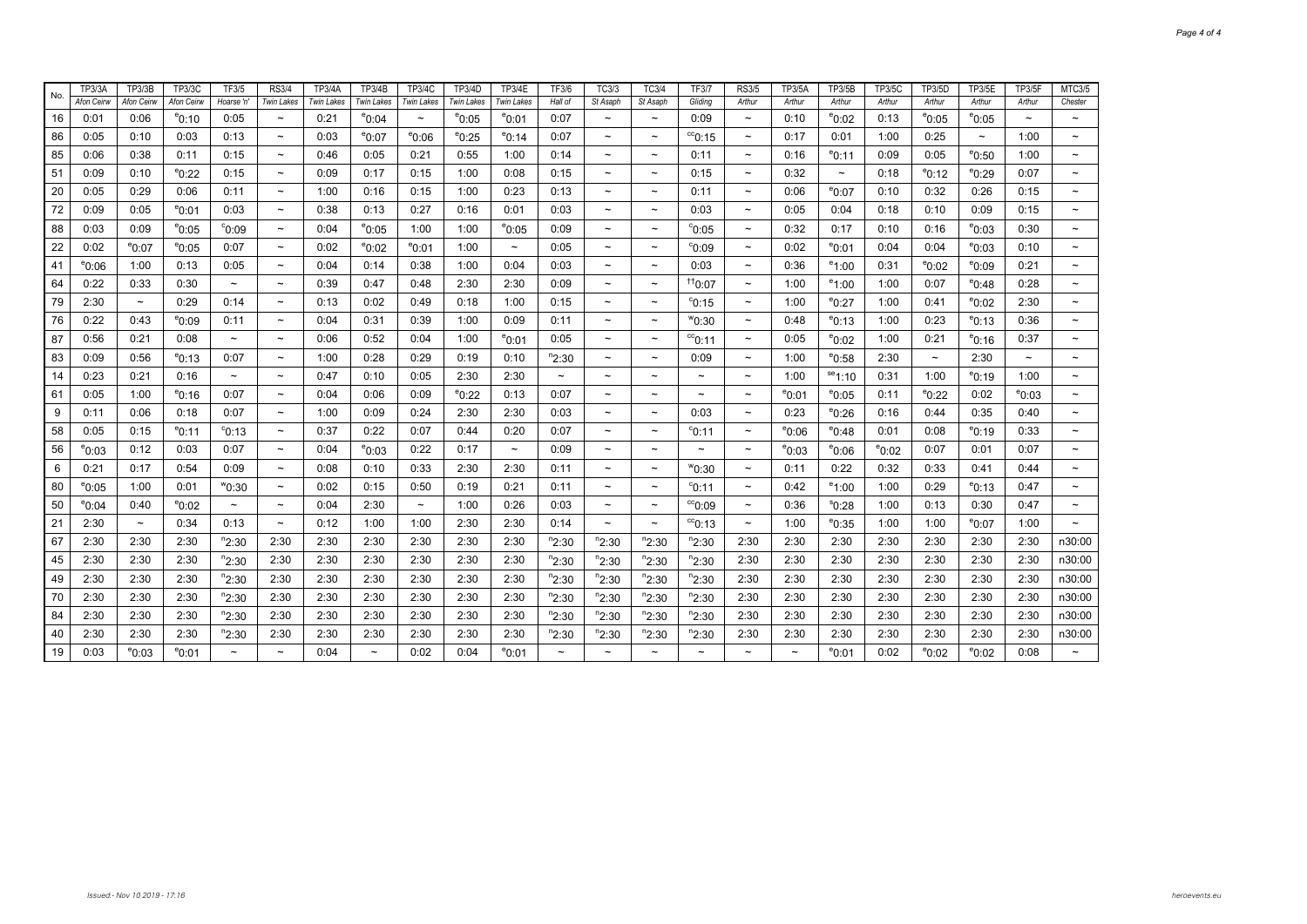|              | Test P/1 - Night at the Races                   | c=cone s=line/box k=code w=wrong test r=TF reverse j=jump start |             |                |                |                |
|--------------|-------------------------------------------------|-----------------------------------------------------------------|-------------|----------------|----------------|----------------|
|              | Target time for All Cars $\gg$                  | 2:12<br>(time)                                                  | (extra)     | Class          | Class<br>pos   | Test<br>total  |
| 28           | Koerner / Pellini - Porsche 911                 | 2:36                                                            |             | 6              | 1              | 0              |
| 63           | Ruddock / Cooper - Ford Escort Mexico           | 2:38                                                            |             | 8              | 1              | 0              |
| 17           | Hindley / Taylor - Porsche 911                  | 2:43                                                            |             | 6              | $\overline{2}$ | 3              |
| 36           | Cleyndert / Brooks - Morris Mini Cooper S       | 2:43                                                            |             | $\overline{2}$ | 1              | $\mathbf 0$    |
| 56           | Haselden / Evans - Austin Mini Cooper S         | 2:43                                                            |             | 2              | 1              | 0              |
| 22           | Henchoz / Henchoz - Volvo PV544                 | 2:44                                                            |             | 4              | 1              | 0              |
| 26           | Warren / Tullie - Porsche 911 Coupe             | 2:44                                                            |             | 6              | 3              | 5              |
| 50           | Lynch / Lynch - Morris Mini Cooper S            | 2:44                                                            |             | $\overline{2}$ | 3              | 5              |
| $\mathbf{1}$ | Entwistle / Appleton - Morris Mini Cooper S     | 2:46                                                            |             | 2              | $\overline{4}$ | $\overline{7}$ |
| 57           | Lamberigts / van der Palen - Ford Escort Mexico | 2:46                                                            |             | $\overline{7}$ | 1              | $\mathbf 0$    |
| 71           | Abrey / Turner - Austin Mini                    | $2:36 + 0:10$                                                   | с           | $\overline{2}$ | 4              | 7              |
| 30           | Lovett / Fowle - Porsche 911                    | 2:48                                                            |             | 6              | 4              | 7              |
| 45           | Money / Feast - Porsche 911S                    | 2:48                                                            |             | 6              | 4              | $\overline{7}$ |
| 61           | Meulen / van der Werf - Porsche 911 ST          | 2:48                                                            |             | 9              | 1              | 0              |
| 27           | Dyas / Pitt - Volvo Amazon                      | 2:49                                                            |             | 4              | $\overline{2}$ | 3              |
| 74           | Martin / Martin - Ford Escort                   | 2:49                                                            |             | $\overline{7}$ | $\overline{2}$ | 3              |
| 8            | Carnegie / Bosdet - Volvo PV544                 | 2:50                                                            |             | 4              | 3              | 5              |
| 39           | Dignan / Dignan - MG B Roadster                 | 2:50                                                            |             | 3              | $\mathbf{1}$   | 0              |
| 59           | Sawyer / Duerden - Ford Escort Mexico           | 2:50                                                            |             | $\overline{7}$ | 3              | 5              |
| 64           | Clifton / Clifton - Vauxhall Viva               | 2:51                                                            |             | 9              | 2              | 3              |
| 80           | Middelweerd / van den Bent - Porsche 928        | 2:51                                                            |             | 10             | 1              | 0              |
| 70           | Sly / Green - Triumph TR6                       | 2:52                                                            |             | 9              | 3              | 5              |
| 77           | Leurs / de Rijk - Opel Ascona                   | 2:52                                                            |             | 8              | 2              | 3              |
| 78           | Abbott / Crowther - Jaguar XJ-S                 | 2:52                                                            |             | 10             | 2              | 3              |
| 86           | Northmore / Northmore - Porsche 944             | 2:52                                                            |             | 10             | 2              | 3              |
| 87           | Dunderdale / Wickins - Mercedes 190e 16v        | $2:42 +0:10$                                                    | c           | 10             | 2              | 3              |
| 72           | Robertson / Robertson - MG B GT V8              | 2:54                                                            |             | 9              | 4              | $\overline{7}$ |
| 75           | Hanson / Grove - Ford Escort                    | 2:54                                                            |             | 10             | 5              | 9              |
| 54           | Berbet / Bloxham - Porsche 911                  | 2:55                                                            |             | 9              | 5              | 9              |
| 58           | Gerber / Lingg - Lancia Fulvia 1600 HF          | 2:55                                                            |             | $\overline{7}$ | 4              | 7              |
| 76           | Harrison / Boyce - MG B GT                      | 2:55                                                            |             | 3              | 2              | 3              |
| 82           | Bricknell / Bricknell - Volkswagen Golf GTi     | 2:55                                                            |             | 10             | 6              | 11             |
| 38           | Kelly / Johnson - Volvo 122S                    | 2:56                                                            |             | 4              | 4              | $\overline{7}$ |
| 65           | Vokes / Vokes - Ginetta G15                     | 2:56                                                            |             | $\overline{7}$ | 5              | 9              |
| 41           | Neville / Neville - Volvo 142 S                 | $2:47 +0:10$                                                    | $\mathbf c$ | 4              | 5              | 9              |
| 4            | Humphrey / Couser - Volvo PV544                 | 2:58                                                            |             | 4              | 6              | 11             |
| 19           | Crosby / Pullan - Porsche 356B                  | 2:58                                                            |             | 3              | 3              | 5              |
| 29           | Owens / Frost - Porsche 911                     | 2:58                                                            |             | 6              | 6              | 11             |
| 67           | Binstead / Binstead - MG B Roadster             | 2:59                                                            |             | 3              | 4              | 7              |
| 88           | Hughs / Fletcher - Peugeot 205                  | 2:59                                                            |             | 10             | $\overline{7}$ | 13             |
| 24           | Howell / Briggs - Ford Lotus Cortina Mk1        | 3:00                                                            |             | 2              | 6              | 11             |
| 69           | Scruton / Youd - Porsche 911                    | 3:00                                                            |             | 9              | 6              | 11             |
| 32           | Mueller / Schwab - Lancia Fulvia Coupe          | 3:01                                                            |             | 3              | 5              | 9              |
| 33           | Everitt / Dixon - Triumph 2000 MK1              | 3:01                                                            |             | 5              | 1              | 0              |
| 35           | Powley / Goff - Hillman Imp                     | 3:01                                                            |             | 2              | 7              | 13             |
|              |                                                 |                                                                 |             |                |                |                |

|    | Target time for All Cars >>                | 2:12<br>(time) | (extra) | Class          | Class<br>pos   | Test<br>total  |
|----|--------------------------------------------|----------------|---------|----------------|----------------|----------------|
| 40 | Armstrong / Hussey - Volvo PV 544          | 3:01           |         | 4              | $\overline{7}$ | 13             |
| 7  | Moore / Stellmacher - Austin Healey Sprite | 3:03           |         | 3              | 6              | 11             |
| 47 | Brookes / Pullan - Austin Mini Cooper      | 3:03           |         | $\overline{2}$ | 8              | 14             |
| 15 | Hancox / Lambley - Triumph TR4             | 3:04           |         | 5              | 2              | 3              |
| 16 | Naaktgeboren / den Hartog - Porsche 356B   | $2:54 +0:10$   | с       | 3              | $\overline{7}$ | 13             |
| 52 | van Kamperdijk / Berkhof - Porsche 911     | $2:54 +0:10$   | с       | 6              | $\overline{7}$ | 13             |
| 66 | Malins / Barker - Hillman Hunter           | 3:04           |         | $\overline{7}$ | 6              | 11             |
| 83 | Chapman / Broome - BMW 323                 | 3:04           |         | 10             | 8              | 14             |
| 42 | Lawrence / Pettit - MG B GT                | 3:05           |         | 3              | 8              | 14             |
| 60 | Simpson / Briggs - Morris Mini Clubman     | 3:05           |         | $\overline{7}$ | $\overline{7}$ | 13             |
| 79 | Goei / Goei - Datsun 280ZX                 | 3:07           |         | 10             | 9              | 15             |
| 14 | Gaffney / Gaffney - Morris Mini            | 3:08           |         | 1              | $\mathbf{1}$   | 0              |
| 62 | Jenkins / Phaff - Lancia Fulvia Coupe      | 3:08           |         | 3              | 9              | 15             |
| 2  | Anderson / Powley - Bentley Derby          | 3:10           |         | 1              | $\overline{2}$ | 3              |
| 31 | van der Goot / Wellink - Peugeot 404       | 3:11           |         | $\overline{2}$ | 9              | 15             |
| 48 | Kershaw / Kershaw - Porsche 911T           | 3:11           |         | 6              | 8              | 14             |
| 6  | Clark / Neill - Volvo PV544                | 3:12           |         | 4              | 8              | 14             |
| 85 | Engel / Bowie - Volkswagen Golf GTI        | 3:12           |         | 10             | 10             | 15             |
| 12 | Worts / Shackleton - Jaguar Mk2            | 3:14           |         | 5              | 3              | 5              |
| 20 | Hamer / Kerry - Volvo Amazon               | 3:16           |         | 4              | 9              | 15             |
| 11 | van Son / Blauwkuip - Austin Healey 3000   | 3:17           |         | 5              | 4              | $\overline{7}$ |
| 84 | Kirby / Dohse - Porsche 944                | 3:19           |         | 10             | 11             | 15             |
| 89 | Dwelly / Dwelly - Porsche 924S             | 3:19           |         | 10             | 11             | 15             |
| 53 | Kuindersma / Jongman - Volvo 142           | 3:22           |         | 8              | 3              | 5              |
| 43 | Brouwers / Soree - Sunbeam Tiger           | 3:32           |         | 6              | 9              | 15             |
| 51 | Kunz / Ewing - Volvo 240 S                 | 3:32           |         | 10             | 13             | 15             |
| 3  | Whyte / Whyte - Standard 10                | 3:34           |         | $\mathbf{1}$   | 3              | 5              |
| 9  | Symons / Watson - Riley 1.5                | 3:34           |         | $\mathbf{1}$   | 3              | 5              |
| 5  | Graves / Fish - Jaguar XK150 FHC           | 3:35           |         | 5              | 5              | 9              |
| 21 | Smelt / Roesink - Volvo PV544              | 3:35           |         | 4              | 10             | 15             |
| 49 | Hensel / Douglas - Volvo 122S              | 3:48           |         | 8              | 4              | $\overline{7}$ |
| 46 | England / Rushforth - Truimph 2000         | $3:21 + 0:30$  | W       | 5              |                | 30             |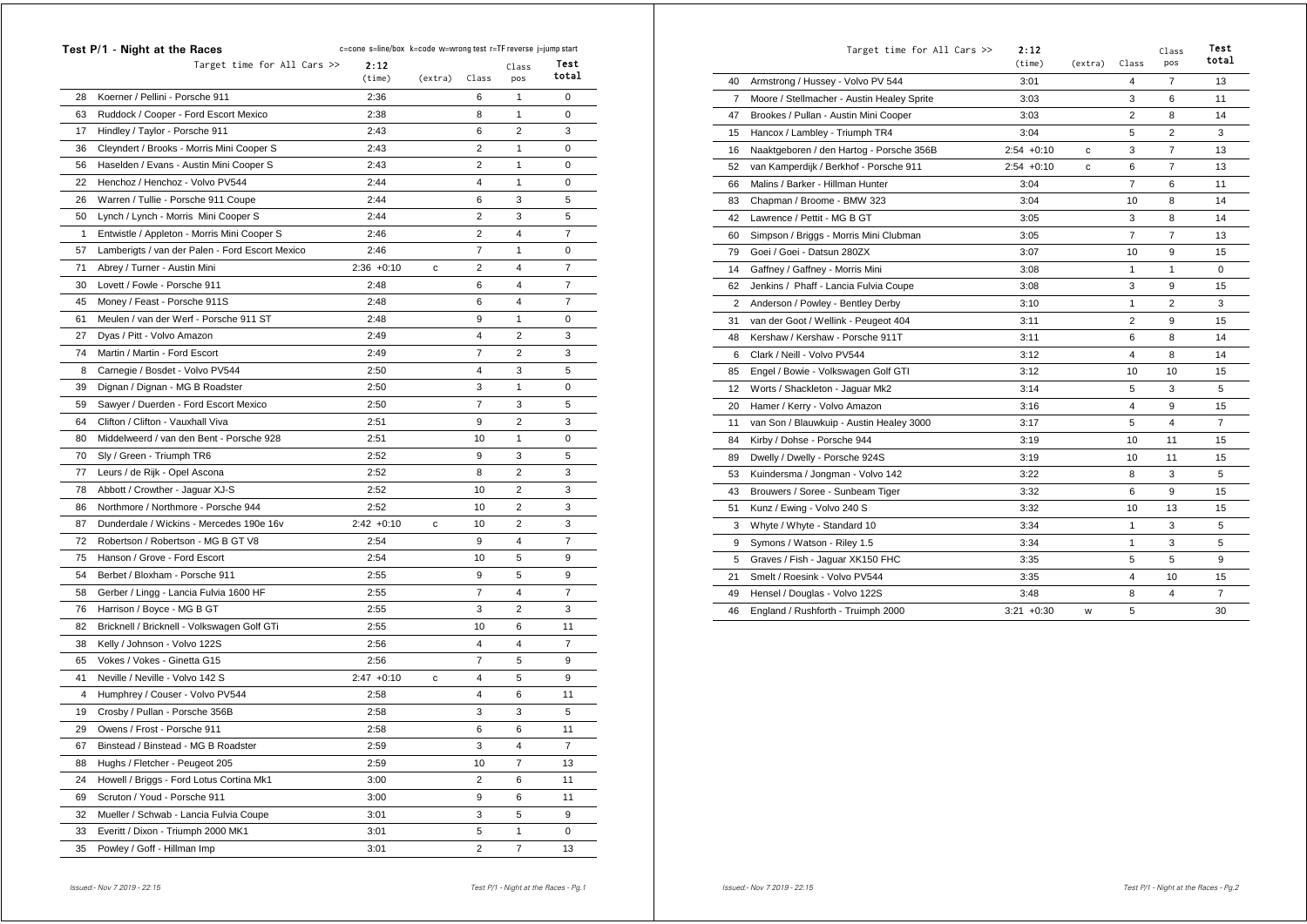|    | Test P/2 - Bowhay Blast                         | c=cone s=line/box k=code w=wrong test r=TF reverse j=jump start |         |                |                |       |
|----|-------------------------------------------------|-----------------------------------------------------------------|---------|----------------|----------------|-------|
|    | Target time for All Cars $\gg$                  | 0:36                                                            |         |                | Class          | Test  |
|    |                                                 | (time)                                                          | (extra) | Class          | pos            | total |
| 52 | van Kamperdijk / Berkhof - Porsche 911          | 1:07                                                            |         | 6              | 1              | 0     |
| 63 | Ruddock / Cooper - Ford Escort Mexico           | 1:07                                                            |         | 8              | 1              | 0     |
| 28 | Koerner / Pellini - Porsche 911                 | 1:08                                                            |         | 6              | $\overline{2}$ | 3     |
| 71 | Abrey / Turner - Austin Mini                    | 1:10                                                            |         | $\overline{2}$ | 1              | 0     |
| 17 | Hindley / Taylor - Porsche 911                  | 1:11                                                            |         | 6              | 3              | 5     |
| 41 | Neville / Neville - Volvo 142 S                 | 1:12                                                            |         | 4              | 1              | 0     |
| 57 | Lamberigts / van der Palen - Ford Escort Mexico | 1:12                                                            |         | $\overline{7}$ | 1              | 0     |
| 82 | Bricknell / Bricknell - Volkswagen Golf GTi     | 1:12                                                            |         | 10             | 1              | 0     |
| 26 | Warren / Tullie - Porsche 911 Coupe             | 1:13                                                            |         | 6              | 4              | 7     |
| 33 | Everitt / Dixon - Triumph 2000 MK1              | 1:13                                                            |         | 5              | 1              | 0     |
| 36 | Cleyndert / Brooks - Morris Mini Cooper S       | 1:13                                                            |         | $\overline{2}$ | $\overline{2}$ | 3     |
| 45 | Money / Feast - Porsche 911S                    | 1:13                                                            |         | 6              | 4              | 7     |
| 27 | Dyas / Pitt - Volvo Amazon                      | 1:14                                                            |         | 4              | 2              | 3     |
| 30 | Lovett / Fowle - Porsche 911                    | 1:14                                                            |         | 6              | 6              | 11    |
| 50 | Lynch / Lynch - Morris Mini Cooper S            | 1:14                                                            |         | $\overline{2}$ | 3              | 5     |
| 56 | Haselden / Evans - Austin Mini Cooper S         | 1:14                                                            |         | $\overline{2}$ | 3              | 5     |
| 19 | Crosby / Pullan - Porsche 356B                  | 1:15                                                            |         | 3              | 1              | 0     |
| 54 | Berbet / Bloxham - Porsche 911                  | 1:15                                                            |         | 9              | 1              | 0     |
| 75 | Hanson / Grove - Ford Escort                    | 1:15                                                            |         | 10             | 2              | 3     |
| 78 | Abbott / Crowther - Jaguar XJ-S                 | 1:15                                                            |         | 10             | $\overline{2}$ | 3     |
| 80 | Middelweerd / van den Bent - Porsche 928        | 1:15                                                            |         | 10             | $\overline{2}$ | 3     |
| 59 | Sawyer / Duerden - Ford Escort Mexico           | 1:16                                                            |         | $\overline{7}$ | $\overline{2}$ | 3     |
| 69 | Scruton / Youd - Porsche 911                    | 1:16                                                            |         | 9              | $\overline{2}$ | 3     |
| 70 | Sly / Green - Triumph TR6                       | 1:16                                                            |         | 9              | 2              | 3     |
| 38 | Kelly / Johnson - Volvo 122S                    | 1:17                                                            |         | 4              | 3              | 5     |
| 65 | Vokes / Vokes - Ginetta G15                     | 1:17                                                            |         | 7              | 3              | 5     |
| 86 | Northmore / Northmore - Porsche 944             | 1:17                                                            |         | 10             | 5              | 9     |
| 1  | Entwistle / Appleton - Morris Mini Cooper S     | 1:18                                                            |         | $\overline{2}$ | 5              | 9     |
| 32 | Mueller / Schwab - Lancia Fulvia Coupe          | 1:18                                                            |         | 3              | 2              | 3     |
| 87 | Dunderdale / Wickins - Mercedes 190e 16v        | 1:18                                                            |         | 10             | 6              | 11    |
| 4  | Humphrey / Couser - Volvo PV544                 | 1:19                                                            |         | 4              | 4              | 7     |
| 7  | Moore / Stellmacher - Austin Healey Sprite      | 1:19                                                            |         | 3              | 3              | 5     |
| 16 | Naaktgeboren / den Hartog - Porsche 356B        | 1:19                                                            |         | 3              | 3              | 5     |
| 29 | Owens / Frost - Porsche 911                     | 1:19                                                            |         | 6              | 7              | 13    |
| 61 | Meulen / van der Werf - Porsche 911 ST          | 1:19                                                            |         | 9              | $\overline{4}$ | 7     |
| 67 | Binstead / Binstead - MG B Roadster             | 1:19                                                            |         | 3              | 3              | 5     |
| 88 | Hughs / Fletcher - Peugeot 205                  | 1:19                                                            |         | 10             | 7              | 13    |
| 15 | Hancox / Lambley - Triumph TR4                  | 1:20                                                            |         | 5              | $\overline{2}$ | 3     |
| 24 | Howell / Briggs - Ford Lotus Cortina Mk1        | 1:20                                                            |         | 2              | 6              | 11    |
| 35 | Powley / Goff - Hillman Imp                     | 1:20                                                            |         | 2              | 6              | 11    |
| 40 | Armstrong / Hussey - Volvo PV 544               | 1:20                                                            |         | 4              | 5              | 9     |
| 42 | Lawrence / Pettit - MG B GT                     | 1:20                                                            |         | 3              | 6              | 11    |
| 47 | Brookes / Pullan - Austin Mini Cooper           | 1:20                                                            |         | 2              | 6              | 11    |
| 58 | Gerber / Lingg - Lancia Fulvia 1600 HF          | 1:20                                                            |         | 7              | 4              | 7     |
| 77 | Leurs / de Rijk - Opel Ascona                   | 1:20                                                            |         | 8              | 2              | 3     |
|    |                                                 |                                                                 |         |                |                |       |

|    | Target time for All Cars >>              | 0:36<br>(time) | (extra) | Class          | Class<br>pos   | Test<br>total  |
|----|------------------------------------------|----------------|---------|----------------|----------------|----------------|
| 79 | Goei / Goei - Datsun 280ZX               | 1:20           |         | 10             | 8              | 14             |
| 8  | Carnegie / Bosdet - Volvo PV544          | 1:21           |         | 4              | 6              | 11             |
| 22 | Henchoz / Henchoz - Volvo PV544          | 1:21           |         | 4              | 6              | 11             |
| 39 | Dignan / Dignan - MG B Roadster          | 1:21           |         | 3              | $\overline{7}$ | 13             |
| 66 | Malins / Barker - Hillman Hunter         | 1:21           |         | $\overline{7}$ | 5              | 9              |
| 5  | Graves / Fish - Jaguar XK150 FHC         | 1:22           |         | 5              | 3              | 5              |
| 72 | Robertson / Robertson - MG B GT V8       | 1:22           |         | 9              | 5              | 9              |
| 74 | Martin / Martin - Ford Escort            | $1:12 +0:10$   | s       | $\overline{7}$ | 6              | 11             |
| 62 | Jenkins / Phaff - Lancia Fulvia Coupe    | 1:23           |         | 3              | 8              | 14             |
| 14 | Gaffney / Gaffney - Morris Mini          | 1:24           |         | 1              | 1              | 0              |
| 60 | Simpson / Briggs - Morris Mini Clubman   | 1:24           |         | $\overline{7}$ | $\overline{7}$ | 13             |
| 76 | Harrison / Boyce - MG B GT               | 1:25           |         | 3              | 9              | 15             |
| 84 | Kirby / Dohse - Porsche 944              | 1:25           |         | 10             | 9              | 15             |
| 48 | Kershaw / Kershaw - Porsche 911T         | 1:26           |         | 6              | 8              | 14             |
| 46 | England / Rushforth - Truimph 2000       | 1:28           |         | 5              | 4              | $\overline{7}$ |
| 64 | Clifton / Clifton - Vauxhall Viva        | $1:18 + 0:10$  | s       | 9              | 6              | 11             |
| 83 | Chapman / Broome - BMW 323               | $1:19 + 0:10$  | s       | 10             | 10             | 15             |
| 9  | Symons / Watson - Riley 1.5              | 1:30           |         | $\mathbf{1}$   | $\overline{2}$ | 3              |
| 12 | Worts / Shackleton - Jaguar Mk2          | 1:30           |         | 5              | 5              | 9              |
| 2  | Anderson / Powley - Bentley Derby        | 1:31           |         | 1              | 3              | 5              |
| 11 | van Son / Blauwkuip - Austin Healey 3000 | $1:22 + 0:10$  | s       | 5              | 6              | 11             |
| 53 | Kuindersma / Jongman - Volvo 142         | 1:33           |         | 8              | 3              | 5              |
| 85 | Engel / Bowie - Volkswagen Golf GTI      | 1:33           |         | 10             | 11             | 15             |
| 3  | Whyte / Whyte - Standard 10              | 1:34           |         | 1              | 4              | $\overline{7}$ |
| 89 | Dwelly / Dwelly - Porsche 924S           | 1:34           |         | 10             | 12             | 15             |
| 43 | Brouwers / Soree - Sunbeam Tiger         | $1:27 +0:10$   | s       | 6              | 9              | 15             |
| 51 | Kunz / Ewing - Volvo 240 S               | 1:37           |         | 10             | 13             | 15             |
| 21 | Smelt / Roesink - Volvo PV544            | 1:41           |         | 4              | 8              | 14             |
| 6  | Clark / Neill - Volvo PV544              | 1:43           |         | 4              | 9              | 15             |
| 20 | Hamer / Kerry - Volvo Amazon             | $1:34 +0:10$   | s       | 4              | 10             | 15             |
| 49 | Hensel / Douglas - Volvo 122S            | 1:52           |         | 8              | 4              | $\overline{7}$ |
| 31 | van der Goot / Wellink - Peugeot 404     | miss           |         | $\overline{2}$ | miss           | 150            |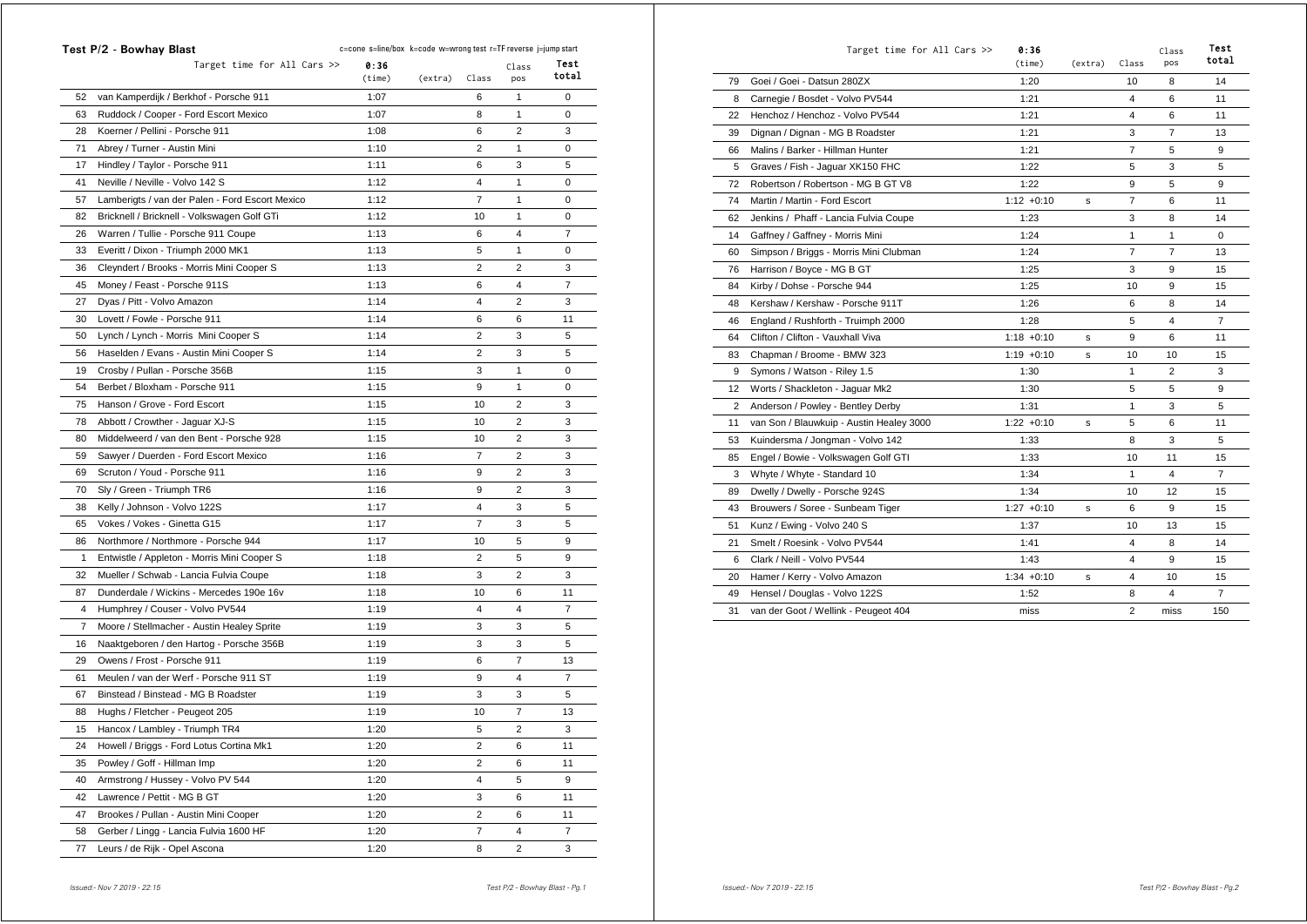|                | <b>Test 1/1 - Starters Orders</b>               | c=cone s=line/box k=code w=wrong test r=TF reverse j=jump start |         |                |                |                |
|----------------|-------------------------------------------------|-----------------------------------------------------------------|---------|----------------|----------------|----------------|
|                | Target time for All Cars >>                     | 2:12<br>(time)                                                  | (extra) | Class          | Class<br>pos   | Test<br>total  |
| 52             | van Kamperdijk / Berkhof - Porsche 911          | 2:25                                                            |         | 6              | 1              | 0              |
| 17             | Hindley / Taylor - Porsche 911                  | 2:28                                                            |         | 6              | $\overline{2}$ | 3              |
| 63             | Ruddock / Cooper - Ford Escort Mexico           | 2:28                                                            |         | 8              | 1              | 0              |
| 28             | Koerner / Pellini - Porsche 911                 | 2:30                                                            |         | 6              | 3              | 5              |
| 36             | Cleyndert / Brooks - Morris Mini Cooper S       | 2:35                                                            |         | $\overline{2}$ | 1              | 0              |
| 57             | Lamberigts / van der Palen - Ford Escort Mexico | 2:35                                                            |         | $\overline{7}$ | 1              | 0              |
| 22             | Henchoz / Henchoz - Volvo PV544                 | 2:37                                                            |         | 4              | 1              | 0              |
| 26             | Warren / Tullie - Porsche 911 Coupe             | 2:37                                                            |         | 6              | $\overline{4}$ | $\overline{7}$ |
| 27             | Dyas / Pitt - Volvo Amazon                      | 2:37                                                            |         | $\overline{4}$ | 1              | 0              |
| 87             | Dunderdale / Wickins - Mercedes 190e 16v        | 2:37                                                            |         | 10             | 1              | 0              |
| 33             | Everitt / Dixon - Triumph 2000 MK1              | 2:38                                                            |         | 5              | 1              | 0              |
| 56             | Haselden / Evans - Austin Mini Cooper S         | 2:38                                                            |         | 2              | $\overline{2}$ | 3              |
| 1              | Entwistle / Appleton - Morris Mini Cooper S     | 2:39                                                            |         | 2              | 3              | 5              |
| 41             | Neville / Neville - Volvo 142 S                 | 2:39                                                            |         | 4              | 3              | 5              |
| 45             | Money / Feast - Porsche 911S                    | 2:39                                                            |         | 6              | 5              | 9              |
| 77             | Leurs / de Rijk - Opel Ascona                   | 2:39                                                            |         | 8              | $\overline{2}$ | 3              |
| 78             | Abbott / Crowther - Jaguar XJ-S                 | 2:39                                                            |         | 10             | 2              | 3              |
| 8              | Carnegie / Bosdet - Volvo PV544                 | 2:40                                                            |         | 4              | 4              | $\overline{7}$ |
| 30             | Lovett / Fowle - Porsche 911                    | 2:41                                                            |         | 6              | 6              | 11             |
| 64             | Clifton / Clifton - Vauxhall Viva               | 2:41                                                            |         | 9              | 1              | 0              |
| 58             | Gerber / Lingg - Lancia Fulvia 1600 HF          | 2:42                                                            |         | 7              | $\overline{2}$ | 3              |
| 65             | Vokes / Vokes - Ginetta G15                     | 2:42                                                            |         | 7              | $\overline{2}$ | 3              |
| 82             | Bricknell / Bricknell - Volkswagen Golf GTi     | 2:42                                                            |         | 10             | 3              | 5              |
| 50             | Lynch / Lynch - Morris Mini Cooper S            | 2:43                                                            |         | 2              | 4              | $\overline{7}$ |
| 69             | Scruton / Youd - Porsche 911                    | 2:43                                                            |         | 9              | 2              | 3              |
| 71             | Abrey / Turner - Austin Mini                    | $2:33 + 0:10$                                                   | С       | 2              | 4              | $\overline{7}$ |
| 70             | Sly / Green - Triumph TR6                       | 2:44                                                            |         | 9              | 3              | 5              |
| 39             | Dignan / Dignan - MG B Roadster                 | 2:45                                                            |         | 3              | 1              | 0              |
| 38             | Kelly / Johnson - Volvo 122S                    | 2:46                                                            |         | 4              | 5              | 9              |
| 40             | Armstrong / Hussey - Volvo PV 544               | 2:46                                                            |         | 4              | 5              | 9              |
| 61             | Meulen / van der Werf - Porsche 911 ST          | 2:46                                                            |         | 9              | 4              | 7              |
| 72             | Robertson / Robertson - MG B GT V8              | 2:46                                                            |         | 9              | $\overline{4}$ | $\overline{7}$ |
| 74             | Martin / Martin - Ford Escort                   | 2:46                                                            |         | $\overline{7}$ | 4              | 7              |
| 4              | Humphrey / Couser - Volvo PV544                 | 2:47                                                            |         | 4              | 7              | 13             |
| 24             | Howell / Briggs - Ford Lotus Cortina Mk1        | 2:47                                                            |         | $\overline{2}$ | 6              | 11             |
| 84             | Kirby / Dohse - Porsche 944                     | 2:47                                                            |         | 10             | 4              | 7              |
| 6              | Clark / Neill - Volvo PV544                     | 2:48                                                            |         | 4              | 8              | 14             |
| 66             | Malins / Barker - Hillman Hunter                | 2:48                                                            |         | 7              | 5              | 9              |
| 75             | Hanson / Grove - Ford Escort                    | 2:49                                                            |         | 10             | 5              | 9              |
| 29             | Owens / Frost - Porsche 911                     | 2:50                                                            |         | 6              | $\overline{7}$ | 13             |
| 35             | Powley / Goff - Hillman Imp                     | 2:50                                                            |         | $\overline{c}$ | $\overline{7}$ | 13             |
| 76             | Harrison / Boyce - MG B GT                      | 2:50                                                            |         | 3              | $\overline{2}$ | 3              |
| 5              | Graves / Fish - Jaguar XK150 FHC                | 2:51                                                            |         | 5              | $\overline{c}$ | 3              |
| $\overline{7}$ | Moore / Stellmacher - Austin Healey Sprite      | 2:51                                                            |         | 3              | 3              | 5              |
| 16             | Naaktgeboren / den Hartog - Porsche 356B        | 2:51                                                            |         | 3              | 3              | 5              |

|                   | Target time for All Cars >>              | 2:12<br>(time) | (extra) | Class          | Class<br>pos   | Test<br>total  |
|-------------------|------------------------------------------|----------------|---------|----------------|----------------|----------------|
| 48                | Kershaw / Kershaw - Porsche 911T         | $2:41 + 0:10$  | s       | 6              | 8              | 14             |
| 83                | Chapman / Broome - BMW 323               | 2:52           |         | 10             | 6              | 11             |
| 11                | van Son / Blauwkuip - Austin Healey 3000 | 2:54           |         | 5              | 3              | 5              |
| 59                | Sawyer / Duerden - Ford Escort Mexico    | $2:44 + 0:10$  | c       | $\overline{7}$ | 6              | 11             |
| 14                | Gaffney / Gaffney - Morris Mini          | 2:55           |         | 1              | 1              | 0              |
| 32                | Mueller / Schwab - Lancia Fulvia Coupe   | 2:55           |         | 3              | 5              | 9              |
| 47                | Brookes / Pullan - Austin Mini Cooper    | 2:56           |         | $\overline{2}$ | 8              | 14             |
| 88                | Hughs / Fletcher - Peugeot 205           | $2:46 + 0:10$  | c       | 10             | $\overline{7}$ | 13             |
| 42                | Lawrence / Pettit - MG B GT              | $2:48 + 0:10$  | с       | 3              | 6              | 11             |
| 85                | Engel / Bowie - Volkswagen Golf GTI      | 2:58           |         | 10             | 8              | 14             |
| 2                 | Anderson / Powley - Bentley Derby        | 2:59           |         | $\mathbf{1}$   | 2              | 3              |
| $12 \overline{ }$ | Worts / Shackleton - Jaquar Mk2          | 2:59           |         | 5              | 4              | $\overline{7}$ |
| 89                | Dwelly / Dwelly - Porsche 924S           | 2:59           |         | 10             | 9              | 15             |
| 60                | Simpson / Briggs - Morris Mini Clubman   | 3:00           |         | 7              | $\overline{7}$ | 13             |
| 20                | Hamer / Kerry - Volvo Amazon             | 3:02           |         | 4              | 9              | 15             |
| 67                | Binstead / Binstead - MG B Roadster      | $2:52 +0:10$   | c       | 3              | $\overline{7}$ | 13             |
| 80                | Middelweerd / van den Bent - Porsche 928 | $2:53 +0:10$   | s       | 10             | 10             | 15             |
| 46                | England / Rushforth - Truimph 2000       | 3:04           |         | 5              | 5              | 9              |
| 62                | Jenkins / Phaff - Lancia Fulvia Coupe    | $2:54 +0:10$   | c       | 3              | 8              | 14             |
| 53                | Kuindersma / Jongman - Volvo 142         | 3:05           |         | 8              | 3              | 5              |
| 86                | Northmore / Northmore - Porsche 944      | $2:45 +0:20$   | SC      | 10             | 11             | 15             |
| 21                | Smelt / Roesink - Volvo PV544            | 3:13           |         | 4              | 10             | 15             |
| 3                 | Whyte / Whyte - Standard 10              | 3:14           |         | 1              | 3              | 5              |
| 9                 | Symons / Watson - Riley 1.5              | 3:15           |         | 1              | 4              | $\overline{7}$ |
| 79                | Goei / Goei - Datsun 280ZX               | $3:13 + 0:10$  | c       | 10             | 12             | 15             |
| 51                | Kunz / Ewing - Volvo 240 S               | $3:17 + 0:10$  | с       | 10             | 13             | 15             |
| 49                | Hensel / Douglas - Volvo 122S            | $3:32 +0:30$   | W       | 8              |                | 30             |
| 54                | Berbet / Bloxham - Porsche 911           | max            |         | 9              | max            | 30             |
| 15                | Hancox / Lambley - Triumph TR4           | miss           |         | 5              | miss           | 150            |
| 19                | Crosby / Pullan - Porsche 356B           | miss           |         | 3              | miss           | 150            |
| 43                | Brouwers / Soree - Sunbeam Tiger         | miss           |         | 6              | miss           | 150            |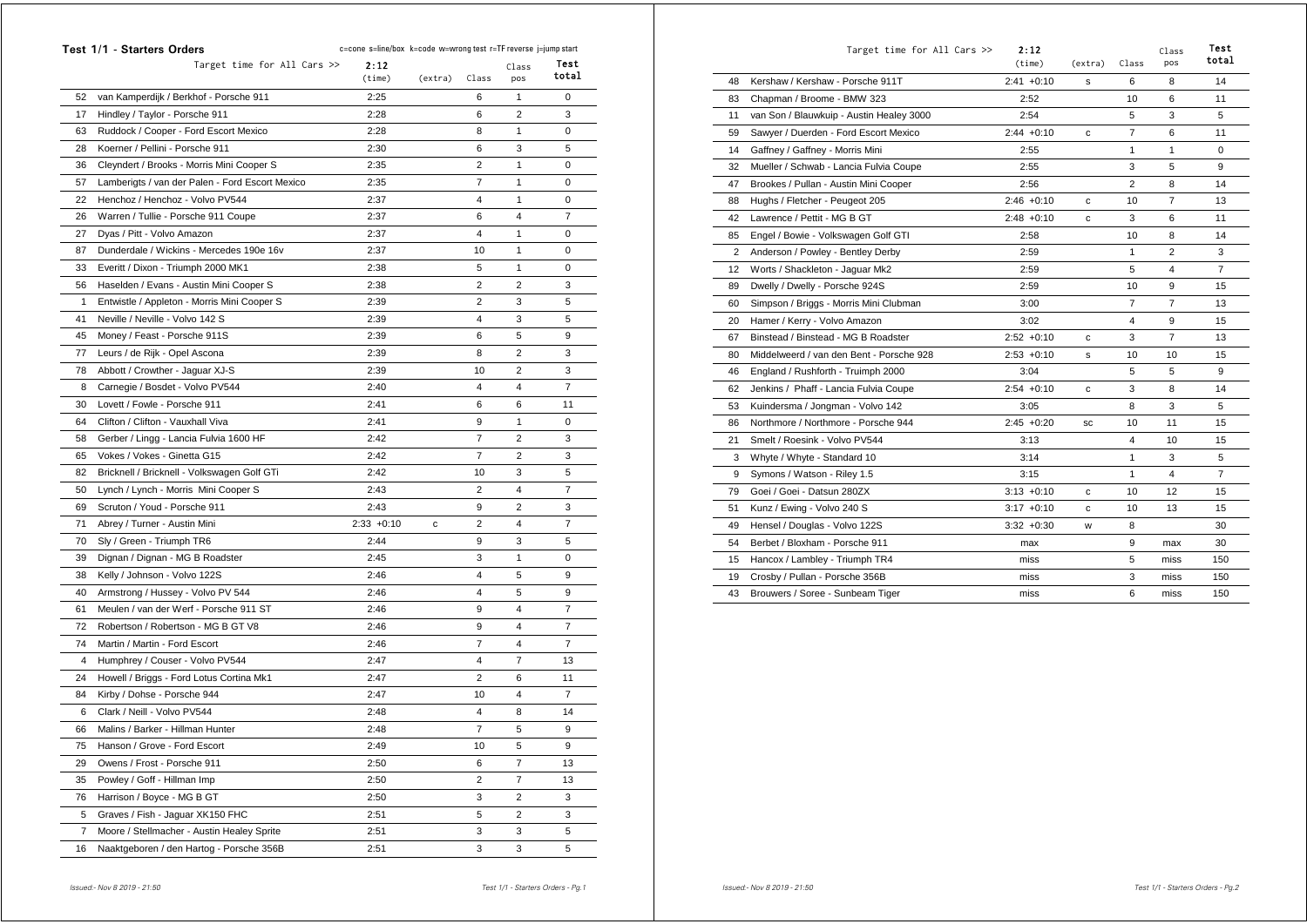|    | Test 1/2 - Car Park Capers                      | c=cone s=line/box k=code w=wrong test r=TF reverse j=jump start |         |                |                         |       |
|----|-------------------------------------------------|-----------------------------------------------------------------|---------|----------------|-------------------------|-------|
|    | Target time for All Cars >>                     | 0:30                                                            |         |                | Class                   | Test  |
|    |                                                 | (time)                                                          | (extra) | Class          | pos                     | total |
| 63 | Ruddock / Cooper - Ford Escort Mexico           | 0:49                                                            |         | 8              | 1                       | 0     |
| 82 | Bricknell / Bricknell - Volkswagen Golf GTi     | 0:51                                                            |         | 10             | 1                       | 0     |
| 8  | Carnegie / Bosdet - Volvo PV544                 | 0:52                                                            |         | 4              | 1                       | 0     |
| 17 | Hindley / Taylor - Porsche 911                  | 0:52                                                            |         | 6              | 1                       | 0     |
| 50 | Lynch / Lynch - Morris Mini Cooper S            | 0:52                                                            |         | 2              | 1                       | 0     |
| 30 | Lovett / Fowle - Porsche 911                    | 0:53                                                            |         | 6              | $\overline{2}$          | 3     |
| 33 | Everitt / Dixon - Triumph 2000 MK1              | 0:53                                                            |         | 5              | 1                       | 0     |
| 57 | Lamberigts / van der Palen - Ford Escort Mexico | 0:53                                                            |         | 7              | 1                       | 0     |
| 71 | Abrey / Turner - Austin Mini                    | 0:53                                                            |         | 2              | $\overline{2}$          | 3     |
| 22 | Henchoz / Henchoz - Volvo PV544                 | 0:54                                                            |         | 4              | $\overline{2}$          | 3     |
| 26 | Warren / Tullie - Porsche 911 Coupe             | 0:54                                                            |         | 6              | 3                       | 5     |
| 28 | Koerner / Pellini - Porsche 911                 | 0:54                                                            |         | 6              | 3                       | 5     |
| 36 | Cleyndert / Brooks - Morris Mini Cooper S       | 0:54                                                            |         | 2              | 3                       | 5     |
| 56 | Haselden / Evans - Austin Mini Cooper S         | 0:54                                                            |         | 2              | 3                       | 5     |
| 74 | Martin / Martin - Ford Escort                   | 0:54                                                            |         | 7              | $\overline{2}$          | 3     |
| 1  | Entwistle / Appleton - Morris Mini Cooper S     | 0:55                                                            |         | 2              | 5                       | 9     |
| 24 | Howell / Briggs - Ford Lotus Cortina Mk1        | 0:55                                                            |         | 2              | 5                       | 9     |
| 27 | Dyas / Pitt - Volvo Amazon                      | 0:55                                                            |         | 4              | 3                       | 5     |
| 29 | Owens / Frost - Porsche 911                     | 0:55                                                            |         | 6              | 5                       | 9     |
| 42 | Lawrence / Pettit - MG B GT                     | 0:55                                                            |         | 3              | 1                       | 0     |
| 59 | Sawyer / Duerden - Ford Escort Mexico           | 0:55                                                            |         | 7              | 3                       | 5     |
| 70 | Sly / Green - Triumph TR6                       | 0:55                                                            |         | 9              | 1                       | 0     |
| 77 | Leurs / de Rijk - Opel Ascona                   | 0:55                                                            |         | 8              | 2                       | 3     |
| 4  | Humphrey / Couser - Volvo PV544                 | 0:56                                                            |         | 4              | 4                       | 7     |
| 14 | Gaffney / Gaffney - Morris Mini                 | 0:56                                                            |         | 1              | 1                       | 0     |
| 32 | Mueller / Schwab - Lancia Fulvia Coupe          | 0:56                                                            |         | 3              | 2                       | 3     |
| 38 | Kelly / Johnson - Volvo 122S                    | 0:56                                                            |         | 4              | $\overline{4}$          | 7     |
| 60 | Simpson / Briggs - Morris Mini Clubman          | 0:56                                                            |         | 7              | 4                       | 7     |
| 66 | Malins / Barker - Hillman Hunter                | 0:56                                                            |         | 7              | 4                       | 7     |
| 67 | Binstead / Binstead - MG B Roadster             | 0:56                                                            |         | 3              | $\overline{2}$          | 3     |
| 75 | Hanson / Grove - Ford Escort                    | 0:56                                                            |         | 10             | $\overline{2}$          | 3     |
| 78 | Abbott / Crowther - Jaguar XJ-S                 | 0:56                                                            |         | 10             | $\overline{2}$          | 3     |
| 87 | Dunderdale / Wickins - Mercedes 190e 16v        | 0:56                                                            |         | 10             | $\overline{2}$          | 3     |
| 5  | Graves / Fish - Jaguar XK150 FHC                | 0:57                                                            |         | 5              | 2                       | 3     |
| 45 | Money / Feast - Porsche 911S                    | 0:57                                                            |         | 6              | 6                       | 11    |
| 62 | Jenkins / Phaff - Lancia Fulvia Coupe           | 0:57                                                            |         | 3              | 4                       | 7     |
| 83 | Chapman / Broome - BMW 323                      | 0:57                                                            |         | 10             | 5                       | 9     |
| 35 | Powley / Goff - Hillman Imp                     | 0:58                                                            |         | 2              | 7                       | 13    |
| 47 | Brookes / Pullan - Austin Mini Cooper           | 0:58                                                            |         | 2              | $\overline{7}$          | 13    |
| 58 | Gerber / Lingg - Lancia Fulvia 1600 HF          | 0:58                                                            |         | 7              | 6                       | 11    |
| 20 |                                                 |                                                                 |         | 4              | 6                       | 11    |
| 48 | Hamer / Kerry - Volvo Amazon                    | 0:59                                                            |         |                | 7                       |       |
| 54 | Kershaw / Kershaw - Porsche 911T                | 0:59                                                            |         | 6              | $\overline{\mathbf{c}}$ | 13    |
|    | Berbet / Bloxham - Porsche 911                  | 0:59                                                            |         | 9              |                         | 3     |
| 64 | Clifton / Clifton - Vauxhall Viva               | 0:59                                                            |         | 9              | $\overline{2}$          | 3     |
| 65 | Vokes / Vokes - Ginetta G15                     | 0:59                                                            |         | $\overline{7}$ | $\overline{7}$          | 13    |

|    | Target time for All Cars >>                | 0:30<br>(time) | (extra) | Class        | Class<br>pos   | Test<br>total  |
|----|--------------------------------------------|----------------|---------|--------------|----------------|----------------|
| 85 | Engel / Bowie - Volkswagen Golf GTI        | 0:59           |         | 10           | 6              | 11             |
| 88 | Hughs / Fletcher - Peugeot 205             | 0:59           |         | 10           | 6              | 11             |
| 2  | Anderson / Powley - Bentley Derby          | 1:00           |         | $\mathbf{1}$ | $\overline{2}$ | 3              |
| 7  | Moore / Stellmacher - Austin Healey Sprite | 1:00           |         | 3            | 5              | 9              |
| 76 | Harrison / Boyce - MG B GT                 | 1:00           |         | 3            | 5              | 9              |
| 84 | Kirby / Dohse - Porsche 944                | 1:00           |         | 10           | 8              | 14             |
| 86 | Northmore / Northmore - Porsche 944        | 1:00           |         | 10           | 8              | 14             |
| 9  | Symons / Watson - Riley 1.5                | 1:01           |         | $\mathbf{1}$ | 3              | 5              |
| 53 | Kuindersma / Jongman - Volvo 142           | 1:01           |         | 8            | 3              | 5              |
| 61 | Meulen / van der Werf - Porsche 911 ST     | 1:01           |         | 9            | 4              | $\overline{7}$ |
| 69 | Scruton / Youd - Porsche 911               | 1:01           |         | 9            | 4              | $\overline{7}$ |
| 89 | Dwelly / Dwelly - Porsche 924S             | 1:01           |         | 10           | 10             | 15             |
| 6  | Clark / Neill - Volvo PV544                | 1:02           |         | 4            | $\overline{7}$ | 13             |
| 12 | Worts / Shackleton - Jaguar Mk2            | 1:02           |         | 5            | 3              | 5              |
| 39 | Dignan / Dignan - MG B Roadster            | 1:02           |         | 3            | 7              | 13             |
| 46 | England / Rushforth - Truimph 2000         | 1:02           |         | 5            | 3              | 5              |
| 72 | Robertson / Robertson - MG B GT V8         | 1:02           |         | 9            | 6              | 11             |
| 80 | Middelweerd / van den Bent - Porsche 928   | 1:02           |         | 10           | 11             | 15             |
| 11 | van Son / Blauwkuip - Austin Healey 3000   | 1:03           |         | 5            | 5              | 9              |
| 51 | Kunz / Ewing - Volvo 240 S                 | 1:04           |         | 10           | 12             | 15             |
| 41 | Neville / Neville - Volvo 142 S            | $0:56 + 0:10$  | c       | 4            | 8              | 14             |
| 79 | Goei / Goei - Datsun 280ZX                 | 1:06           |         | 10           | 13             | 15             |
| 3  | Whyte / Whyte - Standard 10                | 1:07           |         | $\mathbf{1}$ | 4              | $\overline{7}$ |
| 16 | Naaktgeboren / den Hartog - Porsche 356B   | $0:58 + 0:10$  | s       | 3            | 8              | 14             |
| 40 | Armstrong / Hussey - Volvo PV 544          | 1:13           |         | 4            | 9              | 15             |
| 21 | Smelt / Roesink - Volvo PV544              | 1:14           |         | 4            | 10             | 15             |
| 49 | Hensel / Douglas - Volvo 122S              | 1:18           |         | 8            | 4              | 7              |
| 52 | van Kamperdijk / Berkhof - Porsche 911     | 1:28           |         | 6            | 8              | 14             |
| 15 | Hancox / Lambley - Triumph TR4             | miss           |         | 5            | miss           | 150            |
| 43 | Brouwers / Soree - Sunbeam Tiger           | miss           |         | 6            | miss           | 150            |
| 19 | Crosby / Pullan - Porsche 356B             | miss $+0:10$   | c       | 3            | miss           | 150            |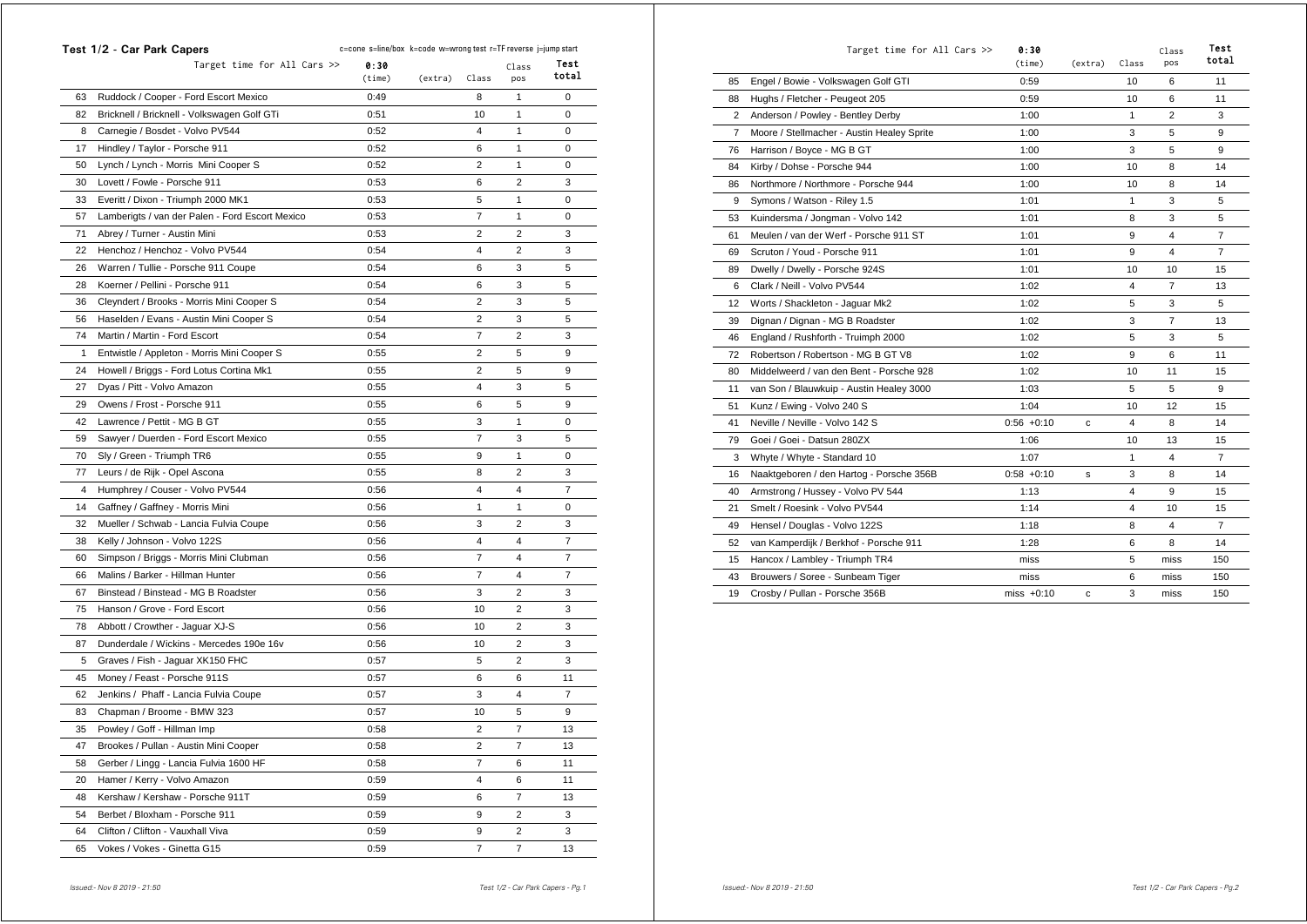|    | Test 1/3 - Down on the Farm                     | c=cone s=line/box k=code w=wrong test r=TF reverse j=jump start |         |                |       |                |
|----|-------------------------------------------------|-----------------------------------------------------------------|---------|----------------|-------|----------------|
|    | Target time for All Cars >>                     | 0:42                                                            |         |                | Class | Test           |
|    |                                                 | (time)                                                          | (extra) | Class          | pos   | total          |
| 17 | Hindley / Taylor - Porsche 911                  | 0:59                                                            |         | 6              | 1     | 0              |
| 50 | Lynch / Lynch - Morris Mini Cooper S            | 1:00                                                            |         | $\overline{2}$ | 1     | 0              |
| 71 | Abrey / Turner - Austin Mini                    | 1:00                                                            |         | $\overline{2}$ | 1     | 0              |
| 26 | Warren / Tullie - Porsche 911 Coupe             | 1:02                                                            |         | 6              | 2     | 3              |
| 36 | Cleyndert / Brooks - Morris Mini Cooper S       | 1:02                                                            |         | 2              | 3     | 5              |
| 52 | van Kamperdijk / Berkhof - Porsche 911          | 1:02                                                            |         | 6              | 2     | 3              |
| 1  | Entwistle / Appleton - Morris Mini Cooper S     | 1:03                                                            |         | 2              | 4     | 7              |
| 28 | Koerner / Pellini - Porsche 911                 | 1:03                                                            |         | 6              | 4     | 7              |
| 42 | Lawrence / Pettit - MG B GT                     | 1:03                                                            |         | 3              | 1     | 0              |
| 57 | Lamberigts / van der Palen - Ford Escort Mexico | 1:03                                                            |         | 7              | 1     | 0              |
| 72 | Robertson / Robertson - MG B GT V8              | 1:03                                                            |         | 9              | 1     | 0              |
| 74 | Martin / Martin - Ford Escort                   | 1:03                                                            |         | $\overline{7}$ | 1     | 0              |
| 82 | Bricknell / Bricknell - Volkswagen Golf GTi     | 1:03                                                            |         | 10             | 1     | 0              |
| 45 | Money / Feast - Porsche 911S                    | 1:04                                                            |         | 6              | 5     | 9              |
| 56 | Haselden / Evans - Austin Mini Cooper S         | 1:04                                                            |         | 2              | 5     | 9              |
| 63 | Ruddock / Cooper - Ford Escort Mexico           | 1:04                                                            |         | 8              | 1     | 0              |
| 67 | Binstead / Binstead - MG B Roadster             | 1:04                                                            |         | 3              | 2     | 3              |
| 75 | Hanson / Grove - Ford Escort                    | 1:04                                                            |         | 10             | 2     | 3              |
| 8  | Carnegie / Bosdet - Volvo PV544                 | 1:05                                                            |         | 4              | 1     | 0              |
| 14 | Gaffney / Gaffney - Morris Mini                 | 1:05                                                            |         | 1              | 1     | 0              |
| 33 | Everitt / Dixon - Triumph 2000 MK1              | 1:05                                                            |         | 5              | 1     | 0              |
| 38 | Kelly / Johnson - Volvo 122S                    | 1:05                                                            |         | 4              | 1     | 0              |
| 54 | Berbet / Bloxham - Porsche 911                  | 1:05                                                            |         | 9              | 2     | 3              |
| 70 | Sly / Green - Triumph TR6                       | 1:05                                                            |         | 9              | 2     | 3              |
| 78 | Abbott / Crowther - Jaguar XJ-S                 | 1:05                                                            |         | 10             | 3     | 5              |
| 7  | Moore / Stellmacher - Austin Healey Sprite      | 1:06                                                            |         | 3              | 3     | 5              |
| 30 | Lovett / Fowle - Porsche 911                    | 1:06                                                            |         | 6              | 6     | 11             |
| 35 | Powley / Goff - Hillman Imp                     | 1:06                                                            |         | 2              | 6     | 11             |
| 41 | Neville / Neville - Volvo 142 S                 | 1:06                                                            |         | 4              | 3     | 5              |
| 59 | Sawyer / Duerden - Ford Escort Mexico           | 1:06                                                            |         | $\overline{7}$ | 3     | 5              |
| 2  | Anderson / Powley - Bentley Derby               | 1:07                                                            |         | 1              | 2     | 3              |
| 22 | Henchoz / Henchoz - Volvo PV544                 | 1:07                                                            |         | 4              | 4     | $\overline{7}$ |
| 24 | Howell / Briggs - Ford Lotus Cortina Mk1        | 1:07                                                            |         | 2              | 7     | 13             |
| 58 | Gerber / Lingg - Lancia Fulvia 1600 HF          | 1:07                                                            |         | 7              | 4     | $\overline{7}$ |
| 5  | Graves / Fish - Jaguar XK150 FHC                | 1:08                                                            |         | 5              | 2     | 3              |
| 40 | Armstrong / Hussey - Volvo PV 544               | 1:08                                                            |         | 4              | 5     | 9              |
| 76 | Harrison / Boyce - MG B GT                      | 1:08                                                            |         | 3              | 4     | 7              |
| 77 | Leurs / de Rijk - Opel Ascona                   | 1:08                                                            |         | 8              | 2     | 3              |
| 86 | Northmore / Northmore - Porsche 944             | 1:08                                                            |         | 10             | 4     | 7              |
| 88 | Hughs / Fletcher - Peugeot 205                  | 1:08                                                            |         | 10             | 4     | $\overline{7}$ |
| 83 | Chapman / Broome - BMW 323                      | 1:09                                                            |         | 10             | 6     | 11             |
| 84 | Kirby / Dohse - Porsche 944                     | 1:10                                                            |         | 10             | 7     | 13             |
| 87 | Dunderdale / Wickins - Mercedes 190e 16v        | 1:10                                                            |         | 10             | 7     | 13             |
| 12 |                                                 | 1:11                                                            |         | 5              | 3     | 5              |
|    | Worts / Shackleton - Jaguar Mk2                 |                                                                 |         |                |       |                |
| 61 | Meulen / van der Werf - Porsche 911 ST          | 1:11                                                            |         | 9              | 4     | 7              |

|    | Target time for All Cars >>              | 0:42<br>(time) | (extra) | Class          | Class<br>pos   | Test<br>total  |
|----|------------------------------------------|----------------|---------|----------------|----------------|----------------|
| 69 | Scruton / Youd - Porsche 911             | 1:11           |         | 9              | 4              | $\overline{7}$ |
| 85 | Engel / Bowie - Volkswagen Golf GTI      | 1:11           |         | 10             | 9              | 15             |
| 16 | Naaktgeboren / den Hartog - Porsche 356B | 1:12           |         | 3              | 5              | 9              |
| 66 | Malins / Barker - Hillman Hunter         | 1:12           |         | $\overline{7}$ | 5              | 9              |
| 60 | Simpson / Briggs - Morris Mini Clubman   | 1:13           |         | $\overline{7}$ | 6              | 11             |
| 27 | Dyas / Pitt - Volvo Amazon               | $1:04 +0:10$   | c       | 4              | 6              | 11             |
| 79 | Goei / Goei - Datsun 280ZX               | 1:14           |         | 10             | 10             | 15             |
| 89 | Dwelly / Dwelly - Porsche 924S           | 1:14           |         | 10             | 10             | 15             |
| 4  | Humphrey / Couser - Volvo PV544          | 1:15           |         | 4              | $\overline{7}$ | 13             |
| 20 | Hamer / Kerry - Volvo Amazon             | 1:15           |         | 4              | $\overline{7}$ | 13             |
| 29 | Owens / Frost - Porsche 911              | 1:15           |         | 6              | $\overline{7}$ | 13             |
| 53 | Kuindersma / Jongman - Volvo 142         | 1:15           |         | 8              | 3              | 5              |
| 3  | Whyte / Whyte - Standard 10              | 1:16           |         | 1              | 3              | 5              |
| 6  | Clark / Neill - Volvo PV544              | 1:16           |         | 4              | 9              | 15             |
| 9  | Symons / Watson - Riley 1.5              | 1:16           |         | 1              | 3              | 5              |
| 32 | Mueller / Schwab - Lancia Fulvia Coupe   | 1:16           |         | 3              | 6              | 11             |
| 65 | Vokes / Vokes - Ginetta G15              | 1:16           |         | $\overline{7}$ | $\overline{7}$ | 13             |
| 80 | Middelweerd / van den Bent - Porsche 928 | 1:16           |         | 10             | 12             | 15             |
| 39 | Dignan / Dignan - MG B Roadster          | $1:07 +0:10$   | c       | 3              | 7              | 13             |
| 62 | Jenkins / Phaff - Lancia Fulvia Coupe    | 1:17           |         | 3              | $\overline{7}$ | 13             |
| 47 | Brookes / Pullan - Austin Mini Cooper    | 1:18           |         | 2              | 8              | 14             |
| 64 | Clifton / Clifton - Vauxhall Viva        | 1:19           |         | 9              | 6              | 11             |
| 46 | England / Rushforth - Truimph 2000       | 1:22           |         | 5              | 4              | 7              |
| 11 | van Son / Blauwkuip - Austin Healey 3000 | 1:24           |         | 5              | 5              | 9              |
| 48 | Kershaw / Kershaw - Porsche 911T         | 1:25           |         | 6              | 8              | 14             |
| 49 | Hensel / Douglas - Volvo 122S            | $1:26 + 0:10$  | s       | 8              | 4              | $\overline{7}$ |
| 21 | Smelt / Roesink - Volvo PV544            | 1:39           |         | 4              | 10             | 15             |
| 51 | Kunz / Ewing - Volvo 240 S               | $1:37 +0:10$   | c       | 10             | 13             | 15             |
| 15 | Hancox / Lambley - Triumph TR4           | miss           |         | 5              | miss           | 150            |
| 43 | Brouwers / Soree - Sunbeam Tiger         | miss           |         | 6              | miss           | 150            |
| 19 | Crosby / Pullan - Porsche 356B           | miss $+0:20$   | CC.     | 3              | miss           | 150            |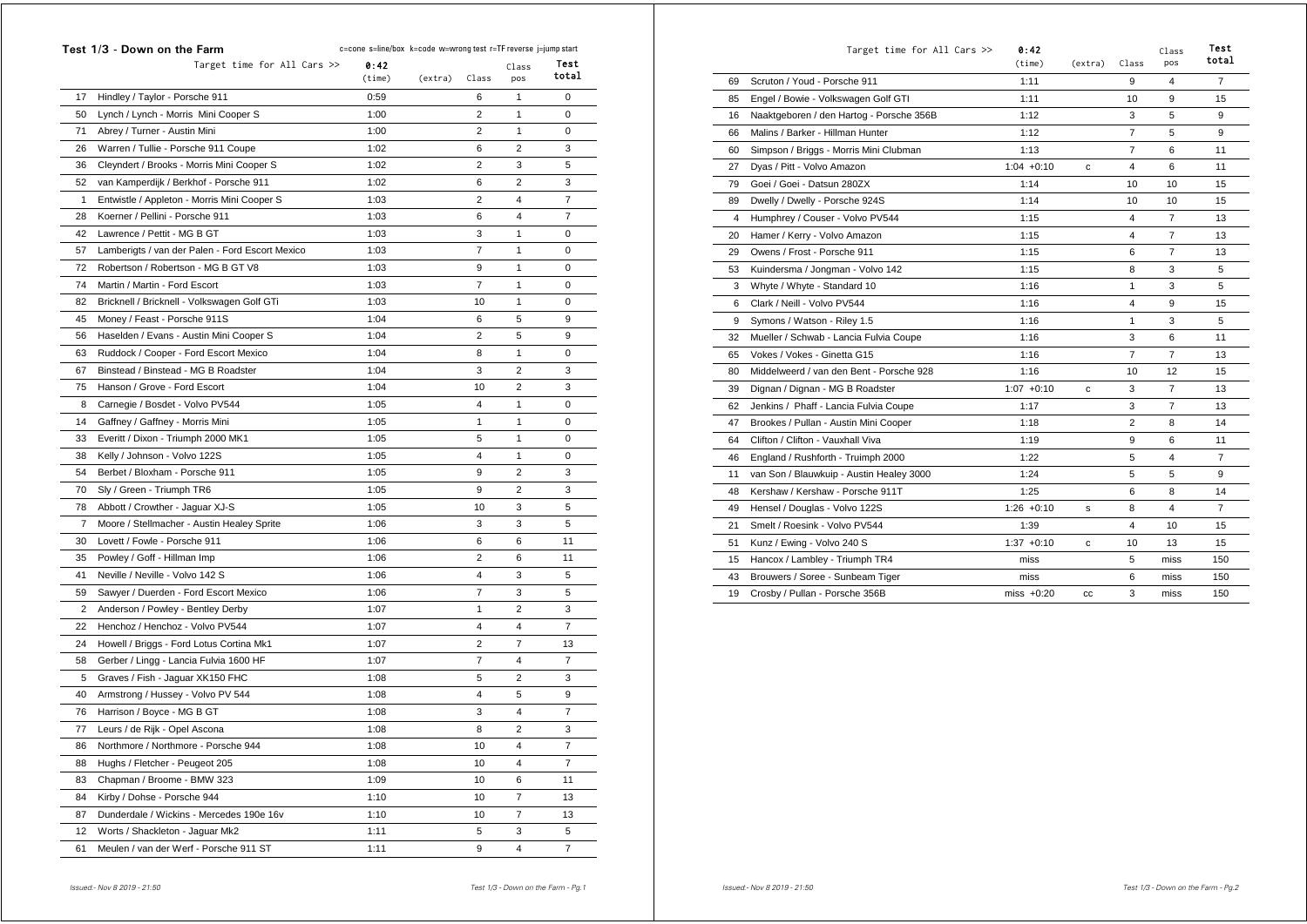|    | Test 1/4 - Up, Up and Away                      | c=cone s=line/box k=code w=wrong test r=TF reverse j=jump start |         |                |                |               |  |  |
|----|-------------------------------------------------|-----------------------------------------------------------------|---------|----------------|----------------|---------------|--|--|
|    | Target time for All Cars $\gg$                  | 2:24<br>(time)                                                  | (extra) | Class          | Class<br>pos   | Test<br>total |  |  |
| 63 | Ruddock / Cooper - Ford Escort Mexico           | 2:48                                                            |         | 8              | $\mathbf{1}$   | 0             |  |  |
| 28 | Koerner / Pellini - Porsche 911                 | 2:50                                                            |         | 6              | 1              | 0             |  |  |
| 26 | Warren / Tullie - Porsche 911 Coupe             | 2:51                                                            |         | 6              | 2              | 3             |  |  |
| 52 | van Kamperdijk / Berkhof - Porsche 911          | 2:51                                                            |         | 6              | $\overline{2}$ | 3             |  |  |
| 82 | Bricknell / Bricknell - Volkswagen Golf GTi     | 2:51                                                            |         | 10             | 1              | 0             |  |  |
| 57 | Lamberigts / van der Palen - Ford Escort Mexico | 2:53                                                            |         | 7              | 1              | 0             |  |  |
| 8  | Carnegie / Bosdet - Volvo PV544                 | 2:55                                                            |         | 4              | $\mathbf{1}$   | 0             |  |  |
| 17 | Hindley / Taylor - Porsche 911                  | 2:56                                                            |         | 6              | 4              | 7             |  |  |
| 70 | Sly / Green - Triumph TR6                       | 2:59                                                            |         | 9              | 1              | 0             |  |  |
| 56 | Haselden / Evans - Austin Mini Cooper S         | 3:00                                                            |         | $\overline{2}$ | $\mathbf{1}$   | 0             |  |  |
| 87 | Dunderdale / Wickins - Mercedes 190e 16v        | 3:00                                                            |         | 10             | 2              | 3             |  |  |
| 30 | Lovett / Fowle - Porsche 911                    | 3:01                                                            |         | 6              | 5              | 9             |  |  |
| 40 | Armstrong / Hussey - Volvo PV 544               | 3:01                                                            |         | 4              | $\overline{2}$ | 3             |  |  |
| 50 | Lynch / Lynch - Morris Mini Cooper S            | 3:01                                                            |         | 2              | $\overline{2}$ | 3             |  |  |
| 61 | Meulen / van der Werf - Porsche 911 ST          | 3:01                                                            |         | 9              | 2              | 3             |  |  |
| 36 | Cleyndert / Brooks - Morris Mini Cooper S       | 3:02                                                            |         | $\overline{2}$ | 3              | 5             |  |  |
| 24 | Howell / Briggs - Ford Lotus Cortina Mk1        | 3:03                                                            |         | 2              | 4              | 7             |  |  |
| 29 | Owens / Frost - Porsche 911                     | 3:03                                                            |         | 6              | 6              | 11            |  |  |
| 65 | Vokes / Vokes - Ginetta G15                     | 3:03                                                            |         | $\overline{7}$ | $\overline{2}$ | 3             |  |  |
| 33 | Everitt / Dixon - Triumph 2000 MK1              | 3:04                                                            |         | 5              | $\mathbf{1}$   | 0             |  |  |
| 41 | Neville / Neville - Volvo 142 S                 | 3:04                                                            |         | $\overline{4}$ | 3              | 5             |  |  |
| 71 | Abrey / Turner - Austin Mini                    | 3:04                                                            |         | $\overline{2}$ | 5              | 9             |  |  |
| 74 | Martin / Martin - Ford Escort                   | 3:04                                                            |         | 7              | 3              | 5             |  |  |
| 72 | Robertson / Robertson - MG B GT V8              | 3:06                                                            |         | 9              | 3              | 5             |  |  |
| 75 | Hanson / Grove - Ford Escort                    | 3:06                                                            |         | 10             | 3              | 5             |  |  |
| 86 | Northmore / Northmore - Porsche 944             | 3:06                                                            |         | 10             | 3              | 5             |  |  |
| 67 | Binstead / Binstead - MG B Roadster             | 3:07                                                            |         | 3              | 1              | 0             |  |  |
| 35 | Powley / Goff - Hillman Imp                     | 3:08                                                            |         | $\overline{2}$ | 6              | 11            |  |  |
| 76 | Harrison / Boyce - MG B GT                      | 3:08                                                            |         | 3              | 2              | 3             |  |  |
| 77 | Leurs / de Rijk - Opel Ascona                   | 3:08                                                            |         | 8              | 2              | 3             |  |  |
| 38 | Kelly / Johnson - Volvo 122S                    | 3:09                                                            |         | 4              | 4              | 7             |  |  |
| 78 | Abbott / Crowther - Jaguar XJ-S                 | 3:09                                                            |         | 10             | 5              | 9             |  |  |
| 4  | Humphrey / Couser - Volvo PV544                 | 3:10                                                            |         | 4              | 5              | 9             |  |  |
| 45 | Money / Feast - Porsche 911S                    | $3:00 + 0:10$                                                   | s       | 6              | 7              | 13            |  |  |
| 39 | Dignan / Dignan - MG B Roadster                 | 3:11                                                            |         | 3              | 3              | 5             |  |  |
| 42 | Lawrence / Pettit - MG B GT                     | 3:11                                                            |         | 3              | 3              | 5             |  |  |
| 64 | Clifton / Clifton - Vauxhall Viva               | 3:11                                                            |         | 9              | 4              | 7             |  |  |
| 22 | Henchoz / Henchoz - Volvo PV544                 | $3:02 +0:10$                                                    | s       | $\overline{4}$ | 6              | 11            |  |  |
| 47 | Brookes / Pullan - Austin Mini Cooper           | 3:12                                                            |         | 2              | 7              | 13            |  |  |
| 66 | Malins / Barker - Hillman Hunter                | 3:12                                                            |         | $\overline{7}$ | 4              | 7             |  |  |
| 5  | Graves / Fish - Jaguar XK150 FHC                | 3:13                                                            |         | 5              | $\overline{2}$ | 3             |  |  |
| 27 | Dyas / Pitt - Volvo Amazon                      | $2:53 +0:20$                                                    | cc      | 4              | 7              | 13            |  |  |
| 32 | Mueller / Schwab - Lancia Fulvia Coupe          | 3:13                                                            |         | 3              | 5              | 9             |  |  |
| 69 | Scruton / Youd - Porsche 911                    | 3:13                                                            |         | 9              | 5              | 9             |  |  |
| 6  | Clark / Neill - Volvo PV544                     | 3:14                                                            |         | 4              | 8              | 14            |  |  |

|                | Target time for All Cars >>                 | 2:24<br>(time) | (extra) | Class          | Class<br><b>DOS</b> | Test<br>total  |
|----------------|---------------------------------------------|----------------|---------|----------------|---------------------|----------------|
| 59             | Sawyer / Duerden - Ford Escort Mexico       | $3:04 +0:10$   | s       | 7              | 5                   | 9              |
| 80             | Middelweerd / van den Bent - Porsche 928    | 3:14           |         | 10             | 6                   | 11             |
| 1              | Entwistle / Appleton - Morris Mini Cooper S | $3:05 +0:10$   | c       | $\overline{2}$ | 8                   | 14             |
| $\overline{7}$ | Moore / Stellmacher - Austin Healey Sprite  | 3:15           |         | 3              | 6                   | 11             |
| 83             | Chapman / Broome - BMW 323                  | 3:15           |         | 10             | $\overline{7}$      | 13             |
| 58             | Gerber / Lingg - Lancia Fulvia 1600 HF      | $3:06 + 0:10$  | c       | $\overline{7}$ | 6                   | 11             |
| 14             | Gaffney / Gaffney - Morris Mini             | 3:17           |         | 1              | 1                   | 0              |
| 79             | Goei / Goei - Datsun 280ZX                  | 3:17           |         | 10             | 8                   | 14             |
| 12             | Worts / Shackleton - Jaguar Mk2             | 3:18           |         | 5              | 3                   | 5              |
| 54             | Berbet / Bloxham - Porsche 911              | $3:10 + 0:10$  | s       | 9              | 6                   | 11             |
| 85             | Engel / Bowie - Volkswagen Golf GTI         | 3:20           |         | 10             | 9                   | 15             |
| 89             | Dwelly / Dwelly - Porsche 924S              | 3:20           |         | 10             | 9                   | 15             |
| 62             | Jenkins / Phaff - Lancia Fulvia Coupe       | 3:21           |         | 3              | $\overline{7}$      | 13             |
| 20             | Hamer / Kerry - Volvo Amazon                | 3:22           |         | 4              | 9                   | 15             |
| 46             | England / Rushforth - Truimph 2000          | 3:23           |         | 5              | 4                   | $\overline{7}$ |
| 48             | Kershaw / Kershaw - Porsche 911T            | $3:13 + 0:10$  | c       | 6              | 8                   | 14             |
| 88             | Hughs / Fletcher - Peugeot 205              | 3:23           |         | 10             | 11                  | 15             |
| 84             | Kirby / Dohse - Porsche 944                 | 3:26           |         | 10             | 12                  | 15             |
| 53             | Kuindersma / Jongman - Volvo 142            | 3:27           |         | 8              | 3                   | 5              |
| 60             | Simpson / Briggs - Morris Mini Clubman      | $3:18 + 0:10$  | с       | $\overline{7}$ | $\overline{7}$      | 13             |
| 2              | Anderson / Powley - Bentley Derby           | 3:34           |         | 1              | 2                   | 3              |
| 3              | Whyte / Whyte - Standard 10                 | 3:34           |         | $\mathbf{1}$   | 2                   | 3              |
| 51             | Kunz / Ewing - Volvo 240 S                  | 3:40           |         | 10             | 13                  | 15             |
| 9              | Symons / Watson - Riley 1.5                 | 3:42           |         | $\mathbf{1}$   | 4                   | $\overline{7}$ |
| 21             | Smelt / Roesink - Volvo PV544               | 3:54           |         | 4              | 10                  | 15             |
| 16             | Naaktgeboren / den Hartog - Porsche 356B    | 4:02           |         | 3              | 8                   | 14             |
| 11             | van Son / Blauwkuip - Austin Healey 3000    | miss           |         | 5              | miss                | 150            |
| 15             | Hancox / Lambley - Triumph TR4              | miss           |         | 5              | miss                | 150            |
| 19             | Crosby / Pullan - Porsche 356B              | miss           |         | 3              | miss                | 150            |
| 43             | Brouwers / Soree - Sunbeam Tiger            | miss           |         | 6              | miss                | 150            |
| 49             | Hensel / Douglas - Volvo 122S               | miss           |         | 8              | miss                | 150            |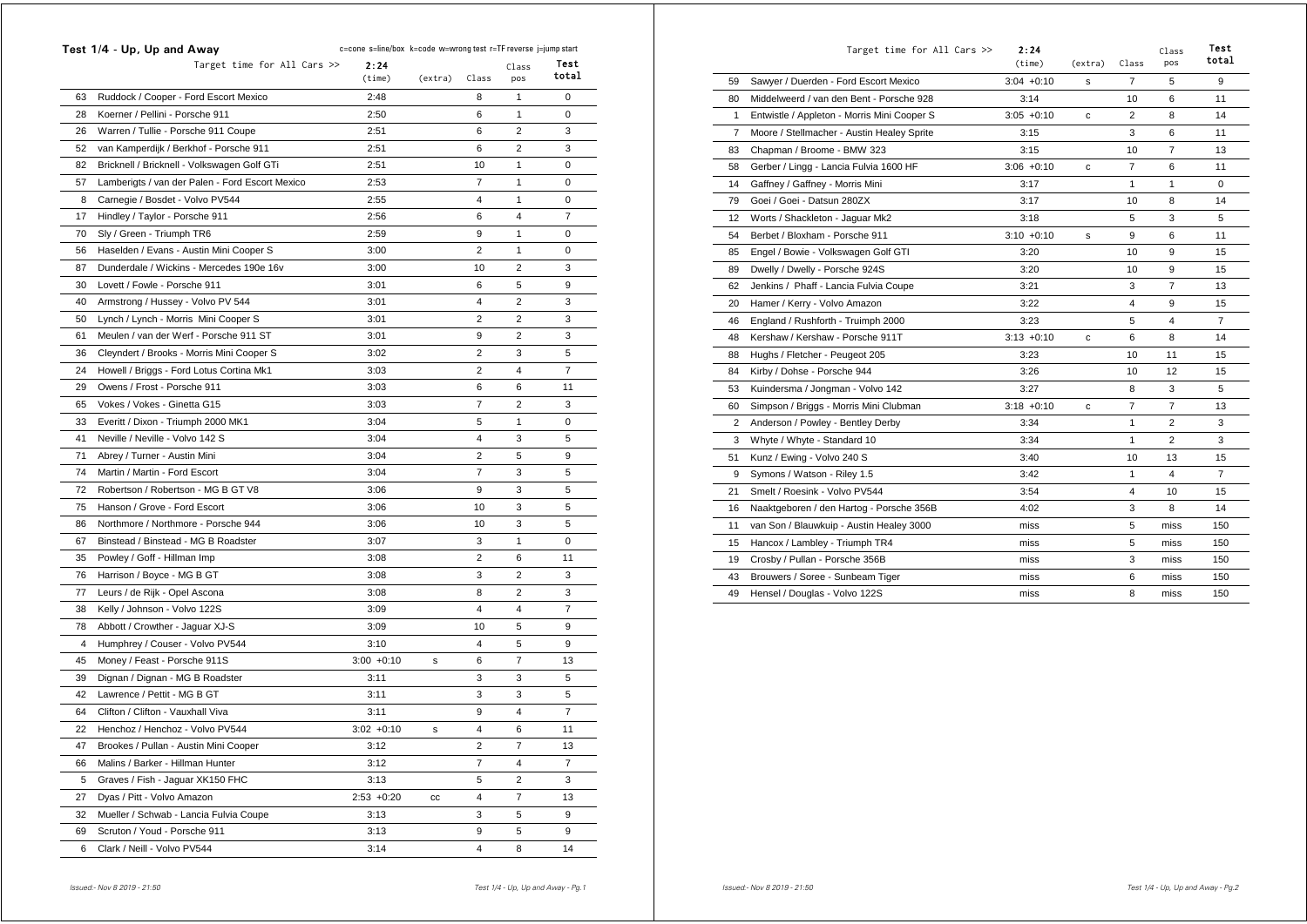|    | Test 1/5 - Moor Porlock                         | c=cone s=line/box k=code w=wrong test r=TF reverse j=jump start |         |                |                |                |
|----|-------------------------------------------------|-----------------------------------------------------------------|---------|----------------|----------------|----------------|
|    | Target time for All Cars >>                     | 1:54<br>(time)                                                  | (extra) | Class          | Class<br>pos   | Test<br>total  |
| 52 | van Kamperdijk / Berkhof - Porsche 911          | 2:08                                                            |         | 6              | 1              | 0              |
| 17 | Hindley / Taylor - Porsche 911                  | 2:09                                                            |         | 6              | $\overline{2}$ | 3              |
| 28 | Koerner / Pellini - Porsche 911                 | 2:09                                                            |         | 6              | $\overline{2}$ | 3              |
| 63 | Ruddock / Cooper - Ford Escort Mexico           | 2:09                                                            |         | 8              | 1              | 0              |
| 26 | Warren / Tullie - Porsche 911 Coupe             | 2:12                                                            |         | 6              | 4              | $\overline{7}$ |
| 64 | Clifton / Clifton - Vauxhall Viva               | 2:12                                                            |         | 9              | 1              | 0              |
| 82 | Bricknell / Bricknell - Volkswagen Golf GTi     | 2:12                                                            |         | 10             | 1              | 0              |
| 27 | Dyas / Pitt - Volvo Amazon                      | 2:13                                                            |         | 4              | 1              | 0              |
| 57 | Lamberigts / van der Palen - Ford Escort Mexico | 2:13                                                            |         | $\overline{7}$ | 1              | 0              |
| 36 | Cleyndert / Brooks - Morris Mini Cooper S       | 2:14                                                            |         | $\overline{2}$ | 1              | 0              |
| 1  | Entwistle / Appleton - Morris Mini Cooper S     | 2:15                                                            |         | $\overline{2}$ | $\overline{2}$ | 3              |
| 45 | Money / Feast - Porsche 911S                    | 2:15                                                            |         | 6              | 5              | 9              |
| 41 | Neville / Neville - Volvo 142 S                 | 2:16                                                            |         | 4              | 2              | 3              |
| 30 | Lovett / Fowle - Porsche 911                    | 2:17                                                            |         | 6              | 6              | 11             |
| 56 | Haselden / Evans - Austin Mini Cooper S         | 2:17                                                            |         | $\overline{2}$ | 3              | 5              |
| 58 | Gerber / Lingg - Lancia Fulvia 1600 HF          | 2:17                                                            |         | $\overline{7}$ | $\overline{2}$ | 3              |
| 87 | Dunderdale / Wickins - Mercedes 190e 16v        | 2:17                                                            |         | 10             | 2              | 3              |
| 33 | Everitt / Dixon - Triumph 2000 MK1              | 2:18                                                            |         | 5              | 1              | 0              |
| 61 | Meulen / van der Werf - Porsche 911 ST          | 2:18                                                            |         | 9              | 2              | 3              |
| 65 | Vokes / Vokes - Ginetta G15                     | 2:18                                                            |         | 7              | 3              | 5              |
| 70 | Sly / Green - Triumph TR6                       | 2:18                                                            |         | 9              | $\overline{2}$ | 3              |
| 77 | Leurs / de Rijk - Opel Ascona                   | 2:18                                                            |         | 8              | $\overline{2}$ | 3              |
| 75 | Hanson / Grove - Ford Escort                    | 2:19                                                            |         | 10             | 3              | 5              |
| 74 | Martin / Martin - Ford Escort                   | 2:20                                                            |         | $\overline{7}$ | 4              | 7              |
| 78 | Abbott / Crowther - Jaguar XJ-S                 | 2:20                                                            |         | 10             | 4              | 7              |
| 29 | Owens / Frost - Porsche 911                     | 2:21                                                            |         | 6              | 7              | 13             |
| 38 | Kelly / Johnson - Volvo 122S                    | 2:21                                                            |         | 4              | 3              | 5              |
| 54 | Berbet / Bloxham - Porsche 911                  | 2:21                                                            |         | 9              | $\overline{4}$ | $\overline{7}$ |
| 86 | Northmore / Northmore - Porsche 944             | 2:22                                                            |         | 10             | 5              | 9              |
| 39 | Dignan / Dignan - MG B Roadster                 | 2:23                                                            |         | 3              | 1              | 0              |
| 71 | Abrey / Turner - Austin Mini                    | 2:23                                                            |         | 2              | 4              | 7              |
| 5  | Graves / Fish - Jaguar XK150 FHC                | 2:24                                                            |         | 5              | 2              | 3              |
| 40 | Armstrong / Hussey - Volvo PV 544               | 2:24                                                            |         | 4              | 4              | 7              |
| 42 | Lawrence / Pettit - MG B GT                     | 2:24                                                            |         | 3              | $\overline{2}$ | 3              |
| 83 | Chapman / Broome - BMW 323                      | 2:24                                                            |         | 10             | 6              | 11             |
| 67 | Binstead / Binstead - MG B Roadster             | 2:25                                                            |         | 3              | 3              | 5              |
| 47 | Brookes / Pullan - Austin Mini Cooper           | 2:26                                                            |         | 2              | 5              | 9              |
| 50 | Lynch / Lynch - Morris Mini Cooper S            | $2:16 + 0:10$                                                   | с       | 2              | 5              | 9              |
| 76 | Harrison / Boyce - MG B GT                      | 2:27                                                            |         | 3              | 4              | 7              |
| 7  | Moore / Stellmacher - Austin Healey Sprite      | 2:28                                                            |         | 3              | 5              | 9              |
| 8  | Carnegie / Bosdet - Volvo PV544                 | $2:18 + 0:10$                                                   | с       | 4              | 5              | 9              |
| 69 | Scruton / Youd - Porsche 911                    | 2:28                                                            |         | 9              | 5              | 9              |
| 80 | Middelweerd / van den Bent - Porsche 928        | 2:29                                                            |         | 10             | 7              | 13             |
| 84 | Kirby / Dohse - Porsche 944                     | 2:29                                                            |         | 10             | 7              | 13             |
| 4  | Humphrey / Couser - Volvo PV544                 | 2:30                                                            |         | 4              | 6              | 11             |

|    | Target time for All Cars >>              | 1:54<br>(time) | (extra) | Class          | Class<br>pos   | <b>Test</b><br>total |
|----|------------------------------------------|----------------|---------|----------------|----------------|----------------------|
| 14 | Gaffney / Gaffney - Morris Mini          | 2:30           |         | 1              | 1              | 0                    |
| 35 | Powley / Goff - Hillman Imp              | $2:20 + 0:10$  | c       | $\overline{2}$ | $\overline{7}$ | 13                   |
| 60 | Simpson / Briggs - Morris Mini Clubman   | 2:30           |         | $\overline{7}$ | 5              | 9                    |
| 66 | Malins / Barker - Hillman Hunter         | 2:30           |         | $\overline{7}$ | 5              | 9                    |
| 72 | Robertson / Robertson - MG B GT V8       | $2:20 + 0:10$  | c       | 9              | 6              | 11                   |
| 24 | Howell / Briggs - Ford Lotus Cortina Mk1 | $2:21 + 0:10$  | s       | $\overline{2}$ | 8              | 14                   |
| 48 | Kershaw / Kershaw - Porsche 911T         | $2:21 + 0:10$  | c       | 6              | 8              | 14                   |
| 89 | Dwelly / Dwelly - Porsche 924S           | 2:31           |         | 10             | 9              | 15                   |
| 6  | Clark / Neill - Volvo PV544              | 2:32           |         | 4              | $\overline{7}$ | 13                   |
| 59 | Sawyer / Duerden - Ford Escort Mexico    | 2:32           |         | $\overline{7}$ | $\overline{7}$ | 13                   |
| 79 | Goei / Goei - Datsun 280ZX               | 2:32           |         | 10             | 10             | 15                   |
| 12 | Worts / Shackleton - Jaguar Mk2          | 2:33           |         | 5              | 3              | 5                    |
| 88 | Hughs / Fletcher - Peugeot 205           | 2:34           |         | 10             | 11             | 15                   |
| 32 | Mueller / Schwab - Lancia Fulvia Coupe   | 2:35           |         | 3              | 6              | 11                   |
| 53 | Kuindersma / Jongman - Volvo 142         | 2:36           |         | 8              | 3              | 5                    |
| 20 | Hamer / Kerry - Volvo Amazon             | 2:37           |         | 4              | 8              | 14                   |
| 62 | Jenkins / Phaff - Lancia Fulvia Coupe    | 2:37           |         | 3              | $\overline{7}$ | 13                   |
| 22 | Henchoz / Henchoz - Volvo PV544          | $2:29 +0:10$   | c       | 4              | 9              | 15                   |
| 2  | Anderson / Powley - Bentley Derby        | 2:41           |         | 1              | $\overline{2}$ | 3                    |
| 46 | England / Rushforth - Truimph 2000       | 2:41           |         | 5              | 4              | $\overline{7}$       |
| 85 | Engel / Bowie - Volkswagen Golf GTI      | $2:31 + 0:10$  | c       | 10             | 12             | 15                   |
| 3  | Whyte / Whyte - Standard 10              | 2:46           |         | 1              | 3              | 5                    |
| 51 | Kunz / Ewing - Volvo 240 S               | 2:55           |         | 10             | 13             | 15                   |
| 9  | Symons / Watson - Riley 1.5              | 2:57           |         | 1              | 4              | $\overline{7}$       |
| 21 | Smelt / Roesink - Volvo PV544            | 2:58           |         | 4              | 10             | 15                   |
| 16 | Naaktgeboren / den Hartog - Porsche 356B | $9:20 + 0:30$  | w       | 3              |                | 30                   |
| 11 | van Son / Blauwkuip - Austin Healey 3000 | miss           |         | 5              | miss           | 150                  |
| 15 | Hancox / Lambley - Triumph TR4           | miss           |         | 5              | miss           | 150                  |
| 19 | Crosby / Pullan - Porsche 356B           | miss           |         | 3              | miss           | 150                  |
| 43 | Brouwers / Soree - Sunbeam Tiger         | miss           |         | 6              | miss           | 150                  |
| 49 | Hensel / Douglas - Volvo 122S            | miss           |         | 8              | miss           | 150                  |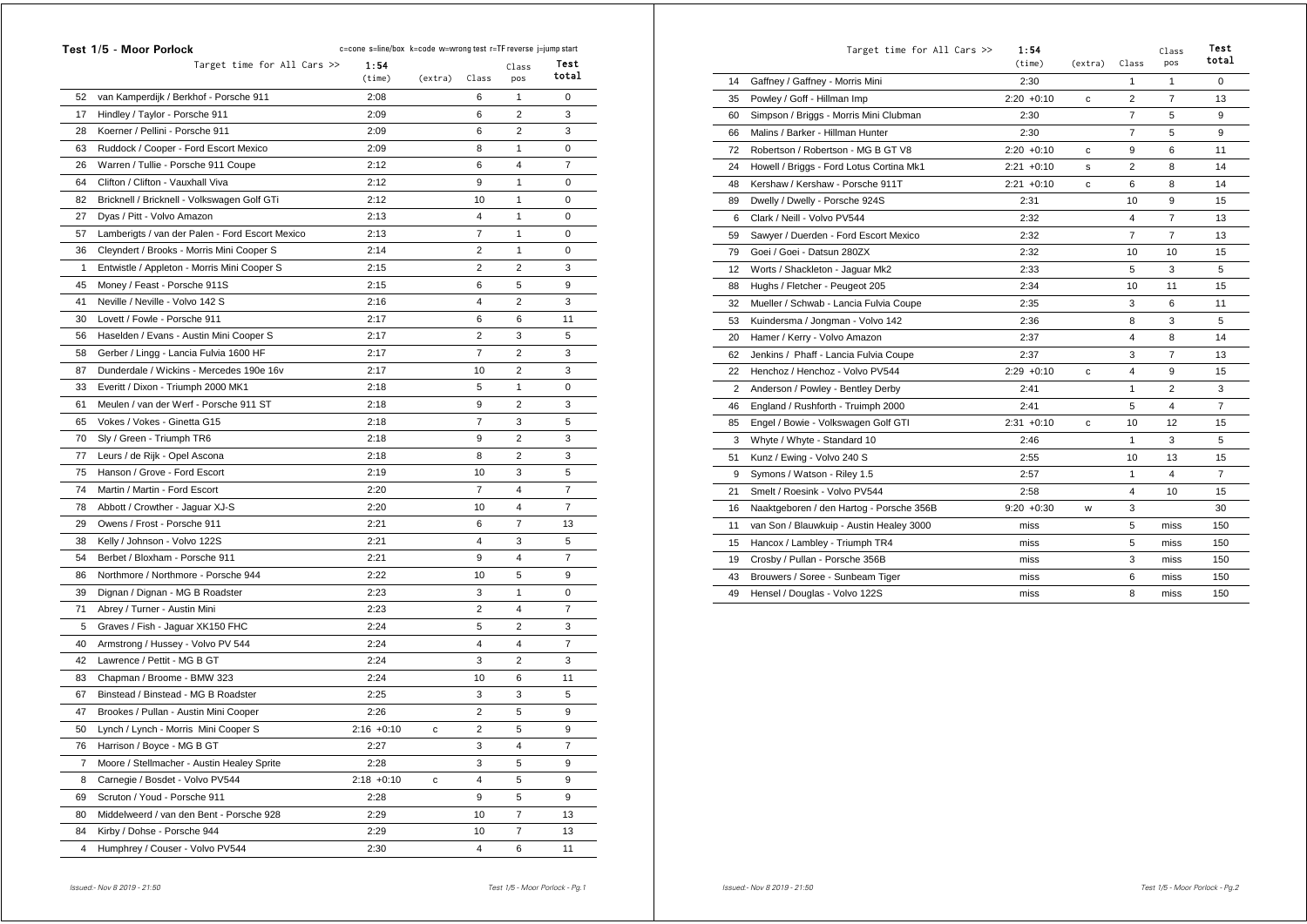|    | Test 1/6 - Round the Houses<br>c=cone s=line/box k=code w=wrong test r=TF reverse j=jump start |                |         |                |                |                |  |
|----|------------------------------------------------------------------------------------------------|----------------|---------|----------------|----------------|----------------|--|
|    | Target time for All Cars $\gg$                                                                 | 0:48<br>(time) | (extra) | Class          | Class<br>pos   | Test<br>total  |  |
| 1  | Entwistle / Appleton - Morris Mini Cooper S                                                    | 1:11           |         | 2              | 1              | 0              |  |
| 82 | Bricknell / Bricknell - Volkswagen Golf GTi                                                    | 1:13           |         | 10             | 1              | 0              |  |
| 17 | Hindley / Taylor - Porsche 911                                                                 | 1:15           |         | 6              | 1              | 0              |  |
| 28 | Koerner / Pellini - Porsche 911                                                                | 1:15           |         | 6              | 1              | 0              |  |
| 52 | van Kamperdijk / Berkhof - Porsche 911                                                         | 1:15           |         | 6              | 1              | 0              |  |
| 57 | Lamberigts / van der Palen - Ford Escort Mexico                                                | 1:15           |         | 7              | 1              | 0              |  |
| 74 | Martin / Martin - Ford Escort                                                                  | 1:15           |         | 7              | 1              | 0              |  |
| 56 | Haselden / Evans - Austin Mini Cooper S                                                        | 1:16           |         | 2              | $\overline{2}$ | 3              |  |
| 71 | Abrey / Turner - Austin Mini                                                                   | 1:17           |         | 2              | 3              | 5              |  |
| 27 | Dyas / Pitt - Volvo Amazon                                                                     | 1:18           |         | 4              | 1              | 0              |  |
| 30 | Lovett / Fowle - Porsche 911                                                                   | 1:18           |         | 6              | 4              | 7              |  |
| 36 | Cleyndert / Brooks - Morris Mini Cooper S                                                      | 1:18           |         | 2              | 4              | $\overline{7}$ |  |
| 8  | Carnegie / Bosdet - Volvo PV544                                                                | 1:19           |         | 4              | 2              | 3              |  |
| 26 | Warren / Tullie - Porsche 911 Coupe                                                            | 1:19           |         | 6              | 5              | 9              |  |
| 77 | Leurs / de Rijk - Opel Ascona                                                                  | 1:19           |         | 8              | 1              | 0              |  |
| 38 | Kelly / Johnson - Volvo 122S                                                                   | 1:20           |         | 4              | 3              | 5              |  |
| 67 | Binstead / Binstead - MG B Roadster                                                            | 1:20           |         | 3              | 1              | 0              |  |
| 33 | Everitt / Dixon - Triumph 2000 MK1                                                             | 1:21           |         | 5              | 1              | 0              |  |
| 54 | Berbet / Bloxham - Porsche 911                                                                 | 1:21           |         | 9              | 1              | 0              |  |
| 65 | Vokes / Vokes - Ginetta G15                                                                    | 1:21           |         | 7              | 3              | 5              |  |
| 75 | Hanson / Grove - Ford Escort                                                                   | 1:21           |         | 10             | $\overline{2}$ | 3              |  |
| 22 | Henchoz / Henchoz - Volvo PV544                                                                | 1:22           |         | 4              | 4              | $\overline{7}$ |  |
| 32 | Mueller / Schwab - Lancia Fulvia Coupe                                                         | 1:22           |         | 3              | 2              | 3              |  |
| 59 | Sawyer / Duerden - Ford Escort Mexico                                                          | 1:22           |         | 7              | 4              | $\overline{7}$ |  |
| 72 | Robertson / Robertson - MG B GT V8                                                             | 1:22           |         | 9              | $\overline{2}$ | 3              |  |
| 35 | Powley / Goff - Hillman Imp                                                                    | 1:23           |         | 2              | 5              | 9              |  |
| 69 | Scruton / Youd - Porsche 911                                                                   | 1:23           |         | 9              | 3              | 5              |  |
| 78 | Abbott / Crowther - Jaguar XJ-S                                                                | 1:23           |         | 10             | 3              | 5              |  |
| 83 | Chapman / Broome - BMW 323                                                                     | 1:24           |         | 10             | 4              | 7              |  |
| 29 | Owens / Frost - Porsche 911                                                                    | 1:25           |         | 6              | 6              | 11             |  |
| 88 | Hughs / Fletcher - Peugeot 205                                                                 | 1:25           |         | 10             | 5              | 9              |  |
| 39 | Dignan / Dignan - MG B Roadster                                                                | 1:26           |         | 3              | 3              | 5              |  |
| 70 | Sly / Green - Triumph TR6                                                                      | 1:27           |         | 9              | 4              | 7              |  |
| 3  | Whyte / Whyte - Standard 10                                                                    | 1:29           |         | 1              | 1              | 0              |  |
| 4  | Humphrey / Couser - Volvo PV544                                                                | 1:29           |         | 4              | 5              | 9              |  |
| 5  | Graves / Fish - Jaguar XK150 FHC                                                               | 1:29           |         | 5              | 2              | 3              |  |
| 40 | Armstrong / Hussey - Volvo PV 544                                                              | 1:29           |         | 4              | 5              | 9              |  |
| 42 | Lawrence / Pettit - MG B GT                                                                    | 1:29           |         | 3              | 4              | 7              |  |
| 45 | Money / Feast - Porsche 911S                                                                   | 1:29           |         | 6              | 7              | 13             |  |
| 60 | Simpson / Briggs - Morris Mini Clubman                                                         | 1:29           |         | $\overline{7}$ | 5              | 9              |  |
| 58 | Gerber / Lingg - Lancia Fulvia 1600 HF                                                         | 1:30           |         | 7              | 6              | 11             |  |
| 76 | Harrison / Boyce - MG B GT                                                                     | 1:30           |         | 3              | 5              | 9              |  |
| 79 | Goei / Goei - Datsun 280ZX                                                                     | 1:30           |         | 10             | 6              | 11             |  |
| 89 | Dwelly / Dwelly - Porsche 924S                                                                 | 1:30           |         | 10             | 6              | 11             |  |
| 41 | Neville / Neville - Volvo 142 S                                                                | 1:31           |         | 4              | 7              | 13             |  |
|    |                                                                                                |                |         |                |                |                |  |

|    | Target time for All Cars >>                | 0:48<br>(time) | (extra) | Class          | Class<br>pos   | Test<br>total  |
|----|--------------------------------------------|----------------|---------|----------------|----------------|----------------|
| 61 | Meulen / van der Werf - Porsche 911 ST     | 1:31           |         | 9              | 5              | 9              |
| 66 | Malins / Barker - Hillman Hunter           | 1:31           |         | $\overline{7}$ | $\overline{7}$ | 13             |
| 20 | Hamer / Kerry - Volvo Amazon               | 1:32           |         | 4              | 8              | 14             |
| 87 | Dunderdale / Wickins - Mercedes 190e 16y   | 1:32           |         | 10             | 8              | 14             |
| 46 | England / Rushforth - Truimph 2000         | 1:34           |         | 5              | 3              | 5              |
| 85 | Engel / Bowie - Volkswagen Golf GTI        | 1:39           |         | 10             | 9              | 15             |
| 53 | Kuindersma / Jongman - Volvo 142           | 1:42           |         | 8              | $\overline{2}$ | 3              |
| 48 | Kershaw / Kershaw - Porsche 911T           | 1:44           |         | 6              | 8              | 14             |
| 6  | Clark / Neill - Volvo PV544                | 1:45           |         | 4              | 9              | 15             |
| 14 | Gaffney / Gaffney - Morris Mini            | 1:49           |         | 1              | $\overline{2}$ | 3              |
| 51 | Kunz / Ewing - Volvo 240 S                 | 1:53           |         | 10             | 10             | 15             |
| 21 | Smelt / Roesink - Volvo PV544              | 1:56           |         | 4              | 10             | 15             |
| 7  | Moore / Stellmacher - Austin Healey Sprite | $1:27 +0:30$   | İ       | 3              | 6              | 11             |
| 9  | Symons / Watson - Riley 1.5                | 1:59           |         | 1              | 3              | 5              |
| 12 | Worts / Shackleton - Jaguar Mk2            | 1:59           |         | 5              | 4              | $\overline{7}$ |
| 62 | Jenkins / Phaff - Lancia Fulvia Coupe      | 2:08           |         | 3              | 7              | 13             |
| 2  | Anderson / Powley - Bentley Derby          | 2:24           |         | 1              | 4              | $\overline{7}$ |
| 84 | Kirby / Dohse - Porsche 944                | 2:50           |         | 10             | 11             | 15             |
| 24 | Howell / Briggs - Ford Lotus Cortina Mk1   | $1:20 + 0:30$  | w       | 2              |                | 30             |
| 86 | Northmore / Northmore - Porsche 944        | $2:45 + 0:30$  | w       | 10             |                | 30             |
| 47 | Brookes / Pullan - Austin Mini Cooper      | $0:30 + 0:30$  | W       | 2              |                | 30             |
| 49 | Hensel / Douglas - Volvo 122S              | $0:30 + 0:30$  | W       | 8              |                | 30             |
| 63 | Ruddock / Cooper - Ford Escort Mexico      | $0:30 + 0:30$  | W       | 8              |                | 30             |
| 64 | Clifton / Clifton - Vauxhall Viva          | $0:30 + 0:30$  | W       | 9              |                | 30             |
| 80 | Middelweerd / van den Bent - Porsche 928   | $0:30 + 0:30$  | W       | 10             |                | 30             |
| 11 | van Son / Blauwkuip - Austin Healey 3000   | miss           |         | 5              | miss           | 150            |
| 15 | Hancox / Lambley - Triumph TR4             | miss           |         | 5              | miss           | 150            |
| 16 | Naaktgeboren / den Hartog - Porsche 356B   | miss           |         | 3              | miss           | 150            |
| 19 | Crosby / Pullan - Porsche 356B             | miss           |         | 3              | miss           | 150            |
| 43 | Brouwers / Soree - Sunbeam Tiger           | miss           |         | 6              | miss           | 150            |
| 50 | Lynch / Lynch - Morris Mini Cooper S       | miss           |         | 2              | miss           | 150            |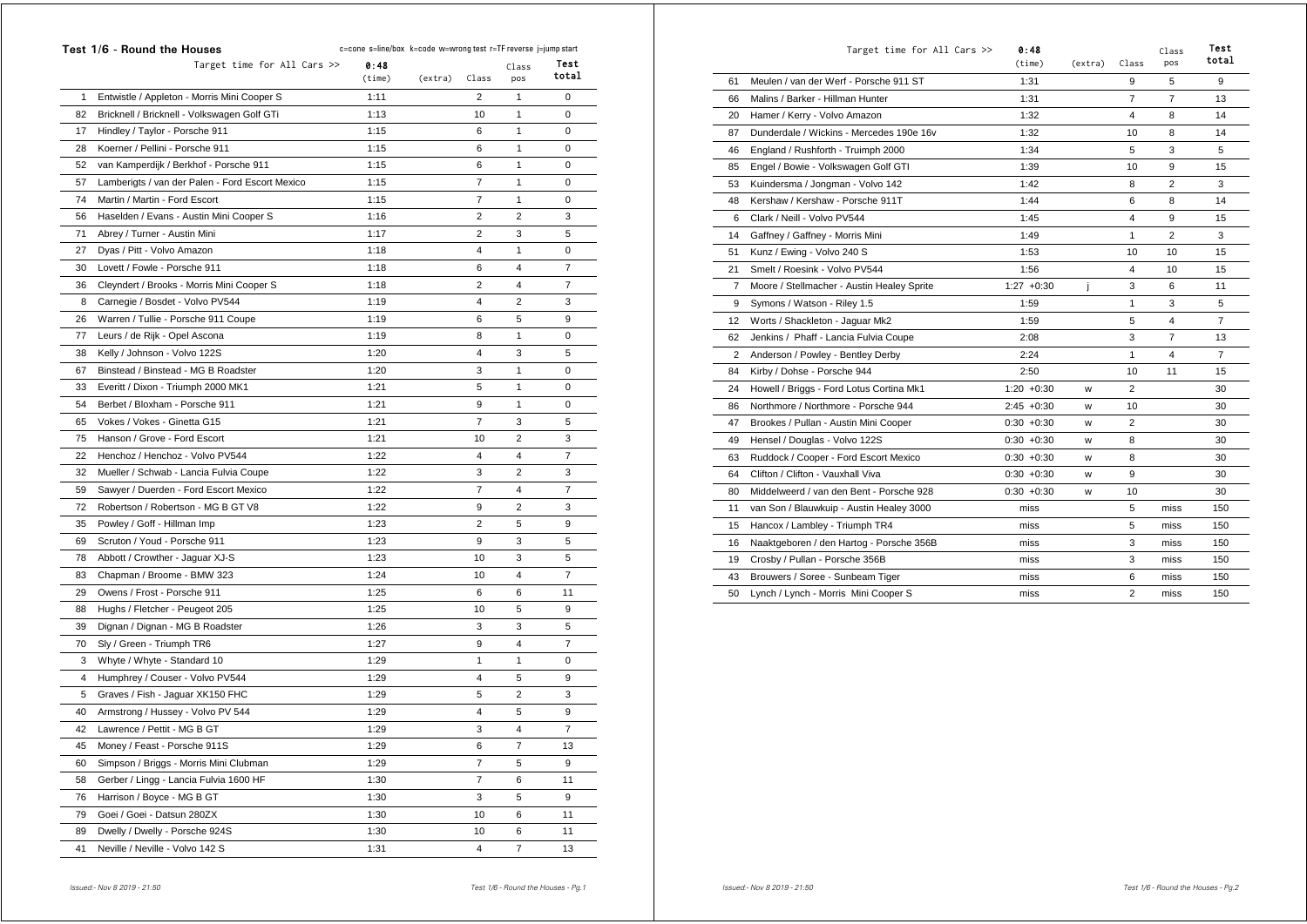|                | Test 1/7 - Carry on Camping                     | c=cone s=line/box k=code w=wrong test r=TF reverse j=jump start |         |                |                |                |
|----------------|-------------------------------------------------|-----------------------------------------------------------------|---------|----------------|----------------|----------------|
|                | Target time for All Cars >>                     | 1:24<br>(time)                                                  | (extra) | Class          | Class<br>pos   | Test<br>total  |
|                | Koerner / Pellini - Porsche 911                 | 1:56                                                            |         |                |                |                |
| 28             |                                                 |                                                                 |         | 6              | 1              | 0<br>3         |
| 17             | Hindley / Taylor - Porsche 911                  | 2:00                                                            |         | 6              | 2              |                |
| 82             | Bricknell / Bricknell - Volkswagen Golf GTi     | 2:02                                                            |         | 10             | 1              | 0              |
| 52             | van Kamperdijk / Berkhof - Porsche 911          | 2:05                                                            |         | 6              | 3              | 5              |
| 78             | Abbott / Crowther - Jaguar XJ-S                 | 2:05                                                            |         | 10             | 2              | 3              |
| 57             | Lamberigts / van der Palen - Ford Escort Mexico | 2:06                                                            |         | $\overline{7}$ | 1              | 0              |
| 64             | Clifton / Clifton - Vauxhall Viva               | 2:06                                                            |         | 9              | 1              | 0              |
| 1              | Entwistle / Appleton - Morris Mini Cooper S     | 2:07                                                            |         | 2              | 1              | 0              |
| 22             | Henchoz / Henchoz - Volvo PV544                 | 2:07                                                            |         | 4              | 1              | 0              |
| 26             | Warren / Tullie - Porsche 911 Coupe             | 2:07                                                            |         | 6              | 4              | 7              |
| 27             | Dyas / Pitt - Volvo Amazon                      | 2:07                                                            |         | 4              | 1              | 0              |
| 36             | Cleyndert / Brooks - Morris Mini Cooper S       | 2:07                                                            |         | 2              | 1              | 0              |
| 71             | Abrey / Turner - Austin Mini                    | 2:07                                                            |         | 2              | 1              | 0              |
| 72             | Robertson / Robertson - MG B GT V8              | 2:07                                                            |         | 9              | 2              | 3              |
| 75             | Hanson / Grove - Ford Escort                    | 2:07                                                            |         | 10             | 3              | 5              |
| 30             | Lovett / Fowle - Porsche 911                    | 2:08                                                            |         | 6              | 5              | 9              |
| 42             | Lawrence / Pettit - MG B GT                     | 2:09                                                            |         | 3              | 1              | 0              |
| 65             | Vokes / Vokes - Ginetta G15                     | 2:09                                                            |         | 7              | 2              | 3              |
| 70             | Sly / Green - Triumph TR6                       | 2:09                                                            |         | 9              | 3              | 5              |
| 74             | Martin / Martin - Ford Escort                   | 2:09                                                            |         | $\overline{7}$ | $\overline{2}$ | 3              |
| 77             | Leurs / de Rijk - Opel Ascona                   | 2:09                                                            |         | 8              | 1              | 0              |
| 24             | Howell / Briggs - Ford Lotus Cortina Mk1        | 2:10                                                            |         | 2              | 4              | 7              |
| 38             | Kelly / Johnson - Volvo 122S                    | 2:10                                                            |         | 4              | 3              | 5              |
| 41             | Neville / Neville - Volvo 142 S                 | 2:11                                                            |         | 4              | 4              | 7              |
| 45             | Money / Feast - Porsche 911S                    | 2:12                                                            |         | 6              | 6              | 11             |
| 61             | Meulen / van der Werf - Porsche 911 ST          | 2:12                                                            |         | 9              | 4              | $\overline{7}$ |
| $\overline{7}$ | Moore / Stellmacher - Austin Healey Sprite      | 2:13                                                            |         | 3              | 2              | 3              |
| 29             | Owens / Frost - Porsche 911                     | 2:13                                                            |         | 6              | 7              | 13             |
| 32             | Mueller / Schwab - Lancia Fulvia Coupe          | 2:13                                                            |         | 3              | 2              | 3              |
| 33             | Everitt / Dixon - Triumph 2000 MK1              | 2:13                                                            |         | 5              | 1              | 0              |
| 39             | Dignan / Dignan - MG B Roadster                 | 2:13                                                            |         | 3              | 2              | 3              |
| 56             | Haselden / Evans - Austin Mini Cooper S         | 2:13                                                            |         | $\overline{2}$ | 5              | 9              |
| 69             | Scruton / Youd - Porsche 911                    | 2:13                                                            |         | 9              | 5              | 9              |
| 86             | Northmore / Northmore - Porsche 944             | 2:13                                                            |         | 10             | 4              | 7              |
| 88             | Hughs / Fletcher - Peugeot 205                  | 2:13                                                            |         | 10             | 4              | $\overline{7}$ |
| 54             | Berbet / Bloxham - Porsche 911                  | 2:14                                                            |         | 9              | 6              | 11             |
| 59             | Sawyer / Duerden - Ford Escort Mexico           | 2:14                                                            |         | 7              | 4              | 7              |
| 14             | Gaffney / Gaffney - Morris Mini                 | 2:15                                                            |         | 1              | 1              | 0              |
| 60             | Simpson / Briggs - Morris Mini Clubman          | 2:15                                                            |         | 7              | 5              | 9              |
| 67             | Binstead / Binstead - MG B Roadster             | 2:16                                                            |         | 3              | 5              | 9              |
| 89             | Dwelly / Dwelly - Porsche 924S                  | 2:16                                                            |         | 10             | 6              | 11             |
| 2              | Anderson / Powley - Bentley Derby               | 2:19                                                            |         | 1              | 2              | 3              |
| 76             | Harrison / Boyce - MG B GT                      | 2:19                                                            |         | 3              | 6              | 11             |
| 87             | Dunderdale / Wickins - Mercedes 190e 16v        | 2:19                                                            |         | 10             | 7              | 13             |
| 4              | Humphrey / Couser - Volvo PV544                 | 2:21                                                            |         | 4              | 5              | 9              |

|    | Target time for All Cars $\gg$           | 1:24<br>(time) | (extra) | Class          | Class<br>pos   | Test<br>total  |
|----|------------------------------------------|----------------|---------|----------------|----------------|----------------|
| 83 | Chapman / Broome - BMW 323               | 2:21           |         | 10             | 8              | 14             |
| 85 | Engel / Bowie - Volkswagen Golf GTI      | 2:21           |         | 10             | 8              | 14             |
| 40 | Armstrong / Hussey - Volvo PV 544        | 2:22           |         | 4              | 6              | 11             |
| 79 | Goei / Goei - Datsun 280ZX               | 2:22           |         | 10             | 10             | 15             |
| 62 | Jenkins / Phaff - Lancia Fulvia Coupe    | 2:23           |         | 3              | $\overline{7}$ | 13             |
| 3  | Whyte / Whyte - Standard 10              | 2:24           |         | 1              | 3              | 5              |
| 5  | Graves / Fish - Jaguar XK150 FHC         | 2:26           |         | 5              | $\overline{2}$ | 3              |
| 66 | Malins / Barker - Hillman Hunter         | 2:26           |         | $\overline{7}$ | 6              | 11             |
| 58 | Gerber / Lingg - Lancia Fulvia 1600 HF   | 2:27           |         | 7              | $\overline{7}$ | 13             |
| 53 | Kuindersma / Jongman - Volvo 142         | 2:28           |         | 8              | $\overline{2}$ | 3              |
| 20 | Hamer / Kerry - Volvo Amazon             | 2:29           |         | 4              | $\overline{7}$ | 13             |
| 46 | England / Rushforth - Truimph 2000       | 2:31           |         | 5              | 3              | 5              |
| 12 | Worts / Shackleton - Jaguar Mk2          | 2:34           |         | 5              | 4              | $\overline{7}$ |
| 6  | Clark / Neill - Volvo PV544              | 2:36           |         | 4              | 8              | 14             |
| 35 | Powley / Goff - Hillman Imp              | 2:36           |         | $\overline{2}$ | 6              | 11             |
| 9  | Symons / Watson - Riley 1.5              | 2:40           |         | 1              | 4              | $\overline{7}$ |
| 51 | Kunz / Ewing - Volvo 240 S               | 2:41           |         | 10             | 11             | 15             |
| 48 | Kershaw / Kershaw - Porsche 911T         | $2:12 + 0:30$  | k       | 6              | 8              | 14             |
| 84 | Kirby / Dohse - Porsche 944              | 2:48           |         | 10             | 12             | 15             |
| 21 | Smelt / Roesink - Volvo PV544            | 3:22           |         | 4              | 9              | 15             |
| 63 | Ruddock / Cooper - Ford Escort Mexico    | $1:57 +0:30$   | w       | 8              |                | 30             |
| 8  | Carnegie / Bosdet - Volvo PV544          | $2:06 + 0:30$  | w       | 4              |                | 30             |
| 47 | Brookes / Pullan - Austin Mini Cooper    | $2:23 + 0:30$  | W       | 2              |                | 30             |
| 49 | Hensel / Douglas - Volvo 122S            | $3:30 + 0:30$  | w       | 8              |                | 30             |
| 80 | Middelweerd / van den Bent - Porsche 928 | $0:30 + 0:30$  | w       | 10             |                | 30             |
| 11 | van Son / Blauwkuip - Austin Healey 3000 | miss           |         | 5              | miss           | 150            |
| 15 | Hancox / Lambley - Triumph TR4           | miss           |         | 5              | miss           | 150            |
| 16 | Naaktgeboren / den Hartog - Porsche 356B | miss           |         | 3              | miss           | 150            |
| 19 | Crosby / Pullan - Porsche 356B           | miss           |         | 3              | miss           | 150            |
| 43 | Brouwers / Soree - Sunbeam Tiger         | miss           |         | 6              | miss           | 150            |
| 50 | Lynch / Lynch - Morris Mini Cooper S     | miss           |         | 2              | miss           | 150            |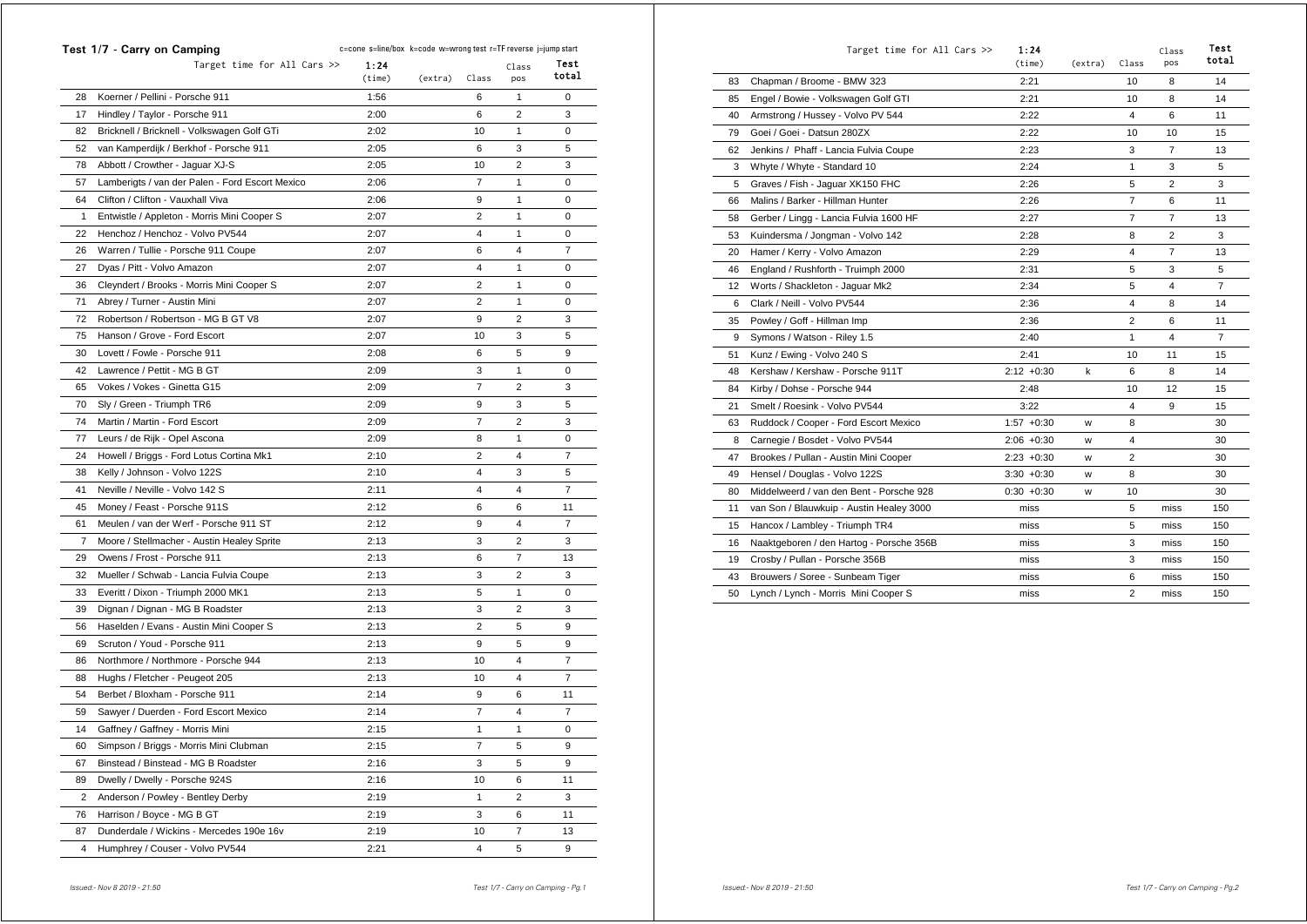|    | Test 1/8 - Lancaster's Lash                     | c=cone s=line/box k=code w=wrong test r=TF reverse j=jump start |         |                |                |       |
|----|-------------------------------------------------|-----------------------------------------------------------------|---------|----------------|----------------|-------|
|    | Target time for All Cars >>                     | 0:42                                                            |         |                | Class          | Test  |
|    |                                                 | (time)                                                          | (extra) | Class          | pos            | total |
| 52 | van Kamperdijk / Berkhof - Porsche 911          | 1:09                                                            |         | 6              | 1              | 0     |
| 17 | Hindley / Taylor - Porsche 911                  | 1:10                                                            |         | 6              | $\overline{2}$ | 3     |
| 26 | Warren / Tullie - Porsche 911 Coupe             | 1:10                                                            |         | 6              | $\overline{2}$ | 3     |
| 1  | Entwistle / Appleton - Morris Mini Cooper S     | 1:11                                                            |         | 2              | 1              | 0     |
| 27 | Dyas / Pitt - Volvo Amazon                      | 1:11                                                            |         | 4              | 1              | 0     |
| 35 | Powley / Goff - Hillman Imp                     | 1:12                                                            |         | 2              | 2              | 3     |
| 74 | Martin / Martin - Ford Escort                   | 1:12                                                            |         | $\overline{7}$ | 1              | 0     |
| 82 | Bricknell / Bricknell - Volkswagen Golf GTi     | 1:12                                                            |         | 10             | 1              | 0     |
| 8  | Carnegie / Bosdet - Volvo PV544                 | 1:13                                                            |         | 4              | $\overline{2}$ | 3     |
| 71 | Abrey / Turner - Austin Mini                    | 1:13                                                            |         | $\overline{2}$ | 3              | 5     |
| 38 | Kelly / Johnson - Volvo 122S                    | 1:14                                                            |         | 4              | 3              | 5     |
| 57 | Lamberigts / van der Palen - Ford Escort Mexico | 1:14                                                            |         | $\overline{7}$ | $\overline{2}$ | 3     |
| 7  | Moore / Stellmacher - Austin Healey Sprite      | 1:15                                                            |         | 3              | 1              | 0     |
| 28 | Koerner / Pellini - Porsche 911                 | 1:15                                                            |         | 6              | 4              | 7     |
| 33 | Everitt / Dixon - Triumph 2000 MK1              | 1:15                                                            |         | 5              | 1              | 0     |
| 36 | Cleyndert / Brooks - Morris Mini Cooper S       | 1:15                                                            |         | 2              | 4              | 7     |
| 54 | Berbet / Bloxham - Porsche 911                  | 1:15                                                            |         | 9              | 1              | 0     |
| 30 | Lovett / Fowle - Porsche 911                    | 1:16                                                            |         | 6              | 5              | 9     |
| 32 | Mueller / Schwab - Lancia Fulvia Coupe          | 1:17                                                            |         | 3              | 2              | 3     |
| 40 | Armstrong / Hussey - Volvo PV 544               | 1:17                                                            |         | 4              | 4              | 7     |
| 63 | Ruddock / Cooper - Ford Escort Mexico           | 1:17                                                            |         | 8              | $\mathbf{1}$   | 0     |
| 65 | Vokes / Vokes - Ginetta G15                     | 1:17                                                            |         | 7              | 3              | 5     |
| 67 | Binstead / Binstead - MG B Roadster             | 1:17                                                            |         | 3              | $\overline{2}$ | 3     |
| 77 | Leurs / de Rijk - Opel Ascona                   | 1:17                                                            |         | 8              | 1              | 0     |
| 41 | Neville / Neville - Volvo 142 S                 | 1:18                                                            |         | 4              | 5              | 9     |
| 72 | Robertson / Robertson - MG B GT V8              | 1:18                                                            |         | 9              | $\overline{2}$ | 3     |
| 45 | Money / Feast - Porsche 911S                    | 1:19                                                            |         | 6              | 6              | 11    |
| 56 | Haselden / Evans - Austin Mini Cooper S         | 1:19                                                            |         | $\overline{2}$ | 5              | 9     |
| 62 | Jenkins / Phaff - Lancia Fulvia Coupe           | 1:19                                                            |         | 3              | 4              | 7     |
| 87 | Dunderdale / Wickins - Mercedes 190e 16v        | 1:19                                                            |         | 10             | 2              | 3     |
| 39 | Dignan / Dignan - MG B Roadster                 | 1:20                                                            |         | 3              | 5              | 9     |
| 61 | Meulen / van der Werf - Porsche 911 ST          | 1:20                                                            |         | 9              | 3              | 5     |
| 2  | Anderson / Powley - Bentley Derby               | 1:21                                                            |         | 1              | 1              | 0     |
| 24 | Howell / Briggs - Ford Lotus Cortina Mk1        | 1:21                                                            |         | $\overline{2}$ | 6              | 11    |
| 78 | Abbott / Crowther - Jaguar XJ-S                 | 1:21                                                            |         | 10             | 3              | 5     |
| 83 | Chapman / Broome - BMW 323                      | 1:21                                                            |         | 10             | 3              | 5     |
| 3  | Whyte / Whyte - Standard 10                     | 1:22                                                            |         | 1              | 2              | 3     |
| 5  | Graves / Fish - Jaguar XK150 FHC                | 1:22                                                            |         | 5              | $\overline{2}$ | 3     |
| 59 | Sawyer / Duerden - Ford Escort Mexico           | 1:22                                                            |         | 7              | 4              | 7     |
| 70 | Sly / Green - Triumph TR6                       | 1:22                                                            |         | 9              | 4              | 7     |
| 64 | Clifton / Clifton - Vauxhall Viva               | 1:23                                                            |         | 9              | 5              | 9     |
| 69 | Scruton / Youd - Porsche 911                    | 1:23                                                            |         | 9              | 5              | 9     |
| 76 | Harrison / Boyce - MG B GT                      | 1:23                                                            |         | 3              | 6              | 11    |
| 60 | Simpson / Briggs - Morris Mini Clubman          | 1:24                                                            |         | 7              | 5              | 9     |
| 4  | Humphrey / Couser - Volvo PV544                 | 1:25                                                            |         | 4              | 6              | 11    |
|    |                                                 |                                                                 |         |                |                |       |

|    | Target time for All Cars >>              | 0:42<br>(time) | (extra) | Class          | Class<br>pos   | Test<br>total  |
|----|------------------------------------------|----------------|---------|----------------|----------------|----------------|
| 53 | Kuindersma / Jongman - Volvo 142         | 1:25           |         | 8              | 3              | 5              |
| 66 | Malins / Barker - Hillman Hunter         | 1:25           |         | $\overline{7}$ | 6              | 11             |
| 75 | Hanson / Grove - Ford Escort             | 1:25           |         | 10             | 5              | 9              |
| 12 | Worts / Shackleton - Jaquar Mk2          | 1:26           |         | 5              | 3              | 5              |
| 20 | Hamer / Kerry - Volvo Amazon             | 1:26           |         | 4              | 7              | 13             |
| 58 | Gerber / Lingg - Lancia Fulvia 1600 HF   | 1:26           |         | $\overline{7}$ | $\overline{7}$ | 13             |
| 14 | Gaffney / Gaffney - Morris Mini          | 1:27           |         | $\mathbf{1}$   | 3              | 5              |
| 29 | Owens / Frost - Porsche 911              | 1:27           |         | 6              | $\overline{7}$ | 13             |
| 46 | England / Rushforth - Truimph 2000       | 1:27           |         | 5              | 4              | $\overline{7}$ |
| 84 | Kirby / Dohse - Porsche 944              | 1:27           |         | 10             | 6              | 11             |
| 9  | Symons / Watson - Riley 1.5              | 1:28           |         | $\mathbf{1}$   | 4              | $\overline{7}$ |
| 42 | Lawrence / Pettit - MG B GT              | 1:28           |         | 3              | $\overline{7}$ | 13             |
| 47 | Brookes / Pullan - Austin Mini Cooper    | 1:28           |         | $\overline{2}$ | $\overline{7}$ | 13             |
| 79 | Goei / Goei - Datsun 280ZX               | 1:28           |         | 10             | $\overline{7}$ | 13             |
| 85 | Engel / Bowie - Volkswagen Golf GTI      | 1:29           |         | 10             | 8              | 14             |
| 6  | Clark / Neill - Volvo PV544              | 1:30           |         | 4              | 8              | 14             |
| 89 | Dwelly / Dwelly - Porsche 924S           | 1:30           |         | 10             | 9              | 15             |
| 88 | Hughs / Fletcher - Peugeot 205           | 1:31           |         | 10             | 10             | 15             |
| 49 | Hensel / Douglas - Volvo 122S            | 1:32           |         | 8              | 4              | $\overline{7}$ |
| 22 | Henchoz / Henchoz - Volvo PV544          | 1:33           |         | $\overline{4}$ | 9              | 15             |
| 21 | Smelt / Roesink - Volvo PV544            | 1:34           |         | 4              | 10             | 15             |
| 80 | Middelweerd / van den Bent - Porsche 928 | 1:36           |         | 10             | 11             | 15             |
| 51 | Kunz / Ewing - Volvo 240 S               | 1:38           |         | 10             | 12             | 15             |
| 48 | Kershaw / Kershaw - Porsche 911T         | 1:55           |         | 6              | 8              | 14             |
| 86 | Northmore / Northmore - Porsche 944      | max            |         | 10             | max            | 30             |
| 11 | van Son / Blauwkuip - Austin Healey 3000 | miss           |         | 5              | miss           | 150            |
| 15 | Hancox / Lambley - Triumph TR4           | miss           |         | 5              | miss           | 150            |
| 16 | Naaktgeboren / den Hartog - Porsche 356B | miss           |         | 3              | miss           | 150            |
| 19 | Crosby / Pullan - Porsche 356B           | miss           |         | 3              | miss           | 150            |
| 43 | Brouwers / Soree - Sunbeam Tiger         | miss           |         | 6              | miss           | 150            |
| 50 | Lynch / Lynch - Morris Mini Cooper S     | miss           |         | $\overline{2}$ | miss           | 150            |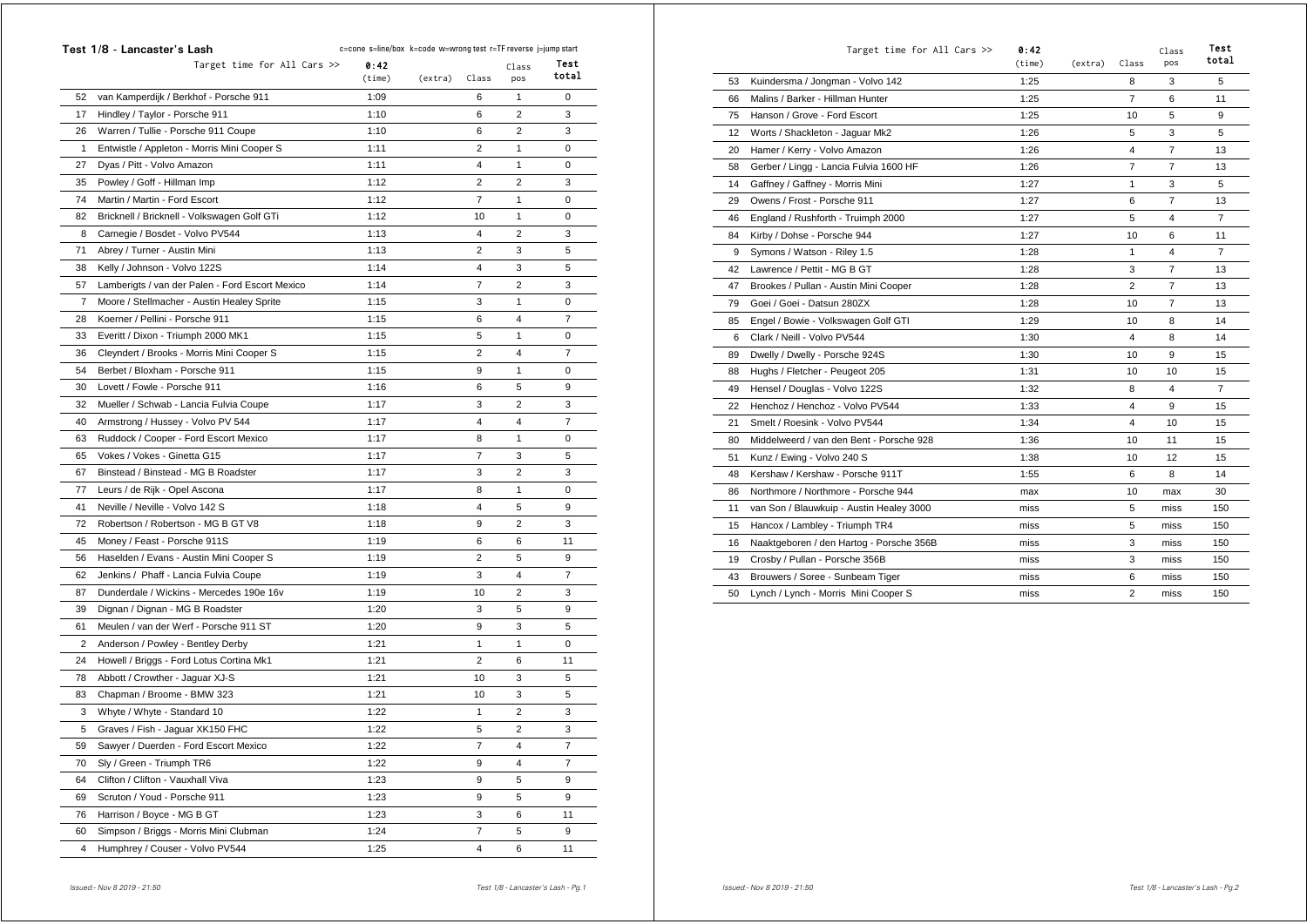|    | Test 1/9 - Pitch and Putt                       | c=cone s=line/box k=code w=wrong test r=TF reverse j=jump start |         |                |                |                |
|----|-------------------------------------------------|-----------------------------------------------------------------|---------|----------------|----------------|----------------|
|    | Target time for All Cars >>                     | 1:00                                                            |         |                | Class          | Test           |
|    |                                                 | (time)                                                          | (extra) | Class          | pos            | total          |
| 17 | Hindley / Taylor - Porsche 911                  | 1:22                                                            |         | 6              | 1              | 0              |
| 71 | Abrey / Turner - Austin Mini                    | 1:22                                                            |         | 2              | 1              | 0              |
| 28 | Koerner / Pellini - Porsche 911                 | 1:23                                                            |         | 6              | 2              | 3              |
| 57 | Lamberigts / van der Palen - Ford Escort Mexico | 1:23                                                            |         | $\overline{7}$ | 1              | 0              |
| 74 | Martin / Martin - Ford Escort                   | 1:25                                                            |         | $\overline{7}$ | 2              | 3              |
| 1  | Entwistle / Appleton - Morris Mini Cooper S     | 1:26                                                            |         | 2              | 2              | 3              |
| 33 | Everitt / Dixon - Triumph 2000 MK1              | 1:26                                                            |         | 5              | 1              | 0              |
| 82 | Bricknell / Bricknell - Volkswagen Golf GTi     | 1:26                                                            |         | 10             | 1              | 0              |
| 54 | Berbet / Bloxham - Porsche 911                  | 1:27                                                            |         | 9              | 1              | 0              |
| 7  | Moore / Stellmacher - Austin Healey Sprite      | 1:28                                                            |         | 3              | 1              | 0              |
| 38 | Kelly / Johnson - Volvo 122S                    | 1:28                                                            |         | 4              | 1              | 0              |
| 72 | Robertson / Robertson - MG B GT V8              | 1:28                                                            |         | 9              | 2              | 3              |
| 22 | Henchoz / Henchoz - Volvo PV544                 | 1:29                                                            |         | 4              | 2              | 3              |
| 56 | Haselden / Evans - Austin Mini Cooper S         | 1:29                                                            |         | 2              | 3              | 5              |
| 70 | Sly / Green - Triumph TR6                       | 1:29                                                            |         | 9              | 3              | 5              |
| 30 | Lovett / Fowle - Porsche 911                    | 1:30                                                            |         | 6              | 3              | 5              |
| 52 | van Kamperdijk / Berkhof - Porsche 911          | $1:20 + 0:10$                                                   | s       | 6              | 3              | 5              |
| 65 | Vokes / Vokes - Ginetta G15                     | 1:30                                                            |         | 7              | 3              | 5              |
| 69 | Scruton / Youd - Porsche 911                    | 1:30                                                            |         | 9              | 4              | 7              |
| 24 | Howell / Briggs - Ford Lotus Cortina Mk1        | 1:31                                                            |         | 2              | 4              | $\overline{7}$ |
| 42 | Lawrence / Pettit - MG B GT                     | 1:31                                                            |         | 3              | 2              | 3              |
| 67 | Binstead / Binstead - MG B Roadster             | 1:31                                                            |         | 3              | 2              | 3              |
| 39 | Dignan / Dignan - MG B Roadster                 | 1:32                                                            |         | 3              | 4              | 7              |
| 45 | Money / Feast - Porsche 911S                    | 1:32                                                            |         | 6              | 5              | 9              |
| 75 | Hanson / Grove - Ford Escort                    | 1:32                                                            |         | 10             | 2              | 3              |
| 29 | Owens / Frost - Porsche 911                     | 1:33                                                            |         | 6              | 6              | 11             |
| 14 | Gaffney / Gaffney - Morris Mini                 | 1:34                                                            |         | 1              | 1              | 0              |
| 59 | Sawyer / Duerden - Ford Escort Mexico           | 1:34                                                            |         | 7              | 4              | 7              |
| 5  | Graves / Fish - Jaguar XK150 FHC                | 1:35                                                            |         | 5              | 2              | 3              |
| 35 | Powley / Goff - Hillman Imp                     | 1:35                                                            |         | 2              | 5              | 9              |
| 36 | Cleyndert / Brooks - Morris Mini Cooper S       | 1:35                                                            |         | 2              | 5              | 9              |
| 61 | Meulen / van der Werf - Porsche 911 ST          | 1:35                                                            |         | 9              | 5              | 9              |
| 47 | Brookes / Pullan - Austin Mini Cooper           | 1:36                                                            |         | 2              | $\overline{7}$ | 13             |
| 88 | Hughs / Fletcher - Peugeot 205                  | 1:36                                                            |         | 10             | 3              | 5              |
| 60 | Simpson / Briggs - Morris Mini Clubman          | 1:37                                                            |         | 7              | 5              | 9              |
| 76 | Harrison / Boyce - MG B GT                      | 1:37                                                            |         | 3              | 5              | 9              |
| 2  | Anderson / Powley - Bentley Derby               | 1:38                                                            |         | 1              | 2              | 3              |
| 40 | Armstrong / Hussey - Volvo PV 544               | 1:38                                                            |         | 4              | 3              | 5              |
| 66 | Malins / Barker - Hillman Hunter                | 1:39                                                            |         | 7              | 6              | 11             |
| 89 | Dwelly / Dwelly - Porsche 924S                  | 1:39                                                            |         | 10             | 4              | $\overline{7}$ |
| 4  | Humphrey / Couser - Volvo PV544                 | 1:40                                                            |         | 4              | 4              | $\overline{7}$ |
| 20 | Hamer / Kerry - Volvo Amazon                    | 1:40                                                            |         | 4              | 4              | $\overline{7}$ |
| 53 | Kuindersma / Jongman - Volvo 142                | 1:40                                                            |         | 8              | 1              | 0              |
| 62 | Jenkins / Phaff - Lancia Fulvia Coupe           | 1:40                                                            |         | 3              | 6              | 11             |
| 79 | Goei / Goei - Datsun 280ZX                      | 1:40                                                            |         | 10             | 5              | 9              |
|    |                                                 |                                                                 |         |                |                |                |

|                   | Target time for All Cars >>              | 1:00<br>(time) | (extra) | Class          | Class<br>pos   | Test<br>total  |
|-------------------|------------------------------------------|----------------|---------|----------------|----------------|----------------|
| $12 \overline{ }$ | Worts / Shackleton - Jaquar Mk2          | 1:41           |         | 5              | 3              | 5              |
| 3                 | Whyte / Whyte - Standard 10              | 1:42           |         | 1              | 3              | 5              |
| 6                 | Clark / Neill - Volvo PV544              | 1:42           |         | 4              | 6              | 11             |
| 27                | Dyas / Pitt - Volvo Amazon               | $1:32 +0:10$   | s       | 4              | 6              | 11             |
| 78                | Abbott / Crowther - Jaquar XJ-S          | $1:32 +0:10$   | s       | 10             | 6              | 11             |
| 8                 | Carnegie / Bosdet - Volvo PV544          | 1:43           |         | 4              | 8              | 14             |
| 26                | Warren / Tullie - Porsche 911 Coupe      | 1:44           |         | 6              | $\overline{7}$ | 13             |
| 83                | Chapman / Broome - BMW 323               | 1:44           |         | 10             | 7              | 13             |
| 85                | Engel / Bowie - Volkswagen Golf GTI      | 1:44           |         | 10             | $\overline{7}$ | 13             |
| 46                | England / Rushforth - Truimph 2000       | 1:45           |         | 5              | 4              | $\overline{7}$ |
| 63                | Ruddock / Cooper - Ford Escort Mexico    | 1:45           |         | 8              | $\overline{2}$ | 3              |
| 84                | Kirby / Dohse - Porsche 944              | 1:45           |         | 10             | 9              | 15             |
| 48                | Kershaw / Kershaw - Porsche 911T         | 1:46           |         | 6              | 8              | 14             |
| 58                | Gerber / Lingg - Lancia Fulvia 1600 HF   | 1:46           |         | $\overline{7}$ | $\overline{7}$ | 13             |
| 32                | Mueller / Schwab - Lancia Fulvia Coupe   | 1:47           |         | 3              | $\overline{7}$ | 13             |
| 21                | Smelt / Roesink - Volvo PV544            | 1:53           |         | 4              | 9              | 15             |
| 51                | Kunz / Ewing - Volvo 240 S               | 1:57           |         | 10             | 10             | 15             |
| 41                | Neville / Neville - Volvo 142 S          | 1:59           |         | 4              | 10             | 15             |
| 77                | Leurs / de Rijk - Opel Ascona            | 1:59           |         | 8              | 3              | 5              |
| 9                 | Symons / Watson - Riley 1.5              | 2:00           |         | 1              | 4              | $\overline{7}$ |
| 64                | Clifton / Clifton - Vauxhall Viva        | $1:26 + 0:30$  | W       | 9              |                | 30             |
| 87                | Dunderdale / Wickins - Mercedes 190e 16v | $1:30 + 0:30$  | W       | 10             |                | 30             |
| 49                | Hensel / Douglas - Volvo 122S            | $2:01 + 0:30$  | W       | 8              |                | 30             |
| 11                | van Son / Blauwkuip - Austin Healey 3000 | miss           |         | 5              | miss           | 150            |
| 15                | Hancox / Lambley - Triumph TR4           | miss           |         | 5              | miss           | 150            |
| 16                | Naaktgeboren / den Hartog - Porsche 356B | miss           |         | 3              | miss           | 150            |
| 19                | Crosby / Pullan - Porsche 356B           | miss           |         | 3              | miss           | 150            |
| 43                | Brouwers / Soree - Sunbeam Tiger         | miss           |         | 6              | miss           | 150            |
| 50                | Lynch / Lynch - Morris Mini Cooper S     | miss           |         | $\overline{2}$ | miss           | 150            |
| 80                | Middelweerd / van den Bent - Porsche 928 | miss           |         | 10             | miss           | 150            |
| 86                | Northmore / Northmore - Porsche 944      | miss           |         | 10             | miss           | 150            |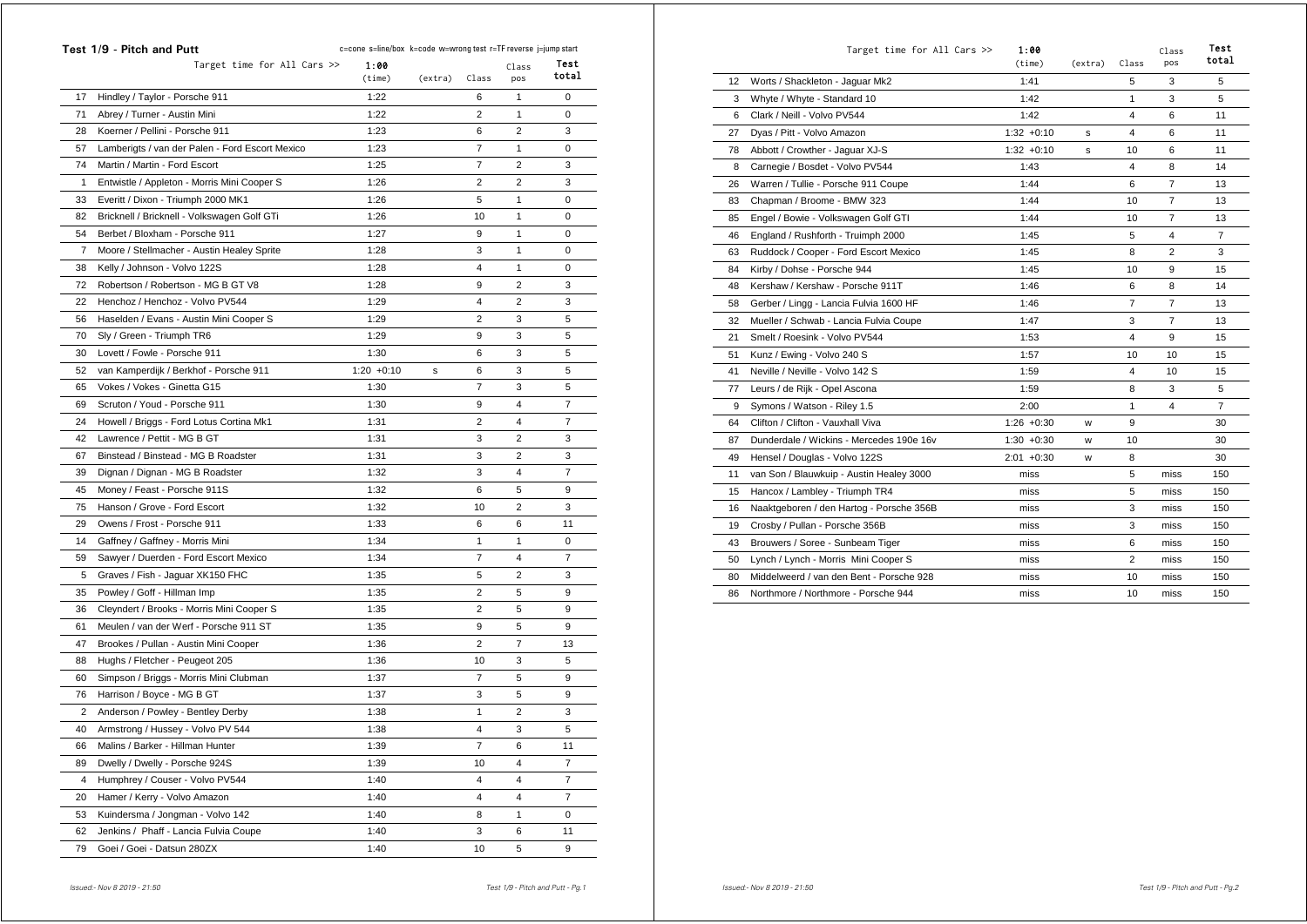|    | Test 1/10 - Chivvying Along                     | c=cone s=line/box k=code w=wrong test r=TF reverse j=jump start |         |                |                |                |
|----|-------------------------------------------------|-----------------------------------------------------------------|---------|----------------|----------------|----------------|
|    | Target time for All Cars $\gg$                  | 0:42<br>(time)                                                  | (extra) | Class          | Class<br>pos   | Test<br>total  |
| 52 | van Kamperdijk / Berkhof - Porsche 911          | 1:07                                                            |         | 6              | 1              | 0              |
| 63 | Ruddock / Cooper - Ford Escort Mexico           | 1:07                                                            |         | 8              | 1              | 0              |
| 1  | Entwistle / Appleton - Morris Mini Cooper S     | 1:08                                                            |         | 2              | 1              | 0              |
| 17 | Hindley / Taylor - Porsche 911                  | 1:08                                                            |         | 6              | $\overline{2}$ | 3              |
| 82 | Bricknell / Bricknell - Volkswagen Golf GTi     | 1:08                                                            |         | 10             | 1              | 0              |
| 30 | Lovett / Fowle - Porsche 911                    | 1:09                                                            |         | 6              | 3              | 5              |
| 54 | Berbet / Bloxham - Porsche 911                  | 1:09                                                            |         | 9              | 1              | 0              |
| 71 | Abrey / Turner - Austin Mini                    | 1:09                                                            |         | 2              | $\overline{2}$ | 3              |
| 36 | Cleyndert / Brooks - Morris Mini Cooper S       | 1:10                                                            |         | 2              | 3              | 5              |
| 77 | Leurs / de Rijk - Opel Ascona                   | 1:10                                                            |         | 8              | $\overline{2}$ | 3              |
| 26 | Warren / Tullie - Porsche 911 Coupe             | 1:11                                                            |         | 6              | 4              | 7              |
| 56 | Haselden / Evans - Austin Mini Cooper S         | 1:11                                                            |         | 2              | 4              | $\overline{7}$ |
| 57 | Lamberigts / van der Palen - Ford Escort Mexico | 1:11                                                            |         | 7              | 1              | 0              |
| 74 | Martin / Martin - Ford Escort                   | 1:11                                                            |         | 7              | 1              | 0              |
| 65 | Vokes / Vokes - Ginetta G15                     | 1:12                                                            |         | 7              | 3              | 5              |
| 16 | Naaktgeboren / den Hartog - Porsche 356B        | 1:13                                                            |         | 3              | 1              | 0              |
| 28 | Koerner / Pellini - Porsche 911                 | 1:13                                                            |         | 6              | 5              | 9              |
| 59 | Sawyer / Duerden - Ford Escort Mexico           | 1:13                                                            |         | $\overline{7}$ | 4              | 7              |
| 78 | Abbott / Crowther - Jaguar XJ-S                 | 1:13                                                            |         | 10             | 2              | 3              |
| 32 | Mueller / Schwab - Lancia Fulvia Coupe          | 1:14                                                            |         | 3              | 2              | 3              |
| 33 | Everitt / Dixon - Triumph 2000 MK1              | 1:14                                                            |         | 5              | 1              | 0              |
| 38 | Kelly / Johnson - Volvo 122S                    | 1:14                                                            |         | 4              | 1              | 0              |
| 70 | Sly / Green - Triumph TR6                       | 1:14                                                            |         | 9              | $\overline{2}$ | 3              |
| 5  | Graves / Fish - Jaguar XK150 FHC                | 1:15                                                            |         | 5              | $\overline{2}$ | 3              |
| 8  | Carnegie / Bosdet - Volvo PV544                 | 1:15                                                            |         | 4              | 2              | 3              |
| 69 | Scruton / Youd - Porsche 911                    | 1:15                                                            |         | 9              | 3              | 5              |
| 27 | Dyas / Pitt - Volvo Amazon                      | 1:16                                                            |         | 4              | 3              | 5              |
| 29 | Owens / Frost - Porsche 911                     | 1:16                                                            |         | 6              | 6              | 11             |
| 75 | Hanson / Grove - Ford Escort                    | 1:16                                                            |         | 10             | 3              | 5              |
| 61 | Meulen / van der Werf - Porsche 911 ST          | 1:17                                                            |         | 9              | 4              | 7              |
| 67 | Binstead / Binstead - MG B Roadster             | 1:17                                                            |         | 3              | 3              | 5              |
| 3  | Whyte / Whyte - Standard 10                     | 1:18                                                            |         | 1              | 1              | 0              |
| 2  | Anderson / Powley - Bentley Derby               | 1:19                                                            |         | 1              | $\overline{2}$ | 3              |
| 24 | Howell / Briggs - Ford Lotus Cortina Mk1        | 1:19                                                            |         | 2              | 5              | 9              |
| 39 | Dignan / Dignan - MG B Roadster                 | 1:19                                                            |         | 3              | 4              | $\overline{7}$ |
| 62 | Jenkins / Phaff - Lancia Fulvia Coupe           | 1:19                                                            |         | 3              | 4              | 7              |
| 47 | Brookes / Pullan - Austin Mini Cooper           | 1:20                                                            |         | 2              | 6              | 11             |
| 86 | Northmore / Northmore - Porsche 944             | 1:20                                                            |         | 10             | 4              | $\overline{7}$ |
| 35 | Powley / Goff - Hillman Imp                     | 1:21                                                            |         | 2              | 7              | 13             |
| 42 | Lawrence / Pettit - MG B GT                     | 1:21                                                            |         | 3              | 6              | 11             |
| 60 | Simpson / Briggs - Morris Mini Clubman          | 1:21                                                            |         | $\overline{7}$ | 5              | 9              |
| 66 | Malins / Barker - Hillman Hunter                | 1:21                                                            |         | 7              | 5              | 9              |
| 20 | Hamer / Kerry - Volvo Amazon                    | 1:23                                                            |         | 4              | 4              | 7              |
| 79 | Goei / Goei - Datsun 280ZX                      | 1:23                                                            |         | 10             | 5              | 9              |
| 83 | Chapman / Broome - BMW 323                      | 1:23                                                            |         | 10             | 5              | 9              |

|    | Target time for All Cars >>                | 0:42<br>(time) | (extra) | Class          | Class<br>pos   | Test<br>total  |
|----|--------------------------------------------|----------------|---------|----------------|----------------|----------------|
| 4  | Humphrey / Couser - Volvo PV544            | 1:24           |         | 4              | 5              | 9              |
| 22 | Henchoz / Henchoz - Volvo PV544            | 1:24           |         | 4              | 5              | 9              |
| 12 | Worts / Shackleton - Jaguar Mk2            | 1:26           |         | 5              | 3              | 5              |
| 58 | Gerber / Lingg - Lancia Fulvia 1600 HF     | 1:26           |         | 7              | $\overline{7}$ | 13             |
| 89 | Dwelly / Dwelly - Porsche 924S             | 1:26           |         | 10             | $\overline{7}$ | 13             |
| 40 | Armstrong / Hussey - Volvo PV 544          | 1:28           |         | 4              | $\overline{7}$ | 13             |
| 46 | England / Rushforth - Truimph 2000         | 1:28           |         | 5              | 4              | 7              |
| 41 | Neville / Neville - Volvo 142 S            | 1:29           |         | 4              | 8              | 14             |
| 76 | Harrison / Boyce - MG B GT                 | 1:29           |         | 3              | $\overline{7}$ | 13             |
| 7  | Moore / Stellmacher - Austin Healey Sprite | 1:37           |         | 3              | 8              | 14             |
| 88 | Hughs / Fletcher - Peugeot 205             | 1:39           |         | 10             | 8              | 14             |
| 53 | Kuindersma / Jongman - Volvo 142           | 1:43           |         | 8              | 3              | 5              |
| 85 | Engel / Bowie - Volkswagen Golf GTI        | 1:43           |         | 10             | 9              | 15             |
| 51 | Kunz / Ewing - Volvo 240 S                 | 1:44           |         | 10             | 10             | 15             |
| 80 | Middelweerd / van den Bent - Porsche 928   | 1:48           |         | 10             | 11             | 15             |
| 84 | Kirby / Dohse - Porsche 944                | 1:50           |         | 10             | 12             | 15             |
| 9  | Symons / Watson - Riley 1.5                | 1:51           |         | 1              | 3              | 5              |
| 72 | Robertson / Robertson - MG B GT V8         | 1:56           |         | 9              | 5              | 9              |
| 6  | Clark / Neill - Volvo PV544                | 2:00           |         | 4              | 9              | 15             |
| 49 | Hensel / Douglas - Volvo 122S              | 2:08           |         | 8              | 4              | $\overline{7}$ |
| 21 | Smelt / Roesink - Volvo PV544              | 2:35           |         | 4              | 10             | 15             |
| 87 | Dunderdale / Wickins - Mercedes 190e 16y   | $1:25 +0:30$   | W       | 10             |                | 30             |
| 64 | Clifton / Clifton - Vauxhall Viva          | $1:54 + 0:30$  | w       | 9              |                | 30             |
| 14 | Gaffney / Gaffney - Morris Mini            | $3:07 +0:30$   | W       | 1              |                | 30             |
| 45 | Money / Feast - Porsche 911S               | max            |         | 6              | max            | 30             |
| 11 | van Son / Blauwkuip - Austin Healey 3000   | miss           |         | 5              | miss           | 150            |
| 15 | Hancox / Lambley - Triumph TR4             | miss           |         | 5              | miss           | 150            |
| 19 | Crosby / Pullan - Porsche 356B             | miss           |         | 3              | miss           | 150            |
| 43 | Brouwers / Soree - Sunbeam Tiger           | miss           |         | 6              | miss           | 150            |
| 48 | Kershaw / Kershaw - Porsche 911T           | miss           |         | 6              | miss           | 150            |
| 50 | Lynch / Lynch - Morris Mini Cooper S       | miss           |         | $\overline{2}$ | miss           | 150            |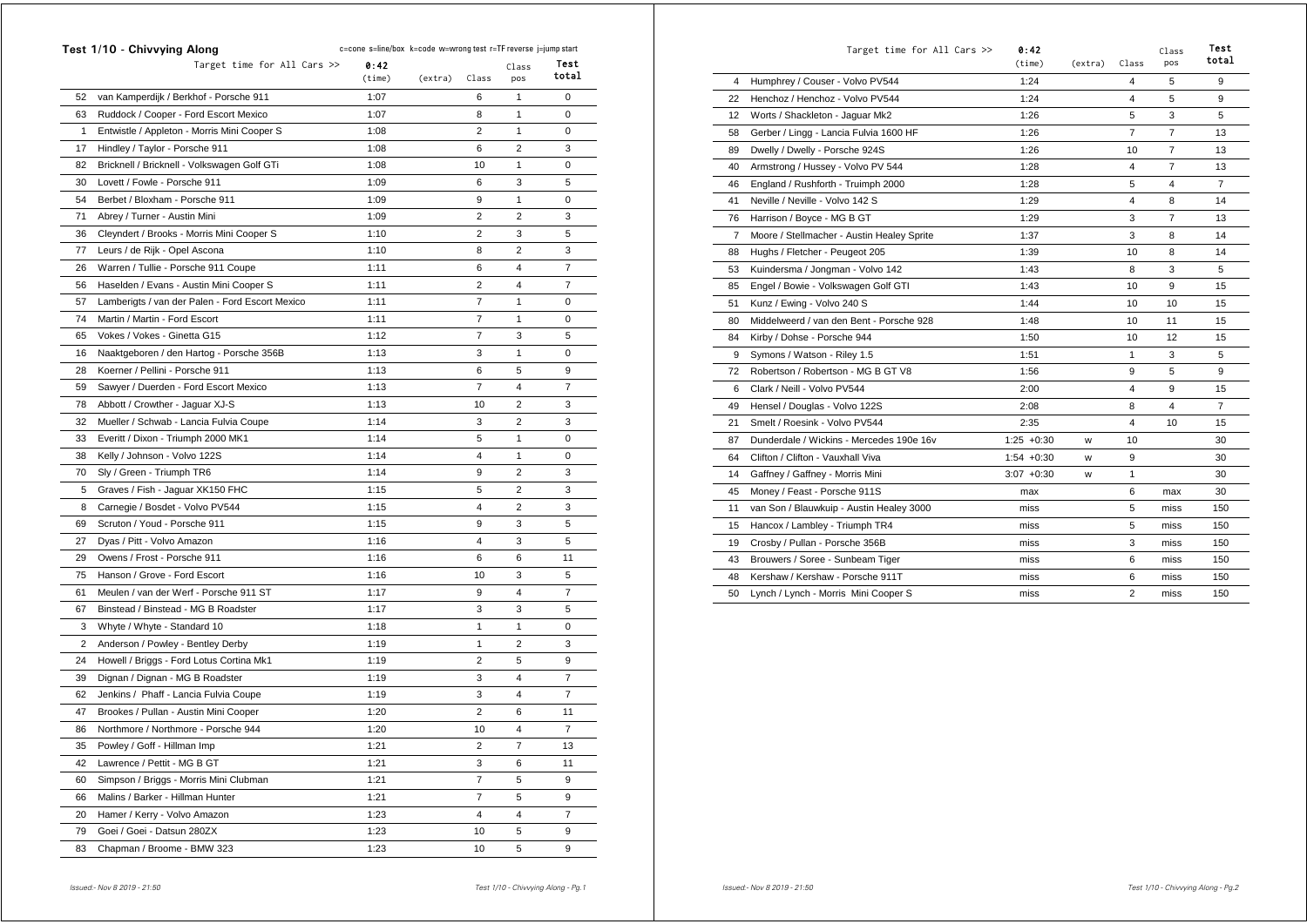|                | Test 2/1 - Round the Castle                     | c=cone s=line/box k=code w=wrong test r=TF reverse j=jump start |         |                |                |                |  |
|----------------|-------------------------------------------------|-----------------------------------------------------------------|---------|----------------|----------------|----------------|--|
|                | Target time for All Cars $\gg$                  | 1:06<br>(time)                                                  | (extra) | Class          | Class<br>pos   | Test<br>total  |  |
| 71             | Abrey / Turner - Austin Mini                    | 1:32                                                            |         | $\overline{c}$ | $\mathbf{1}$   | 0              |  |
| $\mathbf{1}$   | Entwistle / Appleton - Morris Mini Cooper S     | 1:35                                                            |         | 2              | $\overline{c}$ | 3              |  |
| 82             | Bricknell / Bricknell - Volkswagen Golf GTi     | 1:35                                                            |         | 10             | 1              | 0              |  |
| 17             | Hindley / Taylor - Porsche 911                  | 1:36                                                            |         | 6              | $\mathbf{1}$   | 0              |  |
| 63             | Ruddock / Cooper - Ford Escort Mexico           | 1:36                                                            |         | 8              | $\mathbf{1}$   | 0              |  |
| 56             | Haselden / Evans - Austin Mini Cooper S         | 1:37                                                            |         | 2              | 3              | 5              |  |
| 19             | Crosby / Pullan - Porsche 911                   | 1:38                                                            |         | 11             | $\mathbf{1}$   | 0              |  |
| 26             | Warren / Tullie - Porsche 911 Coupe             | 1:38                                                            |         | 6              | $\overline{2}$ | 3              |  |
| 36             | Cleyndert / Brooks - Morris Mini Cooper S       | 1:38                                                            |         | $\overline{c}$ | 4              | 7              |  |
| 52             | van Kamperdijk / Berkhof - Porsche 911          | 1:38                                                            |         | 6              | $\overline{c}$ | 3              |  |
| 50             | Lynch / Lynch - Morris Mini Cooper S            | 1:39                                                            |         | 2              | 5              | 9              |  |
| 57             | Lamberigts / van der Palen - Ford Escort Mexico | 1:39                                                            |         | $\overline{7}$ | $\mathbf{1}$   | 0              |  |
| 87             | Dunderdale / Wickins - Mercedes 190e 16v        | 1:39                                                            |         | 10             | $\overline{c}$ | 3              |  |
| 22             | Henchoz / Henchoz - Volvo PV544                 | 1:40                                                            |         | $\overline{4}$ | $\mathbf{1}$   | 0              |  |
| 27             | Dyas / Pitt - Volvo Amazon                      | 1:40                                                            |         | $\overline{4}$ | $\mathbf{1}$   | 0              |  |
| 28             | Koerner / Pellini - Porsche 911                 | 1:40                                                            |         | 6              | $\overline{4}$ | 7              |  |
| 74             | Martin / Martin - Ford Escort                   | 1:40                                                            |         | $\overline{7}$ | $\overline{c}$ | 3              |  |
| 77             | Leurs / de Rijk - Opel Ascona                   | 1:41                                                            |         | 8              | $\overline{c}$ | 3              |  |
| 33             | Everitt / Dixon - Triumph 2000 MK1              | 1:42                                                            |         | 5              | $\mathbf{1}$   | 0              |  |
| 41             | Neville / Neville - Volvo 142 S                 | 1:42                                                            |         | $\overline{4}$ | 3              | 5              |  |
| 70             | Sly / Green - Triumph TR6                       | 1:42                                                            |         | 9              | $\mathbf{1}$   | 0              |  |
| 8              | Carnegie / Bosdet - Volvo PV544                 | 1:43                                                            |         | $\overline{4}$ | $\overline{4}$ | $\overline{7}$ |  |
| 30             | Lovett / Fowle - Porsche 911                    | 1:43                                                            |         | 6              | 5              | 9              |  |
| 32             | Mueller / Schwab - Lancia Fulvia Coupe          | 1:43                                                            |         | 3              | $\mathbf{1}$   | 0              |  |
| 5              | Graves / Fish - Jaguar XK150 FHC                | 1:44                                                            |         | 5              | $\overline{2}$ | 3              |  |
| 24             | Howell / Briggs - Ford Lotus Cortina Mk1        | 1:44                                                            |         | $\overline{2}$ | 6              | 11             |  |
| 59             | Sawyer / Duerden - Ford Escort Mexico           | 1:44                                                            |         | $\overline{7}$ | 3              | 5              |  |
| $\overline{7}$ | Moore / Stellmacher - Austin Healey Sprite      | 1:45                                                            |         | 3              | $\overline{c}$ | 3              |  |
| 62             | Jenkins / Phaff - Lancia Fulvia Coupe           | 1:45                                                            |         | 3              | $\overline{c}$ | 3              |  |
| 14             | Gaffney / Gaffney - Morris Mini                 | 1:46                                                            |         | $\mathbf{1}$   | $\mathbf{1}$   | 0              |  |
| 35             | Powley / Goff - Hillman Imp                     | 1:46                                                            |         | $\overline{2}$ | $\overline{7}$ | 13             |  |
| 42             | Lawrence / Pettit - MG B GT                     | 1:46                                                            |         | 3              | $\overline{4}$ | 7              |  |
| 61             | Meulen / van der Werf - Porsche 911 ST          | 1:46                                                            |         | 9              | $\overline{2}$ | 3              |  |
| 65             | Vokes / Vokes - Ginetta G15                     | 1:46                                                            |         | $\overline{7}$ | $\overline{4}$ | $\overline{7}$ |  |
| 67             | Binstead / Binstead - MG B Roadster             | 1:46                                                            |         | 3              | $\overline{4}$ | $\overline{7}$ |  |
| 72             | Robertson / Robertson - MG B GT V8              | 1:46                                                            |         | 9              | $\overline{c}$ | 3              |  |
| 54             | Berbet / Bloxham - Porsche 911                  | 1:48                                                            |         | 9              | $\overline{4}$ | $\overline{7}$ |  |
| 83             | Chapman / Broome - BMW 323                      | 1:48                                                            |         | 10             | 3              | 5              |  |
| 86             | Northmore / Northmore - Porsche 944             | 1:48                                                            |         | 10             | 3              | 5              |  |
| 39             | Dignan / Dignan - MG B Roadster                 | 1:49                                                            |         | 3              | 6              | 11             |  |

|    | Target time for All Cars >>              | 1:06<br>(time) | (extra) | Class          | Class<br>pos   | Test<br>total  |
|----|------------------------------------------|----------------|---------|----------------|----------------|----------------|
| 60 | Simpson / Briggs - Morris Mini Clubman   | 1:49           |         | $\overline{7}$ | 5              | 9              |
| 69 | Scruton / Youd - Porsche 911             | 1:49           |         | 9              | 5              | 9              |
| 78 | Abbott / Crowther - Jaguar XJ-S          | 1:49           |         | 10             | 5              | 9              |
| 4  | Humphrey / Couser - Volvo PV544          | 1:50           |         | 4              | 5              | 9              |
| 53 | Kuindersma / Jongman - Volvo 142         | 1:50           |         | 8              | 3              | 5              |
| 64 | Clifton / Clifton - Vauxhall Viva        | 1:50           |         | 9              | 6              | 11             |
| 66 | Malins / Barker - Hillman Hunter         | 1:50           |         | $\overline{7}$ | 6              | 11             |
| 85 | Engel / Bowie - Volkswagen Golf GTI      | 1:50           |         | 10             | 6              | 11             |
| 88 | Hughs / Fletcher - Peugeot 205           | 1:50           |         | 10             | 6              | 11             |
| 45 | Money / Feast - Porsche 911S             | 1:51           |         | 6              | 6              | 11             |
| 29 | Owens / Frost - Porsche 911              | 1:52           |         | 6              | $\overline{7}$ | 13             |
| 80 | Middelweerd / van den Bent - Porsche 928 | 1:52           |         | 10             | 8              | 14             |
| 3  | Whyte / Whyte - Standard 10              | 1:53           |         | $\mathbf{1}$   | $\overline{c}$ | 3              |
| 12 | Worts / Shackleton - Jaguar Mk2          | 1:53           |         | 5              | 3              | 5              |
| 58 | Gerber / Lingg - Lancia Fulvia 1600 HF   | 1:53           |         | $\overline{7}$ | $\overline{7}$ | 13             |
| 76 | Harrison / Boyce - MG B GT               | 1:54           |         | 3              | $\overline{7}$ | 13             |
| 89 | Dwelly / Dwelly - Porsche 924S           | 1:54           |         | 10             | 9              | 15             |
| 16 | Naaktgeboren / den Hartog - Porsche 356B | 1:55           |         | 3              | 8              | 14             |
| 46 | England / Rushforth - Truimph 2000       | 1:55           |         | 5              | 4              | $\overline{7}$ |
| 75 | Hanson / Grove - Ford Escort             | 1:55           |         | 10             | 10             | 15             |
| 84 | Kirby / Dohse - Porsche 944              | 1:55           |         | 10             | 10             | 15             |
| 6  | Clark / Neill - Volvo PV544              | 1:58           |         | 4              | 6              | 11             |
| 9  | Symons / Watson - Riley 1.5              | 1:58           |         | $\mathbf{1}$   | 3              | 5              |
| 47 | Brookes / Pullan - Austin Mini Cooper    | 1:58           |         | 2              | 8              | 14             |
| 2  | Anderson / Powley - Bentley Derby        | 2:01           |         | $\mathbf{1}$   | $\overline{4}$ | $\overline{7}$ |
| 20 | Hamer / Kerry - Volvo Amazon             | 2:01           |         | 4              | $\overline{7}$ | 13             |
| 79 | Goei / Goei - Datsun 280ZX               | 2:01           |         | 10             | 12             | 15             |
| 21 | Smelt / Roesink - Volvo PV544            | 2:03           |         | 4              | 8              | 14             |
| 51 | Kunz / Ewing - Volvo 240 S               | 2:06           |         | 10             | 13             | 15             |
| 49 | Hensel / Douglas - Volvo 122S            | $3:00 + 0:30$  | k       | 8              | max            | 30             |
| 11 | van Son / Blauwkuip - Austin Healey 3000 | miss           |         | 5              | miss           | 150            |
| 38 | Kelly / Johnson - Volvo 122S             | miss           |         | 4              | miss           | 150            |
| 40 | Armstrong / Hussey - Volvo PV 544        | miss           |         | 4              | miss           | 150            |
| 48 | Kershaw / Kershaw - Porsche 911T         | miss           |         | 6              | miss           | 150            |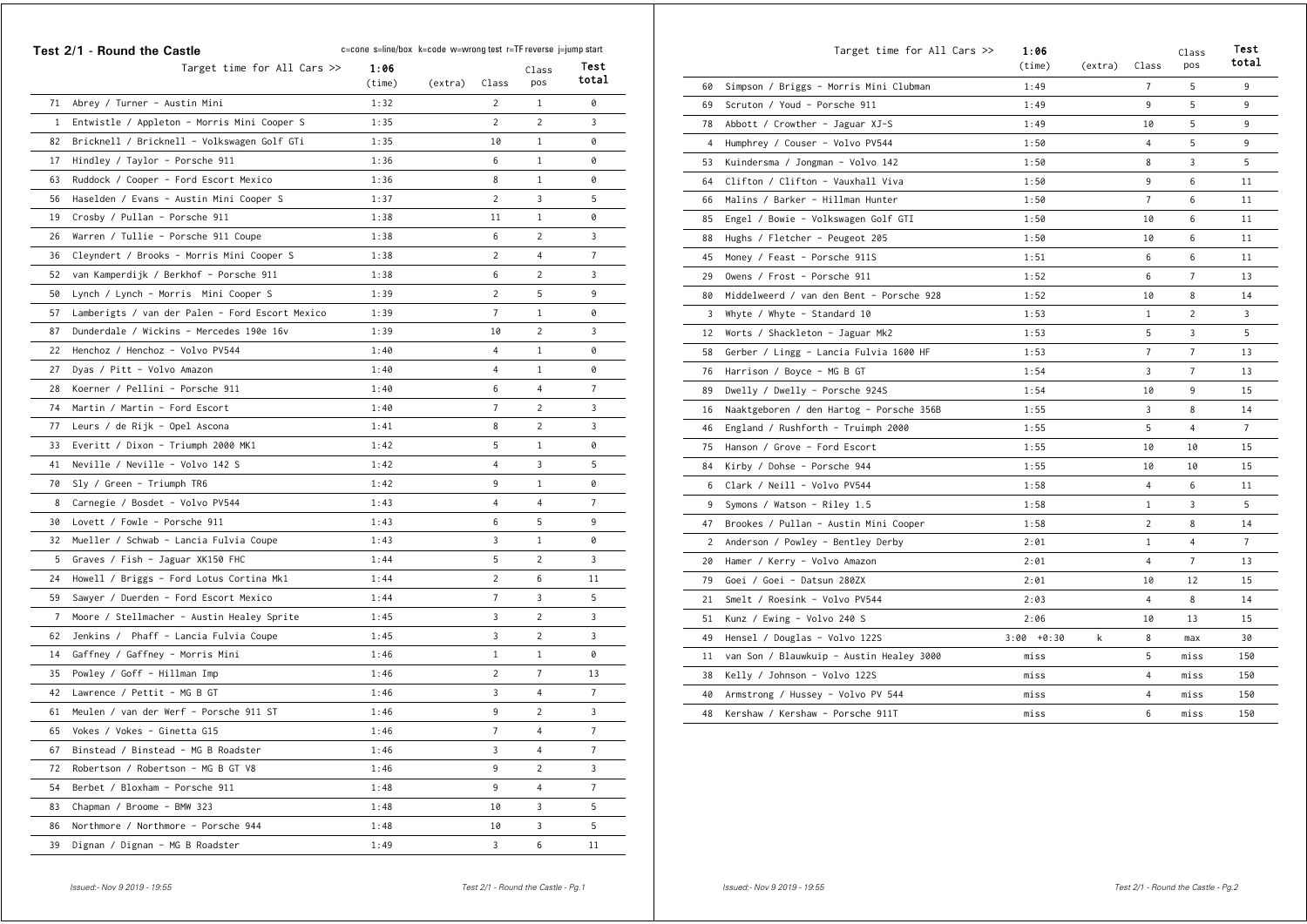|              | Test 2/2 - Combe Over                           | c=cone s=line/box k=code w=wrong test r=TF reverse j=jump start |         |                |                | Test           |
|--------------|-------------------------------------------------|-----------------------------------------------------------------|---------|----------------|----------------|----------------|
|              | Target time for All Cars >>                     | 0:48<br>$(\text{time})$                                         | (extra) | Class          | Class<br>pos   | total          |
| 71           | Abrey / Turner - Austin Mini                    | 1:03                                                            |         | $\overline{c}$ | $\mathbf{1}$   | 0              |
| 52           | van Kamperdijk / Berkhof - Porsche 911          | 1:05                                                            |         | 6              | $\mathbf{1}$   | Ø              |
| 57           | Lamberigts / van der Palen - Ford Escort Mexico | 1:05                                                            |         | $\overline{7}$ | $\mathbf{1}$   | 0              |
| 36           | Cleyndert / Brooks - Morris Mini Cooper S       | 1:07                                                            |         | $\overline{2}$ | $\overline{2}$ | 3              |
| 54           | Berbet / Bloxham - Porsche 911                  | 1:07                                                            |         | 9              | $\mathbf{1}$   | 0              |
| 63           | Ruddock / Cooper - Ford Escort Mexico           | 1:07                                                            |         | 8              | $\mathbf{1}$   | 0              |
| 82           | Bricknell / Bricknell - Volkswagen Golf GTi     | 1:07                                                            |         | 10             | $\mathbf{1}$   | 0              |
| $\mathbf{1}$ | Entwistle / Appleton - Morris Mini Cooper S     | 1:08                                                            |         | 2              | 3              | 5              |
| 8            | Carnegie / Bosdet - Volvo PV544                 | 1:08                                                            |         | $\overline{4}$ | $\mathbf{1}$   | 0              |
| 17           | Hindley / Taylor - Porsche 911                  | 1:08                                                            |         | 6              | $\overline{c}$ | 3              |
| 26           | Warren / Tullie - Porsche 911 Coupe             | 1:08                                                            |         | 6              | $\overline{2}$ | 3              |
| 27           | Dyas / Pitt - Volvo Amazon                      | 1:08                                                            |         | $\overline{4}$ | $\mathbf{1}$   | 0              |
| 28           | Koerner / Pellini - Porsche 911                 | 1:08                                                            |         | 6              | $\overline{c}$ | 3              |
| 33           | Everitt / Dixon - Triumph 2000 MK1              | 1:08                                                            |         | 5              | $\mathbf{1}$   | 0              |
| 56           | Haselden / Evans - Austin Mini Cooper S         | 1:08                                                            |         | $\overline{2}$ | 3              | 5              |
| 19           | Crosby / Pullan - Porsche 911                   | 1:09                                                            |         | 11             | $\mathbf{1}$   | 0              |
| 77           | Leurs / de Rijk - Opel Ascona                   | 1:09                                                            |         | 8              | $\overline{2}$ | 3              |
| 5            | Graves / Fish - Jaguar XK150 FHC                | 1:10                                                            |         | 5              | $\overline{2}$ | 3              |
| 22           | Henchoz / Henchoz - Volvo PV544                 | 1:10                                                            |         | $\overline{4}$ | 3              | 5              |
| 41           | Neville / Neville - Volvo 142 S                 | 1:10                                                            |         | 4              | 3              | 5              |
| 59           | Sawyer / Duerden - Ford Escort Mexico           | 1:10                                                            |         | $\overline{7}$ | $\overline{2}$ | 3              |
| 30           | Lovett / Fowle - Porsche 911                    | 1:11                                                            |         | 6              | 5              | 9              |
| 50           | Lynch / Lynch - Morris Mini Cooper S            | 1:11                                                            |         | $\overline{2}$ | 5              | 9              |
| 87           | Dunderdale / Wickins - Mercedes 190e 16v        | 1:11                                                            |         | 10             | $\overline{c}$ | 3              |
| 35           | Powley / Goff - Hillman Imp                     | 1:12                                                            |         | $\overline{2}$ | 6              | 11             |
| 65           | Vokes / Vokes - Ginetta G15                     | 1:12                                                            |         | $\overline{7}$ | 3              | 5              |
| 74           | Martin / Martin - Ford Escort                   | 1:12                                                            |         | $\overline{7}$ | 3              | 5              |
| 39           | Dignan / Dignan - MG B Roadster                 | 1:13                                                            |         | 3              | $\mathbf{1}$   | 0              |
| 70           | Sly / Green - Triumph TR6                       | 1:13                                                            |         | 9              | $\overline{c}$ | 3              |
| 72           | Robertson / Robertson - MG B GT V8              | 1:13                                                            |         | 9              | $\overline{c}$ | 3              |
| 7            | Moore / Stellmacher - Austin Healey Sprite      | 1:14                                                            |         | 3              | $\overline{c}$ | 3              |
| 14           | Gaffney / Gaffney - Morris Mini                 | 1:14                                                            |         | $\mathbf{1}$   | $1\,$          | 0              |
| 24           | Howell / Briggs - Ford Lotus Cortina Mk1        | 1:14                                                            |         | $\overline{2}$ | $\overline{7}$ | 13             |
| 42           | Lawrence / Pettit - MG B GT                     | 1:14                                                            |         | 3              | $\overline{c}$ | 3              |
| 61           | Meulen / van der Werf - Porsche 911 ST          | 1:14                                                            |         | 9              | 4              | $\overline{7}$ |
| 64           | Clifton / Clifton - Vauxhall Viva               | 1:14                                                            |         | 9              | $\overline{4}$ | 7              |
| 69           | Scruton / Youd - Porsche 911                    | 1:14                                                            |         | 9              | 4              | $\overline{7}$ |
| 32           | Mueller / Schwab - Lancia Fulvia Coupe          | 1:15                                                            |         | 3              | $\overline{4}$ | $\overline{7}$ |
| 45           | Money / Feast - Porsche 911S                    | 1:15                                                            |         | 6              | 6              | 11             |
| 75           | Hanson / Grove - Ford Escort                    | 1:15                                                            |         | 10             | 3              | 5              |

|                | Target time for All Cars >>              | 0:48<br>(time) | (extra) | Class          | Class<br>pos   | Test<br>total  |
|----------------|------------------------------------------|----------------|---------|----------------|----------------|----------------|
| 83             | Chapman / Broome - BMW 323               | 1:15           |         | 10             | 3              | 5              |
| $\overline{4}$ | Humphrey / Couser - Volvo PV544          | 1:16           |         | $\overline{4}$ | 5              | 9              |
| 29             | Owens / Frost - Porsche 911              | 1:16           |         | 6              | $\overline{7}$ | 13             |
| 47             | Brookes / Pullan - Austin Mini Cooper    | 1:16           |         | 2              | 8              | 14             |
| 58             | Gerber / Lingg - Lancia Fulvia 1600 HF   | 1:16           |         | $\overline{7}$ | 5              | 9              |
| 62             | Jenkins / Phaff - Lancia Fulvia Coupe    | 1:16           |         | 3              | 5              | 9              |
| 67             | Binstead / Binstead - MG B Roadster      | 1:16           |         | 3              | 5              | 9              |
| 78             | Abbott / Crowther - Jaguar XJ-S          | 1:16           |         | 10             | 5              | 9              |
| 16             | Naaktgeboren / den Hartog - Porsche 356B | 1:17           |         | 3              | 7              | 13             |
| 86             | Northmore / Northmore - Porsche 944      | 1:17           |         | 10             | 6              | 11             |
| 88             | Hughs / Fletcher - Peugeot 205           | 1:17           |         | 10             | 6              | 11             |
| 66             | Malins / Barker - Hillman Hunter         | 1:18           |         | $\overline{7}$ | 6              | 11             |
| 2              | Anderson / Powley - Bentley Derby        | 1:19           |         | $\mathbf{1}$   | $\overline{2}$ | 3              |
| 60             | Simpson / Briggs - Morris Mini Clubman   | 1:19           |         | $\overline{7}$ | $\overline{7}$ | 13             |
| 79             | Goei / Goei - Datsun 280ZX               | 1:19           |         | 10             | 8              | 14             |
| 84             | Kirby / Dohse - Porsche 944              | 1:20           |         | 10             | 9              | 15             |
| 85             | Engel / Bowie - Volkswagen Golf GTI      | 1:20           |         | 10             | 9              | 15             |
| 80             | Middelweerd / van den Bent - Porsche 928 | 1:21           |         | 10             | 11             | 15             |
| 46             | England / Rushforth - Truimph 2000       | 1:22           |         | 5              | 3              | 5              |
| 53             | Kuindersma / Jongman - Volvo 142         | 1:22           |         | 8              | 3              | 5              |
| 20             | Hamer / Kerry - Volvo Amazon             | 1:23           |         | $\overline{4}$ | 6              | 11             |
| 6              | Clark / Neill - Volvo PV544              | 1:25           |         | $\overline{4}$ | $\overline{7}$ | 13             |
| 12             | Worts / Shackleton - Jaguar Mk2          | 1:25           |         | 5              | 4              | $\overline{7}$ |
| 89             | Dwelly / Dwelly - Porsche 924S           | 1:25           |         | 10             | 12             | 15             |
| 3              | Whyte / Whyte - Standard 10              | 1:26           |         | $\mathbf{1}$   | 3              | 5              |
| 9              | Symons / Watson - Riley 1.5              | 1:27           |         | $\mathbf{1}$   | $\overline{4}$ | $\overline{7}$ |
| 51             | Kunz / Ewing - Volvo 240 S               | 1:29           |         | 10             | 13             | 15             |
| 21             | Smelt / Roesink - Volvo PV544            | 1:30           |         | 4              | 8              | 14             |
| 76             | Harrison / Boyce - MG B GT               | $1:18 + 0:30$  | Ĵ       | 3              | 8              | 14             |
| 49             | Hensel / Douglas - Volvo 122S            | $1:45 + 0:30$  | k       | 8              | $\overline{4}$ | $\overline{7}$ |
| 11             | van Son / Blauwkuip - Austin Healey 3000 | miss           |         | 5              | miss           | 150            |
| 38             | Kelly / Johnson - Volvo 122S             | miss           |         | 4              | miss           | 150            |
| 40             | Armstrong / Hussey - Volvo PV 544        | miss           |         | 4              | miss           | 150            |
| 48             | Kershaw / Kershaw - Porsche 911T         | miss           |         | 6              | miss           | 150            |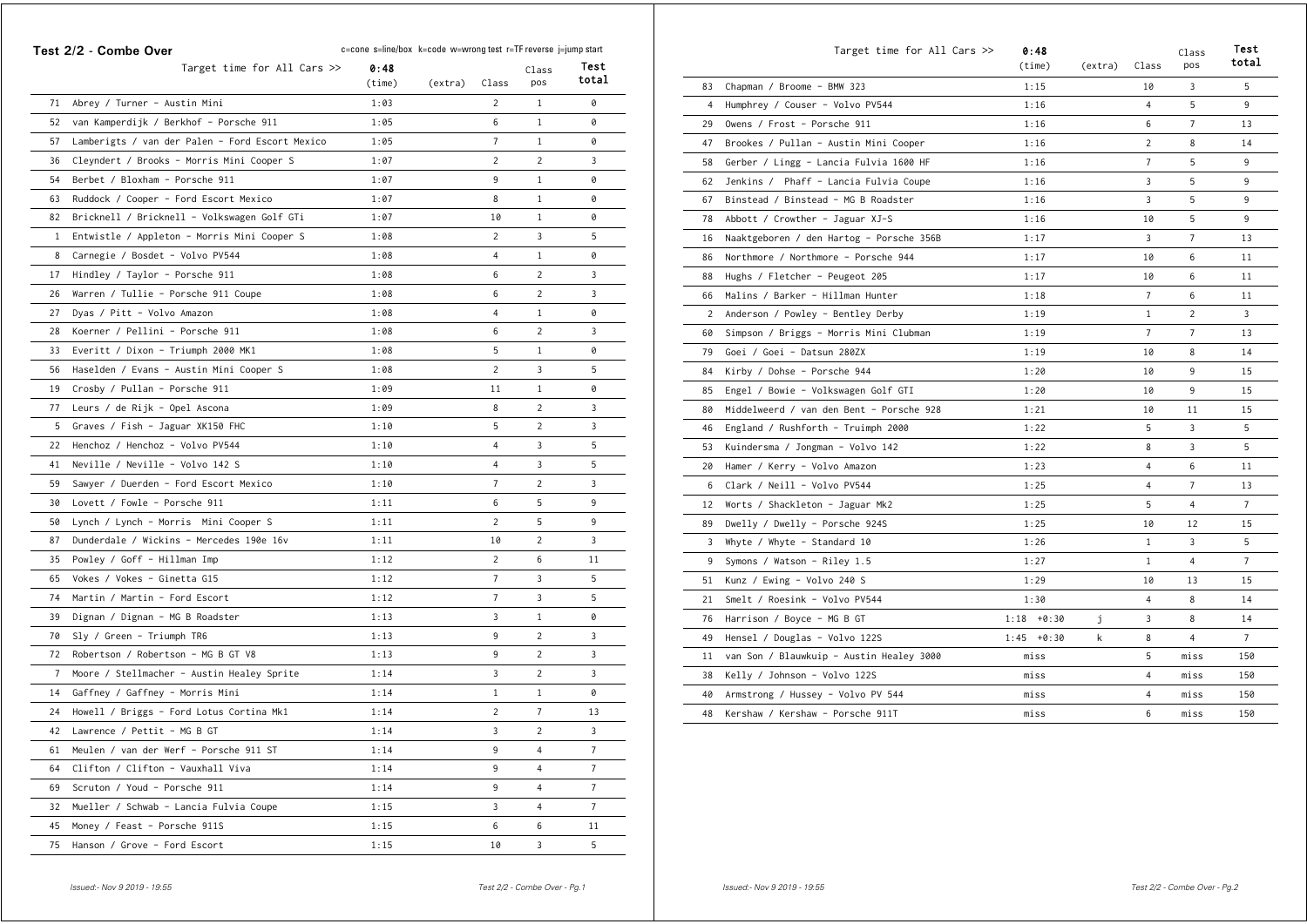|              | Test 2/3 - Flight Path                          | c=cone s=line/box k=code w=wrong test r=TF reverse j=jump start |         |                |                |                |
|--------------|-------------------------------------------------|-----------------------------------------------------------------|---------|----------------|----------------|----------------|
|              | Target time for All Cars $\gg$                  | 1:06<br>$(\text{time})$                                         | (extra) | Class          | Class<br>pos   | Test<br>total  |
| 19           | Crosby / Pullan - Porsche 911                   | 1:18                                                            |         | 11             | $\mathbf{1}$   | 0              |
| 63           | Ruddock / Cooper - Ford Escort Mexico           | 1:18                                                            |         | 8              | $\mathbf{1}$   | 0              |
| 17           | Hindley / Taylor - Porsche 911                  | 1:19                                                            |         | 6              | $\mathbf{1}$   | 0              |
| 71           | Abrey / Turner - Austin Mini                    | 1:20                                                            |         | $\overline{c}$ | $\mathbf{1}$   | 0              |
| 82           | Bricknell / Bricknell - Volkswagen Golf GTi     | 1:20                                                            |         | 10             | $\mathbf{1}$   | 0              |
| $\mathbf{1}$ | Entwistle / Appleton - Morris Mini Cooper S     | 1:21                                                            |         | $\overline{c}$ | $\overline{2}$ | 3              |
| 77           | Leurs / de Rijk - Opel Ascona                   | 1:21                                                            |         | 8              | $\overline{2}$ | 3              |
| 26           | Warren / Tullie - Porsche 911 Coupe             | 1:22                                                            |         | 6              | $\overline{2}$ | 3              |
| 27           | Dyas / Pitt - Volvo Amazon                      | 1:22                                                            |         | $\overline{4}$ | $\mathbf{1}$   | 0              |
| 28           | Koerner / Pellini - Porsche 911                 | 1:22                                                            |         | 6              | $\overline{2}$ | 3              |
| 50           | Lynch / Lynch - Morris Mini Cooper S            | 1:22                                                            |         | $\overline{2}$ | 3              | 5              |
| 30           | Lovett / Fowle - Porsche 911                    | 1:23                                                            |         | 6              | $\overline{4}$ | $\overline{7}$ |
| 36           | Cleyndert / Brooks - Morris Mini Cooper S       | 1:23                                                            |         | $\overline{2}$ | 4              | $\overline{7}$ |
| 57           | Lamberigts / van der Palen - Ford Escort Mexico | 1:24                                                            |         | $\overline{7}$ | $\mathbf{1}$   | 0              |
| 8            | Carnegie / Bosdet - Volvo PV544                 | 1:25                                                            |         | $\overline{4}$ | $\overline{2}$ | 3              |
| 74           | Martin / Martin - Ford Escort                   | 1:25                                                            |         | 7              | $\overline{2}$ | 3              |
| 61           | Meulen / van der Werf - Porsche 911 ST          | 1:26                                                            |         | 9              | $\mathbf{1}$   | 0              |
| 87           | Dunderdale / Wickins - Mercedes 190e 16v        | 1:26                                                            |         | 10             | $\overline{2}$ | 3              |
| 65           | Vokes / Vokes - Ginetta G15                     | 1:27                                                            |         | $\overline{7}$ | 3              | 5              |
| 70           | Sly / Green - Triumph TR6                       | 1:27                                                            |         | 9              | $\overline{2}$ | 3              |
| 5            | Graves / Fish - Jaguar XK150 FHC                | 1:28                                                            |         | 5              | $\mathbf{1}$   | 0              |
| 64           | Clifton / Clifton - Vauxhall Viva               | 1:28                                                            |         | 9              | 3              | 5              |
| 88           | Hughs / Fletcher - Peugeot 205                  | 1:28                                                            |         | 10             | 3              | 5              |
| 22           | Henchoz / Henchoz - Volvo PV544                 | 1:29                                                            |         | $\overline{4}$ | 3              | 5              |
| 35           | Powley / Goff - Hillman Imp                     | 1:29                                                            |         | 2              | 5              | 9              |
| 41           | Neville / Neville - Volvo 142 S                 | 1:29                                                            |         | 4              | 3              | 5              |
| 45           | Money / Feast - Porsche 911S                    | 1:29                                                            |         | 6              | 5              | 9              |
| 58           | Gerber / Lingg - Lancia Fulvia 1600 HF          | 1:29                                                            |         | 7              | $\overline{4}$ | 7              |
| 59           | Sawyer / Duerden - Ford Escort Mexico           | 1:29                                                            |         | $\overline{7}$ | $\overline{4}$ | 7              |
| 72           | Robertson / Robertson - MG B GT V8              | 1:29                                                            |         | 9              | $\overline{4}$ | $\overline{7}$ |
| 80           | Middelweerd / van den Bent - Porsche 928        | 1:29                                                            |         | 10             | $\overline{4}$ | $\overline{7}$ |
| 83           | Chapman / Broome - BMW 323                      | 1:29                                                            |         | 10             | $\overline{4}$ | 7              |
| 16           | Naaktgeboren / den Hartog - Porsche 356B        | 1:30                                                            |         | 3              | $\mathbf{1}$   | 0              |
| 29           | Owens / Frost - Porsche 911                     | 1:30                                                            |         | 6              | 6              | 11             |
| 33           | Everitt / Dixon - Triumph 2000 MK1              | 1:30                                                            |         | 5              | $\overline{2}$ | 3              |
| 47           | Brookes / Pullan - Austin Mini Cooper           | 1:30                                                            |         | $\overline{c}$ | 6              | 11             |
| 60           | Simpson / Briggs - Morris Mini Clubman          | 1:30                                                            |         | $\overline{7}$ | 6              | 11             |
| 75           | Hanson / Grove - Ford Escort                    | 1:30                                                            |         | 10             | 6              | 11             |
| 2            | Anderson / Powley - Bentley Derby               | 1:31                                                            |         | $\mathbf{1}$   | $\mathbf{1}$   | 0              |
| 52           | van Kamperdijk / Berkhof - Porsche 911          | 1:31                                                            |         | 6              | $\overline{7}$ | 13             |

|                | Target time for All Cars >>                | 1:06<br>(time) | (extra) | Class          | Class<br>pos   | Test<br>total  |
|----------------|--------------------------------------------|----------------|---------|----------------|----------------|----------------|
| 66             | Malins / Barker - Hillman Hunter           | 1:31           |         | $\overline{7}$ | 7              | 13             |
| 67             | Binstead / Binstead - MG B Roadster        | 1:31           |         | 3              | $\overline{2}$ | 3              |
| 86             | Northmore / Northmore - Porsche 944        | 1:31           |         | 10             | 7              | 13             |
| $\overline{7}$ | Moore / Stellmacher - Austin Healey Sprite | 1:32           |         | 3              | 3              | 5              |
| 39             | Dignan / Dignan - MG B Roadster            | 1:32           |         | 3              | 3              | 5              |
| 69             | Scruton / Youd - Porsche 911               | 1:33           |         | 9              | 5              | 9              |
| 76             | Harrison / Boyce - MG B GT                 | 1:33           |         | 3              | 5              | 9              |
| 4              | Humphrey / Couser - Volvo PV544            | 1:34           |         | 4              | 5              | 9              |
| 20             | Hamer / Kerry - Volvo Amazon               | 1:34           |         | 4              | 5              | 9              |
| 46             | England / Rushforth - Truimph 2000         | 1:34           |         | 5              | 3              | 5              |
| 84             | Kirby / Dohse - Porsche 944                | 1:34           |         | 10             | 8              | 14             |
| 85             | Engel / Bowie - Volkswagen Golf GTI        | 1:34           |         | 10             | 8              | 14             |
| 62             | Jenkins / Phaff - Lancia Fulvia Coupe      | 1:36           |         | 3              | 6              | 11             |
| 89             | Dwelly / Dwelly - Porsche 924S             | 1:36           |         | 10             | 10             | 15             |
| 12             | Worts / Shackleton - Jaguar Mk2            | 1:37           |         | 5              | $\overline{4}$ | $\overline{7}$ |
| 53             | Kuindersma / Jongman - Volvo 142           | 1:37           |         | 8              | 3              | 5              |
| 3              | Whyte / Whyte - Standard 10                | 1:38           |         | 1              | $\overline{c}$ | 3              |
| 24             | Howell / Briggs - Ford Lotus Cortina Mk1   | $1:28 + 0:10$  | s       | 2              | $\overline{7}$ | 13             |
| 32             | Mueller / Schwab - Lancia Fulvia Coupe     | $1:29 + 0:10$  | s       | 3              | $\overline{7}$ | 13             |
| 78             | Abbott / Crowther - Jaguar XJ-S            | $1:29 + 0:10$  | s       | 10             | 11             | 15             |
| 79             | Goei / Goei - Datsun 280ZX                 | 1:39           |         | 10             | 11             | 15             |
| 6              | Clark / Neill - Volvo PV544                | 1:41           |         | 4              | $\overline{7}$ | 13             |
| 14             | Gaffney / Gaffney - Morris Mini            | 1:42           |         | 1              | 3              | 5              |
| 51             | Kunz / Ewing - Volvo 240 S                 | 1:43           |         | 10             | 13             | 15             |
| 9              | Symons / Watson - Riley 1.5                | 1:44           |         | $\mathbf{1}$   | 4              | $\overline{7}$ |
| 21             | Smelt / Roesink - Volvo PV544              | 1:48           |         | 4              | 8              | 14             |
| 54             | Berbet / Bloxham - Porsche 911             | $1:28 + 0:30$  | j       | 9              | 6              | 11             |
| 42             | Lawrence / Pettit - MG B GT                | $1:29 + 0:30$  | j       | 3              | 8              | 14             |
| 49             | Hensel / Douglas - Volvo 122S              | 2:00           |         | 8              | 4              | $\overline{7}$ |
| 56             | Haselden / Evans - Austin Mini Cooper S    | $1:20 + 0:30$  | W       | $\overline{2}$ |                | 30             |
| 11             | van Son / Blauwkuip - Austin Healey 3000   | miss           |         | 5              | miss           | 150            |
| 38             | Kelly / Johnson - Volvo 122S               | miss           |         | 4              | miss           | 150            |
| 40             | Armstrong / Hussey - Volvo PV 544          | miss           |         | 4              | miss           | 150            |
| 48             | Kershaw / Kershaw - Porsche 911T           | miss           |         | 6              | miss           | 150            |
|                |                                            |                |         |                |                |                |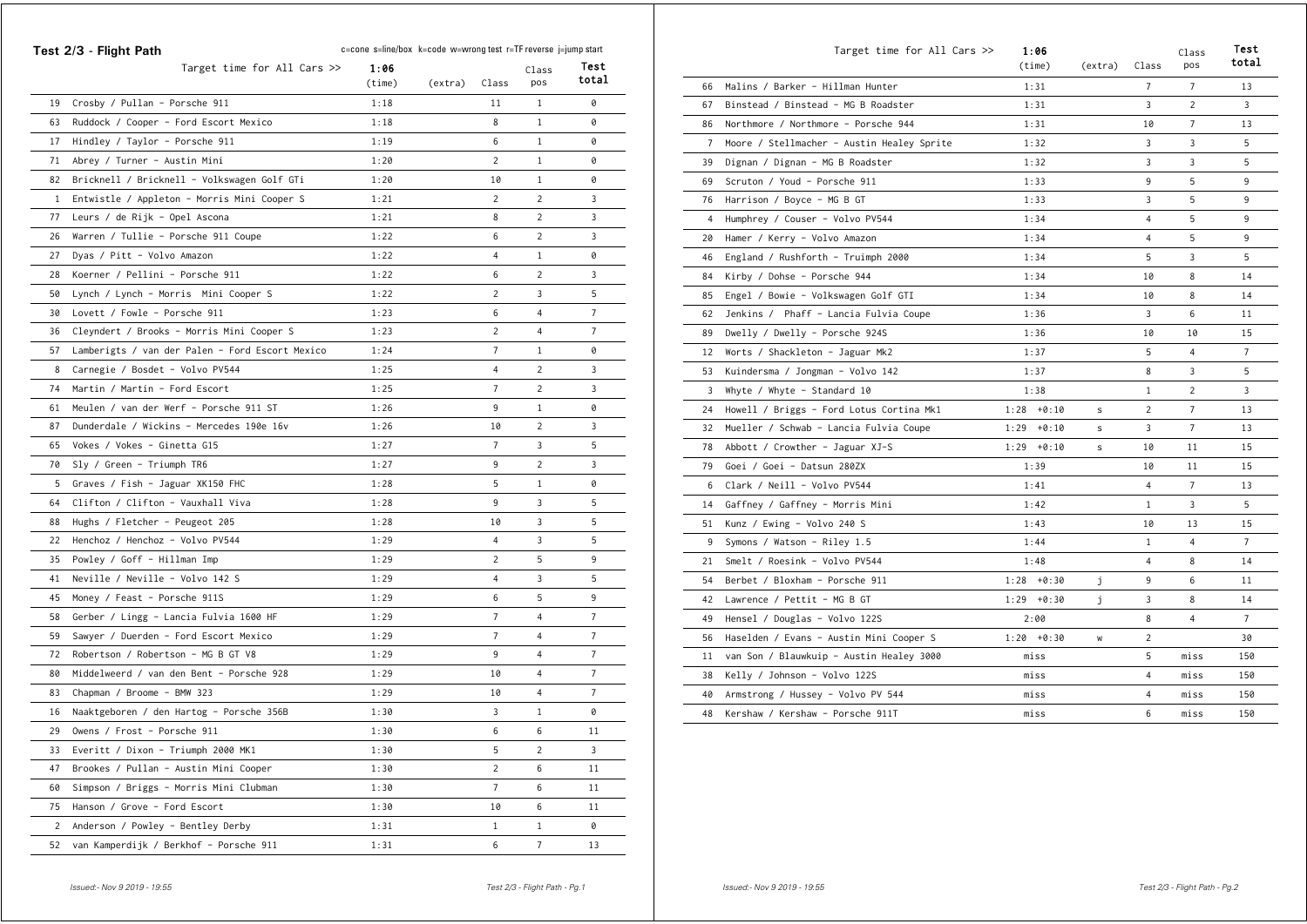|                | Test 2/4 - Hangar Right                         | c=cone s=line/box k=code w=wrong test r=TF reverse j=jump start |         |                |                | Test           |
|----------------|-------------------------------------------------|-----------------------------------------------------------------|---------|----------------|----------------|----------------|
|                | Target time for All Cars $\gg$                  | 1:36<br>(time)                                                  | (extra) | Class          | Class<br>pos   | total          |
| 63             | Ruddock / Cooper - Ford Escort Mexico           | 1:50                                                            |         | 8              | 1              | 0              |
| 82             | Bricknell / Bricknell - Volkswagen Golf GTi     | 1:51                                                            |         | 10             | 1              | 0              |
| $\mathbf{1}$   | Entwistle / Appleton - Morris Mini Cooper S     | 1:52                                                            |         | 2              | 1              | 0              |
| 19             | Crosby / Pullan - Porsche 911                   | 1:52                                                            |         | 11             | $\mathbf{1}$   | 0              |
| 77             | Leurs / de Rijk - Opel Ascona                   | 1:53                                                            |         | 8              | 2              | 3              |
| 17             | Hindley / Taylor - Porsche 911                  | 1:54                                                            |         | 6              | $\mathbf{1}$   | 0              |
| 28             | Koerner / Pellini - Porsche 911                 | 1:55                                                            |         | 6              | $\overline{2}$ | 3              |
| 52             | van Kamperdijk / Berkhof - Porsche 911          | 1:55                                                            |         | 6              | 2              | 3              |
| 57             | Lamberigts / van der Palen - Ford Escort Mexico | 1:55                                                            |         | 7              | $\mathbf{1}$   | 0              |
| 26             | Warren / Tullie - Porsche 911 Coupe             | 1:56                                                            |         | 6              | 4              | 7              |
| 30             | Lovett / Fowle - Porsche 911                    | 1:56                                                            |         | 6              | 4              | 7              |
| 36             | Cleyndert / Brooks - Morris Mini Cooper S       | 1:57                                                            |         | 2              | 2              | 3              |
| 50             | Lynch / Lynch - Morris Mini Cooper S            | 1:57                                                            |         | $\overline{c}$ | $\overline{c}$ | 3              |
| 56             | Haselden / Evans - Austin Mini Cooper S         | 1:58                                                            |         | $\overline{c}$ | 4              | $\overline{7}$ |
| 70             | Sly / Green - Triumph TR6                       | 1:58                                                            |         | 9              | $\mathbf{1}$   | 0              |
| 74             | Martin / Martin - Ford Escort                   | 1:58                                                            |         | $\overline{7}$ | 2              | 3              |
| 80             | Middelweerd / van den Bent - Porsche 928        | 1:58                                                            |         | 10             | 2              | 3              |
| 8              | Carnegie / Bosdet - Volvo PV544                 | 1:59                                                            |         | 4              | 1              | 0              |
| 27             | Dyas / Pitt - Volvo Amazon                      | 1:59                                                            |         | $\overline{4}$ | $\mathbf{1}$   | 0              |
| 61             | Meulen / van der Werf - Porsche 911 ST          | 2:00                                                            |         | 9              | 2              | 3              |
| 22             | Henchoz / Henchoz - Volvo PV544                 | 2:01                                                            |         | 4              | 3              | 5              |
| 42             | Lawrence / Pettit - MG B GT                     | 2:01                                                            |         | 3              | $\mathbf{1}$   | 0              |
| 65             | Vokes / Vokes - Ginetta G15                     | 2:01                                                            |         | $\overline{7}$ | 3              | 5              |
| 87             | Dunderdale / Wickins - Mercedes 190e 16v        | 2:01                                                            |         | 10             | 3              | 5              |
| 78             | Abbott / Crowther - Jaguar XJ-S                 | 2:02                                                            |         | 10             | 4              | 7              |
| 33             | Everitt / Dixon - Triumph 2000 MK1              | 2:03                                                            |         | 5              | 1              | 0              |
| 35             | Powley / Goff - Hillman Imp                     | 2:03                                                            |         | $\overline{c}$ | 5              | 9              |
| 39             | Dignan / Dignan - MG B Roadster                 | 2:03                                                            |         | 3              | 2              | 3              |
| 54             | Berbet / Bloxham - Porsche 911                  | 2:03                                                            |         | 9              | 3              | 5              |
| 60             | Simpson / Briggs - Morris Mini Clubman          | 2:03                                                            |         | $\overline{7}$ | $\overline{4}$ | 7              |
| 24             | Howell / Briggs - Ford Lotus Cortina Mk1        | 2:04                                                            |         | 2              | 6              | 11             |
| 47             | Brookes / Pullan - Austin Mini Cooper           | 2:04                                                            |         | 2              | 6              | 11             |
| 72             | Robertson / Robertson - MG B GT V8              | 2:04                                                            |         | 9              | 4              | $\overline{7}$ |
|                | 83 Chapman / Broome - BMW 323                   | 2:04                                                            |         | 10             | 5              | 9              |
| 88             | Hughs / Fletcher - Peugeot 205                  | 2:04                                                            |         | 10             | 5              | 9              |
| 5 <sup>5</sup> | Graves / Fish - Jaguar XK150 FHC                | 2:05                                                            |         | 5              | $\overline{2}$ | 3              |
| 32             | Mueller / Schwab - Lancia Fulvia Coupe          | 2:05                                                            |         | 3              | 3              | 5              |
| 59             | Sawyer / Duerden - Ford Escort Mexico           | 2:05                                                            |         | $\overline{7}$ | 5              | 9              |
| 67             | Binstead / Binstead - MG B Roadster             | 2:05                                                            |         | 3              | 3              | 5              |
| 16             | Naaktgeboren / den Hartog - Porsche 356B        | 2:06                                                            |         | 3              | 5              | 9              |

|    | Target time for All Cars >>                | 1:36<br>(time) | (extra) | Class                   | Class<br>pos   | Test<br>total  |
|----|--------------------------------------------|----------------|---------|-------------------------|----------------|----------------|
| 29 | Owens / Frost - Porsche 911                | 2:06           |         | 6                       | 6              | 11             |
| 69 | Scruton / Youd - Porsche 911               | 2:06           |         | 9                       | 5              | 9              |
| 86 | Northmore / Northmore - Porsche 944        | 2:06           |         | 10                      | $\overline{7}$ | 13             |
| 2  | Anderson / Powley - Bentley Derby          | 2:08           |         | $\mathbf{1}$            | $\mathbf{1}$   | 0              |
| 45 | Money / Feast - Porsche 911S               | 2:08           |         | 6                       | $\overline{7}$ | 13             |
| 84 | Kirby / Dohse - Porsche 944                | 2:08           |         | 10                      | 8              | 14             |
| 4  | Humphrey / Couser - Volvo PV544            | 2:09           |         | $\overline{\mathbf{4}}$ | $\overline{4}$ | $\overline{7}$ |
| 58 | Gerber / Lingg - Lancia Fulvia 1600 HF     | 2:09           |         | $\overline{7}$          | 6              | 11             |
| 64 | Clifton / Clifton - Vauxhall Viva          | 2:10           |         | 9                       | 6              | 11             |
| 66 | Malins / Barker – Hillman Hunter           | 2:10           |         | 7                       | 7              | 13             |
| 75 | Hanson / Grove - Ford Escort               | 2:10           |         | 10                      | 9              | 15             |
| 89 | Dwelly / Dwelly - Porsche 924S             | 2:10           |         | 10                      | 9              | 15             |
| 14 | Gaffney / Gaffney - Morris Mini            | 2:12           |         | 1                       | $\overline{c}$ | 3              |
| 41 | Neville / Neville - Volvo 142 S            | 2:12           |         | $\overline{4}$          | 5              | 9              |
| 46 | England / Rushforth - Truimph 2000         | 2:12           |         | 5                       | 3              | 5              |
| 85 | Engel / Bowie - Volkswagen Golf GTI        | 2:13           |         | 10                      | 11             | 15             |
| 3  | Whyte / Whyte - Standard 10                | 2:14           |         | $\mathbf{1}$            | 3              | 5              |
| 53 | Kuindersma / Jongman - Volvo 142           | 2:14           |         | 8                       | 3              | 5              |
| 79 | Goei / Goei - Datsun 280ZX                 | 2:14           |         | 10                      | 12             | 15             |
| 12 | Worts / Shackleton - Jaguar Mk2            | 2:15           |         | 5                       | $\overline{4}$ | $\overline{7}$ |
| 62 | Jenkins / Phaff - Lancia Fulvia Coupe      | 2:16           |         | 3                       | 6              | 11             |
| 6  | Clark / Neill - Volvo PV544                | 2:18           |         | 4                       | 6              | 11             |
| 20 | Hamer / Kerry - Volvo Amazon               | 2:18           |         | $\overline{4}$          | 6              | 11             |
| 7  | Moore / Stellmacher - Austin Healey Sprite | 2:22           |         | 3                       | $\overline{7}$ | 13             |
| 9  | Symons / Watson - Riley 1.5                | 2:22           |         | $\mathbf{1}$            | $\overline{4}$ | $\overline{7}$ |
| 51 | Kunz / Ewing - Volvo 240 S                 | 2:24           |         | 10                      | 13             | 15             |
| 21 | Smelt / Roesink - Volvo PV544              | 2:35           |         | 4                       | 8              | 14             |
| 76 | Harrison / Boyce - MG B GT                 | $2:11 + 0:30$  | j       | 3                       | 8              | 14             |
| 49 | Hensel / Douglas - Volvo 122S              | 2:51           |         | 8                       | $\overline{4}$ | $\overline{7}$ |
| 11 | van Son / Blauwkuip - Austin Healey 3000   | miss           |         | 5                       | miss           | 150            |
| 38 | Kelly / Johnson - Volvo 122S               | miss           |         | 4                       | miss           | 150            |
| 40 | Armstrong / Hussey - Volvo PV 544          | miss           |         | $\overline{4}$          | miss           | 150            |
| 48 | Kershaw / Kershaw - Porsche 911T           | miss           |         | 6                       | miss           | 150            |
| 71 | Abrey / Turner - Austin Mini               | miss           |         | $\overline{2}$          | miss           | 150            |
|    |                                            |                |         |                         |                |                |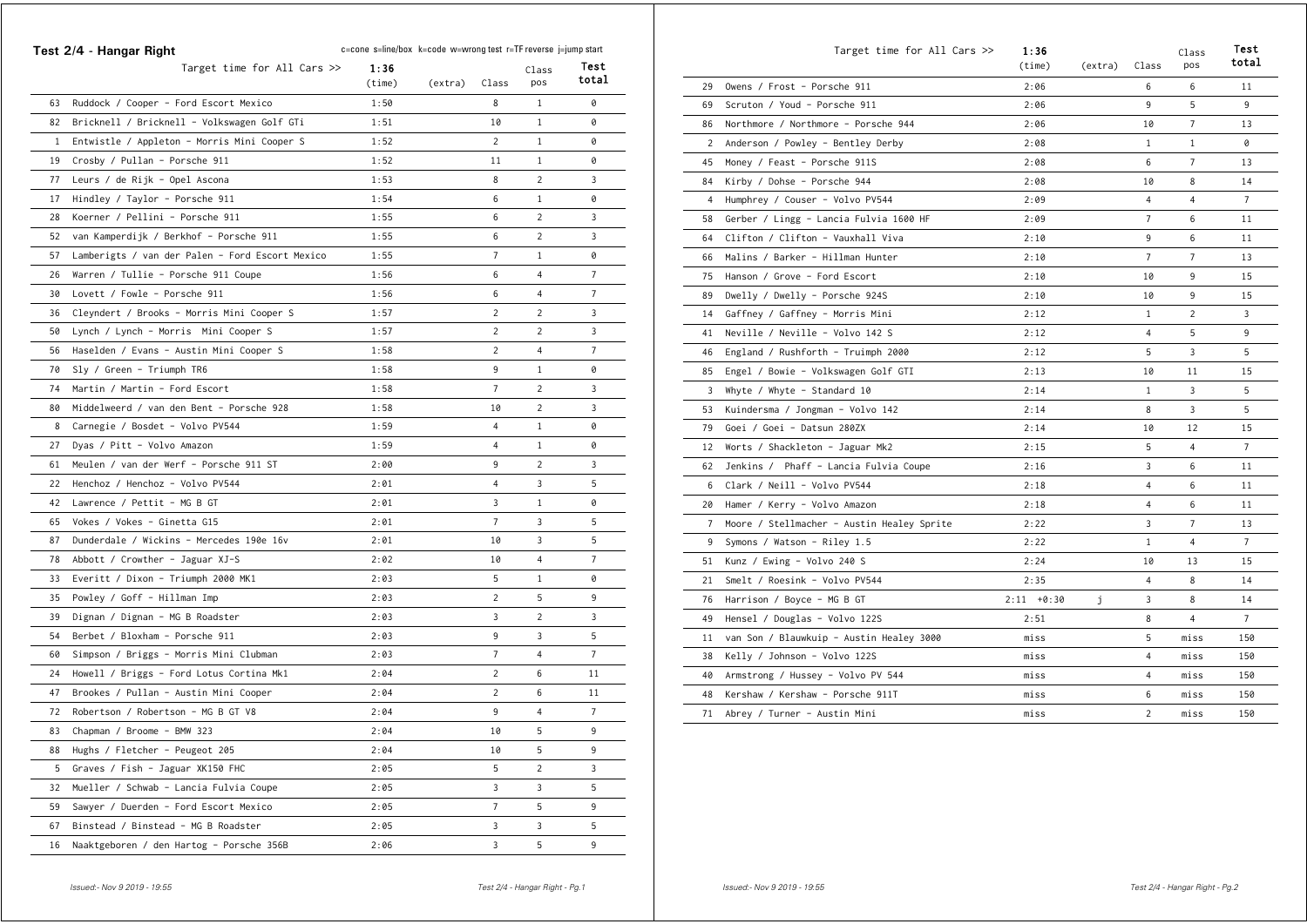|              | Test 2/5 - Back to School                       | c=cone s=line/box k=code w=wrong test r=TF reverse j=jump start |         |                |                |                |
|--------------|-------------------------------------------------|-----------------------------------------------------------------|---------|----------------|----------------|----------------|
|              | Target time for All Cars $\gg$                  | 0:54<br>(time)                                                  | (extra) | Class          | Class<br>pos   | Test<br>total  |
| 50           | Lynch / Lynch - Morris Mini Cooper S            | 1:28                                                            |         | $\overline{2}$ | 1              | 0              |
| 63           | Ruddock / Cooper - Ford Escort Mexico           | 1:29                                                            |         | 8              | 1              | 0              |
| 74           | Martin / Martin - Ford Escort                   | 1:31                                                            |         | 7              | 1              | 0              |
| 52           | van Kamperdijk / Berkhof - Porsche 911          | 1:32                                                            |         | 6              | $\mathbf{1}$   | 0              |
| 8            | Carnegie / Bosdet - Volvo PV544                 | 1:33                                                            |         | 4              | $\mathbf{1}$   | 0              |
| 14           | Gaffney / Gaffney - Morris Mini                 | 1:33                                                            |         | 1              | $\mathbf{1}$   | 0              |
| 26           | Warren / Tullie - Porsche 911 Coupe             | 1:33                                                            |         | 6              | $\overline{2}$ | 3              |
| 32           | Mueller / Schwab - Lancia Fulvia Coupe          | 1:33                                                            |         | 3              | 1              | 0              |
| 71           | Abrey / Turner - Austin Mini                    | 1:33                                                            |         | 2              | 2              | 3              |
| 82           | Bricknell / Bricknell - Volkswagen Golf GTi     | 1:33                                                            |         | 10             | 1              | 0              |
| $\mathbf{1}$ | Entwistle / Appleton - Morris Mini Cooper S     | 1:34                                                            |         | 2              | 3              | 5              |
| 27           | Dyas / Pitt - Volvo Amazon                      | 1:34                                                            |         | 4              | $\overline{c}$ | 3              |
| 35           | Powley / Goff - Hillman Imp                     | 1:34                                                            |         | $\overline{2}$ | 3              | 5              |
| 83           | Chapman / Broome - BMW 323                      | 1:34                                                            |         | 10             | 2              | 3              |
| 28           | Koerner / Pellini - Porsche 911                 | 1:35                                                            |         | 6              | 3              | 5              |
| 57           | Lamberigts / van der Palen - Ford Escort Mexico | 1:35                                                            |         | $\overline{7}$ | 2              | 3              |
| 17           | Hindley / Taylor - Porsche 911                  | 1:36                                                            |         | 6              | 4              | 7              |
| 41           | Neville / Neville - Volvo 142 S                 | 1:36                                                            |         | 4              | 3              | 5              |
| 67           | Binstead / Binstead - MG B Roadster             | 1:36                                                            |         | 3              | 2              | 3              |
| 4            | Humphrey / Couser - Volvo PV544                 | 1:37                                                            |         | $\overline{4}$ | 4              | $\overline{7}$ |
| 5            | Graves / Fish - Jaguar XK150 FHC                | 1:37                                                            |         | 5              | 1              | 0              |
| 56           | Haselden / Evans - Austin Mini Cooper S         | 1:37                                                            |         | 2              | 5              | 9              |
| 59           | Sawyer / Duerden - Ford Escort Mexico           | 1:37                                                            |         | $\overline{7}$ | 3              | 5              |
| 75           | Hanson / Grove - Ford Escort                    | 1:37                                                            |         | 10             | 3              | 5              |
| 19           | Crosby / Pullan - Porsche 911                   | 1:38                                                            |         | 11             | 1              | 0              |
| 22           | Henchoz / Henchoz - Volvo PV544                 | 1:38                                                            |         | 4              | 5              | 9              |
| 65           | Vokes / Vokes - Ginetta G15                     | 1:38                                                            |         | 7              | 4              | 7              |
| 77           | Leurs / de Rijk - Opel Ascona                   | 1:38                                                            |         | 8              | 2              | 3              |
| 29           | Owens / Frost - Porsche 911                     | 1:39                                                            |         | 6              | 5              | 9              |
| 33           | Everitt / Dixon - Triumph 2000 MK1              | 1:39                                                            |         | 5              | $\overline{2}$ | 3              |
| 42           | Lawrence / Pettit - MG B GT                     | 1:39                                                            |         | 3              | 3              | 5              |
| 16           | Naaktgeboren / den Hartog - Porsche 356B        | 1:40                                                            |         | 3              | 4              | 7              |
| 30           | Lovett / Fowle - Porsche 911                    | 1:40                                                            |         | 6              | 6              | 11             |
|              | 36 Cleyndert / Brooks - Morris Mini Cooper S    | 1:40                                                            |         | $\overline{c}$ | 6              | 11             |
| 62           | Jenkins / Phaff - Lancia Fulvia Coupe           | 1:40                                                            |         | 3              | 4              | $\overline{7}$ |
| 20           | Hamer / Kerry - Volvo Amazon                    | 1:41                                                            |         | $\overline{4}$ | 6              | 11             |
| 24           | Howell / Briggs - Ford Lotus Cortina Mk1        | 1:41                                                            |         | $\overline{2}$ | $\overline{7}$ | 13             |
| 72           | Robertson / Robertson - MG B GT V8              | 1:41                                                            |         | 9              | $\mathbf{1}$   | 0              |
| 87           | Dunderdale / Wickins - Mercedes 190e 16v        | 1:41                                                            |         | 10             | 4              | $\overline{7}$ |
| 60           | Simpson / Briggs - Morris Mini Clubman          | 1:42                                                            |         | $\overline{7}$ | 5              | 9              |

|                 | Target time for All Cars >>                | 0:54<br>(time) | (extra)      | Class          | Class<br>pos   | Test<br>total  |
|-----------------|--------------------------------------------|----------------|--------------|----------------|----------------|----------------|
| 70              | Sly / Green - Triumph TR6                  | 1:42           |              | 9              | $\overline{2}$ | 3              |
| 79              | Goei / Goei - Datsun 280ZX                 | 1:42           |              | 10             | 5              | 9              |
| 47              | Brookes / Pullan - Austin Mini Cooper      | 1:43           |              | $\overline{2}$ | 8              | 14             |
| 53              | Kuindersma / Jongman - Volvo 142           | 1:43           |              | 8              | 3              | 5              |
| 76              | Harrison / Boyce - MG B GT                 | 1:43           |              | 3              | 6              | 11             |
| 80              | Middelweerd / van den Bent - Porsche 928   | 1:43           |              | 10             | 6              | 11             |
| 89              | Dwelly / Dwelly - Porsche 924S             | 1:43           |              | 10             | 6              | 11             |
| 69              | Scruton / Youd - Porsche 911               | 1:44           |              | 9              | 3              | 5              |
| 84              | Kirby / Dohse - Porsche 944                | 1:44           |              | 10             | 8              | 14             |
| 86              | Northmore / Northmore - Porsche 944        | 1:44           |              | 10             | 8              | 14             |
| 12              | Worts / Shackleton - Jaguar Mk2            | 1:45           |              | 5              | 3              | 5              |
| 58              | Gerber / Lingg - Lancia Fulvia 1600 HF     | 1:45           |              | $\overline{7}$ | 6              | 11             |
| 61              | Meulen / van der Werf - Porsche 911 ST     | 1:45           |              | 9              | $\overline{4}$ | $\overline{7}$ |
| 85              | Engel / Bowie - Volkswagen Golf GTI        | 1:45           |              | 10             | 10             | 15             |
| 39              | Dignan / Dignan - MG B Roadster            | 1:46           |              | 3              | $\overline{7}$ | 13             |
| 6               | Clark / Neill - Volvo PV544                | 1:48           |              | 4              | $\overline{7}$ | 13             |
| 54              | Berbet / Bloxham - Porsche 911             | $1:38 + 0:10$  | $\mathsf{c}$ | 9              | 5              | 9              |
| 9               | Symons / Watson - Riley 1.5                | 1:49           |              | $\mathbf{1}$   | $\overline{c}$ | 3              |
| 88              | Hughs / Fletcher - Peugeot 205             | 1:49           |              | 10             | 11             | 15             |
| 3               | Whyte / Whyte - Standard 10                | 1:50           |              | $\mathbf{1}$   | 3              | 5              |
| 78              | Abbott / Crowther - Jaguar XJ-S            | 1:50           |              | 10             | 12             | 15             |
| 45              | Money / Feast - Porsche 911S               | 1:51           |              | 6              | $\overline{7}$ | 13             |
| $\overline{2}$  | Anderson / Powley - Bentley Derby          | 1:52           |              | $\mathbf{1}$   | $\overline{4}$ | $\overline{7}$ |
| $7\overline{ }$ | Moore / Stellmacher - Austin Healey Sprite | 1:53           |              | 3              | 8              | 14             |
| 46              | England / Rushforth - Truimph 2000         | 1:53           |              | 5              | $\overline{4}$ | $\overline{7}$ |
| 21              | Smelt / Roesink - Volvo PV544              | 1:56           |              | 4              | 8              | 14             |
| 51              | Kunz / Ewing - Volvo 240 S                 | 2:00           |              | 10             | 13             | 15             |
| 64              | Clifton / Clifton - Vauxhall Viva          | 2:27           |              | 9              | 6              | 11             |
| 66              | Malins / Barker - Hillman Hunter           | $1:15 + 0:30$  | W            | $\overline{7}$ |                | 30             |
| 11              | van Son / Blauwkuip - Austin Healey 3000   | miss           |              | 5              | miss           | 150            |
| 38              | Kelly / Johnson - Volvo 122S               | miss           |              | 4              | miss           | 150            |
| 40              | Armstrong / Hussey - Volvo PV 544          | miss           |              | 4              | miss           | 150            |
| 48              | Kershaw / Kershaw - Porsche 911T           | miss           |              | 6              | miss           | 150            |
| 49              | Hensel / Douglas - Volvo 122S              | miss           |              | 8              | miss           | 150            |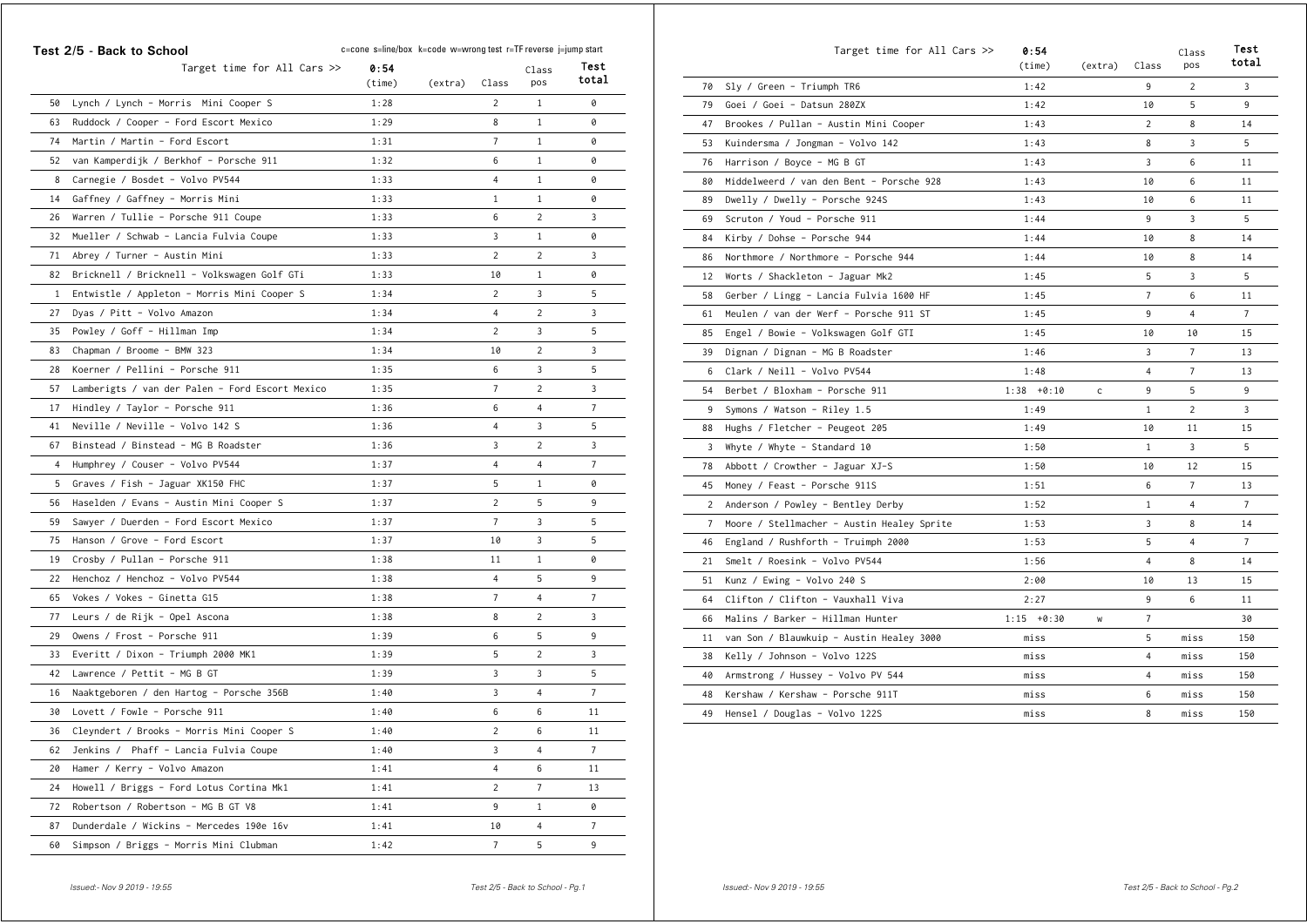|              | Test 2/6 - Show Time<br>Target time for All Cars $\gg$ | c=cone s=line/box k=code w=wrong test r=TF reverse j=jump start<br>0:24 |         |                | Class          | Test           |
|--------------|--------------------------------------------------------|-------------------------------------------------------------------------|---------|----------------|----------------|----------------|
|              |                                                        | (time)                                                                  | (extra) | Class          | pos            | total          |
| 56           | Haselden / Evans - Austin Mini Cooper S                | 0:34                                                                    |         | $\overline{c}$ | 1              | 0              |
| $\mathbf{1}$ | Entwistle / Appleton - Morris Mini Cooper S            | 0:35                                                                    |         | $\overline{2}$ | 2              | 3              |
| 71           | Abrey / Turner – Austin Mini                           | 0:35                                                                    |         | 2              | 2              | 3              |
| 8            | Carnegie / Bosdet - Volvo PV544                        | 0:36                                                                    |         | 4              | $\mathbf{1}$   | 0              |
| 19           | Crosby / Pullan - Porsche 911                          | 0:36                                                                    |         | 11             | $\mathbf{1}$   | 0              |
| 30           | Lovett / Fowle - Porsche 911                           | 0:36                                                                    |         | 6              | $\mathbf{1}$   | 0              |
| 36           | Cleyndert / Brooks - Morris Mini Cooper S              | 0:36                                                                    |         | 2              | 4              | 7              |
| 42           | Lawrence / Pettit - MG B GT                            | 0:36                                                                    |         | 3              | $\mathbf{1}$   | 0              |
| 22           | Henchoz / Henchoz - Volvo PV544                        | 0:37                                                                    |         | 4              | 2              | 3              |
| 28           | Koerner / Pellini - Porsche 911                        | 0:37                                                                    |         | 6              | 2              | 3              |
| 29           | Owens / Frost - Porsche 911                            | 0:37                                                                    |         | 6              | 2              | 3              |
| 54           | Berbet / Bloxham - Porsche 911                         | 0:37                                                                    |         | 9              | 1              | 0              |
| 63           | Ruddock / Cooper - Ford Escort Mexico                  | 0:37                                                                    |         | 8              | 1              | 0              |
| 67           | Binstead / Binstead - MG B Roadster                    | 0:37                                                                    |         | 3              | 2              | 3              |
| 75           | Hanson / Grove - Ford Escort                           | 0:37                                                                    |         | 10             | 1              | 0              |
| 82           | Bricknell / Bricknell - Volkswagen Golf GTi            | 0:37                                                                    |         | 10             | 1              | 0              |
| 2            | Anderson / Powley - Bentley Derby                      | 0:38                                                                    |         | 1              | 1              | 0              |
| 17           | Hindley / Taylor - Porsche 911                         | 0:38                                                                    |         | 6              | 4              | 7              |
| 26           | Warren / Tullie - Porsche 911 Coupe                    | 0:38                                                                    |         | 6              | 4              | 7              |
| 33           | Everitt / Dixon - Triumph 2000 MK1                     | 0:38                                                                    |         | 5              | 1              | 0              |
| 39           | Dignan / Dignan - MG B Roadster                        | 0:38                                                                    |         | 3              | 3              | 5              |
| 45           | Money / Feast - Porsche 911S                           | 0:38                                                                    |         | 6              | 4              | $\overline{7}$ |
| 59           | Sawyer / Duerden - Ford Escort Mexico                  | 0:38                                                                    |         | 7              | 1              | 0              |
| 74           | Martin / Martin - Ford Escort                          | 0:38                                                                    |         | 7              | 1              | 0              |
| 87           | Dunderdale / Wickins - Mercedes 190e 16v               | 0:38                                                                    |         | 10             | 3              | 5              |
| 88           | Hughs / Fletcher - Peugeot 205                         | 0:38                                                                    |         | 10             | 3              | 5              |
| 9            | Symons / Watson - Riley 1.5                            | 0:39                                                                    |         | $\mathbf{1}$   | 2              | 3              |
| 32           | Mueller / Schwab - Lancia Fulvia Coupe                 | 0:39                                                                    |         | 3              | 4              | 7              |
| 35           | Powley / Goff - Hillman Imp                            | 0:39                                                                    |         | 2              | 5              | 9              |
| 41           | Neville / Neville - Volvo 142 S                        | 0:39                                                                    |         | 4              | 3              | 5              |
| 52           | van Kamperdijk / Berkhof - Porsche 911                 | 0:39                                                                    |         | 6              | 7              | 13             |
| 57           | Lamberigts / van der Palen - Ford Escort Mexico        | 0:39                                                                    |         | $\overline{7}$ | 3              | 5              |
| 58           | Gerber / Lingg - Lancia Fulvia 1600 HF                 | 0:39                                                                    |         | $\overline{7}$ | 3              | 5              |
|              | 60 Simpson / Briggs - Morris Mini Clubman              | 0:39                                                                    |         | 7              | 3              | 5              |
| 62           | Jenkins / Phaff - Lancia Fulvia Coupe                  | 0:39                                                                    |         | 3              | 4              | $7\phantom{.}$ |
| 64           | Clifton / Clifton - Vauxhall Viva                      | 0:39                                                                    |         | 9              | $\overline{2}$ | 3              |
| 72           | Robertson / Robertson - MG B GT V8                     | 0:39                                                                    |         | 9              | $\overline{2}$ | 3              |
| 86           | Northmore / Northmore - Porsche 944                    | 0:39                                                                    |         | 10             | 5              | 9              |
| 3            | Whyte / Whyte - Standard 10                            | 0:40                                                                    |         | $\mathbf{1}$   | 3              | 5              |
|              | 4 Humphrey / Couser - Volvo PV544                      | 0:40                                                                    |         | $\overline{4}$ | $\overline{4}$ | $\overline{7}$ |

|                | Target time for All Cars >>                | 0:24<br>(time) | (extra) | Class          | Class<br>pos   | Test<br>total  |
|----------------|--------------------------------------------|----------------|---------|----------------|----------------|----------------|
| 5              | Graves / Fish - Jaguar XK150 FHC           | 0:40           |         | 5              | $\overline{c}$ | 3              |
| 6              | Clark / Neill - Volvo PV544                | 0:40           |         | 4              | 4              | 7              |
| 16             | Naaktgeboren / den Hartog - Porsche 356B   | 0:40           |         | 3              | 6              | 11             |
| 24             | Howell / Briggs - Ford Lotus Cortina Mk1   | 0:40           |         | $\overline{c}$ | 6              | 11             |
| 27             | Dyas / Pitt - Volvo Amazon                 | 0:40           |         | 4              | 4              | $\overline{7}$ |
| 47             | Brookes / Pullan - Austin Mini Cooper      | 0:40           |         | $\overline{c}$ | 6              | 11             |
| 50             | Lynch / Lynch - Morris Mini Cooper S       | 0:40           |         | $\overline{c}$ | 6              | 11             |
| 53             | Kuindersma / Jongman - Volvo 142           | 0:40           |         | 8              | $\overline{c}$ | 3              |
| 69             | Scruton / Youd - Porsche 911               | 0:40           |         | 9              | 4              | 7              |
| 70             | Sly / Green - Triumph TR6                  | 0:40           |         | 9              | 4              | $\overline{7}$ |
| 83             | Chapman / Broome - BMW 323                 | 0:40           |         | 10             | 6              | 11             |
| 84             | Kirby / Dohse - Porsche 944                | 0:40           |         | 10             | 6              | 11             |
| 12             | Worts / Shackleton - Jaguar Mk2            | 0:41           |         | 5              | 3              | 5              |
| 65             | Vokes / Vokes - Ginetta G15                | 0:41           |         | $\overline{7}$ | 6              | 11             |
| 66             | Malins / Barker - Hillman Hunter           | 0:41           |         | $\overline{7}$ | 6              | 11             |
| 76             | Harrison / Boyce - MG B GT                 | 0:41           |         | 3              | 7              | 13             |
| 77             | Leurs / de Rijk - Opel Ascona              | 0:41           |         | 8              | 3              | 5              |
| $\overline{7}$ | Moore / Stellmacher - Austin Healey Sprite | 0:42           |         | 3              | 8              | 14             |
| 79             | Goei / Goei - Datsun 280ZX                 | 0:42           |         | 10             | 8              | 14             |
| 85             | Engel / Bowie - Volkswagen Golf GTI        | 0:42           |         | 10             | 8              | 14             |
| 46             | England / Rushforth - Truimph 2000         | 0:43           |         | 5              | $\overline{4}$ | $\overline{7}$ |
| 78             | Abbott / Crowther - Jaguar XJ-S            | 0:43           |         | 10             | 10             | 15             |
| 80             | Middelweerd / van den Bent - Porsche 928   | 0:44           |         | 10             | 11             | 15             |
| 51             | Kunz / Ewing - Volvo 240 S                 | 0:46           |         | 10             | 12             | 15             |
| 89             | Dwelly / Dwelly - Porsche 924S             | 0:48           |         | 10             | 13             | 15             |
| 61             | Meulen / van der Werf - Porsche 911 ST     | 0:52           |         | 9              | 6              | 11             |
| 20             | Hamer / Kerry - Volvo Amazon               | $0:45 + 0:10$  | c       | 4              | 7              | 13             |
| 14             | Gaffney / Gaffney - Morris Mini            | 0:56           |         | $\mathbf{1}$   | 4              | $\overline{7}$ |
| 21             | Smelt / Roesink - Volvo PV544              | $0:47 + 0:10$  | s       | 4              | 8              | 14             |
| 49             | Hensel / Douglas - Volvo 122S              | $0:59 + 0:30$  | W       | 8              |                | 30             |
| 11             | van Son / Blauwkuip - Austin Healey 3000   | miss           |         | 5              | miss           | 150            |
| 38             | Kelly / Johnson - Volvo 122S               | miss           |         | 4              | miss           | 150            |
| 40             | Armstrong / Hussey - Volvo PV 544          | miss           |         | 4              | miss           | 150            |
| 48             | Kershaw / Kershaw - Porsche 911T           | miss           |         | 6              | miss           | 150            |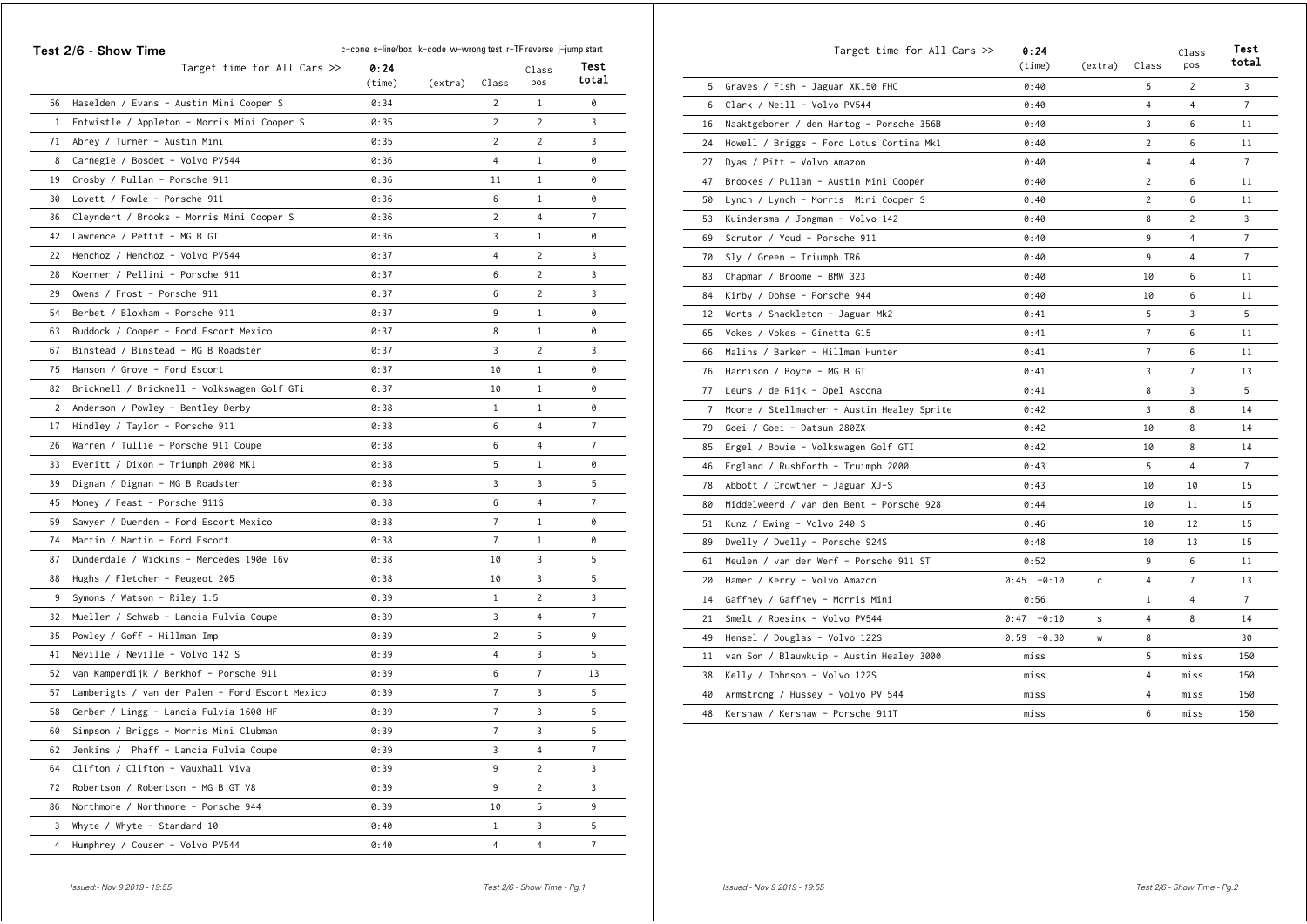|                | Target time for All Cars $\gg$                  | 1:54   |         |                | Class          | Test           |
|----------------|-------------------------------------------------|--------|---------|----------------|----------------|----------------|
|                |                                                 | (time) | (extra) | Class          | pos            | total          |
| 17             | Hindley / Taylor - Porsche 911                  | 2:12   |         | 6              | 1              | 0              |
| 28             | Koerner / Pellini - Porsche 911                 | 2:12   |         | 6              | $\mathbf{1}$   | 0              |
| 77             | Leurs / de Rijk - Opel Ascona                   | 2:12   |         | 8              | 1              | 0              |
| 82             | Bricknell / Bricknell - Volkswagen Golf GTi     | 2:12   |         | 10             | 1              | 0              |
| 27             | Dyas / Pitt - Volvo Amazon                      | 2:13   |         | 4              | $\mathbf{1}$   | 0              |
| 57             | Lamberigts / van der Palen - Ford Escort Mexico | 2:13   |         | 7              | $\mathbf{1}$   | 0              |
| 52             | van Kamperdijk / Berkhof - Porsche 911          | 2:14   |         | 6              | 3              | 5              |
| 32             | Mueller / Schwab - Lancia Fulvia Coupe          | 2:15   |         | 3              | $\mathbf{1}$   | 0              |
| 63             | Ruddock / Cooper - Ford Escort Mexico           | 2:15   |         | 8              | 2              | 3              |
| 26             | Warren / Tullie - Porsche 911 Coupe             | 2:16   |         | 6              | 4              | 7              |
| 71             | Abrey / Turner - Austin Mini                    | 2:17   |         | 2              | $\mathbf{1}$   | 0              |
| 30             | Lovett / Fowle - Porsche 911                    | 2:20   |         | 6              | 5              | 9              |
| 56             | Haselden / Evans - Austin Mini Cooper S         | 2:21   |         | 2              | 2              | 3              |
| 70             | Sly / Green - Triumph TR6                       | 2:21   |         | 9              | 1              | 0              |
| 74             | Martin / Martin - Ford Escort                   | 2:21   |         | 7              | 2              | 3              |
| 69             | Scruton / Youd - Porsche 911                    | 2:22   |         | 9              | $\overline{c}$ | 3              |
| 80             | Middelweerd / van den Bent - Porsche 928        | 2:22   |         | 10             | 2              | 3              |
| 19             | Crosby / Pullan - Porsche 911                   | 2:23   |         | 11             | 1              | 0              |
| 22             | Henchoz / Henchoz - Volvo PV544                 | 2:23   |         | 4              | $\overline{c}$ | 3              |
| 58             | Gerber / Lingg - Lancia Fulvia 1600 HF          | 2:23   |         | $\overline{7}$ | 3              | 5              |
| $\overline{4}$ | Humphrey / Couser - Volvo PV544                 | 2:24   |         | 4              | 3              | 5              |
| 16             | Naaktgeboren / den Hartog - Porsche 356B        | 2:24   |         | 3              | $\overline{c}$ | 3              |
| 29             | Owens / Frost - Porsche 911                     | 2:24   |         | 6              | 6              | 11             |
| 36             | Cleyndert / Brooks - Morris Mini Cooper S       | 2:24   |         | 2              | 3              | 5              |
| 59             | Sawyer / Duerden - Ford Escort Mexico           | 2:24   |         | 7              | 4              | 7              |
| 65             | Vokes / Vokes - Ginetta G15                     | 2:24   |         | 7              | 4              | 7              |
| 5              | Graves / Fish - Jaguar XK150 FHC                | 2:25   |         | 5              | 1              | 0              |
| 35             | Powley / Goff - Hillman Imp                     | 2:25   |         | $\overline{c}$ | $\overline{4}$ | 7              |
| 54             | Berbet / Bloxham - Porsche 911                  | 2:25   |         | 9              | 3              | 5              |
| 78             | Abbott / Crowther - Jaguar XJ-S                 | 2:25   |         | 10             | 3              | 5              |
| 42             | Lawrence / Pettit - MG B GT                     | 2:26   |         | 3              | 3              | 5              |
| 67             | Binstead / Binstead - MG B Roadster             | 2:26   |         | 3              | 3              | 5              |
| 72             | Robertson / Robertson - MG B GT V8              | 2:26   |         | 9              | 4              | 7              |
|                | 1 Entwistle / Appleton - Morris Mini Cooper S   | 2:27   |         | $\overline{c}$ | 5              | 9              |
| 40             | Armstrong / Hussey - Volvo PV 544               | 2:27   |         | 4              | 4              | 7              |
| 61             | Meulen / van der Werf - Porsche 911 ST          | 2:27   |         | 9              | 5              | 9              |
| 62             | Jenkins / Phaff - Lancia Fulvia Coupe           | 2:27   |         | 3              | 5              | 9              |
| 33             | Everitt / Dixon - Triumph 2000 MK1              | 2:28   |         | 5              | 2              | 3              |
| 66             | Malins / Barker - Hillman Hunter                | 2:28   |         | $\overline{7}$ | 6              | 11             |
|                | 83 Chapman / Broome - BMW 323                   | 2:28   |         | 10             | $\overline{4}$ | $7\phantom{.}$ |

|                | Target time for All Cars >>                | 1:54<br>(time)  | (extra)      | Class          | Class<br>pos   | Test<br>total  |
|----------------|--------------------------------------------|-----------------|--------------|----------------|----------------|----------------|
| 47             | Brookes / Pullan - Austin Mini Cooper      | 2:29            |              | 2              | 6              | 11             |
| 86             | Northmore / Northmore - Porsche 944        | 2:29            |              | 10             | 5              | 9              |
| 14             | Gaffney / Gaffney - Morris Mini            | 2:32            |              | $\mathbf{1}$   | $\mathbf{1}$   | 0              |
| 41             | Neville / Neville - Volvo 142 S            | 2:33            |              | 4              | 5              | 9              |
| 8              | Carnegie / Bosdet - Volvo PV544            | 2:34            |              | $\overline{4}$ | 6              | 11             |
| 20             | Hamer / Kerry - Volvo Amazon               | 2:34            |              | $\overline{4}$ | 6              | 11             |
| $\overline{7}$ | Moore / Stellmacher - Austin Healey Sprite | 2:35            |              | 3              | 6              | 11             |
| 84             | Kirby / Dohse - Porsche 944                | 2:35            |              | 10             | 6              | 11             |
| 88             | Hughs / Fletcher - Peugeot 205             | 2:35            |              | 10             | 6              | 11             |
| 89             | Dwelly / Dwelly - Porsche 924S             | 2:35            |              | 10             | 6              | 11             |
| 50             | Lynch / Lynch - Morris Mini Cooper S       | $2:26 + 0:10$   | $\mathsf{C}$ | $\overline{c}$ | $\overline{7}$ | 13             |
| 87             | Dunderdale / Wickins - Mercedes 190e 16v   | 2:37            |              | 10             | 9              | 15             |
| 2              | Anderson / Powley - Bentley Derby          | 2:38            |              | $\mathbf{1}$   | $\overline{c}$ | 3              |
| 46             | England / Rushforth - Truimph 2000         | 2:39            |              | 5              | 3              | 5              |
| 75             | Hanson / Grove - Ford Escort               | 2:39            |              | 10             | 10             | 15             |
| 79             | Goei / Goei - Datsun 280ZX                 | 2:39            |              | 10             | 10             | 15             |
| 3              | Whyte / Whyte - Standard 10                | 2:40            |              | $\mathbf{1}$   | 3              | 5              |
| 12             | Worts / Shackleton - Jaguar Mk2            | 2:41            |              | 5              | $\overline{4}$ | $\overline{7}$ |
| 24             | Howell / Briggs - Ford Lotus Cortina Mk1   | 2:41            |              | $\overline{2}$ | 8              | 14             |
| 85             | Engel / Bowie - Volkswagen Golf GTI        | 2:44            |              | 10             | 12             | 15             |
| 53             | Kuindersma / Jongman - Volvo 142           | 2:46            |              | 8              | 3              | 5              |
| 51             | Kunz / Ewing - Volvo 240 S                 | 2:47            |              | 10             | 13             | 15             |
| 21             | Smelt / Roesink - Volvo PV544              | 2:48            |              | $\overline{4}$ | 8              | 14             |
| 9              | Symons / Watson - Riley 1.5                | 2:52            |              | $\mathbf{1}$   | $\overline{4}$ | $\overline{7}$ |
| 45             | Money / Feast - Porsche 911S               | 2:55            |              | 6              | $\overline{7}$ | 13             |
| 6              | Clark / Neill - Volvo PV544                | 3:00            |              | 4              | 9              | 15             |
| 76             | Harrison / Boyce - MG B GT                 | $3:02 + 0:30$   | j.           | 3              | $\overline{7}$ | 13             |
| 39             | Dignan / Dignan - MG B Roadster            | $2:25 + 0:30$   | W            | 3              |                | 30             |
| 60             | Simpson / Briggs - Morris Mini Clubman     | 2:46<br>$+0:30$ | W            | $\overline{7}$ |                | 30             |
| 64             | Clifton / Clifton - Vauxhall Viva          | $2:48 + 0:30$   | w            | 9              |                | 30             |
| 11             | van Son / Blauwkuip - Austin Healey 3000   | miss            |              | 5              | miss           | 150            |
| 38             | Kelly / Johnson - Volvo 122S               | miss            |              | 4              | miss           | 150            |
| 48             | Kershaw / Kershaw - Porsche 911T           | miss            |              | 6              | miss           | 150            |
| 49             | Hensel / Douglas - Volvo 122S              | miss            |              | 8              | miss           | 150            |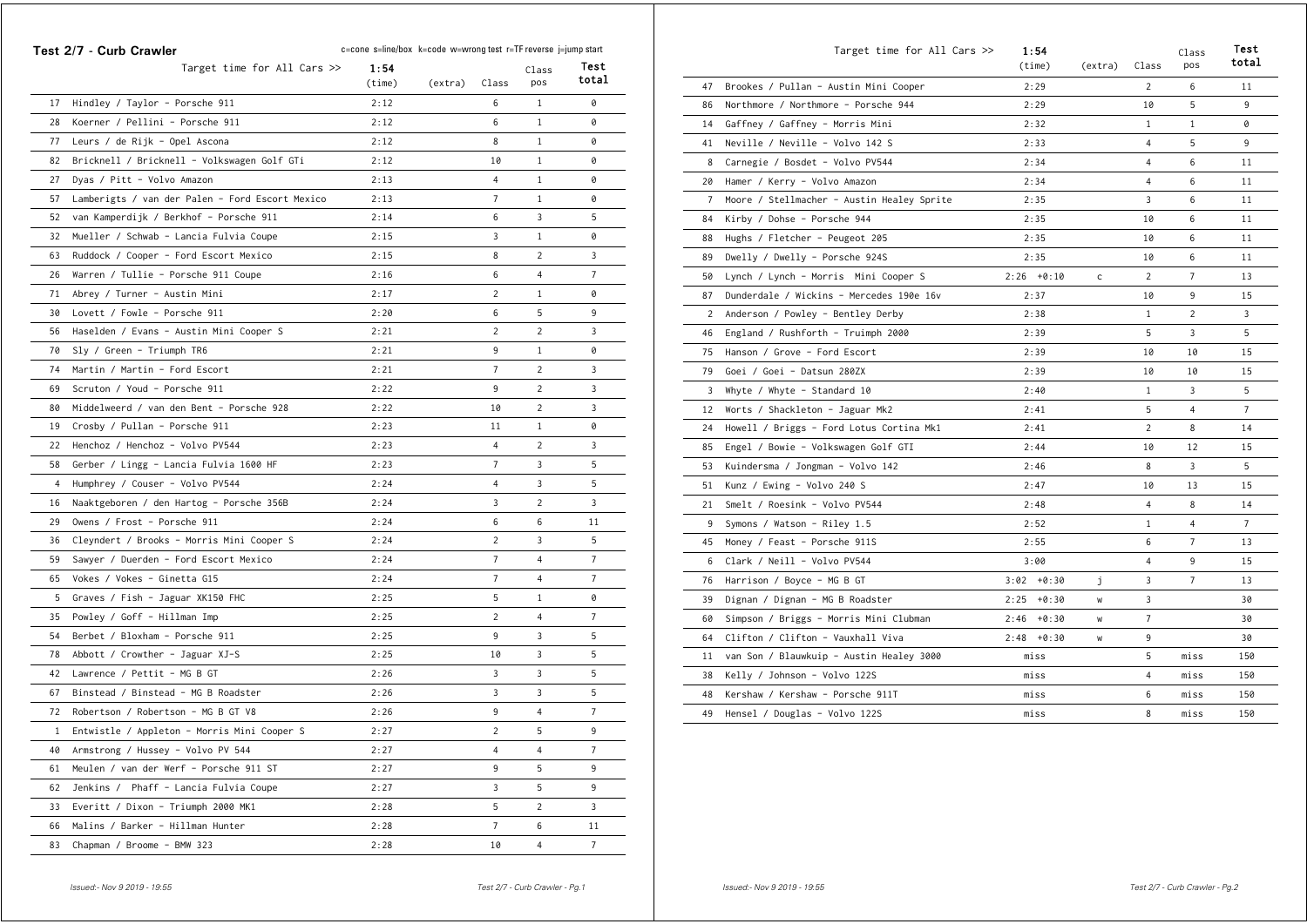|              | Test 2/8 - Marching Orders                      | c=cone s=line/box k=code w=wrong test r=TF reverse j=jump start |         |                |                |                |
|--------------|-------------------------------------------------|-----------------------------------------------------------------|---------|----------------|----------------|----------------|
|              | Target time for All Cars >>                     | 0:48<br>$(\text{time})$                                         | (extra) | Class          | Class<br>pos   | Test<br>total  |
| 63           | Ruddock / Cooper - Ford Escort Mexico           | 1:06                                                            |         | 8              | $\mathbf{1}$   | 0              |
| 50           | Lynch / Lynch - Morris Mini Cooper S            | 1:08                                                            |         | $\overline{c}$ | $\mathbf{1}$   | 0              |
| 52           | van Kamperdijk / Berkhof - Porsche 911          | 1:09                                                            |         | 6              | $\mathbf{1}$   | 0              |
| 57           | Lamberigts / van der Palen - Ford Escort Mexico | 1:11                                                            |         | 7              | $\mathbf{1}$   | 0              |
| 82           | Bricknell / Bricknell - Volkswagen Golf GTi     | 1:11                                                            |         | 10             | $\mathbf{1}$   | 0              |
| 36           | Cleyndert / Brooks - Morris Mini Cooper S       | 1:12                                                            |         | $\overline{c}$ | $\overline{2}$ | 3              |
| 27           | Dyas / Pitt - Volvo Amazon                      | 1:13                                                            |         | 4              | $\mathbf{1}$   | 0              |
| 28           | Koerner / Pellini - Porsche 911                 | 1:13                                                            |         | 6              | $\overline{2}$ | 3              |
| 64           | Clifton / Clifton - Vauxhall Viva               | 1:13                                                            |         | 9              | $\mathbf{1}$   | 0              |
| 74           | Martin / Martin - Ford Escort                   | 1:13                                                            |         | 7              | $\overline{2}$ | 3              |
| 77           | Leurs / de Rijk - Opel Ascona                   | 1:13                                                            |         | 8              | 2              | 3              |
| 35           | Powley / Goff - Hillman Imp                     | 1:14                                                            |         | $\overline{c}$ | 3              | 5              |
| 56           | Haselden / Evans - Austin Mini Cooper S         | 1:14                                                            |         | $\overline{c}$ | 3              | 5              |
| 71           | Abrey / Turner - Austin Mini                    | 1:14                                                            |         | $\overline{c}$ | 3              | 5              |
| $\mathbf{1}$ | Entwistle / Appleton - Morris Mini Cooper S     | 1:15                                                            |         | $\overline{2}$ | 6              | 11             |
| 19           | Crosby / Pullan - Porsche 911                   | 1:15                                                            |         | 11             | $\mathbf{1}$   | 0              |
| 54           | Berbet / Bloxham - Porsche 911                  | 1:15                                                            |         | 9              | 2              | 3              |
| 67           | Binstead / Binstead - MG B Roadster             | 1:15                                                            |         | 3              | $\mathbf{1}$   | 0              |
| 8            | Carnegie / Bosdet - Volvo PV544                 | 1:16                                                            |         | $\overline{4}$ | 2              | 3              |
| 17           | Hindley / Taylor - Porsche 911                  | 1:16                                                            |         | 6              | 3              | 5              |
| 26           | Warren / Tullie - Porsche 911 Coupe             | 1:16                                                            |         | 6              | 3              | 5              |
| 33           | Everitt / Dixon - Triumph 2000 MK1              | 1:16                                                            |         | 5              | $\mathbf{1}$   | 0              |
| 45           | Money / Feast - Porsche 911S                    | 1:16                                                            |         | 6              | 3              | 5              |
| 65           | Vokes / Vokes - Ginetta G15                     | 1:16                                                            |         | $\overline{7}$ | 3              | 5              |
| 69           | Scruton / Youd - Porsche 911                    | 1:16                                                            |         | 9              | 3              | 5              |
| 22           | Henchoz / Henchoz - Volvo PV544                 | 1:17                                                            |         | 4              | 3              | 5              |
| 32           | Mueller / Schwab - Lancia Fulvia Coupe          | 1:17                                                            |         | 3              | $\overline{2}$ | 3              |
| 61           | Meulen / van der Werf - Porsche 911 ST          | 1:17                                                            |         | 9              | 4              | $\overline{7}$ |
| 75           | Hanson / Grove - Ford Escort                    | 1:17                                                            |         | 10             | 2              | 3              |
| 83           | Chapman / Broome - BMW 323                      | 1:17                                                            |         | 10             | $\overline{2}$ | 3              |
| 7            | Moore / Stellmacher - Austin Healey Sprite      | 1:18                                                            |         | 3              | 3              | 5              |
| 24           | Howell / Briggs - Ford Lotus Cortina Mk1        | 1:18                                                            |         | 2              | $\overline{7}$ | 13             |
| 40           | Armstrong / Hussey - Volvo PV 544               | 1:18                                                            |         | $\overline{4}$ | $\overline{4}$ | $\overline{7}$ |
| 47           | Brookes / Pullan - Austin Mini Cooper           | 1:18                                                            |         | $\overline{2}$ | 7              | 13             |
| 72           | Robertson / Robertson - MG B GT V8              | 1:18                                                            |         | 9              | 5              | 9              |
| 80           | Middelweerd / van den Bent - Porsche 928        | 1:18                                                            |         | 10             | $\overline{4}$ | 7              |
| 87           | Dunderdale / Wickins - Mercedes 190e 16v        | 1:18                                                            |         | 10             | 4              | $\overline{7}$ |
| 4            | Humphrey / Couser - Volvo PV544                 | 1:19                                                            |         | 4              | 5              | 9              |
| 14           | Gaffney / Gaffney - Morris Mini                 | 1:19                                                            |         | $\mathbf{1}$   | $\mathbf{1}$   | 0              |
| 42           | Lawrence / Pettit - MG B GT                     | 1:19                                                            |         | 3              | 4              | $\overline{7}$ |

|                | Target time for All Cars >>              | 0:48<br>(time) | (extra) | Class          | Class<br>pos   | Test<br>total  |
|----------------|------------------------------------------|----------------|---------|----------------|----------------|----------------|
| 59             | Sawyer / Duerden - Ford Escort Mexico    | 1:19           |         | $\overline{7}$ | 4              | $\overline{7}$ |
| 60             | Simpson / Briggs - Morris Mini Clubman   | 1:20           |         | $\overline{7}$ | 5              | 9              |
| 86             | Northmore / Northmore - Porsche 944      | 1:20           |         | 10             | 6              | 11             |
| 16             | Naaktgeboren / den Hartog - Porsche 356B | 1:21           |         | 3              | 5              | 9              |
| 30             | Lovett / Fowle - Porsche 911             | 1:21           |         | 6              | 6              | 11             |
| 39             | Dignan / Dignan - MG B Roadster          | 1:21           |         | 3              | 5              | 9              |
| 41             | Neville / Neville - Volvo 142 S          | 1:21           |         | 4              | 6              | 11             |
| 66             | Malins / Barker - Hillman Hunter         | 1:21           |         | $\overline{7}$ | 6              | 11             |
| 88             | Hughs / Fletcher - Peugeot 205           | 1:21           |         | 10             | $\overline{7}$ | 13             |
| 89             | Dwelly / Dwelly - Porsche 924S           | 1:21           |         | 10             | 7              | 13             |
| 79             | Goei / Goei - Datsun 280ZX               | 1:22           |         | 10             | 9              | 15             |
| 5              | Graves / Fish - Jaguar XK150 FHC         | 1:24           |         | 5              | $\overline{c}$ | 3              |
| 29             | Owens / Frost - Porsche 911              | 1:24           |         | 6              | $\overline{7}$ | 13             |
| 53             | Kuindersma / Jongman - Volvo 142         | 1:25           |         | 8              | 3              | 5              |
| 58             | Gerber / Lingg - Lancia Fulvia 1600 HF   | 1:25           |         | $\overline{7}$ | $\overline{7}$ | 13             |
| 78             | Abbott / Crowther - Jaguar XJ-S          | 1:26           |         | 10             | 10             | 15             |
| 85             | Engel / Bowie - Volkswagen Golf GTI      | 1:26           |         | 10             | 10             | 15             |
| 62             | Jenkins / Phaff - Lancia Fulvia Coupe    | 1:27           |         | 3              | 7              | 13             |
| 9              | Symons / Watson - Riley 1.5              | 1:28           |         | $\mathbf{1}$   | $\overline{2}$ | 3              |
| 12             | Worts / Shackleton - Jaguar Mk2          | 1:28           |         | 5              | 3              | 5              |
| 76             | Harrison / Boyce - MG B GT               | 1:28           |         | 3              | 8              | 14             |
| 46             | England / Rushforth - Truimph 2000       | 1:30           |         | 5              | $\overline{4}$ | $\overline{7}$ |
| $\overline{2}$ | Anderson / Powley - Bentley Derby        | 1:33           |         | $1\,$          | 3              | 5              |
| 51             | Kunz / Ewing - Volvo 240 S               | 1:34           |         | 10             | 12             | 15             |
| 3              | Whyte / Whyte - Standard 10              | 1:35           |         | 1              | $\overline{4}$ | $\overline{7}$ |
| 20             | Hamer / Kerry - Volvo Amazon             | 1:35           |         | 4              | $\overline{7}$ | 13             |
| 70             | Sly / Green - Triumph TR6                | 1:35           |         | 9              | 6              | 11             |
| 6              | Clark / Neill - Volvo PV544              | 1:36           |         | $\overline{4}$ | 8              | 14             |
| 84             | Kirby / Dohse - Porsche 944              | 1:41           |         | 10             | 13             | 15             |
| 21             | Smelt / Roesink - Volvo PV544            | 2:02           |         | $\overline{4}$ | 9              | 15             |
| 11             | van Son / Blauwkuip - Austin Healey 3000 | miss           |         | 5              | miss           | 150            |
| 38             | Kelly / Johnson - Volvo 122S             | miss           |         | 4              | miss           | 150            |
| 48             | Kershaw / Kershaw - Porsche 911T         | miss           |         | 6              | miss           | 150            |
| 49             | Hensel / Douglas - Volvo 122S            | miss           |         | 8              | miss           | 150            |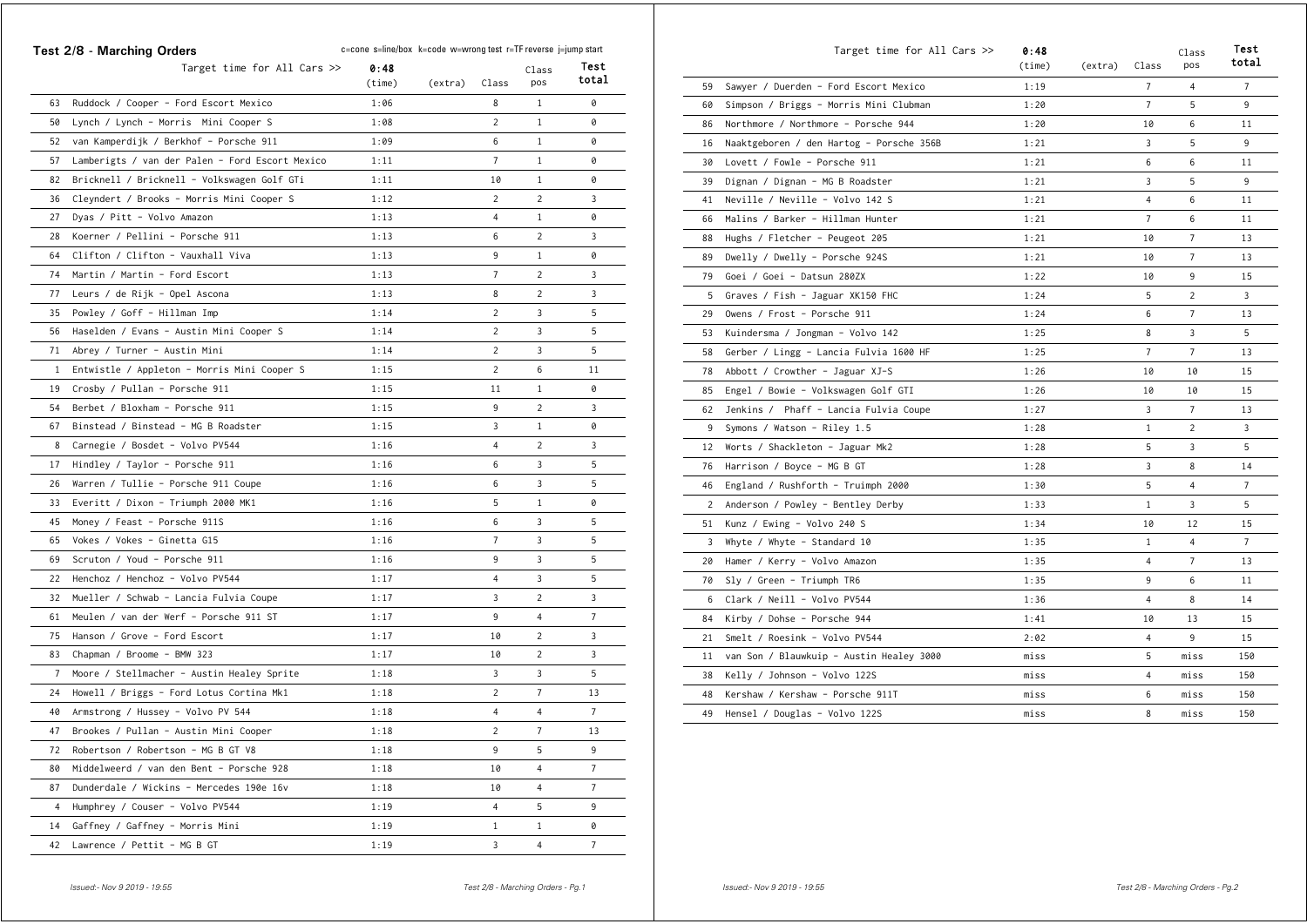|                | Target time for All Cars $\gg$                  | 1:12   |         |                | Class          | Test           |
|----------------|-------------------------------------------------|--------|---------|----------------|----------------|----------------|
|                |                                                 | (time) | (extra) | Class          | pos            | total          |
| 63             | Ruddock / Cooper - Ford Escort Mexico           | 1:43   |         | 8              | 1              | 0              |
| 17             | Hindley / Taylor - Porsche 911                  | 1:45   |         | 6              | $\mathbf{1}$   | 0              |
| 82             | Bricknell / Bricknell - Volkswagen Golf GTi     | 1:45   |         | 10             | $\mathbf{1}$   | 0              |
| 1              | Entwistle / Appleton - Morris Mini Cooper S     | 1:47   |         | 2              | $\mathbf{1}$   | 0              |
| 28             | Koerner / Pellini - Porsche 911                 | 1:47   |         | 6              | 2              | 3              |
| 52             | van Kamperdijk / Berkhof - Porsche 911          | 1:48   |         | 6              | 3              | 5              |
| 77             | Leurs / de Rijk - Opel Ascona                   | 1:48   |         | 8              | 2              | 3              |
| 8              | Carnegie / Bosdet - Volvo PV544                 | 1:49   |         | 4              | $\mathbf{1}$   | 0              |
| 57             | Lamberigts / van der Palen - Ford Escort Mexico | 1:49   |         | $\overline{7}$ | $\mathbf{1}$   | 0              |
| 26             | Warren / Tullie - Porsche 911 Coupe             | 1:50   |         | 6              | 4              | $\overline{7}$ |
| 36             | Cleyndert / Brooks - Morris Mini Cooper S       | 1:50   |         | $\overline{2}$ | $\overline{c}$ | 3              |
| 71             | Abrey / Turner - Austin Mini                    | 1:50   |         | 2              | 2              | 3              |
| 19             | Crosby / Pullan - Porsche 911                   | 1:51   |         | 11             | $\mathbf{1}$   | 0              |
| 65             | Vokes / Vokes - Ginetta G15                     | 1:51   |         | $\overline{7}$ | 2              | 3              |
| 56             | Haselden / Evans - Austin Mini Cooper S         | 1:52   |         | 2              | 4              | $\overline{7}$ |
| 27             | Dyas / Pitt - Volvo Amazon                      | 1:54   |         | $\overline{4}$ | 2              | 3              |
| 30             | Lovett / Fowle - Porsche 911                    | 1:55   |         | 6              | 5              | 9              |
| 74             | Martin / Martin - Ford Escort                   | 1:55   |         | $\overline{7}$ | 3              | 5              |
| 33             | Everitt / Dixon - Triumph 2000 MK1              | 1:57   |         | 5              | $\mathbf{1}$   | 0              |
| 75             | Hanson / Grove - Ford Escort                    | 1:58   |         | 10             | 2              | 3              |
| 32             | Mueller / Schwab - Lancia Fulvia Coupe          | 1:59   |         | 3              | $\mathbf{1}$   | 0              |
| 72             | Robertson / Robertson - MG B GT V8              | 2:01   |         | 9              | $\mathbf{1}$   | 0              |
| 47             | Brookes / Pullan - Austin Mini Cooper           | 2:02   |         | $\overline{2}$ | 5              | 9              |
| 54             | Berbet / Bloxham - Porsche 911                  | 2:02   |         | 9              | $\overline{c}$ | 3              |
| 16             | Naaktgeboren / den Hartog - Porsche 356B        | 2:03   |         | 3              | 2              | 3              |
| 64             | Clifton / Clifton - Vauxhall Viva               | 2:03   |         | 9              | 3              | 5              |
| 24             | Howell / Briggs - Ford Lotus Cortina Mk1        | 2:04   |         | 2              | 6              | 11             |
| 61             | Meulen / van der Werf - Porsche 911 ST          | 2:04   |         | 9              | $\overline{4}$ | $\overline{7}$ |
| 22             | Henchoz / Henchoz - Volvo PV544                 | 2:05   |         | 4              | 3              | 5              |
| 59             | Sawyer / Duerden - Ford Escort Mexico           | 2:05   |         | $\overline{7}$ | 4              | $\overline{7}$ |
| 86             | Northmore / Northmore - Porsche 944             | 2:05   |         | 10             | 3              | 5              |
| 88             | Hughs / Fletcher - Peugeot 205                  | 2:05   |         | 10             | 3              | 5              |
| 83             | Chapman / Broome - BMW 323                      | 2:06   |         | 10             | 5              | 9              |
| 67             | Binstead / Binstead - MG B Roadster             | 2:07   |         | 3              | 3              | 5              |
| 78             | Abbott / Crowther - Jaguar XJ-S                 | 2:07   |         | 10             | 6              | 11             |
| 3              | Whyte / Whyte - Standard 10                     | 2:08   |         | $\mathbf{1}$   | $\mathbf{1}$   | 0              |
| 39             | Dignan / Dignan - MG B Roadster                 | 2:08   |         | 3              | $\overline{4}$ | $\overline{7}$ |
| 42             | Lawrence / Pettit - MG B GT                     | 2:09   |         | 3              | 5              | 9              |
| 53             | Kuindersma / Jongman - Volvo 142                | 2:09   |         | 8              | 3              | 5              |
| $\overline{4}$ | Humphrey / Couser - Volvo PV544                 | 2:10   |         | $\overline{4}$ | $\overline{4}$ | $\overline{7}$ |

|    | Target time for All Cars >>                | 1:12<br>(time)  | (extra) | Class          | Class<br>pos   | Test<br>total  |
|----|--------------------------------------------|-----------------|---------|----------------|----------------|----------------|
| 58 | Gerber / Lingg - Lancia Fulvia 1600 HF     | 2:11            |         | $\overline{7}$ | 5              | 9              |
| 5  | Graves / Fish - Jaguar XK150 FHC           | 2:12            |         | 5              | 2              | 3              |
| 62 | Jenkins / Phaff - Lancia Fulvia Coupe      | 2:12            |         | 3              | 6              | 11             |
| 50 | Lynch / Lynch - Morris Mini Cooper S       | 2:14            |         | $\overline{2}$ | $\overline{7}$ | 13             |
| 87 | Dunderdale / Wickins - Mercedes 190e 16v   | 2:16            |         | 10             | $\overline{7}$ | 13             |
| 35 | Powley / Goff - Hillman Imp                | 2:17            |         | $\overline{2}$ | 8              | 14             |
| 45 | Money / Feast - Porsche 911S               | 2:17            |         | 6              | 6              | 11             |
| 2  | Anderson / Powley - Bentley Derby          | 2:19            |         | $\mathbf{1}$   | $\overline{2}$ | 3              |
| 85 | Engel / Bowie - Volkswagen Golf GTI        | 2:19            |         | 10             | 8              | 14             |
| 14 | Gaffney / Gaffney - Morris Mini            | 2:20            |         | $\mathbf{1}$   | 3              | 5              |
| 41 | Neville / Neville - Volvo 142 S            | 2:20            |         | $\overline{4}$ | 5              | 9              |
| 70 | Sly / Green - Triumph TR6                  | 2:20            |         | 9              | 5              | 9              |
| 66 | Malins / Barker - Hillman Hunter           | 2:23            |         | $\overline{7}$ | 6              | 11             |
| 20 | Hamer / Kerry - Volvo Amazon               | 2:24            |         | $\overline{4}$ | 6              | 11             |
| 29 | Owens / Frost - Porsche 911                | 2:24            |         | 6              | $\overline{7}$ | 13             |
| 7  | Moore / Stellmacher - Austin Healey Sprite | 2:25            |         | 3              | $\overline{7}$ | 13             |
| 51 | Kunz / Ewing - Volvo 240 S                 | 2:27            |         | 10             | 9              | 15             |
| 69 | Scruton / Youd - Porsche 911               | 2:27            |         | 9              | 6              | 11             |
| 12 | Worts / Shackleton - Jaguar Mk2            | 2:28            |         | 5              | 3              | 5              |
| 46 | England / Rushforth - Truimph 2000         | 2:28            |         | 5              | 3              | 5              |
| 89 | Dwelly / Dwelly - Porsche 924S             | 2:28            |         | 10             | 10             | 15             |
| 9  | Symons / Watson - Riley 1.5                | 2:32            |         | $\mathbf{1}$   | $\overline{4}$ | $\overline{7}$ |
| 79 | Goei / Goei - Datsun 280ZX                 | 2:35            |         | 10             | 11             | 15             |
| 76 | Harrison / Boyce - MG B GT                 | 2:37            |         | 3              | 8              | 14             |
| 84 | Kirby / Dohse - Porsche 944                | 2:39            |         | 10             | 12             | 15             |
| 6  | Clark / Neill - Volvo PV544                | 2:40            |         | 4              | $\overline{7}$ | 13             |
| 80 | Middelweerd / van den Bent - Porsche 928   | $2:02 + 0:30$   | W       | 10             |                | 30             |
| 60 | Simpson / Briggs - Morris Mini Clubman     | $2:59 + 0:30$   | W       | $\overline{7}$ |                | 30             |
| 21 | Smelt / Roesink - Volvo PV544              | $+0:30$<br>3:11 | W       | 4              |                | 30             |
| 11 | van Son / Blauwkuip - Austin Healey 3000   | miss            |         | 5              | miss           | 150            |
| 38 | Kelly / Johnson - Volvo 122S               | miss            |         | $\overline{4}$ | miss           | 150            |
| 40 | Armstrong / Hussey - Volvo PV 544          | miss            |         | 4              | miss           | 150            |
| 48 | Kershaw / Kershaw - Porsche 911T           | miss            |         | 6              | miss           | 150            |
| 49 | Hensel / Douglas - Volvo 122S              | miss            |         | 8              | miss           | 150            |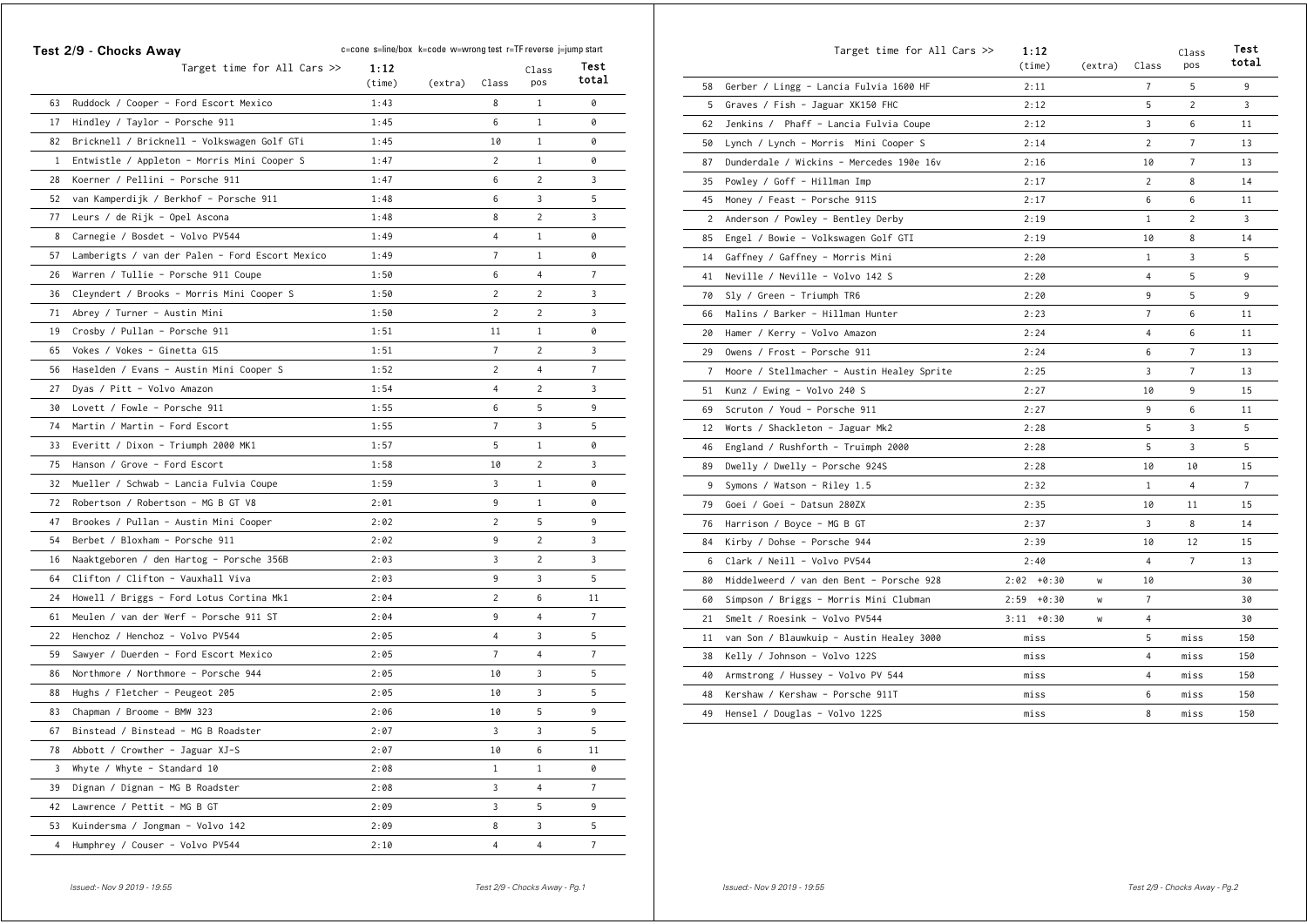|    | Test 2/10 - Run Run, Runway                     | c=cone s=line/box k=code w=wrong test r=TF reverse j=jump start |         |                |                |                |  |
|----|-------------------------------------------------|-----------------------------------------------------------------|---------|----------------|----------------|----------------|--|
|    | Target time for All Cars >>                     | 1:00<br>(time)                                                  | (extra) | Class          | Class<br>pos   | Test<br>total  |  |
| 52 | van Kamperdijk / Berkhof - Porsche 911          | 1:54                                                            |         | 6              | $\mathbf{1}$   | 0              |  |
| 63 | Ruddock / Cooper - Ford Escort Mexico           | 1:54                                                            |         | 8              | $\mathbf{1}$   | 0              |  |
| 50 | Lynch / Lynch - Morris Mini Cooper S            | 1:55                                                            |         | $\overline{c}$ | $\mathbf{1}$   | 0              |  |
| 17 | Hindley / Taylor - Porsche 911                  | 1:56                                                            |         | 6              | 2              | 3              |  |
| 74 | Martin / Martin - Ford Escort                   | 1:56                                                            |         | $\overline{7}$ | $\mathbf{1}$   | 0              |  |
| 27 | Dyas / Pitt - Volvo Amazon                      | 1:57                                                            |         | $\overline{4}$ | $\mathbf{1}$   | 0              |  |
| 71 | Abrey / Turner - Austin Mini                    | 1:57                                                            |         | $\overline{c}$ | 2              | 3              |  |
| 19 | Crosby / Pullan - Porsche 911                   | 1:58                                                            |         | 11             | $\mathbf{1}$   | 0              |  |
| 77 | Leurs / de Rijk - Opel Ascona                   | 1:59                                                            |         | 8              | $\overline{2}$ | 3              |  |
| 82 | Bricknell / Bricknell - Volkswagen Golf GTi     | 1:59                                                            |         | 10             | $\mathbf{1}$   | 0              |  |
| 26 | Warren / Tullie - Porsche 911 Coupe             | 2:00                                                            |         | 6              | 3              | 5              |  |
| 28 | Koerner / Pellini - Porsche 911                 | 2:00                                                            |         | 6              | 3              | 5              |  |
| 22 | Henchoz / Henchoz - Volvo PV544                 | 2:01                                                            |         | $\overline{4}$ | $\overline{2}$ | 3              |  |
| 36 | Cleyndert / Brooks - Morris Mini Cooper S       | 2:01                                                            |         | $\overline{c}$ | 3              | 5              |  |
| 57 | Lamberigts / van der Palen - Ford Escort Mexico | 2:02                                                            |         | $\overline{7}$ | $\overline{2}$ | 3              |  |
| 67 | Binstead / Binstead - MG B Roadster             | 2:02                                                            |         | 3              | $\mathbf{1}$   | 0              |  |
| 1  | Entwistle / Appleton - Morris Mini Cooper S     | 2:03                                                            |         | $\overline{c}$ | $\overline{4}$ | $\overline{7}$ |  |
| 8  | Carnegie / Bosdet - Volvo PV544                 | 2:03                                                            |         | $\overline{4}$ | 3              | 5              |  |
| 80 | Middelweerd / van den Bent - Porsche 928        | 2:04                                                            |         | 10             | 2              | 3              |  |
| 33 | Everitt / Dixon - Triumph 2000 MK1              | 2:05                                                            |         | 5              | $\mathbf{1}$   | 0              |  |
| 75 | Hanson / Grove - Ford Escort                    | 2:05                                                            |         | 10             | 3              | 5              |  |
| 32 | Mueller / Schwab - Lancia Fulvia Coupe          | 2:06                                                            |         | 3              | $\overline{2}$ | 3              |  |
| 64 | Clifton / Clifton - Vauxhall Viva               | 2:06                                                            |         | 9              | $\mathbf{1}$   | 0              |  |
| 41 | Neville / Neville - Volvo 142 S                 | 2:07                                                            |         | $\overline{4}$ | $\overline{4}$ | $\overline{7}$ |  |
| 72 | Robertson / Robertson - MG B GT V8              | 2:07                                                            |         | 9              | $\overline{2}$ | 3              |  |
| 30 | Lovett / Fowle - Porsche 911                    | 2:08                                                            |         | 6              | 5              | 9              |  |
| 16 | Naaktgeboren / den Hartog - Porsche 356B        | 2:09                                                            |         | 3              | 3              | 5              |  |
| 65 | Vokes / Vokes - Ginetta G15                     | 2:09                                                            |         | $\overline{7}$ | 3              | 5              |  |
| 14 | Gaffney / Gaffney - Morris Mini                 | 2:12                                                            |         | $\mathbf{1}$   | $\mathbf{1}$   | 0              |  |
| 54 | Berbet / Bloxham - Porsche 911                  | 2:12                                                            |         | 9              | 3              | 5              |  |
| 86 | Northmore / Northmore - Porsche 944             | 2:12                                                            |         | 10             | $\overline{4}$ | $\overline{7}$ |  |
| 29 | Owens / Frost - Porsche 911                     | 2:14                                                            |         | 6              | 6              | 11             |  |
| 58 | Gerber / Lingg - Lancia Fulvia 1600 HF          | 2:14                                                            |         | $\overline{7}$ | $\overline{4}$ | $\overline{7}$ |  |
| 56 | Haselden / Evans - Austin Mini Cooper S         | 2:16                                                            |         | $\overline{c}$ | 5              | 9              |  |
| 83 | Chapman / Broome - BMW 323                      | 2:16                                                            |         | 10             | 5              | 9              |  |
| 2  | Anderson / Powley - Bentley Derby               | 2:18                                                            |         | $\mathbf{1}$   | 2              | 3              |  |
| 3  | Whyte / Whyte - Standard 10                     | 2:18                                                            |         | 1              | $\overline{c}$ | 3              |  |
| 42 | Lawrence / Pettit - MG B GT                     | 2:18                                                            |         | 3              | 4              | $\overline{7}$ |  |
| 59 | Sawyer / Duerden - Ford Escort Mexico           | 2:18                                                            |         | $\overline{7}$ | 5              | 9              |  |
| 61 | Meulen / van der Werf – Porsche 911 ST          | 2:18                                                            |         | 9              | 4              | $\overline{7}$ |  |

|    | Target time for All Cars >>                | 1:00<br>(time) | (extra) | Class          | Class<br>pos   | Test<br>total  |
|----|--------------------------------------------|----------------|---------|----------------|----------------|----------------|
| 5  | Graves / Fish - Jaguar XK150 FHC           | 2:19           |         | 5              | 2              | 3              |
| 47 | Brookes / Pullan - Austin Mini Cooper      | 2:19           |         | $\overline{2}$ | 6              | 11             |
| 35 | Powley / Goff - Hillman Imp                | 2:20           |         | $\overline{2}$ | 7              | 13             |
| 89 | Dwelly / Dwelly - Porsche 924S             | 2:21           |         | 10             | 6              | 11             |
| 78 | Abbott / Crowther - Jaguar XJ-S            | 2:22           |         | 10             | $\overline{7}$ | 13             |
| 66 | Malins / Barker - Hillman Hunter           | 2:23           |         | $\overline{7}$ | 6              | 11             |
| 53 | Kuindersma / Jongman - Volvo 142           | 2:24           |         | 8              | 3              | 5              |
| 24 | Howell / Briggs - Ford Lotus Cortina Mk1   | 2:25           |         | $\overline{c}$ | 8              | 14             |
| 70 | Sly / Green - Triumph TR6                  | 2:26           |         | 9              | 5              | 9              |
| 60 | Simpson / Briggs - Morris Mini Clubman     | 2:28           |         | $\overline{7}$ | $\overline{7}$ | 13             |
| 39 | Dignan / Dignan - MG B Roadster            | 2:29           |         | 3              | 5              | 9              |
| 45 | Money / Feast - Porsche 911S               | 2:29           |         | 6              | $\overline{7}$ | 13             |
| 76 | Harrison / Boyce - MG B GT                 | 2:29           |         | 3              | 5              | 9              |
| 79 | Goei / Goei - Datsun 280ZX                 | 2:29           |         | 10             | 8              | 14             |
| 85 | Engel / Bowie - Volkswagen Golf GTI        | 2:29           |         | 10             | 8              | 14             |
| 46 | England / Rushforth - Truimph 2000         | 2:32           |         | 5              | 3              | 5              |
| 12 | Worts / Shackleton - Jaguar Mk2            | 2:33           |         | 5              | $\overline{4}$ | $\overline{7}$ |
| 87 | Dunderdale / Wickins - Mercedes 190e 16v   | 2:33           |         | 10             | 10             | 15             |
| 9  | Symons / Watson - Riley 1.5                | 2:34           |         | $\mathbf{1}$   | $\overline{4}$ | $\overline{7}$ |
| 21 | Smelt / Roesink - Volvo PV544              | 2:36           |         | $\overline{4}$ | 5              | 9              |
| 62 | Jenkins / Phaff - Lancia Fulvia Coupe      | 2:36           |         | 3              | 7              | 13             |
| 20 | Hamer / Kerry - Volvo Amazon               | 2:39           |         | $\overline{4}$ | 6              | 11             |
| 88 | Hughs / Fletcher - Peugeot 205             | 2:41           |         | 10             | 11             | 15             |
| 4  | Humphrey / Couser - Volvo PV544            | 2:48           |         | 4              | $\overline{7}$ | 13             |
| 6  | Clark / Neill - Volvo PV544                | 2:50           |         | $\overline{4}$ | 8              | 14             |
| 7  | Moore / Stellmacher - Austin Healey Sprite | 2:50           |         | 3              | 8              | 14             |
| 51 | Kunz / Ewing - Volvo 240 S                 | 2:55           |         | 10             | 12             | 15             |
| 84 | Kirby / Dohse - Porsche 944                | 2:56           |         | 10             | 13             | 15             |
| 69 | Scruton / Youd - Porsche 911               | 3:16           |         | 9              | 6              | 11             |
| 11 | van Son / Blauwkuip - Austin Healey 3000   | miss           |         | 5              | miss           | 150            |
| 38 | Kelly / Johnson - Volvo 122S               | miss           |         | 4              | miss           | 150            |
| 40 | Armstrong / Hussey - Volvo PV 544          | miss           |         | 4              | miss           | 150            |
| 48 | Kershaw / Kershaw - Porsche 911T           | miss           |         | 6              | miss           | 150            |
| 49 | Hensel / Douglas - Volvo 122S              | miss           |         | 8              | miss           | 150            |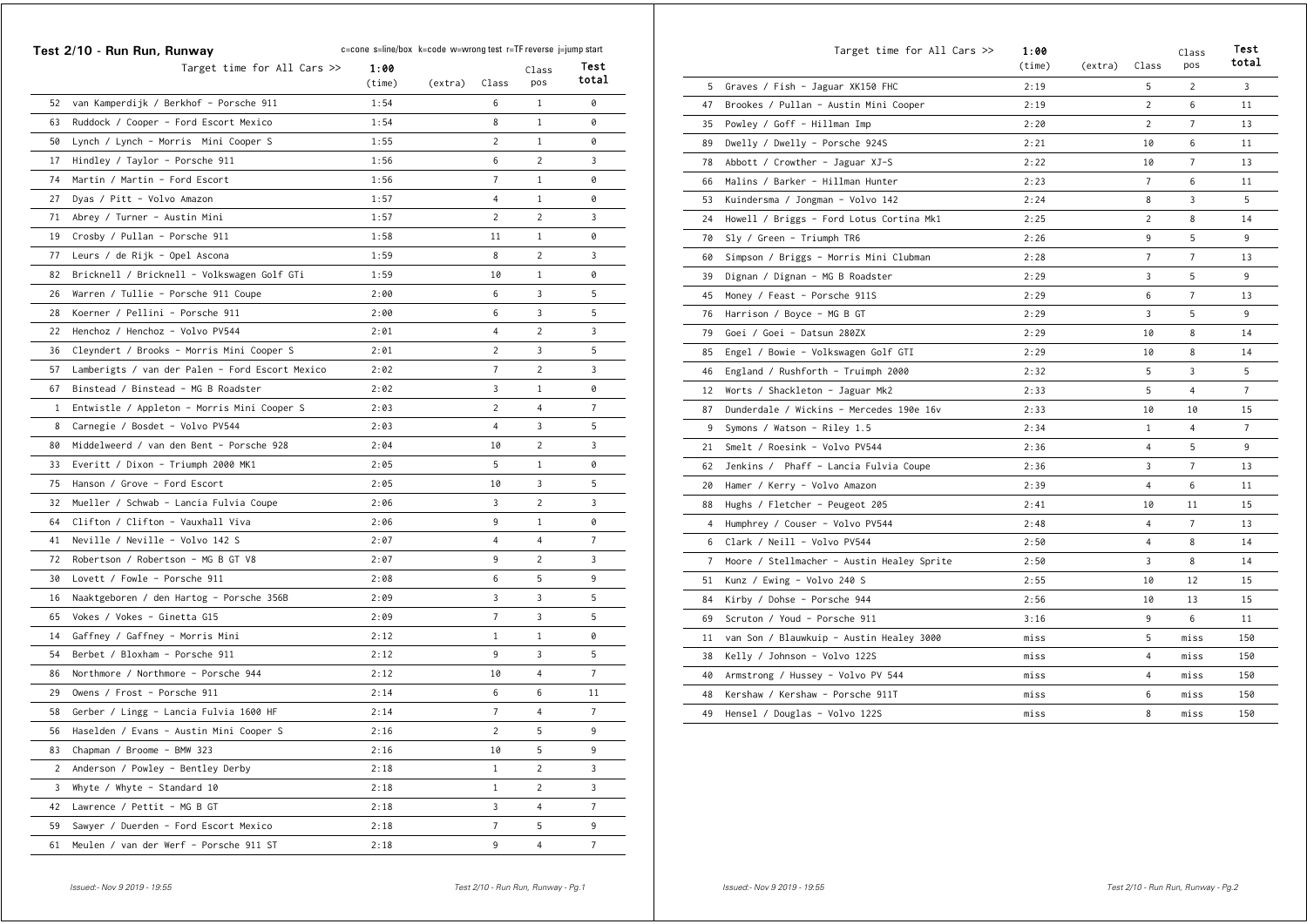| Test 3/1 - Herd 'em Up |                                                 | c=cone s=line/box k=code w=wrong test r=TF reverse j=jump start |         |                |                |                |  |
|------------------------|-------------------------------------------------|-----------------------------------------------------------------|---------|----------------|----------------|----------------|--|
|                        | Target time for All Cars >>                     | 0:36<br>(time)                                                  | (extra) | Class          | Class<br>pos   | Test<br>total  |  |
| 75                     | Hanson / Grove - Ford Escort                    | 0:55                                                            |         | 10             | $\mathbf{1}$   | 0              |  |
| 28                     | Koerner / Pellini - Porsche 911                 | 0:56                                                            |         | 6              | $\mathbf{1}$   | 0              |  |
| 63                     | Ruddock / Cooper - Ford Escort Mexico           | 0:56                                                            |         | 8              | $\mathbf{1}$   | 0              |  |
| 19                     | Crosby / Pullan - Porsche 911                   | 0:57                                                            |         | 11             | $\mathbf{1}$   | 0              |  |
| 52                     | van Kamperdijk / Berkhof - Porsche 911          | 0:57                                                            |         | 6              | $\overline{c}$ | 3              |  |
| 17                     | Hindley / Taylor - Porsche 911                  | 0:58                                                            |         | 6              | 3              | 5              |  |
| 26                     | Warren / Tullie - Porsche 911 Coupe             | 0:58                                                            |         | 6              | 3              | 5              |  |
| 30                     | Lovett / Fowle - Porsche 911                    | 0:58                                                            |         | 6              | 3              | 5              |  |
| 57                     | Lamberigts / van der Palen - Ford Escort Mexico | 0:58                                                            |         | $\overline{7}$ | $\mathbf{1}$   | 0              |  |
| 82                     | Bricknell / Bricknell - Volkswagen Golf GTi     | 0:58                                                            |         | 10             | $\overline{c}$ | 3              |  |
| $\mathbf{1}$           | Entwistle / Appleton - Morris Mini Cooper S     | 0:59                                                            |         | $\overline{2}$ | $\mathbf{1}$   | 0              |  |
| 33                     | Everitt / Dixon - Triumph 2000 MK1              | 0:59                                                            |         | 5              | $\mathbf{1}$   | 0              |  |
| 36                     | Cleyndert / Brooks - Morris Mini Cooper S       | 0:59                                                            |         | $\overline{c}$ | $\mathbf{1}$   | 0              |  |
| 50                     | Lynch / Lynch - Morris Mini Cooper S            | 0:59                                                            |         | $\overline{c}$ | $\mathbf{1}$   | 0              |  |
| 56                     | Haselden / Evans - Austin Mini Cooper S         | 0:59                                                            |         | $\overline{c}$ | $\mathbf{1}$   | 0              |  |
| 61                     | Meulen / van der Werf - Porsche 911 ST          | 0:59                                                            |         | 9              | $\mathbf{1}$   | 0              |  |
| 71                     | Abrey / Turner - Austin Mini                    | 0:59                                                            |         | $\overline{c}$ | $\mathbf{1}$   | 0              |  |
| 77                     | Leurs / de Rijk - Opel Ascona                   | 0:59                                                            |         | 8              | $\overline{c}$ | 3              |  |
| 16                     | Naaktgeboren / den Hartog - Porsche 356B        | 1:00                                                            |         | 3              | $\mathbf{1}$   | 0              |  |
| 24                     | Howell / Briggs - Ford Lotus Cortina Mk1        | 1:00                                                            |         | $\overline{c}$ | 6              | 11             |  |
| 32                     | Mueller / Schwab - Lancia Fulvia Coupe          | 1:00                                                            |         | 3              | $\mathbf{1}$   | 0              |  |
| 35                     | Powley / Goff - Hillman Imp                     | 1:00                                                            |         | $\sqrt{2}$     | 6              | 11             |  |
| 54                     | Berbet / Bloxham - Porsche 911                  | 1:00                                                            |         | 9              | $\overline{c}$ | 3              |  |
| 83                     | Chapman / Broome - BMW 323                      | 1:00                                                            |         | 10             | 3              | 5              |  |
| 22                     | Henchoz / Henchoz - Volvo PV544                 | 1:01                                                            |         | $\overline{4}$ | $\mathbf{1}$   | 0              |  |
| 27                     | Dyas / Pitt - Volvo Amazon                      | 1:01                                                            |         | 4              | $\mathbf{1}$   | 0              |  |
| 39                     | Dignan / Dignan - MG B Roadster                 | 1:01                                                            |         | 3              | 3              | 5              |  |
| 41                     | Neville / Neville - Volvo 142 S                 | 1:01                                                            |         | 4              | $\mathbf{1}$   | 0              |  |
| 42                     | Lawrence / Pettit - MG B GT                     | 1:01                                                            |         | 3              | 3              | 5              |  |
| 58                     | Gerber / Lingg - Lancia Fulvia 1600 HF          | 1:01                                                            |         | $\overline{7}$ | $\overline{c}$ | 3              |  |
| 65                     | Vokes / Vokes - Ginetta G15                     | 1:01                                                            |         | $\overline{7}$ | $\overline{c}$ | 3              |  |
| 74                     | Martin / Martin - Ford Escort                   | 1:01                                                            |         | $\overline{7}$ | $\overline{c}$ | 3              |  |
| 86                     | Northmore / Northmore - Porsche 944             | 1:01                                                            |         | 10             | 4              | $\overline{7}$ |  |
| 8                      | Carnegie / Bosdet - Volvo PV544                 | 1:02                                                            |         | 4              | 4              | $\overline{7}$ |  |
| 47                     | Brookes / Pullan - Austin Mini Cooper           | 1:02                                                            |         | $\overline{c}$ | 8              | 14             |  |
| 64                     | Clifton / Clifton - Vauxhall Viva               | 1:02                                                            |         | 9              | 3              | 5              |  |
| 72                     | Robertson / Robertson - MG B GT V8              | 1:02                                                            |         | 9              | 3              | 5              |  |
|                        | 78 Abbott / Crowther - Jaguar XJ-S              | 1:02                                                            |         | 10             | 5              | 9              |  |
| 88                     | Hughs / Fletcher - Peugeot 205                  | 1:02                                                            |         | 10             | 5              | 9              |  |
| 29                     | Owens / Frost - Porsche 911                     | 1:03                                                            |         | 6              | 6              | 11             |  |

|                | Target time for All Cars >>                | 0:36<br>(time) | (extra) | Class          | Class<br>pos   | Test<br>total  |
|----------------|--------------------------------------------|----------------|---------|----------------|----------------|----------------|
| 59             | Sawyer / Duerden - Ford Escort Mexico      | 1:03           |         | $7^{\circ}$    | 5              | 9              |
| 66             | Malins / Barker - Hillman Hunter           | 1:03           |         | $\overline{7}$ | 5              | 9              |
| 80             | Middelweerd / van den Bent - Porsche 928   | 1:03           |         | 10             | $\overline{7}$ | 13             |
| 87             | Dunderdale / Wickins - Mercedes 190e 16v   | 1:03           |         | 10             | $\overline{7}$ | 13             |
| 4              | Humphrey / Couser - Volvo PV544            | 1:04           |         | 4              | 5              | 9              |
| 5              | Graves / Fish - Jaguar XK150 FHC           | 1:04           |         | 5              | 2              | 3              |
| 14             | Gaffney / Gaffney - Morris Mini            | 1:04           |         | $\mathbf{1}$   | $\mathbf{1}$   | 0              |
| 60             | Simpson / Briggs - Morris Mini Clubman     | 1:04           |         | $\overline{7}$ | 7              | 13             |
| 85             | Engel / Bowie - Volkswagen Golf GTI        | 1:04           |         | 10             | 9              | 15             |
| 89             | Dwelly / Dwelly - Porsche 924S             | 1:04           |         | 10             | 9              | 15             |
| 3              | Whyte / Whyte - Standard 10                | 1:05           |         | $\mathbf{1}$   | $\overline{2}$ | 3              |
| 20             | Hamer / Kerry - Volvo Amazon               | 1:05           |         | 4              | 6              | 11             |
| 53             | Kuindersma / Jongman - Volvo 142           | 1:05           |         | 8              | 3              | 5              |
| 76             | Harrison / Boyce - MG B GT                 | 1:05           |         | 3              | 5              | 9              |
| 2              | Anderson / Powley - Bentley Derby          | 1:06           |         | $\mathbf{1}$   | 3              | 5              |
| 12             | Worts / Shackleton - Jaguar Mk2            | 1:07           |         | 5              | 3              | 5              |
| 46             | England / Rushforth - Truimph 2000         | 1:07           |         | 5              | 3              | 5              |
| 69             | Scruton / Youd - Porsche 911               | 1:07           |         | 9              | 5              | 9              |
| 79             | Goei / Goei - Datsun 280ZX                 | 1:07           |         | 10             | 11             | 15             |
| 9              | Symons / Watson - Riley 1.5                | 1:08           |         | $\mathbf{1}$   | 4              | $\overline{7}$ |
| $\overline{7}$ | Moore / Stellmacher - Austin Healey Sprite | 1:09           |         | 3              | 6              | 11             |
| 51             | Kunz / Ewing - Volvo 240 S                 | 1:15           |         | 10             | 12             | 15             |
| 62             | Jenkins / Phaff - Lancia Fulvia Coupe      | 1:16           |         | 3              | $\overline{7}$ | 13             |
| 21             | Smelt / Roesink - Volvo PV544              | 1:20           |         | 4              | 7              | 13             |
| 6              | Clark / Neill - Volvo PV544                | $1:06 + 0:30$  | W       | 4              |                | 30             |
| 40             | Armstrong / Hussey - Volvo PV 544          | miss           |         | 4              | miss           | 150            |
| 45             | Money / Feast - Porsche 911S               | miss           |         | 6              | miss           | 150            |
| 49             | Hensel / Douglas - Volvo 122S              | miss           |         | 8              | miss           | 150            |
| 67             | Binstead / Binstead - MG B Roadster        | miss           |         | 3              | miss           | 150            |
| 70             | Sly / Green - Triumph TR6                  | miss           |         | 9              | miss           | 150            |
| 84             | Kirby / Dohse - Porsche 944                | miss           |         | 10             | miss           | 150            |
|                |                                            |                |         |                |                |                |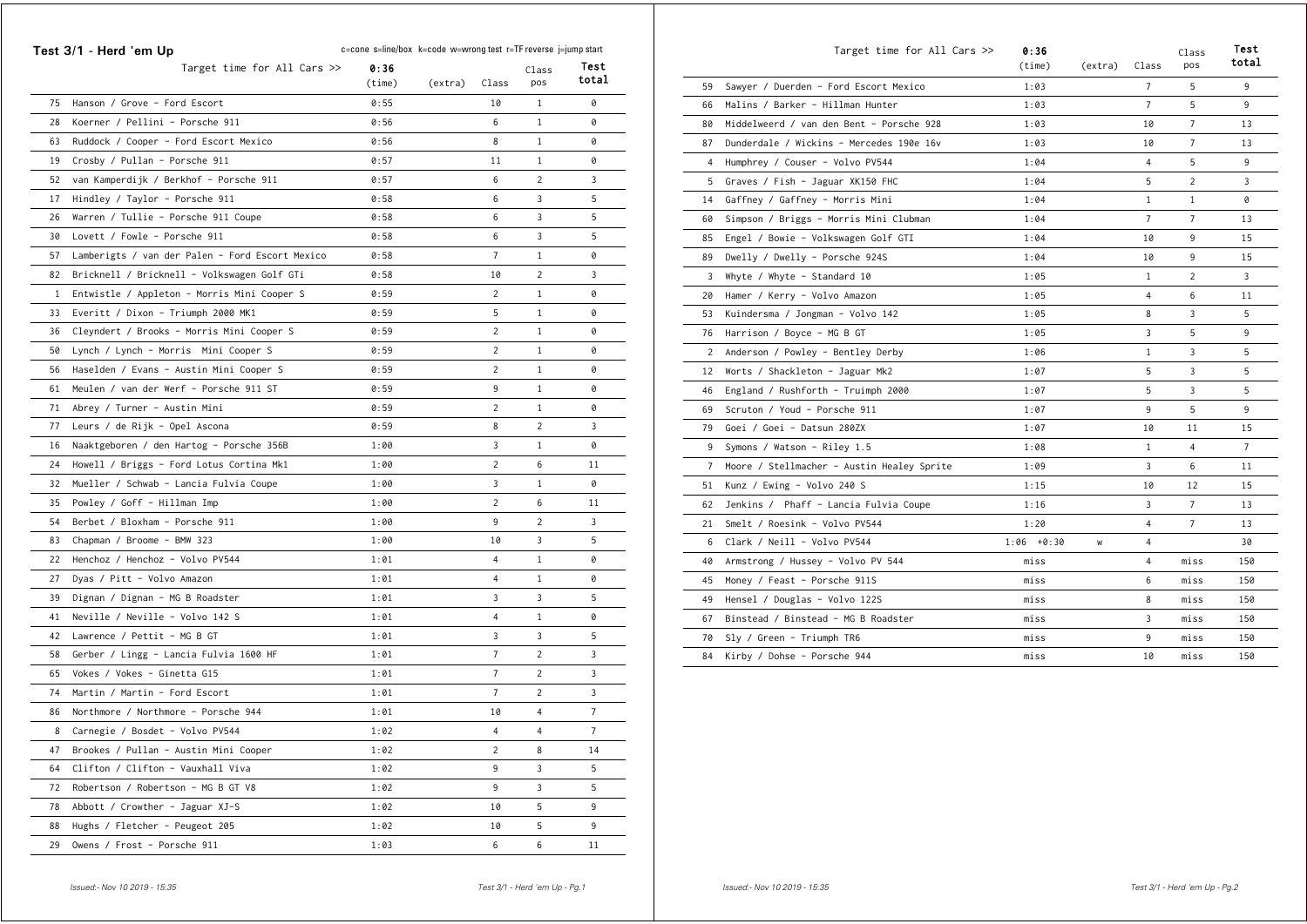|    | Test 3/2 - Circuit Training                     | c=cone s=line/box k=code w=wrong test r=TF reverse j=jump start |         |                |                | Test           |
|----|-------------------------------------------------|-----------------------------------------------------------------|---------|----------------|----------------|----------------|
|    | Target time for All Cars $\gg$                  | 0:48<br>(time)                                                  | (extra) | Class          | Class<br>pos   | total          |
| 17 | Hindley / Taylor - Porsche 911                  | 1:14                                                            |         | 6              | 1              | 0              |
| 28 | Koerner / Pellini - Porsche 911                 | 1:14                                                            |         | 6              | $\mathbf{1}$   | 0              |
| 26 | Warren / Tullie - Porsche 911 Coupe             | 1:15                                                            |         | 6              | 3              | 5              |
| 50 | Lynch / Lynch - Morris Mini Cooper S            | 1:15                                                            |         | 2              | $\mathbf{1}$   | 0              |
| 52 | van Kamperdijk / Berkhof - Porsche 911          | 1:15                                                            |         | 6              | 3              | 5              |
| 82 | Bricknell / Bricknell - Volkswagen Golf GTi     | 1:15                                                            |         | 10             | $\mathbf{1}$   | 0              |
| 63 | Ruddock / Cooper - Ford Escort Mexico           | 1:16                                                            |         | 8              | $\mathbf{1}$   | 0              |
| 87 | Dunderdale / Wickins - Mercedes 190e 16v        | 1:16                                                            |         | 10             | $\overline{2}$ | 3              |
| 32 | Mueller / Schwab - Lancia Fulvia Coupe          | 1:17                                                            |         | 3              | $\mathbf{1}$   | 0              |
| 41 | Neville / Neville - Volvo 142 S                 | 1:17                                                            |         | 4              | $\mathbf{1}$   | 0              |
| 58 | Gerber / Lingg - Lancia Fulvia 1600 HF          | 1:17                                                            |         | 7              | $\mathbf{1}$   | 0              |
| 8  | Carnegie / Bosdet - Volvo PV544                 | 1:18                                                            |         | 4              | 2              | 3              |
| 29 | Owens / Frost - Porsche 911                     | 1:18                                                            |         | 6              | 5              | 9              |
| 56 | Haselden / Evans - Austin Mini Cooper S         | 1:18                                                            |         | 2              | 2              | 3              |
| 57 | Lamberigts / van der Palen - Ford Escort Mexico | 1:18                                                            |         | 7              | 2              | 3              |
| 71 | Abrey / Turner - Austin Mini                    | 1:18                                                            |         | 2              | 2              | 3              |
| 72 | Robertson / Robertson - MG B GT V8              | 1:18                                                            |         | 9              | 1              | 0              |
| 83 | Chapman / Broome - BMW 323                      | 1:18                                                            |         | 10             | 3              | 5              |
| 30 | Lovett / Fowle - Porsche 911                    | 1:19                                                            |         | 6              | 6              | 11             |
| 36 | Cleyndert / Brooks - Morris Mini Cooper S       | 1:19                                                            |         | $\overline{c}$ | 4              | 7              |
| 54 | Berbet / Bloxham - Porsche 911                  | 1:19                                                            |         | 9              | 2              | 3              |
| 64 | Clifton / Clifton - Vauxhall Viva               | 1:19                                                            |         | 9              | 2              | 3              |
| 60 | Simpson / Briggs - Morris Mini Clubman          | 1:20                                                            |         | 7              | 3              | 5              |
| 61 | Meulen / van der Werf - Porsche 911 ST          | 1:20                                                            |         | 9              | 4              | 7              |
| 69 | Scruton / Youd - Porsche 911                    | 1:20                                                            |         | 9              | 4              | 7              |
| 80 | Middelweerd / van den Bent - Porsche 928        | 1:20                                                            |         | 10             | 4              | $\overline{7}$ |
| 88 | Hughs / Fletcher - Peugeot 205                  | 1:20                                                            |         | 10             | 4              | 7              |
| 89 | Dwelly / Dwelly - Porsche 924S                  | 1:20                                                            |         | 10             | 4              | 7              |
| 1  | Entwistle / Appleton - Morris Mini Cooper S     | 1:21                                                            |         | 2              | 5              | 9              |
| 14 | Gaffney / Gaffney - Morris Mini                 | 1:21                                                            |         | $\mathbf{1}$   | $\mathbf{1}$   | 0              |
| 16 | Naaktgeboren / den Hartog - Porsche 356B        | 1:21                                                            |         | 3              | 2              | 3              |
| 22 | Henchoz / Henchoz - Volvo PV544                 | 1:21                                                            |         | 4              | 3              | 5              |
| 27 | Dyas / Pitt - Volvo Amazon                      | 1:21                                                            |         | 4              | 3              | 5              |
|    | 42 Lawrence / Pettit - MG B GT                  | 1:21                                                            |         | 3              | 2              | 3              |
| 62 | Jenkins / Phaff - Lancia Fulvia Coupe           | 1:21                                                            |         | 3              | 2              | 3              |
| 77 | Leurs / de Rijk - Opel Ascona                   | 1:21                                                            |         | 8              | $\overline{c}$ | 3              |
| 86 | Northmore / Northmore - Porsche 944             | 1:21                                                            |         | 10             | $\overline{7}$ | 13             |
| 6  | Clark / Neill - Volvo PV544                     | 1:22                                                            |         | 4              | 5              | 9              |
| 39 | Dignan / Dignan - MG B Roadster                 | 1:22                                                            |         | 3              | 5              | 9              |
| 53 | Kuindersma / Jongman - Volvo 142                | 1:22                                                            |         | 8              | 3              | 5              |

|                | Target time for All Cars $\gg$             | 0:48<br>(time) | (extra) | Class          | Class<br>pos   | Test<br>total  |
|----------------|--------------------------------------------|----------------|---------|----------------|----------------|----------------|
| 78             | Abbott / Crowther - Jaguar XJ-S            | 1:22           |         | 10             | 8              | 14             |
| 4              | Humphrey / Couser - Volvo PV544            | 1:23           |         | 4              | 6              | 11             |
| 5              | Graves / Fish - Jaguar XK150 FHC           | 1:23           |         | 5              | $\mathbf{1}$   | 0              |
| 33             | Everitt / Dixon - Triumph 2000 MK1         | 1:23           |         | 5              | $\mathbf{1}$   | 0              |
| 66             | Malins / Barker - Hillman Hunter           | 1:23           |         | $\overline{7}$ | $\overline{4}$ | $\overline{7}$ |
| 85             | Engel / Bowie - Volkswagen Golf GTI        | 1:23           |         | 10             | 9              | 15             |
| $\overline{7}$ | Moore / Stellmacher - Austin Healey Sprite | 1:24           |         | 3              | 6              | 11             |
| 19             | Crosby / Pullan - Porsche 911              | 1:24           |         | 11             | $\mathbf{1}$   | 0              |
| 9              | Symons / Watson - Riley 1.5                | 1:25           |         | $\mathbf{1}$   | $\overline{2}$ | 3              |
| 20             | Hamer / Kerry - Volvo Amazon               | 1:25           |         | 4              | $\overline{7}$ | 13             |
| 21             | Smelt / Roesink - Volvo PV544              | 1:25           |         | 4              | 7              | 13             |
| 46             | England / Rushforth - Truimph 2000         | 1:25           |         | 5              | 3              | 5              |
| 24             | Howell / Briggs - Ford Lotus Cortina Mk1   | 1:26           |         | $\overline{2}$ | 6              | 11             |
| 12             | Worts / Shackleton - Jaguar Mk2            | 1:27           |         | 5              | $\overline{4}$ | $\overline{7}$ |
| 35             | Powley / Goff - Hillman Imp                | 1:27           |         | $\overline{c}$ | $\overline{7}$ | 13             |
| 59             | Sawyer / Duerden - Ford Escort Mexico      | 1:27           |         | $\overline{7}$ | 5              | 9              |
| 74             | Martin / Martin - Ford Escort              | 1:27           |         | $\overline{7}$ | 5              | 9              |
| 76             | Harrison / Boyce - MG B GT                 | 1:27           |         | 3              | $\overline{7}$ | 13             |
| 79             | Goei / Goei - Datsun 280ZX                 | 1:27           |         | 10             | 10             | 15             |
| 75             | Hanson / Grove - Ford Escort               | 1:28           |         | 10             | 11             | 15             |
| 3              | Whyte / Whyte - Standard 10                | 1:29           |         | $\mathbf{1}$   | 3              | 5              |
| 47             | Brookes / Pullan - Austin Mini Cooper      | 1:32           |         | 2              | 8              | 14             |
| 51             | Kunz / Ewing - Volvo 240 S                 | 1:32           |         | 10             | 12             | 15             |
| 2              | Anderson / Powley - Bentley Derby          | 1:36           |         | $\mathbf{1}$   | $\overline{4}$ | $\overline{7}$ |
| 65             | Vokes / Vokes - Ginetta G15                | max            |         | $\overline{7}$ | max            | 30             |
| 40             | Armstrong / Hussey - Volvo PV 544          | miss           |         | 4              | miss           | 150            |
| 45             | Money / Feast - Porsche 911S               | miss           |         | 6              | miss           | 150            |
| 49             | Hensel / Douglas - Volvo 122S              | miss           |         | 8              | miss           | 150            |
| 67             | Binstead / Binstead - MG B Roadster        | miss           |         | 3              | miss           | 150            |
| 70             | Sly / Green - Triumph TR6                  | miss           |         | 9              | miss           | 150            |
| 84             | Kirby / Dohse - Porsche 944                | miss           |         | 10             | miss           | 150            |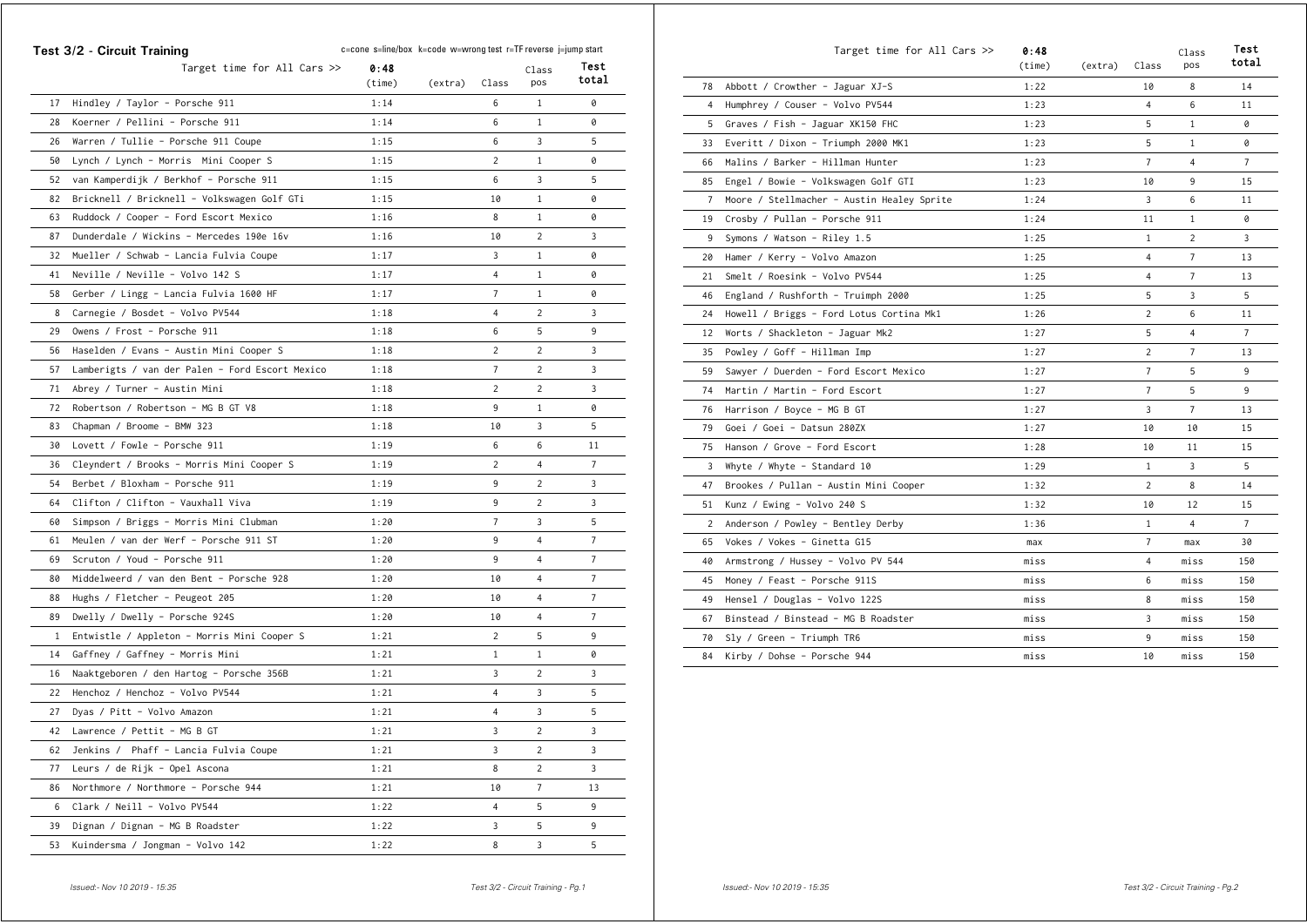|                | Test 3/3 - A la Kart                        | c=cone s=line/box k=code w=wrong test r=TF reverse j=jump start |         |                |                |                |
|----------------|---------------------------------------------|-----------------------------------------------------------------|---------|----------------|----------------|----------------|
|                | Target time for All Cars >>                 | 1:24<br>(time)                                                  | (extra) | Class          | Class<br>pos   | Test<br>total  |
| 71             | Abrey / Turner - Austin Mini                | 1:49                                                            |         | 2              | $\mathbf{1}$   | 0              |
| 50             | Lynch / Lynch - Morris Mini Cooper S        | 1:50                                                            |         | $\overline{c}$ | 2              | 3              |
| 17             | Hindley / Taylor - Porsche 911              | 1:52                                                            |         | 6              | $\mathbf{1}$   | 0              |
| 63             | Ruddock / Cooper - Ford Escort Mexico       | 1:54                                                            |         | 8              | $\mathbf{1}$   | 0              |
| 28             | Koerner / Pellini - Porsche 911             | 1:55                                                            |         | 6              | $\overline{2}$ | 3              |
| 82             | Bricknell / Bricknell - Volkswagen Golf GTi | 1:55                                                            |         | 10             | $\mathbf{1}$   | 0              |
| 33             | Everitt / Dixon - Triumph 2000 MK1          | 1:56                                                            |         | 5              | $\mathbf{1}$   | 0              |
| 8              | Carnegie / Bosdet - Volvo PV544             | 1:57                                                            |         | 4              | 1              | 0              |
| $\mathbf{1}$   | Entwistle / Appleton - Morris Mini Cooper S | 1:58                                                            |         | $\overline{2}$ | 3              | 5              |
| $\overline{7}$ | Moore / Stellmacher - Austin Healey Sprite  | 1:58                                                            |         | 3              | $\mathbf{1}$   | 0              |
| 27             | Dyas / Pitt - Volvo Amazon                  | 1:58                                                            |         | 4              | $\overline{2}$ | 3              |
| 32             | Mueller / Schwab - Lancia Fulvia Coupe      | 1:58                                                            |         | 3              | $\mathbf{1}$   | 0              |
| 72             | Robertson / Robertson - MG B GT V8          | 1:58                                                            |         | 9              | $\mathbf{1}$   | 0              |
| 77             | Leurs / de Rijk - Opel Ascona               | 1:58                                                            |         | 8              | $\overline{2}$ | 3              |
| 19             | Crosby / Pullan - Porsche 911               | 1:59                                                            |         | 11             | $\mathbf{1}$   | 0              |
| 22             | Henchoz / Henchoz - Volvo PV544             | 1:59                                                            |         | 4              | 3              | 5              |
| 26             | Warren / Tullie - Porsche 911 Coupe         | 1:59                                                            |         | 6              | 3              | 5              |
| 42             | Lawrence / Pettit - MG B GT                 | 1:59                                                            |         | 3              | 3              | 5              |
| 56             | Haselden / Evans - Austin Mini Cooper S     | 1:59                                                            |         | $\overline{c}$ | 4              | $\overline{7}$ |
| 61             | Meulen / van der Werf - Porsche 911 ST      | 2:00                                                            |         | 9              | $\overline{2}$ | 3              |
| 74             | Martin / Martin - Ford Escort               | 2:00                                                            |         | 7              | $\mathbf{1}$   | 0              |
| 80             | Middelweerd / van den Bent - Porsche 928    | 2:00                                                            |         | 10             | $\overline{2}$ | 3              |
| 83             | Chapman / Broome - BMW 323                  | 2:01                                                            |         | 10             | 3              | 5              |
| 86             | Northmore / Northmore - Porsche 944         | 2:01                                                            |         | 10             | 3              | 5              |
| 87             | Dunderdale / Wickins - Mercedes 190e 16v    | 2:01                                                            |         | 10             | 3              | 5              |
| 24             | Howell / Briggs - Ford Lotus Cortina Mk1    | 2:03                                                            |         | $\overline{2}$ | 5              | 9              |
| 89             | Dwelly / Dwelly - Porsche 924S              | 2:03                                                            |         | 10             | 6              | 11             |
| 5              | Graves / Fish - Jaguar XK150 FHC            | 2:04                                                            |         | 5              | $\overline{c}$ | 3              |
| 64             | Clifton / Clifton - Vauxhall Viva           | 2:04                                                            |         | 9              | 3              | 5              |
| 66             | Malins / Barker - Hillman Hunter            | 2:04                                                            |         | $\overline{7}$ | $\overline{c}$ | 3              |
| 69             | Scruton / Youd - Porsche 911                | 2:04                                                            |         | 9              | 3              | 5              |
| 75             | Hanson / Grove - Ford Escort                | 2:04                                                            |         | 10             | $\overline{7}$ | 13             |
| 59             | Sawyer / Duerden - Ford Escort Mexico       | 2:05                                                            |         | 7              | 3              | 5              |
| 62             | Jenkins / Phaff - Lancia Fulvia Coupe       | 2:05                                                            |         | 3              | $\overline{4}$ | $\overline{7}$ |
| 65             | Vokes / Vokes - Ginetta G15                 | 2:05                                                            |         | $\overline{7}$ | 3              | 5              |
| 4              | Humphrey / Couser - Volvo PV544             | 2:06                                                            |         | 4              | 4              | $\overline{7}$ |
| 16             | Naaktgeboren / den Hartog - Porsche 356B    | 2:06                                                            |         | 3              | 5              | 9              |
| 35             | Powley / Goff - Hillman Imp                 | 2:06                                                            |         | $\overline{2}$ | 6              | 11             |
| 53             | Kuindersma / Jongman - Volvo 142            | 2:06                                                            |         | 8              | 3              | 5              |
| 9              | Symons / Watson - Riley 1.5                 | 2:07                                                            |         | $1\,$          | $\mathbf{1}$   | 0              |

|                | Target time for All Cars $\gg$                  | 1:24<br>(time) | (extra)      | Class          | Class<br>pos   | Test<br>total  |
|----------------|-------------------------------------------------|----------------|--------------|----------------|----------------|----------------|
| 36             | Cleyndert / Brooks - Morris Mini Cooper S       | 2:07           |              | $\overline{2}$ | $\overline{7}$ | 13             |
| 54             | Berbet / Bloxham - Porsche 911                  | 2:07           |              | 9              | 5              | 9              |
| 58             | Gerber / Lingg - Lancia Fulvia 1600 HF          | 2:07           |              | $\overline{7}$ | 5              | 9              |
| 29             | Owens / Frost - Porsche 911                     | 2:08           |              | 6              | $\overline{4}$ | $\overline{7}$ |
| 47             | Brookes / Pullan - Austin Mini Cooper           | 2:08           |              | $\overline{2}$ | 8              | 14             |
| 76             | Harrison / Boyce - MG B GT                      | 2:08           |              | 3              | 6              | 11             |
| 85             | Engel / Bowie - Volkswagen Golf GTI             | 2:08           |              | 10             | 8              | 14             |
| 30             | Lovett / Fowle - Porsche 911                    | 2:09           |              | 6              | 5              | 9              |
| 14             | Gaffney / Gaffney - Morris Mini                 | 2:10           |              | $\mathbf{1}$   | $\overline{2}$ | 3              |
| 6              | Clark / Neill - Volvo PV544                     | 2:12           |              | 4              | 5              | 9              |
| 39             | Dignan / Dignan - MG B Roadster                 | 2:12           |              | 3              | 7              | 13             |
| 41             | Neville / Neville - Volvo 142 S                 | 2:14           |              | 4              | 6              | 11             |
| 51             | Kunz / Ewing - Volvo 240 S                      | 2:14           |              | 10             | 9              | 15             |
| 60             | Simpson / Briggs - Morris Mini Clubman          | 2:14           |              | $\overline{7}$ | 6              | 11             |
| 3              | Whyte / Whyte - Standard 10                     | 2:15           |              | $\mathbf{1}$   | 3              | 5              |
| 20             | Hamer / Kerry - Volvo Amazon                    | 2:16           |              | 4              | $\overline{7}$ | 13             |
| 57             | Lamberigts / van der Palen - Ford Escort Mexico | $1:56 + 0:20$  | cc           | $\overline{7}$ | $\overline{7}$ | 13             |
| 21             | Smelt / Roesink - Volvo PV544                   | 2:17           |              | 4              | 8              | 14             |
| 79             | Goei / Goei - Datsun 280ZX                      | 2:19           |              | 10             | 10             | 15             |
| 46             | England / Rushforth - Truimph 2000              | 2:20           |              | 5              | 3              | 5              |
| 88             | Hughs / Fletcher - Peugeot 205                  | $2:12 + 0:10$  | $\mathsf{C}$ | 10             | 11             | 15             |
| $\overline{2}$ | Anderson / Powley - Bentley Derby               | 2:23           |              | $\mathbf{1}$   | 4              | $\overline{7}$ |
| 12             | Worts / Shackleton - Jaguar Mk2                 | 2:23           |              | 5              | $\overline{4}$ | $\overline{7}$ |
| 52             | van Kamperdijk / Berkhof - Porsche 911          | 2:24           |              | 6              | 6              | 11             |
| 78             | Abbott / Crowther - Jaguar XJ-S                 | $2:11 + 0:30$  | W            | 10             |                | 30             |
| 40             | Armstrong / Hussey - Volvo PV 544               | miss           |              | 4              | miss           | 150            |
| 45             | Money / Feast - Porsche 911S                    | miss           |              | 6              | miss           | 150            |
| 49             | Hensel / Douglas - Volvo 122S                   | miss           |              | 8              | miss           | 150            |
| 67             | Binstead / Binstead - MG B Roadster             | miss           |              | 3              | miss           | 150            |
| 70             | Sly / Green - Triumph TR6                       | miss           |              | 9              | miss           | 150            |
| 84             | Kirby / Dohse - Porsche 944                     | miss           |              | 10             | miss           | 150            |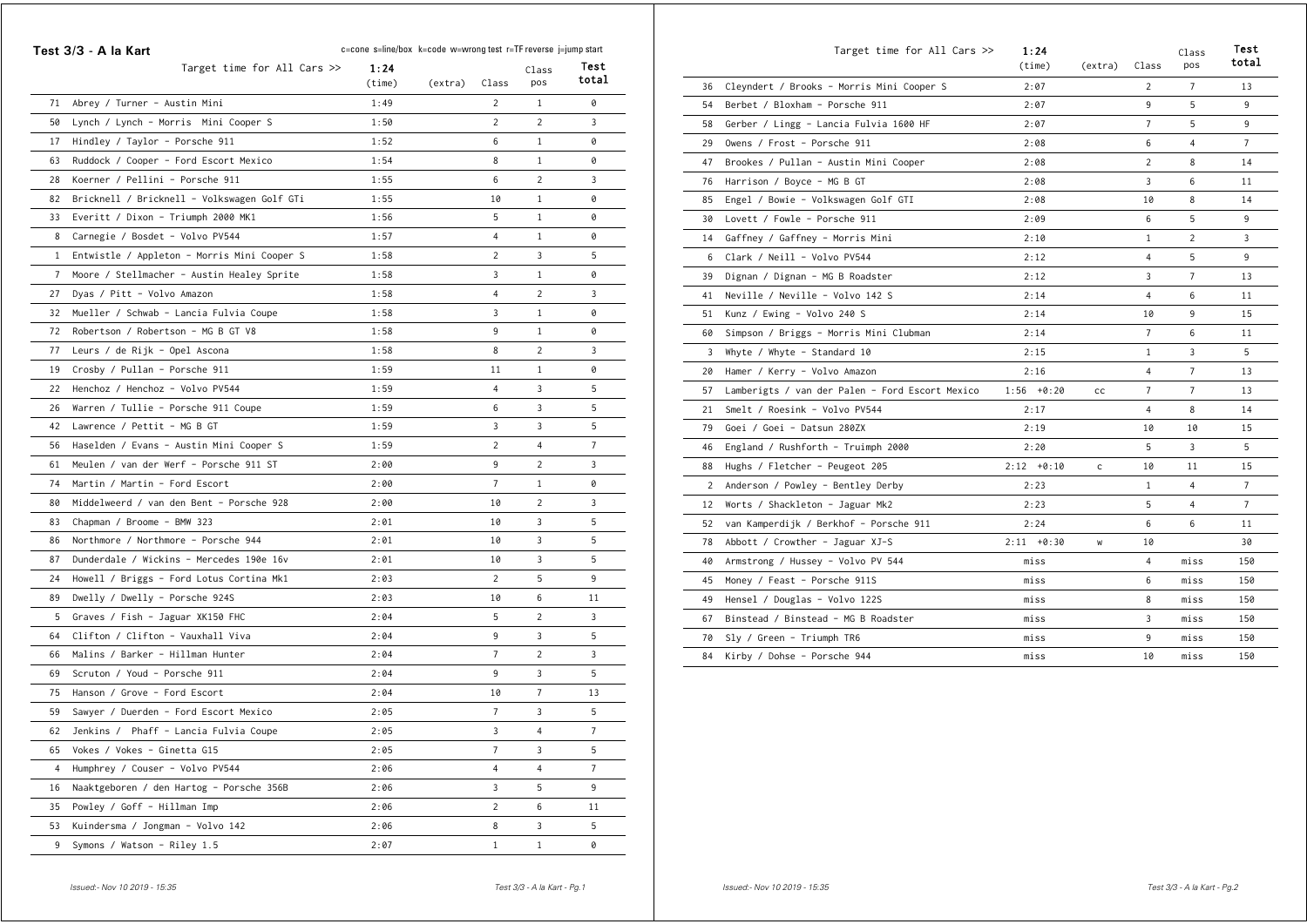|                | Test 3/4 - Barn Dance                           | c=cone s=line/box k=code w=wrong test r=TF reverse j=jump start |         |                |                |                |
|----------------|-------------------------------------------------|-----------------------------------------------------------------|---------|----------------|----------------|----------------|
|                | Target time for All Cars >>                     | 0:54<br>(time)                                                  | (extra) | Class          | Class<br>pos   | Test<br>total  |
| 71             | Abrey / Turner - Austin Mini                    | 1:48                                                            |         | 2              | $\mathbf{1}$   | 0              |
| 50             | Lynch / Lynch - Morris Mini Cooper S            | 1:58                                                            |         | $\overline{c}$ | 2              | 3              |
| 57             | Lamberigts / van der Palen - Ford Escort Mexico | 1:59                                                            |         | $\overline{7}$ | $\mathbf{1}$   | 0              |
| 75             | Hanson / Grove - Ford Escort                    | 1:59                                                            |         | 10             | $\mathbf{1}$   | 0              |
| 41             | Neville / Neville - Volvo 142 S                 | 2:00                                                            |         | $\overline{4}$ | $\mathbf{1}$   | 0              |
| 14             | Gaffney / Gaffney - Morris Mini                 | 2:01                                                            |         | $\mathbf{1}$   | $\mathbf{1}$   | 0              |
| 28             | Koerner / Pellini - Porsche 911                 | 2:01                                                            |         | 6              | $\,1$          | 0              |
| 74             | Martin / Martin - Ford Escort                   | 2:01                                                            |         | $\overline{7}$ | 2              | 3              |
| 58             | Gerber / Lingg - Lancia Fulvia 1600 HF          | 2:02                                                            |         | $\overline{7}$ | 3              | 5              |
| 8              | Carnegie / Bosdet - Volvo PV544                 | 2:03                                                            |         | $\overline{4}$ | $\overline{2}$ | 3              |
| 52             | van Kamperdijk / Berkhof - Porsche 911          | 2:03                                                            |         | 6              | $\overline{2}$ | 3              |
| 82             | Bricknell / Bricknell - Volkswagen Golf GTi     | 2:03                                                            |         | 10             | 2              | 3              |
| 26             | Warren / Tullie - Porsche 911 Coupe             | 2:04                                                            |         | 6              | 3              | 5              |
| 63             | Ruddock / Cooper - Ford Escort Mexico           | 2:04                                                            |         | 8              | $\mathbf{1}$   | 0              |
| 17             | Hindley / Taylor - Porsche 911                  | 2:05                                                            |         | 6              | $\overline{4}$ | $\overline{7}$ |
| 27             | Dyas / Pitt - Volvo Amazon                      | 2:05                                                            |         | $\overline{4}$ | 3              | 5              |
| 47             | Brookes / Pullan - Austin Mini Cooper           | 2:05                                                            |         | $\overline{c}$ | 3              | 5              |
| $\overline{7}$ | Moore / Stellmacher - Austin Healey Sprite      | 2:06                                                            |         | 3              | $\mathbf{1}$   | 0              |
| 32             | Mueller / Schwab - Lancia Fulvia Coupe          | 2:06                                                            |         | 3              | $\mathbf{1}$   | 0              |
| 42             | Lawrence / Pettit - MG B GT                     | 2:07                                                            |         | 3              | 3              | 5              |
| 72             | Robertson / Robertson - MG B GT V8              | 2:07                                                            |         | 9              | $\mathbf{1}$   | 0              |
| $\overline{4}$ | Humphrey / Couser - Volvo PV544                 | 2:09                                                            |         | 4              | 4              | 7              |
| 24             | Howell / Briggs - Ford Lotus Cortina Mk1        | 2:10                                                            |         | $\overline{c}$ | $\overline{4}$ | $\overline{7}$ |
| 80             | Middelweerd / van den Bent - Porsche 928        | 2:10                                                            |         | 10             | 3              | 5              |
| $\mathbf{1}$   | Entwistle / Appleton - Morris Mini Cooper S     | 2:11                                                            |         | $\overline{c}$ | 5              | 9              |
| 36             | Cleyndert / Brooks - Morris Mini Cooper S       | 2:11                                                            |         | $\overline{2}$ | 5              | 9              |
| 59             | Sawyer / Duerden - Ford Escort Mexico           | 2:11                                                            |         | $\overline{7}$ | $\overline{4}$ | $\overline{7}$ |
| 86             | Northmore / Northmore - Porsche 944             | 2:11                                                            |         | 10             | 4              | $\overline{7}$ |
| 64             | Clifton / Clifton - Vauxhall Viva               | 2:12                                                            |         | 9              | $\overline{c}$ | 3              |
| 69             | Scruton / Youd - Porsche 911                    | 2:12                                                            |         | 9              | $\overline{c}$ | 3              |
| 22             | Henchoz / Henchoz - Volvo PV544                 | $2:03 + 0:10$                                                   | c       | $\overline{4}$ | 5              | 9              |
| 61             | Meulen / van der Werf - Porsche 911 ST          | 2:13                                                            |         | 9              | $\overline{4}$ | $\overline{7}$ |
| 33             | Everitt / Dixon - Triumph 2000 MK1              | 2:15                                                            |         | 5              | $\mathbf{1}$   | 0              |
| 35             | Powley / Goff - Hillman Imp                     | 2:15                                                            |         | 2              | 7              | 13             |
| 56             | Haselden / Evans - Austin Mini Cooper S         | 2:16                                                            |         | $\overline{2}$ | 8              | 14             |
| 83             | Chapman / Broome - BMW 323                      | 2:16                                                            |         | 10             | 5              | 9              |
| 20             | Hamer / Kerry - Volvo Amazon                    | 2:17                                                            |         | 4              | 6              | 11             |
| 53             | Kuindersma / Jongman - Volvo 142                | 2:17                                                            |         | 8              | 2              | 3              |
| 79             | Goei / Goei - Datsun 280ZX                      | 2:17                                                            |         | 10             | 6              | 11             |
| 29             | Owens / Frost - Porsche 911                     | 2:18                                                            |         | 6              | 5              | 9              |

|                | Target time for All Cars >>              | 0:54<br>(time) | (extra) | Class          | Class<br>pos   | Test<br>total  |
|----------------|------------------------------------------|----------------|---------|----------------|----------------|----------------|
| 60             | Simpson / Briggs - Morris Mini Clubman   | 2:18           |         | $\overline{7}$ | 5              | 9              |
| 9              | Symons / Watson - Riley 1.5              | 2:19           |         | $\mathbf{1}$   | $\overline{c}$ | 3              |
| 62             | Jenkins / Phaff - Lancia Fulvia Coupe    | 2:19           |         | 3              | $\overline{4}$ | $\overline{7}$ |
| 16             | Naaktgeboren / den Hartog - Porsche 356B | 2:20           |         | 3              | 5              | 9              |
| 66             | Malins / Barker - Hillman Hunter         | 2:20           |         | $\overline{7}$ | 6              | 11             |
| 77             | Leurs / de Rijk - Opel Ascona            | 2:20           |         | 8              | 3              | 5              |
| 3              | Whyte / Whyte - Standard 10              | 2:21           |         | $\mathbf{1}$   | 3              | 5              |
| 39             | Dignan / Dignan - MG B Roadster          | 2:22           |         | 3              | 6              | 11             |
| 87             | Dunderdale / Wickins - Mercedes 190e 16v | 2:24           |         | 10             | $\overline{7}$ | 13             |
| 88             | Hughs / Fletcher - Peugeot 205           | 2:24           |         | 10             | $\overline{7}$ | 13             |
| 89             | Dwelly / Dwelly - Porsche 924S           | 2:24           |         | 10             | $\overline{7}$ | 13             |
| 5              | Graves / Fish - Jaguar XK150 FHC         | 2:25           |         | 5              | 2              | 3              |
| 12             | Worts / Shackleton - Jaguar Mk2          | 2:25           |         | 5              | 2              | 3              |
| 65             | Vokes / Vokes - Ginetta G15              | 2:27           |         | $\overline{7}$ | $\overline{7}$ | 13             |
| 30             | Lovett / Fowle - Porsche 911             | 2:30           |         | 6              | 6              | 11             |
| 51             | Kunz / Ewing - Volvo 240 S               | 2:30           |         | 10             | 10             | 15             |
| 54             | Berbet / Bloxham - Porsche 911           | 2:30           |         | 9              | 5              | 9              |
| 85             | Engel / Bowie - Volkswagen Golf GTI      | 2:30           |         | 10             | 10             | 15             |
| 21             | Smelt / Roesink - Volvo PV544            | 2:36           |         | 4              | $\overline{7}$ | 13             |
| $\overline{c}$ | Anderson / Powley - Bentley Derby        | 2:37           |         | $\mathbf{1}$   | 4              | $\overline{7}$ |
| 46             | England / Rushforth - Truimph 2000       | 2:49           |         | 5              | $\overline{4}$ | $\overline{7}$ |
| 78             | Abbott / Crowther - Jaguar XJ-S          | 2:50           |         | 10             | 12             | 15             |
| 76             | Harrison / Boyce - MG B GT               | max            |         | 3              | max            | 30             |
| 6              | Clark / Neill - Volvo PV544              | max            |         | 4              | max            | 30             |
| 19             | Crosby / Pullan - Porsche 911            | max            |         | 11             | max            | 30             |
| 40             | Armstrong / Hussey - Volvo PV 544        | miss           |         | 4              | miss           | 150            |
| 45             | Money / Feast - Porsche 911S             | miss           |         | 6              | miss           | 150            |
| 49             | Hensel / Douglas - Volvo 122S            | miss           |         | 8              | miss           | 150            |
| 67             | Binstead / Binstead - MG B Roadster      | miss           |         | 3              | miss           | 150            |
| 70             | Sly / Green - Triumph TR6                | miss           |         | 9              | miss           | 150            |
| 84             | Kirby / Dohse - Porsche 944              | miss           |         | 10             | miss           | 150            |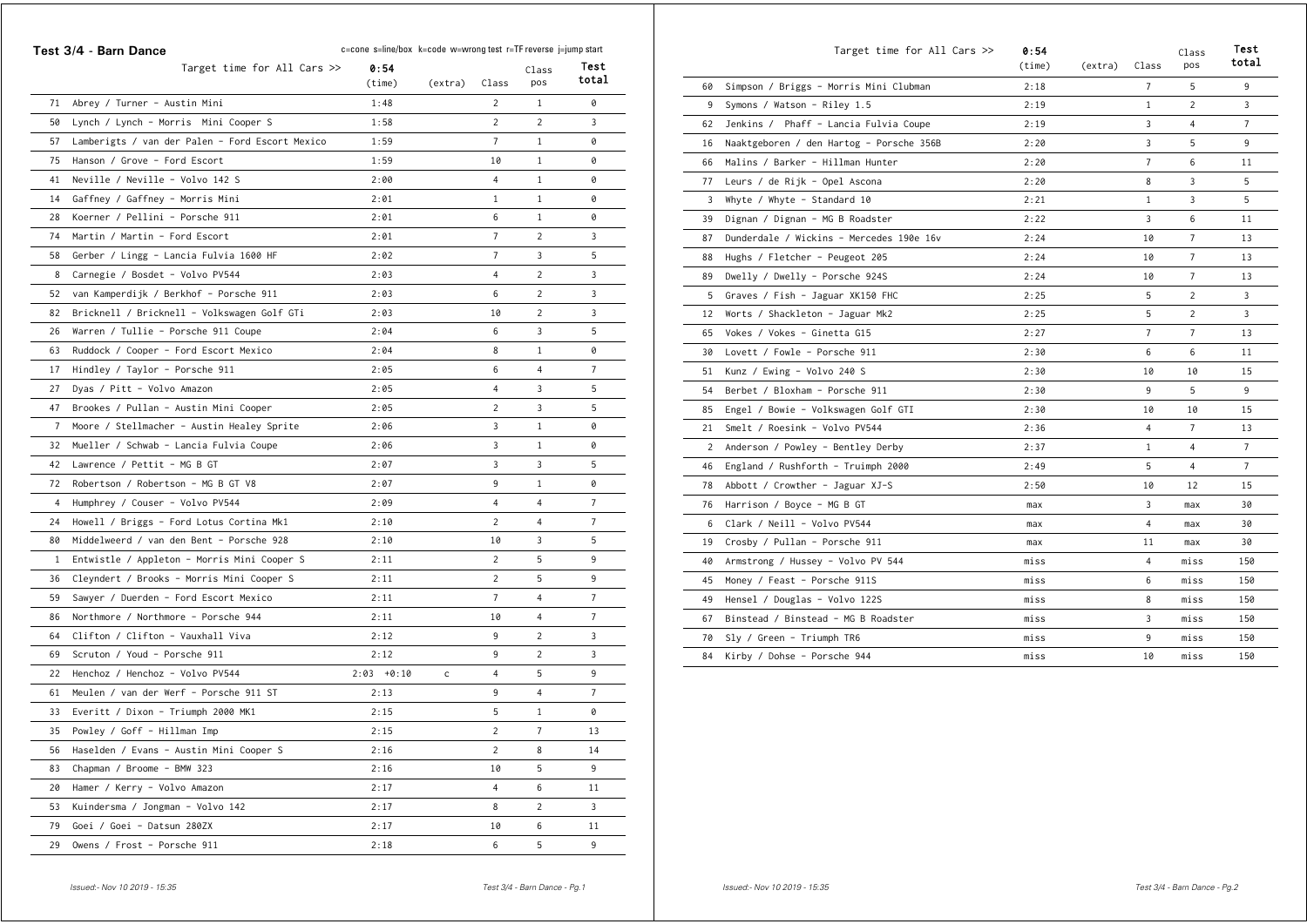|              | Test 3/5 - Hoarse 'n' Kart                      | c=cone s=line/box k=code w=wrong test r=TF reverse j=jump start |         |                |                 |                |
|--------------|-------------------------------------------------|-----------------------------------------------------------------|---------|----------------|-----------------|----------------|
|              | Target time for All Cars $\gg$                  | 2:24<br>(time)                                                  | (extra) | Class          | Class<br>pos    | Test<br>total  |
| 52           | van Kamperdijk / Berkhof - Porsche 911          | 2:50                                                            |         | 6              | $\mathbf{1}$    | 0              |
| 63           | Ruddock / Cooper - Ford Escort Mexico           | 2:52                                                            |         | 8              | 1               | 0              |
| 19           | Crosby / Pullan - Porsche 911                   | 2:53                                                            |         | 11             | 1               | 0              |
| 57           | Lamberigts / van der Palen - Ford Escort Mexico | 2:53                                                            |         | 7              | $\mathbf{1}$    | 0              |
| 17           | Hindley / Taylor - Porsche 911                  | 2:54                                                            |         | 6              | 2               | 3              |
| 87           | Dunderdale / Wickins - Mercedes 190e 16v        | 2:56                                                            |         | 10             | $\mathbf{1}$    | 0              |
| 26           | Warren / Tullie - Porsche 911 Coupe             | 2:57                                                            |         | 6              | 3               | 5              |
| 64           | Clifton / Clifton - Vauxhall Viva               | 2:57                                                            |         | 9              | $\mathbf{1}$    | 0              |
| 82           | Bricknell / Bricknell - Volkswagen Golf GTi     | 2:57                                                            |         | 10             | 2               | 3              |
| 27           | Dyas / Pitt - Volvo Amazon                      | 2:58                                                            |         | 4              | $\mathbf{1}$    | 0              |
| 28           | Koerner / Pellini - Porsche 911                 | 2:58                                                            |         | 6              | 4               | $\overline{7}$ |
| 30           | Lovett / Fowle - Porsche 911                    | 2:58                                                            |         | 6              | 4               | 7              |
| 77           | Leurs / de Rijk - Opel Ascona                   | 2:58                                                            |         | 8              | 2               | 3              |
| $\mathbf{1}$ | Entwistle / Appleton - Morris Mini Cooper S     | 2:59                                                            |         | 2              | 1               | 0              |
| 50           | Lynch / Lynch - Morris Mini Cooper S            | 2:59                                                            |         | $\overline{c}$ | 1               | 0              |
| 71           | Abrey / Turner - Austin Mini                    | 2:59                                                            |         | 2              | 1               | 0              |
| 42           | Lawrence / Pettit - MG B GT                     | 3:00                                                            |         | 3              | $\mathbf{1}$    | 0              |
| 33           | Everitt / Dixon - Triumph 2000 MK1              | 3:01                                                            |         | 5              | $\mathbf{1}$    | 0              |
| 78           | Abbott / Crowther - Jaguar XJ-S                 | 3:01                                                            |         | 10             | 3               | 5              |
| 32           | Mueller / Schwab - Lancia Fulvia Coupe          | 3:02                                                            |         | 3              | 2               | 3              |
| 65           | Vokes / Vokes - Ginetta G15                     | 3:02                                                            |         | $\overline{7}$ | 2               | 3              |
| 72           | Robertson / Robertson - MG B GT V8              | 3:02                                                            |         | 9              | 2               | 3              |
| 36           | Cleyndert / Brooks - Morris Mini Cooper S       | 3:03                                                            |         | 2              | 4               | $\overline{7}$ |
| 54           | Berbet / Bloxham - Porsche 911                  | 3:03                                                            |         | 9              | 3               | 5              |
| 56           | Haselden / Evans - Austin Mini Cooper S         | 3:03                                                            |         | $\overline{c}$ | 4               | $\overline{7}$ |
| 8            | Carnegie / Bosdet - Volvo PV544                 | 3:05                                                            |         | 4              | $\overline{c}$  | 3              |
| 41           | Neville / Neville - Volvo 142 S                 | 3:06                                                            |         | 4              | 3               | 5              |
| 14           | Gaffney / Gaffney - Morris Mini                 | 3:07                                                            |         | $\mathbf{1}$   | $\mathbf{1}$    | 0              |
| 16           | Naaktgeboren / den Hartog - Porsche 356B        | 3:07                                                            |         | 3              | 3               | 5              |
| 35           | Powley / Goff - Hillman Imp                     | 3:07                                                            |         | 2              | 6               | 11             |
| 60           | Simpson / Briggs - Morris Mini Clubman          | 3:07                                                            |         | $\overline{7}$ | 3               | 5              |
| 74           | Martin / Martin - Ford Escort                   | 3:07                                                            |         | $\overline{7}$ | 3               | 5              |
| 83           | Chapman / Broome - BMW 323                      | 3:07                                                            |         | 10             | 4               | 7              |
| 29           | Owens / Frost - Porsche 911                     | 3:08                                                            |         | 6              | 6               | 11             |
| 75           | Hanson / Grove - Ford Escort                    | 3:08                                                            |         | 10             | 5               | 9              |
| 88           | Hughs / Fletcher - Peugeot 205                  | $2:58 + 0:10$                                                   | c       | 10             | 5               | 9              |
| 47           | Brookes / Pullan - Austin Mini Cooper           | 3:09                                                            |         | $\overline{2}$ | $7\overline{ }$ | 13             |
| 61           | Meulen / van der Werf - Porsche 911 ST          | 3:09                                                            |         | 9              | 4               | $\overline{7}$ |
| 22           | Henchoz / Henchoz - Volvo PV544                 | 3:10                                                            |         | 4              | $\overline{4}$  | $\overline{7}$ |
| 59           | Sawyer / Duerden - Ford Escort Mexico           | 3:11                                                            |         | 7 <sup>7</sup> | 5               | 9              |

|                | Target time for All Cars $\gg$             | 2:24<br>(time) | (extra) | Class          | Class<br>pos   | Test<br>total  |
|----------------|--------------------------------------------|----------------|---------|----------------|----------------|----------------|
| 66             | Malins / Barker - Hillman Hunter           | 3:11           |         | $\overline{7}$ | 5              | 9              |
| 86             | Northmore / Northmore - Porsche 944        | 3:13           |         | 10             | $\overline{7}$ | 13             |
| 79             | Goei / Goei - Datsun 280ZX                 | 3:15           |         | 10             | 8              | 14             |
| 5              | Graves / Fish - Jaguar XK150 FHC           | 3:17           |         | 5              | $\overline{2}$ | 3              |
| $7^{\circ}$    | Moore / Stellmacher - Austin Healey Sprite | 3:17           |         | 3              | $\overline{4}$ | $\overline{7}$ |
| 39             | Dignan / Dignan - MG B Roadster            | 3:17           |         | 3              | 4              | $\overline{7}$ |
| 69             | Scruton / Youd - Porsche 911               | 3:17           |         | 9              | 5              | 9              |
| 24             | Howell / Briggs - Ford Lotus Cortina Mk1   | 3:18           |         | $\overline{2}$ | 8              | 14             |
| 85             | Engel / Bowie - Volkswagen Golf GTI        | 3:18           |         | 10             | 9              | 15             |
| 89             | Dwelly / Dwelly - Porsche 924S             | 3:18           |         | 10             | 9              | 15             |
| 53             | Kuindersma / Jongman - Volvo 142           | 3:19           |         | 8              | 3              | 5              |
| 12             | Worts / Shackleton - Jaguar Mk2            | 3:21           |         | 5              | 3              | 5              |
| 58             | Gerber / Lingg - Lancia Fulvia 1600 HF     | $3:11 + 0:10$  | c       | $\overline{7}$ | $\overline{7}$ | 13             |
| 76             | Harrison / Boyce - MG B GT                 | 3:21           |         | 3              | 6              | 11             |
| 46             | England / Rushforth - Truimph 2000         | 3:22           |         | 5              | 4              | $\overline{7}$ |
| 6              | Clark / Neill - Volvo PV544                | 3:25           |         | 4              | 5              | 9              |
| 20             | Hamer / Kerry - Volvo Amazon               | 3:26           |         | $\overline{4}$ | 6              | 11             |
| $\overline{2}$ | Anderson / Powley - Bentley Derby          | 3:27           |         | $\mathbf{1}$   | 2              | 3              |
| 3              | Whyte / Whyte - Standard 10                | 3:27           |         | $\mathbf{1}$   | $\overline{2}$ | 3              |
| 51             | Kunz / Ewing - Volvo 240 S                 | 3:29           |         | 10             | 11             | 15             |
| 62             | Jenkins / Phaff - Lancia Fulvia Coupe      | 3:31           |         | 3              | $\overline{7}$ | 13             |
| 9              | Symons / Watson - Riley 1.5                | 3:34           |         | $\mathbf{1}$   | 4              | $\overline{7}$ |
| 21             | Smelt / Roesink - Volvo PV544              | 3:43           |         | 4              | $\overline{7}$ | 13             |
| $\overline{4}$ | Humphrey / Couser - Volvo PV544            | $3:07 + 0:30$  | W       | 4              |                | 30             |
| 80             | Middelweerd / van den Bent - Porsche 928   | $3:36 + 0:30$  | w       | 10             |                | 30             |
| 40             | Armstrong / Hussey - Volvo PV 544          | miss           |         | 4              | miss           | 150            |
| 45             | Money / Feast - Porsche 911S               | miss           |         | 6              | miss           | 150            |
| 49             | Hensel / Douglas - Volvo 122S              | miss           |         | 8              | miss           | 150            |
| 67             | Binstead / Binstead - MG B Roadster        | miss           |         | 3              | miss           | 150            |
| 70             | Sly / Green - Triumph TR6                  | miss           |         | 9              | miss           | 150            |
| 84             | Kirby / Dohse - Porsche 944                | miss           |         | 10             | miss           | 150            |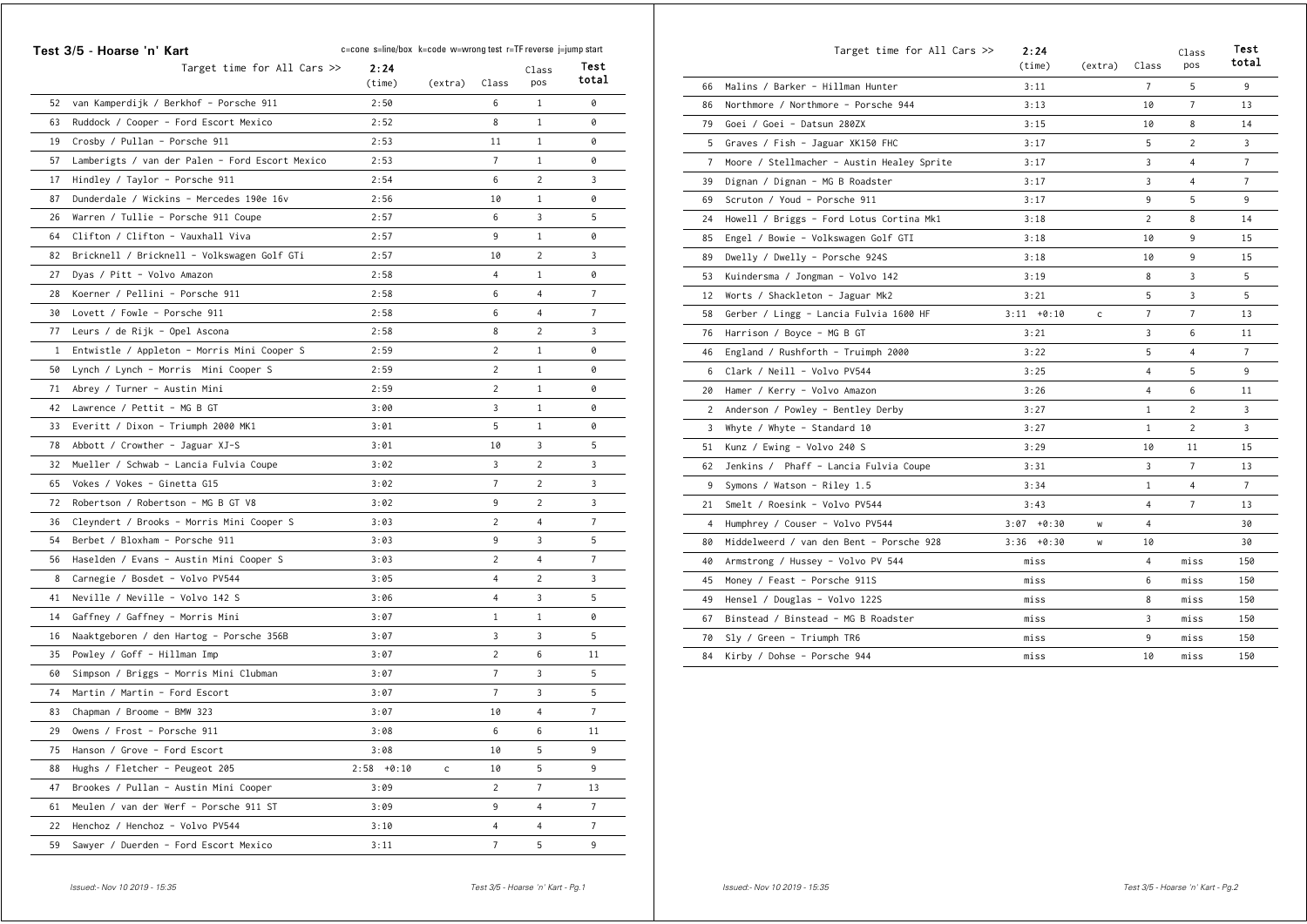|    | Target time for All Cars $\gg$                                                     | 1:18<br>(time) | (extra) | Class          | Class<br>pos   | Test<br>total   |
|----|------------------------------------------------------------------------------------|----------------|---------|----------------|----------------|-----------------|
| 71 | Abrey / Turner - Austin Mini                                                       | 1:58           |         | 2              | 1              | 0               |
| 28 | Koerner / Pellini - Porsche 911                                                    | 2:01           |         | 6              | $\mathbf{1}$   | 0               |
| 63 | Ruddock / Cooper - Ford Escort Mexico                                              | 2:01           |         | 8              | 1              | 0               |
| 52 | van Kamperdijk / Berkhof - Porsche 911                                             | 2:02           |         | 6              | 2              | 3               |
| 74 | Martin / Martin - Ford Escort                                                      | 2:06           |         | 7              | $\mathbf{1}$   | 0               |
| 82 | Bricknell / Bricknell - Volkswagen Golf GTi                                        | 2:06           |         | 10             | $\mathbf{1}$   | 0               |
| 26 | Warren / Tullie - Porsche 911 Coupe                                                | 2:07           |         | 6              | 3              | 5               |
| 8  | Carnegie / Bosdet - Volvo PV544                                                    | 2:08           |         | 4              | $\mathbf{1}$   | 0               |
| 17 | Hindley / Taylor - Porsche 911                                                     | 2:08           |         | 6              | 4              | 7               |
| 19 | Crosby / Pullan - Porsche 911                                                      | 2:08           |         | 11             | 1              | 0               |
| 35 | Powley / Goff - Hillman Imp                                                        | 2:08           |         | 2              | 2              | 3               |
| 50 |                                                                                    | 2:08           |         | 2              | 2              | 3               |
| 57 | Lynch / Lynch - Morris Mini Cooper S                                               | 2:09           |         | 7              | 2              | 3               |
| 41 | Lamberigts / van der Palen - Ford Escort Mexico<br>Neville / Neville - Volvo 142 S | 2:11           |         | 4              | 2              | 3               |
| 22 | Henchoz / Henchoz - Volvo PV544                                                    | 2:12           |         | 4              | 3              | 5               |
| 42 | Lawrence / Pettit - MG B GT                                                        | 2:12           |         | 3              | $\mathbf{1}$   | 0               |
| 75 | Hanson / Grove - Ford Escort                                                       | 2:12           |         | 10             | 2              | 3               |
| 14 | Gaffney / Gaffney - Morris Mini                                                    | 2:13           |         | $\mathbf{1}$   | $\mathbf{1}$   | 0               |
| 54 | Berbet / Bloxham - Porsche 911                                                     | 2:13           |         | 9              | $\mathbf{1}$   | 0               |
| 65 | Vokes / Vokes - Ginetta G15                                                        | 2:13           |         | $\overline{7}$ | 3              | 5               |
| 1  | Entwistle / Appleton - Morris Mini Cooper S                                        | 2:14           |         | 2              | 4              | 7               |
| 33 | Everitt / Dixon - Triumph 2000 MK1                                                 | 2:14           |         | 5              | 1              | 0               |
| 58 | Gerber / Lingg - Lancia Fulvia 1600 HF                                             | 2:14           |         | 7              | 4              | 7               |
| 72 | Robertson / Robertson - MG B GT V8                                                 | 2:14           |         | 9              | 2              | 3               |
| 77 | Leurs / de Rijk - Opel Ascona                                                      | 2:15           |         | 8              | 2              | 3               |
| 36 | Cleyndert / Brooks - Morris Mini Cooper S                                          | 2:16           |         | 2              | 5              | 9               |
| 56 | Haselden / Evans - Austin Mini Cooper S                                            | 2:16           |         | 2              | 5              | 9               |
| 69 | Scruton / Youd - Porsche 911                                                       | 2:16           |         | 9              | 3              | 5               |
| 7  | Moore / Stellmacher - Austin Healey Sprite                                         | 2:17           |         | 3              | 2              | 3               |
| 87 | Dunderdale / Wickins - Mercedes 190e 16v                                           | 2:18           |         | 10             | 3              | 5               |
| 27 | Dyas / Pitt - Volvo Amazon                                                         | 2:20           |         | 4              | 4              | 7               |
| 32 | Mueller / Schwab - Lancia Fulvia Coupe                                             | 2:20           |         | 3              | 3              | 5               |
| 47 | Brookes / Pullan - Austin Mini Cooper                                              | 2:20           |         | 2              | 7              | 13              |
|    | 60 Simpson / Briggs - Morris Mini Clubman                                          | 2:20           |         | $7^{\circ}$    | 5              | 9               |
| 61 | Meulen / van der Werf - Porsche 911 ST                                             | 2:20           |         | 9              | 4              | 7               |
| 86 | Northmore / Northmore - Porsche 944                                                | 2:20           |         | 10             | $\overline{4}$ | $\overline{7}$  |
| 29 | Owens / Frost - Porsche 911                                                        | 2:21           |         | 6              | 5              | 9               |
| 59 | Sawyer / Duerden - Ford Escort Mexico                                              | 2:21           |         | $\overline{7}$ | 6              | 11              |
| 5  | Graves / Fish - Jaguar XK150 FHC                                                   | 2:23           |         | 5              | 2              | 3               |
| 16 | Naaktgeboren / den Hartog - Porsche 356B                                           | 2:23           |         | 3              | $\overline{4}$ | $7\overline{ }$ |

|    | Target time for All Cars $\gg$           | 1:18<br>(time) | (extra) | Class          | Class<br>pos   | Test<br>total   |
|----|------------------------------------------|----------------|---------|----------------|----------------|-----------------|
| 64 | Clifton / Clifton - Vauxhall Viva        | 2:23           |         | 9              | 5              | 9               |
| 88 | Hughs / Fletcher - Peugeot 205           | 2:23           |         | 10             | 5              | 9               |
| 78 | Abbott / Crowther - Jaguar XJ-S          | 2:26           |         | 10             | 6              | 11              |
| 80 | Middelweerd / van den Bent - Porsche 928 | 2:26           |         | 10             | 6              | 11              |
| 12 | Worts / Shackleton - Jaguar Mk2          | 2:27           |         | 5              | 3              | 5               |
| 24 | Howell / Briggs - Ford Lotus Cortina Mk1 | 2:27           |         | 2              | 8              | 14              |
| 39 | Dignan / Dignan - MG B Roadster          | 2:27           |         | 3              | 5              | 9               |
| 53 | Kuindersma / Jongman – Volvo 142         | 2:27           |         | 8              | 3              | 5               |
| 85 | Engel / Bowie - Volkswagen Golf GTI      | 2:27           |         | 10             | 8              | 14              |
| 4  | Humphrey / Couser - Volvo PV544          | 2:28           |         | 4              | 5              | 9               |
| 66 | Malins / Barker - Hillman Hunter         | 2:28           |         | $\overline{7}$ | $\overline{7}$ | 13              |
| 30 | Lovett / Fowle - Porsche 911             | 2:29           |         | 6              | 6              | 11              |
| 89 | Dwelly / Dwelly - Porsche 924S           | 2:31           |         | 10             | 9              | 15              |
| 9  | Symons / Watson – Riley 1.5              | 2:32           |         | $\mathbf{1}$   | 2              | 3               |
| 79 | Goei / Goei - Datsun 280ZX               | 2:34           |         | 10             | 10             | 15              |
| 2  | Anderson / Powley - Bentley Derby        | 2:35           |         | $\mathbf{1}$   | 3              | 5               |
| 6  | Clark / Neill - Volvo PV544              | 2:35           |         | 4              | 6              | 11              |
| 20 | Hamer / Kerry - Volvo Amazon             | 2:36           |         | 4              | $\overline{7}$ | 13              |
| 76 | Harrison / Boyce - MG B GT               | 2:37           |         | 3              | 6              | 11              |
| 62 | Jenkins / Phaff - Lancia Fulvia Coupe    | 2:38           |         | 3              | $\overline{7}$ | 13              |
| 21 | Smelt / Roesink - Volvo PV544            | 2:40           |         | 4              | 8              | 14              |
| 3  | Whyte / Whyte - Standard 10              | 2:41           |         | $\mathbf{1}$   | $\overline{4}$ | $7\overline{ }$ |
| 46 | England / Rushforth - Truimph 2000       | 2:41           |         | 5              | $\overline{4}$ | $\overline{7}$  |
| 51 | Kunz / Ewing - Volvo 240 S               | 2:48           |         | 10             | 11             | 15              |
| 40 | Armstrong / Hussey - Volvo PV 544        | miss           |         | 4              | miss           | 150             |
| 45 | Money / Feast - Porsche 911S             | miss           |         | 6              | miss           | 150             |
| 49 | Hensel / Douglas - Volvo 122S            | miss           |         | 8              | miss           | 150             |
| 67 | Binstead / Binstead - MG B Roadster      | miss           |         | 3              | miss           | 150             |
| 70 | Sly / Green - Triumph TR6                | miss           |         | 9              | miss           | 150             |
| 83 | Chapman / Broome - BMW 323               | miss           |         | 10             | miss           | 150             |
| 84 | Kirby / Dohse - Porsche 944              | miss           |         | 10             | miss           | 150             |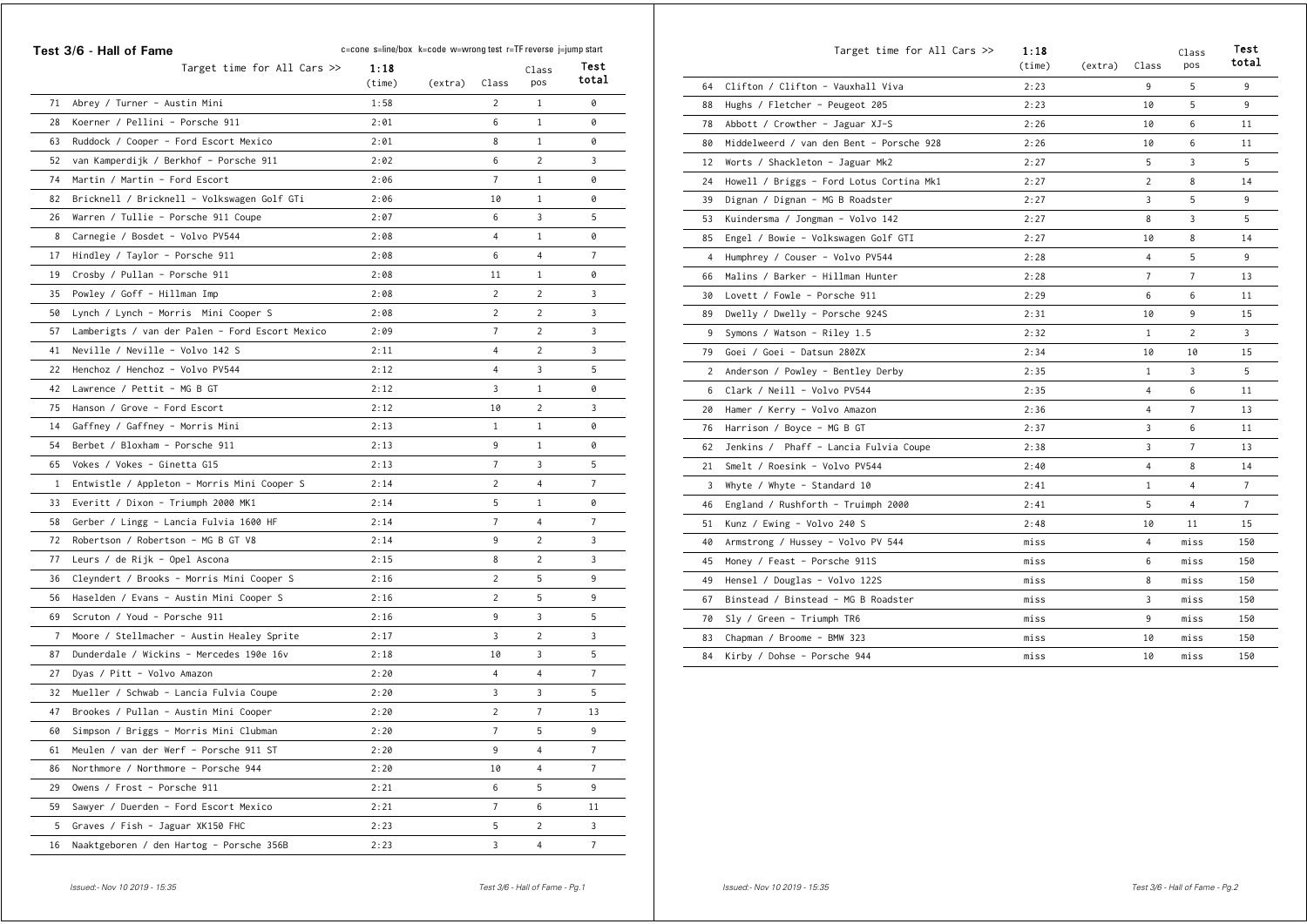|              | Test 3/7 - Gliding Along                        | c=cone s=line/box k=code w=wrong test r=TF reverse j=jump start<br>2:48 |              |                |              | Test           |
|--------------|-------------------------------------------------|-------------------------------------------------------------------------|--------------|----------------|--------------|----------------|
|              | Target time for All Cars $\gg$                  | (time)                                                                  | (extra)      | Class          | Class<br>pos | total          |
| 28           | Koerner / Pellini - Porsche 911                 | 2:59                                                                    |              | 6              | 1            | 0              |
| 63           | Ruddock / Cooper - Ford Escort Mexico           | 3:03                                                                    |              | 8              | $\mathbf{1}$ | 0              |
| 52           | van Kamperdijk / Berkhof - Porsche 911          | 3:04                                                                    |              | 6              | 2            | 3              |
| 56           | Haselden / Evans - Austin Mini Cooper S         | 3:05                                                                    |              | 2              | 1            | 0              |
| 65           | Vokes / Vokes - Ginetta G15                     | 3:09                                                                    |              | 7              | $\mathbf{1}$ | 0              |
| 17           | Hindley / Taylor - Porsche 911                  | 3:10                                                                    |              | 6              | 3            | 5              |
| 33           | Everitt / Dixon - Triumph 2000 MK1              | 3:12                                                                    |              | 5              | 1            | 0              |
| 61           | Meulen / van der Werf - Porsche 911 ST          | 3:12                                                                    |              | 9              | 1            | 0              |
| 77           | Leurs / de Rijk - Opel Ascona                   | 3:12                                                                    |              | 8              | 2            | 3              |
| $\mathbf{1}$ | Entwistle / Appleton - Morris Mini Cooper S     | 3:13                                                                    |              | 2              | 2            | 3              |
| 71           | Abrey / Turner - Austin Mini                    | $3:03 + 0:10$                                                           | c            | 2              | 2            | 3              |
| $7^{\circ}$  | Moore / Stellmacher - Austin Healey Sprite      | 3:15                                                                    |              | 3              | 1            | 0              |
| 26           | Warren / Tullie - Porsche 911 Coupe             | 3:15                                                                    |              | 6              | 4            | $\overline{7}$ |
| 72           | Robertson / Robertson - MG B GT V8              | 3:15                                                                    |              | 9              | 2            | 3              |
| 57           | Lamberigts / van der Palen - Ford Escort Mexico | 3:16                                                                    |              | 7              | 2            | 3              |
| 27           | Dyas / Pitt - Volvo Amazon                      | 3:17                                                                    |              | 4              | 1            | 0              |
| 66           | Malins / Barker - Hillman Hunter                | 3:18                                                                    |              | $\overline{7}$ | 3            | 5              |
| 41           | Neville / Neville - Volvo 142 S                 | 3:19                                                                    |              | 4              | 2            | 3              |
| 78           | Abbott / Crowther - Jaguar XJ-S                 | 3:19                                                                    |              | 10             | 1            | 0              |
| 19           | Crosby / Pullan - Porsche 911                   | $3:10 + 0:10$                                                           | $\mathsf s$  | 11             | 1            | 0              |
| 42           | Lawrence / Pettit - MG B GT                     | 3:20                                                                    |              | 3              | 2            | 3              |
| 47           | Brookes / Pullan - Austin Mini Cooper           | 3:21                                                                    |              | $\overline{c}$ | 4            | 7              |
| 60           | Simpson / Briggs - Morris Mini Clubman          | 3:22                                                                    |              | 7              | 4            | 7              |
| 82           | Bricknell / Bricknell – Volkswagen Golf GTi     | 3:22                                                                    |              | 10             | 2            | 3              |
| 74           | Martin / Martin - Ford Escort                   | 3:23                                                                    |              | 7              | 5            | 9              |
| 8            | Carnegie / Bosdet - Volvo PV544                 | 3:24                                                                    |              | 4              | 3            | 5              |
| 35           | Powley / Goff - Hillman Imp                     | 3:24                                                                    |              | 2              | 5            | 9              |
| 50           | Lynch / Lynch - Morris Mini Cooper S            | $3:04 + 0:20$                                                           | cс           | $\overline{c}$ | 5            | 9              |
| 58           | Gerber / Lingg - Lancia Fulvia 1600 HF          | $3:14 + 0:10$                                                           | с            | $\overline{7}$ | 6            | 11             |
| 88           | Hughs / Fletcher - Peugeot 205                  | $3:14 + 0:10$                                                           | $\mathsf{c}$ | 10             | 3            | 5              |
| 89           | Dwelly / Dwelly - Porsche 924S                  | 3:25                                                                    |              | 10             | 4            | 7              |
| 29           | Owens / Frost - Porsche 911                     | 3:27                                                                    |              | 6              | 5            | 9              |
| 69           | Scruton / Youd - Porsche 911                    | 3:28                                                                    |              | 9              | 3            | 5              |
|              | 36 Cleyndert / Brooks - Morris Mini Cooper S    | $3:19 + 0:10$                                                           |              | $\overline{2}$ | 7            | 13             |
| 64           | Clifton / Clifton - Vauxhall Viva               | $2:59 + 0:30$                                                           | $_{\rm ccc}$ | 9              | 4            | $\overline{7}$ |
| 83           | Chapman / Broome - BMW 323                      | 3:29                                                                    |              | 10             | 5            | 9              |
| 24           | Howell / Briggs - Ford Lotus Cortina Mk1        | 3:30                                                                    |              | $\overline{2}$ | 8            | 14             |
| 54           | Berbet / Bloxham - Porsche 911                  | $3:20 + 0:10$                                                           | $\mathsf{C}$ | 9              | 5            | 9              |
| 59           | Sawyer / Duerden - Ford Escort Mexico           | 3:30                                                                    |              | $\overline{7}$ | 7            | 13             |
| 62           | Jenkins / Phaff - Lancia Fulvia Coupe           | 3:32                                                                    |              | 3              | 3            | 5              |

|    | Target time for All Cars $\gg$           | 2:48<br>(time)  | (extra)      | Class        | Class<br>pos   | Test<br>total  |
|----|------------------------------------------|-----------------|--------------|--------------|----------------|----------------|
| 80 | Middelweerd / van den Bent - Porsche 928 | $3:22 + 0:10$   | c            | 10           | 6              | 11             |
| 85 | Engel / Bowie - Volkswagen Golf GTI      | 3:32            |              | 10           | 6              | 11             |
| 87 | Dunderdale / Wickins - Mercedes 190e 16v | $3:12 + 0:20$   | cс           | 10           | 6              | 11             |
| 32 | Mueller / Schwab - Lancia Fulvia Coupe   | $3:23 + 0:10$   | $\mathsf{c}$ | 3            | 4              | $\overline{7}$ |
| 5  | Graves / Fish - Jaguar XK150 FHC         | 3:34            |              | 5            | 2              | 3              |
| 16 | Naaktgeboren / den Hartog - Porsche 356B | 3:36            |              | 3            | 5              | 9              |
| 4  | Humphrey / Couser - Volvo PV544          | 3:37            |              | 4            | 4              | $\overline{7}$ |
| 30 | Lovett / Fowle - Porsche 911             | $3:28 + 0:10$   | c            | 6            | 6              | 11             |
| 22 | Henchoz / Henchoz - Volvo PV544          | $3:31 + 0:10$   | c            | 4            | 5              | 9              |
| 53 | Kuindersma / Jongman - Volvo 142         | 3:42            |              | 8            | 3              | 5              |
| 20 | Hamer / Kerry - Volvo Amazon             | 3:43            |              | 4            | 6              | 11             |
| 14 | Gaffney / Gaffney – Morris Mini          | 3:45            |              | $\mathbf{1}$ | $\mathbf{1}$   | 0              |
| 9  | Symons / Watson - Riley 1.5              | 3:46            |              | $\mathbf{1}$ | $\overline{c}$ | 3              |
| 12 | Worts / Shackleton - Jaguar Mk2          | 3:47            |              | 5            | 3              | 5              |
| 39 | Dignan / Dignan - MG B Roadster          | $3:39 + 0:10$   | c            | 3            | 6              | 11             |
| 86 | Northmore / Northmore - Porsche 944      | 3:29<br>+0:20   | cс           | 10           | 9              | 15             |
| 2  | Anderson / Powley - Bentley Derby        | $3:42 + 0:10$   | c            | $\mathbf{1}$ | 3              | 5              |
| 79 | Goei / Goei - Datsun 280ZX               | $3:42 + 0:10$   | c            | 10           | 10             | 15             |
| 3  | Whyte / Whyte - Standard 10              | 3:57            |              | $\mathbf{1}$ | $\overline{4}$ | $\overline{7}$ |
| 51 | Kunz / Ewing - Volvo 240 S               | 4:03            |              | 10           | 11             | 15             |
| 21 | Smelt / Roesink - Volvo PV544            | $4:02 + 0:20$   | cc           | 4            | $\overline{7}$ | 13             |
| 76 | Harrison / Boyce - MG B GT               | 3:33<br>$+0:30$ | W            | 3            |                | 30             |
| 75 | Hanson / Grove - Ford Escort             | $3:35 + 0:30$   | w            | 10           |                | 30             |
| 6  | Clark / Neill - Volvo PV544              | $4:39 + 0:30$   | W            | 4            |                | 30             |
| 46 | England / Rushforth - Truimph 2000       | max             |              | 5            | max            | 30             |
| 40 | Armstrong / Hussey - Volvo PV 544        | miss            |              | 4            | miss           | 150            |
| 45 | Money / Feast - Porsche 911S             | miss            |              | 6            | miss           | 150            |
| 49 | Hensel / Douglas - Volvo 122S            | miss            |              | 8            | miss           | 150            |
| 67 | Binstead / Binstead - MG B Roadster      | miss            |              | 3            | miss           | 150            |
| 70 | Sly / Green - Triumph TR6                | miss            |              | 9            | miss           | 150            |
| 84 | Kirby / Dohse - Porsche 944              | miss            |              | 10           | miss           | 150            |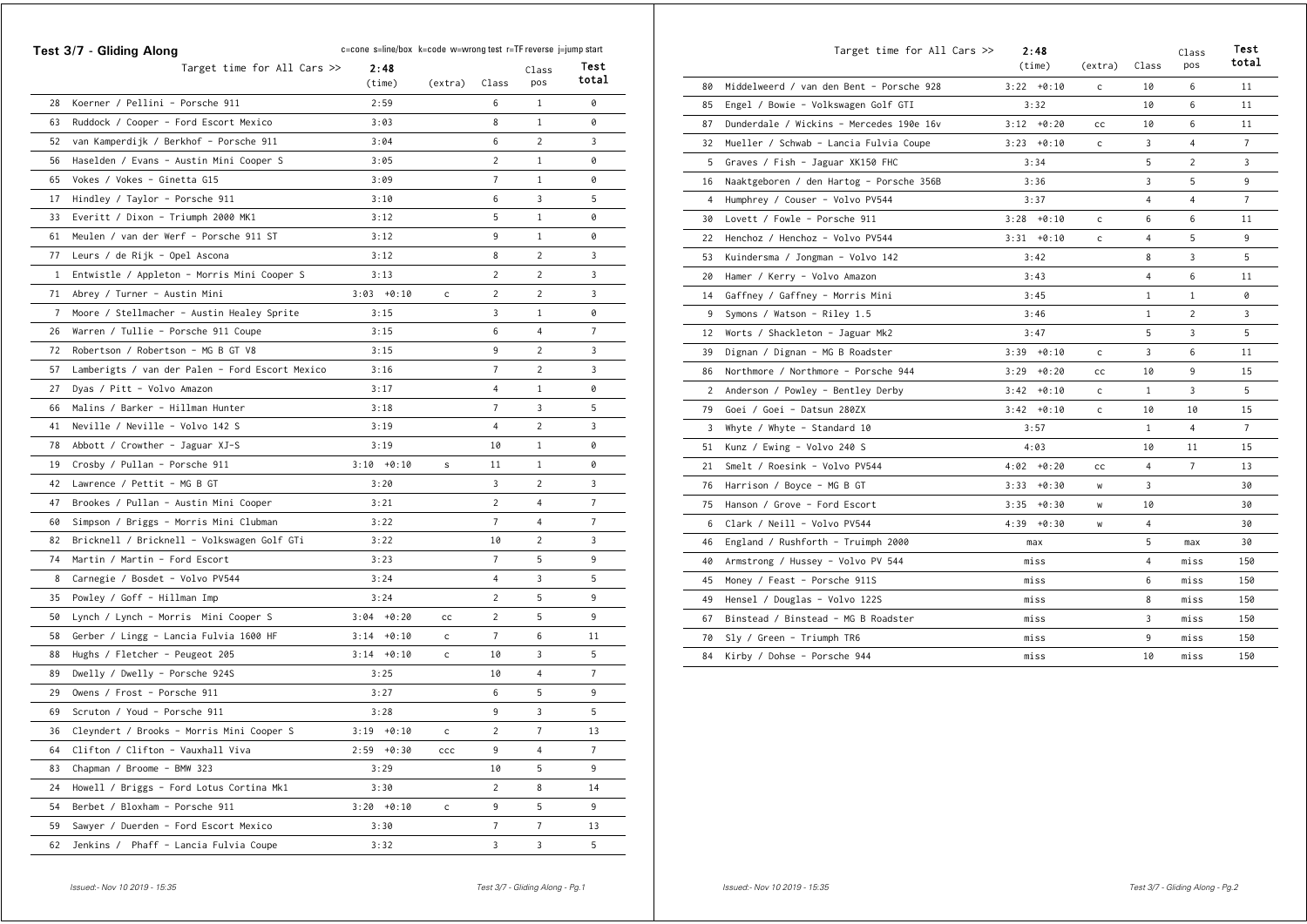|              | Reg. P/1 - Haldon                 | <b>TPP/1A</b>   | TPP/1B          | TPP/1C           | TPP/1D          |            |
|--------------|-----------------------------------|-----------------|-----------------|------------------|-----------------|------------|
|              | Ideal time(s)<br>All cars $\gg$   | 1:45            | 5:41            | 4:27             | 2:35            | Regularity |
|              |                                   | (time) Error    | (time) Error    | (time) Error     | (time) Error    | total      |
|              | 19 Crosby / Pullan - Porsche 356E | $1:44 - 0:01$   | $5:41 + 0:00$   | $4:36 + 0:09$    | $2:32 - 0:03$   | 0:13       |
| $\mathbf{1}$ | Entwistle / Appleton - Morris     | 1:39<br>-0:06   | 5:34<br>$-0:07$ | 4:33<br>$+0:06$  | 2:35<br>+0:00   | 0:19       |
| $\mathbf{2}$ | Anderson / Powley - Bentley De    | 1:45<br>$+0:00$ | $-0:03$<br>5:38 | $+0:13$<br>4:40  | 2:32<br>$-0:03$ | 0:19       |
| 26           | Warren / Tullie - Porsche 911     | 1:41<br>$-0:04$ | 5:47<br>$+0:06$ | $+0:09$<br>4:36  | 2:34<br>$-0:01$ | 0:20       |
| 77           | Leurs / de Rijk - Opel Ascona     | 1:47<br>$+0:02$ | 5:47<br>$+0:06$ | 4:31<br>$+0:04$  | 2:45<br>+0:10   | 0:22       |
| 30           | Lovett / Fowle - Porsche 911      | 1:46<br>$+0:01$ | 5:45<br>$+0:04$ | 4:37<br>$+0:10$  | 2:27<br>$-0:08$ | 0:23       |
| 38           | Kelly / Johnson - Volvo 122S      | 1:43<br>$-0:02$ | 5:43<br>$+0:02$ | 4:45<br>$+0:18$  | 2:38<br>$+0:03$ | 0:25       |
| 74           | Martin / Martin - Ford Escort     | 1:38<br>$-0:07$ | 5:25<br>$-0:16$ | 4:28<br>$+0:01$  | 2:32<br>$-0:03$ | 0:27       |
| 65           | Vokes / Vokes - Ginetta G15       | 1:43<br>$-0:02$ | $-0:04$<br>5:37 | 4:48<br>$+0:21$  | 2:34<br>$-0:01$ | 0:28       |
| 3            | Whyte / Whyte - Standard 10       | 1:45<br>$+0:00$ | $-0:04$<br>5:37 | 4:48<br>$+0:21$  | $+0:04$<br>2:39 | 0:29       |
| 56           | Haselden / Evans - Austin Mini    | 1:40<br>$-0:05$ | 5:48<br>$+0:07$ | 4:38<br>$+0:11$  | 2:29<br>$-0:06$ | 0:29       |
| 22           | Henchoz / Henchoz - Volvo PV54    | 1:42<br>$-0:03$ | 5:50<br>$+0:09$ | 4:40<br>$+0:13$  | 2:40<br>$+0:05$ | 0:30       |
| 17           | Hindley / Taylor - Porsche 911    | 1:43<br>$-0:02$ | 5:41<br>$+0:00$ | 4:51<br>$+0:24$  | $+0:06$<br>2:41 | 0:32       |
| 36           | Cleyndert / Brooks - Morris Mi    | $-0:02$<br>1:43 | 5:42<br>$+0:01$ | 4:52<br>$+0:25$  | 2:39<br>$+0:04$ | 0:32       |
| 62           | Jenkins / Phaff - Lancia Fuly     | 1:41<br>$-0:04$ | 5:44<br>$+0:03$ | 4:50<br>$+0:23$  | $-0:02$<br>2:33 | 0:32       |
| 71           | Abrey / Turner - Austin Mini      | 1:41<br>$-0:04$ | 5:38<br>$-0:03$ | 4:49<br>$+0:22$  | 2:38<br>$+0:03$ | 0:32       |
| 16           | Naaktgeboren / den Hartog - Po    | 1:44<br>$-0:01$ | $+0:07$<br>5:48 | 0:24s<br>4:41    | $+0:01$<br>2:36 | 0:33       |
| 15           | Hancox / Lambley - Triumph TR4    | 1:42<br>$-0:03$ | 5:46<br>$+0:05$ | $+0:22$<br>4:49  | $+0:03$<br>2:38 | 0:33       |
| 69           | Scruton / Youd - Porsche 911      | 1:42<br>$-0:03$ | 5:48<br>$+0:07$ | 4:52<br>$+0:25$  | 2:34<br>$-0:01$ | 0:36       |
| 82           | Bricknell / Bricknell - Volksv    | $-0:02$<br>1:43 | $+0:25$<br>6:06 | 4:43<br>$+0:16$  | 2:35<br>$+0:00$ | 0:43       |
| 27           | Dyas / Pitt - Volvo Amazon        | 1:39<br>-0:06   | 5:26<br>$-0:15$ | 4:47<br>$+0:20$  | $-0:03$<br>2:32 | 0:44       |
| 29           | Owens / Frost - Porsche 911       | 1:42<br>$-0:03$ | 6:09<br>$+0:28$ | 4:38<br>$+0:11$  | 2:33<br>$-0:02$ | 0:44       |
| 40           | Armstrong / Hussey - Volvo PV     | 1:48<br>$+0:03$ | 5:51<br>$+0:10$ | 4:41<br>$+0:14$  | 2:18<br>$-0:17$ | 0:44       |
| 20           | Hamer / Kerry - Volvo Amazon      | 1:45<br>$+0:00$ | $+0:17$<br>5:58 | 4:46<br>$+0:19$  | 2:51<br>$+0:16$ | 0:52       |
| 33           | Everitt / Dixon - Triumph 2000    | 1:39<br>$-0:06$ | 5:22<br>$-0:19$ | 4:55<br>$+0:28$  | 2:37<br>$+0:02$ | 0:55       |
| 52           | van Kamperdijk / Berkhof - Por    | 1:26<br>$-0:19$ | $+0:07$<br>5:48 | 4:41<br>$+0:14$  | 2:52<br>$+0:17$ | 0:57       |
| 57           | Lamberigts / van der Palen - F    | $+0:48$<br>2:33 | 5:49<br>$+0:08$ | 4:32<br>$+0:05$  | 2:34<br>$-0:01$ | 1:02       |
| 8            | Carnegie / Bosdet - Volvo PV54    | 1:32<br>$-0:13$ | 6:09<br>$+0:28$ | 4:47<br>$+0:20$  | 2:37<br>$+0:02$ | 1:03       |
| 78           | Abbott / Crowther - Jaguar XJ-    | 1:24<br>$-0:21$ | 5:55<br>$+0:14$ | 4:45<br>$+0:18$  | 2:22<br>$-0:13$ | 1:06       |
| 67           | Binstead / Binstead - MG B Roa    | 1:40<br>$-0:05$ | $-0:01$<br>5:40 | $+1:45$<br>6:12  | $+0:00$<br>2:35 | 1:06       |
| 46           | England / Rushforth - Truimph     | 1:44<br>$-0:01$ | 5:44<br>$+0:03$ | 6:02<br>$+1:35$  | 2:38<br>$+0:03$ | 1:07       |
| 70           | Sly / Green - Triumph TR6         | 1:41<br>$-0:04$ | 5:51<br>+0:10   | 5:18<br>$+0:51$  | 2:32<br>$-0:03$ | 1:08       |
| 5            | Graves / Fish - Jaguar XK150 F    | 1:30<br>$-0:15$ | 5:26<br>$-0:15$ | 5:06<br>$+0:39$  | $+0:03$<br>2:38 | 1:12       |
| 60           | Simpson / Briggs - Morris Mini    | 1:48<br>$+0:03$ | 5:55<br>$+0:14$ | 5:10<br>$+0:43$  | $2:47 + 0:12$   | 1:12       |
| 61           | Meulen / van der Werf - Porsch    | 1:30<br>$-0:15$ | 6:06<br>$+0:25$ | 4:45<br>$+0:18$  | $2:51 + 0:16$   | 1:14       |
| 79           | Goei / Goei - Datsun 280ZX        | 1:38<br>$-0:07$ | $-0:03$<br>5:38 | 6:44<br>$+2:17$  | $-0:04$<br>2:31 | 1:14       |
| 59           | Sawyer / Duerden - Ford Escort    | 1:43<br>$-0:02$ | 6:05<br>$+0:24$ | $5:17 + 0:50$    | 2:35<br>+0:00   | 1:16       |
| 32           | Mueller / Schwab - Lancia Fuly    | 1:43<br>$-0:02$ | 5:56<br>$+0:15$ | 12:13<br>$+7:46$ | 2:35<br>$+0:00$ | 1:17       |
| 24           | Howell / Briggs - Ford Lotus (    | 1:45<br>+0:00   | 5:51<br>+0:10   | 5:33<br>+1:06    | $2:43 + 0:08$   | 1:18       |
| 83           | Chapman / Broome - BMW 323        | 1:45<br>$+0:00$ | 5:51<br>$+0:10$ | 5:50<br>$+1:23$  | 2:46<br>$+0:11$ | 1:21       |
| 85           | Engel / Bowie - Volkswagen Gol    | 1:41<br>$-0:04$ | 5:26<br>$-0:15$ | 5:20<br>$+0:53$  | 2:45<br>$+0:10$ | 1:22       |
| 76           | Harrison / Boyce - MG B GT        | 1:54<br>$+0:09$ | 5:44<br>$+0:03$ | 5:26<br>$+0:59$  | 2:47<br>$+0:12$ | 1:23       |
| 75           | Hanson / Grove - Ford Escort      | 1:41<br>$-0:04$ | 6:45<br>$+1:04$ | 4:49<br>$+0:22$  | 2:35<br>$+0:00$ | 1:26       |
| 66           | Malins / Barker - Hillman Hunt    | 1:50<br>$+0:05$ | 5:53<br>$+0:12$ | 6:54<br>$+2:27$  | 2:47<br>$+0:12$ | 1:29       |
| 35           | Powley / Goff - Hillman Imp       | 1:41<br>$-0:04$ | 6:24<br>$+0:43$ | 5:10<br>$+0:43$  | 2:36<br>$+0:01$ | 1:31       |

|    | Ideal time(s)<br>All cars >>      |          | 1:45<br>(time) Error |          | 5:41<br>(time) Error |             | 4:27         |           | 2:35<br>(time) Error | Regularity<br>total |
|----|-----------------------------------|----------|----------------------|----------|----------------------|-------------|--------------|-----------|----------------------|---------------------|
|    |                                   |          |                      |          |                      |             | (time) Error |           |                      |                     |
|    | 4 Humphrey / Couser - Volvo PV54  | 1:56     | $+0:11$              | 6:36     | $+0:55$              | 4:51        | $+0:24$      | 2:31      | $-0:04$              | 1:34                |
| 53 | Kuindersma / Jongman - Volvo 1    | 1:52     | $+0:07$              | 6:00     | $+0:19$              | 5:01        | $+0:34$      | 3:09      | $+0:34$              | 1:34                |
| 54 | Berbet / Bloxham - Porsche 911    | 1:35     | $-0:10$              | 5:59     | $+0:18$              | 5:20        | $+0:53$      | 2:51      | $+0:16$              | 1:37                |
| 39 | Dignan / Dignan - MG B Roadste    | 1:43     | $-0:02$              | 7:11     | $+1:30$              | 4:47        | $+0:20$      | 2:54      | $+0:19$              | 1:41                |
| 28 | Koerner / Pellini - Porsche 91    | 1:49     | $+0:04$              | 6:50     | $+1:09$              | 4:56        | $+0:29$      | 2:45      | $+0:10$              | 1:43                |
| 63 | Ruddock / Cooper - Ford Escort    | 1:43     | -0:02                | 5:03     | $-0:38$              | 5:56        | $+1:29$      | 2:30      | $-0:05$              | 1:45                |
| 89 | Dwelly / Dwelly - Porsche 9249    | 2:01     | $+0:16$              | 6:01     | $+0:20$              | 6:04        | $+1:37$      | 2:50      | $+0:15$              | 1:51                |
| 80 | Middelweerd / van den Bent - F    | 1:45     | $+0:00$              | 5:47     | $+0:06$              | 9:12        | $+4:45$      | 15:18     | $+12:43$             | 2:06                |
| 47 | Brookes / Pullan - Austin Mini    | 1:39     | $-0:06$              | 12:58    | $+7:17$              | 5:42        | $+1:15$      | 2:34      | $-0:01$              | 2:07                |
| 87 | Dunderdale / Wickins - Mercede    | 1:43     | -0:02                | 6:48     | $+1:07$              | 6:30        | $+2:03$      | 2:41      | $+0:06$              | 2:08                |
| 12 | Worts / Shackleton - Jaguar MI    | 1:44     | $-0:01$              | 6:36     | $+0:55$              | 5:41        | $+1:14$      | 2:49      | $+0:14$              | 2:10                |
|    | 72 Robertson / Robertson - MG B ( | 1:38     | $-0:07$              | 7:06     | $+1:25$              | 5:13        | $+0:46$      | 2:52      | $+0:17$              | 2:10                |
| 7  | Moore / Stellmacher - Austin H    | 1:42     | $-0:03$              | 7:11     | $+1:30$              | 5:37        | $+1:10$      | 2:42      | $+0:07$              | 2:10                |
| 88 | Hughs / Fletcher - Peugeot 20!    | 2:22     | $+0:37$              | 5:39     | $-0:02$              | 5:45        | $+1:18$      | 3:10      | $+0:35$              | 2:14                |
| 86 | Northmore / Northmore - Porsch    | 1:17     | $-0:28$              | 6:01     | $+0:20$              | 5:38        | $+1:11$      | 3:03      | $+0:28$              | 2:16                |
| 50 | Lynch / Lynch - Morris Mini (     | 1:43     | $-0:02$              | 8:36     | $+2:55$              | 6:32        | $+2:05$      | 2:49      | $+0:14$              | 2:16                |
| 64 | Clifton / Clifton - Vauxhall \    | 1:53     | $+0:08$              | 6:37     | $+0:56$              | 7:36        | $+3:09$      | 2:48      | $+0:13$              | 2:17                |
| 51 | Kunz / Ewing - Volvo 240 S        | 1:58     | $+0:13$              | 10:16    | $+4:35$              | 5:32        | $+1:05$      | 2:51      | $+0:16$              | 2:29                |
| 43 | Brouwers / Soree - Sunbeam Tig    | 1:46     | $+0:01$              | 6:10     | $+0:29$              | 5:30        | $+1:03$      | 5:52      | $+3:17$              | 2:30                |
| 42 | Lawrence / Pettit - MG B GT       | 1:43     | $-0:02$              | 8:28     | $+2:47$              | 4:55        | $+0:28$      | 5:04      | $+2:29$              | 2:30                |
| 58 | Gerber / Lingg - Lancia Fulvia    | 1:46     | $+0:01$              | 8:40     | $+2:59$              | 10:49       | $+6:22$      | 4:14      | $+1:39$              | 3:01                |
| 41 | Neville / Neville - Volvo 142     | 1:41     | $-0:04$              | 9:25     | $+3:44$              | 26:40       | $+22:13$     | 4:08      | $+1:33$              | 3:04                |
|    | 6 Clark / Neill - Volvo PV544     | 1:54     | $+0:09$              | 7:38     | $+1:57$              | 13:28       | $+9:01$      | 3:56      | $+1:21$              | 3:09                |
| 21 | Smelt / Roesink - Volvo PV544     | 2:04     | $+0:19$              | 9:03     | $+3:22$              | 9:12        | $+4:45$      | 3:38      | $+1:03$              | 3:19                |
| 45 | Money / Feast - Porsche 911S      | 1:58     | $+0:13$              | 6:21     | $+0:40$              | $-$ : $-$ - | 2:30         | $-$ : $-$ | 0:00                 | 3:23                |
| 11 | van Son / Blauwkuip - Austin H    | 1:18     | $-0:27$              | 10:25    | $+4:44$              | 6:43        | $+2:16$      | 5:04      | $+2:29$              | 3:27                |
| 84 | Kirby / Dohse - Porsche 944       | $-1 - -$ | 2:30                 | $-1 - -$ | 0:00                 | 6:30        | $+2:03$      | 2:52      | $+0:17$              | 3:47                |
| 49 | Hensel / Douglas - Volvo 122S     | 3:28     | $+1:43$              | 6:24     | $+0:43$              | 7:30        | $+3:03$      | $-$ : $-$ | 2:30                 | 5:13                |
| 9  | Symons / Watson - Riley 1.5       | 1:40     | $-0:05$              | 5:52     | $+0:11$              | -:--        | 2:30         | $-:--$    | 2:30                 | 5:16                |
| 14 | Gaffney / Gaffney - Morris Mir    | $-1 - -$ | 2:30                 | $-1 - -$ | 2:30                 | $-1 - -$    | 0:00         | 3:01      | $+0:26$              | 5:26                |
| 48 | Kershaw / Kershaw - Porsche 91    | $-:--$   | 2:30                 | $-:--$   | 2:30d                | 11:37       | $+7:10$      | 2:51      | $+0:16$              | 6:16                |
|    | 31 van der Goot / Wellink - Peuge | $-1 - -$ | 2:30                 | $-1 - -$ | 2:30                 | $-$ : $-$   | 2:30         | $-$ : $-$ | 2:30                 | 12:30               |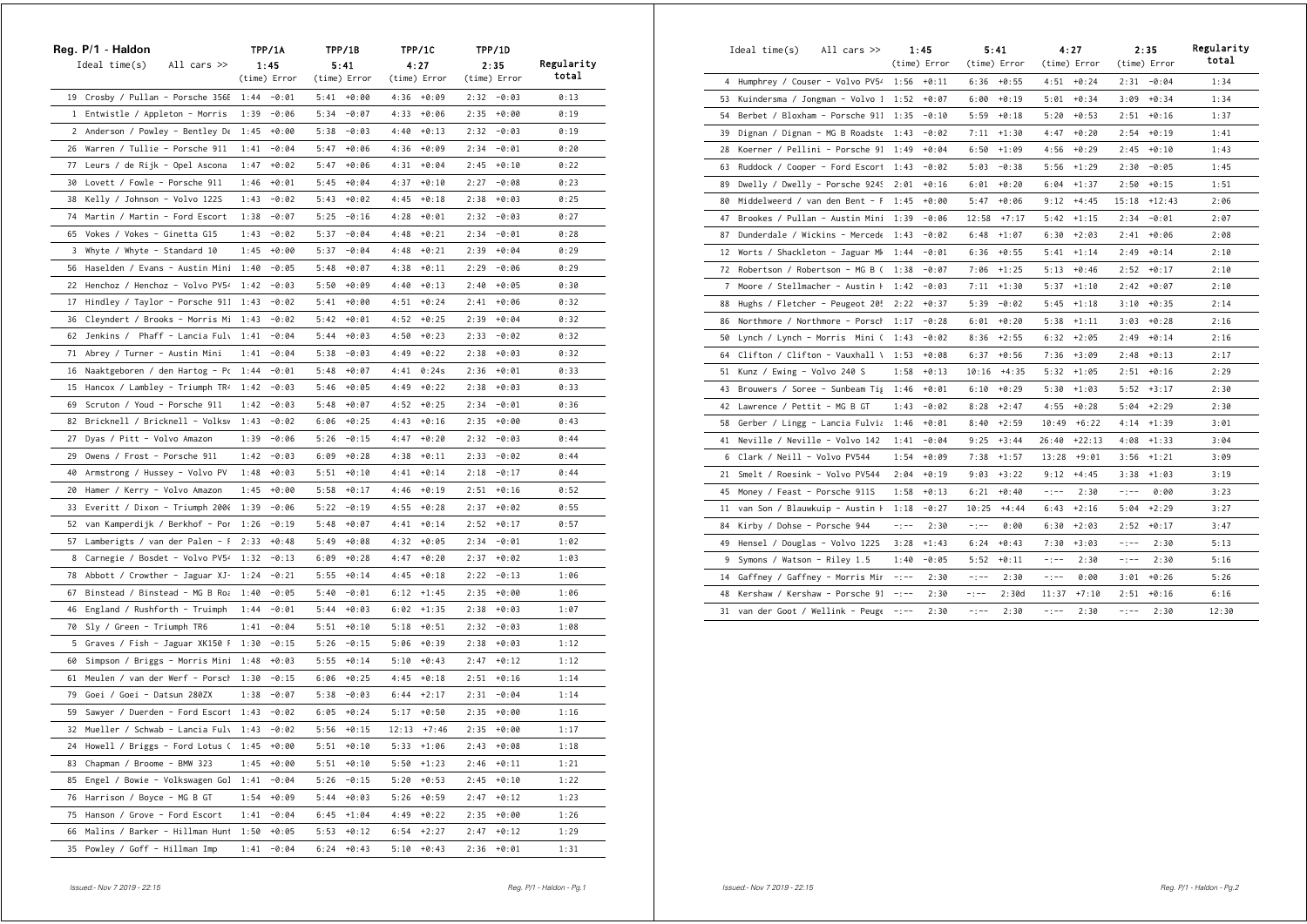| Reg. P/2 - Telegraph Hill                     | TPP/2A          | TPP/2B          | TPP/2C          | TPP/2D        | TPP/2E          | TPP/2F          |            |
|-----------------------------------------------|-----------------|-----------------|-----------------|---------------|-----------------|-----------------|------------|
| Ideal time(s)<br>All cars $\gg$               | 2:49            | 4:24            | 1:05            | 1:25          | 2:25            | 2:31            | Regularity |
|                                               | (time) Error    | (time) Error    | (time) Error    | (time) Error  | (time) Error    | (time) Error    | total      |
| 1 Entwistle / Appleton - Morris Mini Cooper   | $2:49 + 0:00$   | $4:23 - 0:01$   | $1:06 + 0:01$   | $1:31 + 0:06$ | $2:24 - 0:01$   | $2:29 - 0:02$   | 0:11       |
| 17 Hindley / Taylor - Porsche 911             | $2:51 + 0:02$   | 4:25<br>$+0:01$ | $1:10 + 0:05$   | $1:35 + 0:10$ | $2:25 + 0:00$   | 2:32<br>$+0:01$ | 0:19       |
| 59 Sawyer / Duerden - Ford Escort Mexico      | $2:52 + 0:03$   | 4:27<br>$+0:03$ | $1:09 + 0:04$   | $1:37 + 0:12$ | $2:22 - 0:03$   | 2:30<br>$-0:01$ | 0:26       |
| 77 Leurs / de Rijk - Opel Ascona              | $+0:02$<br>2:51 | $+0:03$<br>4:27 | 1:04<br>$-0:01$ | $1:27 + 0:02$ | 2:19<br>$-0:06$ | 2:19<br>$-0:12$ | 0:26       |
| 56 Haselden / Evans - Austin Mini Cooper S    | 2:48<br>$-0:01$ | 4:31<br>$+0:07$ | 1:09<br>$+0:04$ | $1:39 + 0:14$ | $-0:04$<br>2:21 | 2:32<br>$+0:01$ | 0:31       |
| 54 Berbet / Bloxham - Porsche 911             | 2:50<br>$+0:01$ | 4:24<br>$+0:00$ | $1:08 + 0:03$   | $1:51 + 0:26$ | 2:24<br>$-0:01$ | $2:32 + 0:01$   | 0:32       |
| 78 Abbott / Crowther - Jaguar XJ-S            | $2:52 + 0:03$   | 4:24<br>$+0:00$ | $1:11 + 0:06$   | $1:44 + 0:19$ | 2:21<br>$-0:04$ | 2:31<br>$+0:00$ | 0:32       |
| 15 Hancox / Lambley - Triumph TR4             | $+0:00$<br>2:49 | 4:27<br>$+0:03$ | $1:10 + 0:05$   | $1:49 + 0:24$ | 2:24<br>$-0:01$ | 2:31<br>$+0:00$ | 0:33       |
| 36 Cleyndert / Brooks - Morris Mini Cooper S  | 2:49<br>$+0:00$ | 4:25<br>$+0:01$ | $1:19 + 0:14$   | $1:42 + 0:17$ | $-0:01$<br>2:24 | 2:30<br>$-0:01$ | 0:34       |
| 63 Ruddock / Cooper - Ford Escort Mexico      | $-0:01$<br>2:48 | 4:24<br>$+0:00$ | $1:04 - 0:01$   | $1:50 + 0:25$ | 2:19<br>$-0:06$ | 2:30<br>$-0:01$ | 0:34       |
| 38 Kelly / Johnson - Volvo 122S               | 2:50<br>$+0:01$ | 4:24<br>$+0:00$ | $1:13 + 0:08$   | $1:36 + 0:11$ | 2:11<br>$-0:14$ | 2:30<br>$-0:01$ | 0:35       |
| 74 Martin / Martin - Ford Escort              | +0:00<br>2:49   | 4:25<br>$+0:01$ | $1:07 + 0:02$   | $1:42 + 0:17$ | 2:20<br>$-0:05$ | 2:21<br>$-0:10$ | 0:35       |
| 22 Henchoz / Henchoz - Volvo PV544            | 2:51<br>$+0:02$ | 4:23<br>$-0:01$ | $1:15 + 0:10$   | $1:48 + 0:23$ | 2:26<br>+0:01   | 2:30<br>$-0:01$ | 0:38       |
| 2 Anderson / Powley - Bentley Derby           | $+0:01$<br>2:50 | 4:24<br>$+0:00$ | $1:12 + 0:07$   | $1:52 + 0:27$ | $-0:02$<br>2:23 | 2:28<br>$-0:03$ | 0:40       |
| 65 Vokes / Vokes - Ginetta G15                | +0:03<br>2:52   | 4:27<br>$+0:03$ | $1:10 + 0:05$   | $1:50 + 0:25$ | 2:27<br>$+0:02$ | 2:28<br>$-0:03$ | 0:41       |
| 70 Sly / Green - Triumph TR6                  | 2:48<br>$-0:01$ | 4:25<br>$+0:01$ | $1:10 + 0:05$   | $1:51 + 0:26$ | 2:24<br>$-0:01$ | 2:22<br>$-0:09$ | 0:43       |
| 16 Naaktgeboren / den Hartog - Porsche 356B   | 2:50<br>$+0:01$ | 4:27<br>$+0:03$ | $1:09 + 0:04$   | $2:03 + 0:38$ | 2:23<br>$-0:02$ | 2:30<br>$-0:01$ | 0:49       |
| 51 Kunz / Ewing - Volvo 240 S                 | $2:51 + 0:02$   | 4:26<br>+0:02   | $1:26 + 0:21$   | $1:45 + 0:20$ | $-0:01$<br>2:24 | $-0:03$<br>2:28 | 0:49       |
| 71 Abrey / Turner - Austin Mini               | 2:50<br>$+0:01$ | 4:27<br>$+0:03$ | 1:14<br>+0:09   | $1:50 + 0:25$ | 2:32<br>$+0:07$ | 2:35<br>$+0:04$ | 0:49       |
| 66 Malins / Barker - Hillman Hunter           | 2:50<br>$+0:01$ | 4:23<br>$-0:01$ | $1:15 + 0:10$   | $2:00 + 0:35$ | 2:26<br>$+0:01$ | 2:29<br>$-0:02$ | 0:50       |
| 39 Dignan / Dignan - MG B Roadster            | 2:55<br>$+0:06$ | 4:25<br>$+0:01$ | $1:17 + 0:12$   | $1:54 + 0:29$ | 2:30<br>+0:05   | 2:32<br>$+0:01$ | 0:54       |
| 57 Lamberigts / van der Palen - Ford Escort M | 2:49<br>$+0:00$ | 4:29<br>$+0:05$ | $1:07 + 0:02$   | $2:08 + 0:43$ | 2:24<br>$-0:01$ | 2:27<br>$-0:04$ | 0:55       |
| 32 Mueller / Schwab - Lancia Fulvia Coupe     | $+0:01$<br>2:50 | 4:24<br>$+0:00$ | $1:07 + 0:02$   | $1:42 + 0:17$ | 2:25<br>$+0:00$ | 3:08<br>$+0:37$ | 0:57       |
| 50 Lynch / Lynch - Morris Mini Cooper S       | $+0:00$<br>2:49 | 4:21<br>$-0:03$ | 1:09<br>$+0:04$ | $1:48 + 0:23$ | 2:01<br>$-0:24$ | 2:28<br>$-0:03$ | 0:57       |
| 83 Chapman / Broome - BMW 323                 | $+0:00$<br>2:49 | 4:38<br>$+0:14$ | $1:06 + 0:01$   | $1:53 + 0:28$ | $2:38 + 0:13$   | 2:35<br>$+0:04$ | 1:00       |
| 67 Binstead / Binstead - MG B Roadster        | 2:52<br>$+0:03$ | 4:28<br>$+0:04$ | $1:12 + 0:07$   | $2:00 + 0:35$ | $-0:07$<br>2:18 | 2:38<br>$+0:07$ | 1:03       |
| 19 Crosby / Pullan - Porsche 356B             | $+0:00$<br>2:49 | 4:27<br>$+0:03$ | 1:02<br>$-0:03$ | $2:05 + 0:40$ | 2:08<br>$-0:17$ | $-0:01$<br>2:30 | 1:04       |
| 33 Everitt / Dixon - Triumph 2000 MK1         | $+0:00$<br>2:49 | 4:26<br>$+0:02$ | $+0:11$<br>1:16 | $2:08 + 0:43$ | 2:22<br>$-0:03$ | 2:26<br>$-0:05$ | 1:04       |
| 26 Warren / Tullie - Porsche 911 Coupe        | $+0:01$<br>2:50 | $+0:00$<br>4:24 | $1:24 + 0:19$   | $1:42 + 0:17$ | $2:12 - 0:13$   | $-0:15$<br>2:16 | 1:05       |
| 52 van Kamperdijk / Berkhof - Porsche 911     | $2:53 + 0:04$   | $4:12 - 0:12$   | $1:13 + 0:08$   | $1:37 + 0:12$ | $1:58 - 0:27$   | $2:26 - 0:05$   | 1:08       |

 *Issued:- Nov 7 2019 - 22:15 Reg. P/2 - Telegraph Hill - Pg.1*

| Ideal time(s)<br>All cars $\gg$                          | 2:49<br>(time) Error | 4:24<br>(time) Error | 1:05<br>(time) Error | 1:25<br>(time) Error | 2:25<br>(time) Error | 2:31<br>(time) Error | Regularity<br>total |
|----------------------------------------------------------|----------------------|----------------------|----------------------|----------------------|----------------------|----------------------|---------------------|
| 82 Bricknell / Bricknell - Volkswagen Golf GT 2:45 -0:04 |                      | $4:23 - 0:01$        | $1:11 + 0:06$        | $2:20 + 0:55$        | $2:23 - 0:02$        | $2:30 - 0:01$        | 1:09                |
| 30 Lovett / Fowle - Porsche 911                          | 2:50<br>$+0:01$      | $4:26 + 0:02$        | $1:13 + 0:08$        | $2:16 + 0:51$        | 2:23<br>$-0:02$      | $2:24 - 0:07$        | 1:11                |
| 62 Jenkins / Phaff - Lancia Fulvia Coupe                 | $2:50 + 0:01$        | $4:25 + 0:01$        | $1:24 + 0:19$        | $2:14 + 0:49$        | 2:24<br>$-0:01$      | 2:28<br>$-0:03$      | 1:14                |
| 46 England / Rushforth - Truimph 2000                    | 2:51<br>$+0:02$      | 4:27<br>$+0:03$      | 1:23<br>$+0:18$      | 2:10<br>$+0:45$      | 2:19<br>$-0:06$      | 2:30<br>$-0:01$      | 1:15                |
| 4 Humphrey / Couser - Volvo PV544                        | 2:55<br>$+0:06$      | 4:29<br>$+0:05$      | $1:13 + 0:08$        | 2:17<br>$+0:52$      | 2:27<br>$+0:02$      | $2:35 + 0:04$        | 1:17                |
| 89 Dwelly / Dwelly - Porsche 924S                        | 3:02<br>$+0:13$      | $+0:07$<br>4:31      | $1:10 + 0:05$        | 2:03<br>$+0:38$      | 2:33<br>$+0:08$      | $2:37 + 0:06$        | 1:17                |
| 12 Worts / Shackleton - Jaguar Mk2                       | 2:52<br>$+0:03$      | $4:26 + 0:02$        | $1:29 + 0:24$        | $1:58 + 0:33$        | 2:26<br>$+0:01$      | $2:46 + 0:15$        | 1:18                |
| 5 Graves / Fish - Jaguar XK150 FHC                       | $2:52 + 0:03$        | 4:23<br>$-0:01$      | $1:11 + 0:06$        | $3:18$ +1:53         | 2:23<br>$-0:02$      | $2:37 + 0:06$        | 1:18                |
| 61 Meulen / van der Werf - Porsche 911 ST                | 2:50<br>$+0:01$      | 4:27<br>$+0:03$      | $+0:14$<br>1:19      | 2:13<br>$+0:48$      | 2:14<br>$-0:11$      | $-0:05$<br>2:26      | 1:22                |
| 69 Scruton / Youd - Porsche 911                          | $+0:01$<br>2:50      | $+0:01$<br>4:25      | $1:21 + 0:16$        | $2:25 + 1:00$        | 2:27<br>$+0:02$      | 2:29<br>$-0:02$      | 1:22                |
| 8 Carnegie / Bosdet - Volvo PV544                        | $2:51 + 0:02$        | 4:23<br>$-0:01$      | $1:17 + 0:12$        | $2:30 + 1:05$        | 2:18<br>$-0:07$      | 2:29<br>$-0:02$      | 1:24                |
| 28 Koerner / Pellini - Porsche 911                       | 2:54<br>$+0:05$      | $4:27 + 0:03$        | $1:20 + 0:15$        | $2:20 + 0:55$        | 2:29<br>$+0:04$      | 2:26<br>$-0:05$      | 1:27                |
| 3 Whyte / Whyte - Standard 10                            | $+0:06$<br>2:55      | $+0:21$<br>4:45      | $1:15 + 0:10$        | $+0:29$<br>1:54      | $+0:10$<br>2:35      | $2:43 + 0:12$        | 1:28                |
| 42 Lawrence / Pettit - MG B GT                           | $-0:04$<br>2:45      | $5:17 + 0:53$        | $1:14 + 0:09$        | $+0:18$<br>1:43      | $+0:04$<br>2:29      | $2:31 + 0:00$        | 1:28                |
| 47 Brookes / Pullan - Austin Mini Cooper                 | 2:29<br>$-0:20$      | 4:26<br>$+0:02$      | $1:25 + 0:20$        | 1:51<br>$+0:26$      | 2:22<br>$-0:03$      | $2:48 + 0:17$        | 1:28                |
| 86 Northmore / Northmore - Porsche 944                   | $-0:01$<br>2:48      | $4:30 + 0:06$        | $1:20 + 0:15$        | $2:00 + 0:35$        | $2:35 + 0:10$        | $2:53 + 0:22$        | 1:29                |
| 35 Powley / Goff - Hillman Imp                           | 2:50<br>$+0:01$      | 4:17<br>$-0:07$      | $1:14 + 0:09$        | 2:27<br>$+1:02$      | 2:20<br>$-0:05$      | $-0:07$<br>2:24      | 1:29                |
| 60 Simpson / Briggs - Morris Mini Clubman                | 2:52<br>$+0:03$      | 4:29<br>$+0:05$      | 1:26<br>$+0:21$      | 3:00<br>$+1:35$      | $+0:03$<br>2:28      | 2:36<br>+0:05        | 1:37                |
| 64 Clifton / Clifton - Vauxhall Viva                     | 2:51<br>$+0:02$      | 5:02<br>$+0:38$      | $1:19 + 0:14$        | 1:56<br>$+0:31$      | 2:37<br>$+0:12$      | $2:35 + 0:04$        | 1:41                |
| 40 Armstrong / Hussey - Volvo PV 544                     | $2:52 + 0:03$        | $4:28 + 0:04$        | $1:37 + 0:32$        | $2:17 + 0:52$        | 2:37<br>$+0:12$      | $2:32 + 0:01$        | 1:44                |
| 76 Harrison / Boyce - MG B GT                            | $+0:02$<br>2:51      | $4:42 + 0:18$        | $1:23 + 0:18$        | 2:05<br>$+0:40$      | $+0:19$<br>2:44      | $2:39 + 0:08$        | 1:45                |
| 72 Robertson / Robertson - MG B GT V8                    | $+0:04$<br>2:53      | $+0:18$<br>4:42      | $+0:02$<br>1:07      | 2:47<br>$+1:22$      | 2:41<br>$+0:16$      | $2:41 + 0:10$        | 1:50                |
| 75 Hanson / Grove - Ford Escort                          | 2:48<br>$-0:01$      | 6:49<br>$+2:25$      | $1:13 + 0:08$        | 1:56<br>$+0:31$      | 2:21<br>$-0:04$      | 2:19<br>$-0:12$      | 1:56                |
| 29 Owens / Frost - Porsche 911                           | $+0:01$<br>2:50      | $4:31 + 0:07$        | $2:10 + 1:05$        | $+0:44$<br>2:09      | 2:22<br>$-0:03$      | $-0:05$<br>2:26      | 2:00                |
| 24 Howell / Briggs - Ford Lotus Cortina Mk1              | 2:29<br>$-0:20$      | $4:34 + 0:10$        | $1:09 + 0:04$        | $2:46$ +1:21         | $2:37 + 0:12$        | $2:45 + 0:14$        | 2:00                |
| 53 Kuindersma / Jongman - Volvo 142                      | $-0:03$<br>2:46      | 4:49<br>$+0:25$      | $2:34$ +1:29         | 1:49<br>$+0:24$      | 2:32<br>$+0:07$      | 2:30<br>$-0:01$      | 2:00                |
| 7 Moore / Stellmacher - Austin Healey Sprite             | $-0:01$<br>2:48      | +0:09<br>4:33        | +0:31<br>1:36        | 2:25<br>$+1:00$      | 2:46<br>$+0:21$      | 2:30<br>$-0:01$      | 2:03                |
| 41 Neville / Neville - Volvo 142 S                       | $+0:08$<br>2:57      | 4:23<br>$-0:01$      | $2:22 + 1:17$        | 2:13<br>$+0:48$      | 2:30<br>$+0:05$      | 2:36<br>+0:05        | 2:07                |
| 20 Hamer / Kerry - Volvo Amazon                          | 2:45<br>$-0:04$      | $4:32 + 0:08$        | $1:07 + 0:02$        | $4:52 +3:27$         | 2:19<br>$-0:06$      | $3:28 + 0:57$        | 2:17                |
| 85 Engel / Bowie - Volkswagen Golf GTI                   | $+0:08$<br>2:57      | 4:26<br>$+0:02$      | $3:08 + 2:03$        | 10:19<br>$+8:54$     | $-0:04$<br>2:21      | 2:35<br>+0:04        | 2:18                |
| 27 Dyas / Pitt - Volvo Amazon                            | $2:55 + 0:06$        | $4:29 + 0:05$        | $2:00 + 0:55$        | $2:21 + 0:56$        | $2:07 - 0:18$        | $2:30 - 0:01$        | 2:21                |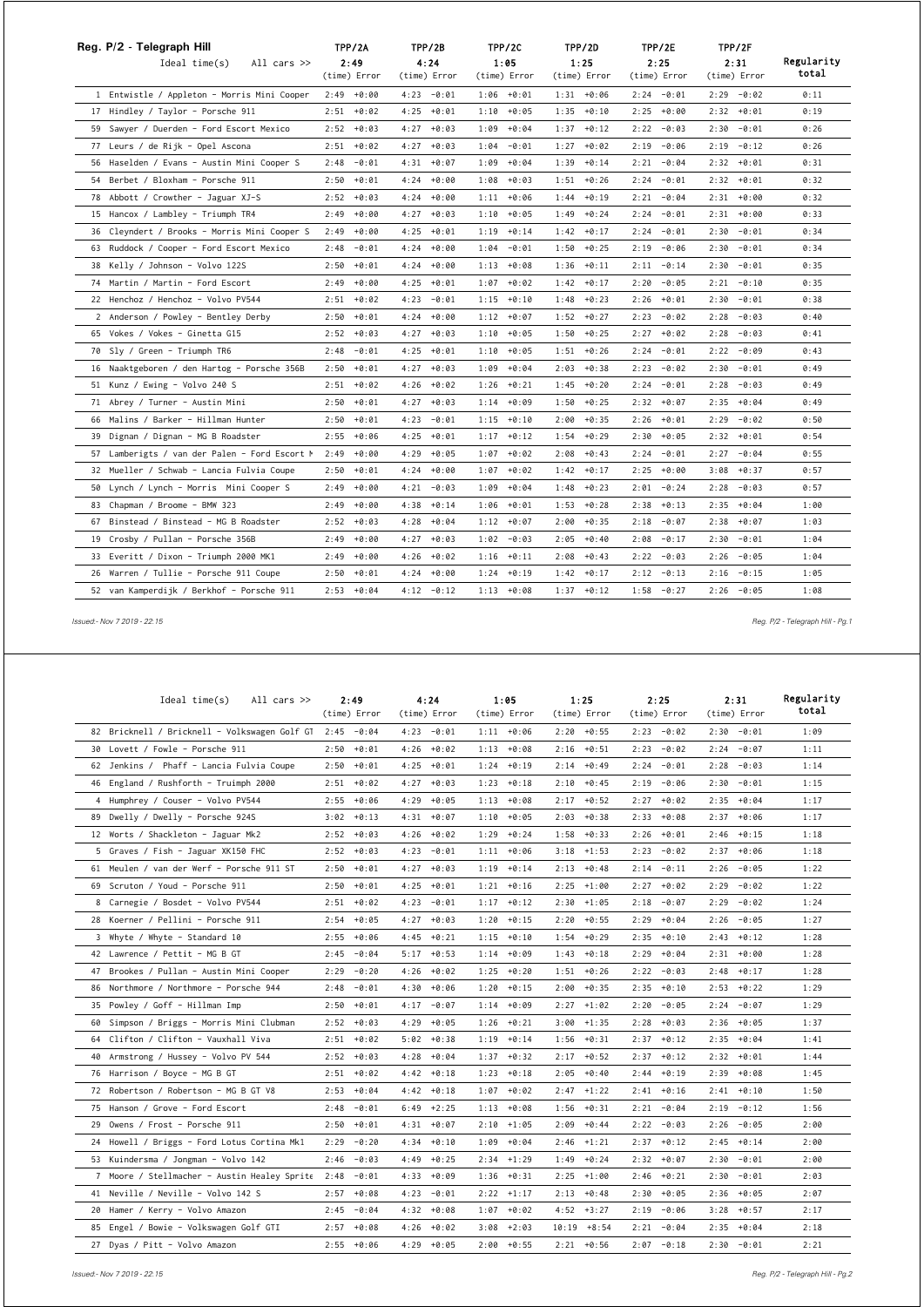| All cars $\gg$<br>Ideal time(s)             | 2:49<br>(time) Error | 4:24<br>(time) Error | 1:05<br>(time) Error | 1:25<br>(time) Error | 2:25<br>(time) Error | 2:31<br>(time) Error | Regularity<br>total |
|---------------------------------------------|----------------------|----------------------|----------------------|----------------------|----------------------|----------------------|---------------------|
| 11 van Son / Blauwkuip - Austin Healey 3000 | $2:36 - 0:13$        | $4:28 + 0:04$        | $1:52 + 0:47$        | $2:18 + 0:53$        | $2:25 + 0:00$        | 2:56<br>$+0:25$      | 2:22                |
| 84 Kirby / Dohse - Porsche 944              | $3:00 + 0:11$        | 4:27<br>$+0:03$      | $3:24 +2:19$         | $2:19 + 0:54$        | $2:31 + 0:06$        | 2:40<br>$+0:09$      | 2:23                |
| 87 Dunderdale / Wickins - Mercedes 190e 16v | $-0:03$<br>2:46      | 4:58<br>$+0:34$      | $1:43 + 0:38$        | $6:07 +4:42$         | $2:33 + 0:08$        | 2:33<br>$+0:02$      | 2:25                |
| 14 Gaffney / Gaffney - Morris Mini          | $2:51 + 0:02$        | $5:28$ +1:04         | $1:32 + 0:27$        | $3:34 +2:09$         | $2:25 + 0:00$        | $2:32 + 0:01$        | 2:30                |
| 48 Kershaw / Kershaw - Porsche 911T         | $-0:13$<br>2:36      | $4:41 + 0:17$        | $1:11 + 0:06$        | $5:07 + 3:42$        | $2:26 + 0:01$        | $4:00 + 1:29$        | 2:37                |
| 58 Gerber / Lingg - Lancia Fulvia 1600 HF   | $2:49 + 0:00$        | $4:54 + 0:30$        | $2:47 +1:42$         | $2:22 + 0:57$        | $2:31 + 0:06$        | 2:44<br>$+0:13$      | 2:46                |
| 6 Clark / Neill - Volvo PV544               | $3:05 + 0:16$        | $5:04 + 0:40$        | $1:26 + 0:21$        | $4:24$ +2:59         | $2:35 + 0:10$        | 2:55<br>$+0:24$      | 2:51                |
| 43 Brouwers / Soree - Sunbeam Tiger         | $2:53 + 0:04$        | $4:57 + 0:33$        | $3:25 +2:20$         | $3:31 + 2:06$        | $2:32 + 0:07$        | 2:40<br>$+0:09$      | 2:53                |
| 79 Goei / Goei - Datsun 280ZX               | $2:58 + 0:09$        | $5:40 +1:16$         | $1:24 + 0:19$        | $2:33 +1:08$         | $2:30 + 0:05$        | 2:55<br>$+0:24$      | 2:57                |
| 88 Hughs / Fletcher - Peugeot 205           | $2:55 + 0:06$        | $5:05 + 0:41$        | $1:20 + 0:15$        | $3:30 + 2:05$        | $2:51 + 0:26$        | $3:02 + 0:31$        | 2:59                |
| 45 Money / Feast - Porsche 911S             | $2:49 + 0:00$        | $4:46 + 0:22$        | $3:01 + 1:56$        | $2:33 + 1:08$        | $2:48 + 0:23$        | $2:51 + 0:20$        | 3:05                |
| 80 Middelweerd / van den Bent - Porsche 928 | $2:59 + 0:10$        | $5:13 + 0:49$        | $3:04$ +1:59         | $4:27 +3:02$         | $2:04 - 0:21$        | 2:56<br>$+0:25$      | 3:45                |
| 21 Smelt / Roesink - Volvo PV544            | $3:23 + 0:34$        | $10:34 + 6:10$       | $7:17 + 6:12$        | $2:53 +1:28$         | $3:26 +1:01$         | 3:28<br>$+0:57$      | 5:31                |
| 9 Symons / Watson - Riley 1.5               | 2:30<br>$-1 - -$     | 2:30<br>$-1 - -$     | 2:30<br>$-1 - -$     | 2:30<br>$-1 - -$     | 2:30<br>$-1 - -$     | 2:30<br>$-1 - -$     | 17:30               |
| 31 van der Goot / Wellink - Peugeot 404     | 2:30<br>$-1 - -$     | 2:30<br>$-1 - -$     | 2:30<br>$-1 - -$     | 2:30<br>$-1 - -$     | 2:30<br>$-1 - -$     | 2:30<br>$-1 - -$     | 17:30               |
| 49 Hensel / Douglas - Volvo 122S            | 2:30<br>$-1 - -$     | 2:30<br>$-1 - -$     | 2:30<br>$-1 - -$     | 2:30<br>$-$ : $-$ -  | 2:30<br>$-1 - -$     | 2:30<br>$-1 - -$     | 17:30               |

 *Issued:- Nov 7 2019 - 22:15 Reg. P/2 - Telegraph Hill - Pg.3*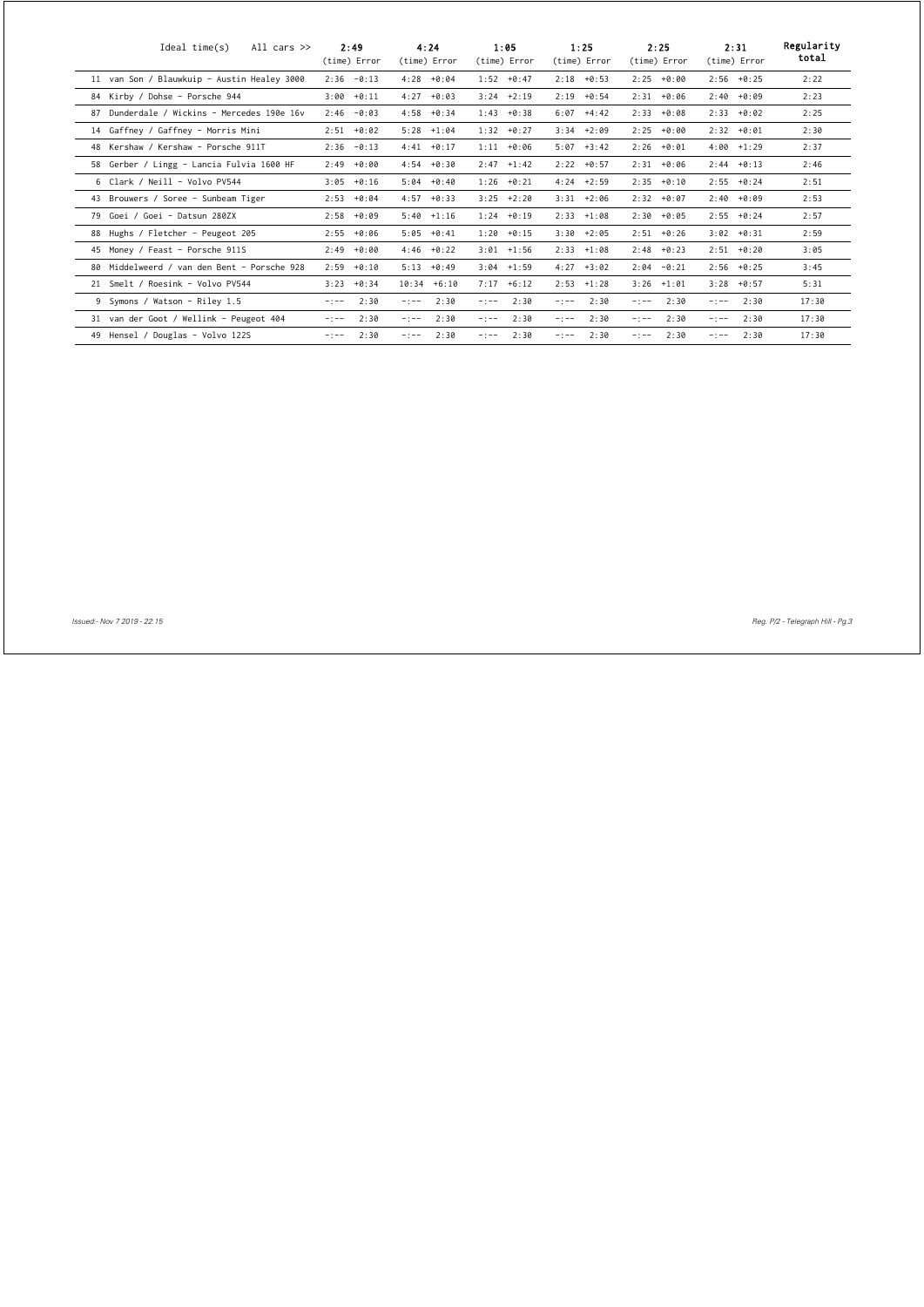|    | Reg. 1/1 - Devonshire Heartland<br>$Ideal time(s)$ All cars $\gg$ |      | TP1/1A<br>6:49 |      | TP1/1B<br>5:14 | Regularity   |
|----|-------------------------------------------------------------------|------|----------------|------|----------------|--------------|
|    |                                                                   |      | (time) Error   |      | (time) Error   | total        |
|    | 36 Cleyndert / Brooks - Morris Mini Cooper S                      |      | $6:49 + 0:00$  |      | $5:14 + 0:00$  | 0:00         |
|    | 46 England / Rushforth - Truimph 2000                             |      | $6:48 - 0:01$  |      | $5:14 + 0:00$  | 0:01         |
|    | 71 Abrey / Turner - Austin Mini                                   |      | $6:50 + 0:01$  |      | $5:13 - 0:01$  | 0:02         |
|    | 76 Harrison / Boyce - MG B GT                                     |      | $6:47 - 0:02$  |      | $5:14 + 0:00$  | 0:02         |
| 6  | Clark / Neill - Volvo PV544                                       |      | $6:51 + 0:02$  |      | $5:15 + 0:01$  | 0:03         |
|    | 30 Lovett / Fowle - Porsche 911                                   |      | $6:48 - 0:01$  |      | $5:16 + 0:02$  | 0:03         |
|    | 41 Neville / Neville - Volvo 142 S                                |      | $6:52 + 0:03$  |      | $5:14 + 0:00$  | 0:03         |
|    | 57 Lamberigts / van der Palen - Ford Escort Mexico                |      | $6:46 - 0:03$  |      | $5:14 + 0:00$  | 0:03         |
|    | 75 Hanson / Grove - Ford Escort                                   |      | $6:51 + 0:02$  |      | $5:13 - 0:01$  | 0:03         |
|    | 65 Vokes / Vokes - Ginetta G15                                    | 6:51 | +0:02          |      | $5:12 - 0:02$  | 0:04         |
|    | 1 Entwistle / Appleton - Morris Mini Cooper S                     |      | $6:46 - 0:03$  |      | $5:16 + 0:02$  | 0:05         |
|    | 3 Whyte / Whyte - Standard 10                                     |      | $6:47 - 0:02$  |      | $5:11 - 0:03$  | 0:05         |
|    | 26 Warren / Tullie - Porsche 911 Coupe                            |      | $6:46 - 0:03$  |      | $5:12 - 0:02$  | 0:05         |
|    | 70 Sly / Green - Triumph TR6                                      |      | $6:49 + 0:00$  |      | $5:19 + 0:05$  | 0:05         |
|    | 22 Henchoz / Henchoz - Volvo PV544                                |      | $6:50 + 0:01$  |      | $5:08 - 0:06$  | 0:07         |
|    | 38 Kelly / Johnson - Volvo 122S                                   |      |                |      |                |              |
|    |                                                                   |      | $6:46 - 0:03$  |      | $5:18 + 0:04$  | 0:07<br>0:07 |
|    | 50 Lynch / Lynch - Morris Mini Cooper S                           |      | $6:43 - 0:06$  |      | $5:15 + 0:01$  |              |
|    | 67 Binstead / Binstead - MG B Roadster                            |      | $6:52 + 0:03$  |      | $5:18 + 0:04$  | 0:07         |
|    | 74 Martin / Martin - Ford Escort                                  |      | $6:47 - 0:02$  |      | $5:19 + 0:05$  | 0:07         |
|    | 84 Kirby / Dohse - Porsche 944                                    |      | $6:50 + 0:01$  |      | $5:08 - 0:06$  | 0:07         |
|    | 56 Haselden / Evans - Austin Mini Cooper S                        | 6:45 | -0:04          |      | $5:18 + 0:04$  | 0:08         |
| 87 | Dunderdale / Wickins - Mercedes 190e 16v                          |      | $6:46 - 0:03$  |      | $5:19 + 0:05$  | 0:08         |
| 45 | Money / Feast - Porsche 911S                                      |      | $6:49 + 0:00$  |      | $5:04 - 0:10$  | 0:10         |
|    | 52 van Kamperdijk / Berkhof - Porsche 911                         |      | $6:55 + 0:06$  |      | $5:10 - 0:04$  | 0:10         |
| 58 | Gerber / Lingg - Lancia Fulvia 1600 HF                            |      | $6:41 - 0:08$  |      | $5:12 - 0:02$  | 0:10         |
|    | 53 Kuindersma / Jongman - Volvo 142                               |      | $6:47 - 0:02$  |      | $5:23 + 0:09$  | 0:11         |
|    | 63 Ruddock / Cooper - Ford Escort Mexico                          |      | $6:39 - 0:10$  |      | $5:15 + 0:01$  | 0:11         |
|    | 72 Robertson / Robertson - MG B GT V8                             |      | $6:46 - 0:03$  |      | $5:22 + 0:08$  | 0:11         |
|    | 14 Gaffney / Gaffney - Morris Mini                                |      | $6:53 + 0:04$  |      | $5:23 + 0:09$  | 0:13         |
|    | 16 Naaktgeboren / den Hartog - Porsche 356B                       |      | $6:49 + 0:00$  |      | $5:01 - 0:13$  | 0:13         |
|    | 17 Hindley / Taylor - Porsche 911                                 |      | $6:46 - 0:03$  |      | $5:24 + 0:10$  | 0:13         |
|    | 24 Howell / Briggs - Ford Lotus Cortina Mk1                       | 6:38 | $-0:11$        |      | $5:16 + 0:02$  | 0:13         |
|    | 27 Dyas / Pitt - Volvo Amazon                                     | 6:49 | +0:00          |      | $5:01 - 0:13$  | 0:13         |
|    | 47 Brookes / Pullan - Austin Mini Cooper                          |      | $6:56 + 0:07$  |      | $5:20 + 0:06$  | 0:13         |
| 2  | Anderson / Powley - Bentley Derby                                 |      | $6:44 - 0:05$  |      | $5:05 - 0:09$  | 0:14         |
| 69 | Scruton / Youd - Porsche 911                                      |      | $6:56 + 0:07$  |      | $5:07 - 0:07$  | 0:14         |
|    | 28 Koerner / Pellini - Porsche 911                                | 6:58 | +0:09          | 5:08 | -0:06          | 0:15         |
|    | 77 Leurs / de Rijk - Opel Ascona                                  |      | $7:00 + 0:11$  |      | $5:10 - 0:04$  | 0:15         |
|    | 59 Sawyer / Duerden - Ford Escort Mexico                          |      | $6:57 + 0:08$  |      | $5:22 + 0:08$  | 0:16         |
| 62 | Jenkins / Phaff - Lancia Fulvia Coupe                             |      | $6:43 - 0:06$  |      | $5:24 + 0:10$  | 0:16         |
| 89 | Dwelly / Dwelly - Porsche 924S                                    |      | $6:35 - 0:14$  |      | $5:16 + 0:02$  | 0:16         |
| 4  | Humphrey / Couser - Volvo PV544                                   |      | $6:54 + 0:05$  |      | $5:02 - 0:12$  | 0:17         |
|    | 33 Everitt / Dixon - Triumph 2000 MK1                             |      | $6:43 - 0:06$  |      | $5:03 - 0:11$  | 0:17         |
| 35 | Powley / Goff - Hillman Imp                                       |      | $6:55 + 0:06$  | 5:02 | $-0:12$        | 0:18         |
|    | 85 Engel / Bowie - Volkswagen Golf GTI                            | 6:50 | $+0:01$        | 4:53 | $-0:21$        | 0:22         |

|    | Ideal time(s)                               | All cars $\gg$ |           | 6:49           |             | 5:14          | Regularity |
|----|---------------------------------------------|----------------|-----------|----------------|-------------|---------------|------------|
|    |                                             |                |           | (time) Error   |             | (time) Error  | total      |
|    | 88 Hughs / Fletcher - Peugeot 205           |                |           | $7:01 + 0:12$  |             | $5:04 - 0:10$ | 0:22       |
|    | 42 Lawrence / Pettit - MG B GT              |                |           | $7:03 + 0:14$  | 5:03        | $-0:11$       | 0:25       |
| 64 | Clifton / Clifton - Vauxhall Viva           |                | 7:00      | $+0:11$        | 5:00        | $-0:14$       | 0:25       |
| 7  | Moore / Stellmacher - Austin Healey Sprite  |                |           | $6:45 - 0:04$  | 5:37        | $+0:23$       | 0:27       |
| 86 | Northmore / Northmore - Porsche 944         |                | 6:31      | $-0:18$        | 5:24        | $+0:10$       | 0:28       |
| 20 | Hamer / Kerry - Volvo Amazon                |                | 6:37      | $-0:12$        | 5:32        | $+0:18$       | 0:30       |
| 29 | Owens / Frost - Porsche 911                 |                | 7:03      | $+0:14$        | 5:33        | $+0:19$       | 0:33       |
| 60 | Simpson / Briggs - Morris Mini Clubman      |                | 7:10      | $+0:21$        | 5:27        | $+0:13$       | 0:34       |
| 78 | Abbott / Crowther - Jaguar XJ-S             |                |           | $6:17 - 0:32$  | 5:12        | $-0:02$       | 0:34       |
| 51 | Kunz / Ewing - Volvo 240 S                  |                | 7:17      | $+0:28$        | 5:03        | $-0:11$       | 0:39       |
| 9  | Symons / Watson - Riley 1.5                 |                | 7:28      | $+0:39$        | 5:04        | $-0:10$       | 0:49       |
| 32 | Mueller / Schwab - Lancia Fulvia Coupe      |                |           | $6:15 - 0:34$  | 5:38        | $+0:24$       | 0:58       |
|    | 8 Carnegie / Bosdet - Volvo PV544           |                | 8:04      | $+1:15$        | 5:15        | $+0:01$       | 1:01       |
| 40 | Armstrong / Hussey - Volvo PV 544           |                | 8:59      | $+2:10$        | 5:16        | $+0:02$       | 1:02       |
| 79 | Goei / Goei - Datsun 280ZX                  |                | 17:54     | $+11:05$       | 5:18        | $+0:04$       | 1:04       |
| 82 | Bricknell / Bricknell - Volkswagen Golf GTi |                |           | $10:00 + 3:11$ | 5:19        | $+0:05$       | 1:05       |
| 39 | Dignan / Dignan - MG B Roadster             |                |           | $9:52 +3:03$   | 5:22        | $+0:08$       | 1:08       |
| 11 | van Son / Blauwkuip - Austin Healey 3000    |                | 8:07      | $+1:18$        | 5:05        | $-0:09$       | 1:09       |
| 66 | Malins / Barker - Hillman Hunter            |                | 12:35     | $+5:46$        | 5:23        | $+0:09$       | 1:09       |
| 5  | Graves / Fish - Jaguar XK150 FHC            |                |           | $13:43 + 6:54$ | 5:24        | $+0:10$       | 1:10       |
| 54 | Berbet / Bloxham - Porsche 911              |                |           | $10:44$ +3:55  | 5:25        | $+0:11$       | 1:11       |
| 61 | Meulen / van der Werf - Porsche 911 ST      |                |           | $11:36 +4:47$  | 5:25        | $+0:11$       | 1:11       |
| 80 | Middelweerd / van den Bent - Porsche 928    |                | 8:02      | $+1:13$        | 5:01        | $-0:13$       | 1:13       |
| 12 | Worts / Shackleton - Jaguar Mk2             |                |           | $12:03 + 5:14$ | 5:35        | $+0:21$       | 1:21       |
| 83 | Chapman / Broome - BMW 323                  |                | 9:52      | $+3:03$        | 5:37        | $+0:23$       | 1:23       |
| 21 | Smelt / Roesink - Volvo PV544               |                | 8:31      | $+1:42$        | 6:01        | $+0:47$       | 1:47       |
| 48 | Kershaw / Kershaw - Porsche 911T            |                | $-1 - -$  | 2:30           | $-1 - -$    | 2:30          | 5:00       |
| 15 | Hancox / Lambley - Triumph TR4              |                | -:--      | 2:30           | $-1 - -$    | 2:30          | 7:30       |
| 19 | Crosby / Pullan - Porsche 356B              |                | $-1 - -$  | 2:30           | $-1 - -$    | 2:30          | 7:30       |
| 43 | Brouwers / Soree - Sunbeam Tiger            |                | $-$ : $-$ | 2:30           | $-$ : $-$ - | 2:30          | 7:30       |
| 49 | Hensel / Douglas - Volvo 122S               |                | $-$ : $-$ | 2:30           | $-1 - -$    | 2:30          | 7:30       |
|    |                                             |                |           |                |             |               |            |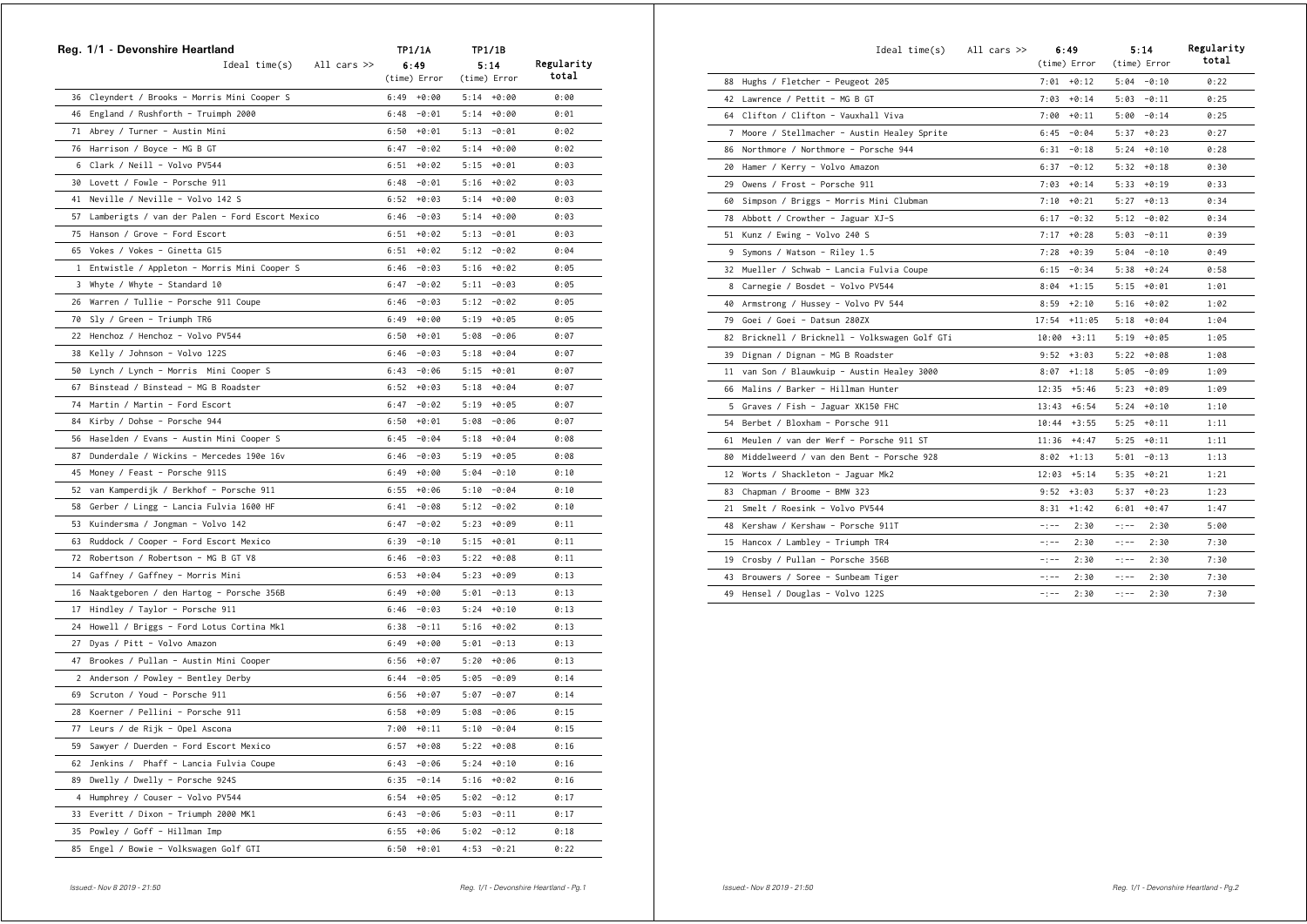|              | Reg. 1/2 - Little Dart Valley                 |      | <b>TP1/2A</b> |      | TP1/2B        |      | <b>TP1/2C</b> |            |
|--------------|-----------------------------------------------|------|---------------|------|---------------|------|---------------|------------|
|              | Ideal time(s)<br>All cars >>                  |      | 7:54          |      | 9:03          |      | 3:39          | Regularity |
|              |                                               |      | (time) Error  |      | (time) Error  |      | (time) Error  | total      |
|              | 57 Lamberigts / van der Palen - Ford Escort M |      | $7:53 - 0:01$ |      | $9:02 - 0:01$ |      | $3:39 + 0:00$ | 0:02       |
|              | 16 Naaktgeboren / den Hartog - Porsche 356B   | 7:56 | $+0:02$       | 9:04 | $+0:01$       |      | $3:39 + 0:00$ | 0:03       |
|              | 41 Neville / Neville - Volvo 142 S            | 7:54 | $+0:00$       | 9:06 | $+0:03$       |      | $3:40 + 0:01$ | 0:04       |
| 8            | Carnegie / Bosdet - Volvo PV544               | 7:56 | +0:02         |      | $9:03 + 0:00$ |      | $3:42 + 0:03$ | 0:05       |
| $\mathbf{1}$ | Entwistle / Appleton - Morris Mini Cooper     | 7:54 | $+0:00$       | 9:06 | $+0:03$       |      | $3:42 + 0:03$ | 0:06       |
| 58           | Gerber / Lingg - Lancia Fulvia 1600 HF        | 7:56 | $+0:02$       | 9:01 | $-0:02$       | 3:41 | $+0:02$       | 0:06       |
| $\mathbf{2}$ | Anderson / Powley - Bentley Derby             | 7:56 | $+0:02$       | 9:06 | +0:03         |      | $3:41 + 0:02$ | 0:07       |
| 9            | Symons / Watson - Riley 1.5                   | 7:56 | +0:02         | 9:09 | +0:06         |      | $3:39 + 0:00$ | 0:08       |
| 39           | Dignan / Dignan - MG B Roadster               | 7:55 | $+0:01$       | 9:04 | +0:01         |      | $3:45 + 0:06$ | 0:08       |
| 56           | Haselden / Evans - Austin Mini Cooper S       | 7:59 | $+0:05$       | 9:04 | $+0:01$       |      | $3:37 - 0:02$ | 0:08       |
| 77           | Leurs / de Rijk - Opel Ascona                 | 7:57 | $+0:03$       | 9:07 | +0:04         |      | $3:41 + 0:02$ | 0:09       |
| 3            | Whyte / Whyte - Standard 10                   | 8:00 | $+0:06$       | 9:02 | -0:01         |      | $3:42 + 0:03$ | 0:10       |
| 40           | Armstrong / Hussey - Volvo PV 544             | 7:58 | $+0:04$       | 9:06 | +0:03         | 3:42 | +0:03         | 0:10       |
| 36           | Cleyndert / Brooks - Morris Mini Cooper S     | 7:57 | $+0:03$       | 9:05 | +0:02         |      | $3:46 + 0:07$ | 0:12       |
| 45           | Money / Feast - Porsche 911S                  | 7:55 | $+0:01$       | 9:08 | $+0:05$       |      | $3:45 + 0:06$ | 0:12       |
| 46           | England / Rushforth - Truimph 2000            | 8:00 | $+0:06$       | 9:06 | +0:03         |      | $3:43 + 0:04$ | 0:13       |
| 63           | Ruddock / Cooper - Ford Escort Mexico         | 7:56 | $+0:02$       | 8:58 | $-0:05$       |      | $3:47 + 0:08$ | 0:15       |
| 50           | Lynch / Lynch - Morris Mini Cooper S          | 8:09 | $+0:15$       | 9:03 | +0:00         | 3:40 | +0:01         | 0:16       |
| 54           | Berbet / Bloxham - Porsche 911                | 7:58 | $+0:04$       | 9:06 | +0:03         | 3:48 | +0:09         | 0:16       |
| 86           | Northmore / Northmore - Porsche 944           | 7:59 | $+0:05$       |      | $9:07 + 0:04$ |      | $3:47 + 0:08$ | 0:17       |
| 52           | van Kamperdijk / Berkhof - Porsche 911        | 8:07 | $+0:13$       | 9:03 | $+0:00$       | 3:34 | -0:05         | 0:18       |
| 82           | Bricknell / Bricknell - Volkswagen Golf GT    | 7:56 | $+0:02$       | 8:47 | $-0:16$       |      | $3:39 + 0:00$ | 0:18       |
|              | 4 Humphrey / Couser - Volvo PV544             | 7:54 | $+0:00$       | 9:08 | $+0:05$       |      | $3:53 + 0:14$ | 0:19       |
| 27           | Dyas / Pitt - Volvo Amazon                    | 7:54 | +0:00         | 9:01 | -0:02         |      | $3:22 - 0:17$ | 0:19       |
| 65           | Vokes / Vokes - Ginetta G15                   | 8:00 | $+0:06$       | 9:05 | +0:02         | 3:50 | $+0:11$       | 0:19       |
|              | 42 Lawrence / Pettit - MG B GT                | 7:57 | $+0:03$       | 9:09 | $+0:06$       | 3:50 | $+0:11$       | 0:20       |
|              | 61 Meulen / van der Werf - Porsche 911 ST     | 8:02 | +0:08         | 8:57 | -0:06         |      | $3:47 + 0:08$ | 0:22       |
| 67           | Binstead / Binstead - MG B Roadster           | 7:56 | $+0:02$       | 8:57 | $-0:06$       |      | $3:25 - 0:14$ | 0:22       |
| 17           | Hindley / Taylor - Porsche 911                | 7:58 | $+0:04$       | 9:11 | $+0:08$       |      | $3:50 + 0:11$ | 0:23       |
| 62           | Jenkins / Phaff - Lancia Fulvia Coupe         | 7:57 | $+0:03$       | 9:07 | +0:04         | 3:55 | +0:16         | 0:23       |
| 51           | Kunz / Ewing - Volvo 240 S                    | 7:49 | $-0:05$       | 8:58 | -0:05         | 3:25 | $-0:14$       | 0:24       |
| 7            | Moore / Stellmacher - Austin Healey Sprite    | 8:04 | $+0:10$       | 8:59 | $-0:04$       | 3:50 | $+0:11$       | 0:25       |
| 12           | Worts / Shackleton - Jaguar Mk2               | 8:01 | $+0:07$       | 9:07 | +0:04         |      | $3:53 + 0:14$ | 0:25       |
| 20           | Hamer / Kerry - Volvo Amazon                  | 8:01 | $+0:07$       | 9:11 | $+0:08$       |      | $3:29 - 0:10$ | 0:25       |
| 66           | Malins / Barker - Hillman Hunter              | 7:58 | $+0:04$       | 9:04 | $+0:01$       |      | $4:01 + 0:22$ | 0:27       |
| 72           | Robertson / Robertson - MG B GT V8            | 7:56 | +0:02         | 9:00 | $-0:03$       | 4:01 | +0:22         | 0:27       |
| 83           | Chapman / Broome - BMW 323                    | 7:53 | -0:01         | 9:13 | $+0:10$       | 3:55 | $+0:16$       | 0:27       |
|              | 22 Henchoz / Henchoz - Volvo PV544            | 7:53 | $-0:01$       | 9:02 | $-0:01$       | 4:05 | $+0:26$       | 0:28       |
| 75           | Hanson / Grove - Ford Escort                  | 7:49 | -0:05         |      | $9:03 + 0:00$ |      | $4:02 + 0:23$ | 0:28       |
| 47           | Brookes / Pullan - Austin Mini Cooper         | 8:15 | $+0:21$       | 8:57 | $-0:06$       |      | $3:41 + 0:02$ | 0:29       |
| 89           | Dwelly / Dwelly - Porsche 924S                | 8:08 | $+0:14$       | 9:14 | $+0:11$       |      | $3:44 + 0:05$ | 0:30       |
| 60           | Simpson / Briggs - Morris Mini Clubman        | 8:12 | $+0:18$       | 9:04 | $+0:01$       | 3:51 | +0:12         | 0:31       |
| 78           | Abbott / Crowther - Jaguar XJ-S               | 7:55 | $+0:01$       | 9:05 | $+0:02$       | 4:07 | $+0:28$       | 0:31       |
| 85           | Engel / Bowie - Volkswagen Golf GTI           | 7:51 | $-0:03$       | 8:50 | $-0:13$       | 3:55 | $+0:16$       | 0:32       |
| 87           | Dunderdale / Wickins - Mercedes 190e 16v      | 7:56 | $+0:02$       | 9:07 | +0:04         | 4:10 | $+0:31$       | 0:37       |

|    | Ideal time(s)<br>All cars $\gg$           | 7:54<br>(time) Error |                        | 9:03<br>(time) Error |             | 3:39<br>(time) Error | Regularity<br>total |
|----|-------------------------------------------|----------------------|------------------------|----------------------|-------------|----------------------|---------------------|
|    | 76 Harrison / Boyce - MG B GT             | $8:22 + 0:28$        |                        | $9:11 + 0:08$        | 3:41        | $+0:02$              | 0:38                |
|    | 69 Scruton / Youd - Porsche 911           | 7:57                 | $+0:03$<br>9:18        | $+0:15$              | 3:16        | $-0:23$              | 0:41                |
| 28 | Koerner / Pellini - Porsche 911           | 8:06                 | $+0:12$<br>9:09        | $+0:06$              | 3:15        | $-0:24$              | 0:42                |
| 59 | Sawyer / Duerden - Ford Escort Mexico     | 7:56                 | $+0:02$<br>8:47        | $-0:16$              | 4:08        | $+0:29$              | 0:47                |
| 5  | Graves / Fish - Jaguar XK150 FHC          | 7:55                 | $+0:01$<br>8:19        | $-0:44$              | 3:36        | $-0:03$              | 0:48                |
| 71 | Abrey / Turner - Austin Mini              | 7:56                 | $+0:02$<br>9:10        | $+0:07$              | 4:25        | $+0:46$              | 0:55                |
| 35 | Powley / Goff - Hillman Imp               | 8:39                 | $+0:45$<br>9:09        | $+0:06$              | 3:45        | $+0:06$              | 0:57                |
| 88 | Hughs / Fletcher - Peugeot 205            | 7:58                 | +0:04<br>9:02          | $-0:01$              | 4:35        | $+0:56$              | 1:01                |
| 26 | Warren / Tullie - Porsche 911 Coupe       | 7:54                 | +0:00<br>9:02          | -0:01                | 5:08        | $+1:29$              | 1:01                |
| 11 | van Son / Blauwkuip - Austin Healey 3000  | 7:38                 | 9:20<br>$-0:16$        | $+0:17$              | 4:08        | $+0:29$              | 1:02                |
| 29 | Owens / Frost - Porsche 911               | 7:55                 | $+0:01$<br>9:04        | $+0:01$              | 13:01       | $+9:22$              | 1:02                |
| 53 | Kuindersma / Jongman - Volvo 142          | 7:58                 | $+0:04$<br>8:39        | $-0:24$              | 4:14        | $+0:35$              | 1:03                |
|    | 32 Mueller / Schwab - Lancia Fulvia Coupe | 8:02                 | 9:26<br>+0:08          | $+0:23$              | 4:12        | $+0:33$              | 1:04                |
| 33 | Everitt / Dixon - Triumph 2000 MK1        | 7:56                 | $+0:02$<br>9:05        | $+0:02$              | 4:57        | $+1:18$              | 1:04                |
| 38 | Kelly / Johnson - Volvo 122S              | 7:56                 | $+0:02$<br>9:07        | $+0:04$              | 4:59        | $+1:20$              | 1:06                |
| 70 | Sly / Green - Triumph TR6                 | 7:58                 | $+0:04$<br>9:05        | $+0:02$              | 14:02       | $+10:23$             | 1:06                |
|    | 30 Lovett / Fowle - Porsche 911           | 7:54                 | $+0:00$<br>9:10        | $+0:07$              | 4:53        | $+1:14$              | 1:07                |
| 74 | Martin / Martin - Ford Escort             | 7:53                 | $-0:01$                | $10:45 + 1:42$       | 3:55        | $+0:16$              | 1:17                |
| 80 | Middelweerd / van den Bent - Porsche 928  | 7:46                 | $-0:08$<br>8:43        | $-0:20$              | 4:32        | $+0:53$              | 1:21                |
| 64 | Clifton / Clifton - Vauxhall Viva         | 7:20                 | $-0:34$<br>8:40        | $-0:23$              | 4:11        | $+0:32$              | 1:29                |
|    | 6 Clark / Neill - Volvo PV544             | 8:14                 | $+0:20$<br>9:12        | $+0:09$              | 6:07        | $+2:28$              | 1:29                |
| 24 | Howell / Briggs - Ford Lotus Cortina Mk1  | 7:57                 | $+0:03$<br>8:33        | $-0:30$              | 6:32        | $+2:53$              | 1:33                |
| 79 | Goei / Goei - Datsun 280ZX                | 7:51                 | $-0:03$<br>9:57        | $+0:54$              | 8:48        | $+5:09$              | 1:57                |
| 21 | Smelt / Roesink - Volvo PV544             | 8:22                 | $+0:28$<br>9:36        | $+0:33$              | 4:48        | $+1:09$              | 2:01                |
| 14 | Gaffney / Gaffney - Morris Mini           | 9:07                 | $+1:13$<br>9:27        | $+0:24$              | 5:35        | $+1:56$              | 2:24                |
| 48 | Kershaw / Kershaw - Porsche 911T          | 9:08                 | $+1:14$<br>8:06        | $-0:57$              | 4:53        | $+1:14$              | 2:57                |
| 84 | Kirby / Dohse - Porsche 944               | 7:53                 | $-0:01$<br>$-$ : $-$ - | 2:30                 | $-1 - -$    | 2:30                 | 5:01                |
| 15 | Hancox / Lambley - Triumph TR4            | $-:--$               | 2:30<br>$-:--$         | 2:30                 | $-1 - -$    | 2:30                 | 10:00               |
|    | 19 Crosby / Pullan - Porsche 356B         | -:--                 | 2:30<br>$-:--$         | 2:30                 | $-1 - -$    | 2:30                 | 10:00               |
| 43 | Brouwers / Soree - Sunbeam Tiger          | $-$ : $-$ -          | 2:30<br>$-$ : $-$ -    | 2:30                 | $-$ : $-$ - | 2:30                 | 10:00               |
| 49 | Hensel / Douglas - Volvo 122S             | $-1 - -$             | 2:30<br>$-1 - -$       | 2:30                 | $-1 - -$    | 2:30                 | 10:00               |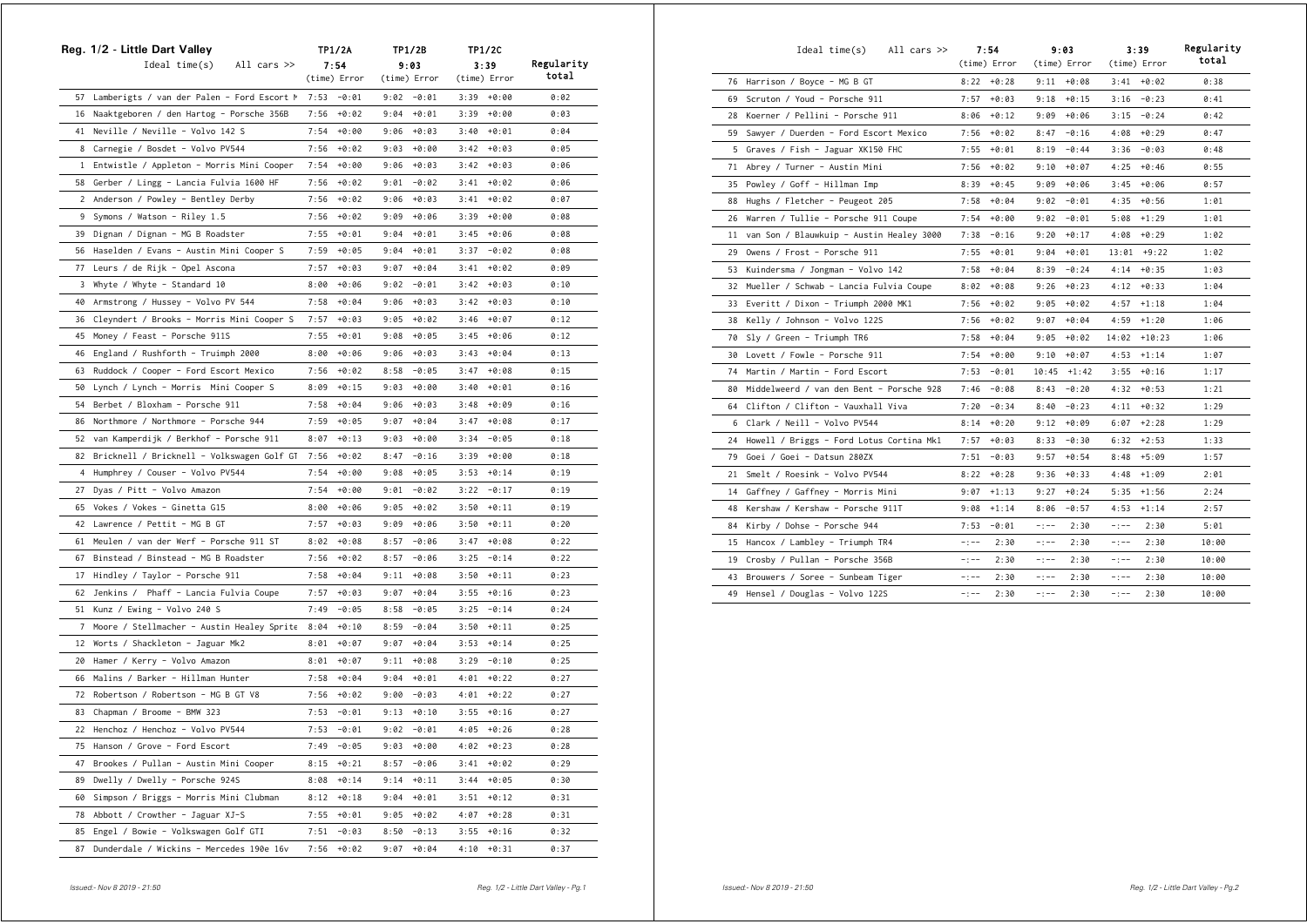|    | Reg. 1/3 - Mills and Crosses                       |      | <b>TP1/3A</b>  |       | TP1/3B         |            |  |
|----|----------------------------------------------------|------|----------------|-------|----------------|------------|--|
|    | Ideal time(s)<br>All cars >>                       |      | 4:59           |       | 10:46          | Regularity |  |
|    |                                                    |      | (time) Error   |       | (time) Error   | total      |  |
|    | 82 Bricknell / Bricknell - Volkswagen Golf GTi     |      | $4:59 + 0:00$  |       | $10:44 - 0:02$ | 0:02       |  |
|    | 65 Vokes / Vokes - Ginetta G15                     |      | $5:09 + 0:10$  |       | $10:45 - 0:01$ | 0:11       |  |
|    | 30 Lovett / Fowle - Porsche 911                    |      | $5:08 + 0:09$  |       | $10:42 - 0:04$ | 0:13       |  |
|    | 16 Naaktgeboren / den Hartog - Porsche 356B        |      | $5:08 + 0:09$  |       | $10:54 + 0:08$ | 0:17       |  |
|    | 26 Warren / Tullie - Porsche 911 Coupe             |      | $5:16 + 0:17$  | 10:46 | +0:00          | 0:17       |  |
|    | 8 Carnegie / Bosdet - Volvo PV544                  |      | $5:04 + 0:05$  | 10:59 | $+0:13$        | 0:18       |  |
|    | 57 Lamberigts / van der Palen - Ford Escort Mexico |      | $5:10 + 0:11$  | 10:54 | +0:08          | 0:19       |  |
|    | 3 Whyte / Whyte - Standard 10                      |      | $5:08 + 0:09$  | 10:58 | +0:12          | 0:21       |  |
|    | 85 Engel / Bowie - Volkswagen Golf GTI             |      | $5:15 + 0:16$  |       | $10:53 + 0:07$ | 0:23       |  |
|    | 12 Worts / Shackleton - Jaguar Mk2                 |      | $5:17 + 0:18$  | 10:54 | $+0:08$        | 0:26       |  |
|    | 41 Neville / Neville - Volvo 142 S                 |      | $5:16 + 0:17$  | 10:57 | $+0:11$        | 0:28       |  |
| 17 | Hindley / Taylor - Porsche 911                     |      | $5:27 + 0:28$  |       | $10:48 + 0:02$ | 0:30       |  |
|    | 24 Howell / Briggs - Ford Lotus Cortina Mk1        |      | $5:10 + 0:11$  |       | $11:05 + 0:19$ | 0:30       |  |
|    | 29 Owens / Frost - Porsche 911                     |      | $5:23 + 0:24$  |       | $10:54 + 0:08$ | 0:32       |  |
|    | 78 Abbott / Crowther - Jaguar XJ-S                 |      | $5:23 + 0:24$  | 10:35 | $-0:11$        | 0:35       |  |
|    | 5 Graves / Fish - Jaguar XK150 FHC                 |      | $5:23 + 0:24$  | 10:58 | $+0:12$        | 0:36       |  |
|    | 38 Kelly / Johnson - Volvo 122S                    |      | $5:14 + 0:15$  | 11:09 | $+0:23$        | 0:38       |  |
|    | 1 Entwistle / Appleton - Morris Mini Cooper S      |      | $5:38 + 0:39$  |       | $10:47 + 0:01$ | 0:40       |  |
|    | 75 Hanson / Grove - Ford Escort                    |      | $5:07 + 0:08$  |       | $11:20 + 0:34$ | 0:42       |  |
|    | 22 Henchoz / Henchoz - Volvo PV544                 |      | $5:30 + 0:31$  |       | $10:58 + 0:12$ | 0:43       |  |
|    |                                                    |      | $5:09 + 0:10$  |       | $11:19 + 0:33$ | 0:43       |  |
|    | 46 England / Rushforth - Truimph 2000              |      | $5:13 + 0:14$  | 11:17 |                | 0:45       |  |
|    | 86 Northmore / Northmore - Porsche 944             |      |                |       | $+0:31$        |            |  |
| 47 | Brookes / Pullan - Austin Mini Cooper              |      | $5:14 + 0:15$  |       | $11:18 + 0:32$ | 0:47       |  |
| 67 | Binstead / Binstead - MG B Roadster                |      | $5:27 + 0:28$  |       | $11:05 + 0:19$ | 0:47       |  |
|    | 42 Lawrence / Pettit - MG B GT                     |      | $5:23 + 0:24$  |       | $11:10 + 0:24$ | 0:48       |  |
|    | 71 Abrey / Turner - Austin Mini                    |      | $5:14 + 0:15$  |       | $11:19 + 0:33$ | 0:48       |  |
|    | 2 Anderson / Powley - Bentley Derby                |      | $5:47 + 0:48$  |       | $10:47 + 0:01$ | 0:49       |  |
|    | 60 Simpson / Briggs - Morris Mini Clubman          |      | $5:24 + 0:25$  |       | $11:10 + 0:24$ | 0:49       |  |
| 39 | Dignan / Dignan - MG B Roadster                    |      | $5:24 + 0:25$  |       | $11:13 + 0:27$ | 0:52       |  |
| 74 | Martin / Martin - Ford Escort                      |      | $5:14 + 0:15$  |       | $11:24 + 0:38$ | 0:53       |  |
|    | 62 Jenkins / Phaff - Lancia Fulvia Coupe           |      | $5:17 + 0:18$  |       | $11:25 + 0:39$ | 0:57       |  |
|    | 77 Leurs / de Rijk - Opel Ascona                   |      | $11:41 + 6:42$ | 10:46 | +0:00          | 1:00       |  |
| 4  | Humphrey / Couser - Volvo PV544                    |      | $5:19 + 0:20$  |       | $11:28 + 0:42$ | 1:02       |  |
|    | 59 Sawyer / Duerden - Ford Escort Mexico           |      | $5:30 + 0:31$  | 11:17 | $+0:31$        | 1:02       |  |
| 35 | Powley / Goff - Hillman Imp                        |      | $5:29 + 0:30$  |       | $11:20 + 0:34$ | 1:04       |  |
| 14 | Gaffney / Gaffney - Morris Mini                    |      | $4:55 - 0:04$  | 13:55 | $+3:09$        | 1:04       |  |
| 48 | Kershaw / Kershaw - Porsche 911T                   |      | $21:55$ +16:56 | 10:53 | +0:07          | 1:07       |  |
|    | 20 Hamer / Kerry - Volvo Amazon                    |      | $5:48 + 0:49$  |       | $11:10 + 0:24$ | 1:13       |  |
| 87 | Dunderdale / Wickins - Mercedes 190e 16v           |      | $5:24 + 0:25$  |       | $11:37 + 0:51$ | 1:16       |  |
|    | 56 Haselden / Evans - Austin Mini Cooper S         |      | $5:20 + 0:21$  | 11:56 | $+1:10$        | 1:21       |  |
| 33 | Everitt / Dixon - Triumph 2000 MK1                 |      | $5:20 + 0:21$  |       | $12:06 + 1:20$ | 1:21       |  |
| 27 | Dyas / Pitt - Volvo Amazon                         |      | $13:21 + 8:22$ |       | $11:07 + 0:21$ | 1:21       |  |
|    | 63 Ruddock / Cooper - Ford Escort Mexico           |      | $5:29 + 0:30$  |       | $11:38 + 0:52$ | 1:22       |  |
|    | 72 Robertson / Robertson - MG B GT V8              |      | $8:44 +3:45$   |       | $11:08 + 0:22$ | 1:22       |  |
| 66 | Malins / Barker - Hillman Hunter                   | 5:23 | $+0:24$        | 11:47 | $+1:01$        | 1:24       |  |

|    | Ideal time(s)                                | All cars $\gg$ |           | 4:59<br>(time) Error | 10:46       | (time) Error   | Regularity<br>total |
|----|----------------------------------------------|----------------|-----------|----------------------|-------------|----------------|---------------------|
|    | 61 Meulen / van der Werf - Porsche 911 ST    |                |           | $7:09 + 2:10$        |             | $11:14 + 0:28$ | 1:28                |
| 54 | Berbet / Bloxham - Porsche 911               |                |           | $13:34 + 8:35$       |             | $11:14 + 0:28$ | 1:28                |
| 80 | Middelweerd / van den Bent - Porsche 928     |                | 5:31      | $+0:32$              | 14:07       | $+3:21$        | 1:32                |
|    | 7 Moore / Stellmacher - Austin Healey Sprite |                |           | $12:06$ +7:07        | 10:12       | $-0:34$        | 1:34                |
| 53 | Kuindersma / Jongman - Volvo 142             |                |           | $5:38 + 0:39$        |             | $11:42 + 0:56$ | 1:35                |
| 69 | Scruton / Youd - Porsche 911                 |                | 5:52      | $+0:53$              | 11:31       | $+0:45$        | 1:38                |
| 36 | Cleyndert / Brooks - Morris Mini Cooper S    |                | 6:27      | $+1:28$              | 11:24       | $+0:38$        | 1:38                |
|    | 45 Money / Feast - Porsche 911S              |                |           | $12:49$ +7:50        | 11:24       | $+0:38$        | 1:38                |
| 89 | Dwelly / Dwelly - Porsche 924S               |                | 5:38      | $+0:39$              | 11:57       | $+1:11$        | 1:39                |
| 32 | Mueller / Schwab - Lancia Fulvia Coupe       |                | 11:03     | $+6:04$              | 11:27       | $+0:41$        | 1:41                |
| 51 | Kunz / Ewing - Volvo 240 S                   |                | 12:10     | $+7:11$              | 11:33       | $+0:47$        | 1:47                |
| 58 | Gerber / Lingg - Lancia Fulvia 1600 HF       |                |           | $11:15$ +6:16        | 11:36       | +0:50          | 1:50                |
| 11 | van Son / Blauwkuip - Austin Healey 3000     |                | 26:23     | $+21:24$             | 9:56        | $-0:50$        | 1:50                |
| 76 | Harrison / Boyce - MG B GT                   |                | 6:07      | $+1:08$              | 11:43       | $+0:57$        | 1:57                |
| 83 | Chapman / Broome - BMW 323                   |                | 10:48     | $+5:49$              | 11:43       | $+0:57$        | 1:57                |
| 79 | Goei / Goei - Datsun 280ZX                   |                | 6:40      | $+1:41$              | 11:52       | +1:06          | 2:00                |
| 21 | Smelt / Roesink - Volvo PV544                |                | 6:10      | $+1:11$              |             | $13:54 + 3:08$ | 2:00                |
| 9  | Symons / Watson - Riley 1.5                  |                | 12:36     | $+7:37$              |             | $11:52 + 1:06$ | 2:00                |
|    | 6 Clark / Neill - Volvo PV544                |                | 14:04     | $+9:05$              |             | $12:06$ +1:20  | 2:00                |
| 84 | Kirby / Dohse - Porsche 944                  |                | 14:28     | $+9:29$              | 12:04       | $+1:18$        | 2:00                |
| 64 | Clifton / Clifton - Vauxhall Viva            |                | 11:30     | $+6:31$              |             | $15:19$ +4:33  | 2:00                |
| 50 | Lynch / Lynch - Morris Mini Cooper S         |                | 13:30     | $+8:31$              |             | 26:22 +15:36   | 2:00                |
| 40 | Armstrong / Hussey - Volvo PV 544            |                | $-1 - -$  | 2:30                 | $-$ : $-$ - | 0:00           | 2:30                |
| 52 | van Kamperdijk / Berkhof - Porsche 911       |                | $-1 - -$  | 2:30                 | $-$ : $-$ - | 0:00           | 2:30                |
| 70 | Sly / Green - Triumph TR6                    |                | $-:--$    | 2:30                 | $-$ : $-$ - | 0:00           | 2:30                |
| 28 | Koerner / Pellini - Porsche 911              |                | 5:35      | $+0:36$              | $-$ : $-$   | 2:30           | 3:06                |
| 88 | Hughs / Fletcher - Peugeot 205               |                | 5:43      | $+0:44$              | $-1 - -$    | 2:30           | 3:14                |
|    | 15 Hancox / Lambley - Triumph TR4            |                | $-1 - -$  | 2:30                 | $-$ : $-$ - | 2:30           | 7:30                |
| 19 | Crosby / Pullan - Porsche 356B               |                | $-1 - -$  | 2:30                 | $-$ : $-$ - | 2:30           | 7:30                |
| 43 | Brouwers / Soree - Sunbeam Tiger             |                | -:--      | 2:30                 | $-$ : $-$ - | 2:30           | 7:30                |
|    | 49 Hensel / Douglas - Volvo 122S             |                | $- + - -$ | 2:30                 | $-1$ $-$    | 2:30           | 7:30                |
|    |                                              |                |           |                      |             |                |                     |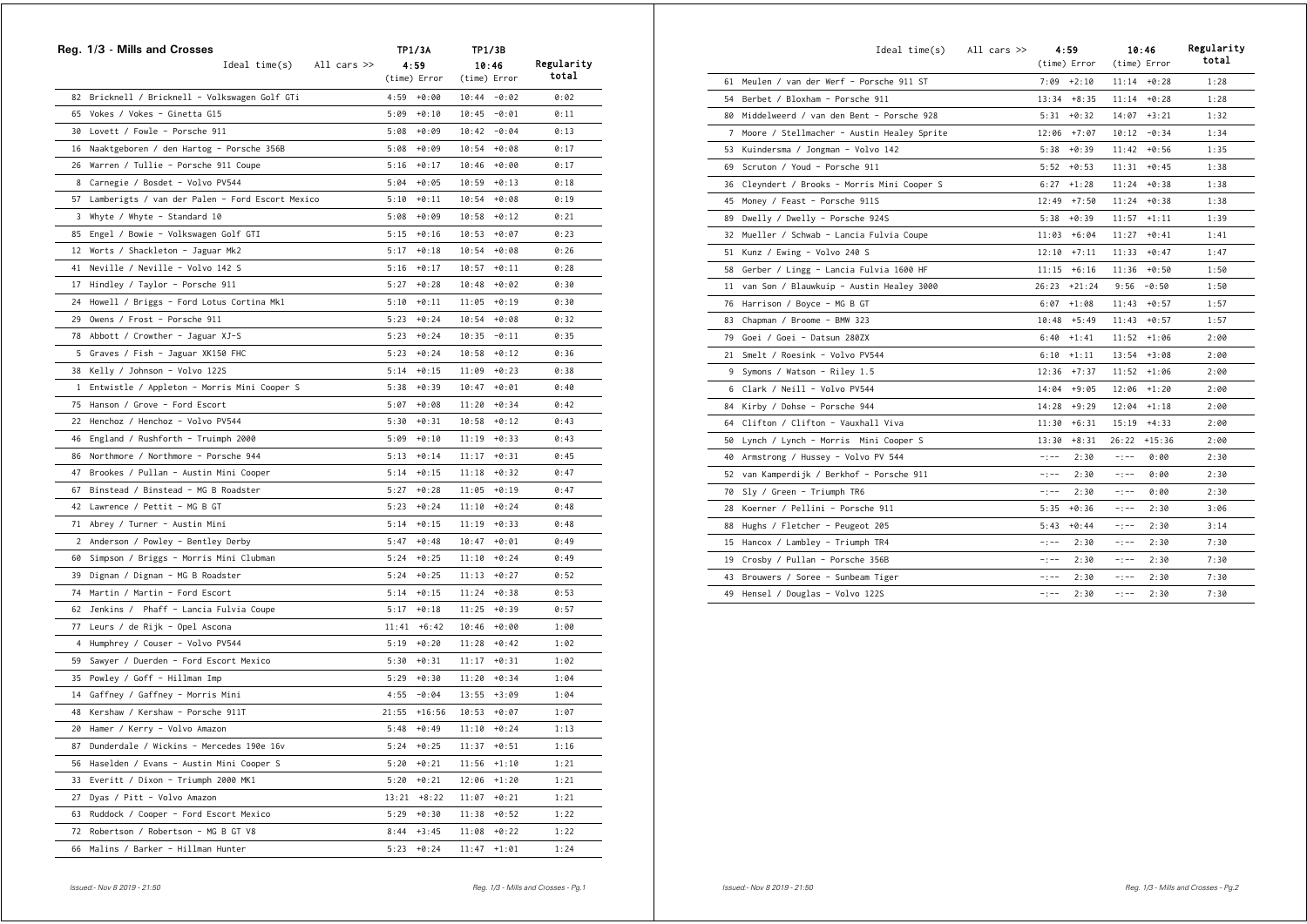|              | Reg. 1/4 - Mole's Chamber           | TP1/4A        |         |      | TP1/4B        |      | TP1/4C        |      | <b>TP1/4D</b> |            |
|--------------|-------------------------------------|---------------|---------|------|---------------|------|---------------|------|---------------|------------|
|              | Ideal time(s)<br>All cars $\gg$     | 9:23          |         |      | 4:45          |      | 1:48          |      | 5:09          | Regularity |
|              |                                     | (time) Error  |         |      | (time) Error  |      | (time) Error  |      | (time) Error  | total      |
|              | 46 England / Rushforth - Truimph    | $9:24 + 0:01$ |         |      | $4:46 + 0:01$ |      | $1:52 + 0:04$ |      | $5:09 + 0:00$ | 0:06       |
| 57           | Lamberigts / van der Palen - F      | 9:23          | +0:00   | 4:45 | $+0:00$       | 1:44 | $-0:04$       | 5:06 | $-0:03$       | 0:07       |
| 61           | Meulen / van der Werf - Porsch      | 9:23          | $+0:00$ | 4:47 | $+0:02$       | 1:48 | +0:00         | 5:04 | $-0:05$       | 0:07       |
|              | 65 Vokes / Vokes - Ginetta G15      | 9:25          | $+0:02$ | 4:46 | $+0:01$       | 1:51 | $+0:03$       |      | $5:10 + 0:01$ | 0:07       |
|              | 71 Abrey / Turner - Austin Mini     | 9:23          | $+0:00$ | 4:48 | $+0:03$       | 1:52 | $+0:04$       | 5:08 | $-0:01$       | 0:08       |
|              | 1 Entwistle / Appleton - Morris     | 9:21          | $-0:02$ | 4:48 | $+0:03$       | 1:50 | $+0:02$       | 5:07 | $-0:02$       | 0:09       |
| 77           | Leurs / de Rijk - Opel Ascona       | 9:22          | $-0:01$ | 4:48 | $+0:03$       | 1:54 | $+0:06$       | 5:07 | $-0:02$       | 0:12       |
| 22           | Henchoz / Henchoz - Volvo PV54      | 9:22          | $-0:01$ | 4:46 | +0:01         | 1:57 | $+0:09$       | 5:07 | $-0:02$       | 0:13       |
| 45           | Money / Feast - Porsche 911S        | 9:21          | $-0:02$ | 4:44 | $-0:01$       | 1:59 | $+0:11$       | 5:09 | +0:00         | 0:14       |
|              | 36 Cleyndert / Brooks - Morris Mi   | 9:22          | $-0:01$ | 4:48 | $+0:03$       | 1:57 | $+0:09$       | 5:07 | $-0:02$       | 0:15       |
|              | 56 Haselden / Evans - Austin Mini   | 9:21          | $-0:02$ | 4:43 | $-0:02$       | 1:56 | $+0:08$       | 5:12 | $+0:03$       | 0:15       |
| 17           | Hindley / Taylor - Porsche 911      | 9:21          | $-0:02$ | 4:43 | $-0:02$       | 1:54 | $+0:06$       | 5:03 | $-0:06$       | 0:16       |
| $\mathbf{2}$ | Anderson / Powley - Bentley De      | 9:22          | $-0:01$ | 4:45 | $+0:00$       | 2:02 | $+0:14$       | 5:07 | $-0:02$       | 0:17       |
| 63           | Ruddock / Cooper - Ford Escort      | 9:22          | $-0:01$ | 4:43 | $-0:02$       | 1:55 | $+0:07$       | 5:02 | $-0:07$       | 0:17       |
| 69           | Scruton / Youd - Porsche 911        | 9:26          | $+0:03$ | 4:47 | $+0:02$       | 1:58 | $+0:10$       | 5:07 | $-0:02$       | 0:17       |
| 29           | Owens / Frost - Porsche 911         | 9:25          | $+0:02$ | 4:41 | $-0:04$       | 1:58 | $+0:10$       | 5:07 | $-0:02$       | 0:18       |
| 38           | Kelly / Johnson - Volvo 122S        | 9:20          | $-0:03$ | 4:46 | $+0:01$       | 1:58 | +0:10         | 5:05 | $-0:04$       | 0:18       |
| 39           | Dignan / Dignan - MG B Roadste      | 9:25          | $+0:02$ | 4:46 | $+0:01$       | 2:02 | $+0:14$       | 5:08 | $-0:01$       | 0:18       |
| 52           | van Kamperdijk / Berkhof - Por      | 9:28          | $+0:05$ | 4:50 | $+0:05$       | 1:54 | $+0:06$       | 5:07 | $-0:02$       | 0:18       |
| 8            | Carnegie / Bosdet - Volvo PV54      | 9:24          | $+0:01$ | 4:50 | $+0:05$       | 1:56 | $+0:08$       | 5:15 | +0:06         | 0:20       |
| 27           | Dyas / Pitt - Volvo Amazon          | 9:23          | $+0:00$ | 4:45 | $+0:00$       | 2:06 | $+0:18$       | 5:07 | $-0:02$       | 0:20       |
| 3            | Whyte / Whyte - Standard 10         | 9:24          | $+0:01$ | 4:54 | $+0:09$       | 1:58 | $+0:10$       | 5:11 | $+0:02$       | 0:22       |
| 54           | Berbet / Bloxham - Porsche 911      | 9:23          | $+0:00$ | 4:49 | $+0:04$       | 2:01 | $+0:13$       | 5:04 | $-0:05$       | 0:22       |
| 82           | Bricknell / Bricknell - Volksv      | 9:19          | $-0:04$ | 4:45 | $+0:00$       | 2:01 | $+0:13$       | 5:04 | $-0:05$       | 0:22       |
| 32           | Mueller / Schwab - Lancia Fuly      | 9:21          | $-0:02$ | 4:45 | $+0:00$       | 2:03 | $+0:15$       | 5:01 | $-0:08$       | 0:25       |
| 75           | Hanson / Grove - Ford Escort        | 9:26          | $+0:03$ | 4:46 | $+0:01$       | 2:10 | $+0:22$       | 5:10 | $+0:01$       | 0:27       |
| 5            | Graves / Fish - Jaguar XK150 F      | 9:21          | $-0:02$ | 4:45 | $+0:00$       | 1:43 | $-0:05$       | 4:46 | $-0:23$       | 0:30       |
| 33           | Everitt / Dixon - Triumph 2000      | 9:23          | $+0:00$ | 4:45 | $+0:00$       | 2:04 | $+0:16$       | 5:23 | $+0:14$       | 0:30       |
| 30           | Lovett / Fowle - Porsche 911        | 9:21          | $-0:02$ | 5:02 | $+0:17$       | 1:57 | $+0:09$       | 5:06 | $-0:03$       | 0:31       |
| 14           | Gaffney / Gaffney - Morris Mir      | 9:25          | $+0:02$ | 4:48 | $+0:03$       | 2:09 | $+0:21$       | 5:03 | -0:06         | 0:32       |
| 47           | Brookes / Pullan - Austin Mini      | 9:24          | $+0:01$ | 4:50 | $+0:05$       | 2:10 | $+0:22$       | 5:05 | $-0:04$       | 0:32       |
| 40           | Armstrong / Hussey - Volvo PV       | 9:25          | $+0:02$ | 4:50 | $+0:05$       | 1:58 | $+0:10$       | 4:53 | $-0:16$       | 0:33       |
| 20           | Hamer / Kerry - Volvo Amazon        | 9:29          | $+0:06$ | 4:48 | $+0:03$       | 2:10 | $+0:22$       | 5:12 | $+0:03$       | 0:34       |
| 24           | Howell / Briggs - Ford Lotus (      | 9:29          | $+0:06$ | 5:00 | $+0:15$       | 1:55 | $+0:07$       | 5:01 | -0:08         | 0:36       |
| 53           | Kuindersma / Jongman - Volvo 1      | 9:21          | $-0:02$ | 4:40 | $-0:05$       | 2:12 | $+0:24$       | 5:04 | $-0:05$       | 0:36       |
| 59           | Sawyer / Duerden - Ford Escort      | 9:24          | $+0:01$ | 4:48 | $+0:03$       | 2:00 | $+0:12$       | 4:49 | $-0:20$       | 0:36       |
| 66           | Malins / Barker - Hillman Hunt      | 9:22          | $-0:01$ | 4:49 | $+0:04$       | 2:10 | $+0:22$       | 4:57 | $-0:12$       | 0:39       |
| 83           | Chapman / Broome - BMW 323          | 9:21          | $-0:02$ | 4:51 | $+0:06$       | 2:04 | $+0:16$       | 5:24 | $+0:15$       | 0:39       |
| 89           | Dwelly / Dwelly - Porsche 9245 9:29 |               | +0:06   | 4:49 | +0:04         |      | $2:14 + 0:26$ |      | $5:12 + 0:03$ | 0:39       |
| 60           | Simpson / Briggs - Morris Mini      | 9:30          | +0:07   | 4:50 | $+0:05$       | 2:16 | $+0:28$       | 5:09 | +0:00         | 0:40       |
| 7            | Moore / Stellmacher - Austin H      | 9:27          | $+0:04$ | 4:33 | $-0:12$       | 2:04 | $+0:16$       | 5:00 | $-0:09$       | 0:41       |
| 78           | Abbott / Crowther - Jaguar XJ-      | 9:21          | $-0:02$ | 4:48 | $+0:03$       | 2:22 | $+0:34$       | 5:06 | $-0:03$       | 0:42       |
| 86           | Northmore / Northmore - Porsch      | 9:24          | $+0:01$ | 4:48 | $+0:03$       | 2:09 | +0:21         | 4:51 | $-0:18$       | 0:43       |
| 88           | Hughs / Fletcher - Peugeot 205      | 9:25          | $+0:02$ | 4:44 | $-0:01$       | 2:16 | $+0:28$       | 4:55 | $-0:14$       | 0:45       |
| 41           | Neville / Neville - Volvo 142       | 9:19          | $-0:04$ | 4:41 | $-0:04$       | 2:04 | $+0:16$       | 4:46 | $-0:23$       | 0:47       |

|    | Ideal time(s)<br>All cars $\gg$   |  | 9:23        |              |          | 4:45         | 1:48        |              | 5:09        |               | Regularity |
|----|-----------------------------------|--|-------------|--------------|----------|--------------|-------------|--------------|-------------|---------------|------------|
|    |                                   |  |             | (time) Error |          | (time) Error |             | (time) Error |             | (time) Error  | total      |
|    | 42 Lawrence / Pettit - MG B GT    |  | 9:23        | $+0:00$      | 4:46     | $+0:01$      | 2:01        | $+0:13$      |             | $5:43 + 0:34$ | 0:48       |
| 58 | Gerber / Lingg - Lancia Fulvia    |  | 9:24        | $+0:01$      | 4:50     | $+0:05$      | 2:11        | $+0:23$      | 4:45        | $-0:24$       | 0:53       |
| 64 | Clifton / Clifton - Vauxhall \    |  | 9:37        | $+0:14$      | 4:57     | $+0:12$      | 2:12        | $+0:24$      | 5:05        | $-0:04$       | 0:54       |
| 35 | Powley / Goff - Hillman Imp       |  | 9:25        | $+0:02$      | 4:46     | $+0:01$      | 2:09        | $+0:21$      | 5:40        | $+0:31$       | 0:55       |
| 87 | Dunderdale / Wickins - Mercede    |  | 9:20        | $-0:03$      | 4:51     | $+0:06$      | 2:08        | $+0:20$      | 4:40        | $-0:29$       | 0:58       |
| 70 | Sly / Green - Triumph TR6         |  | 9:23        | $+0:00$      | 4:42     | $-0:03$      | 2:38        | $+0:50$      | 5:03        | $-0:06$       | 0:59       |
| 85 | Engel / Bowie - Volkswagen Gol    |  | 9:28        | $+0:05$      | 4:46     | $+0:01$      | 2:18        | $+0:30$      | 4:46        | $-0:23$       | 0:59       |
| 28 | Koerner / Pellini - Porsche 91    |  | 9:23        | $+0:00$      | 4:50     | $+0:05$      | 2:37        | $+0:49$      | 5:03        | $-0:06$       | 1:00       |
|    | 84 Kirby / Dohse - Porsche 944    |  | 9:20        | $-0:03$      | 4:48     | $+0:03$      | 2:16        | $+0:28$      | 5:35        | $+0:26$       | 1:00       |
|    | 9 Symons / Watson - Riley 1.5     |  | 9:09        | $-0:14$      | 4:48     | $+0:03$      | 2:32        | $+0:44$      | 5:09        | $+0:00$       | 1:01       |
| 50 | Lynch / Lynch - Morris Mini (     |  | 9:18        | $-0:05$      | 4:49     | $+0:04$      | 2:33        | $+0:45$      | 5:02        | $-0:07$       | 1:01       |
| 26 | Warren / Tullie - Porsche 911     |  | 9:23        | $+0:00$      | 4:46     | +0:01        | 2:44        | $+0:56$      | 5:02        | $-0:07$       | 1:04       |
|    | 79 Goei / Goei - Datsun 280ZX     |  | 9:25        | $+0:02$      | 4:38     | $-0:07$      | 2:23        | $+0:35$      | 4:45        | $-0:24$       | 1:08       |
|    | 6 Clark / Neill - Volvo PV544     |  | 9:18        | $-0:05$      | 4:54     | $+0:09$      | 2:39        | $+0:51$      | 5:05        | $-0:04$       | 1:09       |
|    | 12 Worts / Shackleton - Jaguar MW |  | 9:24        | $+0:01$      | 4:47     | $+0:02$      | 2:09        | $+0:21$      | 6:02        | $+0:53$       | 1:17       |
|    | 4 Humphrey / Couser - Volvo PV54  |  | 9:32        | $+0:09$      | 4:57     | $+0:12$      | 2:43        | $+0:55$      | 5:11        | $+0:02$       | 1:18       |
|    | 48 Kershaw / Kershaw - Porsche 91 |  | 9:41        | $+0:18$      | 4:30     | $-0:15$      | 2:35        | $+0:47$      | 5:11        | $+0:02$       | 1:22       |
| 62 | Jenkins / Phaff - Lancia Fuly     |  | 9:22        | $-0:01$      | 4:38     | $-0:07$      | 12:01       | $+10:13$     | 4:55        | $-0:14$       | 1:22       |
| 76 | Harrison / Boyce - MG B GT        |  | 9:20        | $-0:03$      | 4:59     | $+0:14$      | 2:41        | $+0:53$      | 4:55        | $-0:14$       | 1:24       |
|    | 51 Kunz / Ewing - Volvo 240 S     |  | 9:20        | $-0:03$      | 4:50     | $+0:05$      | 4:19        | $+2:31$      | 5:27        | $+0:18$       | 1:26       |
| 67 | Binstead / Binstead - MG B Roa    |  | 9:26        | $+0:03$      | 4:48     | $+0:03$      | 5:49        | $+4:01$      | 4:49        | $-0:20$       | 1:26       |
| 21 | Smelt / Roesink - Volvo PV544     |  | 10:30       | $+1:07$      | 5:09     | $+0:24$      | 2:25        | $+0:37$      | 4:39        | $-0:30$       | 2:31       |
| 72 | Robertson / Robertson - MG B (    |  | 9:23        | $+0:00$      | 4:49     | $+0:04$      | $-$ : $-$ - | 2:30         | $-$ : $-$ - | 0:00          | 2:34       |
| 74 | Martin / Martin - Ford Escort     |  | 9:20        | $-0:03$      | 4:46     | $+0:01$      | $-:--$      | 2:30         | $-$ : $-$ - | 0:00          | 2:34       |
| 80 | Middelweerd / van den Bent - F    |  | 8:43        | $-0:40$      | 6:11     | $+1:26$      | $-:--$      | 2:30         | $-:--$      | 0:00          | 4:10       |
| 11 | van Son / Blauwkuip - Austin H    |  | $-:--$      | 2:30         | $-1 - -$ | 2:30         | $-:--$      | 2:30         | $-$ : $-$ - | 2:30          | 12:30      |
|    | 15 Hancox / Lambley - Triumph TR4 |  | $-1 - -$    | 2:30         | $-1 - -$ | 2:30         | $-1 - -$    | 2:30         | $-1 - -$    | 2:30          | 12:30      |
|    | 16 Naaktgeboren / den Hartog - Po |  | $-:--$      | 2:30         | $-:--$   | 2:30         | $-:--$      | 2:30         | $-$ : $-$ - | 2:30          | 12:30      |
|    | 19 Crosby / Pullan - Porsche 356E |  | $-$ : $-$ - | 2:30         | $-:--$   | 2:30         | $-1 - -$    | 2:30         | $-$ : $-$ - | 2:30          | 12:30      |
| 43 | Brouwers / Soree - Sunbeam Tig    |  | $-1 - -$    | 2:30         | $-:--$   | 2:30         | -:--        | 2:30         | -:--        | 2:30          | 12:30      |
|    | 49 Hensel / Douglas - Volvo 122S  |  | $-$ : $-$   | 2:30         | $-1 - -$ | 2:30         | $-$ : $-$   | 2:30         | $-1 - -$    | 2:30          | 12:30      |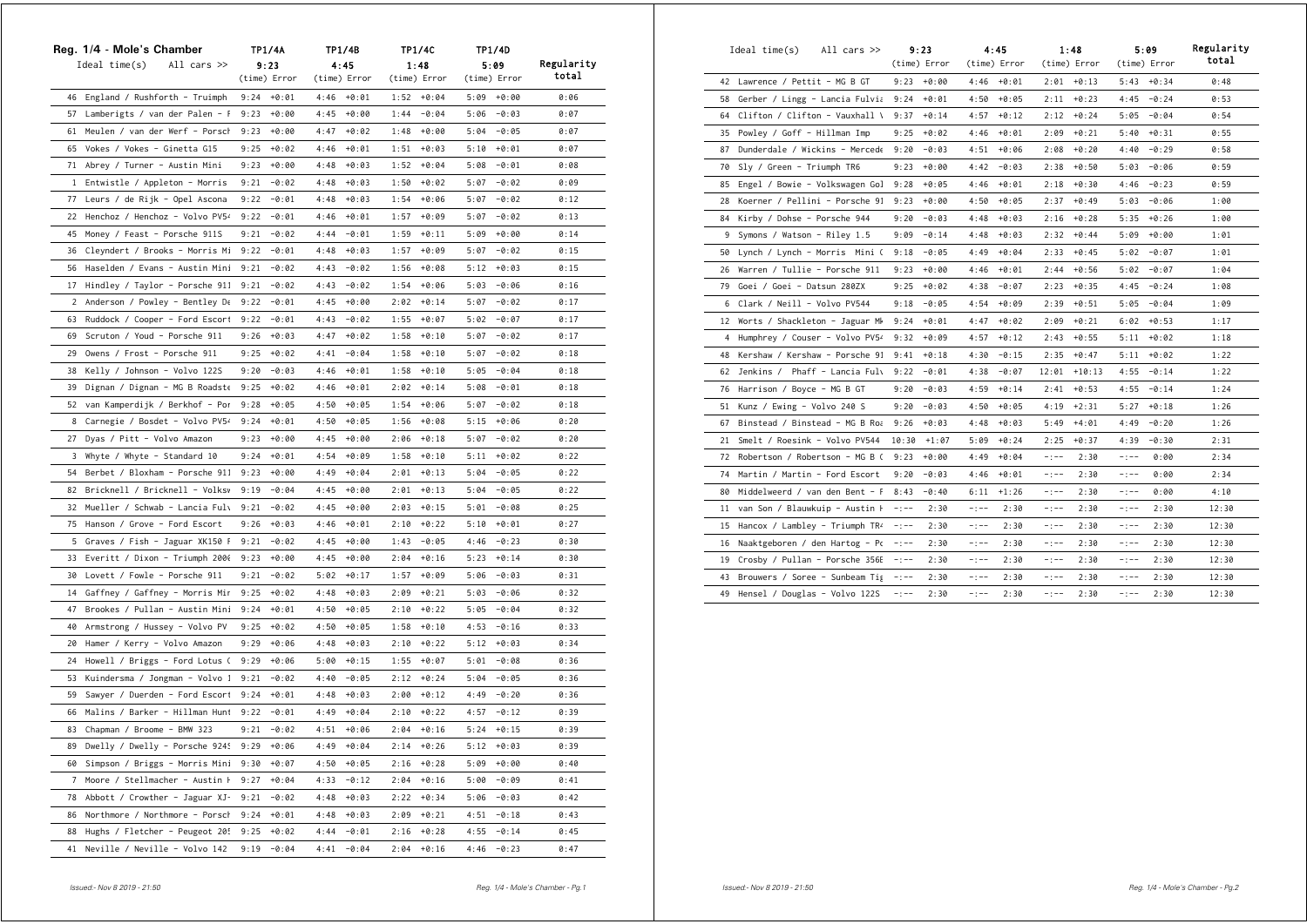|    | Reg. 1/5 - Exmoor                             |      | TP1/5A        |      | TP1/5B        |      | TP1/5C        |            |
|----|-----------------------------------------------|------|---------------|------|---------------|------|---------------|------------|
|    | $Ideal time(s)$ All cars $\gg$                |      | 9:01          |      | 4:47          |      | 6:40          | Regularity |
|    |                                               |      | (time) Error  |      | (time) Error  |      | (time) Error  | total      |
|    | 26 Warren / Tullie - Porsche 911 Coupe        |      | $9:01 + 0:00$ |      | $4:48 + 0:01$ |      | $6:40 + 0:00$ | 0:01       |
|    | 39 Dignan / Dignan - MG B Roadster            | 9:02 | +0:01         |      | $4:48 + 0:01$ |      | $6:40 + 0:00$ | 0:02       |
|    | 82 Bricknell / Bricknell – Volkswagen Golf GT | 9:02 | +0:01         | 4:46 | -0:01         |      | $6:40 + 0:00$ | 0:02       |
|    | 46 England / Rushforth - Truimph 2000         | 9:02 | +0:01         |      | $4:45 - 0:02$ |      | $6:40 + 0:00$ | 0:03       |
| 65 | Vokes / Vokes - Ginetta G15                   | 9:03 | +0:02         |      | $4:47 + 0:00$ |      | $6:41 + 0:01$ | 0:03       |
|    | 38 Kelly / Johnson - Volvo 122S               | 9:00 | -0:01         | 4:46 | -0:01         |      | $6:42 + 0:02$ | 0:04       |
|    | 56 Haselden / Evans - Austin Mini Cooper S    | 9:05 | +0:04         | 4:47 | $+0:00$       |      | $6:40 + 0:00$ | 0:04       |
|    | 66 Malins / Barker - Hillman Hunter           | 8:59 | -0:02         | 4:48 | +0:01         |      | $6:39 - 0:01$ | 0:04       |
|    | 2 Anderson / Powley - Bentley Derby           | 9:03 | $+0:02$       | 4:49 | $+0:02$       |      | $6:41 + 0:01$ | 0:05       |
|    | 5 Graves / Fish - Jaguar XK150 FHC            | 9:05 | +0:04         | 4:47 | $+0:00$       |      | $6:41 + 0:01$ | 0:05       |
| 59 | Sawyer / Duerden - Ford Escort Mexico         | 9:01 | +0:00         |      | $4:50 + 0:03$ |      | $6:42 + 0:02$ | 0:05       |
|    | 62 Jenkins / Phaff - Lancia Fulvia Coupe      | 9:02 | +0:01         | 4:44 | -0:03         |      | $6:39 - 0:01$ | 0:05       |
|    | 69 Scruton / Youd - Porsche 911               |      | $9:02 + 0:01$ |      | $4:43 - 0:04$ |      | $6:40 + 0:00$ | 0:05       |
| 77 | Leurs / de Rijk - Opel Ascona                 | 9:01 | +0:00         |      | $4:51 + 0:04$ |      | $6:38 - 0:02$ | 0:06       |
| 29 | Owens / Frost - Porsche 911                   | 8:59 | -0:02         | 4:43 | -0:04         |      | $6:39 - 0:01$ | 0:07       |
| 16 | Naaktgeboren / den Hartog - Porsche 356B      | 9:01 | $+0:00$       | 4:46 | $-0:01$       | 6:47 | +0:07         | 0:08       |
| 71 | Abrey / Turner - Austin Mini                  | 9:08 | +0:07         |      | $4:48 + 0:01$ |      | $6:40 + 0:00$ | 0:08       |
| 36 | Cleyndert / Brooks - Morris Mini Cooper S     | 9:05 | $+0:04$       | 4:42 | -0:05         |      | $6:40 + 0:00$ | 0:09       |
| 53 | Kuindersma / Jongman - Volvo 142              | 9:04 | $+0:03$       | 4:46 | $-0:01$       |      | $6:45 + 0:05$ | 0:09       |
|    | 30 Lovett / Fowle - Porsche 911               | 9:00 | $-0:01$       | 4:53 | +0:06         |      | $6:37 - 0:03$ | 0:10       |
|    | 33 Everitt / Dixon - Triumph 2000 MK1         | 8:54 | -0:07         |      | $4:44 - 0:03$ |      | $6:40 + 0:00$ | 0:10       |
| 51 | Kunz / Ewing - Volvo 240 S                    | 8:58 | -0:03         | 4:49 | $+0:02$       |      | $6:46 + 0:06$ | 0:11       |
| 67 | Binstead / Binstead - MG B Roadster           |      | $9:06 + 0:05$ |      | $4:48 + 0:01$ |      | $6:45 + 0:05$ | 0:11       |
|    | 22 Henchoz / Henchoz - Volvo PV544            | 9:04 | +0:03         |      | $4:50 + 0:03$ |      | $6:46 + 0:06$ | 0:12       |
| 28 | Koerner / Pellini - Porsche 911               | 9:03 | +0:02         | 4:45 | -0:02         |      | $6:48 + 0:08$ | 0:12       |
|    | 8 Carnegie / Bosdet - Volvo PV544             | 9:08 | +0:07         |      | $4:52 + 0:05$ |      | $6:41 + 0:01$ | 0:13       |
|    | 32 Mueller / Schwab - Lancia Fulvia Coupe     |      | $9:13 + 0:12$ |      | $4:45 - 0:02$ |      | $6:39 - 0:01$ | 0:15       |
| 35 | Powley / Goff - Hillman Imp                   | 9:01 | +0:00         | 4:45 | -0:02         |      | $6:53 + 0:13$ | 0:15       |
| 52 | van Kamperdijk / Berkhof - Porsche 911        | 9:08 | +0:07         |      | $4:50 + 0:03$ |      | $6:48 + 0:08$ | 0:18       |
| 75 | Hanson / Grove - Ford Escort                  | 9:00 | -0:01         | 4:35 | $-0:12$       |      | $6:35 - 0:05$ | 0:18       |
| 20 | Hamer / Kerry - Volvo Amazon                  | 9:07 | +0:06         | 4:46 | -0:01         |      | $6:53 + 0:13$ | 0:20       |
| 3  | Whyte / Whyte - Standard 10                   | 9:06 | +0:05         |      | $4:49 + 0:02$ |      | $6:54 + 0:14$ | 0:21       |
|    | 86 Northmore / Northmore - Porsche 944        | 9:04 | $+0:03$       |      | $4:31 - 0:16$ |      | $6:36 - 0:04$ | 0:23       |
| 12 | Worts / Shackleton - Jaguar Mk2               | 9:14 | $+0:13$       | 4:37 | -0:10         |      | $6:37 - 0:03$ | 0:26       |
| 83 | Chapman / Broome - BMW 323                    |      | $9:11 + 0:10$ |      | $4:49 + 0:02$ |      | $6:55 + 0:15$ | 0:27       |
|    | 1 Entwistle / Appleton - Morris Mini Cooper   | 9:04 | $+0:03$       |      | $4:34 - 0:13$ |      | $6:28 - 0:12$ | 0:28       |
|    | 27 Dyas / Pitt - Volvo Amazon                 | 9:03 | $+0:02$       | 4:34 | $-0:13$       | 6:27 | $-0:13$       | 0:28       |
|    | 60 Simpson / Briggs - Morris Mini Clubman     |      | $9:09 + 0:08$ |      | $4:51 + 0:04$ |      | $6:56$ +0:16  | 0:28       |
|    | 70 Sly / Green - Triumph TR6                  |      | $9:03 + 0:02$ |      | $4:24 - 0:23$ |      | $6:43 + 0:03$ | 0:28       |
| 17 | Hindley / Taylor - Porsche 911                |      | $9:01 + 0:00$ |      | $4:53 + 0:06$ |      | $7:03 + 0:23$ | 0:29       |
| 61 | Meulen / van der Werf - Porsche 911 ST        |      | $9:28 + 0:27$ |      | $4:46 - 0:01$ |      | $6:42 + 0:02$ | 0:30       |
|    | 78 Abbott / Crowther - Jaguar XJ-S            |      | $8:57 - 0:04$ |      | $4:34 - 0:13$ |      | $6:27 - 0:13$ | 0:30       |
|    | 63 Ruddock / Cooper - Ford Escort Mexico      | 8:56 | $-0:05$       |      | $4:33 - 0:14$ |      | $6:28 - 0:12$ | 0:31       |
| 54 | Berbet / Bloxham - Porsche 911                | 9:10 | $+0:09$       | 4:49 | $+0:02$       | 7:01 | $+0:21$       | 0:32       |
| 74 | Martin / Martin - Ford Escort                 | 8:59 | $-0:02$       | 4:33 | $-0:14$       | 6:24 | $-0:16$       | 0:32       |

|    | Ideal time(s)<br>All cars $\gg$                     |             | 9:01<br>(time) Error |             | 4:47<br>(time) Error |             | 6:40<br>(time) Error | Regularity<br>total |
|----|-----------------------------------------------------|-------------|----------------------|-------------|----------------------|-------------|----------------------|---------------------|
|    | 4 Humphrey / Couser - Volvo PV544                   |             | $9:26 + 0:25$        | 4:48        | $+0:01$              | 6:47        | $+0:07$              | 0:33                |
|    | 7 Moore / Stellmacher - Austin Healey Sprite 9:21   |             | $+0:20$              | 4:32        | $-0:15$              | 6:40        | $+0:00$              | 0:35                |
|    | 9 Symons / Watson - Riley 1.5                       | 9:09        | $+0:08$              | 4:48        | $+0:01$              | 6:11        | $-0:29$              | 0:38                |
| 45 | Money / Feast - Porsche 911S                        | 9:01        | $+0:00$              | 4:30        | $-0:17$              | 6:18        | $-0:22$              | 0:39                |
| 47 | Brookes / Pullan - Austin Mini Cooper               | 8:32        | $-0:29$              | 4:43        | $-0:04$              | 6:46        | $+0:06$              | 0:39                |
|    | 85 Engel / Bowie - Volkswagen Golf GTI              | 9:34        | $+0:33$              | 4:53        | $+0:06$              | 6:40        | $+0:00$              | 0:39                |
| 88 | Hughs / Fletcher - Peugeot 205                      | 9:20        | $+0:19$              | 4:45        | $-0:02$              | 7:00        | $+0:20$              | 0:41                |
|    | 42 Lawrence / Pettit - MG B GT                      | 9:11        | $+0:10$              | 4:55        | $+0:08$              | 6:11        | $-0:29$              | 0:47                |
|    | 24 Howell / Briggs - Ford Lotus Cortina Mk1         | 8:54        | $-0:07$              | 4:49        | $+0:02$              | 6:00        | $-0:40$              | 0:49                |
| 41 | Neville / Neville - Volvo 142 S                     | 8:57        | $-0:04$              | 4:32        | $-0:15$              | 6:09        | $-0:31$              | 0:50                |
| 79 | Goei / Goei - Datsun 280ZX                          | 9:36        | $+0:35$              | 4:37        | $-0:10$              | 6:23        | $-0:17$              | 1:02                |
| 89 | Dwelly / Dwelly - Porsche 924S                      | 9:30        | $+0:29$              | 4:36        | $-0:11$              | 6:02        | $-0:38$              | 1:18                |
| 58 | Gerber / Lingg - Lancia Fulvia 1600 HF              | 8:52        | $-0:09$              | 4:38        | $-0:09$              | 23:20       | $+16:40$             | 1:18                |
|    | 6 Clark / Neill - Volvo PV544                       | 8:40        | $-0:21$              | 4:30        | $-0:17$              | 5:57        | $-0:43$              | 1:21                |
|    | 57 Lamberigts / van der Palen - Ford Escort M 19:22 |             | $+10:21$             | 4:37        | $-0:10$              | 6:52        | $+0:12$              | 1:22                |
| 76 | Harrison / Boyce - MG B GT                          | 9:03        | $+0:02$              | 4:19        | $-0:28$              | 10:23       | $+3:43$              | 1:30                |
|    | 64 Clifton / Clifton - Vauxhall Viva                | 9:49        | $+0:48$              | 5:12        | $+0:25$              | 6:59        | $+0:19$              | 1:32                |
| 84 | Kirby / Dohse - Porsche 944                         | 9:28        | $+0:27$              | 5:10        | $+0:23$              | 7:25        | $+0:45$              | 1:35                |
| 80 | Middelweerd / van den Bent - Porsche 928            | 9:39        | $+0:38$              | 5:33        | $+0:46$              | 6:28        | $-0:12$              | 1:36                |
| 87 | Dunderdale / Wickins - Mercedes 190e 16v            | 11:31       | $+2:30$              | 4:14        | $-0:33$              | 6:47        | $+0:07$              | 1:40                |
| 72 | Robertson / Robertson - MG B GT V8                  | 9:52        | $+0:51$              | 4:33        | $-0:14$              | 10:04       | $+3:24$              | 2:05                |
| 21 | Smelt / Roesink - Volvo PV544                       | 11:05       | $+2:04$              | 5:17        | $+0:30$              | 7:39        | $+0:59$              | 2:29                |
| 14 | Gaffney / Gaffney - Morris Mini                     | $-$ : $-$ - | 2:30                 | $-$ : $-$ - | 0:00                 | 6:31        | $-0:09$              | 2:39                |
| 11 | van Son / Blauwkuip - Austin Healey 3000            | $-$ : $-$ - | 2:30                 | $-:--$      | 2:30                 | $-$ : $-$ - | 2:30                 | 10:00               |
| 15 | Hancox / Lambley - Triumph TR4                      | $-$ : $-$   | 2:30                 | -:--        | 2:30                 | $-:--$      | 2:30                 | 10:00               |
| 19 | Crosby / Pullan - Porsche 356B                      | $-:--$      | 2:30                 | $-$ : $-$ - | 2:30                 | $-:--$      | 2:30                 | 10:00               |
| 40 | Armstrong / Hussey - Volvo PV 544                   | $-:--$      | 2:30                 | $-$ : $-$ - | 2:30                 | -:--        | 2:30                 | 10:00               |
|    | 43 Brouwers / Soree - Sunbeam Tiger                 | $-:--$      | 2:30                 | $-$ : $-$ - | 2:30                 | $-:--$      | 2:30                 | 10:00               |
| 48 | Kershaw / Kershaw - Porsche 911T                    | $-1 - -$    | 2:30                 | $-:--$      | 2:30                 | -:--        | 2:30                 | 10:00               |
| 49 | Hensel / Douglas - Volvo 122S                       | $-$ : $-$ – | 2:30                 | -:--        | 2:30                 | -:--        | 2:30                 | 10:00               |
| 50 | Lynch / Lynch - Morris Mini Cooper S                | $-:--$      | 2:30                 | $-1 - -$    | 2:30                 | $-:--$      | 2:30                 | 10:00               |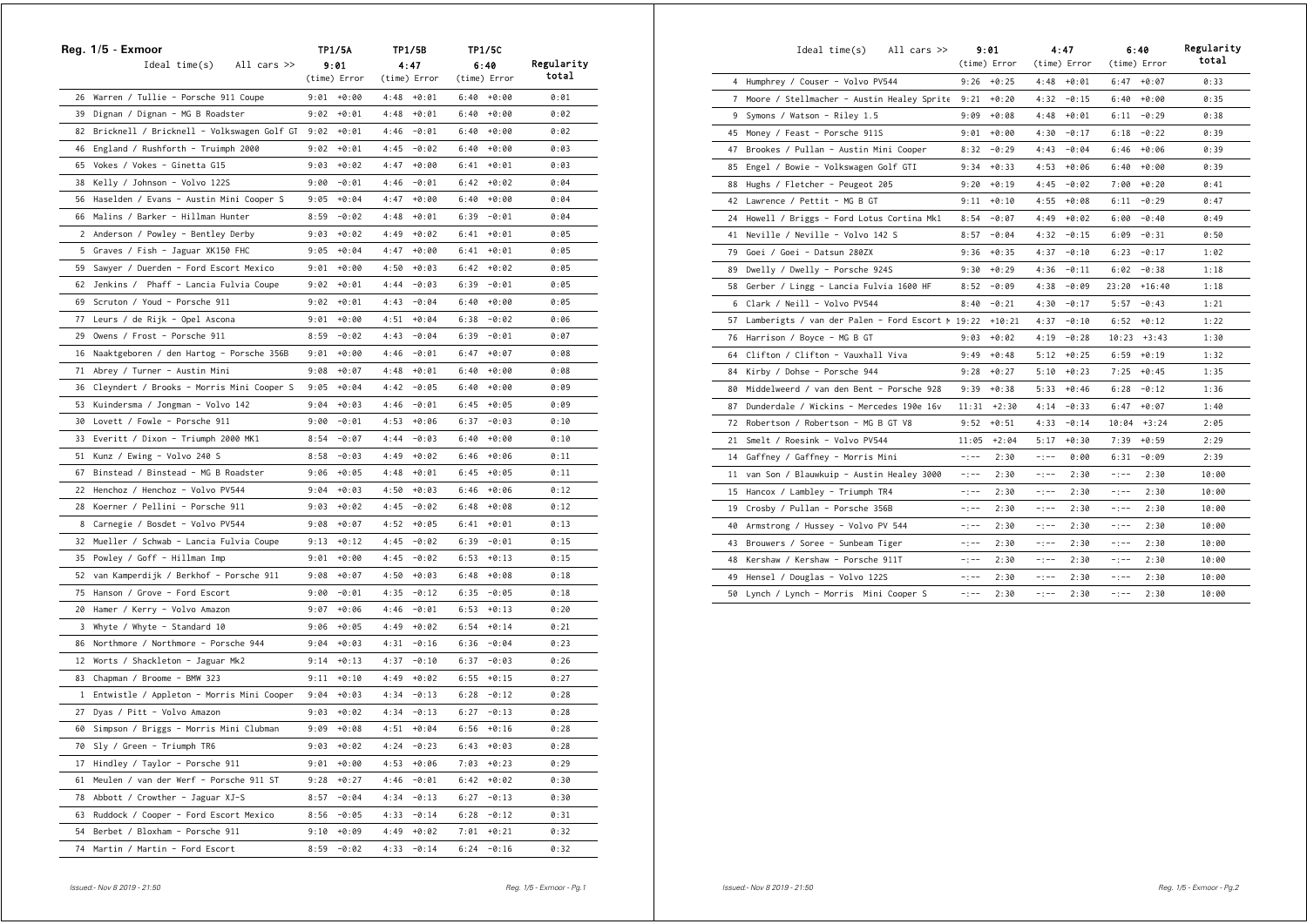|                | Reg. 1/6 - Dunkery Beacon         | <b>TP1/6A</b>   | TP1/6B           | TP1/6C          | TP1/6D          |            |
|----------------|-----------------------------------|-----------------|------------------|-----------------|-----------------|------------|
|                | Ideal time(s)<br>All cars $\gg$   | 8:18            | 7:22             | 8:14            | 1:22            | Regularity |
|                |                                   | (time) Error    | (time) Error     | (time) Error    | (time) Error    | total      |
|                | 1 Entwistle / Appleton - Morris   | 8:18<br>+0:00   | +0:04<br>7:26    | $8:11 - 0:03$   | $1:26 + 0:04$   | 0:11       |
| 39             | Dignan / Dignan - MG B Roadste    | 8:19<br>+0:01   | 7:30<br>$+0:08$  | $+0:06$<br>8:20 | 1:23<br>$+0:01$ | 0:16       |
| 56             | Haselden / Evans - Austin Mini    | 8:17<br>$-0:01$ | $+0:07$<br>7:29  | $-0:02$<br>8:12 | 1:29<br>$+0:07$ | 0:17       |
| 26             | Warren / Tullie - Porsche 911     | 8:25<br>$+0:07$ | 7:20<br>$-0:02$  | $+0:00$<br>8:14 | 1:31<br>$+0:09$ | 0:18       |
| 63             | Ruddock / Cooper - Ford Escort    | 8:18<br>$+0:00$ | 7:18<br>-0:04    | 8:14<br>$+0:00$ | 1:39<br>$+0:17$ | 0:21       |
|                | 30 Lovett / Fowle - Porsche 911   | 8:23<br>$+0:05$ | 7:18<br>-0:04    | 8:16<br>$+0:02$ | 1:34<br>$+0:12$ | 0:23       |
| 54             | Berbet / Bloxham - Porsche 911    | 8:25<br>$+0:07$ | 7:23<br>$+0:01$  | 8:10<br>$-0:04$ | 1:34<br>$+0:12$ | 0:24       |
| 2              | Anderson / Powley - Bentley De    | 8:20<br>$+0:02$ | 7:16<br>-0:06    | 8:12<br>$-0:02$ | 1:38<br>$+0:16$ | 0:26       |
| 45             | Money / Feast - Porsche 911S      | 8:23<br>$+0:05$ | 7:29<br>$+0:07$  | $-0:02$<br>8:12 | 1:34<br>$+0:12$ | 0:26       |
| 57             | Lamberigts / van der Palen - F    | 8:19<br>$+0:01$ | 7:14<br>$-0:08$  | $-0:05$<br>8:09 | 1:34<br>$+0:12$ | 0:26       |
| 78             | Abbott / Crowther - Jaguar XJ-    | 8:19<br>+0:01   | 7:18<br>-0:04    | 8:15<br>$+0:01$ | 1:42<br>$+0:20$ | 0:26       |
| 52             | van Kamperdijk / Berkhof - Por    | 8:22<br>$+0:04$ | 7:29<br>$+0:07$  | 8:13<br>$-0:01$ | 1:37<br>$+0:15$ | 0:27       |
| 17             | Hindley / Taylor - Porsche 911    | 8:22<br>$+0:04$ | 7:21<br>$-0:01$  | 8:21<br>$+0:07$ | 1:28<br>0:16s   | 0:28       |
| 27             | Dyas / Pitt - Volvo Amazon        | 8:22<br>$+0:04$ | 7:15<br>$-0:07$  | 8:09<br>$-0:05$ | 1:34<br>$+0:12$ | 0:28       |
| 22             | Henchoz / Henchoz - Volvo PV54    | $-0:01$<br>8:17 | 7:45<br>$+0:23$  | $+0:02$<br>8:16 | 1:29<br>$+0:07$ | 0:33       |
| 29             | Owens / Frost - Porsche 911       | 8:26<br>$+0:08$ | 7:06<br>$-0:16$  | 8:13<br>$-0:01$ | 1:31<br>$+0:09$ | 0:34       |
| 77             | Leurs / de Rijk - Opel Ascona     | 8:19<br>$+0:01$ | 7:37<br>$+0:15$  | $-0:13$<br>8:01 | $+0:06$<br>1:28 | 0:35       |
| 65             | Vokes / Vokes - Ginetta G15       | 8:26<br>$+0:08$ | $-0:09$<br>7:13  | $+0:15$<br>8:29 | $+0:06$<br>1:28 | 0:38       |
| 59             | Sawyer / Duerden - Ford Escort    | 8:25<br>$+0:07$ | 7:42<br>$+0:20$  | 8:14<br>$+0:00$ | 1:34<br>$+0:12$ | 0:39       |
| 72             | Robertson / Robertson - MG B (    | 8:35<br>$+0:17$ | 7:29<br>$+0:07$  | 8:08<br>-0:06   | 1:32<br>$+0:10$ | 0:40       |
| 82             | Bricknell / Bricknell - Volksv    | 8:17<br>$-0:01$ | 7:40<br>$+0:18$  | $-0:03$<br>8:11 | 1:41<br>$+0:19$ | 0:41       |
| 8              | Carnegie / Bosdet - Volvo PV54    | 8:20<br>$+0:02$ | 7:23<br>+0:01    | 8:13<br>$-0:01$ | 2:02<br>$+0:40$ | 0:44       |
| 16             | Naaktgeboren / den Hartog - Po    | 8:11<br>$-0:07$ | $-0:25$<br>6:57  | 8:21<br>$+0:07$ | 1:28<br>$+0:06$ | 0:45       |
| 33             | Everitt / Dixon - Triumph 2000    | $+0:16$<br>8:34 | 7:25<br>$+0:03$  | 8:09<br>$-0:05$ | 1:45<br>$+0:23$ | 0:47       |
| 35             | Powley / Goff - Hillman Imp       | 8:22<br>$+0:04$ | 7:30<br>$+0:08$  | 8:27<br>$+0:13$ | 1:44<br>$+0:22$ | 0:47       |
| 46             | England / Rushforth - Truimph     | 8:32<br>$+0:14$ | 7:26<br>$+0:04$  | 8:19<br>$+0:05$ | 1:49<br>$+0:27$ | 0:50       |
| 71             | Abrey / Turner - Austin Mini      | $+0:04$<br>8:22 | 6:58<br>$-0:24$  | 8:09<br>$-0:05$ | 1:30<br>0:18s   | 0:51       |
| 32             | Mueller / Schwab - Lancia Fuly    | 8:41<br>$+0:23$ | 7:28<br>$+0:06$  | 8:17<br>$+0:03$ | 1:42<br>$+0:20$ | 0:52       |
| 36             | Cleyndert / Brooks - Morris Mi    | 8:33<br>$+0:15$ | 7:34<br>$+0:12$  | 8:12<br>$-0:02$ | 1:44<br>0:32s   | 1:01       |
| 47             | Brookes / Pullan - Austin Mini    | 8:39<br>$+0:21$ | $-0:14$<br>7:08  | $+0:17$<br>8:31 | 1:37<br>$+0:15$ | 1:07       |
| 75             | Hanson / Grove - Ford Escort      | 8:16<br>$-0:02$ | 7:33<br>$+0:11$  | 8:29<br>$+0:15$ | 2:01<br>$+0:39$ | 1:07       |
|                | 53 Kuindersma / Jongman - Volvo 1 | 8:32<br>$+0:14$ | 7:35<br>$+0:13$  | 8:19<br>+0:05   | 2:01<br>$+0:39$ | 1:11       |
| 62             | Jenkins / Phaff - Lancia Fuly     | 8:57<br>$+0:39$ | $-0:01$<br>7:21  | $-0:01$<br>8:13 | 1:43<br>0:31s   | 1:12       |
| 4              | Humphrey / Couser - Volvo PV54    | 8:21<br>$+0:03$ | 7:23<br>$+0:01$  | 8:26<br>$+0:12$ | 2:55<br>$+1:33$ | 1:16       |
| 3              | Whyte / Whyte - Standard 10       | 8:26<br>$+0:08$ | 8:02<br>+0:40    | 8:26<br>$+0:12$ | $+0:22$<br>1:44 | 1:22       |
| $\overline{7}$ | Moore / Stellmacher - Austin H    | 8:31<br>$+0:13$ | 7:51<br>$+0:29$  | $+0:10$<br>8:24 | 1:53<br>$+0:31$ | 1:23       |
|                | 28 Koerner / Pellini - Porsche 91 | 8:18<br>$+0:00$ | 11:34<br>$+4:12$ | 8:04<br>$-0:10$ | 1:39<br>$+0:17$ | 1:27       |
| 51             | Kunz / Ewing - Volvo 240 S        | 8:33<br>$+0:15$ | 8:10<br>$+0:48$  | 8:21<br>$+0:07$ | 1:40<br>$+0:18$ | 1:28       |
|                | 66 Malins / Barker - Hillman Hunt | 8:39<br>$+0:21$ | $7:10 - 0:12$    | 7:57<br>$-0:17$ | $2:00 + 0:38$   | 1:28       |
| 83             | Chapman / Broome - BMW 323        | 8:34<br>$+0:16$ | 8:04<br>$+0:42$  | 8:22<br>$+0:08$ | 1:46<br>$+0:24$ | 1:30       |
| 61             | Meulen / van der Werf - Porsch    | 8:20<br>$+0:02$ | 7:01<br>$-0:21$  | 8:05<br>$-0:09$ | 4:00<br>$+2:38$ | 1:32       |
| 60             | Simpson / Briggs - Morris Mini    | 8:29<br>$+0:11$ | 7:53<br>$+0:31$  | 8:20<br>$+0:06$ | 2:09<br>$+0:47$ | 1:35       |
| 69             | Scruton / Youd - Porsche 911      | 8:28<br>$+0:10$ | 7:34<br>$+0:12$  | 7:29<br>$-0:45$ | 1:53<br>$+0:31$ | 1:38       |
| 41             | Neville / Neville - Volvo 142     | 8:17<br>$-0:01$ | 8:23<br>$+1:01$  | 7:58<br>$-0:16$ | 1:43<br>$+0:21$ | 1:38       |
| 58             | Gerber / Lingg - Lancia Fulvia    | 8:31<br>$+0:13$ | 7:57<br>$+0:35$  | 8:35<br>$+0:21$ | 1:55<br>$+0:33$ | 1:42       |

|    | Ideal time(s)                    | All cars $\gg$                 |           | 8:18          |           | 7:22         |             | 8:14         |             | 1:22         | Regularity |
|----|----------------------------------|--------------------------------|-----------|---------------|-----------|--------------|-------------|--------------|-------------|--------------|------------|
|    |                                  |                                |           | (time) Error  |           | (time) Error |             | (time) Error |             | (time) Error | total      |
|    | 5 Graves / Fish - Jaguar XK150 F |                                |           | $8:32 + 0:14$ | 7:46      | $+0:24$      | 8:18        | +0:04        |             | $4:17 +2:55$ | 1:42       |
| 89 |                                  | Dwelly / Dwelly - Porsche 9249 | 8:38      | $+0:20$       | 8:04      | $+0:42$      | 8:27        | $+0:13$      | 1:52        | $+0:30$      | 1:45       |
| 70 | Sly / Green - Triumph TR6        |                                | 8:29      | $+0:11$       | 8:15      | $+0:53$      | 8:17        | $+0:03$      | 1:55        | 0:43s        | 1:50       |
| 9  | Symons / Watson - Riley 1.5      |                                | 8:31      | $+0:13$       | 7:41      | $+0:19$      | 8:47        | $+0:33$      | 2:07        | $+0:45$      | 1:50       |
| 64 | Clifton / Clifton - Vauxhall \   |                                | 8:50      | $+0:32$       | 8:02      | $+0:40$      | 8:31        | $+0:17$      | 1:54        | $+0:32$      | 2:01       |
| 88 |                                  | Hughs / Fletcher - Peugeot 205 | 8:39      | $+0:21$       | 7:45      | $+0:23$      | 7:53        | $-0:21$      | 3:45        | $+2:23$      | 2:05       |
| 87 |                                  | Dunderdale / Wickins - Mercede | 8:40      | $+0:22$       | 8:11      | $+0:49$      | 8:16        | $+0:02$      | 2:16        | $+0:54$      | 2:07       |
| 84 | Kirby / Dohse - Porsche 944      |                                | 9:03      | $+0:45$       | 7:34      | $+0:12$      | 8:27        | $+0:13$      | 6:56        | $+5:34$      | 2:10       |
| 85 |                                  | Engel / Bowie - Volkswagen Gol | 8:40      | $+0:22$       | 7:46      | $+0:24$      | 8:39        | $+0:25$      | 3:37        | $+2:15$      | 2:11       |
| 74 | Martin / Martin - Ford Escort    |                                | 9:48      | $+1:30$       | 7:23      | $+0:01$      | 8:01        | $-0:13$      | 2:34        | $+1:12$      | 2:14       |
| 76 | Harrison / Boyce - MG B GT       |                                | 8:18      | $+0:00$       | 9:23      | $+2:01$      | 8:28        | $+0:14$      | 2:53        | $+1:31$      | 2:14       |
| 24 | Howell / Briggs - Ford Lotus (   |                                | 8:19      | $+0:01$       | 29:34     | $+22:12$     | 8:01        | $-0:13$      | 6:07        | $+4:45$      | 2:14       |
| 12 |                                  | Worts / Shackleton - Jaguar MM | 8:31      | $+0:13$       | 8:17      | $+0:55$      | 8:46        | $+0:32$      | 1:59        | $+0:37$      | 2:17       |
| 86 | Northmore / Northmore - Porsch   |                                | 8:27      | $+0:09$       | 9:11      | $+1:49$      | 8:03        | $-0:11$      | 3:18        | $+1:56$      | 2:20       |
| 38 | Kelly / Johnson - Volvo 122S     |                                | 122:38    | $+54:20$      | 7:46      | $+0:24$      | 6:21        | $-1:53$      | 1:30        | $+0:08$      | 2:32       |
| 14 | Gaffney / Gaffney - Morris Mir   |                                | $-1 - -$  | 2:30          | $-:--$    | 0:00         | 8:03        | $-0:11$      | 1:58        | $+0:36$      | 3:17       |
| 67 |                                  | Binstead / Binstead - MG B Roa | $-:--$    | 2:30          | $-:--$    | 0:00         | 8:43        | $+0:29$      | 1:46        | $+0:24$      | 3:23       |
|    | 6 Clark / Neill - Volvo PV544    |                                | 10:44     | $+2:26$       | 8:18      | $+0:56$      | 8:53        | $+0:39$      | 2:10        | $+0:48$      | 3:23       |
| 79 | Goei / Goei - Datsun 280ZX       |                                | 9:13      | $+0:55$       | 8:33      | $+1:11$      | 7:33        | $-0:41$      | 3:03        | $+1:41$      | 3:36       |
| 20 | Hamer / Kerry - Volvo Amazon     |                                | $-1 - -$  | 2:30          | $-:--$    | 0:00         | 8:28        | $+0:14$      | 2:47        | $+1:25$      | 3:44       |
| 80 |                                  | Middelweerd / van den Bent - F | 8:01      | $-0:17$       | $-:--$    | 2:30         | -:--        | 2:30         | -:--        | 0:00         | 5:17       |
| 42 | Lawrence / Pettit - MG B GT      |                                | $-1 - -$  | 2:30          | $-:--$    | 2:30         | -:--        | 2:30         | $-:--$      | 0:00         | 7:30       |
| 21 | Smelt / Roesink - Volvo PV544    |                                | $-:--$    | 2:30          | $-:--$    | 2:30         | $-:--$      | 2:30         | -:--        | 0:00         | 10:00      |
| 11 | van Son / Blauwkuip - Austin H   |                                | $-:--$    | 2:30          | -:--      | 2:30         | -:--        | 2:30         | -:--        | 2:30         | 12:30      |
| 15 | Hancox / Lambley - Triumph TR4   |                                | $-:--$    | 2:30          | $-:--$    | 2:30         | -:--        | 2:30         | -:--        | 2:30         | 12:30      |
| 19 |                                  | Crosby / Pullan - Porsche 356E | $-:--$    | 2:30          | -:--      | 2:30         | -:--        | 2:30         | -:--        | 2:30         | 12:30      |
| 40 | Armstrong / Hussey - Volvo PV    |                                | $-1 - -$  | 2:30          | -:--      | 2:30         | $-1 - -$    | 2:30         | -:--        | 2:30         | 12:30      |
| 43 |                                  | Brouwers / Soree - Sunbeam Tig | $-:--$    | 2:30          | $-:--$    | 2:30         | -:--        | 2:30         | -:--        | 2:30         | 12:30      |
| 48 | Kershaw / Kershaw - Porsche 91   |                                | $-1 - -$  | 2:30          | $-$ : $-$ | 2:30         | $-$ ; $-$ – | 2:30         | $-$ ; $-$ – | 2:30         | 12:30      |
| 49 | Hensel / Douglas - Volvo 122S    |                                | $-:--$    | 2:30          | -:--      | 2:30         | -:--        | 2:30         | -:--        | 2:30         | 12:30      |
|    | 50 Lynch / Lynch - Morris Mini ( |                                | $- - - -$ | 2:30          | $-1 - -$  | 2:30         | $-$ : $-$   | 2:30         | $-$ : $-$   | 2:30         | 12:30      |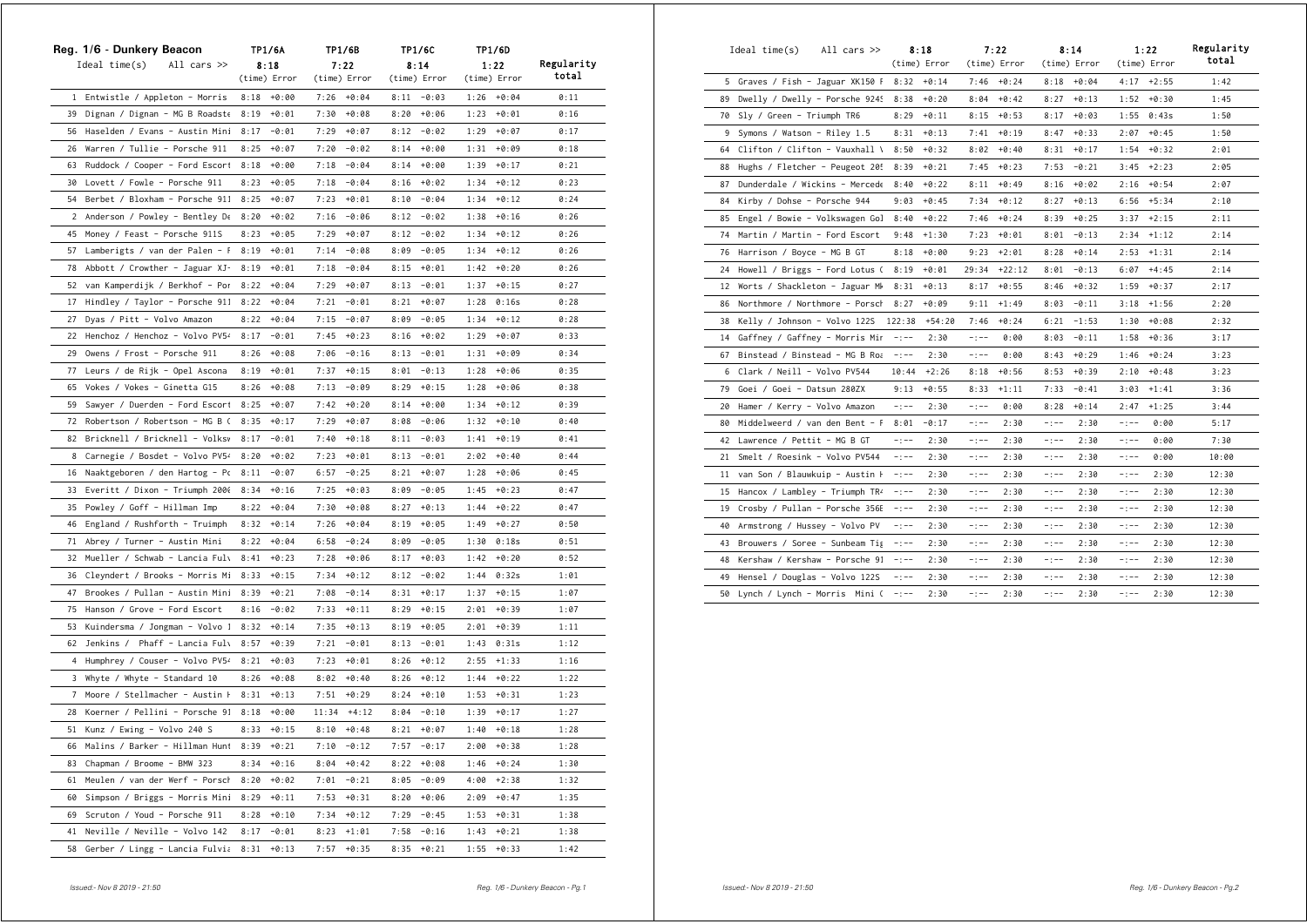|    | Reg. 1/7 - Quantock Hills              | TP1/7A          | TP1/7B          | TP1/7C          | TP1/7D          |            |
|----|----------------------------------------|-----------------|-----------------|-----------------|-----------------|------------|
|    | Ideal time(s)<br>All cars $\gg$        | 6:42            | 8:01            | 6:02            | 5:31            | Regularity |
|    |                                        | (time) Error    | (time) Error    | (time) Error    | (time) Error    | total      |
|    | 65 Vokes / Vokes - Ginetta G15         | $6:44 + 0:02$   | $8:05 + 0:04$   | $5:58 - 0:04$   | $5:31 + 0:00$   | 0:10       |
|    | 16 Naaktgeboren / den Hartog - Porsche | 6:44<br>$+0:02$ | 8:06<br>$+0:05$ | 6:01<br>$-0:01$ | $5:34 + 0:03$   | 0:11       |
| 26 | Warren / Tullie - Porsche 911 Coupe    | 6:42<br>+0:00   | 8:06<br>$+0:05$ | 5:59<br>$-0:03$ | 5:36<br>$+0:05$ | 0:13       |
|    | 52 van Kamperdijk / Berkhof - Porsche  | 6:49<br>$+0:07$ | 8:06<br>$+0:05$ | $6:02 + 0:00$   | $5:32 + 0:01$   | 0:13       |
|    | 2 Anderson / Powley - Bentley Derby    | $+0:02$<br>6:44 | $+0:07$<br>8:08 | 5:58<br>$-0:04$ | 5:30<br>$-0:01$ | 0:14       |
| 59 | Sawyer / Duerden - Ford Escort Mexi    | 6:43<br>$+0:01$ | 8:09<br>$+0:08$ | 6:00<br>-0:02   | 5:37<br>+0:06   | 0:17       |
|    | 62 Jenkins / Phaff - Lancia Fulvia Co  | 6:39<br>$-0:03$ | 8:07<br>+0:06   | 5:58<br>$-0:04$ | $+0:05$<br>5:36 | 0:18       |
|    | 30 Lovett / Fowle - Porsche 911        | 6:41<br>$-0:01$ | 8:09<br>$+0:08$ | 5:56<br>-0:06   | 5:35<br>$+0:04$ | 0:19       |
|    | 17 Hindley / Taylor - Porsche 911      | $+0:02$<br>6:44 | 8:06<br>$+0:05$ | 5:54<br>$-0:08$ | 5:35<br>$+0:04$ | 0:19       |
| 27 | Dyas / Pitt - Volvo Amazon             | $-0:04$<br>6:38 | 8:09<br>$+0:08$ | 5:57<br>$-0:05$ | 5:28<br>-0:03   | 0:20       |
|    | 38 Kelly / Johnson - Volvo 122S        | 6:39<br>-0:03   | 8:06<br>+0:05   | $5:54 - 0:08$   | $5:35 + 0:04$   | 0:20       |
|    | 3 Whyte / Whyte - Standard 10          | 6:50<br>$+0:08$ | $+0:07$<br>8:08 | 5:59<br>$-0:03$ | 5:33<br>$+0:02$ | 0:20       |
|    | 36 Cleyndert / Brooks - Morris Mini Co | 6:46<br>$+0:04$ | 8:07<br>+0:06   | $5:59 - 0:03$   | $+0:08$<br>5:39 | 0:21       |
| 7  | Moore / Stellmacher - Austin Healey    | 6:44<br>$+0:02$ | 8:12<br>$+0:11$ | 5:54<br>-0:08   | 5:32<br>+0:01   | 0:22       |
|    | 77 Leurs / de Rijk - Opel Ascona       | 6:45<br>$+0:03$ | 8:05<br>+0:04   | 5:54<br>$-0:08$ | 5:39<br>$+0:08$ | 0:23       |
| 39 | Dignan / Dignan - MG B Roadster        | $+0:06$<br>6:48 | 8:06<br>$+0:05$ | $6:11 + 0:09$   | 5:36<br>$+0:05$ | 0:25       |
|    | 71 Abrey / Turner - Austin Mini        | 6:47<br>$+0:05$ | 8:14<br>$+0:13$ | 5:58<br>-0:04   | 5:34<br>$+0:03$ | 0:25       |
| 29 | Owens / Frost - Porsche 911            | 6:43<br>$+0:01$ | $+0:05$<br>8:06 | 5:56<br>-0:06   | 5:45<br>$+0:14$ | 0:26       |
| 54 | Berbet / Bloxham - Porsche 911         | 6:44<br>$+0:02$ | $+0:11$<br>8:12 | 6:00<br>$-0:02$ | 5:20<br>$-0:11$ | 0:26       |
|    | 28 Koerner / Pellini - Porsche 911     | 6:54<br>$+0:12$ | 8:10<br>$+0:09$ | 5:57<br>$-0:05$ | 5:32<br>+0:01   | 0:27       |
|    | 56 Haselden / Evans - Austin Mini Coop | 6:43<br>$+0:01$ | 8:09<br>$+0:08$ | 6:06<br>+0:04   | 5:46<br>$+0:15$ | 0:28       |
|    | 57 Lamberigts / van der Palen - Ford E | 6:56<br>$+0:14$ | 8:01<br>+0:00   | 5:52<br>$-0:10$ | 5:27<br>$-0:04$ | 0:28       |
|    | 82 Bricknell / Bricknell - Volkswagen  | 7:01<br>$+0:19$ | 7:56<br>-0:05   | $6:02 + 0:00$   | 5:27<br>$-0:04$ | 0:28       |
| 61 | Meulen / van der Werf - Porsche 911    | $-0:02$<br>6:40 | $8:11 + 0:10$   | 5:52<br>-0:10   | 5:38<br>+0:07   | 0:29       |
|    | 1 Entwistle / Appleton - Morris Mini   | $-0:03$<br>6:39 | 8:06<br>+0:05   | 5:54<br>$-0:08$ | 5:45<br>$+0:14$ | 0:30       |
|    | 45 Money / Feast - Porsche 911S        | 6:47<br>$+0:05$ | 8:00<br>-0:01   | 5:56<br>-0:06   | 5:50<br>+0:19   | 0:31       |
|    | 46 England / Rushforth - Truimph 2000  | 7:01<br>$+0:19$ | 8:02<br>+0:01   | 5:56<br>-0:06   | 5:40<br>+0:09   | 0:35       |
| 86 | Northmore / Northmore - Porsche 944    | $+0:05$<br>6:47 | 8:12<br>$+0:11$ | $5:53 - 0:09$   | 5:19<br>$-0:12$ | 0:37       |
| 74 | Martin / Martin - Ford Escort          | 6:54<br>$+0:12$ | 8:15<br>$+0:14$ | $5:57 - 0:05$   | 5:38<br>+0:07   | 0:38       |
|    | 9 Symons / Watson - Riley 1.5          | 6:32<br>$-0:10$ | 8:08<br>+0:07   | 5:55<br>-0:07   | 5:46<br>$+0:15$ | 0:39       |
|    | 53 Kuindersma / Jongman - Volvo 142    | $-0:17$<br>6:25 | 8:02<br>+0:01   | 6:17<br>$+0:15$ | 5:49<br>$+0:18$ | 0:51       |
|    | 69 Scruton / Youd - Porsche 911        | 6:53<br>$+0:11$ | 8:33<br>+0:32   | $5:55 - 0:07$   | 5:19<br>$-0:12$ | 1:02       |
|    | 5 Graves / Fish - Jaguar XK150 FHC     | 6:50<br>$+0:08$ | $+0:18$<br>8:19 | $5:34 - 0:28$   | 5:42<br>+0:11   | 1:05       |
| 60 | Simpson / Briggs - Morris Mini Club    | 7:21<br>$+0:39$ | 8:07<br>+0:06   | 5:56<br>$-0:06$ | 5:45<br>+0:14   | 1:05       |
| 63 | Ruddock / Cooper - Ford Escort Mexi    | 6:40<br>$-0:02$ | 8:04<br>+0:03   | $6:00 - 0:02$   | 9:29<br>$+3:58$ | 1:07       |
|    | 22 Henchoz / Henchoz - Volvo PV544     | $+0:02$<br>6:44 | 8:05<br>$+0:04$ | 5:59<br>-0:03   | 9:20<br>$+3:49$ | 1:09       |
| 78 | Abbott / Crowther - Jaguar XJ-S        | $-0:04$<br>6:38 | 9:40<br>$+1:39$ | 5:58<br>$-0:04$ | $+0:02$<br>5:33 | 1:10       |
|    | 8 Carnegie / Bosdet - Volvo PV544      | 6:36<br>$-0:06$ | 8:16<br>$+0:15$ | $5:46 - 0:16$   | $6:15 + 0:44$   | 1:21       |
|    | 66 Malins / Barker - Hillman Hunter    | $6:41 - 0:01$   | $8:20 + 0:19$   | $5:15 - 0:47$   | $5:48 + 0:17$   | 1:24       |
| 33 | Everitt / Dixon - Triumph 2000 MK1     | 6:49<br>$+0:07$ | 8:06<br>+0:05   | $7:38$ +1:36    | $+0:13$<br>5:44 | 1:25       |
| 89 | Dwelly / Dwelly - Porsche 924S         | $-0:12$<br>6:30 | 8:26<br>$+0:25$ | $6:34 + 0:32$   | $5:48 + 0:17$   | 1:26       |
|    | 42 Lawrence / Pettit - MG B GT         | 6:45<br>$+0:03$ | 8:07<br>$+0:06$ | $7:16$ +1:14    | $5:55 + 0:24$   | 1:33       |
| 85 | Engel / Bowie - Volkswagen Golf GTI    | 8:27<br>$+1:45$ | 8:08<br>$+0:07$ | $5:45 - 0:17$   | 5:53<br>+0:22   | 1:46       |
|    | 35 Powley / Goff - Hillman Imp         | 6:50<br>$+0:08$ | 9:41<br>$+1:40$ | $5:23 - 0:39$   | $5:21 - 0:10$   | 1:57       |
| 47 | Brookes / Pullan - Austin Mini Coop    | 6:47<br>$+0:05$ | 9:04<br>$+1:03$ | 6:48<br>$+0:46$ | 5:44<br>$+0:13$ | 2:04       |
| 32 | Mueller / Schwab - Lancia Fulvia Co    | 9:10<br>$+2:28$ | 8:09<br>$+0:08$ | 6:02<br>$+0:00$ | $7:38 +2:07$    | 2:08       |

|    | Ideal time(s)<br>All cars $\gg$        |             | 6:42          |             | 8:01          |             | 6:02           |          | 5:31          | Regularity |
|----|----------------------------------------|-------------|---------------|-------------|---------------|-------------|----------------|----------|---------------|------------|
|    |                                        |             | (time) Error  |             | (time) Error  |             | (time) Error   |          | (time) Error  | total      |
|    | 76 Harrison / Boyce - MG B GT          |             | $7:00 + 0:18$ |             | $8:53 + 0:52$ |             | $7:11 +1:09$   |          | $5:26 - 0:05$ | 2:15       |
|    | 41 Neville / Neville - Volvo 142 S     | 6:40        | $-0:02$       | 8:14        | $+0:13$       |             | $8:27 +2:25$   |          | $8:41 + 3:10$ | 2:15       |
|    | 75 Hanson / Grove - Ford Escort        | 8:45        | $+2:03$       | 7:27        | $-0:34$       |             | $6:18 + 0:16$  | 5:58     | $+0:27$       | 2:17       |
|    | 67 Binstead / Binstead - MG B Roadster | 8:33        | $+1:51$       | 8:14        | $+0:13$       |             | $11:27$ +5:25  | 5:44     | $+0:13$       | 2:26       |
|    | 72 Robertson / Robertson - MG B GT V8  | 6:38        | $-0:04$       | 11:55       | $+3:54$       | 5:36        | $-0:26$        | 8:13     | $+2:42$       | 2:30       |
| 14 | Gaffney / Gaffney - Morris Mini        | $-:--$      | 2:30          | $-1 - -$    | 0:00          | 6:07        | $+0:05$        | 5:31     | $+0:00$       | 2:35       |
|    | 87 Dunderdale / Wickins - Mercedes 190 | 7:21        | $+0:39$       | 9:45        | $+1:44$       | 5:48        | $-0:14$        | 6:14     | $+0:43$       | 2:36       |
|    | 6 Clark / Neill - Volvo PV544          | 6:15        | $-0:27$       | 11:26       | $+3:25$       |             | $12:04 + 6:02$ | 5:43     | $+0:12$       | 2:39       |
| 24 | Howell / Briggs - Ford Lotus Cortin    | 7:39        | $+0:57$       | 12:07       | $+4:06$       | 5:33        | $-0:29$        | 5:45     | $+0:14$       | 2:40       |
| 83 | Chapman / Broome - BMW 323             | $-:--$      | 2:30          | $-:--$      | 0:00          | 6:28        | $+0:26$        | 5:37     | $+0:06$       | 3:02       |
| 64 | Clifton / Clifton - Vauxhall Viva      | 8:26        | $+1:44$       | 7:24        | $-0:37$       | 5:34        | $-0:28$        | 22:04    | $+16:33$      | 3:05       |
| 88 | Hughs / Fletcher - Peugeot 205         | 6:54        | $+0:12$       | 12:01       | +4:00         | 9:47        | $+3:45$        | 6:40     | $+1:09$       | 3:12       |
| 20 | Hamer / Kerry - Volvo Amazon           | $-:--$      | 2:30          | $-$ : $-$ - | 0:00          | 6:24        | $+0:22$        | 5:09     | $-0:22$       | 3:14       |
|    | 12 Worts / Shackleton - Jaguar Mk2     | 11:34       | $+4:52$       | 8:51        | $+0:50$       | 8:00        | $+1:58$        | 6:11     | $+0:40$       | 3:30       |
|    | 51 Kunz / Ewing - Volvo 240 S          | $-$ : $-$ - | 2:30          | $-$ : $-$ - | 0:00          | 6:21        | $+0:19$        | 6:13     | $+0:42$       | 3:31       |
| 84 | Kirby / Dohse - Porsche 944            | 13:54       | $+7:12$       | 15:54       | $+7:53$       | 8:33        | $+2:31$        | 9:43     | $+4:12$       | 4:00       |
|    | 70 Sly / Green - Triumph TR6           | 7:58        | $+1:16$       | 11:17       | $+3:16$       | $-$ : $-$   | 2:30           | $-1 - -$ | 0:00          | 4:30       |
| 4  | Humphrey / Couser - Volvo PV544        | -:--        | 2:30          | $-$ : $-$ - | 0:00          | 7:52        | $+1:50$        | 11:34    | $+6:03$       | 4:30       |
| 58 | Gerber / Lingg - Lancia Fulvia 1600    | $-$ : $-$ - | 2:30          | $-:--$      | 0:00          | $-1 - -$    | 2:30           | $-1 - -$ | 0:00          | 5:00       |
| 79 | Goei / Goei - Datsun 280ZX             | $-1 - -$    | 2:30          | $-1 - -$    | 0:00          | $-1 - -$    | 2:30           | $-1 - -$ | 0:00          | 5:00       |
| 80 | Middelweerd / van den Bent - Porsch    | 9:41        | $+2:59$       | $-:--$      | 2:30          | $-$ : $-$ - | 2:30           | $-:--$   | 2:30          | 8:30       |
| 11 | van Son / Blauwkuip - Austin Healey    | $-:--$      | 2:30          | $-:--$      | 2:30          | -:--        | 2:30           | -:--     | 2:30          | 12:30      |
| 15 | Hancox / Lambley - Triumph TR4         | -:--        | 2:30          | $-:--$      | 2:30          | -:--        | 2:30           | $-:--$   | 2:30          | 12:30      |
|    | 19 Crosby / Pullan - Porsche 356B      | $-:--$      | 2:30          | $-$ : $-$ - | 2:30          | $-1 - -$    | 2:30           | $-1 - -$ | 2:30          | 12:30      |
| 21 | Smelt / Roesink - Volvo PV544          | -:--        | 2:30          | $-:--$      | 2:30          | -:--        | 2:30           | -:--     | 2:30          | 12:30      |
| 40 | Armstrong / Hussey - Volvo PV 544      | -:--        | 2:30          | $-1 - -$    | 2:30          | $-1 - -$    | 2:30           | $-1 - -$ | 2:30          | 12:30      |
|    | 43 Brouwers / Soree - Sunbeam Tiger    | $-:--$      | 2:30          | $-:--$      | 2:30          | $-:--$      | 2:30           | $-:--$   | 2:30          | 12:30      |
| 48 | Kershaw / Kershaw - Porsche 911T       | -:--        | 2:30          | $-:--$      | 2:30          | -:--        | 2:30           | -:--     | 2:30          | 12:30      |
| 49 | Hensel / Douglas - Volvo 122S          | -:--        | 2:30          | -:--        | 2:30          | -:--        | 2:30           | $-:--$   | 2:30          | 12:30      |
|    | 50 Lynch / Lynch - Morris Mini Cooper  | $-:--$      | 2:30          | $-:--$      | 2:30          | -:--        | 2:30           | $-:--$   | 2:30          | 12:30      |

 *Issued:- Nov 8 2019 - 21:50 Reg. 1/7 - Quantock Hills - Pg.1*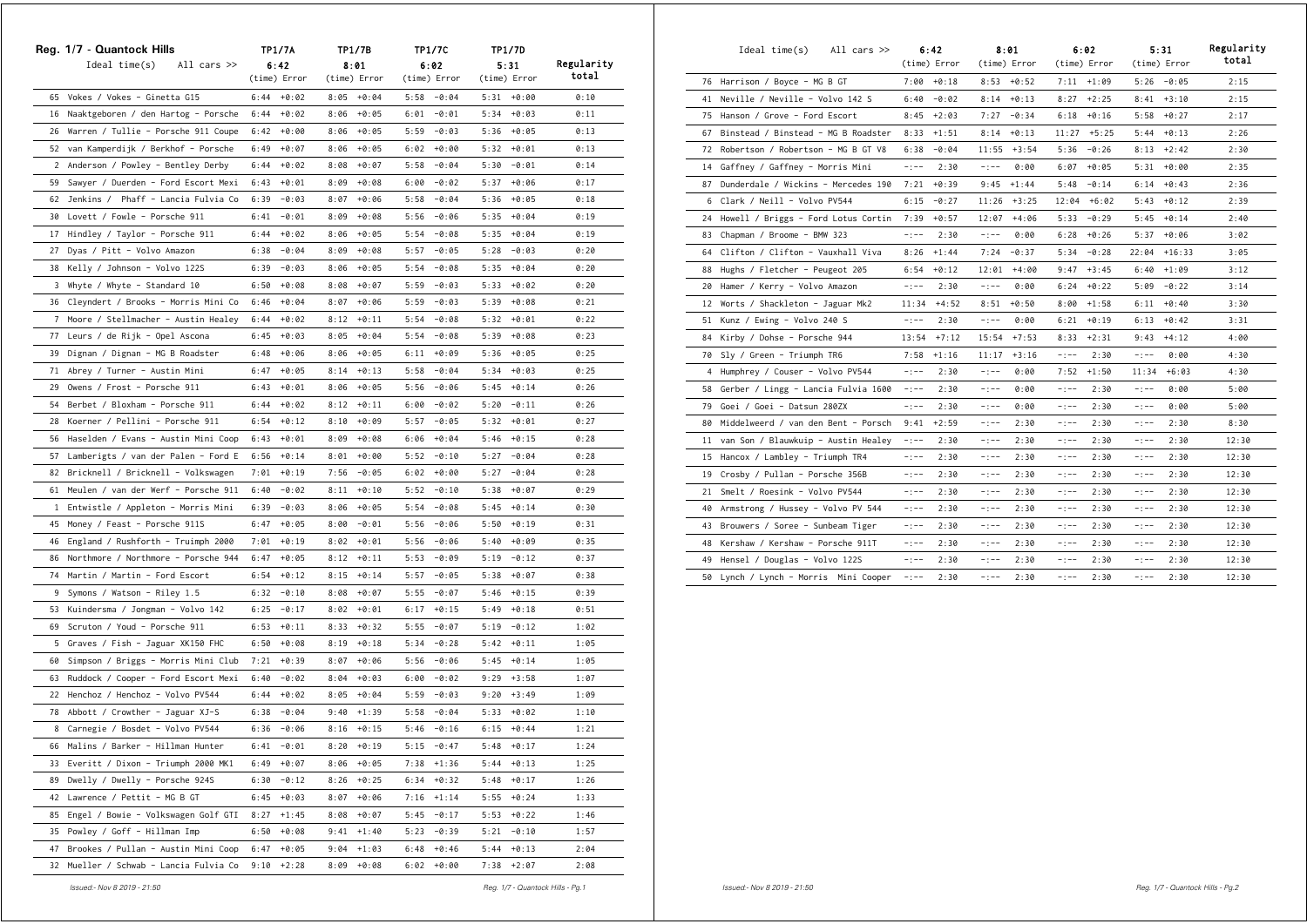|                | Reg. 2/1 - The Cotswolds                      |      | <b>TP2/1A</b> |      | TP2/1B        |       | TP2/1C         |            |
|----------------|-----------------------------------------------|------|---------------|------|---------------|-------|----------------|------------|
|                | Ideal time(s)<br>All cars $\gg$               |      | 6:44          |      | 8:04          |       | 9:28           | Regularity |
|                |                                               |      | (time) Error  |      | (time) Error  |       | (time) Error   | total      |
|                | 19 Crosby / Pullan - Porsche 911              | 6:45 | +0:01         |      | $8:05 + 0:01$ |       | $9:28 + 0:00$  | 0:02       |
|                | 2 Anderson / Powley - Bentley Derby           | 6:44 | $+0:00$       |      | $8:06 + 0:02$ |       | $9:31 + 0:03$  | 0:05       |
|                | 75 Hanson / Grove - Ford Escort               | 6:45 | +0:01         |      | $8:02 - 0:02$ |       | $9:30 + 0:02$  | 0:05       |
|                | 59 Sawyer / Duerden - Ford Escort Mexico      | 6:42 | -0:02         |      | $8:03 - 0:01$ |       | $9:31 + 0:03$  | 0:06       |
|                | 29 Owens / Frost - Porsche 911                | 6:46 | +0:02         | 7:59 | -0:05         |       | $9:27 - 0:01$  | 0:08       |
|                | 17 Hindley / Taylor - Porsche 911             | 6:43 | $-0:01$       | 8:02 | -0:02         | 9:36  | +0:08          | 0:11       |
|                | 65 Vokes / Vokes - Ginetta G15                | 6:46 | +0:02         | 8:11 | $+0:07$       | 9:32  | +0:04          | 0:13       |
|                | 1 Entwistle / Appleton - Morris Mini Cooper   | 6:43 | $-0:01$       |      | $8:14 + 0:10$ | 9:31  | +0:03          | 0:14       |
|                | 27 Dyas / Pitt - Volvo Amazon                 | 6:47 | $+0:03$       |      | $8:14 + 0:10$ | 9:29  | +0:01          | 0:14       |
|                | 51 Kunz / Ewing - Volvo 240 S                 | 6:42 | $-0:02$       |      | $8:09 + 0:05$ | 9:35  | +0:07          | 0:14       |
|                | 54 Berbet / Bloxham - Porsche 911             | 6:42 | -0:02         |      | $7:52 - 0:12$ | 9:25  | -0:03          | 0:17       |
| 74             | Martin / Martin - Ford Escort                 | 6:46 | +0:02         |      | $8:08 + 0:04$ | 9:17  | $-0:11$        | 0:17       |
|                | 82 Bricknell / Bricknell - Volkswagen Golf GT | 6:46 | $+0:02$       | 7:58 | -0:06         | 9:14  | $-0:14$        | 0:22       |
| 3              | Whyte / Whyte - Standard 10                   | 6:44 | $+0:00$       |      | $8:03 - 0:01$ | 9:51  | $+0:23$        | 0:24       |
|                | 36 Cleyndert / Brooks - Morris Mini Cooper S  | 6:46 | +0:02         |      | $8:08 + 0:04$ | 9:47  | $+0:19$        | 0:25       |
| 63             | Ruddock / Cooper - Ford Escort Mexico         | 6:30 | $-0:14$       |      | $8:10 + 0:06$ | 9:23  | -0:05          | 0:25       |
|                | 8 Carnegie / Bosdet - Volvo PV544             | 6:53 | +0:09         |      | $8:09 + 0:05$ | 9:40  | $+0:12$        | 0:26       |
| 30             | Lovett / Fowle - Porsche 911                  | 6:46 | $+0:02$       | 8:20 | +0:16         | 9:36  | +0:08          | 0:26       |
|                | 46 England / Rushforth - Truimph 2000         | 6:46 | $+0:02$       | 8:06 | +0:02         | 9:51  | $+0:23$        | 0:27       |
| 26             | Warren / Tullie - Porsche 911 Coupe           | 6:45 | $+0:01$       | 8:08 | +0:04         | 9:52  | $+0:24$        | 0:29       |
|                | 45 Money / Feast - Porsche 911S               | 6:38 | -0:06         | 8:20 | +0:16         | 9:21  | -0:07          | 0:29       |
|                | 22 Henchoz / Henchoz - Volvo PV544            | 6:40 | -0:04         |      | $7:40 - 0:24$ | 9:30  | +0:02          | 0:30       |
|                | 79 Goei / Goei - Datsun 280ZX                 | 6:49 | $+0:05$       | 8:26 | +0:22         | 9:25  | -0:03          | 0:30       |
|                | 5 Graves / Fish - Jaguar XK150 FHC            | 6:43 | $-0:01$       | 8:29 | $+0:25$       | 9:23  | -0:05          | 0:31       |
|                | 24 Howell / Briggs - Ford Lotus Cortina Mk1   | 6:47 | $+0:03$       | 8:19 | $+0:15$       | 9:41  | $+0:13$        | 0:31       |
|                | 32 Mueller / Schwab - Lancia Fulvia Coupe     | 6:48 | $+0:04$       | 8:10 | +0:06         | 9:51  | $+0:23$        | 0:33       |
|                | 42 Lawrence / Pettit - MG B GT                | 6:48 | +0:04         |      | $8:21 + 0:17$ |       | $9:43 + 0:15$  | 0:36       |
|                | 70 Sly / Green - Triumph TR6                  | 6:46 | +0:02         | 7:41 | -0:23         | 9:17  | -0:11          | 0:36       |
| 77             | Leurs / de Rijk - Opel Ascona                 | 6:43 | -0:01         | 8:39 | +0:35         | 9:29  | +0:01          | 0:37       |
| 57             | Lamberigts / van der Palen - Ford Escort M    | 6:45 | $+0:01$       | 8:04 | +0:00         |       | $10:05 + 0:37$ | 0:38       |
|                | 78 Abbott / Crowther - Jaguar XJ-S            | 6:43 | -0:01         | 8:00 | $-0:04$       |       | $10:02 + 0:34$ | 0:39       |
| 16             | Naaktgeboren / den Hartog - Porsche 356B      | 6:44 | +0:00         | 8:48 | +0:44         | 9:28  | $+0:00$        | 0:44       |
|                | 62 Jenkins / Phaff - Lancia Fulvia Coupe      |      | $6:42 - 0:02$ | 8:30 | $+0:26$       | 9:51  | $+0:23$        | 0:51       |
| 39             | Dignan / Dignan - MG B Roadster               | 6:44 | +0:00         | 8:15 | $+0:11$       | 10:09 | $+0:41$        | 0:52       |
| 4              | Humphrey / Couser - Volvo PV544               | 6:51 | $+0:07$       | 8:02 | $-0:02$       | 10:13 | $+0:45$        | 0:54       |
| 89             | Dwelly / Dwelly - Porsche 924S                | 6:36 | $-0:08$       | 7:52 | $-0:12$       | 10:04 | $+0:36$        | 0:56       |
| 50             | Lynch / Lynch - Morris Mini Cooper S          | 6:32 | $-0:12$       | 8:49 | $+0:45$       | 9:27  | $-0:01$        | 0:58       |
| 61             | Meulen / van der Werf - Porsche 911 ST        | 6:28 | $-0:16$       | 8:37 | $+0:33$       | 9:37  | $+0:09$        | 0:58       |
| $\overline{7}$ | Moore / Stellmacher - Austin Healey Sprite    | 6:53 | $+0:09$       | 8:30 | $+0:26$       | 9:00  | $-0:28$        | 1:03       |
| 67             | Binstead / Binstead - MG B Roadster           |      | $6:42 - 0:02$ |      | $9:16$ +1:12  | 9:31  | $+0:03$        | 1:05       |

|    | Ideal time(s)<br>All cars $\gg$          |           | 6:44<br>(time) Error |          | 8:04<br>(time) Error |           | 9:28<br>(time) Error | Regularity<br>total |
|----|------------------------------------------|-----------|----------------------|----------|----------------------|-----------|----------------------|---------------------|
|    | 33 Everitt / Dixon - Triumph 2000 MK1    |           | $6:47 + 0:03$        |          | $8:26 + 0:22$        |           | $10:10 + 0:42$       | 1:07                |
| 28 | Koerner / Pellini - Porsche 911          | 6:47      | +0:03                |          | $8:00 - 0:04$        |           | $18:23 + 8:55$       | 1:07                |
| 35 | Powley / Goff - Hillman Imp              | 6:52      | $+0:08$              |          | $9:02 + 0:58$        | 9:26      | $-0:02$              | 1:08                |
| 64 | Clifton / Clifton - Vauxhall Viva        | 6:36      | $-0:08$              | 8:43     | $+0:39$              | 9:51      | $+0:23$              | 1:10                |
| 20 | Hamer / Kerry - Volvo Amazon             | 6:46      | $+0:02$              |          | $9:15$ $+1:11$       | 9:36      | $+0:08$              | 1:10                |
| 60 | Simpson / Briggs - Morris Mini Clubman   | 6:52      | +0:08                | 8:27     | $+0:23$              | 10:09     | $+0:41$              | 1:12                |
| 69 | Scruton / Youd - Porsche 911             | 6:51      | $+0:07$              | 8:58     | $+0:54$              | 9:39      | $+0:11$              | 1:12                |
| 12 | Worts / Shackleton - Jaguar Mk2          | 11:38     | +4:54                | 8:00     | $-0:04$              | 9:36      | $+0:08$              | 1:12                |
| 56 | Haselden / Evans - Austin Mini Cooper S  | 6:48      | $+0:04$              | 8:13     | $+0:09$              | 11:05     | $+1:37$              | 1:13                |
| 6  | Clark / Neill - Volvo PV544              | 6:29      | $-0:15$              | 12:06    | +4:02                | 9:29      | +0:01                | 1:16                |
| 84 | Kirby / Dohse - Porsche 944              | 7:01      | $+0:17$              | 9:07     | $+1:03$              | 9:28      | $+0:00$              | 1:17                |
| 83 | Chapman / Broome - BMW 323               | 6:48      | $+0:04$              |          | $14:24 + 6:20$       | 9:41      | $+0:13$              | 1:17                |
| 86 | Northmore / Northmore - Porsche 944      | 6:58      | $+0:14$              | 7:59     | $-0:05$              | 10:38     | $+1:10$              | 1:19                |
| 88 | Hughs / Fletcher - Peugeot 205           | 6:33      | $-0:11$              | 9:57     | $+1:53$              | 9:36      | $+0:08$              | 1:19                |
| 72 | Robertson / Robertson - MG B GT V8       | 6:43      | $-0:01$              | 10:06    | $+2:02$              | 9:48      | $+0:20$              | 1:21                |
| 66 | Malins / Barker - Hillman Hunter         | 6:32      | $-0:12$              | 8:15     | $+0:11$              | 11:13     | $+1:45$              | 1:23                |
| 9  | Symons / Watson - Riley 1.5              | 6:52      | $+0:08$              | 9:02     | +0:58                | 9:46      | $+0:18$              | 1:24                |
| 87 | Dunderdale / Wickins - Mercedes 190e 16v | 6:48      | $+0:04$              | 8:51     | $+0:47$              | 10:01     | $+0:33$              | 1:24                |
| 52 | van Kamperdijk / Berkhof - Porsche 911   | 6:40      | $-0:04$              |          | $8:50 + 0:46$        | 10:04     | $+0:36$              | 1:26                |
| 41 | Neville / Neville - Volvo 142 S          | 6:44      | $+0:00$              | 8:40     | $+0:36$              | 10:58     | $+1:30$              | 1:36                |
| 58 | Gerber / Lingg - Lancia Fulvia 1600 HF   | 7:35      | $+0:51$              | 8:24     | $+0:20$              | 8:57      | $-0:31$              | 1:42                |
| 80 | Middelweerd / van den Bent - Porsche 928 | 7:16      | $+0:32$              | 13:37    | $+5:33$              | 9:14      | $-0:14$              | 1:46                |
| 53 | Kuindersma / Jongman - Volvo 142         | 6:02      | $-0:42$              | 9:53     | $+1:49$              | 9:15      | $-0:13$              | 1:55                |
| 85 | Engel / Bowie - Volkswagen Golf GTI      | 6:51      | $+0:07$              | 9:00     | $+0:56$              | 10:50     | $+1:22$              | 2:03                |
| 14 | Gaffney / Gaffney - Morris Mini          | 6:50      | $+0:06$              | 9:49     | $+1:45$              | 10:33     | $+1:05$              | 2:06                |
| 47 | Brookes / Pullan - Austin Mini Cooper    | 7:19      | $+0:35$              | 9:13     | $+1:09$              | 10:04     | $+0:36$              | 2:11                |
| 76 | Harrison / Boyce - MG B GT               | 7:15      | $+0:31$              | 10:03    | $+1:59$              | 10:25     | $+0:57$              | 2:28                |
| 21 | Smelt / Roesink - Volvo PV544            | $-1 - -$  | 0:00                 | 9:46     | $+1:42$              | 9:41      | $+0:13$              | 3:43                |
| 11 | van Son / Blauwkuip - Austin Healey 3000 | $-1 - -$  | 2:30                 | $-:--$   | 2:30                 | $-:--$    | 2:30                 | 10:00               |
| 38 | Kelly / Johnson - Volvo 122S             | $-:--$    | 2:30                 | $-:--$   | 2:30                 | $-:--$    | 2:30                 | 10:00               |
| 40 | Armstrong / Hussey - Volvo PV 544        | $-1 - -$  | 2:30                 | $-1 - -$ | 2:30                 | $-:--$    | 2:30                 | 10:00               |
| 48 | Kershaw / Kershaw - Porsche 911T         | $-:--$    | 2:30                 | $-:--$   | 2:30                 | $-:--$    | 2:30                 | 10:00               |
| 49 | Hensel / Douglas - Volvo 122S            | $-:--$    | 2:30                 | $-:--$   | 2:30                 | $-:--$    | 2:30                 | 10:00               |
| 71 | Abrey / Turner - Austin Mini             | $-$ : $-$ | 2:30                 | $-:--$   | 2:30                 | $-$ : $-$ | 2:30                 | 10:00               |
|    |                                          |           |                      |          |                      |           |                      |                     |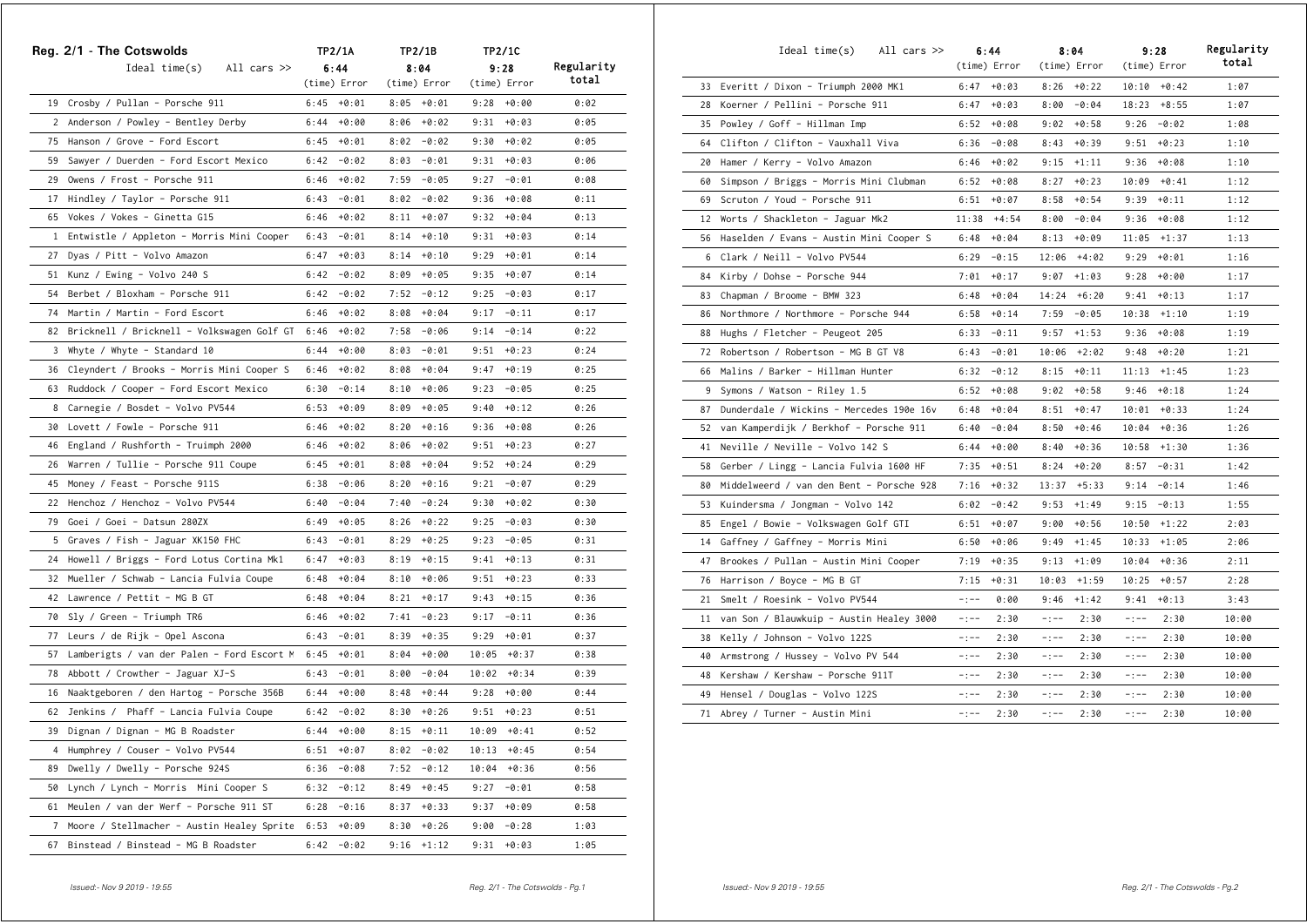|    | Reg. 2/2 - Winchcombe Way                     |      | TP2/2A        |      | TP2/2B        |      | <b>TP2/2C</b> |            |
|----|-----------------------------------------------|------|---------------|------|---------------|------|---------------|------------|
|    | Ideal $time(s)$<br>All cars $\gg$             |      | 7:20          |      | 4:36          |      | 5:18          | Regularity |
|    |                                               |      | (time) Error  |      | (time) Error  |      | (time) Error  | total      |
|    | 26 Warren / Tullie - Porsche 911 Coupe        |      | $7:21 + 0:01$ |      | $4:36 + 0:00$ |      | $5:18 + 0:00$ | 0:01       |
|    | 39 Dignan / Dignan - MG B Roadster            | 7:19 | -0:01         |      | $4:36 + 0:00$ | 5:17 | -0:01         | 0:02       |
|    | 30 Lovett / Fowle - Porsche 911               | 7:21 | $+0:01$       |      | $4:36 + 0:00$ | 5:20 | +0:02         | 0:03       |
|    | 52 van Kamperdijk / Berkhof - Porsche 911     | 7:21 | +0:01         |      | $4:37 + 0:01$ | 5:17 | -0:01         | 0:03       |
|    | 66 Malins / Barker - Hillman Hunter           | 7:19 | -0:01         | 4:35 | -0:01         | 5:17 | -0:01         | 0:03       |
|    | 5 Graves / Fish - Jaguar XK150 FHC            | 7:21 | $+0:01$       | 4:35 | -0:01         | 5:16 | -0:02         | 0:04       |
|    | 71  Abrey / Turner – Austin Mini              | 7:21 | +0:01         | 4:35 | -0:01         | 5:20 | +0:02         | 0:04       |
|    | 82 Bricknell / Bricknell – Volkswagen Golf GT | 7:21 | $+0:01$       | 4:33 | -0:03         | 5:18 | +0:00         | 0:04       |
|    | 1 Entwistle / Appleton - Morris Mini Cooper   | 7:18 | $-0:02$       | 4:35 | -0:01         | 5:20 | $+0:02$       | 0:05       |
|    | 3 Whyte / Whyte - Standard 10                 | 7:20 | $+0:00$       |      | $4:33 - 0:03$ | 5:16 | $-0:02$       | 0:05       |
|    | 19 Crosby / Pullan - Porsche 911              | 7:22 | +0:02         |      | $4:33 - 0:03$ | 5:18 | +0:00         | 0:05       |
|    | 22 Henchoz / Henchoz - Volvo PV544            | 7:23 | $+0:03$       | 4:35 | -0:01         | 5:19 | +0:01         | 0:05       |
| 8  | Carnegie / Bosdet - Volvo PV544               | 7:23 | $+0:03$       |      | $4:35 - 0:01$ | 5:20 | $+0:02$       | 0:06       |
| 17 | Hindley / Taylor - Porsche 911                | 7:19 | -0:01         |      | $4:34 - 0:02$ | 5:15 | -0:03         | 0:06       |
| 45 | Money / Feast - Porsche 911S                  | 7:18 | $-0:02$       |      | $4:38 + 0:02$ | 5:16 | -0:02         | 0:06       |
| 54 | Berbet / Bloxham - Porsche 911                | 7:20 | $+0:00$       |      | $4:31 - 0:05$ | 5:19 | +0:01         | 0:06       |
| 29 | Owens / Frost - Porsche 911                   | 7:18 | $-0:02$       |      | $4:34 - 0:02$ | 5:21 | $+0:03$       | 0:07       |
| 33 | Everitt / Dixon - Triumph 2000 MK1            | 7:21 | +0:01         |      | $4:31 - 0:05$ | 5:17 | -0:01         | 0:07       |
| 57 | Lamberigts / van der Palen - Ford Escort M    | 7:22 | $+0:02$       | 4:34 | -0:02         | 5:21 | +0:03         | 0:07       |
| 78 | Abbott / Crowther - Jaguar XJ-S               | 7:22 | $+0:02$       | 4:34 | -0:02         | 5:21 | $+0:03$       | 0:07       |
| 47 | Brookes / Pullan - Austin Mini Cooper         | 7:23 | $+0:03$       | 4:38 | +0:02         | 5:15 | $-0:03$       | 0:08       |
| 63 | Ruddock / Cooper - Ford Escort Mexico         | 7:18 | $-0:02$       | 4:33 | -0:03         | 5:15 | $-0:03$       | 0:08       |
| 75 | Hanson / Grove - Ford Escort                  | 7:20 | $+0:00$       |      | $4:41 + 0:05$ | 5:21 | $+0:03$       | 0:08       |
| 16 | Naaktgeboren / den Hartog - Porsche 356B      | 7:22 | $+0:02$       |      | $4:34 - 0:02$ | 5:23 | +0:05         | 0:09       |
| 24 | Howell / Briggs – Ford Lotus Cortina Mk1      | 7:18 | $-0:02$       | 4:31 | $-0:05$       | 5:16 | -0:02         | 0:09       |
| 61 | Meulen / van der Werf - Porsche 911 ST        | 7:22 | +0:02         | 4:33 | -0:03         | 5:22 | +0:04         | 0:09       |
| 67 | Binstead / Binstead - MG B Roadster           | 7:13 | $-0:07$       | 4:35 | $-0:01$       | 5:19 | +0:01         | 0:09       |
| 2  | Anderson / Powley - Bentley Derby             | 7:23 | +0:03         | 4:34 | $-0:02$       | 5:23 | $+0:05$       | 0:10       |
| 4  | Humphrey / Couser - Volvo PV544               | 7:26 | $+0:06$       | 4:35 | $-0:01$       | 5:21 | +0:03         | 0:10       |
| 60 | Simpson / Briggs - Morris Mini Clubman        | 7:28 | +0:08         | 4:36 | +0:00         |      | $5:21 + 0:03$ | 0:11       |
| 65 | Vokes / Vokes - Ginetta G15                   | 7:26 | +0:06         | 4:34 | -0:02         | 5:21 | +0:03         | 0:11       |
| 27 | Dyas / Pitt - Volvo Amazon                    | 7:24 | $+0:04$       | 4:37 | $+0:01$       |      | $5:25 + 0:07$ | 0:12       |
|    | 42 Lawrence / Pettit - MG B GT                |      | $7:16 - 0:04$ | 4:31 | -0:05         |      | $5:15 - 0:03$ | 0:12       |
| 51 | Kunz / Ewing - Volvo 240 S                    | 7:20 | $+0:00$       | 4:30 | $-0:06$       | 5:24 | $+0:06$       | 0:12       |
| 28 | Koerner / Pellini - Porsche 911               | 7:22 | $+0:02$       | 4:28 | $-0:08$       | 5:15 | $-0:03$       | 0:13       |
| 62 | Jenkins /<br>Phaff - Lancia Fulvia Coupe      | 7:23 | $+0:03$       | 4:31 | $-0:05$       | 5:23 | $+0:05$       | 0:13       |
| 14 | Gaffney / Gaffney - Morris Mini               | 7:23 | $+0:03$       | 4:25 | $-0:11$       | 5:18 | $+0:00$       | 0:14       |
| 32 | Mueller / Schwab - Lancia Fulvia Coupe        | 7:14 | $-0:06$       | 4:30 | $-0:06$       | 5:21 | $+0:03$       | 0:15       |
| 59 | Sawyer / Duerden - Ford Escort Mexico         | 7:16 | $-0:04$       | 4:34 | $-0:02$       | 5:27 | $+0:09$       | 0:15       |
| 85 | Engel / Bowie - Volkswagen Golf GTI           |      | $7:17 - 0:03$ | 4:43 | $+0:07$       | 5:12 | $-0:06$       | 0:16       |

|    | Ideal time(s)<br>All cars $\gg$              |          | 7:20<br>(time) Error |          | 4:36<br>(time) Error |           | 5:18<br>(time) Error | Regularity<br>total |
|----|----------------------------------------------|----------|----------------------|----------|----------------------|-----------|----------------------|---------------------|
|    | 35 Powley / Goff - Hillman Imp               |          | $7:12 - 0:08$        |          | $4:33 - 0:03$        |           | $5:24 + 0:06$        | 0:17                |
|    | 56 Haselden / Evans - Austin Mini Cooper S   |          | $7:15 - 0:05$        |          | $4:27 - 0:09$        |           | $5:21 + 0:03$        | 0:17                |
| 88 | Hughs / Fletcher - Peugeot 205               | 7:05     | $-0:15$              | 4:37     | $+0:01$              | 5:23      | $+0:05$              | 0:21                |
|    | 89 Dwelly / Dwelly - Porsche 924S            | 7:22     | $+0:02$              | 4:19     | $-0:17$              | 5:21      | $+0:03$              | 0:22                |
|    | 6 Clark / Neill - Volvo PV544                |          | $7:16 - 0:04$        | 4:29     | $-0:07$              | 5:30      | $+0:12$              | 0:23                |
|    | 7 Moore / Stellmacher - Austin Healey Sprite | 7:08     | $-0:12$              |          | $4:29 - 0:07$        | 5:22      | $+0:04$              | 0:23                |
|    | 50 Lynch / Lynch - Morris  Mini Cooper S     | 7:19     | $-0:01$              | 4:27     | $-0:09$              | 5:36      | $+0:18$              | 0:28                |
| 53 | Kuindersma / Jongman - Volvo 142             | 7:24     | $+0:04$              | 4:49     | $+0:13$              | 5:29      | $+0:11$              | 0:28                |
| 74 | Martin / Martin - Ford Escort                | 7:17     | $-0:03$              | 5:04     | $+0:28$              | 5:18      | $+0:00$              | 0:31                |
| 69 | Scruton / Youd - Porsche 911                 | 7:23     | $+0:03$              | 4:35     | $-0:01$              | 5:46      | $+0:28$              | 0:32                |
| 77 | Leurs / de Rijk - Opel Ascona                | 7:23     | +0:03                | 4:55     | $+0:19$              | 5:29      | $+0:11$              | 0:33                |
| 76 | Harrison / Boyce - MG B GT                   | 7:12     | $-0:08$              | 4:50     | $+0:14$              | 5:03      | $-0:15$              | 0:37                |
| 86 | Northmore / Northmore - Porsche 944          | 7:30     | $+0:10$              | 4:18     | $-0:18$              | 5:04      | $-0:14$              | 0:42                |
|    | 36 Cleyndert / Brooks - Morris Mini Cooper S | 7:21     | $+0:01$              | 4:40     | $+0:04$              | 6:06      | $+0:48$              | 0:53                |
| 41 | Neville / Neville - Volvo 142 S              | 7:12     | -0:08                | 4:36     | $+0:00$              | 6:03      | $+0:45$              | 0:53                |
| 46 | England / Rushforth - Truimph 2000           | 7:23     | $+0:03$              | 4:35     | $-0:01$              | 6:14      | $+0:56$              | 1:00                |
|    | 12 Worts / Shackleton - Jaguar Mk2           | 7:25     | $+0:05$              | 4:34     | $-0:02$              | 9:21      | $+4:03$              | 1:07                |
|    | 72 Robertson / Robertson - MG B GT V8        |          | $7:14 - 0:06$        | 5:41     | $+1:05$              | 5:20      | $+0:02$              | 1:08                |
|    | 9 Symons / Watson - Riley 1.5                | 7:10     | $-0:10$              | 4:40     | $+0:04$              | 10:30     | $+5:12$              | 1:14                |
|    | 58 Gerber / Lingg - Lancia Fulvia 1600 HF    | 15:13    | $+7:53$              | 4:32     | $-0:04$              | 5:29      | $+0:11$              | 1:15                |
|    | 83 Chapman / Broome - BMW 323                | 6:39     | $-0:41$              | 4:46     | $+0:10$              | 5:44      | $+0:26$              | 1:17                |
|    | 20 Hamer / Kerry - Volvo Amazon              | 13:27    | $+6:07$              | 4:53     | $+0:17$              | 5:20      | $+0:02$              | 1:19                |
| 70 | Sly / Green - Triumph TR6                    | 17:41    | $+10:21$             | 4:21     | $-0:15$              | 5:07      | $-0:11$              | 1:26                |
| 84 | Kirby / Dohse - Porsche 944                  | 6:44     | $-0:36$              | 4:14     | $-0:22$              | 7:38      | $+2:20$              | 1:58                |
| 21 | Smelt / Roesink - Volvo PV544                | 8:22     | $+1:02$              | 4:37     | $+0:01$              | 10:23     | $+5:05$              | 2:01                |
| 87 | Dunderdale / Wickins - Mercedes 190e 16v     | 7:19     | $-0:01$              | 4:49     | $+0:13$              | $-1 - -$  | 2:30                 | 2:44                |
| 64 | Clifton / Clifton - Vauxhall Viva            | $-:--$   | 2:30                 | $-:--$   | 0:00                 | 6:00      | $+0:42$              | 3:12                |
| 79 | Goei / Goei - Datsun 280ZX                   | $-1 - -$ | 2:30                 | $-:--$   | 0:00                 | 6:29      | $+1:11$              | 3:30                |
| 80 | Middelweerd / van den Bent - Porsche 928     | $-:--$   | 2:30                 | $-:--$   | 0:00                 | $- : - -$ | 2:30                 | 5:00                |
|    | 11 van Son / Blauwkuip - Austin Healey 3000  | $-:--$   | 2:30                 | $-1 - -$ | 2:30                 | $-:--$    | 2:30                 | 10:00               |
| 38 | Kelly / Johnson - Volvo 122S                 | $-:--$   | 2:30                 | $-1 - -$ | 2:30                 | $-:--$    | 2:30                 | 10:00               |
| 40 | Armstrong / Hussey - Volvo PV 544            | $-:--$   | 2:30                 | $-:--$   | 2:30                 | $-:--$    | 2:30                 | 10:00               |
| 48 | Kershaw / Kershaw - Porsche 911T             | $-:--$   | 2:30                 | $-:--$   | 2:30                 | $-:--$    | 2:30                 | 10:00               |
|    | 49 Hensel / Douglas - Volvo 122S             | $-:--$   | 2:30                 | $-1 - -$ | 2:30                 | $-1 - -$  | 2:30                 | 10:00               |
|    |                                              |          |                      |          |                      |           |                      |                     |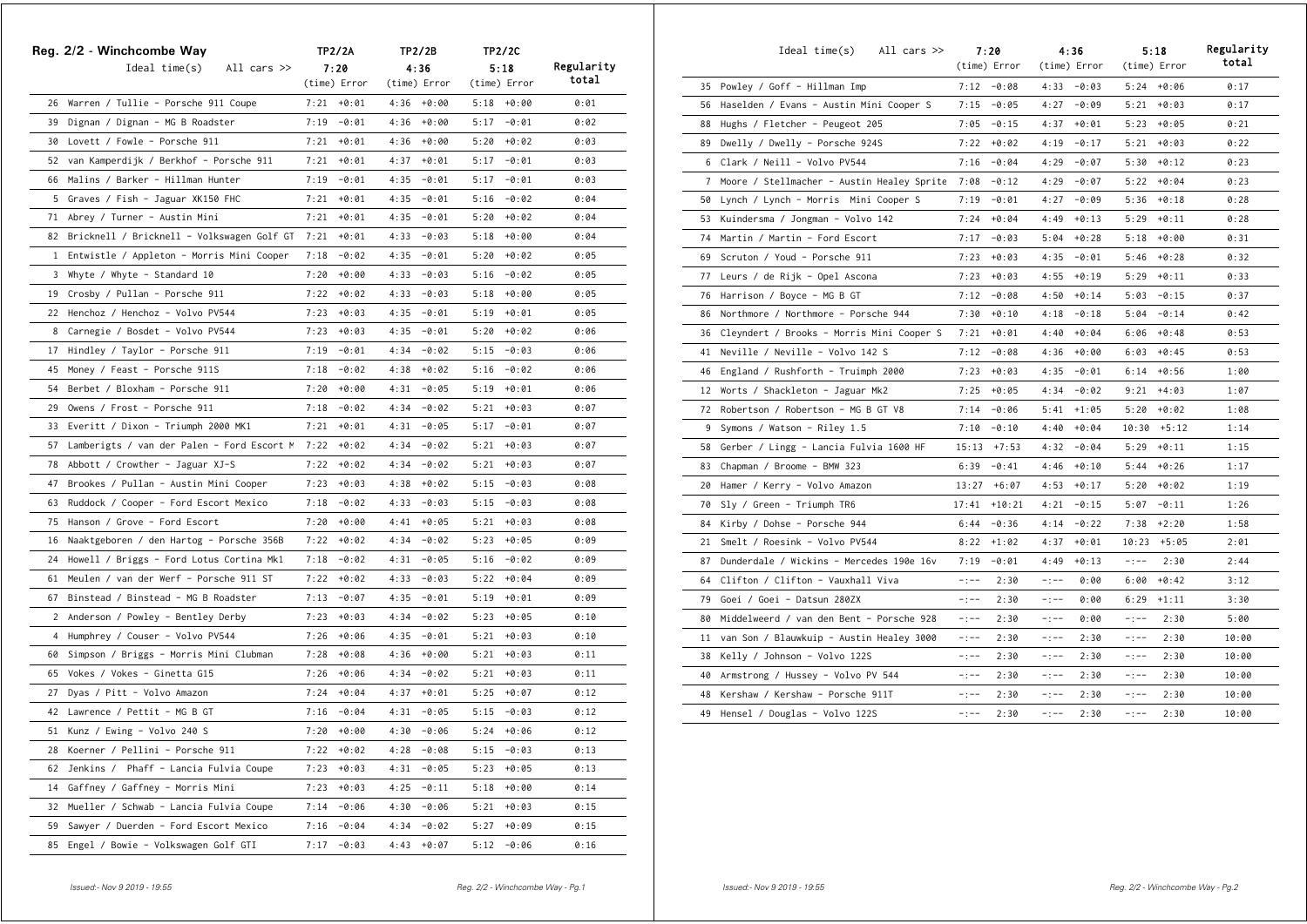|    | Reg. 2/3 - Warwickshire Lanes                      | TP2/3A           | TP2/3B          |            |
|----|----------------------------------------------------|------------------|-----------------|------------|
|    | All cars $\gg$<br>Ideal time(s)                    | 10:10            | 5:01            | Regularity |
|    |                                                    | (time) Error     | (time) Error    | total      |
|    | 52 van Kamperdijk / Berkhof - Porsche 911          | $10:10 + 0:00$   | $5:01 + 0:00$   | 0:00       |
| 24 | Howell / Briggs - Ford Lotus Cortina Mk1           | $10:11 + 0:01$   | $5:01 + 0:00$   | 0:01       |
|    | 46 England / Rushforth - Truimph 2000              | $10:10 + 0:00$   | $5:02 + 0:01$   | 0:01       |
|    | 86 Northmore / Northmore - Porsche 944             | $10:10 + 0:00$   | $5:02 + 0:01$   | 0:01       |
|    | 3 Whyte / Whyte - Standard 10                      | $10:12 + 0:02$   | $5:01 + 0:00$   | 0:02       |
| 9  | Symons / Watson - Riley 1.5                        | 10:09<br>-0:01   | $5:00 - 0:01$   | 0:02       |
|    | 63 Ruddock / Cooper - Ford Escort Mexico           | 10:11<br>+0:01   | 5:02<br>+0:01   | 0:02       |
|    | 65 Vokes / Vokes - Ginetta G15                     | $10:12 + 0:02$   | $5:01 + 0:00$   | 0:02       |
| 67 | Binstead / Binstead - MG B Roadster                | $10:12 + 0:02$   | 5:01<br>$+0:00$ | 0:02       |
|    | 22 Henchoz / Henchoz - Volvo PV544                 | $10:12 + 0:02$   | $5:02 + 0:01$   | 0:03       |
| 26 | Warren / Tullie - Porsche 911 Coupe                | 10:12<br>+0:02   | 5:00<br>-0:01   | 0:03       |
| 29 | Owens / Frost - Porsche 911                        | 10:12<br>$+0:02$ | 5:00<br>-0:01   | 0:03       |
| 54 | Berbet / Bloxham - Porsche 911                     | 10:12<br>$+0:02$ | 5:00<br>-0:01   | 0:03       |
|    | 72 Robertson / Robertson - MG B GT V8              | 10:10<br>+0:00   | 4:58<br>-0:03   | 0:03       |
|    | 1 Entwistle / Appleton - Morris Mini Cooper S      | $10:13 + 0:03$   | $5:02 + 0:01$   | 0:04       |
|    | 2 Anderson / Powley - Bentley Derby                | $10:13 + 0:03$   | 5:00<br>-0:01   | 0:04       |
|    | 16 Naaktgeboren / den Hartog - Porsche 356B        | $10:10 + 0:00$   | $5:05 + 0:04$   | 0:04       |
| 28 | Koerner / Pellini - Porsche 911                    | $10:12 + 0:02$   | $5:03 + 0:02$   | 0:04       |
| 36 | Cleyndert / Brooks - Morris Mini Cooper S          | $10:13 + 0:03$   | $5:00 - 0:01$   | 0:04       |
|    | 51 Kunz / Ewing - Volvo 240 S                      | $10:13 + 0:03$   | $5:00 - 0:01$   | 0:04       |
|    | 57 Lamberigts / van der Palen - Ford Escort Mexico | $10:11 + 0:01$   | $4:58 - 0:03$   | 0:04       |
|    | 58 Gerber / Lingg - Lancia Fulvia 1600 HF          | $10:09 - 0:01$   | $5:04 + 0:03$   | 0:04       |
| 87 | Dunderdale / Wickins - Mercedes 190e 16v           | $10:12 + 0:02$   | $4:59 - 0:02$   | 0:04       |
| 89 | Dwelly / Dwelly - Porsche 924S                     | $10:09 - 0:01$   | $5:04 + 0:03$   | 0:04       |
| 60 | Simpson / Briggs - Morris Mini Clubman             | $10:08 - 0:02$   | $5:04 + 0:03$   | 0:05       |
|    | 82 Bricknell / Bricknell - Volkswagen Golf GTi     | $10:09 - 0:01$   | $5:05 + 0:04$   | 0:05       |
| 84 | Kirby / Dohse - Porsche 944                        | $10:07 - 0:03$   | $4:59 - 0:02$   | 0:05       |
|    | 7 Moore / Stellmacher - Austin Healey Sprite       | $10:12 + 0:02$   | $5:05 + 0:04$   | 0:06       |
| 27 | Dyas / Pitt - Volvo Amazon                         | $10:15 + 0:05$   | $5:00 - 0:01$   | 0:06       |
|    | 56 Haselden / Evans – Austin Mini Cooper S         | $10:12 + 0:02$   | $4:57 - 0:04$   | 0:06       |
|    | 6 Clark / Neill - Volvo PV544                      | $10:14 + 0:04$   | 4:58<br>-0:03   | 0:07       |
|    | 61 Meulen / van der Werf - Porsche 911 ST          | $10:10 + 0:00$   | 5:08<br>+0:07   | 0:07       |
|    | 8 Carnegie / Bosdet - Volvo PV544                  | $10:08 - 0:02$   | 4:55<br>$-0:06$ | 0:08       |
|    | 33 Everitt / Dixon - Triumph 2000 MK1              | +0:04<br>10:14   | $+0:04$<br>5:05 | 0:08       |
| 45 | Money / Feast - Porsche 911S                       | $+0:00$<br>10:10 | $+0:08$<br>5:09 | 0:08       |
| 50 | Lynch / Lynch - Morris Mini Cooper S               | $-0:05$<br>10:05 | 4:58<br>$-0:03$ | 0:08       |
| 78 | Abbott / Crowther - Jaguar XJ-S                    | 10:15<br>$+0:05$ | 5:04<br>$+0:03$ | 0:08       |
| 4  | Humphrey / Couser - Volvo PV544                    | 10:14<br>$+0:04$ | 5:06<br>$+0:05$ | 0:09       |
|    | 32 Mueller / Schwab - Lancia Fulvia Coupe          | 10:16<br>$+0:06$ | 4:58<br>$-0:03$ | 0:09       |
| 80 | Middelweerd / van den Bent - Porsche 928           | $10:02 - 0:08$   | $+0:01$<br>5:02 | 0:09       |

|    | $Ideal time(s)$ All cars $\gg$           | 10:10<br>(time) Error | 5:01<br>(time) Error | Regularity<br>total |
|----|------------------------------------------|-----------------------|----------------------|---------------------|
|    | 5 Graves / Fish - Jaguar XK150 FHC       | $10:16 + 0:06$        | $4:57 - 0:04$        | 0:10                |
|    | 47 Brookes / Pullan - Austin Mini Cooper | $10:14 + 0:04$        | $-0:06$<br>4:55      | 0:10                |
|    | 71 Abrey / Turner - Austin Mini          | 10:07<br>$-0:03$      | 5:08<br>$+0:07$      | 0:10                |
|    | 83 Chapman / Broome - BMW 323            | 10:15<br>$+0:05$      | 5:06<br>$+0:05$      | 0:10                |
|    | 30 Lovett / Fowle - Porsche 911          | 10:23<br>$+0:13$      | 5:00<br>$-0:01$      | 0:14                |
|    | 41 Neville / Neville - Volvo 142 S       | 10:21<br>$+0:11$      | 4:58<br>$-0:03$      | 0:14                |
|    | 70 Sly / Green - Triumph TR6             | 10:03<br>$-0:07$      | 5:08<br>$+0:07$      | 0:14                |
|    | 17 Hindley / Taylor - Porsche 911        | $10:13 + 0:03$        | 5:13<br>$+0:12$      | 0:15                |
| 20 | Hamer / Kerry - Volvo Amazon             | 10:16<br>+0:06        | 5:11<br>+0:10        | 0:16                |
|    | 19 Crosby / Pullan - Porsche 911         | 10:09<br>$-0:01$      | 5:17<br>$+0:16$      | 0:17                |
|    | 42 Lawrence / Pettit - MG B GT           | $10:20 + 0:10$        | $+0:08$<br>5:09      | 0:18                |
|    | 62 Jenkins / Phaff - Lancia Fulvia Coupe | $10:18 + 0:08$        | 4:51<br>$-0:10$      | 0:18                |
| 69 | Scruton / Youd - Porsche 911             | $10:19 + 0:09$        | 5:11<br>$+0:10$      | 0:19                |
| 77 | Leurs / de Rijk - Opel Ascona            | 10:10<br>+0:00        | 5:28<br>$+0:27$      | 0:27                |
| 85 | Engel / Bowie - Volkswagen Golf GTI      | $10:15 + 0:05$        | 5:23<br>$+0:22$      | 0:27                |
| 35 | Powley / Goff - Hillman Imp              | $10:37 + 0:27$        | 4:56<br>$-0:05$      | 0:32                |
| 59 | Sawyer / Duerden - Ford Escort Mexico    | $10:41 + 0:31$        | 5:04<br>$+0:03$      | 0:34                |
| 74 | Martin / Martin - Ford Escort            | $10:29 + 0:19$        | 4:46<br>$-0:15$      | 0:34                |
| 53 | Kuindersma / Jongman - Volvo 142         | 9:49<br>$-0:21$       | 5:27<br>$+0:26$      | 0:47                |
| 14 | Gaffney / Gaffney - Morris Mini          | 10:44<br>$+0:34$      | 4:45<br>$-0:16$      | 0:50                |
| 66 | Malins / Barker - Hillman Hunter         | 10:45<br>$+0:35$      | 5:20<br>$+0:19$      | 0:54                |
|    | 76 Harrison / Boyce - MG B GT            | $11:02 + 0:52$        | 5:10<br>$+0:09$      | 1:01                |
| 79 | Goei / Goei - Datsun 280ZX               | 11:17<br>$+1:07$      | $5:02 + 0:01$        | 1:01                |
| 88 | Hughs / Fletcher - Peugeot 205           | $+0:51$<br>11:01      | 4:47<br>$-0:14$      | 1:05                |
| 12 | Worts / Shackleton - Jaguar Mk2          | 10:15<br>$+0:05$      | 9:09<br>$+4:08$      | 1:05                |
| 21 | Smelt / Roesink - Volvo PV544            | 11:21<br>$+1:11$      | 4:46<br>$-0:15$      | 1:15                |
| 39 | Dignan / Dignan - MG B Roadster          | 13:27<br>$+3:17$      | 5:18<br>$+0:17$      | 1:17                |
| 64 | Clifton / Clifton - Vauxhall Viva        | 10:58<br>$+0:48$      | $-0:51$<br>4:10      | 1:39                |
| 75 | Hanson / Grove - Ford Escort             | 10:56<br>$+0:46$      | 6:55<br>$+1:54$      | 1:46                |
| 11 | van Son / Blauwkuip - Austin Healey 3000 | $-1 - -$<br>2:30      | 2:30<br>$-1 - -$     | 7:30                |
| 38 | Kelly / Johnson - Volvo 122S             | $-:--$<br>2:30        | 2:30<br>$-:--$       | 7:30                |
| 40 | Armstrong / Hussey - Volvo PV 544        | 2:30<br>$-:--$        | 2:30<br>$-:--$       | 7:30                |
| 48 | Kershaw / Kershaw - Porsche 911T         | 2:30<br>$-:--$        | 2:30<br>$-:--$       | 7:30                |
| 49 | Hensel / Douglas - Volvo 122S            | $-:--$<br>2:30        | $-:--$<br>2:30       | 7:30                |
|    |                                          |                       |                      |                     |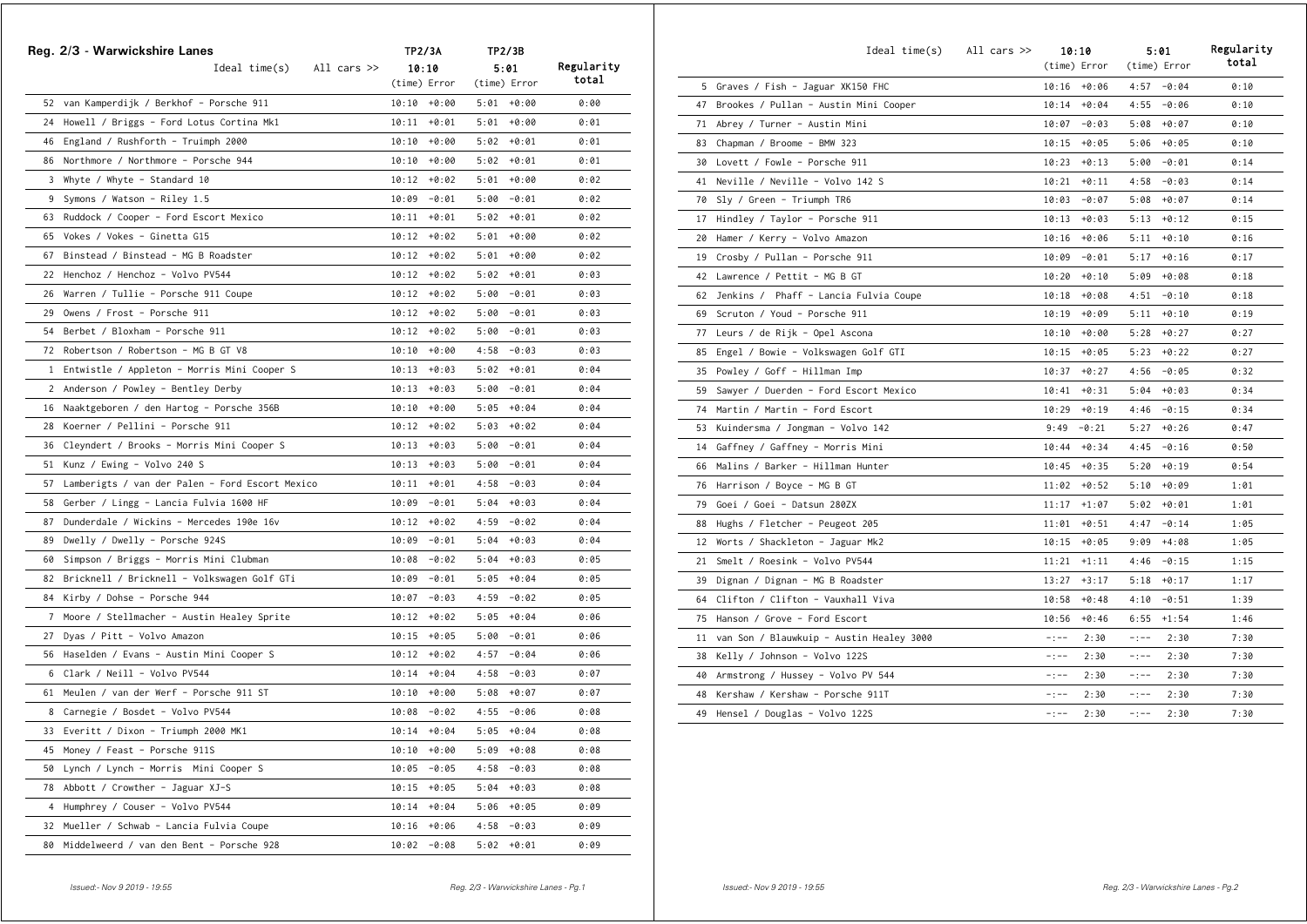|    | Reg. 2/4 - East Staffordshire           |       | <b>TP2/4A</b> |      | TP2/4B       | <b>TP2/4C</b> |               |      | TP2/4D       |            |
|----|-----------------------------------------|-------|---------------|------|--------------|---------------|---------------|------|--------------|------------|
|    | Ideal time(s)<br>All cars $\gg$         |       | 10:05         |      | 4:40         |               | 2:58          |      | 5:24         | Regularity |
|    |                                         |       | (time) Error  |      | (time) Error |               | (time) Error  |      | (time) Error | total      |
|    | 1 Entwistle / Appleton - Morris 10:04   |       | -0:01         | 4:40 | $+0:00$      | 2:57          | -0:01         | 5:25 | +0:01        | 0:03       |
|    | 57 Lamberigts / van der Palen - F 10:04 |       | -0:01         | 4:41 | $+0:01$      | 2:57          | $-0:01$       | 5:23 | $-0:01$      | 0:04       |
|    | 19 Crosby / Pullan - Porsche 911 10:04  |       | $-0:01$       | 4:39 | $-0:01$      | 2:57          | $-0:01$       | 5:26 | $+0:02$      | 0:05       |
| 59 | Sawyer / Duerden - Ford Escort 10:05    |       | $+0:00$       | 4:38 | $-0:02$      | 2:55          | -0:03         | 5:24 | +0:00        | 0:05       |
| 70 | Sly / Green - Triumph TR6               | 10:03 | -0:02         | 4:37 | $-0:03$      | 2:58          | +0:00         | 5:24 | +0:00        | 0:05       |
|    | 8 Carnegie / Bosdet - Volvo PV54 10:05  |       | $+0:00$       | 4:40 | $+0:00$      | 2:54          | $-0:04$       | 5:26 | $+0:02$      | 0:06       |
|    | 39 Dignan / Dignan - MG B Roadste 10:03 |       | -0:02         | 4:42 | $+0:02$      | 2:57          | $-0:01$       | 5:25 | $+0:01$      | 0:06       |
|    | 30 Lovett / Fowle - Porsche 911         | 10:04 | $-0:01$       | 4:43 | $+0:03$      | 2:59          | $+0:01$       | 5:26 | $+0:02$      | 0:07       |
|    | 35 Powley / Goff - Hillman Imp          | 10:06 | $+0:01$       | 4:40 | $+0:00$      | 2:57          | $-0:01$       | 5:29 | $+0:05$      | 0:07       |
|    | 89 Dwelly / Dwelly - Porsche 9245 10:06 |       | $+0:01$       | 4:45 | $+0:05$      | 2:58          | +0:00         | 5:25 | +0:01        | 0:07       |
|    | 5 Graves / Fish - Jaguar XK150 F 10:07  |       | +0:02         | 4:44 | $+0:04$      | 2:59          | +0:01         | 5:25 | +0:01        | 0:08       |
| 69 | Scruton / Youd - Porsche 911            | 10:07 | $+0:02$       | 4:36 | $-0:04$      | 2:57          | $-0:01$       | 5:25 | $+0:01$      | 0:08       |
|    | 42 Lawrence / Pettit - MG B GT          | 10:02 | $-0:03$       | 4:41 | $+0:01$      | 2:56          | $-0:02$       | 5:27 | $+0:03$      | 0:09       |
|    | 71 Abrey / Turner - Austin Mini         | 10:06 | $+0:01$       | 4:46 | $+0:06$      | 2:57          | $-0:01$       | 5:25 | $+0:01$      | 0:09       |
| 63 | Ruddock / Cooper - Ford Escort 10:00    |       | $-0:05$       | 4:41 | $+0:01$      | 2:55          | $-0:03$       | 5:25 | $+0:01$      | 0:10       |
| 65 | Vokes / Vokes - Ginetta G15             | 10:08 | $+0:03$       | 4:43 | $+0:03$      | 2:56          | $-0:02$       | 5:26 | $+0:02$      | 0:10       |
| 74 | Martin / Martin - Ford Escort           | 10:05 | $+0:00$       | 4:33 | $-0:07$      | 2:56          | -0:02         | 5:25 | +0:01        | 0:10       |
| 28 | Koerner / Pellini - Porsche 91 10:06    |       | $+0:01$       | 4:33 | $-0:07$      | 2:57          | $-0:01$       | 5:26 | $+0:02$      | 0:11       |
|    | 32 Mueller / Schwab - Lancia Fulv 10:02 |       | $-0:03$       | 4:43 | $+0:03$      | 2:53          | $-0:05$       | 5:24 | $+0:00$      | 0:11       |
| 54 | Berbet / Bloxham - Porsche 911 10:05    |       | $+0:00$       | 4:48 | $+0:08$      | 2:59          | $+0:01$       | 5:26 | $+0:02$      | 0:11       |
|    | 2 Anderson / Powley - Bentley De 10:05  |       | $+0:00$       | 4:47 | $+0:07$      | 2:55          | $-0:03$       | 5:26 | $+0:02$      | 0:12       |
| 3  | Whyte / Whyte - Standard 10             | 10:03 | -0:02         | 4:47 | +0:07        | 2:56          | -0:02         | 5:25 | +0:01        | 0:12       |
| 27 | Dyas / Pitt - Volvo Amazon              | 10:07 | +0:02         | 4:46 | $+0:06$      | 2:57          | -0:01         | 5:27 | $+0:03$      | 0:12       |
| 16 | Naaktgeboren / den Hartog - Pc 10:02    |       | $-0:03$       | 4:44 | $+0:04$      | 2:54          | $-0:04$       | 5:22 | $-0:02$      | 0:13       |
| 60 | Simpson / Briggs - Morris Mini 10:06    |       | $+0:01$       | 4:46 | $+0:06$      | 2:55          | $-0:03$       | 5:27 | $+0:03$      | 0:13       |
| 7  | Moore / Stellmacher - Austin + 10:10    |       | $+0:05$       | 4:43 | $+0:03$      | 3:00          | $+0:02$       | 5:28 | $+0:04$      | 0:14       |
| 36 | Cleyndert / Brooks - Morris Mi 10:06    |       | $+0:01$       | 4:52 | $+0:12$      | 2:56          | $-0:02$       | 5:24 | +0:00        | 0:15       |
| 4  | Humphrey / Couser - Volvo PV54 10:09    |       | $+0:04$       | 4:47 | $+0:07$      | 3:02          | $+0:04$       | 5:26 | $+0:02$      | 0:17       |
| 12 | Worts / Shackleton - Jaguar Mk 10:06    |       | $+0:01$       | 4:53 | $+0:13$      | 2:59          | +0:01         | 5:26 | $+0:02$      | 0:17       |
| 78 | Abbott / Crowther - Jaguar XJ- 10:03    |       | $-0:02$       | 4:41 | $+0:01$      | 2:44          | $-0:14$       | 5:25 | $+0:01$      | 0:18       |
| 17 | Hindley / Taylor - Porsche 911 9:59     |       | $-0:06$       | 4:35 | $-0:05$      | 2:53          | $-0:05$       | 5:28 | $+0:04$      | 0:20       |
| 51 | Kunz / Ewing - Volvo 240 S              | 10:03 | -0:02         | 4:54 | $+0:14$      | 3:01          | $+0:03$       | 5:25 | $+0:01$      | 0:20       |
|    | 40 Armstrong / Hussey - Volvo PV        | 10:04 | $-0:01$       | 4:43 | $+0:03$      | 2:47          | $-0:11$       | 5:30 | +0:06        | 0:21       |
| 24 | Howell / Briggs - Ford Lotus (9:52      |       | -0:13         | 4:41 | +0:01        | 2:51          | -0:07         | 5:25 | $+0:01$      | 0:22       |
| 77 | Leurs / de Rijk - Opel Ascona           | 10:04 | $-0:01$       | 4:32 | $-0:08$      | 3:08          | $+0:10$       | 5:28 | $+0:04$      | 0:23       |
| 62 | Jenkins / Phaff - Lancia Fulv           | 9:59  | $-0:06$       | 4:33 | $-0:07$      | 2:52          | $-0:06$       | 5:29 | $+0:05$      | 0:24       |
| 85 | Engel / Bowie - Volkswagen Gol 10:12    |       | $+0:07$       | 4:52 | $+0:12$      | 3:00          | $+0:02$       | 5:28 | $+0:04$      | 0:25       |
| 20 | Hamer / Kerry - Volvo Amazon            | 10:06 | $+0:01$       | 4:49 | $+0:09$      | 2:45          | $-0:13$       | 5:29 | $+0:05$      | 0:28       |
| 52 | van Kamperdijk / Berkhof - Por 10:11    |       | $+0:06$       | 4:50 | $+0:10$      | 2:50          | $-0:08$       | 5:28 | $+0:04$      | 0:28       |
| 88 | Hughs / Fletcher - Peugeot 205 10:04    |       | $-0:01$       | 4:50 | $+0:10$      |               | $3:14 + 0:16$ | 5:23 | $-0:01$      | 0:28       |

|    | All cars $\gg$<br>Ideal time(s)         |          | 10:05<br>(time) Error |           | 4:40<br>(time) Error |          | 2:58<br>(time) Error |          | 5:24<br>(time) Error | Regularity<br>total |
|----|-----------------------------------------|----------|-----------------------|-----------|----------------------|----------|----------------------|----------|----------------------|---------------------|
| 50 | Lynch / Lynch - Morris Mini ( 10:04     |          | $-0:01$               | 4:46      | $+0:06$              | 2:38     | $-0:20$              | 5:20     | $-0:04$              | 0:31                |
| 53 | Kuindersma / Jongman - Volvo 1 10:07    |          | $+0:02$               | 4:46      | $+0:06$              | 2:55     | $-0:03$              | 5:47     | $+0:23$              | 0:34                |
| 83 | Chapman / Broome - BMW 323              | 10:02    | $-0:03$               | 4:50      | $+0:10$              | 2:41     | $-0:17$              | 5:28     | $+0:04$              | 0:34                |
| 45 | Money / Feast - Porsche 911S            | 10:04    | $-0:01$               | 4:44      | $+0:04$              | 3:02     | $+0:04$              | 5:52     | $+0:28$              | 0:37                |
| 82 | Bricknell / Bricknell - Volksv 10:04    |          | $-0:01$               | 4:30      | $-0:10$              | 2:38     | $-0:20$              | 5:30     | $+0:06$              | 0:37                |
| 61 | Meulen / van der Werf - Porsch          | 10:05    | $+0:00$               | 4:41      | $+0:01$              | 3:27     | $+0:29$              | 5:12     | $-0:12$              | 0:42                |
| 56 | Haselden / Evans - Austin Mini 10:00    |          | $-0:05$               | 4:43      | $+0:03$              | 2:57     | $-0:01$              | 5:58     | $+0:34$              | 0:43                |
| 26 | Warren / Tullie - Porsche 911           | 10:05    | $+0:00$               | 4:46      | $+0:06$              | 2:19     | $-0:39$              | 5:26     | $+0:02$              | 0:47                |
| 67 | Binstead / Binstead - MG B Roa 10:08    |          | $+0:03$               | 4:51      | $+0:11$              | 2:22     | $-0:36$              | 5:26     | $+0:02$              | 0:52                |
| 72 | Robertson / Robertson - MG B ( 10:11    |          | $+0:06$               | 4:31      | $-0:09$              | 3:22     | $+0:24$              | 5:38     | $+0:14$              | 0:53                |
| 79 | Goei / Goei - Datsun 280ZX              | 10:08    | $+0:03$               | 5:03      | $+0:23$              | 2:34     | $-0:24$              | 5:31     | $+0:07$              | 0:57                |
| 84 | Kirby / Dohse - Porsche 944             | 9:28     | $-0:37$               | 4:41      | $+0:01$              | 2:44     | $-0:14$              | 5:15     | $-0:09$              | 1:01                |
| 22 | Henchoz / Henchoz - Volvo PV54 10:04    |          | $-0:01$               | 4:43      | $+0:03$              | 20:19    | $+17:21$             | 5:24     | $+0:00$              | 1:04                |
| 66 | Malins / Barker - Hillman Hunt 10:03    |          | $-0:02$               | 4:47      | $+0:07$              | 14:44    | $+11:46$             | 5:24     | $+0:00$              | 1:09                |
| 9  | Symons / Watson - Riley 1.5             | 10:03    | $-0:02$               | 5:20      | $+0:40$              | 3:14     | $+0:16$              | 5:12     | $-0:12$              | 1:10                |
| 46 | England / Rushforth - Truimph           | 10:05    | $+0:00$               | 7:07      | $+2:27$              | 2:56     | $-0:02$              | 5:37     | $+0:13$              | 1:15                |
| 29 | Owens / Frost - Porsche 911             | 10:02    | $-0:03$               | 4:51      | $+0:11$              | 13:12    | $+10:14$             | 5:22     | $-0:02$              | 1:16                |
| 64 | Clifton / Clifton - Vauxhall \ $10:03$  |          | $-0:02$               | 5:04      | $+0:24$              | 2:33     | $-0:25$              | 4:50     | $-0:34$              | 1:25                |
| 75 | Hanson / Grove - Ford Escort            | 10:01    | $-0:04$               | 4:42      | $+0:02$              | 15:00    | $+12:02$             | 5:03     | $-0:21$              | 1:27                |
| 80 | Middelweerd / van den Bent - F 11:31    |          | $+1:26$               | 4:17      | $-0:23$              | 2:58     | $+0:00$              | 5:00     | $-0:24$              | 1:47                |
| 86 | Northmore / Northmore - Porsch 9:08     |          | $-0:57$               | 5:15      | $+0:35$              | 2:39     | $-0:19$              | 5:40     | $+0:16$              | 2:07                |
| 58 | Gerber / Lingg - Lancia Fulvia 14:18    |          | $+4:13$               | 5:32      | $+0:52$              | 2:54     | $-0:04$              | 5:36     | $+0:12$              | 2:08                |
| 76 | Harrison / Boyce - MG B GT              | 10:02    | $-0:03$               | 4:54      | $+0:14$              | $-:--$   | 2:30                 | $-:--$   | 0:00                 | 2:47                |
|    | 33 Everitt / Dixon - Triumph 2000 10:04 |          | $-0:01$               | 4:22      | $-0:18$              | $-:--$   | 2:30                 | $-:--$   | 0:00                 | 2:49                |
| 6  | Clark / Neill - Volvo PV544             | 10:24    | $+0:19$               | 4:56      | $+0:16$              | $-:--$   | 2:30                 | $-:--$   | 0:00                 | 3:05                |
| 47 | Brookes / Pullan - Austin Mini          | $-:--$   | 2:30                  | $-1 - -$  | 0:00                 | 3:29     | $+0:31$              | 5:33     | $+0:09$              | 3:10                |
| 21 | Smelt / Roesink - Volvo PV544           | $-:--$   | 2:30                  | $-:--$    | 0:00                 | 7:49     | $+4:51$              | 8:03     | $+2:39$              | 4:30                |
| 87 | Dunderdale / Wickins - Mercede          | $-:--$   | 2:30                  | $-:--$    | 0:00                 | $-:--$   | 2:30                 | $-:--$   | 0:00                 | 5:00                |
| 41 | Neville / Neville - Volvo 142           | 10:04    | $-0:01$               | 4:41      | $+0:01$              | $-:--$   | 2:30                 | $-:--$   | 2:30                 | 5:02                |
| 14 | Gaffney / Gaffney - Morris Mir          | $-:--$   | 2:30                  | $-1 - -$  | 0:00                 | $-1 - -$ | 2:30                 | $-:--$   | 2:30                 | 7:30                |
| 11 | van Son / Blauwkuip - Austin H          | $-1 - -$ | 2:30                  | $-1 - -$  | 2:30                 | $-:--$   | 2:30                 | $-1 - -$ | 2:30                 | 12:30               |
| 38 | Kelly / Johnson - Volvo 122S            | $-:--$   | 2:30                  | $-$ : $-$ | 2:30                 | $-1 - -$ | 2:30                 | $-:--$   | 2:30                 | 12:30               |
| 48 | Kershaw / Kershaw - Porsche 91          | $-:--$   | 2:30                  | $-:--$    | 2:30                 | $-:--$   | 2:30                 | $-:--$   | 2:30                 | 12:30               |
| 49 | Hensel / Douglas - Volvo 122S           | $-:--$   | 2:30                  | $-:--$    | 2:30                 | -:--     | 2:30                 | $-:--$   | 2:30                 | 12:30               |
|    |                                         |          |                       |           |                      |          |                      |          |                      |                     |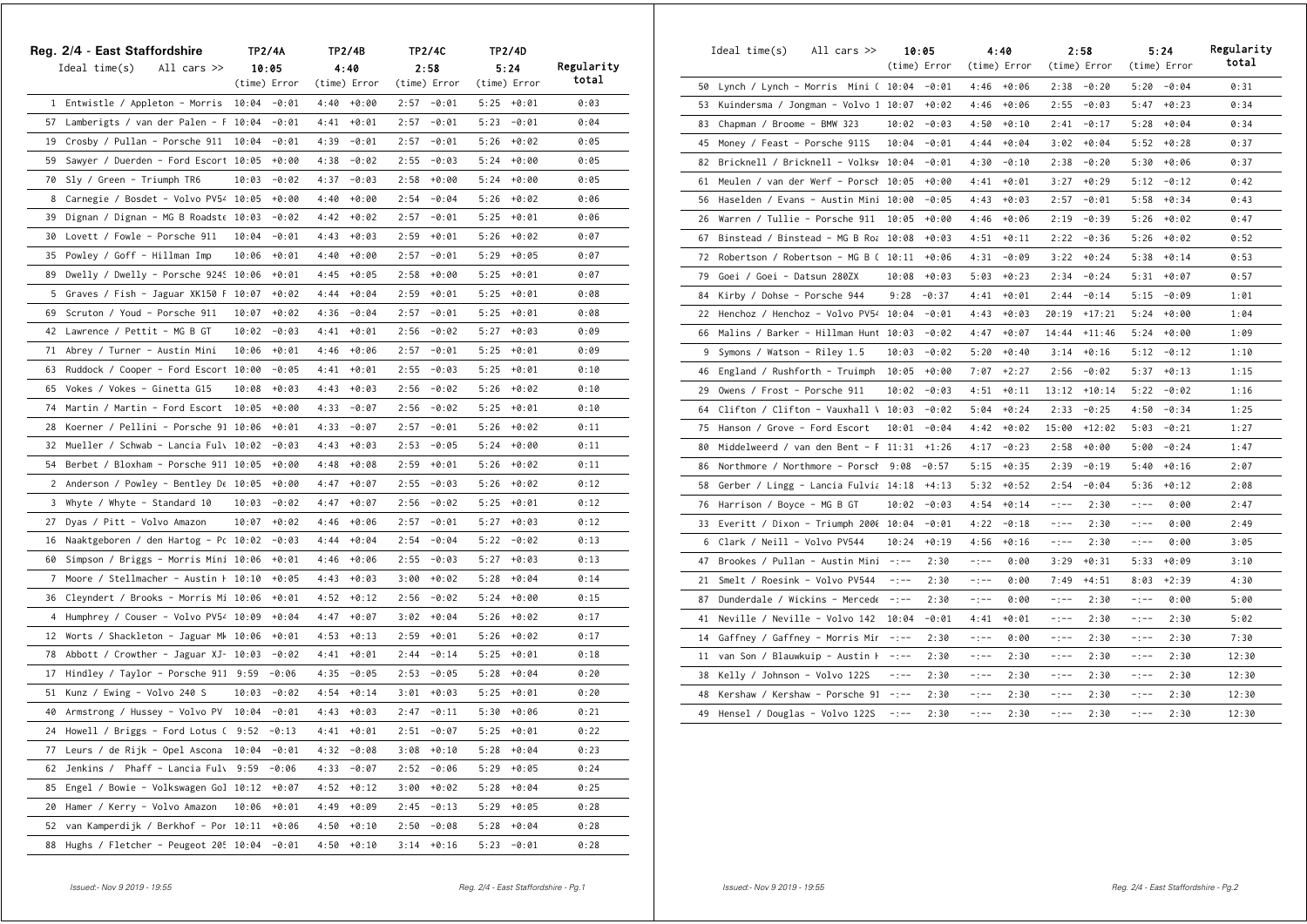|                | Reg. 2/5 - Manifold Valley             |      | TP2/5A        |       | TP2/5B       | <b>TP2/5C</b> |              |      | TP2/5D        |  |  |
|----------------|----------------------------------------|------|---------------|-------|--------------|---------------|--------------|------|---------------|--|--|
|                | Ideal time(s)<br>All cars $\gg$        |      | 4:17          |       | 8:19         |               | 6:04         |      | 3:57          |  |  |
|                |                                        |      | (time) Error  |       | (time) Error |               | (time) Error |      | (time) Error  |  |  |
|                | 19 Crosby / Pullan - Porsche 911       |      | $4:17 + 0:00$ | 8:27  | $+0:08$      |               | $6:14$ +0:10 |      | $3:54 - 0:03$ |  |  |
| 22             | Henchoz / Henchoz - Volvo PV544        | 4:17 | +0:00         | 8:32  | $+0:13$      | 6:10          | $+0:06$      | 3:58 | +0:01         |  |  |
| 39             | Dignan / Dignan - MG B Roadster        | 4:15 | -0:02         | 8:46  | $+0:27$      | 6:23          | $+0:19$      | 3:57 | $+0:00$       |  |  |
|                | 17 Hindley / Taylor - Porsche 911      | 4:22 | +0:05         | 8:32  | $+0:13$      | 6:06          | $+0:02$      | 3:43 | $-0:14$       |  |  |
|                | 1 Entwistle / Appleton - Morris Mini + | 4:15 | -0:02         | 8:35  | $+0:16$      | 6:07          | $+0:03$      | 3:56 | $-0:01$       |  |  |
| 65             | Vokes / Vokes - Ginetta G15            | 4:21 | $+0:04$       | 8:53  | $+0:34$      | 6:19          | $+0:15$      | 3:54 | $-0:03$       |  |  |
| 59             | Sawyer / Duerden - Ford Escort Mexi    |      | $4:35 + 0:18$ | 8:41  | $+0:22$      | 5:59          | -0:05        | 3:52 | $-0:05$       |  |  |
| 71             | Abrey / Turner - Austin Mini           | 4:17 | $+0:00$       | 8:47  | $+0:28$      | 6:10          | $+0:06$      | 3:52 | $-0:05$       |  |  |
| 67             | Binstead / Binstead - MG B Roadster    | 4:16 | -0:01         | 8:55  | $+0:36$      | 6:19          | $+0:15$      | 3:58 | $+0:01$       |  |  |
| 35             | Powley / Goff - Hillman Imp            | 4:27 | +0:10         | 8:40  | $+0:21$      | 6:30          | $+0:26$      | 4:00 | $+0:03$       |  |  |
|                | 77 Leurs / de Rijk - Opel Ascona       | 4:21 | $+0:04$       | 8:43  | $+0:24$      | 6:32          | $+0:28$      | 3:55 | $-0:02$       |  |  |
| 82             | Bricknell / Bricknell - Volkswagen +   | 4:17 | +0:00         | 8:42  | $+0:23$      | 5:48          | $-0:16$      | 4:36 | $+0:39$       |  |  |
| 74             | Martin / Martin - Ford Escort          | 4:15 | -0:02         | 8:41  | $+0:22$      | 6:31          | $+0:27$      | 4:02 | $+0:05$       |  |  |
| 52             | van Kamperdijk / Berkhof - Porsche     | 4:21 | $+0:04$       | 8:47  | $+0:28$      | 6:15          | $+0:11$      | 4:07 | $+0:10$       |  |  |
| 30             | Lovett / Fowle - Porsche 911           | 4:19 | $+0:02$       | 8:42  | $+0:23$      | 6:34          | $+0:30$      | 4:07 | $+0:10$       |  |  |
| 33             | Everitt / Dixon - Triumph 2000 MK1     | 4:28 | $+0:11$       | 8:33  | $+0:14$      | 6:30          | $+0:26$      | 4:20 | $+0:23$       |  |  |
| 63             | Ruddock / Cooper - Ford Escort Mexi    | 4:31 | $+0:14$       | 8:33  | $+0:14$      | 8:28          | $+2:24$      | 4:05 | $+0:08$       |  |  |
| 26             | Warren / Tullie - Porsche 911 Coupe    | 4:37 | +0:20         | 8:34  | $+0:15$      | 6:20          | $+0:16$      | 3:55 | $-0:02$       |  |  |
| 69             | Scruton / Youd - Porsche 911           | 4:41 | $+0:24$       | 8:48  | $+0:29$      | 6:08          | +0:04        | 4:02 | $+0:05$       |  |  |
| 89             | Dwelly / Dwelly - Porsche 924S         | 4:51 | $+0:34$       | 8:49  | $+0:30$      | 6:42          | +0:38        | 4:01 | $+0:04$       |  |  |
| 16             | Naaktgeboren / den Hartog - Porsche    | 4:19 | $+0:02$       | 9:06  | $+0:47$      | 8:35          | $+2:31$      | 4:09 | $+0:12$       |  |  |
| 29             | Owens / Frost - Porsche 911            | 5:37 | $+1:20$       | 8:45  | $+0:26$      | 6:20          | $+0:16$      | 3:59 | $+0:02$       |  |  |
| 36             | Cleyndert / Brooks - Morris Mini Co    | 4:17 | $+0:00$       | 9:00  | $+0:41$      | 6:48          | $+0:44$      | 3:58 | $+0:01$       |  |  |
| 3              | Whyte / Whyte - Standard 10            | 4:40 | $+0:23$       | 8:51  | $+0:32$      | 6:31          | $+0:27$      | 4:01 | $+0:04$       |  |  |
| $\overline{4}$ | Humphrey / Couser - Volvo PV544        | 5:08 | $+0:51$       | 8:38  | $+0:19$      | 6:12          | $+0:08$      | 3:48 | $-0:09$       |  |  |
| 47             | Brookes / Pullan - Austin Mini Coop    | 4:26 | $+0:09$       | 8:50  | $+0:31$      | 7:01          | $+0:57$      | 4:22 | $+0:25$       |  |  |
| 57             | Lamberigts / van der Palen - Ford E    | 4:55 | $+0:38$       | 8:39  | $+0:20$      | 7:26          | $+1:22$      | 3:58 | $+0:01$       |  |  |
| 86             | Northmore / Northmore - Porsche 944    | 4:28 | $+0:11$       | 9:08  | $+0:49$      | 6:13          | $+0:09$      | 4:08 | $+0:11$       |  |  |
| 46             | England / Rushforth - Truimph 2000     | 4:34 | $+0:17$       | 11:01 | $+2:42$      | 6:11          | $+0:07$      | 4:00 | $+0:03$       |  |  |
|                | 70 Sly / Green - Triumph TR6           |      | $4:36 + 0:19$ | 8:46  | $+0:27$      | 6:25          | +0:21        | 4:08 | $+0:11$       |  |  |
| 53             | Kuindersma / Jongman - Volvo 142       | 6:06 | +1:49         | 9:05  | $+0:46$      | 5:50          | $-0:14$      | 4:08 | $+0:11$       |  |  |
| 75             | Hanson / Grove - Ford Escort           | 4:39 | $+0:22$       | 8:38  | $+0:19$      | 6:42          | +0:38        | 3:53 | -0:04         |  |  |
|                | 5 Graves / Fish - Jaguar XK150 FHC     | 4:25 | $+0:08$       | 8:38  | $+0:19$      |               | $8:16$ +2:12 | 4:05 | $+0:08$       |  |  |
| 78             | Abbott / Crowther - Jaguar XJ-S        | 4:25 | $+0:08$       | 8:54  | $+0:35$      | 7:13          | $+1:09$      | 4:29 | $+0:32$       |  |  |
| 27             | Dyas / Pitt - Volvo Amazon             | 4:29 | $+0:12$       | 9:43  | $+1:24$      | 8:42          | $+2:38$      | 3:56 | $-0:01$       |  |  |
| 85             | Engel / Bowie - Volkswagen Golf GTI    | 4:56 | $+0:39$       | 8:44  | $+0:25$      | 6:47          | $+0:43$      | 4:26 | $+0:29$       |  |  |
| 28             | Koerner / Pellini - Porsche 911        | 4:18 | $+0:01$       | 9:25  | $+1:06$      | 7:21          | $+1:17$      | 4:33 | $+0:36$       |  |  |
| 61             | Meulen / van der Werf - Porsche 911    | 4:17 | $+0:00$       | 9:21  | $+1:02$      | 9:07          | $+3:03$      | 3:53 | $-0:04$       |  |  |
| 66             | Malins / Barker - Hillman Hunter       | 4:39 | $+0:22$       | 9:21  | $+1:02$      | 6:29          | $+0:25$      | 3:55 | $-0:02$       |  |  |
| 50             | Lynch / Lynch - Morris Mini Cooper     | 4:29 | $+0:12$       | 10:02 | $+1:43$      | 7:21          | $+1:17$      | 4:03 | $+0:06$       |  |  |

| Reg. | <b>TP2/5E</b>   | TP2/5F          | TP2/5G          | TP2/5H          |            |
|------|-----------------|-----------------|-----------------|-----------------|------------|
|      | 7:52            | 5:20            | 4:22            | 4:21            | Regularity |
|      | (time) Error    | (time) Error    | (time) Error    | (time) Error    | total      |
| 19   | 7:47<br>$-0:05$ | $+0:02$<br>5:22 | 4:27<br>+0:05   | 4:27<br>$+0:06$ | 0:39       |
| 22   | 7:42<br>$-0:10$ | 5:17<br>$-0:03$ | 4:24<br>$+0:02$ | 4:36<br>$+0:15$ | 0:50       |
| 39   | 7:51<br>$-0:01$ | 5:21<br>$+0:01$ | 4:29<br>$+0:07$ | 4:32<br>+0:11   | 1:08       |
| 17   | 7:35<br>$-0:17$ | 5:28<br>$+0:08$ | 4:17<br>$-0:05$ | $-0:05$<br>4:16 | 1:09       |
| 1    | 7:21<br>$-0:31$ | 5:21<br>$+0:01$ | $-0:01$<br>4:21 | 4:42<br>$+0:21$ | 1:16       |
| 65   | 7:37<br>$-0:15$ | 5:21<br>$+0:01$ | 4:21<br>$-0:01$ | 4:26<br>$+0:05$ | 1:18       |
| 59   | 7:43<br>$-0:09$ | 5:28<br>$+0:08$ | 4:27<br>$+0:05$ | 4:36<br>$+0:15$ | 1:27       |
| 71   | 8:28<br>$+0:36$ | 5:22<br>$+0:02$ | 4:15<br>$-0:07$ | 4:33<br>$+0:12$ | 1:36       |
| 67   | 7:44<br>$-0:08$ | 5:11<br>$-0:09$ | 4:33<br>+0:11   | 4:43<br>$+0:22$ | 1:43       |
| 35   | 7:40<br>$-0:12$ | 5:21<br>+0:01   | 4:26<br>$+0:04$ | 4:55<br>$+0:34$ | 1:51       |
| 77   | 7:59<br>$+0:07$ | 5:29<br>$+0:09$ | 4:17<br>$-0:05$ | 4:54<br>$+0:33$ | 1:52       |
| 82   | 7:36<br>$-0:16$ | 5:28<br>$+0:08$ | 4:21<br>-0:01   | 4:34<br>$+0:13$ | 1:56       |
| 74   | 8:12<br>$+0:20$ | 5:22<br>$+0:02$ | 4:28<br>+0:06   | 4:57<br>+0:36   | 2:00       |
| 52   | 7:51<br>$-0:01$ | 5:37<br>$+0:17$ | 4:25<br>$+0:03$ | 5:11<br>$+0:50$ | 2:04       |
| 30   | 7:33<br>$-0:19$ | 5:20<br>$+0:00$ | 4:26<br>$+0:04$ | 5:00<br>$+0:39$ | 2:07       |
| 33   | 7:45<br>$-0:07$ | 5:13<br>$-0:07$ | 4:33<br>$+0:11$ | 4:51<br>$+0:30$ | 2:09       |
| 63   | 7:37<br>$-0:15$ | 5:06<br>$-0:14$ | 4:18<br>$-0:04$ | 4:17<br>-0:04   | 2:13       |
| 26   | 7:29<br>$-0:23$ | 5:20<br>$+0:00$ | 4:25<br>$+0:03$ | 5:19<br>$+0:58$ | 2:17       |
| 69   | 7:57<br>$+0:05$ | 5:20<br>+0:00   | 5:06<br>+0:44   | 4:50<br>+0:29   | 2:20       |
| 89   | 7:53<br>+0:01   | 5:12<br>$-0:08$ | 4:35<br>$+0:13$ | 4:33<br>$+0:12$ | 2:20       |
| 16   | 7:52<br>$+0:00$ | 5:35<br>$+0:15$ | 4:22<br>$+0:00$ | 4:27<br>$+0:06$ | 2:22       |
| 29   | 7:21<br>$-0:31$ | 5:25<br>$+0:05$ | 4:25<br>$+0:03$ | 4:21<br>+0:00   | 2:23       |
| 36   | 7:56<br>$+0:04$ | 5:53<br>$+0:33$ | 4:31<br>$+0:09$ | 4:34<br>$+0:13$ | 2:25       |
| 3    | 7:43<br>$-0:09$ | 5:21<br>$+0:01$ | 4:46<br>$+0:24$ | 4:49<br>+0:28   | 2:28       |
| 4    | 7:36<br>$-0:16$ | 5:11<br>$-0:09$ | 4:22<br>$+0:00$ | 5:16<br>$+0:55$ | 2:47       |
| 47   | 7:56<br>$+0:04$ | 5:32<br>$+0:12$ | 4:33<br>+0:11   | 4:39<br>$+0:18$ | 2:47       |
| 57   | 8:02<br>+0:10   | 5:53<br>$+0:33$ | 4:29<br>$+0:07$ | 4:20<br>$-0:01$ | 2:50       |
| 86   | 7:15<br>$-0:37$ | 5:31<br>$+0:11$ | 4:22<br>$+0:00$ | 5:05<br>$+0:44$ | 2:52       |
| 46   | 7:43<br>$-0:09$ | 5:28<br>$+0:08$ | 4:37<br>$+0:15$ | 5:14<br>$+0:53$ | 2:52       |
| 70   | 7:38<br>$-0:14$ | 5:12<br>$-0:08$ | 4:36<br>$+0:14$ | 5:29<br>$+1:08$ | 2:54       |
| 53   | 7:33<br>$-0:19$ | 5:19<br>$-0:01$ | 4:33<br>$+0:11$ | 4:36<br>$+0:15$ | 2:57       |
| 75   | 7:24<br>$-0:28$ | 5:26<br>$+0:06$ | 4:26<br>$+0:04$ | 6:16<br>$+1:55$ | 3:01       |
| 5    | 7:30<br>$-0:22$ | 5:15<br>$-0:05$ | 4:26<br>$+0:04$ | 5:25<br>$+1:04$ | 3:06       |
| 78   | 7:49<br>$-0:03$ | 5:26<br>$+0:06$ | 4:24<br>+0:02   | 5:03<br>$+0:42$ | 3:08       |
| 27   | $7:55 + 0:03$   | $5:22 + 0:02$   | $4:21 - 0:01$   | $11:14$ +6:53   | 3:19       |
| 85   | 7:56<br>$+0:04$ | 5:53<br>+0:33   | 4:38<br>$+0:16$ | $4:32 + 0:11$   | 3:20       |
| 28   | 8:21<br>$+0:29$ | 5:25<br>$+0:05$ | 4:23<br>$+0:01$ | 4:43<br>$+0:22$ | 3:34       |
| 61   | 7:25<br>$-0:27$ | 4:58<br>$-0:22$ | 4:31<br>$+0:09$ | 4:53<br>$+0:32$ | 3:34       |
| 66   | 7:39<br>$-0:13$ | 5:25<br>$+0:05$ | 5:06<br>$+0:44$ | 5:07<br>$+0:46$ | 3:37       |
| 50   | 7:29<br>$-0:23$ | 5:56<br>+0:36   | 4:23<br>+0:01   | 4:40<br>$+0:19$ | 3:37       |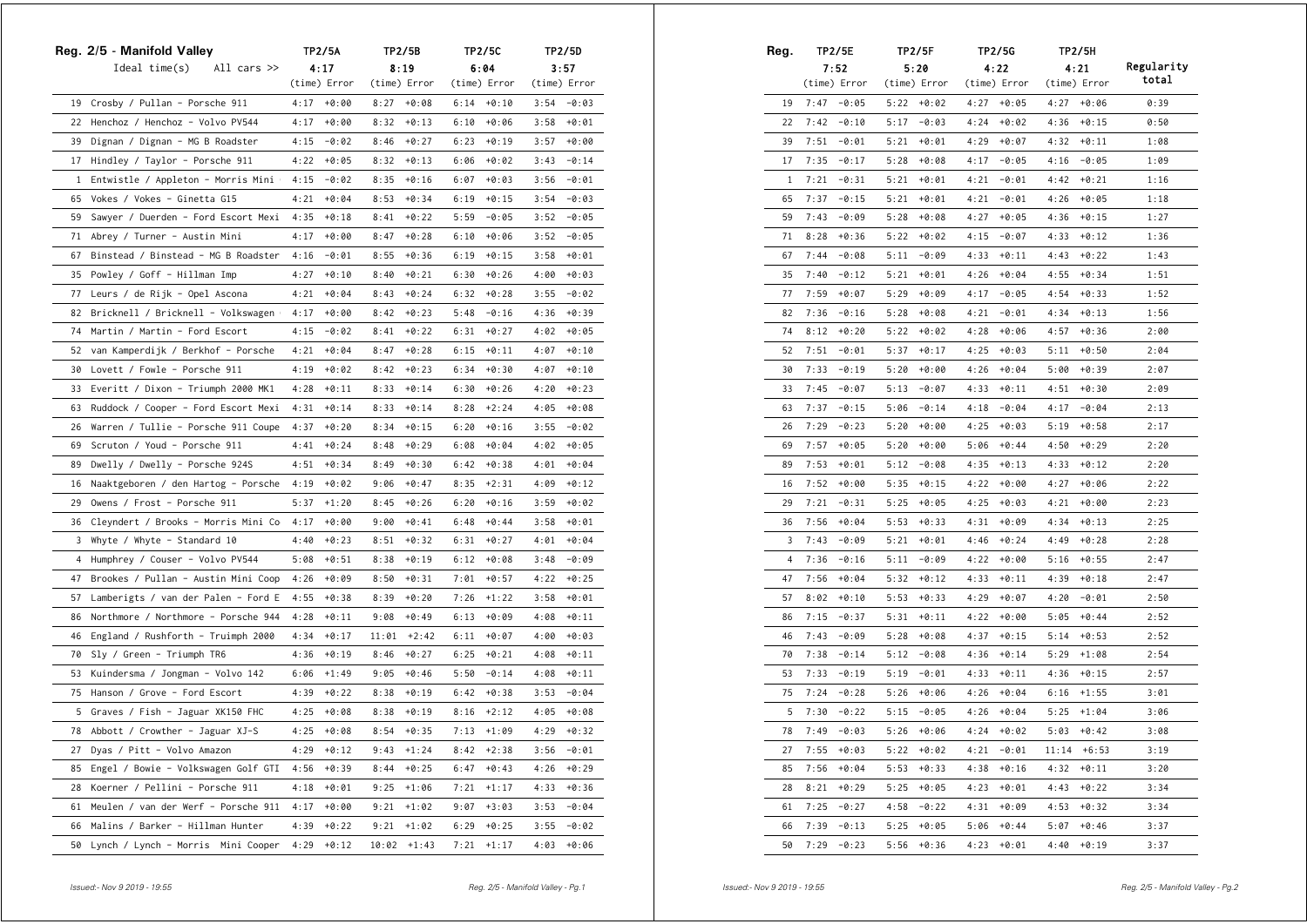|    | $Ideal time(s)$ All cars $\gg$        |           | 4:17<br>(time) Error |          | 8:19<br>(time) Error |          | 6:04<br>(time) Error |          | 3:57<br>(time) Error |
|----|---------------------------------------|-----------|----------------------|----------|----------------------|----------|----------------------|----------|----------------------|
|    | 12 Worts / Shackleton - Jaguar Mk2    |           | $4:47 + 0:30$        |          | $9:09 + 0:50$        | 6:17     | $+0:13$              |          | $4:14 + 0:17$        |
|    | 8 Carnegie / Bosdet - Volvo PV544     | 4:18      | $+0:01$              | 9:10     | $+0:51$              | 10:07    | $+4:03$              | 3:47     | $-0:10$              |
| 54 | Berbet / Bloxham - Porsche 911        | 6:27      | $+2:10$              | 8:50     | $+0:31$              | 6:16     | $+0:12$              | 4:20     | $+0:23$              |
| 32 | Mueller / Schwab - Lancia Fulvia Co   | 4:15      | $-0:02$              | 8:59     | $+0:40$              | 9:59     | $+3:55$              | 4:12     | $+0:15$              |
| 24 | Howell / Briggs - Ford Lotus Cortin   | 4:39      | $+0:22$              | 11:04    | $+2:45$              | 6:42     | $+0:38$              | 5:32     | $+1:35$              |
| 60 | Simpson / Briggs - Morris Mini Clubr  | 4:35      | $+0:18$              | 8:59     | $+0:40$              | 8:56     | $+2:52$              | 4:00     | $+0:03$              |
| 9  | Symons / Watson - Riley 1.5           | 5:21      | $+1:04$              | 8:56     | $+0:37$              | 6:21     | $+0:17$              | 4:06     | $+0:09$              |
|    | 2 Anderson / Powley - Bentley Derby   | 4:16      | $-0:01$              | 8:54     | $+0:35$              | 9:56     | $+3:52$              | 4:25     | $+0:28$              |
| 42 | Lawrence / Pettit - MG B GT           | 4:25      | $+0:08$              | 8:53     | $+0:34$              | 6:22     | $+0:18$              | 4:36     | $+0:39$              |
| 20 | Hamer / Kerry - Volvo Amazon          | 4:37      | $+0:20$              | 9:01     | $+0:42$              | 6:08     | $+0:04$              | 4:37     | $+0:40$              |
| 72 | Robertson / Robertson - MG B GT V8    | 4:35      | $+0:18$              | 8:58     | $+0:39$              | 16:03    | $+9:59$              | 4:44     | $+0:47$              |
| 51 | Kunz / Ewing - Volvo 240 S            | 5:04      | $+0:47$              | 8:58     | $+0:39$              | 6:43     | $+0:39$              | 4:26     | $+0:29$              |
| 88 | Hughs / Fletcher - Peugeot 205        | 5:03      | $+0:46$              | 10:08    | $+1:49$              | 11:34    | $+5:30$              | 4:28     | $+0:31$              |
| 41 | Neville / Neville - Volvo 142 S       | 4:39      | $+0:22$              | 8:51     | $+0:32$              | 9:36     | $+3:32$              | 4:24     | $+0:27$              |
|    | 79 Goei / Goei - Datsun 280ZX         | 5:17      | $+1:00$              | 9:50     | $+1:31$              | 6:59     | $+0:55$              | 4:33     | $+0:36$              |
|    | 7 Moore / Stellmacher - Austin Healey | 4:45      | $+0:28$              | 9:19     | $+1:00$              | 6:41     | $+0:37$              | 4:15     | $+0:18$              |
| 62 | Jenkins / Phaff - Lancia Fulvia Co    | 4:30      | $+0:13$              | 8:43     | $+0:24$              | 13:22    | $+7:18$              | 15:54    | $+11:57$             |
|    | 64 Clifton / Clifton - Vauxhall Viva  | 5:04      | $+0:47$              | 9:35     | $+1:16$              | $-:--$   | 2:30                 | $-1 - -$ | 0:00                 |
| 84 | Kirby / Dohse - Porsche 944           | 4:57      | $+0:40$              | 9:25     | $+1:06$              | 7:44     | $+1:40$              | 5:13     | $+1:16$              |
| 45 | Money / Feast - Porsche 911S          | 4:44      | $+0:27$              | 9:51     | $+1:32$              | 25:21    | $+19:17$             | 4:51     | $+0:54$              |
| 87 | Dunderdale / Wickins - Mercedes 190   | 4:48      | $+0:31$              | 9:46     | $+1:27$              | 11:34    | $+5:30$              | 7:48     | $+3:51$              |
| 80 | Middelweerd / van den Bent - Porsch   | 5:18      | $+1:01$              | 8:46     | $+0:27$              | 7:28     | $+1:24$              | 5:06     | $+1:09$              |
| 58 | Gerber / Lingg - Lancia Fulvia 1600   | 4:34      | $+0:17$              | 9:15     | $+0:56$              | 23:03    | $+16:59$             | 6:54     | $+2:57$              |
| 76 | Harrison / Boyce - MG B GT            | 5:05      | $+0:48$              | 9:57     | $+1:38$              | 8:34     | $+2:30$              | 4:43     | $+0:46$              |
| 21 | Smelt / Roesink - Volvo PV544         | 6:00      | $+1:43$              | 10:31    | $+2:12$              | 8:34     | $+2:30$              | 5:13     | $+1:16$              |
| 6  | Clark / Neill - Volvo PV544           | 4:58      | $+0:41$              | 9:39     | $+1:20$              | 6:46     | $+0:42$              | 4:30     | $+0:33$              |
| 56 | Haselden / Evans - Austin Mini Coop   | 4:16      | $-0:01$              | 9:15     | $+0:56$              | $-:--$   | 2:30                 | $-:--$   | 2:30                 |
| 83 | Chapman / Broome - BMW 323            | 4:41      | $+0:24$              | 9:51     | $+1:32$              | $-:--$   | 2:30                 | $-:--$   | 2:30                 |
| 14 | Gaffney / Gaffney - Morris Mini       | 5:17      | $+1:00$              | $-1 - -$ | 2:30                 | $-1 - -$ | 2:30                 | $-:--$   | 2:30                 |
| 11 | van Son / Blauwkuip - Austin Healey   | $-1 - -$  | 2:30                 | $-:--$   | 2:30                 | $-:--$   | 2:30                 | $-:--$   | 2:30                 |
| 38 | Kelly / Johnson - Volvo 122S          | $- : - -$ | 2:30                 | $-:--$   | 2:30                 | $-:--$   | 2:30                 | -:--     | 2:30                 |
| 40 | Armstrong / Hussey - Volvo PV 544     | $- : - -$ | 2:30                 | $-:--$   | 2:30                 | -:--     | 2:30                 | -:--     | 2:30                 |
| 48 | Kershaw / Kershaw - Porsche 911T      | -:--      | 2:30                 | $-:--$   | 2:30                 | -:--     | 2:30                 | -:--     | 2:30                 |
| 49 | Hensel / Douglas - Volvo 122S         | $-:--$    | 2:30                 | $-:--$   | 2:30                 | $-:--$   | 2:30                 | -:--     | 2:30                 |

|    |        | 7:52<br>(time) Error |        | 5:20<br>(time) Error |        | 4:22<br>(time) Error |        | 4:21<br>(time) Error | Regularity<br>total |
|----|--------|----------------------|--------|----------------------|--------|----------------------|--------|----------------------|---------------------|
| 12 | 8:03   | $+0:11$              | 5:35   | $+0:15$              | 4:46   | $+0:24$              | 8:36   | $+4:15$              | 3:40                |
| 8  | 7:22   | $-0:30$              | 5:28   | $+0:08$              | 5:30   | $+1:08$              | 4:19   | $-0:02$              | 3:42                |
| 54 | 7:27   | $-0:25$              | 5:08   | -0:12                | 4:30   | +0:08                | 6:47   | +2:26                | 3:51                |
| 32 | 8:28   | $+0:36$              | 5:20   | +0:00                | 4:40   | $+0:18$              | 5:26   | +1:05                | 3:51                |
| 24 | 8:25   | $+0:33$              | 5:13   | $-0:07$              | 4:31   | $+0:09$              | 4:31   | $+0:10$              | 3:59                |
| 60 | 7:39   | $-0:13$              | 5:23   | $+0:03$              | 5:04   | $+0:42$              | 6:10   | $+1:49$              | 3:59                |
| 9  | 7:38   | $-0:14$              | 5:29   | $+0:09$              | 4:58   | $+0:36$              | 6:43   | $+2:22$              | 4:02                |
| 2  | 9:01   | $+1:09$              | 5:09   | -0:11                | 4:16   | -0:06                | 5:10   | +0:49                | 4:10                |
| 42 | 7:44   | $-0:08$              | 6:04   | +0:44                | 8:52   | +4:30                | 10:36  | $+6:15$              | 4:31                |
| 20 | 7:53   | +0:01                | 6:16   | +0:56                | 5:13   | +0:51                | 8:01   | +3:40                | 4:34                |
| 72 | 8:29   | $+0:37$              | 5:50   | $+0:30$              | 4:45   | $+0:23$              | 4:52   | $+0:31$              | 4:45                |
| 51 | 8:13   | $+0:21$              | 5:50   | $+0:30$              | 4:55   | $+0:33$              | 6:37   | $+2:16$              | 4:58                |
| 88 | 7:26   | $-0:26$              | 5:17   | $-0:03$              | 4:55   | $+0:33$              | 5:18   | $+0:57$              | 5:16                |
| 41 | 7:45   | -0:07                | 6:15   | +0:55                | 5:21   | +0:59                | 7:57   | $+3:36$              | 5:22                |
| 79 | 7:39   | $-0:13$              | 5:33   | $+0:13$              | 4:49   | +0:27                | 6:03   | $+1:42$              | 5:24                |
| 7  | 8:13   | $+0:21$              | 6:14   | $+0:54$              | 5:22   | $+1:00$              | 5:41   | +1:20                | 5:38                |
| 62 | 9:19   | $+1:27$              | 5:31   | $+0:11$              | 5:32   | +1:10                | 5:16   | $+0:55$              | 5:43                |
| 64 | 7:48   | -0:04                | 5:37   | +0:17                | 4:42   | +0:20                | 8:57   | +4:36                | 5:58                |
| 84 | 8:07   | $+0:15$              | 5:52   | $+0:32$              | 5:38   | $+1:16$              | 4:55   | +0:34                | 6:01                |
| 45 | 8:11   | $+0:19$              | 6:17   | $+0:57$              | 4:48   | $+0:26$              | 7:03   | +2:42                | 6:03                |
| 87 | 8:24   | $+0:32$              | 5:23   | $+0:03$              | 7:31   | $+3:09$              | 5:22   | +1:01                | 6:06                |
| 80 | 11:07  | $+3:15$              | 5:13   | $-0:07$              | 5:13   | +0:51                | 6:39   | +2:18                | 6:25                |
| 58 | 13:40  | $+5:48$              | 5:54   | $+0:34$              | 10:57  | $+6:35$              | 6:08   | $+1:47$              | 6:47                |
| 76 | 11:09  | $+3:17$              | 6:13   | $+0:53$              | 5:15   | $+0:53$              | 5:29   | $+1:08$              | 7:20                |
| 21 | 10:04  | $+2:12$              | 9:31   | $+4:11$              | 5:44   | $+1:22$              | 5:08   | $+0:47$              | 7:47                |
| 6  | $-:--$ | 2:30                 | $-:--$ | 2:30                 | -:--   | 2:30                 | $-:--$ | 0:00                 | 10:26               |
| 56 | -:--   | 2:30                 | -:--   | 2:30                 | -:--   | 2:30                 | $-:--$ | 2:30                 | 15:57               |
| 83 | -:--   | 2:30                 | -:--   | 2:30                 | -:--   | 2:30                 | $-:--$ | 2:30                 | 16:24               |
| 14 | $-:--$ | 2:30                 | $-:--$ | 2:30                 | $-:--$ | 2:30                 | $-:--$ | 2:30                 | 18:30               |
| 11 | $-:--$ | 2:30                 | -:--   | 2:30                 | $-:--$ | 2:30                 | $-:--$ | 2:30                 | 22:30               |
| 38 | $-:--$ | 2:30                 | $-:--$ | 2:30                 | $-:--$ | 2:30                 | $-:--$ | 2:30                 | 22:30               |
| 40 | -:--   | 2:30                 | -:--   | 2:30                 | -:--   | 2:30                 | -:--   | 2:30                 | 22:30               |
| 48 | -:--   | 2:30                 | -:--   | 2:30                 | -:--   | 2:30                 | -:--   | 2:30                 | 22:30               |
| 49 | -:--   | 2:30                 | -:--   | 2:30                 | -:--   | 2:30                 | -:--   | 2:30                 | 22:30               |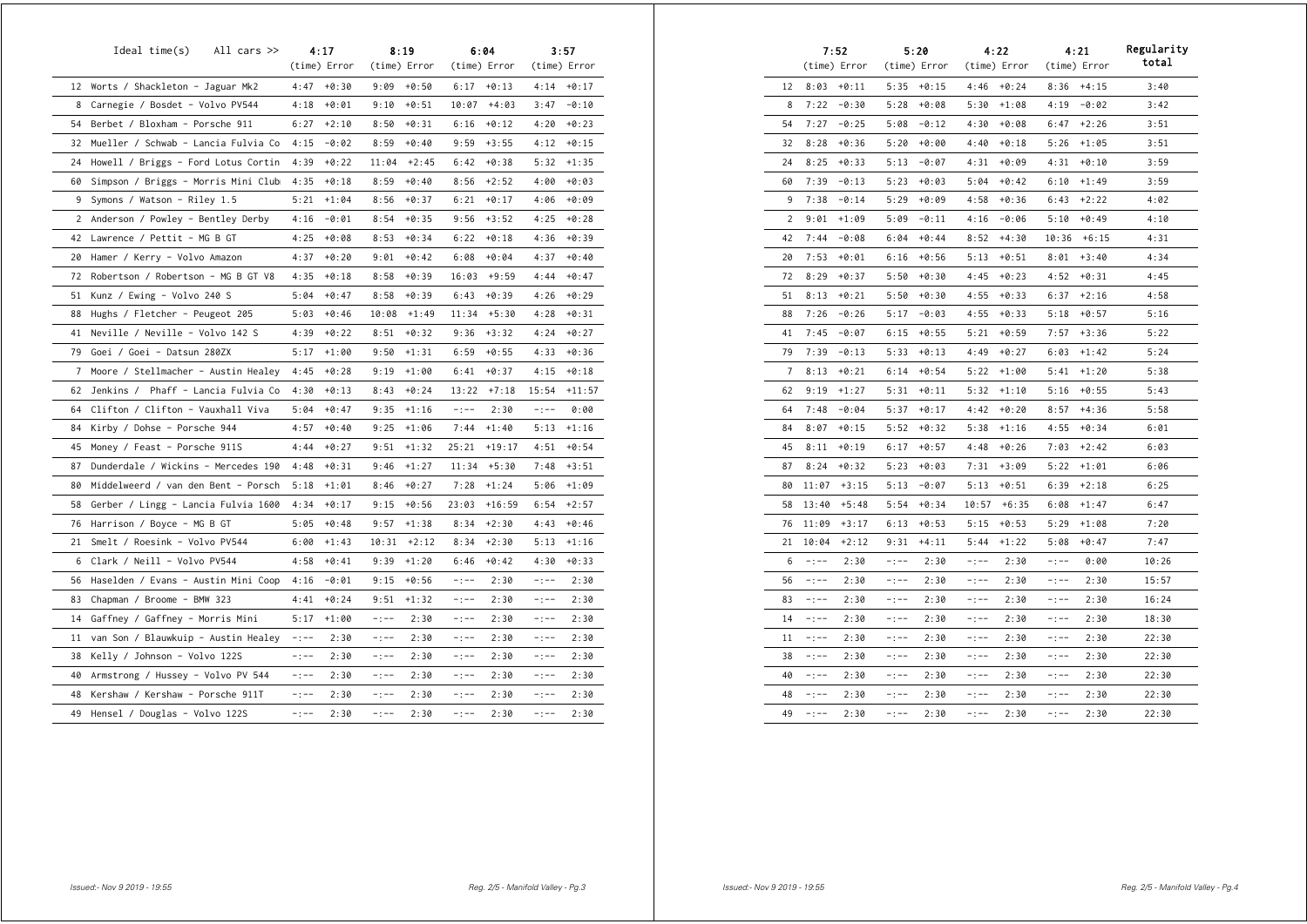|    | Reg. 2/6 - The Roaches                 |      | TP2/6A       |       | TP2/6B       |          | TP2/6C        | TP2/6D    |               |  |  |
|----|----------------------------------------|------|--------------|-------|--------------|----------|---------------|-----------|---------------|--|--|
|    | Ideal $time(s)$<br>All cars $\gg$      |      | 4:54         |       | 4:56         |          | 1:12          |           | 1:33          |  |  |
|    |                                        |      | (time) Error |       | (time) Error |          | (time) Error  |           | (time) Error  |  |  |
|    | 57 Lamberigts / van der Palen - Ford E | 4:55 | +0:01        | 5:00  | $+0:04$      | 1:27     | $+0:15$       |           | $1:36 + 0:03$ |  |  |
|    | 1 Entwistle / Appleton - Morris Mini + | 4:57 | $+0:03$      | 4:59  | $+0:03$      | 1:20     | $+0:08$       | 1:54      | $+0:21$       |  |  |
|    | 77  Leurs / de Rijk – Opel Ascona      | 4:57 | $+0:03$      | 4:52  | $-0:04$      | 1:23     | $+0:11$       | 1:49      | $+0:16$       |  |  |
|    | 59 Sawyer / Duerden - Ford Escort Mexi | 4:55 | +0:01        | 4:48  | -0:08        | 1:44     | +0:32         | 1:44      | $+0:11$       |  |  |
| 19 | Crosby / Pullan - Porsche 911          | 4:54 | +0:00        | 5:00  | $+0:04$      | 1:26     | $+0:14$       | 1:48      | $+0:15$       |  |  |
|    | 2 Anderson / Powley - Bentley Derby    | 4:51 | -0:03        | 4:53  | $-0:03$      | 1:26     | $+0:14$       | 1:48      | $+0:15$       |  |  |
| 27 | Dyas / Pitt - Volvo Amazon             | 5:02 | $+0:08$      | 5:30  | $+0:34$      | 1:30     | $+0:18$       | 1:46      | $+0:13$       |  |  |
| 65 | Vokes / Vokes - Ginetta G15            | 4:58 | $+0:04$      | 4:59  | $+0:03$      | 1:30     | $+0:18$       | 2:17      | $+0:44$       |  |  |
| 29 | Owens / Frost - Porsche 911            | 5:33 | $+0:39$      | 4:56  | +0:00        | 1:51     | $+0:39$       | 1:55      | $+0:22$       |  |  |
| 52 | van Kamperdijk / Berkhof - Porsche     | 4:57 | $+0:03$      | 5:00  | $+0:04$      | 1:32     | +0:20         | 1:51      | $+0:18$       |  |  |
| 36 | Cleyndert / Brooks - Morris Mini Co    | 4:52 | -0:02        | 4:59  | $+0:03$      | 1:32     | +0:20         | 1:56      | $+0:23$       |  |  |
| 82 | Bricknell / Bricknell - Volkswagen +   | 4:56 | +0:02        | 5:02  | $+0:06$      | $-1 - -$ | 2:30          | $-1 - -$  | 0:00          |  |  |
| 63 | Ruddock / Cooper - Ford Escort Mexi    | 4:52 | $-0:02$      | 6:33  | $+1:37$      | 1:45     | +0:33         | 1:51      | $+0:18$       |  |  |
| 54 | Berbet / Bloxham - Porsche 911         | 4:59 | $+0:05$      | 5:06  | $+0:10$      | 1:40     | $+0:28$       | 1:55      | $+0:22$       |  |  |
| 74 | Martin / Martin - Ford Escort          | 4:56 | +0:02        | 5:09  | $+0:13$      | 1:47     | $+0:35$       | 2:05      | $+0:32$       |  |  |
| 17 | Hindley / Taylor - Porsche 911         | 4:17 | $-0:37$      | 4:52  | -0:04        | 1:36     | +0:24         | 1:56      | $+0:23$       |  |  |
| 8  | Carnegie / Bosdet - Volvo PV544        | 4:53 | -0:01        | 5:25  | $+0:29$      | 1:46     | $+0:34$       | 1:58      | $+0:25$       |  |  |
| 16 | Naaktgeboren / den Hartog - Porsche    | 4:55 | $+0:01$      | 4:57  | $+0:01$      | 1:54     | $+0:42$       | 2:02      | $+0:29$       |  |  |
|    | 22 Henchoz / Henchoz - Volvo PV544     | 5:00 | $+0:06$      | 4:56  | $+0:00$      | 1:24     | $+0:12$       | 2:03      | $+0:30$       |  |  |
|    | 30 Lovett / Fowle - Porsche 911        | 5:01 | $+0:07$      | 4:56  | $+0:00$      | 1:27     | $+0:15$       | 2:08      | $+0:35$       |  |  |
| 61 | Meulen / van der Werf - Porsche 911    | 5:01 | $+0:07$      | 4:54  | $-0:02$      | 1:48     | $+0:36$       | 1:56      | $+0:23$       |  |  |
| 3  | Whyte / Whyte - Standard 10            | 4:55 | +0:01        | 5:02  | $+0:06$      | 1:33     | $+0:21$       | 2:17      | $+0:44$       |  |  |
| 39 | Dignan / Dignan - MG B Roadster        | 4:59 | $+0:05$      | 4:59  | $+0:03$      | 1:53     | $+0:41$       | 3:35      | $+2:02$       |  |  |
| 46 | England / Rushforth - Truimph 2000     | 4:24 | $-0:30$      | 4:58  | $+0:02$      | 2:26     | $+1:14$       | 2:11      | $+0:38$       |  |  |
|    | 28 Koerner / Pellini - Porsche 911     | 5:00 | $+0:06$      | 4:51  | $-0:05$      | 2:09     | $+0:57$       | 2:01      | +0:28         |  |  |
| 71 | Abrey / Turner – Austin Mini           | 4:57 | $+0:03$      | 5:11  | $+0:15$      | $-1 - -$ | 2:30          | $- : - -$ | 0:00          |  |  |
| 26 | Warren / Tullie - Porsche 911 Coupe    | 5:31 | +0:37        | 5:18  | $+0:22$      | 1:35     | $+0:23$       | 2:05      | $+0:32$       |  |  |
| 12 | Worts / Shackleton - Jaguar Mk2        | 4:42 | $-0:12$      | 5:20  | $+0:24$      | 2:18     | $+1:06$       | 2:31      | $+0:58$       |  |  |
| 35 | Powley / Goff - Hillman Imp            | 5:29 | $+0:35$      | 5:42  | $+0:46$      | 1:42     | $+0:30$       | 2:08      | $+0:35$       |  |  |
| 47 | Brookes / Pullan - Austin Mini Coop    | 5:03 | $+0:09$      | 4:59  | $+0:03$      |          | $1:50 + 0:38$ | 2:57      | $+1:24$       |  |  |
| 75 | Hanson / Grove - Ford Escort           | 4:59 | $+0:05$      | 4:48  | $-0:08$      | $-1 - -$ | 2:30          | $-1 - -$  | 0:00          |  |  |
| 33 | Everitt / Dixon - Triumph 2000 MK1     | 4:51 | $-0:03$      | 5:06  | $+0:10$      | $-1 - -$ | 2:30          | $-1 - -$  | 0:00          |  |  |
| 89 | Dwelly / Dwelly - Porsche 924S         | 4:49 | $-0:05$      | 5:20  | $+0:24$      | 1:59     | $+0:47$       | 2:03      | $+0:30$       |  |  |
| 53 | Kuindersma / Jongman - Volvo 142       | 4:55 | +0:01        | 5:04  | +0:08        | -:--     | 2:30          | -:--      | 0:00          |  |  |
| 85 | Engel / Bowie - Volkswagen Golf GTI    | 5:27 | $+0:33$      | 13:03 | $+8:07$      | 1:38     | $+0:26$       | 8:09      | $+6:36$       |  |  |
| 32 | Mueller / Schwab - Lancia Fulvia Co    | 5:01 | $+0:07$      | 5:00  | $+0:04$      | 2:02     | $+0:50$       | 7:49      | $+6:16$       |  |  |
| 62 | Jenkins / Phaff - Lancia Fulvia Co     | 6:16 | $+1:22$      | 4:41  | $-0:15$      | 1:57     | $+0:45$       | 2:25      | $+0:52$       |  |  |
| 66 | Malins / Barker - Hillman Hunter       | 5:01 | $+0:07$      | 5:07  | $+0:11$      | 1:56     | $+0:44$       | 2:41      | $+1:08$       |  |  |
| 42 | Lawrence / Pettit - MG B GT            | 4:57 | $+0:03$      | 4:58  | $+0:02$      | 3:21     | $+2:09$       | 2:21      | $+0:48$       |  |  |
| 70 | Sly / Green - Triumph TR6              | 4:38 | $-0:16$      | 5:32  | +0:36        | $-1 - -$ | 2:30          | $-1 - -$  | 0:00          |  |  |

| Reg. |      | <b>TP2/6E</b> |      | TP2/6F        |      | TP2/6G        |      | TP2/6H        | TP2/6I |               |                     |
|------|------|---------------|------|---------------|------|---------------|------|---------------|--------|---------------|---------------------|
|      |      | 1:24          |      | 4:32          |      | 2:06          |      | 1:46          |        | 3:11          | Regularity<br>total |
|      |      | (time) Error  |      | (time) Error  |      | (time) Error  |      | (time) Error  |        | (time) Error  |                     |
| 57   | 1:36 | $+0:12$       | 4:40 | $+0:08$       | 2:37 | $+0:31$       | 2:00 | $+0:14$       | 3:09   | $-0:02$       | 1:30                |
| 1    | 1:42 | $+0:18$       | 4:27 | $-0:05$       | 2:29 | $+0:23$       | 2:03 | $+0:17$       | 3:09   | $-0:02$       | 1:40                |
| 77   | 1:11 | $-0:13$       | 4:09 | $-0:23$       | 2:37 | $+0:31$       | 2:02 | $+0:16$       | 3:10   | $-0:01$       | 1:58                |
| 59   | 1:37 | $+0:13$       | 4:09 | $-0:23$       | 2:42 | $+0:36$       | 2:04 | $+0:18$       | 2:57   | $-0:14$       | 2:36                |
| 19   | 1:47 | $+0:23$       | 4:47 | $+0:15$       | 2:56 | $+0:50$       | 2:19 | $+0:33$       | 3:16   | +0:05         | 2:39                |
| 2    | 1:26 | $+0:02$       | 5:05 | $+0:33$       | 2:49 | $+0:43$       | 2:23 | $+0:37$       | 3:21   | $+0:10$       | 2:40                |
| 27   | 1:26 | $+0:02$       | 4:27 | $-0:05$       | 2:27 | $+0:21$       | 7:25 | $+5:39$       | 3:10   | $-0:01$       | 2:42                |
| 65   | 1:34 | $+0:10$       | 4:41 | $+0:09$       | 2:48 | $+0:42$       | 2:24 | $+0:38$       | 3:21   | +0:10         | 2:58                |
| 29   | 1:22 | $-0:02$       | 4:24 | $-0:08$       | 2:46 | $+0:40$       | 2:19 | $+0:33$       | 3:10   | $-0:01$       | 3:04                |
| 52   | 3:00 | $+1:36$       | 4:21 | $-0:11$       | 3:10 | $+1:04$       | 2:03 | $+0:17$       | 3:08   | $-0:03$       | 3:16                |
| 36   | 1:30 | $+0:06$       | 4:12 | -0:20         | 2:50 | $+0:44$       | 2:25 | $+0:39$       | 3:52   | +0:41         | 3:18                |
| 82   | 1:28 | $+0:04$       | 4:29 | $-0:03$       | 2:18 | $+0:12$       | 1:49 | $+0:03$       | 3:29   | $+0:18$       | 3:18                |
| 63   | 1:27 | $+0:03$       | 4:33 | $+0:01$       | 2:41 | $+0:35$       | 2:11 | $+0:25$       | 2:49   | $-0:22$       | 3:19                |
| 54   | 1:18 | $-0:06$       | 4:01 | $-0:31$       | 2:48 | $+0:42$       | 3:31 | $+1:45$       | 3:06   | $-0:05$       | 3:29                |
| 74   | 1:21 | $-0:03$       | 4:25 | -0:07         | 4:46 | $+2:40$       | 2:33 | $+0:47$       | 3:21   | +0:10         | 3:29                |
| 17   | 1:20 | $-0:04$       | 4:58 | $+0:26$       | 2:51 | $+0:45$       | 2:21 | $+0:35$       | 3:26   | $+0:15$       | 3:33                |
| 8    | 1:32 | $+0:08$       | 4:04 | $-0:28$       | 2:50 | $+0:44$       | 2:20 | $+0:34$       | 3:23   | $+0:12$       | 3:35                |
| 16   | 2:08 | $+0:44$       | 4:42 | +0:10         | 2:45 | $+0:39$       | 2:28 | $+0:42$       | 3:21   | +0:10         | 3:38                |
| 22   | 1:34 | $+0:10$       | 4:06 | $-0:26$       | 2:47 | $+0:41$       | 2:19 | $+0:33$       | 4:49   | $+1:38$       | 3:38                |
| 30   | 2:20 | $+0:56$       | 4:19 | $-0:13$       | 3:23 | $+1:17$       | 2:14 | $+0:28$       | 3:04   | $-0:07$       | 3:41                |
| 61   | 1:33 | $+0:09$       | 6:41 | $+2:09$       | 2:50 | $+0:44$       | 2:29 | $+0:43$       | 3:08   | $-0:03$       | 3:47                |
| 3    | 1:33 | +0:09         | 4:12 | $-0:20$       | 3:17 | $+1:11$       | 2:40 | $+0:54$       | 3:33   | $+0:22$       | 3:57                |
| 39   | 1:22 | $-0:02$       | 4:38 | $+0:06$       | 3:26 | $+1:20$       | 3:09 | $+1:23$       | 3:20   | $+0:09$       | 4:06                |
| 46   | 1:31 | $+0:07$       | 4:00 | $-0:32$       | 2:32 | $+0:26$       | 2:43 | $+0:57$       | 3:28   | $+0:17$       | 4:29                |
| 28   | 2:41 | $+1:17$       | 4:31 | $-0:01$       | 3:39 | $+1:33$       | 4:16 | $+2:30$       | 3:10   | $-0:01$       | 4:38                |
| 71   | 1:11 | $-0:13$       | 4:22 | $-0:10$       | 3:04 | $+0:58$       | 2:17 | $+0:31$       | 3:10   | $-0:01$       | 4:41                |
| 26   | 1:32 | $+0:08$       | 5:51 | $+1:19$       | 4:14 | $+2:08$       | 3:26 | $+1:40$       | 3:12   | $+0:01$       | 5:03                |
| 12   | 1:44 | $+0:20$       | 4:27 | $-0:05$       | 5:33 | $+3:27$       | 2:38 | $+0:52$       | 3:34   | $+0:23$       | 5:14                |
| 35   | 1:24 | $+0:00$       | 4:53 | $+0:21$       | 3:10 | $+1:04$       | 2:14 | $+0:28$       | 4:12   | $+1:01$       | 5:15                |
| 47   | 1:42 | $+0:18$       | 4:44 | $+0:12$       | 3:42 | $+1:36$       | 3:06 | $+1:20$       | 4:15   | $+1:04$       | 5:20                |
| 75   | 1:28 | $+0:04$       | 4:39 | $+0:07$       | 9:05 | $+6:59$       | 2:46 | $+1:00$       | 3:38   | $+0:27$       | 5:21                |
| 33   | 1:39 | $+0:15$       | 4:09 | $-0:23$       | 2:56 | $+0:50$       | 3:20 | $+1:34$       | 3:22   | $+0:11$       | 5:22                |
| 89   | 1:39 | $+0:15$       | 5:14 | $+0:42$       | 2:59 | $+0:53$       | 3:15 | $+1:29$       | 3:59   | $+0:48$       | 5:24                |
| 53   |      | $1:24 + 0:00$ |      | $3:36 - 0:56$ |      | $2:47 + 0:41$ |      | $2:42 + 0:56$ |        | $3:26 + 0:15$ | 5:27                |
| 85   |      | $1:29 + 0:05$ |      | $4:50 + 0:18$ |      | $4:10 + 2:04$ |      | $2:29 + 0:43$ | 3:38   | $+0:27$       | 5:32                |
| 32   |      | $1:41 + 0:17$ | 5:57 | $+1:25$       |      | $2:41 + 0:35$ | 2:45 | $+0:59$       | 3:53   | $+0:42$       | 5:34                |
| 62   |      | $1:52 + 0:28$ | 4:22 | -0:10         |      | $2:36 + 0:30$ |      | $2:54$ +1:08  | 3:57   | +0:46         | 5:46                |
| 66   |      | $1:35 + 0:11$ | 5:37 | $+1:05$       |      | $2:42 + 0:36$ |      | $4:11 +2:25$  | 5:43   | $+2:32$       | 5:49                |
| 42   | 2:05 | $+0:41$       | 5:32 | $+1:00$       |      | $3:28$ +1:22  |      | $2:48 +1:02$  | 3:50   | +0:39         | 6:13                |
| 70   |      | $1:27 + 0:03$ | 5:13 | $+0:41$       |      | $8:52 + 6:46$ |      | $2:35 + 0:49$ | 3:35   | $+0:24$       | 6:19                |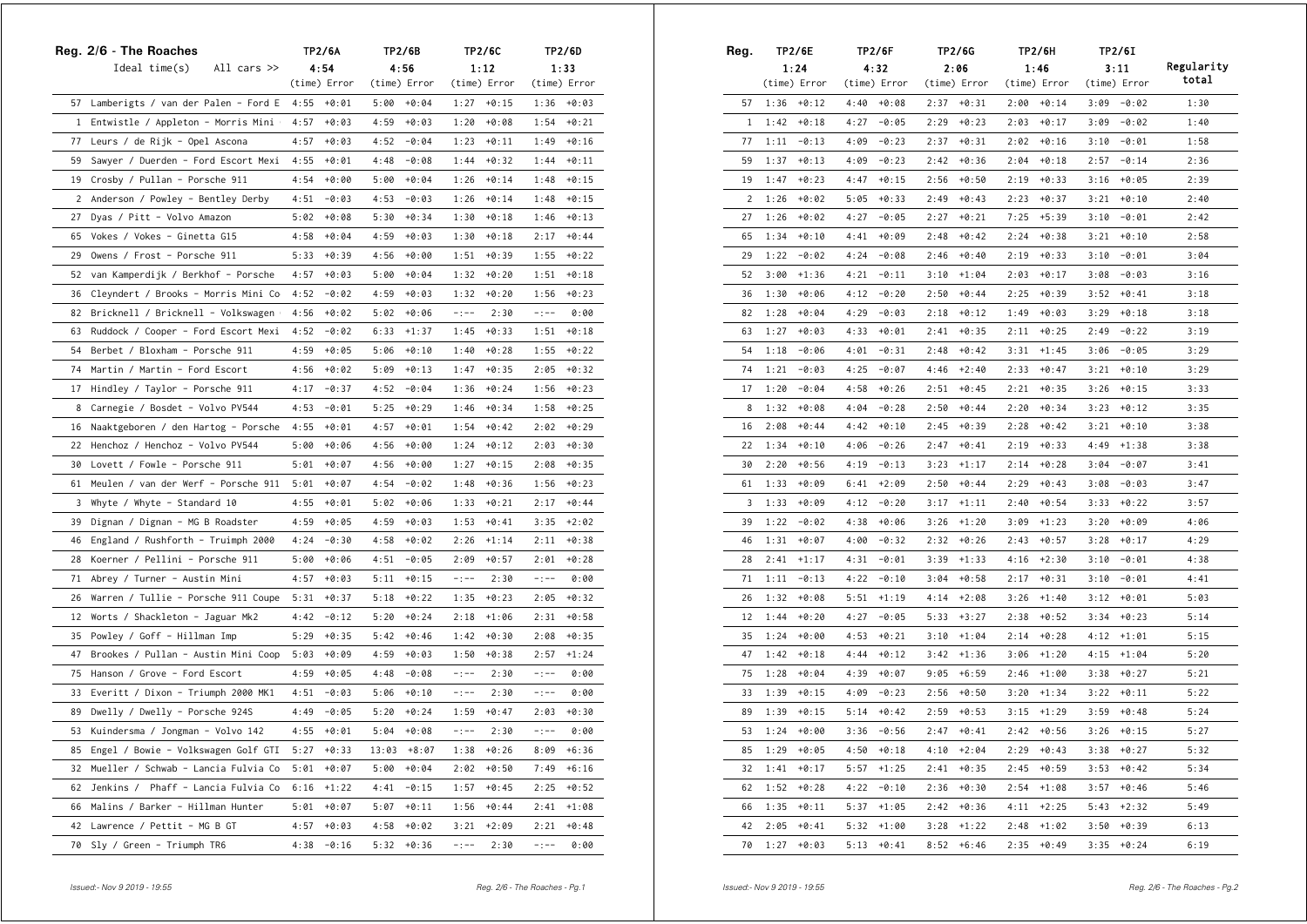|    | Ideal time(s)<br>All cars $\gg$      |           | 4:54<br>(time) Error |          | 4:56<br>(time) Error |           | 1:12<br>(time) Error |           | 1:33<br>(time) Error |
|----|--------------------------------------|-----------|----------------------|----------|----------------------|-----------|----------------------|-----------|----------------------|
|    | 78 Abbott / Crowther - Jaguar XJ-S   | 4:57      | $+0:03$              | 5:14     | $+0:18$              | 3:51      | $+2:39$              | 2:07      | $+0:34$              |
| 69 | Scruton / Youd - Porsche 911         | 4:50      | $-0:04$              | 5:00     | $+0:04$              | 2:15      | $+1:03$              | 2:12      | $+0:39$              |
| 7  | Moore / Stellmacher - Austin Healey  | 5:16      | $+0:22$              | 4:52     | $-0:04$              | 3:56      | $+2:44$              | 2:46      | $+1:13$              |
| 79 | Goei / Goei - Datsun 280ZX           | 4:58      | $+0:04$              | 4:59     | $+0:03$              | 1:42      | $+0:30$              | 3:12      | $+1:39$              |
| 4  | Humphrey / Couser - Volvo PV544      | 5:12      | $+0:18$              | 5:53     | $+0:57$              | 3:30      | $+2:18$              | 2:32      | $+0:59$              |
| 67 | Binstead / Binstead - MG B Roadster  | 3:30      | $-1:24$              | 5:06     | $+0:10$              | $-1 - -$  | 2:30                 | $-:--$    | 0:00                 |
| 41 | Neville / Neville - Volvo 142 S      | 16:44     | $+11:50$             | 5:04     | $+0:08$              | 1:41      | $+0:29$              | 2:11      | $+0:38$              |
| 5  | Graves / Fish - Jaguar XK150 FHC     | 17:08     | $+12:14$             | 5:55     | $+0:59$              | 9:16      | $+8:04$              | 2:14      | $+0:41$              |
| 50 | Lynch / Lynch - Morris Mini Cooper   | 5:41      | $+0:47$              | 5:03     | $+0:07$              | 2:57      | $+1:45$              | 1:59      | $+0:26$              |
| 51 | Kunz / Ewing - Volvo 240 S           | 5:10      | $+0:16$              | 5:04     | $+0:08$              | 1:42      | $+0:30$              | 2:13      | $+0:40$              |
| 60 | Simpson / Briggs - Morris Mini Clubr | 5:05      | $+0:11$              | 4:58     | $+0:02$              | $-1 - -$  | 2:30                 | $-:--$    | 0:00                 |
| 88 | Hughs / Fletcher - Peugeot 205       | 6:24      | $+1:30$              | 5:11     | $+0:15$              | 2:01      | $+0:49$              | 3:04      | $+1:31$              |
| 86 | Northmore / Northmore - Porsche 944  | 5:04      | $+0:10$              | 5:16     | $+0:20$              | 1:53      | $+0:41$              | 2:37      | $+1:04$              |
| 24 | Howell / Briggs - Ford Lotus Cortin  | 7:26      | $+2:32$              | 4:57     | $+0:01$              | 3:26      | $+2:14$              | 4:55      | $+3:22$              |
| 80 | Middelweerd / van den Bent - Porsch  | 5:08      | $+0:14$              | 5:27     | $+0:31$              | 2:27      | $+1:15$              | 2:34      | $+1:01$              |
| 45 | Money / Feast - Porsche 911S         | 5:01      | $+0:07$              | 10:01    | $+5:05$              | 2:46      | $+1:34$              | 2:35      | $+1:02$              |
| 84 | Kirby / Dohse - Porsche 944          | 8:05      | $+3:11$              | 5:37     | $+0:41$              | 1:46      | $+0:34$              | 3:12      | $+1:39$              |
| 72 | Robertson / Robertson - MG B GT V8   | 6:55      | $+2:01$              | 5:54     | $+0:58$              | 1:45      | $+0:33$              | 2:18      | $+0:45$              |
| 64 | Clifton / Clifton - Vauxhall Viva    | 5:55      | $+1:01$              | 5:20     | $+0:24$              | $-:--$    | 2:30                 | $-:--$    | 0:00                 |
| 14 | Gaffney / Gaffney - Morris Mini      | 4:49      | $-0:05$              | 5:47     | $+0:51$              | $-1 - -$  | 2:30                 | $-1 - -$  | 0:00                 |
| 58 | Gerber / Lingg - Lancia Fulvia 1600  | 7:14      | $+2:20$              | 6:20     | $+1:24$              | 1:50      | $+0:38$              | 2:24      | $+0:51$              |
| 20 | Hamer / Kerry - Volvo Amazon         | 5:40      | $+0:46$              | 6:15     | $+1:19$              | $- : - -$ | 2:30                 | $-$ : $-$ | 0:00                 |
| 21 | Smelt / Roesink - Volvo PV544        | 15:13     | $+10:19$             | 11:04    | $+6:08$              | 2:31      | $+1:19$              | 3:13      | $+1:40$              |
| 6  | Clark / Neill - Volvo PV544          | 8:06      | $+3:12$              | 11:31    | $+6:35$              | $-1 - -$  | 2:30                 | $-:--$    | 0:00                 |
| 9  | Symons / Watson - Riley 1.5          | 5:51      | $+0:57$              | 5:33     | $+0:37$              | 1:47      | $+0:35$              | 2:24      | $+0:51$              |
| 76 | Harrison / Boyce - MG B GT           | 6:17      | $+1:23$              | 6:42     | $+1:46$              | 2:09      | $+0:57$              | 2:40      | $+1:07$              |
| 83 | Chapman / Broome - BMW 323           | 5:44      | $+0:50$              | $-:--$   | 2:30                 | $-:--$    | 2:30                 | $-:--$    | 2:30                 |
| 87 | Dunderdale / Wickins - Mercedes 190  | $-:--$    | 2:30                 | -:--     | 2:30                 | $-:--$    | 2:30                 | -:--      | 2:30                 |
| 11 | van Son / Blauwkuip - Austin Healey  | $-1 - -$  | 2:30                 | $-:--$   | 2:30                 | $-1 - -$  | 2:30                 | $-:--$    | 2:30                 |
| 38 | Kelly / Johnson - Volvo 122S         | $-:--$    | 2:30                 | $-1 - -$ | 2:30                 | $-:--$    | 2:30                 | $-:--$    | 2:30                 |
| 40 | Armstrong / Hussey - Volvo PV 544    | $-:--$    | 2:30                 | $-1 - -$ | 2:30                 | $-:--$    | 2:30                 | $-:--$    | 2:30                 |
| 48 | Kershaw / Kershaw - Porsche 911T     | $-:--$    | 2:30                 | -:--     | 2:30                 | $-$ : $-$ | 2:30                 | $-$ : $-$ | 2:30                 |
| 49 | Hensel / Douglas - Volvo 122S        | $-$ : $-$ | 2:30                 | -:--     | 2:30                 | $-$ : $-$ | 2:30                 | $-$ : $-$ | 2:30                 |
| 56 | Haselden / Evans - Austin Mini Coop  | $-:--$    | 2:30                 | $-1 - -$ | 2:30                 | $-:--$    | 2:30                 | $-$ : $-$ | 2:30                 |

|    |           | 1:24<br>(time) Error |           | 4:32<br>(time) Error |             | 2:06<br>(time) Error |        | 1:46<br>(time) Error |           | 3:11<br>(time) Error | Regularity<br>total |
|----|-----------|----------------------|-----------|----------------------|-------------|----------------------|--------|----------------------|-----------|----------------------|---------------------|
| 78 | $-:--$    | 2:30                 | $-:--$    | 0:00                 | 3:15        | $+1:09$              | 2:09   | $+0:23$              | 3:51      | $+0:40$              | 6:28                |
| 69 | 3:30      | $+2:06$              | 6:38      | $+2:06$              | 3:22        | $+1:16$              | 2:29   | $+0:43$              | 6:36      | $+3:25$              | 6:30                |
| 7  | 3:34      | $+2:10$              | 4:22      | $-0:10$              | 3:39        | $+1:33$              | 3:06   | $+1:20$              | 4:19      | $+1:08$              | 6:36                |
| 79 | 1:46      | $+0:22$              | 4:13      | $-0:19$              | 3:10        | $+1:04$              | 4:42   | $+2:56$              | $-1 - -$  | 2:30                 | 6:48                |
| 4  | 1:39      | $+0:15$              | 5:30      | $+0:58$              | 3:17        | $+1:11$              | 8:27   | $+6:41$              | 3:37      | $+0:26$              | 6:53                |
| 67 | 1:24      | $+0:00$              | 6:18      | $+1:46$              | 2:47        | $+0:41$              | 2:54   | $+1:08$              | 3:44      | $+0:33$              | 6:54                |
| 41 | $-1 - -$  | 2:30                 | $-$ : $-$ | 0:00                 | 3:12        | $+1:06$              | 2:32   | $+0:46$              | 3:34      | $+0:23$              | 6:54                |
| 5  | 1:48      | $+0:24$              | 4:57      | $+0:25$              | 3:46        | $+1:40$              | 6:50   | $+5:04$              | 3:36      | $+0:25$              | 6:54                |
| 50 | $-:--$    | 2:30                 | $-:--$    | 0:00                 | 2:23        | $+0:17$              | 3:33   | $+1:47$              | 4:05      | $+0:54$              | 7:01                |
| 51 | $-:--$    | 2:30                 | $-:--$    | 0:00                 | 5:12        | $+3:06$              | 2:46   | $+1:00$              | 4:24      | $+1:13$              | 7:04                |
| 60 | $-:--$    | 2:30                 | $-:--$    | 0:00                 | 2:34        | $+0:28$              | 3:07   | $+1:21$              | 3:47      | $+0:36$              | 7:17                |
| 88 | 2:33      | $+1:09$              | 4:54      | $+0:22$              | 3:01        | $+0:55$              | 4:20   | $+2:34$              | 9:33      | $+6:22$              | 7:21                |
| 86 | $-:--$    | 2:30                 | $-:--$    | 0:00                 | 3:05        | $+0:59$              | 3:25   | $+1:39$              | 6:03      | $+2:52$              | 7:40                |
| 24 | $-$ : $-$ | 2:30                 | $-:--$    | 0:00                 | 3:07        | $+1:01$              | 2:38   | $+0:52$              | 2:51      | $-0:20$              | 7:43                |
| 80 | 9:23      | $+7:59$              | 9:05      | $+4:33$              | 4:42        | $+2:36$              | 3:23   | $+1:37$              | 7:39      | $+4:28$              | 7:45                |
| 45 | $-:--$    | 2:30                 | $-:--$    | 0:00                 | 5:22        | $+3:16$              | 3:18   | $+1:32$              | 3:52      | $+0:41$              | 8:18                |
| 84 | $-$ : $-$ | 2:30                 | $-:--$    | 0:00                 | 6:41        | $+4:35$              | 3:19   | $+1:33$              | 5:03      | $+1:52$              | 8:45                |
| 72 | $-$ : $-$ | 2:30                 | $-:--$    | 0:00                 | 5:39        | $+3:33$              | 2:54   | $+1:08$              | 5:01      | $+1:50$              | 8:46                |
| 64 | 11:09     | $+9:45$              | 6:07      | $+1:35$              | 6:11        | $+4:05$              | 2:57   | $+1:11$              | 6:14      | $+3:03$              | 8:54                |
| 14 | $-$ : $-$ | 2:30                 | $-:--$    | 0:00                 | 6:41        | $+4:35$              | 2:49   | $+1:03$              | 5:30      | $+2:19$              | 8:56                |
| 58 | $-:--$    | 2:30                 | $-:--$    | 0:00                 | 4:45        | $+2:39$              | 3:46   | $+2:00$              | 4:37      | $+1:26$              | 8:59                |
| 20 | $-:--$    | 2:30                 | $-:--$    | 0:00                 | 4:14        | $+2:08$              | 3:53   | $+2:07$              | 3:56      | $+0:45$              | 9:31                |
| 21 | $-:--$    | 2:30                 | $-:--$    | 0:00                 | 4:40        | $+2:34$              | 4:43   | $+2:57$              | 6:06      | $+2:55$              | 9:30                |
| 6  | $-:--$    | 2:30                 | $-:--$    | 0:00                 | 3:57        | $+1:51$              | 4:25   | $+2:39$              | 1:19      | $-1:52$              | 10:00               |
| 9  | 22:11     | $+20:47$             | $-:--$    | 2:30                 | $-$ ; $-$ – | 2:30                 | $-:--$ | 2:30                 | $-1 - -$  | 2:30                 | 14:00               |
| 76 | $-:--$    | 2:30                 | $-:--$    | 2:30                 | $-$ : $-$   | 2:30                 | -:--   | 2:30                 | -:--      | 2:30                 | 16:27               |
| 83 | $-$ : $-$ | 0:00                 | $-:--$    | 2:30                 | $-:--$      | 2:30                 | -:--   | 2:30                 | $-:--$    | 2:30                 | 18:20               |
| 87 | $-:--$    | 2:30                 | $-:--$    | 2:30                 | $-:--$      | 2:30                 | -:--   | 2:30                 | $-:--$    | 2:30                 | 22:30               |
| 11 | -:--      | 2:30                 | -:--      | 2:30                 | -:--        | 2:30                 | -:--   | 2:30                 | -:--      | 2:30                 | 25:00               |
| 38 | $-:--$    | 2:30                 | -:--      | 2:30                 | $-:--$      | 2:30                 | -:--   | 2:30                 | $-:--$    | 2:30                 | 25:00               |
| 40 | $-:--$    | 2:30                 | $-:--$    | 2:30                 | $-:--$      | 2:30                 | $-:--$ | 2:30                 | $-:--$    | 2:30                 | 25:00               |
| 48 | $-:--$    | 2:30                 | $-:--$    | 2:30                 | $-:--$      | 2:30                 | $-:--$ | 2:30                 | $-:--$    | 2:30                 | 25:00               |
| 49 | $-:--$    | 2:30                 | $-:--$    | 2:30                 | $-$ : $-$   | 2:30                 | $-:--$ | 2:30                 | -:--      | 2:30                 | 25:00               |
| 56 | $-1 - -$  | 2:30                 | $-:--$    | 2:30                 | $-:--$      | 2:30                 | $-:--$ | 2:30                 | $-$ : $-$ | 2:30                 | 25:00               |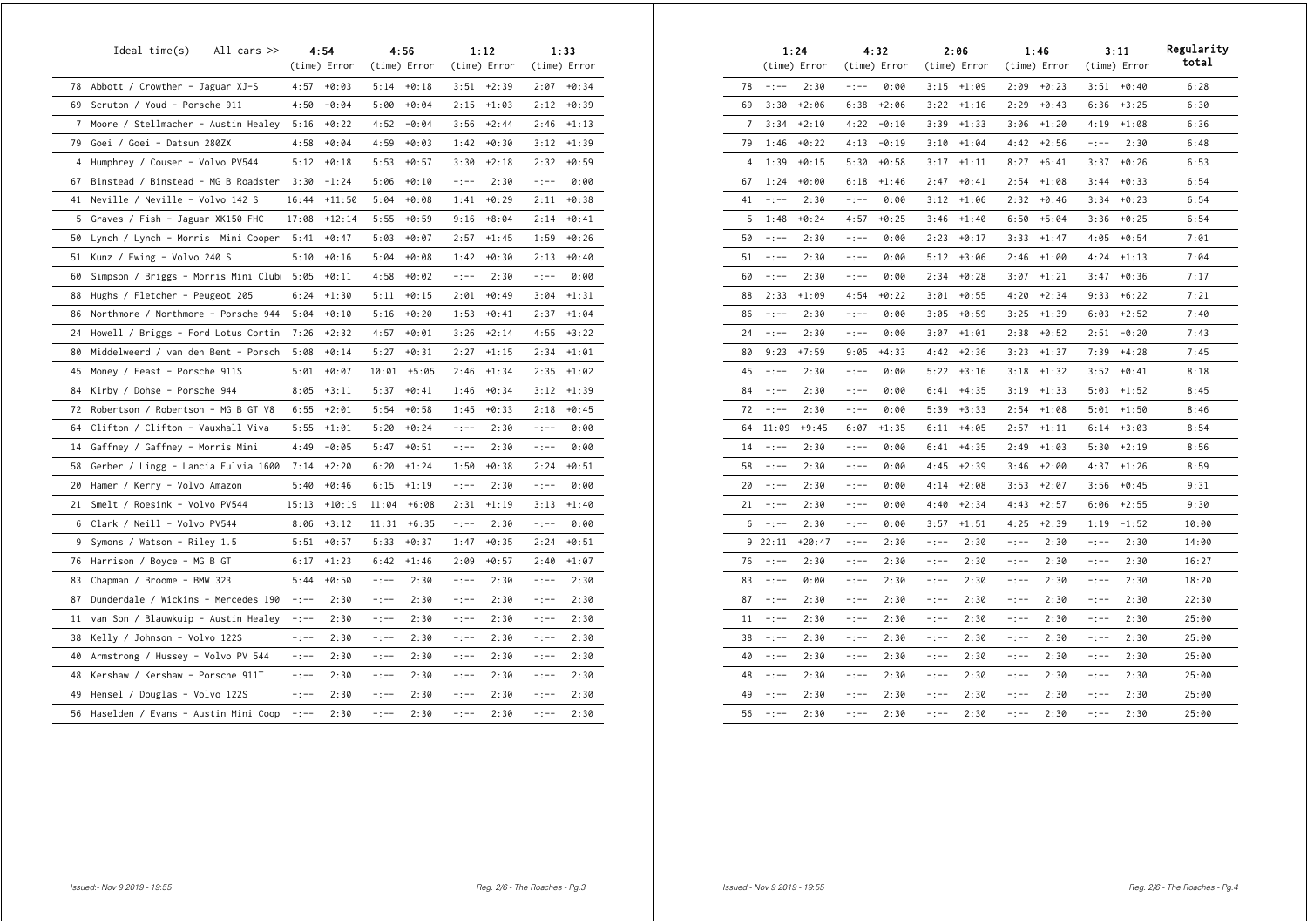|    | Reg. 3/1 - The Meres                          | TP3/1A |              | TP3/1B |               | TP3/1C         |         |            |
|----|-----------------------------------------------|--------|--------------|--------|---------------|----------------|---------|------------|
|    | Ideal time(s)<br>All cars $\gg$               |        | 6:36         |        | 3:54          |                | 11:14   | Regularity |
|    |                                               |        | (time) Error |        | (time) Error  | (time) Error   |         | total      |
|    | 8 Carnegie / Bosdet - Volvo PV544             | 6:38   | +0:02        |        | $3:54 + 0:00$ | $11:13 - 0:01$ |         | 0:03       |
|    | 77 Leurs / de Rijk - Opel Ascona              | 6:39   | $+0:03$      |        | $3:54 + 0:00$ | 11:14          | $+0:00$ | 0:03       |
|    | 1 Entwistle / Appleton - Morris Mini Cooper   | 6:34   | -0:02        |        | $3:55 + 0:01$ | 11:12          | -0:02   | 0:05       |
|    | 3 Whyte / Whyte - Standard 10                 | 6:34   | -0:02        |        | $3:56 + 0:02$ | $11:15 + 0:01$ |         | 0:05       |
|    | 33 Everitt / Dixon - Triumph 2000 MK1         | 6:35   | -0:01        | 3:51   | -0:03         | 11:13          | -0:01   | 0:05       |
|    | 65 Vokes / Vokes - Ginetta G15                | 6:39   | $+0:03$      | 3:53   | -0:01         | 11:15          | +0:01   | 0:05       |
|    | 5 Graves / Fish - Jaguar XK150 FHC            | 6:32   | -0:04        | 3:51   | -0:03         | 11:14          | $+0:00$ | 0:07       |
|    | 30 Lovett / Fowle - Porsche 911               | 6:41   | $+0:05$      | 3:56   | +0:02         | 11:14          | $+0:00$ | 0:07       |
|    | 46 England / Rushforth - Truimph 2000         | 6:41   | $+0:05$      | 3:56   | +0:02         | 11:14          | +0:00   | 0:07       |
|    | 74 Martin / Martin - Ford Escort              | 6:36   | $+0:00$      | 3:57   | +0:03         | 11:10          | -0:04   | 0:07       |
| 29 | Owens / Frost - Porsche 911                   | 6:34   | -0:02        | 3:55   | +0:01         | 11:09          | $-0:05$ | 0:08       |
| 52 | van Kamperdijk / Berkhof - Porsche 911        | 6:36   | $+0:00$      |        | $3:59 + 0:05$ | 11:17          | $+0:03$ | 0:08       |
| 16 | Naaktgeboren / den Hartog - Porsche 356B      | 6:40   | $+0:04$      | 3:53   | -0:01         | 11:10          | $-0:04$ | 0:09       |
| 56 | Haselden / Evans - Austin Mini Cooper S       | 6:43   | +0:07        |        | $3:51 - 0:03$ | 11:14          | +0:00   | 0:10       |
| 19 | Crosby / Pullan - Porsche 911                 | 6:42   | +0:06        |        | $3:49 - 0:05$ | 11:14          | +0:00   | 0:11       |
| 61 | Meulen / van der Werf - Porsche 911 ST        | 6:41   | +0:05        |        | $3:53 - 0:01$ | 11:19          | +0:05   | 0:11       |
| 85 | Engel / Bowie - Volkswagen Golf GTI           | 6:40   | +0:04        |        | $3:57 + 0:03$ | 11:19          | +0:05   | 0:12       |
| 36 | Cleyndert / Brooks - Morris Mini Cooper S     | 6:42   | +0:06        | 3:57   | $+0:03$       | 11:19          | $+0:05$ | 0:14       |
| 27 | Dyas / Pitt - Volvo Amazon                    | 6:35   | -0:01        | 3:57   | +0:03         | 11:28          | $+0:14$ | 0:18       |
| 41 | Neville / Neville - Volvo 142 S               | 6:39   | $+0:03$      |        | $4:04 + 0:10$ | 11:09          | $-0:05$ | 0:18       |
| 60 | Simpson / Briggs - Morris Mini Clubman        | 6:42   | +0:06        |        | $3:59 + 0:05$ | 11:21          | $+0:07$ | 0:18       |
| 63 | Ruddock / Cooper - Ford Escort Mexico         | 6:33   | -0:03        |        | $3:49 - 0:05$ | 11:03          | $-0:11$ | 0:19       |
| 4  | Humphrey / Couser - Volvo PV544               | 6:35   | -0:01        | 4:02   | +0:08         | 11:25          | $+0:11$ | 0:20       |
| 66 | Malins / Barker - Hillman Hunter              | 6:34   | -0:02        | 3:58   | +0:04         | 11:28          | $+0:14$ | 0:20       |
| 54 | Berbet / Bloxham - Porsche 911                | 6:27   | $-0:09$      | 3:58   | +0:04         | 11:06          | -0:08   | 0:21       |
| 24 | Howell / Briggs - Ford Lotus Cortina Mk1      | 6:34   | -0:02        | 3:58   | +0:04         | 11:31          | $+0:17$ | 0:23       |
|    | 82 Bricknell / Bricknell - Volkswagen Golf GT | 6:32   | -0:04        |        | $4:09 + 0:15$ | 11:10          | -0:04   | 0:23       |
| 59 | Sawyer / Duerden - Ford Escort Mexico         | 6:26   | -0:10        | 3:52   | -0:02         | 11:00          | $-0:14$ | 0:26       |
| 20 | Hamer / Kerry - Volvo Amazon                  | 6:49   | $+0:13$      | 3:46   | -0:08         | 11:08          | -0:06   | 0:27       |
| 35 | Powley / Goff - Hillman Imp                   | 6:25   | $-0:11$      | 3:56   | $+0:02$       | 11:00          | $-0:14$ | 0:27       |
| 39 | Dignan / Dignan - MG B Roadster               | 6:29   | $-0:07$      |        | $3:55 + 0:01$ | 10:54          | -0:20   | 0:28       |
| 64 | Clifton / Clifton - Vauxhall Viva             | 6:36   | +0:00        | 4:10   | $+0:16$       | 11:27          | $+0:13$ | 0:29       |
|    | 88 Hughs / Fletcher - Peugeot 205             | 6:31   | -0:05        | 4:07   | $+0:13$       | 11:00          | $-0:14$ | 0:32       |
| 17 | Hindley / Taylor - Porsche 911                | 6:17   | $-0:19$      | 3:58   | $+0:04$       | 11:04          | -0:10   | 0:33       |
| 42 | Lawrence / Pettit - MG B GT                   | 6:30   | $-0:06$      | 4:07   | $+0:13$       | 10:58          | $-0:16$ | 0:35       |
| 28 | Koerner / Pellini - Porsche 911               | 6:15   | $-0:21$      | 3:50   | 0:14s         | 11:11          | $-0:03$ | 0:38       |
| 57 | Lamberigts / van der Palen - Ford Escort M    | 7:13   | $+0:37$      | 3:56   | +0:02         | 11:15          | $+0:01$ | 0:40       |
| 75 | Hanson / Grove - Ford Escort                  | 6:27   | $-0:09$      | 4:04   | $+0:10$       | 11:36          | $+0:22$ | 0:41       |
| 53 | Kuindersma / Jongman - Volvo 142              | 6:43   | $+0:07$      | 4:25   | $+0:31$       | 11:06          | $-0:08$ | 0:46       |
| 89 | Dwelly / Dwelly - Porsche 924S                | 6:36   | $+0:00$      | 3:57   | $+0:03$       | 11:59          | $+0:45$ | 0:48       |

|    | Ideal time(s)<br>All cars >>                 |             | 6:36<br>(time) Error |          | 3:54<br>(time) Error |          | 11:14<br>(time) Error | Regularity<br>total |
|----|----------------------------------------------|-------------|----------------------|----------|----------------------|----------|-----------------------|---------------------|
|    | 2 Anderson / Powley - Bentley Derby          |             | $7:14 + 0:38$        |          | $4:00 + 0:06$        |          | $11:09 - 0:05$        | 0:49                |
|    | 50 Lynch / Lynch - Morris Mini Cooper S      | 6:38        | $+0:02$              | 3:51     | -0:03                | 12:00    | $+0:46$               | 0:51                |
|    | 69 Scruton / Youd - Porsche 911              | 6:23        | $-0:13$              |          | $4:02 + 0:08$        |          | $11:44 + 0:30$        | 0:51                |
| 72 | Robertson / Robertson - MG B GT V8           | 6:54        | $+0:18$              |          | $4:06 + 0:12$        | 11:37    | $+0:23$               | 0:53                |
|    | 26 Warren / Tullie - Porsche 911 Coupe       | 7:26        | $+0:50$              | 3:55     | +0:01                | 11:18    | $+0:04$               | 0:55                |
|    | 78 Abbott / Crowther - Jaguar XJ-S           | 6:40        | $+0:04$              | 4:44     | $+0:50$              | 11:16    | $+0:02$               | 0:56                |
|    | 51 Kunz / Ewing - Volvo 240 S                | 6:40        | $+0:04$              |          | $3:58 + 0:04$        |          | $10:23 - 0:51$        | 0:59                |
|    | 80 Middelweerd / van den Bent - Porsche 928  | 6:31        | $-0:05$              |          | $4:43 + 0:49$        | 11:21    | $+0:07$               | 1:01                |
|    | 22 Henchoz / Henchoz - Volvo PV544           | 6:37        | $+0:01$              | 3:53     | -0:01                | 14:36    | $+3:22$               | 1:02                |
|    | 71 Abrey / Turner – Austin Mini              | 6:34        | $-0:02$              |          | $3:55 + 0:01$        | 16:13    | $+4:59$               | 1:03                |
|    | 62 Jenkins / Phaff - Lancia Fulvia Coupe     | 6:33        | -0:03                | 3:52     | -0:02                |          | $12:43 + 1:29$        | 1:05                |
|    | 7 Moore / Stellmacher - Austin Healey Sprite | 6:33        | $-0:03$              | 3:56     | $+0:02$              | 17:32    | $+6:18$               | 1:05                |
|    | 12 Worts / Shackleton - Jaguar Mk2           | 6:42        | $+0:06$              | 3:58     | +0:04                | 16:18    | $+5:04$               | 1:10                |
|    | 76 Harrison / Boyce - MG B GT                | 6:34        | $-0:02$              | 4:45     | $+0:51$              | 11:32    | $+0:18$               | 1:11                |
| 87 | Dunderdale / Wickins - Mercedes 190e 16v     | 6:37        | $+0:01$              |          | $4:10 + 0:16$        |          | $16:12 +4:58$         | 1:17                |
|    | 14 Gaffney / Gaffney - Morris Mini           | 6:22        | $-0:14$              |          | $3:58 + 0:04$        | 13:37    | $+2:23$               | 1:18                |
|    | 79 Goei / Goei - Datsun 280ZX                | 6:31        | $-0:05$              |          | $4:15 + 0:21$        | 12:12    | $+0:58$               | 1:24                |
| 86 | Northmore / Northmore - Porsche 944          | 6:21        | $-0:15$              | 4:04     | $+0:10$              | 12:19    | $+1:05$               | 1:25                |
| 47 | Brookes / Pullan - Austin Mini Cooper        | 6:29        | $-0:07$              | 3:36     | $-0:18$              | 13:57    | $+2:43$               | 1:25                |
|    | 32 Mueller / Schwab - Lancia Fulvia Coupe    | 6:52        | $+0:16$              |          | $4:15 + 0:21$        | 12:43    | $+1:29$               | 1:37                |
| 9  | Symons / Watson - Riley 1.5                  | 6:14        | $-0:22$              | 4:15     | $+0:21$              | 15:26    | $+4:12$               | 1:43                |
|    | 6 Clark / Neill - Volvo PV544                | 6:54        | $+0:18$              | 7:45     | $+3:51$              | 12:35    | $+1:21$               | 2:18                |
|    | 21 Smelt / Roesink - Volvo PV544             | 7:02        | $+0:26$              | 6:39     | $+2:45$              | 13:12    | $+1:58$               | 2:26                |
|    | 58 Gerber / Lingg - Lancia Fulvia 1600 HF    | 6:37        | $+0:01$              | $-:--$   | 2:30                 | $-:--$   | 0:00                  | 2:31                |
| 83 | Chapman / Broome - BMW 323                   | 6:47        | $+0:11$              | 4:18     | $+0:24$              | $-:--$   | 2:30                  | 3:05                |
|    | 40 Armstrong / Hussey - Volvo PV 544         | $-:--$      | 2:30                 | $-1 - -$ | 2:30                 | $-1 - -$ | 2:30                  | 10:00               |
|    | 45 Money / Feast - Porsche 911S              | $-1 - -$    | 2:30                 | $-:--$   | 2:30                 | $-:--$   | 2:30                  | 10:00               |
| 49 | Hensel / Douglas - Volvo 122S                | $-1 - -$    | 2:30                 | $-1 - -$ | 2:30                 | $-:--$   | 2:30                  | 10:00               |
| 67 | Binstead / Binstead - MG B Roadster          | $-:--$      | 2:30                 | $-:--$   | 2:30                 | $-:--$   | 2:30                  | 10:00               |
| 70 | Sly / Green - Triumph TR6                    | $-:--$      | 2:30                 | $-:--$   | 2:30                 | $-:--$   | 2:30                  | 10:00               |
|    | 84 Kirby / Dohse - Porsche 944               | $-$ ; $-$ – | 2:30                 | $-1 - -$ | 2:30                 | $-:--$   | 2:30                  | 10:00               |
|    |                                              |             |                      |          |                      |          |                       |                     |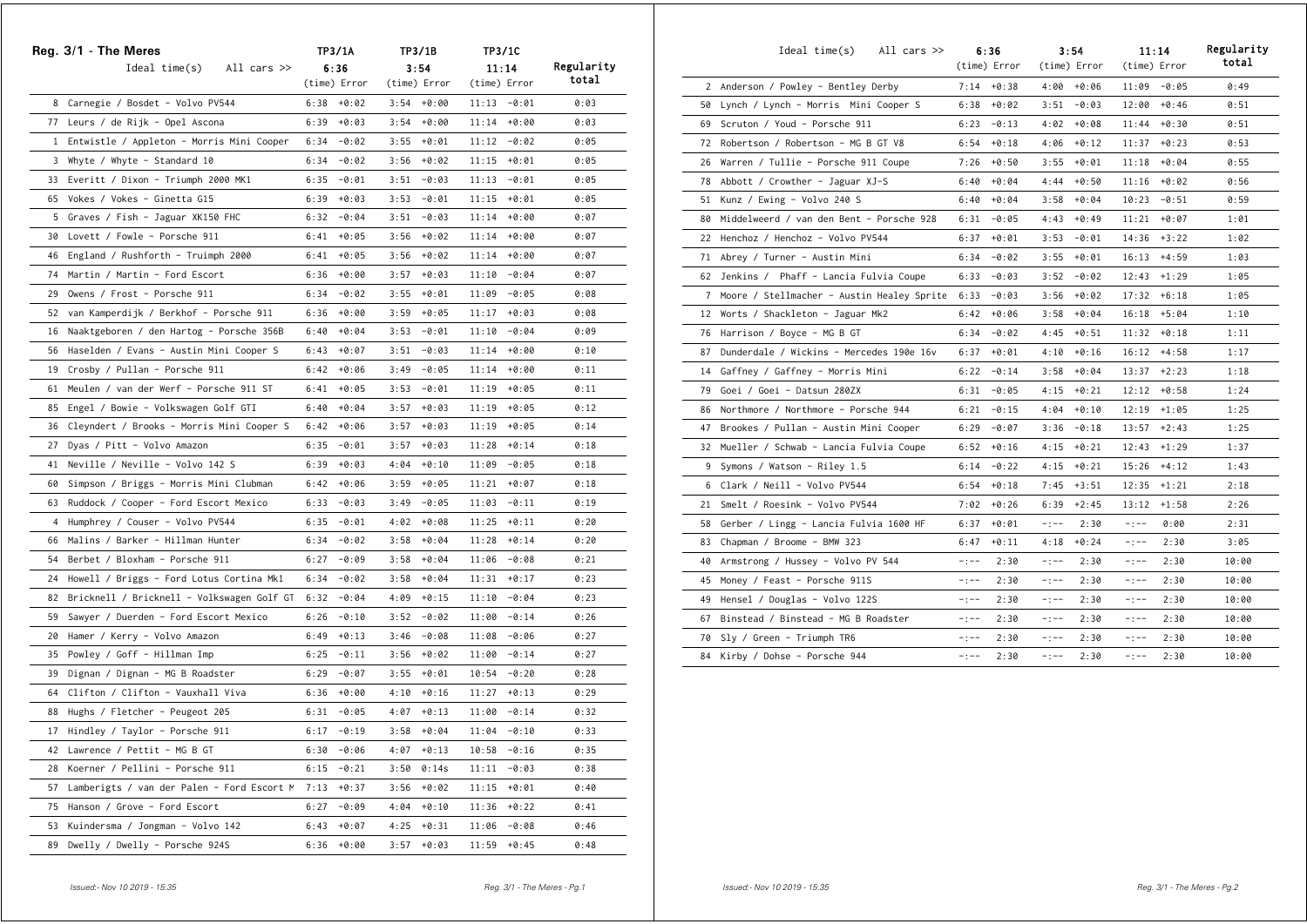|              | Reg. 3/2 - Tanat Valley                       |      | TP3/2A       |      | TP3/2B        |       | TP3/2C        |            |  |
|--------------|-----------------------------------------------|------|--------------|------|---------------|-------|---------------|------------|--|
|              | Ideal time(s)<br>All cars >>                  |      | 1:01         |      | 4:19          |       | 9:43          | Regularity |  |
|              |                                               |      | (time) Error |      | (time) Error  |       | (time) Error  | total      |  |
|              | 57 Lamberigts / van der Palen - Ford Escort M | 1:03 | +0:02        |      | $4:18 - 0:01$ |       | $9:39 - 0:04$ | 0:07       |  |
|              | 27 Dyas / Pitt - Volvo Amazon                 | 1:07 | $+0:06$      |      | $4:16 - 0:03$ | 9:47  | +0:04         | 0:13       |  |
|              | 17 Hindley / Taylor - Porsche 911             | 1:06 | $+0:05$      | 4:21 | +0:02         | 9:36  | -0:07         | 0:14       |  |
|              | 1 Entwistle / Appleton - Morris Mini Cooper   | 1:15 | $+0:14$      | 4:18 | -0:01         | 9:43  | +0:00         | 0:15       |  |
|              | 19 Crosby / Pullan - Porsche 911              | 1:17 | $+0:16$      |      | $4:19 + 0:00$ | 9:42  | -0:01         | 0:17       |  |
|              | 8 Carnegie / Bosdet - Volvo PV544             | 1:10 | $+0:09$      |      | $4:23 + 0:04$ | 9:48  | $+0:05$       | 0:18       |  |
|              | 82 Bricknell / Bricknell - Volkswagen Golf GT | 1:14 | $+0:13$      |      | $4:17 - 0:02$ | 9:40  | $-0:03$       | 0:18       |  |
| 63           | Ruddock / Cooper - Ford Escort Mexico         | 1:15 | $+0:14$      |      | $4:19 + 0:00$ | 9:50  | +0:07         | 0:21       |  |
| 65           | Vokes / Vokes - Ginetta G15                   | 1:17 | $+0:16$      | 4:13 | -0:06         | 9:45  | +0:02         | 0:24       |  |
| 35           | Powley / Goff - Hillman Imp                   | 1:23 | $+0:22$      | 4:20 | +0:01         | 9:47  | $+0:04$       | 0:27       |  |
| 54           | Berbet / Bloxham - Porsche 911                | 1:18 | $+0:17$      | 4:08 | -0:11         | 9:43  | +0:00         | 0:28       |  |
| 59           | Sawyer / Duerden - Ford Escort Mexico         | 1:20 | $+0:19$      |      | $4:22 + 0:03$ | 9:37  | -0:06         | 0:28       |  |
| 39           | Dignan / Dignan - MG B Roadster               | 1:21 | +0:20        |      | $4:23 + 0:04$ | 9:37  | -0:06         | 0:30       |  |
| 74           | Martin / Martin - Ford Escort                 | 1:22 | +0:21        |      | $4:24 + 0:05$ | 9:47  | +0:04         | 0:30       |  |
| 16           | Naaktgeboren / den Hartog - Porsche 356B      | 1:19 | $+0:18$      | 4:30 | $+0:11$       | 9:41  | $-0:02$       | 0:31       |  |
| 26           | Warren / Tullie - Porsche 911 Coupe           | 1:24 | $+0:23$      | 4:13 | -0:06         | 9:46  | $+0:03$       | 0:32       |  |
| 66           | Malins / Barker - Hillman Hunter              | 1:29 | $+0:28$      | 4:20 | +0:01         | 9:47  | $+0:04$       | 0:33       |  |
|              | 42 Lawrence / Pettit - MG B GT                | 1:22 | $+0:21$      | 4:28 | +0:09         | 9:48  | +0:05         | 0:35       |  |
| 77           | Leurs / de Rijk - Opel Ascona                 | 1:20 | $+0:19$      |      | $4:15 - 0:04$ | 9:31  | $-0:12$       | 0:35       |  |
|              | 75 Hanson / Grove - Ford Escort               | 1:16 | $+0:15$      | 4:11 | -0:08         | 9:58  | $+0:15$       | 0:38       |  |
| 62           | Jenkins / Phaff - Lancia Fulvia Coupe         | 1:29 | $+0:28$      | 4:24 | +0:05         | 9:36  | -0:07         | 0:40       |  |
| 20           | Hamer / Kerry - Volvo Amazon                  | 1:26 | $+0:25$      | 4:23 | +0:04         | 9:59  | $+0:16$       | 0:45       |  |
| 89           | Dwelly / Dwelly - Porsche 924S                | 1:32 | $+0:31$      | 4:21 | +0:02         | 9:30  | $-0:13$       | 0:46       |  |
| 3            | Whyte / Whyte - Standard 10                   | 1:35 | $+0:34$      | 4:27 | +0:08         | 9:37  | $-0:06$       | 0:48       |  |
| 30           | Lovett / Fowle - Porsche 911                  | 1:29 | $+0:28$      | 4:26 | +0:07         | 9:56  | $+0:13$       | 0:48       |  |
| $7^{\circ}$  | Moore / Stellmacher - Austin Healey Sprite    | 1:20 | $+0:19$      |      | $4:24 + 0:05$ | 10:09 | $+0:26$       | 0:50       |  |
| 33           | Everitt / Dixon – Triumph 2000 MK1            | 1:25 | $+0:24$      | 4:43 | $+0:24$       | 9:45  | +0:02         | 0:50       |  |
| 71           | Abrey / Turner - Austin Mini                  | 1:12 | $+0:11$      |      | $4:19 + 0:00$ | 10:23 | $+0:40$       | 0:51       |  |
| 86           | Northmore / Northmore - Porsche 944           | 1:43 | $+0:42$      | 4:12 | -0:07         | 9:29  | $-0:14$       | 1:03       |  |
| 88           | Hughs / Fletcher - Peugeot 205                | 1:47 | $+0:46$      |      | $4:33 + 0:14$ | 9:38  | $-0:05$       | 1:05       |  |
| 85           | Engel / Bowie - Volkswagen Golf GTI           | 1:38 | $+0:37$      |      | $4:04 - 0:15$ | 9:58  | $+0:15$       | 1:07       |  |
| 79           | Goei / Goei - Datsun 280ZX                    | 1:36 | $+0:35$      | 4:51 | $+0:32$       | 9:46  | $+0:03$       | 1:10       |  |
| 9            | Symons / Watson - Riley 1.5                   | 1:44 | $+0:43$      |      | $4:02 - 0:17$ | 9:32  | $-0:11$       | 1:11       |  |
| 53           | Kuindersma / Jongman - Volvo 142              | 1:30 | +0:29        | 3:59 | -0:20         | 10:06 | $+0:23$       | 1:12       |  |
| 12           | Worts / Shackleton - Jaguar Mk2               | 1:36 | $+0:35$      |      | $4:52 + 0:33$ | 9:49  | $+0:06$       | 1:14       |  |
| 76           | Harrison / Boyce - MG B GT                    | 1:32 | $+0:31$      |      | $4:53 + 0:34$ | 10:02 | $+0:19$       | 1:24       |  |
| 47           | Brookes / Pullan - Austin Mini Cooper         | 2:40 | $+1:39$      |      | $4:00 - 0:19$ | 9:48  | $+0:05$       | 1:24       |  |
| 28           | Koerner / Pellini - Porsche 911               | 1:13 | $+0:12$      |      | $5:52 +1:33$  | 9:57  | $+0:14$       | 1:26       |  |
| 58           | Gerber / Lingg - Lancia Fulvia 1600 HF        | 1:25 | $+0:24$      | 7:54 | $+3:35$       | 9:41  | -0:02         | 1:26       |  |
| $\mathbf{2}$ | Anderson / Powley - Bentley Derby             | 1:25 | $+0:24$      | 4:16 | $-0:03$       | 28:24 | $+18:41$      | 1:27       |  |

|    | Ideal time(s)<br>All cars $\gg$              |           | 1:01<br>(time) Error |          | 4:19<br>(time) Error | (time) Error | 9:43    | Regularity<br>total |
|----|----------------------------------------------|-----------|----------------------|----------|----------------------|--------------|---------|---------------------|
|    | 69 Scruton / Youd - Porsche 911              |           | $1:22 + 0:21$        |          | $7:12 +2:53$         | 9:36         | -0:07   | 1:28                |
|    | 22 Henchoz / Henchoz - Volvo PV544           | 1:21      | +0:20                |          | $14:10 + 9:51$       | 9:35         | $-0:08$ | 1:28                |
| 32 | Mueller / Schwab - Lancia Fulvia Coupe       | 1:30      | $+0:29$              | 4:20     | $+0:01$              | 18:05        | $+8:22$ | 1:30                |
| 4  | Humphrey / Couser - Volvo PV544              | 1:22      | $+0:21$              | 4:33     | $+0:14$              | 11:35        | $+1:52$ | 1:35                |
| 72 | Robertson / Robertson - MG B GT V8           | 1:25      | $+0:24$              | 4:32     | $+0:13$              | 12:14        | $+2:31$ | 1:37                |
| 46 | England / Rushforth - Truimph 2000           | 1:33      | $+0:32$              | 4:25     | +0:06                | 10:59        | $+1:16$ | 1:38                |
| 52 | van Kamperdijk / Berkhof - Porsche 911       | 1:17      | $+0:16$              | 30:52    | $+26:33$             | 9:22         | $-0:21$ | 1:37                |
| 29 | Owens / Frost - Porsche 911                  | 1:26      | $+0:25$              |          | $13:18 + 8:59$       | 9:28         | $-0:15$ | 1:40                |
| 60 | Simpson / Briggs - Morris Mini Clubman       | 1:35      | $+0:34$              | 4:30     | $+0:11$              | 12:30        | $+2:47$ | 1:45                |
| 24 | Howell / Briggs - Ford Lotus Cortina Mk1     | 1:22      | $+0:21$              | 13:26    | +9:07                | 9:19         | $-0:24$ | 1:45                |
| 87 | Dunderdale / Wickins - Mercedes 190e 16v     | 1:33      | $+0:32$              | 6:19     | $+2:00$              | 9:28         | $-0:15$ | 1:47                |
| 80 | Middelweerd / van den Bent - Porsche 928     | 1:36      | $+0:35$              | 4:02     | $-0:17$              | 11:10        | $+1:27$ | 1:52                |
| 50 | Lynch / Lynch - Morris Mini Cooper S         | 1:40      | $+0:39$              | 4:32     | $+0:13$              | 14:05        | $+4:22$ | 1:52                |
|    | 36 Cleyndert / Brooks - Morris Mini Cooper S | 1:22      | $+0:21$              | 9:45     | $+5:26$              | 10:25        | $+0:42$ | 2:03                |
| 83 | Chapman / Broome - BMW 323                   | 2:55      | $+1:54$              | 5:02     | $+0:43$              | 10:13        | $+0:30$ | 2:13                |
| 6  | Clark / Neill - Volvo PV544                  | 1:30      | $+0:29$              | 15:24    | $+11:05$             | 10:28        | $+0:45$ | 2:14                |
| 64 | Clifton / Clifton - Vauxhall Viva            | 1:43      | $+0:42$              | 16:15    | $+11:56$             | 10:28        | $+0:45$ | 2:27                |
|    | 56 Haselden / Evans - Austin Mini Cooper S   | 1:31      | $+0:30$              | 7:32     | $+3:13$              | 10:42        | $+0:59$ | 2:29                |
| 61 | Meulen / van der Werf - Porsche 911 ST       | 1:32      | $+0:31$              | 8:06     | $+3:47$              | 10:43        | $+1:00$ | 2:31                |
|    | 5 Graves / Fish - Jaguar XK150 FHC           | 1:33      | $+0:32$              | 9:27     | $+5:08$              | 11:10        | $+1:27$ | 2:32                |
|    | 51  Kunz / Ewing - Volvo 240 S               | 1:44      | $+0:43$              | 6:06     | $+1:47$              | 11:26        | $+1:43$ | 2:43                |
| 78 | Abbott / Crowther - Jaguar XJ-S              | 1:27      | $+0:26$              | 4:16     | -0:03                | $-:--$       | 2:30    | 2:59                |
| 14 | Gaffney / Gaffney - Morris Mini              | 2:51      | $+1:50$              | 5:42     | $+1:23$              | 13:04        | $+3:21$ | 3:00                |
| 21 | Smelt / Roesink - Volvo PV544                | 3:54      | $+2:53$              | 5:56     | $+1:37$              | 12:44        | $+3:01$ | 3:00                |
| 41 | Neville / Neville - Volvo 142 S              | 2:27      | $+1:26$              | $-1 - -$ | 2:30                 | $-:--$       | 0:00    | 3:30                |
| 40 | Armstrong / Hussey - Volvo PV 544            | $-$ : $-$ | 2:30                 | $-1 - -$ | 2:30                 | $-:--$       | 2:30    | 10:00               |
| 45 | Money / Feast - Porsche 911S                 | $-:--$    | 2:30                 | $-:--$   | 2:30                 | $-:--$       | 2:30    | 10:00               |
| 49 | Hensel / Douglas - Volvo 122S                | $-:--$    | 2:30                 | $-1 - -$ | 2:30                 | $-:--$       | 2:30    | 10:00               |
| 67 | Binstead / Binstead - MG B Roadster          | $-:--$    | 2:30                 | $-1 - -$ | 2:30                 | $-:--$       | 2:30    | 10:00               |
| 70 | Sly / Green - Triumph TR6                    | $-:--$    | 2:30                 | $-1 - -$ | 2:30                 | $-:--$       | 2:30    | 10:00               |
| 84 | Kirby / Dohse - Porsche 944                  | $-:--$    | 2:30                 | $-1 - -$ | 2:30                 | $-:--$       | 2:30    | 10:00               |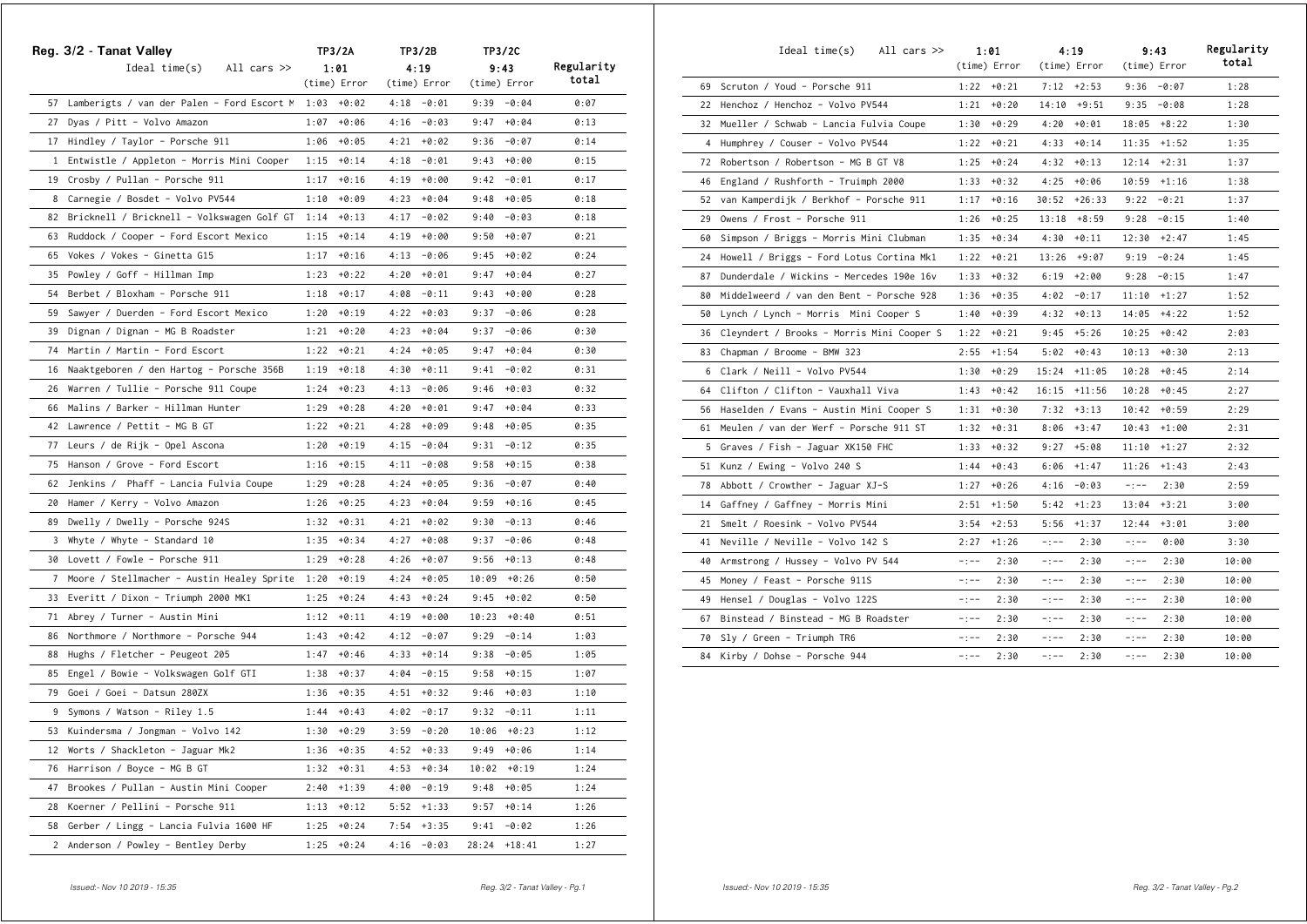|              | Reg. 3/3 - Afon Ceirw                       |      | TP3/3A        |      | TP3/3B        |      | TP3/3C        |            |
|--------------|---------------------------------------------|------|---------------|------|---------------|------|---------------|------------|
|              | $Ideal time(s)$ All cars $\gg$              |      | 8:49          |      | 7:48          |      | 7:21          | Regularity |
|              |                                             |      | (time) Error  |      | (time) Error  |      | (time) Error  | total      |
|              | 1 Entwistle / Appleton - Morris Mini Cooper |      | $8:48 - 0:01$ |      | $7:45 - 0:03$ |      | $7:19 - 0:02$ | 0:06       |
|              | 29 Owens / Frost - Porsche 911              | 8:49 | +0:00         |      | $7:43 - 0:05$ |      | $7:20 - 0:01$ | 0:06       |
|              | 19 Crosby / Pullan - Porsche 911            | 8:52 | +0:03         |      | $7:45 - 0:03$ | 7:20 | -0:01         | 0:07       |
|              | 27 Dyas / Pitt - Volvo Amazon               | 8:50 | +0:01         |      | $7:42 - 0:06$ | 7:18 | -0:03         | 0:10       |
|              | 78 Abbott / Crowther - Jaguar XJ-S          | 8:48 | -0:01         |      | $7:42 - 0:06$ | 7:18 | -0:03         | 0:10       |
|              | 74 Martin / Martin - Ford Escort            | 8:52 | $+0:03$       | 7:51 | +0:03         | 7:15 | -0:06         | 0:12       |
|              | 8 Carnegie / Bosdet - Volvo PV544           | 8:53 | $+0:04$       |      | $7:56 + 0:08$ | 7:23 | +0:02         | 0:14       |
|              | 22 Henchoz / Henchoz - Volvo PV544          | 8:51 | $+0:02$       |      | $7:41 - 0:07$ | 7:16 | -0:05         | 0:14       |
| 82           | Bricknell / Bricknell - Volkswagen Golf GT  | 8:47 | -0:02         |      | $7:45 - 0:03$ | 7:12 | -0:09         | 0:14       |
| 71           | Abrey / Turner - Austin Mini                | 8:50 | $+0:01$       |      | $7:53 + 0:05$ | 7:12 | -0:09         | 0:15       |
| 72           | Robertson / Robertson - MG B GT V8          | 8:58 | $+0:09$       |      | $7:53 + 0:05$ | 7:20 | -0:01         | 0:15       |
| 60           | Simpson / Briggs - Morris Mini Clubman      | 8:55 | $+0:06$       |      | $7:57 + 0:09$ | 7:20 | -0:01         | 0:16       |
| 77           | Leurs / de Rijk - Opel Ascona               | 9:00 | $+0:11$       |      | $7:51 + 0:03$ | 7:23 | +0:02         | 0:16       |
| 16           | Naaktgeboren / den Hartog - Porsche 356B    | 8:50 | +0:01         |      | $7:54 + 0:06$ | 7:11 | -0:10         | 0:17       |
| 88           | Hughs / Fletcher - Peugeot 205              | 8:52 | +0:03         |      | $7:57 + 0:09$ | 7:16 | -0:05         | 0:17       |
| 56           | Haselden / Evans - Austin Mini Cooper S     | 8:46 | -0:03         |      | $8:00 + 0:12$ | 7:24 | +0:03         | 0:18       |
| 62           | Jenkins / Phaff - Lancia Fulvia Coupe       | 8:43 | -0:06         | 7:51 | $+0:03$       | 7:12 | -0:09         | 0:18       |
| 86           | Northmore / Northmore - Porsche 944         | 8:54 | $+0:05$       | 7:58 | +0:10         | 7:24 | $+0:03$       | 0:18       |
| 26           | Warren / Tullie - Porsche 911 Coupe         | 8:53 | $+0:04$       | 7:55 | +0:07         | 7:13 | $-0:08$       | 0:19       |
| 30           | Lovett / Fowle - Porsche 911                | 8:50 | $+0:01$       |      | $7:54 + 0:06$ | 7:09 | $-0:12$       | 0:19       |
| 54           | Berbet / Bloxham - Porsche 911              | 8:50 | $+0:01$       |      | $7:38 - 0:10$ | 7:13 | -0:08         | 0:19       |
| 63           | Ruddock / Cooper - Ford Escort Mexico       | 8:47 | -0:02         | 7:43 | -0:05         | 7:09 | $-0:12$       | 0:19       |
| 65           | Vokes / Vokes - Ginetta G15                 | 8:53 | $+0:04$       | 8:05 | $+0:17$       | 7:22 | +0:01         | 0:22       |
| $7^{\circ}$  | Moore / Stellmacher - Austin Healey Sprite  | 9:01 | $+0:12$       |      | $8:01 + 0:13$ | 7:21 | +0:00         | 0:25       |
| 3            | Whyte / Whyte - Standard 10                 | 8:49 | $+0:00$       |      | $8:06 + 0:18$ |      | $7:12 - 0:09$ | 0:27       |
|              | 46 England / Rushforth - Truimph 2000       | 8:51 | $+0:02$       |      | $8:01 + 0:13$ | 7:09 | $-0:12$       | 0:27       |
|              | 75 Hanson / Grove - Ford Escort             | 8:58 | +0:09         |      | $8:03 + 0:15$ |      | $7:24 + 0:03$ | 0:27       |
| 66           | Malins / Barker - Hillman Hunter            | 8:46 | $-0:03$       |      | $8:04 + 0:16$ | 7:12 | -0:09         | 0:28       |
| 69           | Scruton / Youd - Porsche 911                | 8:53 | $+0:04$       |      | $8:03 + 0:15$ | 7:12 | -0:09         | 0:28       |
| 36           | Cleyndert / Brooks - Morris Mini Cooper S   | 8:49 | $+0:00$       |      | $8:11 + 0:23$ |      | $7:15 - 0:06$ | 0:29       |
| 28           | Koerner / Pellini - Porsche 911             | 8:51 | $+0:02$       |      | $8:06 + 0:18$ |      | $7:11 - 0:10$ | 0:30       |
| 42           | Lawrence / Pettit - MG B GT                 | 8:53 | $+0:04$       | 8:09 | $+0:21$       |      | $7:16 - 0:05$ | 0:30       |
| 58           | Gerber / Lingg - Lancia Fulvia 1600 HF      | 8:54 | $+0:05$       | 8:03 | $+0:15$       | 7:10 | $-0:11$       | 0:31       |
| 89           | Dwelly / Dwelly - Porsche 924S              | 8:43 | -0:06         | 8:05 | $+0:17$       | 7:11 | -0:10         | 0:33       |
| 17           | Hindley / Taylor - Porsche 911              | 8:49 | $+0:00$       | 7:32 | $-0:16$       | 7:03 | $-0:18$       | 0:34       |
| 9            | Symons / Watson - Riley 1.5                 | 9:00 | $+0:11$       |      | $7:54 + 0:06$ | 7:39 | $+0:18$       | 0:35       |
| $\mathbf{2}$ | Anderson / Powley - Bentley Derby           | 8:55 | $+0:06$       | 7:23 | $-0:25$       | 7:16 | $-0:05$       | 0:36       |
| 20           | Hamer / Kerry - Volvo Amazon                | 8:54 | $+0:05$       | 8:17 | $+0:29$       | 7:27 | $+0:06$       | 0:40       |
| 35           | Powley / Goff - Hillman Imp                 | 8:53 | $+0:04$       | 7:51 | $+0:03$       | 6:48 | $-0:33$       | 0:40       |
| 5            | Graves / Fish - Jaguar XK150 FHC            | 8:29 | $-0:20$       | 7:58 | $+0:10$       | 7:10 | $-0:11$       | 0:41       |

|    | $Ideal$ time(s)<br>All cars $\gg$             |          | 8:49<br>(time) Error |          | 7:48<br>(time) Error |        | 7:21<br>(time) Error | Regularity<br>total |
|----|-----------------------------------------------|----------|----------------------|----------|----------------------|--------|----------------------|---------------------|
|    | 51 Kunz / Ewing - Volvo 240 S                 |          | $8:58 + 0:09$        |          | $7:58 + 0:10$        | 6:59   | $-0:22$              | 0:41                |
|    | 50 Lynch / Lynch - Morris Mini Cooper S       |          | $8:45 - 0:04$        |          | $8:28 + 0:40$        | 7:19   | $-0:02$              | 0:46                |
|    | 57 Lamberigts / van der Palen - Ford Escort M | 8:50     | $+0:01$              | 7:22     | $-0:26$              | 7:40   | $+0:19$              | 0:46                |
| 33 | Everitt / Dixon - Triumph 2000 MK1            | 8:49     | $+0:00$              | 8:19     | $+0:31$              | 7:37   | $+0:16$              | 0:47                |
| 47 | Brookes / Pullan - Austin Mini Cooper         | 8:55     | $+0:06$              | 8:26     | $+0:38$              | 7:16   | $-0:05$              | 0:49                |
|    | 39 Dignan / Dignan - MG B Roadster            |          | $9:16 + 0:27$        |          | $8:12 + 0:24$        | 7:20   | $-0:01$              | 0:52                |
|    | 85 Engel / Bowie – Volkswagen Golf GTI        |          | $8:55 + 0:06$        | 8:26     | +0:38                | 7:32   | $+0:11$              | 0:55                |
|    | 52 van Kamperdijk / Berkhof - Porsche 911     | 8:45     | $-0:04$              | 8:21     | $+0:33$              | 7:43   | $+0:22$              | 0:59                |
| 14 | Gaffney / Gaffney - Morris Mini               | 9:12     | $+0:23$              | 8:09     | $+0:21$              | 7:37   | $+0:16$              | 1:00                |
| 24 | Howell / Briggs - Ford Lotus Cortina Mk1      |          | $9:32 + 0:43$        | 8:00     | $+0:12$              | 7:13   | $-0:08$              | 1:03                |
|    | 32 Mueller / Schwab - Lancia Fulvia Coupe     | 8:48     | $-0:01$              | 8:55     | $+1:07$              | 7:16   | $-0:05$              | 1:06                |
| 80 | Middelweerd / van den Bent - Porsche 928      | 8:44     | $-0:05$              | 8:57     | $+1:09$              | 7:22   | $+0:01$              | 1:06                |
| 59 | Sawyer / Duerden - Ford Escort Mexico         | 8:53     | $+0:04$              | 9:04     | $+1:16$              | 7:16   | $-0:05$              | 1:09                |
|    | 53 Kuindersma / Jongman - Volvo 142           | 8:56     | +0:07                | 8:20     | $+0:32$              | 6:46   | $-0:35$              | 1:14                |
|    | 76 Harrison / Boyce - MG B GT                 |          | $9:11 + 0:22$        | 8:31     | $+0:43$              | 7:12   | $-0:09$              | 1:14                |
| 83 | Chapman / Broome - BMW 323                    | 8:58     | +0:09                | 8:44     | $+0:56$              | 7:08   | $-0:13$              | 1:18                |
|    | 41 Neville / Neville - Volvo 142 S            | 8:43     | $-0:06$              | 10:18    | $+2:30$              | 7:34   | $+0:13$              | 1:19                |
|    | 61 Meulen / van der Werf - Porsche 911 ST     | 8:54     | $+0:05$              | 10:41    | $+2:53$              | 7:05   | $-0:16$              | 1:21                |
|    | 64 Clifton / Clifton - Vauxhall Viva          | 9:11     | $+0:22$              | 8:21     | $+0:33$              | 7:51   | $+0:30$              | 1:25                |
| 87 | Dunderdale / Wickins - Mercedes 190e 16v      | 9:45     | $+0:56$              | 8:09     | $+0:21$              | 7:29   | $+0:08$              | 1:25                |
|    | 4 Humphrey / Couser - Volvo PV544             | 10:28    | $+1:39$              | 8:17     | $+0:29$              | 7:22   | $+0:01$              | 1:30                |
|    | 6 Clark / Neill - Volvo PV544                 | 9:10     | $+0:21$              | 8:05     | $+0:17$              | 8:15   | $+0:54$              | 1:32                |
|    | 12 Worts / Shackleton - Jaguar Mk2            | $-:--$   | 2:30                 | $-:--$   | 0:00                 | 7:15   | $-0:06$              | 2:36                |
| 79 | Goei / Goei - Datsun 280ZX                    | $-:--$   | 2:30                 | $-:--$   | 0:00                 | 7:50   | $+0:29$              | 2:59                |
| 21 | Smelt / Roesink - Volvo PV544                 | $-1 - -$ | 2:30                 | $-1 - -$ | 0:00                 | 7:55   | $+0:34$              | 3:04                |
| 40 | Armstrong / Hussey - Volvo PV 544             | $-1 - -$ | 2:30                 | $-1 - -$ | 2:30                 | $-:--$ | 2:30                 | 10:00               |
| 45 | Money / Feast - Porsche 911S                  | $-:--$   | 2:30                 | $-:--$   | 2:30                 | $-:--$ | 2:30                 | 10:00               |
| 49 | Hensel / Douglas - Volvo 122S                 | $-:--$   | 2:30                 | $-1 - -$ | 2:30                 | -:--   | 2:30                 | 10:00               |
| 67 | Binstead / Binstead - MG B Roadster           | $-1 - -$ | 2:30                 | $-:--$   | 2:30                 | $-:--$ | 2:30                 | 10:00               |
| 70 | Sly / Green - Triumph TR6                     | $-:--$   | 2:30                 | $-1 - -$ | 2:30                 | $-:--$ | 2:30                 | 10:00               |
| 84 | Kirby / Dohse - Porsche 944                   | $-:--$   | 2:30                 | $-1 - -$ | 2:30                 | $-:--$ | 2:30                 | 10:00               |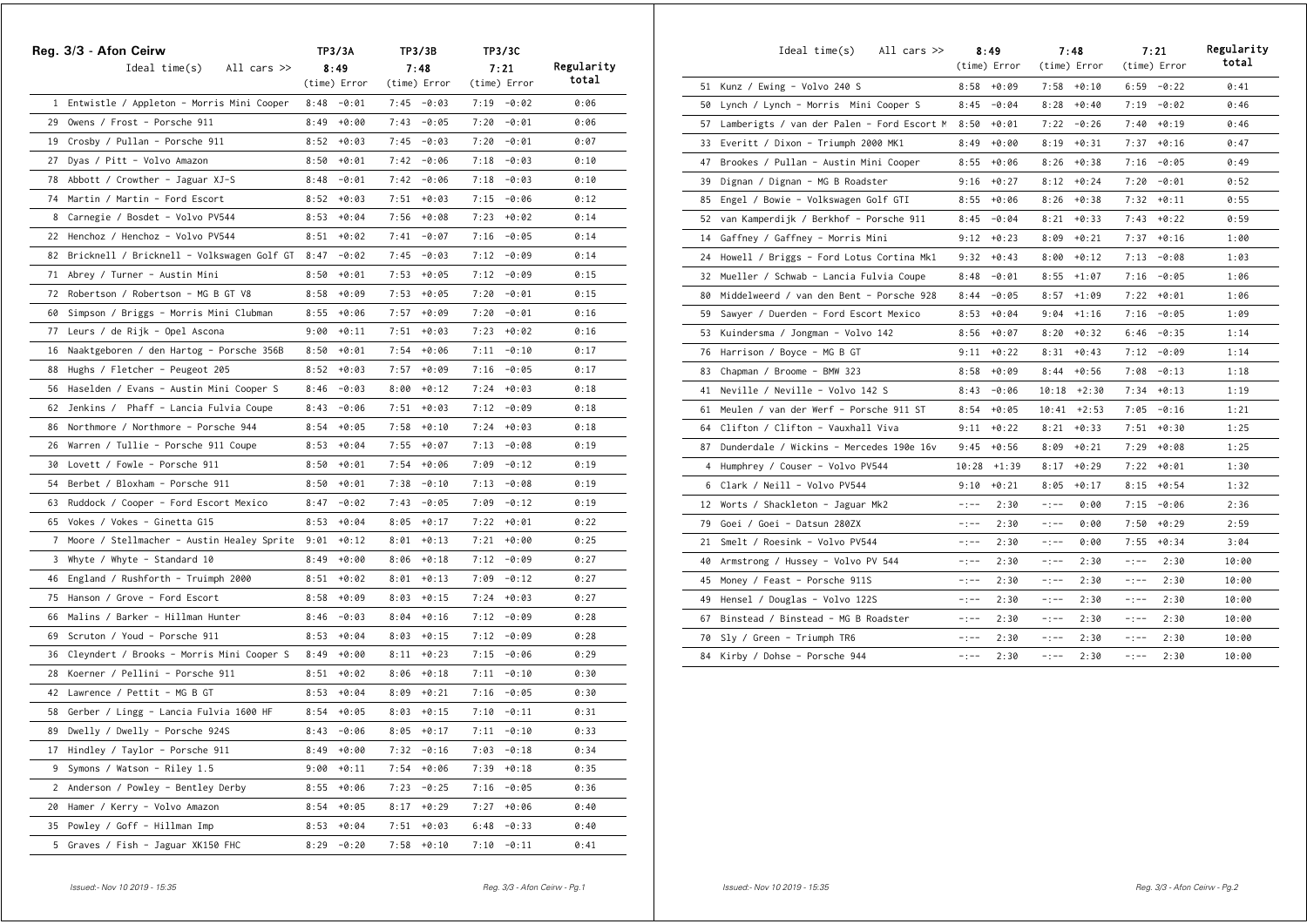| Reg. 3/4 - Twin Lakes                                   |               | <b>TP3/4A</b> | TP3/4B        |              |      | <b>TP3/4C</b> |      | TP3/4D<br><b>TP3/4E</b> |      |               |            |
|---------------------------------------------------------|---------------|---------------|---------------|--------------|------|---------------|------|-------------------------|------|---------------|------------|
| All cars $\gg$<br>Ideal time(s)                         | 7:17          |               | 6:27          |              |      | 5:28          |      | 5:06                    |      | 5:14          | Regularity |
|                                                         | (time) Error  |               |               | (time) Error |      | (time) Error  |      | (time) Error            |      | (time) Error  | total      |
| 19 Crosby / Pullan - Porsche 911                        | $7:21 + 0:04$ |               | $6:27 + 0:00$ |              |      | $5:30 + 0:02$ |      | $5:10 + 0:04$           |      | $5:13 - 0:01$ | 0:11       |
| 57 Lamberigts / van der Palen - Ford Escort M           | $7:22 + 0:05$ |               | 6:30          | $+0:03$      | 5:27 | $-0:01$       | 5:06 | +0:00                   |      | $5:16 + 0:02$ | 0:11       |
| 65 Vokes / Vokes - Ginetta G15                          | 7:20          | $+0:03$       | 6:28          | $+0:01$      |      | $5:32 + 0:04$ |      | $5:05 - 0:01$           |      | $5:11 - 0:03$ | 0:12       |
| 27 Dyas / Pitt - Volvo Amazon                           | $7:17 + 0:00$ |               | 6:23          | $-0:04$      | 5:27 | $-0:01$       |      | $5:16 + 0:10$           |      | $5:14 + 0:00$ | 0:15       |
| 71 Abrey / Turner - Austin Mini                         | 7:18          | $+0:01$       | 6:28          | $+0:01$      |      | $5:34 + 0:06$ | 5:08 | +0:02                   |      | $5:20 + 0:06$ | 0:16       |
| 39 Dignan / Dignan - MG B Roadster                      | $7:21 + 0:04$ |               | 6:26          | $-0:01$      |      | $5:33 + 0:05$ |      | $5:02 - 0:04$           |      | $5:11 - 0:03$ | 0:17       |
| 78 Abbott / Crowther - Jaguar XJ-S                      | 7:25          | $+0:08$       | 6:30          | $+0:03$      | 5:26 | $-0:02$       |      | $5:11 + 0:05$           |      | $5:14 + 0:00$ | 0:18       |
| 33 Everitt / Dixon - Triumph 2000 MK1                   | $7:20 + 0:03$ |               | 6:26          | -0:01        |      | $5:24 - 0:04$ |      | $5:18 + 0:12$           |      | $5:12 - 0:02$ | 0:22       |
| 54 Berbet / Bloxham - Porsche 911                       | $7:21 + 0:04$ |               | 6:29          | $+0:02$      |      | $5:19 - 0:09$ |      | $5:09 + 0:03$           |      | $5:10 - 0:04$ | 0:22       |
| 1 Entwistle / Appleton - Morris Mini Cooper             | 7:17          | $+0:00$       | 6:25          | $-0:02$      | 5:27 | $-0:01$       | 5:23 | $+0:17$                 |      | $5:11 - 0:03$ | 0:23       |
| 8 Carnegie / Bosdet - Volvo PV544                       | 7:19          | $+0:02$       | 6:28          | $+0:01$      | 5:23 | $-0:05$       |      | $5:22 + 0:16$           |      | $5:10 - 0:04$ | 0:28       |
| 16 Naaktgeboren / den Hartog - Porsche 356B             | 7:38          | $+0:21$       | 6:23          | -0:04        |      | $5:28 + 0:00$ |      | $5:01 - 0:05$           |      | $5:13 - 0:01$ | 0:31       |
| 52 van Kamperdijk / Berkhof - Porsche 911               | 7:26          | $+0:09$       | 6:35          | $+0:08$      | 5:29 | $+0:01$       |      | $5:16 + 0:10$           |      | $5:17 + 0:03$ | 0:31       |
| 63 Ruddock / Cooper - Ford Escort Mexico                | 7:17          | $+0:00$       | 6:38          | $+0:11$      | 5:23 | $-0:05$       | 5:02 | $-0:04$                 | 5:25 | $+0:11$       | 0:31       |
| 62 Jenkins / Phaff - Lancia Fulvia Coupe                | $7:16 - 0:01$ |               | 6:25          | -0:02        | 5:23 | -0:05         |      | $4:59 - 0:07$           |      | $4:57 - 0:17$ | 0:32       |
| 60 Simpson / Briggs - Morris Mini Clubman               | 7:28          | $+0:11$       | 6:28          | $+0:01$      |      | $5:45 + 0:17$ | 5:04 | $-0:02$                 | 5:09 | $-0:05$       | 0:36       |
| 66 Malins / Barker - Hillman Hunter                     | 7:19          | $+0:02$       | 6:32          | $+0:05$      |      | $5:49 + 0:21$ |      | $5:03 - 0:03$           | 5:09 | -0:05         | 0:36       |
| 35 Powley / Goff - Hillman Imp                          | 7:23          | $+0:06$       | $6:31 + 0:04$ |              |      | $5:24 - 0:04$ |      | $5:25 + 0:19$           | 5:08 | $-0:06$       | 0:39       |
| 17 Hindley / Taylor - Porsche 911                       | 7:21          | $+0:04$       | 6:20          | $-0:07$      | 5:16 | $-0:12$       |      | $5:22 + 0:16$           |      | $5:12 - 0:02$ | 0:41       |
| 42 Lawrence / Pettit - MG B GT                          | $7:22 + 0:05$ |               | $6:31 + 0:04$ |              |      | $5:34 + 0:06$ | 5:18 | $+0:12$                 | 5:28 | $+0:14$       | 0:41       |
| 59 Sawyer / Duerden - Ford Escort Mexico                | 7:17          | $+0:00$       | $6:32 + 0:05$ |              | 5:27 | $-0:01$       |      | $5:43 + 0:37$           |      | $5:15 + 0:01$ | 0:44       |
| 29 Owens / Frost - Porsche 911                          | $7:24 + 0:07$ |               | $6:17 - 0:10$ |              | 5:27 | $-0:01$       |      | $5:34 + 0:28$           |      | $5:14 + 0:00$ | 0:46       |
| 56 Haselden / Evans - Austin Mini Cooper S              | 7:21          | $+0:04$       | 6:24          | $-0:03$      | 5:50 | $+0:22$       | 5:23 | $+0:17$                 |      | $5:14 + 0:00$ | 0:46       |
| 30 Lovett / Fowle - Porsche 911                         | $7:42 + 0:25$ |               | $6:30 + 0:03$ |              |      | $5:35 + 0:07$ | 4:57 | -0:09                   |      | $5:21 + 0:07$ | 0:51       |
| 32 Mueller / Schwab - Lancia Fulvia Coupe               | 7:36          | $+0:19$       | 6:22          | $-0:05$      | 5:30 | $+0:02$       | 5:17 | $+0:11$                 | 5:29 | $+0:15$       | 0:52       |
| 7 Moore / Stellmacher - Austin Healey Sprite 7:35 +0:18 |               |               | 6:26          | $-0:01$      | 5:24 | $-0:04$       | 4:45 | $-0:21$                 |      | $5:04 - 0:10$ | 0:54       |
| 61 Meulen / van der Werf - Porsche 911 ST               | $7:21 + 0:04$ |               | $6:33 + 0:06$ |              |      | $5:37 + 0:09$ |      | $4:44 - 0:22$           |      | $5:27 + 0:13$ | 0:54       |

 *Issued:- Nov 10 2019 - 15:35 Reg. 3/4 - Twin Lakes - Pg.1*

| Ideal $time(s)$<br>All cars $\gg$             | 7:17<br>(time) Error |      | 6:27<br>(time) Error |      | 5:28<br>(time) Error |       | 5:06<br>(time) Error |      | 5:14<br>(time) Error | Regularity<br>total |
|-----------------------------------------------|----------------------|------|----------------------|------|----------------------|-------|----------------------|------|----------------------|---------------------|
| 86 Northmore / Northmore - Porsche 944        | $7:20 + 0:03$        | 6:20 | $-0:07$              |      | $5:22 - 0:06$        |       | $4:41 - 0:25$        |      | $5:00 - 0:14$        | 0:55                |
| 74 Martin / Martin - Ford Escort              | $7:49 + 0:32$        | 6:40 | $+0:13$              |      | $5:32 + 0:04$        | 4:57  | $-0:09$              |      | $5:16 + 0:02$        | 1:00                |
| 47 Brookes / Pullan - Austin Mini Cooper      | $7:25 + 0:08$        | 6:50 | $+0:23$              |      | $5:53 + 0:25$        | 4:57  | $-0:09$              |      | $5:14 + 0:00$        | 1:05                |
| 22 Henchoz / Henchoz - Volvo PV544            | $7:19 + 0:02$        | 6:25 | -0:02                |      | $5:27 - 0:01$        |       | $6:54$ $+1:48$       |      | $5:14 + 0:00$        | 1:05                |
| 2 Anderson / Powley - Bentley Derby           | $7:22 + 0:05$        | 6:35 | $+0:08$              |      | $5:31 + 0:03$        |       | $5:58 + 0:52$        |      | $5:14 + 0:00$        | 1:08                |
| 26 Warren / Tullie - Porsche 911 Coupe        | $7:18 + 0:01$        | 6:31 | $+0:04$              | 5:28 | +0:00                | 12:17 | $+7:11$              |      | $5:11 - 0:03$        | 1:08                |
| 89 Dwelly / Dwelly - Porsche 924S             | $7:24 + 0:07$        | 6:22 | $-0:05$              |      | $5:42 + 0:14$        | 5:39  | $+0:33$              |      | $5:29 + 0:15$        | 1:14                |
| 12 Worts / Shackleton - Jaguar Mk2            | $7:24 + 0:07$        |      | $6:33 + 0:06$        |      | $5:29 + 0:01$        |       | $6:35 +1:29$         |      | $5:14 + 0:00$        | 1:14                |
| 82 Bricknell / Bricknell - Volkswagen Golf GT | 7:16<br>-0:01        |      | $6:32 + 0:05$        |      | 5:38 +0:10           |       | $9:15 + 4:09$        |      | $5:12 - 0:02$        | 1:18                |
| 36 Cleyndert / Brooks - Morris Mini Cooper S  | $+2:27$<br>9:44      | 6:26 | $-0:01$              | 5:21 | $-0:07$              | 5:22  | $+0:16$              | 5:13 | $-0:01$              | 1:25                |
| 53 Kuindersma / Jongman - Volvo 142           | $7:24 + 0:07$        | 6:30 | $+0:03$              |      | $5:40 + 0:12$        |       | $6:01 + 0:55$        |      | $5:02 - 0:12$        | 1:29                |
| 5 Graves / Fish - Jaguar XK150 FHC            | $9:39 +2:22$         | 6:46 | $+0:19$              |      | $5:32 + 0:04$        | 5:00  | $-0:06$              |      | $5:14 + 0:00$        | 1:29                |
| 46 England / Rushforth - Truimph 2000         | $7:19 + 0:02$        | 7:25 | $+0:58$              |      | $5:53 + 0:25$        | 5:03  | $-0:03$              |      | $5:12 - 0:02$        | 1:30                |
| 72 Robertson / Robertson - MG B GT V8         | 7:55<br>$+0:38$      | 6:40 | $+0:13$              | 5:55 | $+0:27$              | 5:22  | $+0:16$              |      | $5:15 + 0:01$        | 1:35                |
| 3 Whyte / Whyte - Standard 10                 | 7:20<br>$+0:03$      | 6:30 | $+0:03$              |      | $5:43 + 0:15$        |       | $13:52 + 8:46$       | 4:49 | $-0:25$              | 1:46                |
| 28 Koerner / Pellini - Porsche 911            | 8:05<br>$+0:48$      | 6:45 | $+0:18$              | 5:20 | $-0:08$              | 5:30  | $+0:24$              | 5:23 | +0:09                | 1:47                |
| 80 Middelweerd / van den Bent - Porsche 928   | $7:19 + 0:02$        |      | $6:42 + 0:15$        |      | $6:18 + 0:50$        | 5:25  | $+0:19$              |      | $5:35 + 0:21$        | 1:47                |
| 75 Hanson / Grove - Ford Escort               | $9:14$ +1:57         | 6:54 | $+0:27$              | 5:48 | +0:20                | 5:07  | $+0:01$              |      | $5:14 + 0:00$        | 1:48                |
| 51 Kunz / Ewing - Volvo 240 S                 | $7:26 + 0:09$        | 6:44 | $+0:17$              |      | $5:43 + 0:15$        |       | $7:21 +2:15$         |      | $5:22 + 0:08$        | 1:49                |
| 41 Neville / Neville - Volvo 142 S            | $7:21 + 0:04$        |      | $6:41 + 0:14$        |      | $6:06 + 0:38$        |       | $7:00 + 1:54$        |      | $5:18 + 0:04$        | 2:00                |
| 87 Dunderdale / Wickins - Mercedes 190e 16v   | $7:23 + 0:06$        |      | $7:19 + 0:52$        |      | $5:32 + 0:04$        |       | $7:10 + 2:04$        |      | $5:13 - 0:01$        | 2:03                |
| 58 Gerber / Lingg - Lancia Fulvia 1600 HF     | $7:54 + 0:37$        | 6:49 | $+0:22$              |      | $5:35 + 0:07$        | 5:50  | $+0:44$              |      | $5:34 + 0:20$        | 2:10                |
| 88 Hughs / Fletcher - Peugeot 205             | +0:04<br>7:21        | 6:22 | $-0:05$              | 7:06 | $+1:38$              | 13:20 | $+8:14$              | 5:09 | $-0:05$              | 2:14                |
| 79 Goei / Goei - Datsun 280ZX                 | $7:30 + 0:13$        | 6:29 | $+0:02$              |      | $6:17 + 0:49$        |       | $5:24 + 0:18$        |      | $6:50 + 1:36$        | 2:22                |
| 76 Harrison / Boyce - MG B GT                 | $7:21 + 0:04$        | 6:58 | $+0:31$              | 6:07 | $+0:39$              | 6:28  | $+1:22$              | 5:23 | +0:09                | 2:23                |
| 83 Chapman / Broome - BMW 323                 | $8:21 +1:04$         | 6:55 | $+0:28$              |      | $5:57 + 0:29$        |       | $5:25 + 0:19$        |      | $5:24 + 0:10$        | 2:26                |
| 4 Humphrey / Couser - Volvo PV544             | $8:44$ +1:27         | 6:49 | $+0:22$              | 5:30 | $+0:02$              |       | $7:41 +2:35$         | 5:20 | +0:06                | 2:30                |
| 24 Howell / Briggs - Ford Lotus Cortina Mk1   | $8:28$ +1:11         |      | $7:16 + 0:49$        |      | $5:29 + 0:01$        |       | $4:37 - 0:29$        |      | $4:59 - 0:15$        | 2:34                |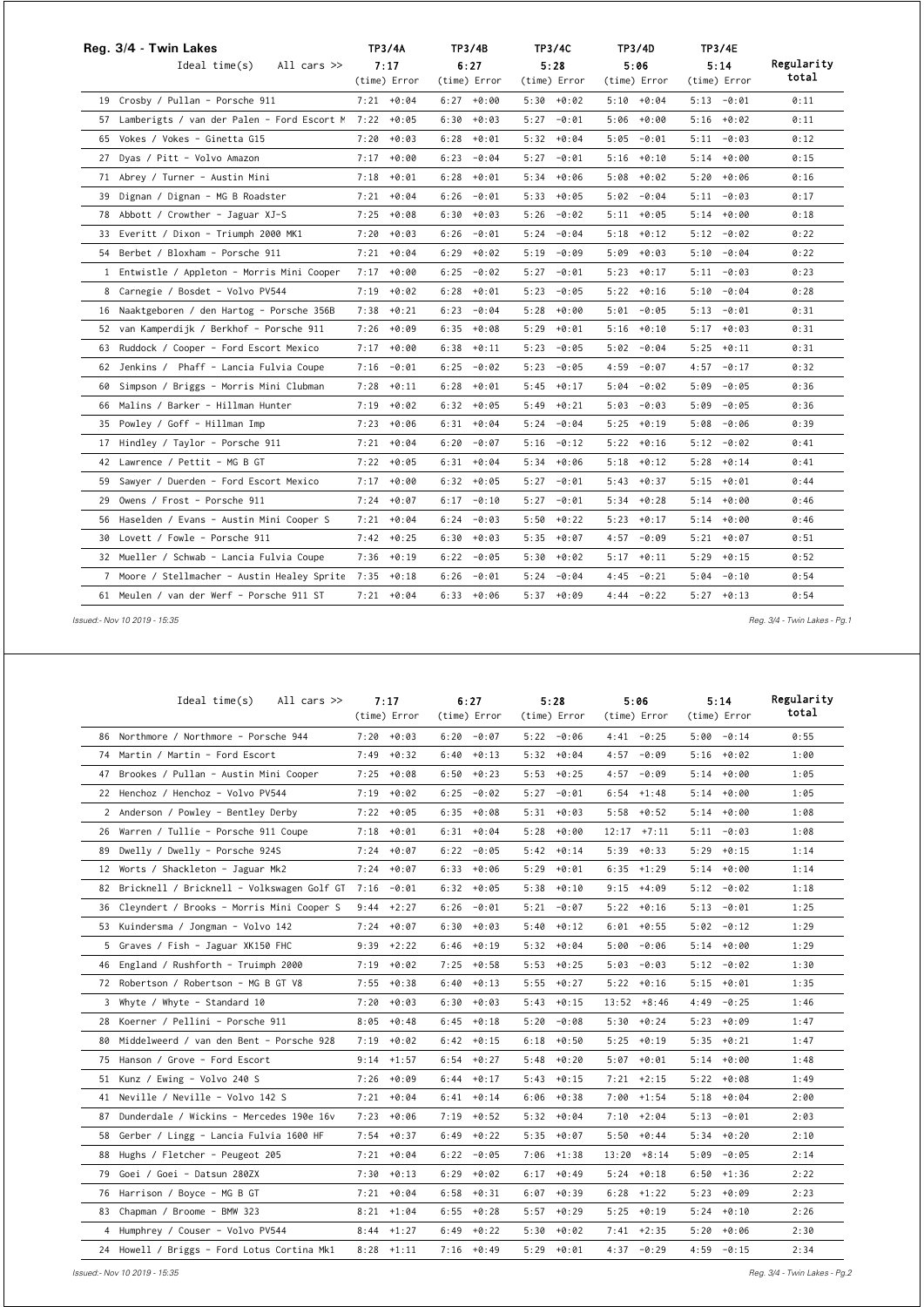|    | Ideal time(s)<br>All cars $\gg$         | 7:17<br>(time) Error | 6:27<br>(time) Error | 5:28<br>(time) Error | 5:06<br>(time) Error | 5:14<br>(time) Error | Regularity<br>total |
|----|-----------------------------------------|----------------------|----------------------|----------------------|----------------------|----------------------|---------------------|
| 20 | Hamer / Kerry - Volvo Amazon            | 10:25<br>$+3:08$     | 6:43<br>$+0:16$      | $5:43 + 0:15$        | $7:30 + 2:24$        | 5:37<br>+0:23        | 2:54                |
| 85 | Engel / Bowie - Volkswagen Golf GTI     | 8:03<br>$+0:46$      | 6:32<br>$+0:05$      | 5:49<br>$+0:21$      | 6:01<br>$+0:55$      | 6:33<br>$+1:19$      | 3:07                |
| 69 | Scruton / Youd - Porsche 911            | 7:13<br>$-0:04$      | 6:56<br>$+0:29$      | 2:30<br>$-1 - -$     | 0:00<br>$-1 - -$     | 5:30<br>$+0:16$      | 3:19                |
| 77 | Leurs / de Rijk - Opel Ascona           | 2:30<br>$-:--$       | 0:00<br>$-1 - -$     | 5:57<br>$+0:29$      | 5:36<br>$+0:30$      | 4:47<br>$-0:27$      | 3:56                |
|    | 50 Lynch / Lynch - Morris Mini Cooper S | 7:21<br>$+0:04$      | 2:30<br>$-1 - -$     | 0:00<br>$-1 - -$     | 7:24<br>$+2:18$      | 5:40<br>$+0:26$      | 4:00                |
|    | 6 Clark / Neill - Volvo PV544           | 7:25<br>$+0:08$      | 6:37<br>$+0:10$      | 6:01<br>$+0:33$      | 2:30<br>$-1 - -$     | 2:30<br>$-1 - -$     | 5:51                |
|    | 14 Gaffney / Gaffney - Morris Mini      | $+0:47$<br>8:04      | 6:37<br>$+0:10$      | $+0:05$<br>5:33      | 2:30<br>$-1 - -$     | 2:30<br>$-1 - -$     | 6:02                |
|    | 9 Symons / Watson - Riley 1.5           | 11:28<br>$+4:11$     | 6:36<br>$+0:09$      | $5:52 + 0:24$        | 2:30<br>$-1 - -$     | 2:30<br>$-1 - -$     | 6:33                |
|    | 21 Smelt / Roesink - Volvo PV544        | 7:29<br>$+0:12$      | $7:39$ $+1:12$       | $6:35$ $+1:07$       | 2:30<br>$-1 - -$     | 2:30<br>$-1 - -$     | 7:12                |
|    | 64 Clifton / Clifton - Vauxhall Viva    | 7:56<br>$+0:39$      | 7:14<br>$+0:47$      | 6:16<br>$+0:48$      | 2:30<br>$-1 - -$     | 2:30<br>$-:--$       | 7:14                |
|    | 40 Armstrong / Hussey - Volvo PV 544    | 2:30<br>$-:--$       | 2:30<br>$-1 - -$     | 2:30<br>$-1 - -$     | 2:30<br>$-1 - -$     | 2:30<br>$-1 - -$     | 15:00               |
|    | 45 Money / Feast - Porsche 911S         | 2:30<br>$-:--$       | 2:30<br>$-1 - -$     | 2:30<br>$-:--$       | 2:30<br>$-1 - -$     | 2:30<br>$-1 - -$     | 15:00               |
| 49 | Hensel / Douglas - Volvo 122S           | 2:30<br>$-:--$       | 2:30<br>$-1 - -$     | 2:30<br>$-:--$       | 2:30<br>$-1 - -$     | 2:30<br>$-1 - -$     | 15:00               |
| 67 | Binstead / Binstead - MG B Roadster     | 2:30<br>$-:--$       | 2:30<br>$-1 - -$     | 2:30<br>$-:--$       | 2:30<br>$-1 - -$     | 2:30<br>$-1 - -$     | 15:00               |
|    | 70 Sly / Green - Triumph TR6            | 2:30<br>$-:--$       | 2:30<br>$-1 - -$     | 2:30<br>$-1 - -$     | 2:30<br>$-1 - -$     | 2:30<br>$-1 - -$     | 15:00               |
|    | 84 Kirby / Dohse - Porsche 944          | 2:30<br>$-:--$       | 2:30<br>$-1 - -$     | 2:30<br>$-1 - -$     | 2:30<br>$-1 - -$     | 2:30<br>$-1 - -$     | 15:00               |

 *Issued:- Nov 10 2019 - 15:35 Reg. 3/4 - Twin Lakes - Pg.3*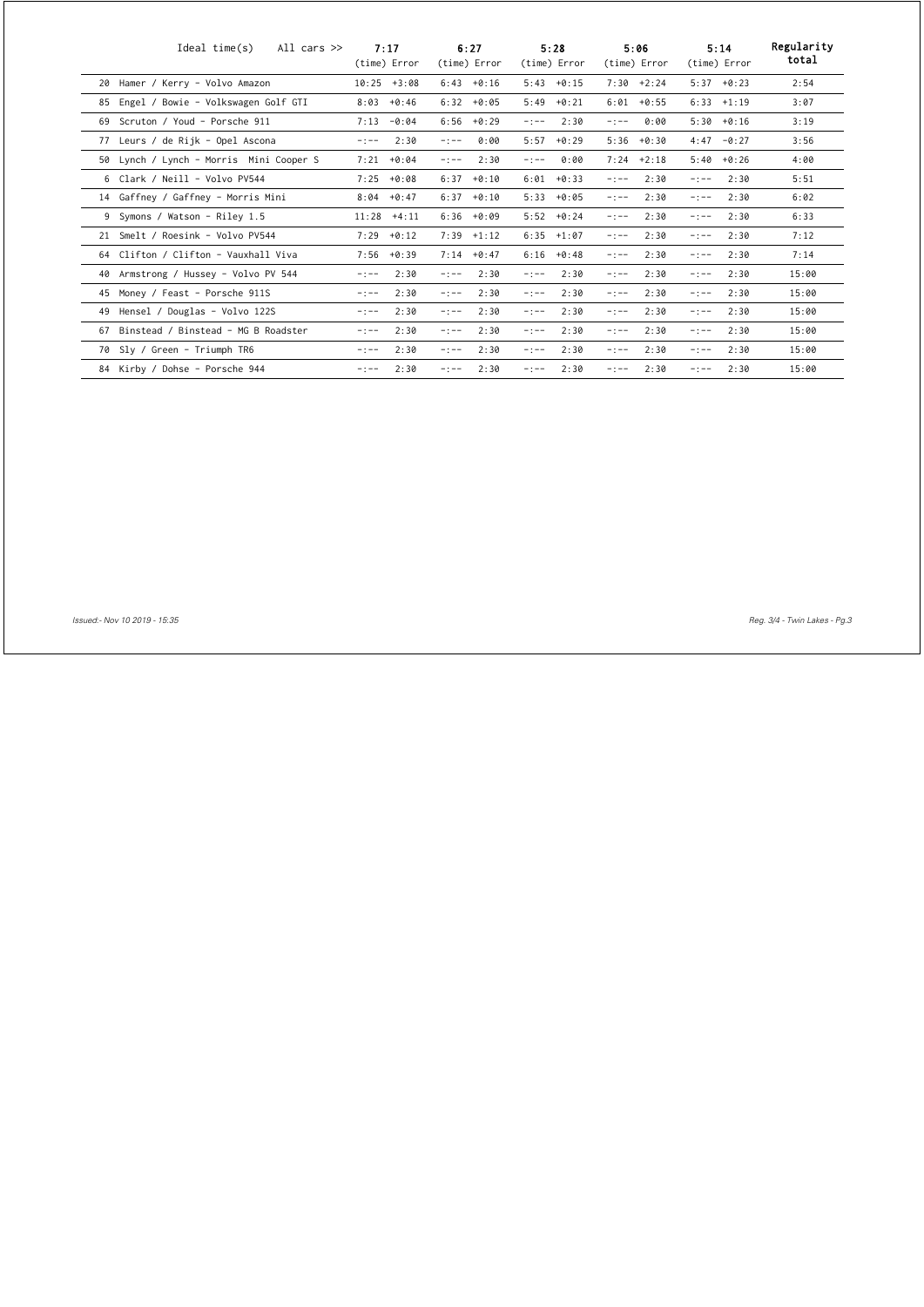| Reg. 3/5 - Moel Arthur<br>All cars $\gg$<br>Ideal time(s) | <b>TP3/5A</b><br>5:34 | TP3/5B<br>6:00  | <b>TP3/5C</b><br>2:08 | TP3/5D<br>4:07 | <b>TP3/5E</b><br>5:26 | <b>TP3/5F</b><br>2:41 | Regularity |
|-----------------------------------------------------------|-----------------------|-----------------|-----------------------|----------------|-----------------------|-----------------------|------------|
|                                                           | (time) Error          | (time) Error    | (time) Error          | (time) Error   | (time) Error          | (time) Error          | total      |
| 2 Anderson / Powley - Bentley Derby                       | $5:36 + 0:02$         | $5:59 - 0:01$   | $2:07 - 0:01$         | $4:08 + 0:01$  | $5:26 + 0:00$         | $2:45 + 0:04$         | 0:09       |
| 65 Vokes / Vokes - Ginetta G15                            | $5:32 - 0:02$         | $5:59 - 0:01$   | $2:09 + 0:01$         | $4:11 + 0:04$  | $5:28 + 0:02$         | $2:43 + 0:02$         | 0:12       |
| 26 Warren / Tullie - Porsche 911 Coupe                    | $5:35 + 0:01$         | 5:57<br>$-0:03$ | $2:09 + 0:01$         | $4:07 + 0:00$  | $5:22 - 0:04$         | $2:45 + 0:04$         | 0:13       |
| 19 Crosby / Pullan - Porsche 911                          | $5:34 + 0:00$         | 5:59<br>-0:01   | $2:10 + 0:02$         | $4:05 - 0:02$  | $5:24 -0:02$          | $2:49 + 0:08$         | 0:15       |
| 32 Mueller / Schwab - Lancia Fulvia Coupe                 | $5:34 + 0:00$         | 6:00<br>$+0:00$ | $2:08 + 0:00$         | $4:04 - 0:03$  | $5:22 - 0:04$         | $2:49 + 0:08$         | 0:15       |
| 57 Lamberigts / van der Palen - Ford Escort M             | $5:34 + 0:00$         | 5:57<br>$-0:03$ | $2:13 + 0:05$         | $4:06 - 0:01$  | $5:23 - 0:03$         | $2:44 + 0:03$         | 0:15       |
| 69 Scruton / Youd - Porsche 911                           | $5:37 + 0:03$         | 5:59<br>$-0:01$ | $2:05 - 0:03$         | $4:08 + 0:01$  | $5:31 + 0:05$         | $2:47 + 0:06$         | 0:19       |
| 3 Whyte / Whyte - Standard 10                             | $5:36 + 0:02$         | 5:58<br>$-0:02$ | $2:11 + 0:03$         | $4:09 + 0:02$  | $5:26 + 0:00$         | $2:52 + 0:11$         | 0:20       |
| 63 Ruddock / Cooper - Ford Escort Mexico                  | $5:33 - 0:01$         | 6:00<br>$+0:00$ | $2:19 + 0:11$         | $4:07 + 0:00$  | $5:25 - 0:01$         | $2:49 + 0:08$         | 0:21       |
| 29 Owens / Frost - Porsche 911                            | $5:34 + 0:00$         | $5:50 - 0:10$   | $2:03 - 0:05$         | $4:08 + 0:01$  | $5:21 - 0:05$         | $2:43 + 0:02$         | 0:23       |
| 22 Henchoz / Henchoz - Volvo PV544                        | $5:36 + 0:02$         | 5:59<br>$-0:01$ | $2:12 + 0:04$         | $4:11 + 0:04$  | $5:23 - 0:03$         | $2:51 + 0:10$         | 0:24       |
| 8 Carnegie / Bosdet - Volvo PV544                         | $5:36 + 0:02$         | $6:04 + 0:04$   | $2:13 + 0:05$         | $4:10 + 0:03$  | $5:25 - 0:01$         | $2:51 + 0:10$         | 0:25       |
| 56 Haselden / Evans - Austin Mini Cooper S                | $5:31 - 0:03$         | 5:54<br>-0:06   | $2:06 - 0:02$         | $4:14 + 0:07$  | $5:27 + 0:01$         | $2:48 + 0:07$         | 0:26       |
| 53 Kuindersma / Jongman - Volvo 142                       | $5:31 - 0:03$         | $5:57 - 0:03$   | $2:15 + 0:07$         | $4:10 + 0:03$  | $5:22 - 0:04$         | $2:48 + 0:07$         | 0:27       |
| 39 Dignan / Dignan - MG B Roadster                        | $5:33 - 0:01$         | 5:55<br>$-0:05$ | $2:11 + 0:03$         | $4:17 + 0:10$  | $5:25 - 0:01$         | $2:49 + 0:08$         | 0:28       |
| 71 Abrey / Turner - Austin Mini                           | $5:38 + 0:04$         | $6:00 + 0:00$   | $2:10 + 0:02$         | $4:11 + 0:04$  | $5:26 + 0:00$         | $3:00 + 0:19$         | 0:29       |
| 27 Dyas / Pitt - Volvo Amazon                             | $5:31 - 0:03$         | $+0:04$<br>6:04 | $2:13 + 0:05$         | $3:58 - 0:09$  | $5:21 - 0:05$         | $2:46 + 0:05$         | 0:31       |
| 59 Sawyer / Duerden - Ford Escort Mexico                  | $5:36 + 0:02$         | $5:57 - 0:03$   | $1:55 - 0:13$         | $4:10 + 0:03$  | $5:29 + 0:03$         | $2:50 + 0:09$         | 0:33       |
| 82 Bricknell / Bricknell - Volkswagen Golf GT             | $5:33 - 0:01$         | $-0:07$<br>5:53 | $1:58 - 0:10$         | $4:15 + 0:08$  | $5:23 - 0:03$         | $2:45 + 0:04$         | 0:33       |
| 16 Naaktgeboren / den Hartog - Porsche 356B               | 5:44 +0:10            | 5:58<br>$-0:02$ | $2:21 + 0:13$         | $4:02 - 0:05$  | $5:21 - 0:05$         | $2:41 + 0:00$         | 0:35       |
| 78 Abbott / Crowther - Jaguar XJ-S                        | $5:37 + 0:03$         | 5:59<br>$-0:01$ | $2:08 + 0:00$         | $4:15 + 0:08$  | $5:23 - 0:03$         | $3:01 + 0:20$         | 0:35       |
| 30 Lovett / Fowle - Porsche 911                           | $5:38 + 0:04$         | $5:57 - 0:03$   | $2:19 + 0:11$         | $4:13 + 0:06$  | $5:31 + 0:05$         | $2:51 + 0:10$         | 0:39       |
| 28 Koerner / Pellini - Porsche 911                        | $5:38 + 0:04$         | 5:56<br>$-0:04$ | $2:16 + 0:08$         | $4:00 - 0:07$  | $5:18 - 0:08$         | 2:54<br>$+0:13$       | 0:44       |
| 61 Meulen / van der Werf - Porsche 911 ST                 | 5:33 -0:01            | $5:55 - 0:05$   | $2:19 + 0:11$         | $3:45 - 0:22$  | $5:28 + 0:02$         | $2:38 - 0:03$         | 0:44       |
| 46 England / Rushforth - Truimph 2000                     | $5:40 + 0:06$         | 6:07<br>$+0:07$ | $2:13 + 0:05$         | $4:11 + 0:04$  | $5:33 + 0:07$         | $2:59 + 0:18$         | 0:47       |
| 36 Cleyndert / Brooks - Morris Mini Cooper S              | $5:33 - 0:01$         | 5:59<br>-0:01   | $2:13 + 0:05$         | $4:12 + 0:05$  | $5:21 - 0:05$         | $3:13 + 0:32$         | 0:49       |
| 74 Martin / Martin - Ford Escort                          | $5:38 + 0:04$         | $6:08 + 0:08$   | $2:40 + 0:32$         | $4:04 - 0:03$  | $5:24 -0:02$          | $2:40 - 0:01$         | 0:50       |

 *Issued:- Nov 10 2019 - 15:35 Reg. 3/5 - Moel Arthur - Pg.1*

| Ideal $time(s)$<br>All cars $\gg$           | 5:34<br>(time) Error | 6:00<br>(time) Error | 2:08<br>(time) Error | 4:07<br>(time) Error | 5:26<br>(time) Error | 2:41<br>(time) Error | Regularity<br>total |
|---------------------------------------------|----------------------|----------------------|----------------------|----------------------|----------------------|----------------------|---------------------|
| 33 Everitt / Dixon - Triumph 2000 MK1       | $5:32 - 0:02$        | $5:57$ 0:13s         | $2:19 + 0:11$        | $4:17 + 0:10$        | $5:17 - 0:09$        | $2:47 + 0:06$        | 0:51                |
| 52 van Kamperdijk / Berkhof - Porsche 911   | $5:35 + 0:01$        | $6:04 + 0:04$        | $2:18 + 0:10$        | $4:19 + 0:12$        | $5:01 - 0:25$        | $2:40 - 0:01$        | 0:53                |
| 5 Graves / Fish - Jaguar XK150 FHC          | $5:36 + 0:02$        | $6:01 + 0:01$        | $2:22 + 0:14$        | $4:08 + 0:01$        | $5:18 - 0:08$        | $3:10 + 0:29$        | 0:55                |
| 54 Berbet / Bloxham - Porsche 911           | $5:36 + 0:02$        | $6:01 + 0:01$        | $1:56 - 0:12$        | $3:45 - 0:22$        | 5:24<br>$-0:02$      | $2:59 + 0:18$        | 0:57                |
| 1 Entwistle / Appleton - Morris Mini Cooper | $5:34 + 0:00$        | $5:58 - 0:02$        | $2:33 + 0:25$        | $4:28 + 0:21$        | 5:25<br>$-0:01$      | $2:50 + 0:09$        | 0:58                |
| 24 Howell / Briggs - Ford Lotus Cortina Mk1 | +0:09<br>5:43        | 5:59<br>$-0:01$      | $2:18 + 0:10$        | $4:21 + 0:14$        | 5:23<br>$-0:03$      | $3:02 + 0:21$        | 0:58                |
| 35 Powley / Goff - Hillman Imp              | $5:37 + 0:03$        | $5:41 - 0:19$        | $2:23 + 0:15$        | 3:59<br>-0:08        | 5:23<br>$-0:03$      | $2:54 + 0:13$        | 1:01                |
| 72 Robertson / Robertson - MG B GT V8       | $5:39 + 0:05$        | $+0:04$<br>6:04      | $2:26 + 0:18$        | $4:17 + 0:10$        | $+0:09$<br>5:35      | $2:56 + 0:15$        | 1:01                |
| 60 Simpson / Briggs - Morris Mini Clubman   | $5:39 + 0:05$        | $6:00 + 0:00$        | $2:24 + 0:16$        | $4:18 + 0:11$        | $5:33 + 0:07$        | $3:12 + 0:31$        | 1:10                |
| 77 Leurs / de Rijk - Opel Ascona            | $+0:00$<br>5:34      | $6:01 + 0:01$        | $2:28 + 0:20$        | $4:14 + 0:07$        | 5:24<br>$-0:02$      | $3:23 + 0:42$        | 1:12                |
| 47 Brookes / Pullan - Austin Mini Cooper    | $5:35 + 0:01$        | $5:53 - 0:07$        | $2:30 + 0:22$        | $4:11 + 0:04$        | $5:30 + 0:04$        | $3:24 + 0:43$        | 1:21                |
| 17 Hindley / Taylor - Porsche 911           | $6:27 + 0:53$        | 5:54<br>$-0:06$      | $1:59 - 0:09$        | $3:57 - 0:10$        | 5:22<br>$-0:04$      | $2:44 + 0:03$        | 1:25                |
| 42 Lawrence / Pettit - MG B GT              | $5:37 + 0:03$        | $5:55 - 0:05$        | $2:11 + 0:03$        | $4:08 + 0:01$        | $5:08 - 0:18$        | $4:09 +1:28$         | 1:30                |
| 12 Worts / Shackleton - Jaguar Mk2          | $5:36 + 0:02$        | 5:59<br>$-0:01$      | $2:10 + 0:02$        | $4:12 + 0:05$        | 5:49<br>$+0:23$      | $4:18$ $+1:37$       | 1:33                |
| 20 Hamer / Kerry - Volvo Amazon             | $5:40 + 0:06$        | $5:53 -0:07$         | $2:18 + 0:10$        | $4:39 + 0:32$        | $5:52 + 0:26$        | $2:56 + 0:15$        | 1:36                |
| 51 Kunz / Ewing - Volvo 240 S               | $6:06 + 0:32$        | 6:00<br>+0:00        | $2:26 + 0:18$        | 3:55<br>$-0:12$      | 4:57<br>$-0:29$      | $2:48 + 0:07$        | 1:38                |
| 89 Dwelly / Dwelly - Porsche 924S           | $5:35 + 0:01$        | $5:56 - 0:04$        | $2:32 + 0:24$        | $4:34 + 0:27$        | $5:43 + 0:17$        | $3:13 + 0:32$        | 1:45                |
| 88 Hughs / Fletcher - Peugeot 205           | $6:06 + 0:32$        | $6:17 + 0:17$        | $2:18 + 0:10$        | $4:23 + 0:16$        | 5:23<br>$-0:03$      | $3:11 + 0:30$        | 1:48                |
| 66 Malins / Barker - Hillman Hunter         | $6:26 + 0:52$        | $6:03 + 0:03$        | $2:32 + 0:24$        | 3:58<br>$-0:09$      | 5:22<br>$-0:04$      | $3:02 + 0:21$        | 1:53                |
| 58 Gerber / Lingg - Lancia Fulvia 1600 HF   | $5:28 - 0:06$        | $5:12 - 0:48$        | $2:09 + 0:01$        | $4:15 + 0:08$        | $5:07 - 0:19$        | $3:14 + 0:33$        | 1:55                |
| 75 Hanson / Grove - Ford Escort             | $5:52 + 0:18$        | 5:58<br>$-0:02$      | $2:01 - 0:07$        | $4:08 + 0:01$        | $4:42 - 0:44$        | $3:29 + 0:48$        | 2:00                |
| 62 Jenkins / Phaff - Lancia Fulvia Coupe    | $5:32 - 0:02$        | 5:53<br>-0:07        | $3:35 +1:27$         | $4:30 + 0:23$        | $5:38 + 0:12$        | $2:58 + 0:17$        | 2:01                |
| 87 Dunderdale / Wickins - Mercedes 190e 16v | $5:39 + 0:05$        | 5:58<br>-0:02        | $4:46 +2:38$         | $4:28 + 0:21$        | 5:10<br>$-0:16$      | $3:18 + 0:37$        | 2:21                |
| 85 Engel / Bowie - Volkswagen Golf GTI      | $5:50 + 0:16$        | $5:49 - 0:11$        | $2:17 + 0:09$        | $4:12 + 0:05$        | 4:36<br>-0:50        | $3:51 + 1:10$        | 2:31                |
| 41 Neville / Neville - Volvo 142 S          | $6:10 + 0:36$        | $4:55 - 1:05$        | $2:39 + 0:31$        | $4:05 - 0:02$        | $5:17 - 0:09$        | $3:02 + 0:21$        | 2:39                |
| 86 Northmore / Northmore - Porsche 944      | $5:51 + 0:17$        | $6:01 + 0:01$        | $3:40 +1:32$         | $4:32 + 0:25$        | $5:26 + 0:00$        | $3:46 + 1:05$        | 2:43                |
| 6 Clark / Neill - Volvo PV544               | +0:11<br>5:45        | $6:22 + 0:22$        | $2:40 + 0:32$        | $4:40 + 0:33$        | $6:07 + 0:41$        | $3:25 + 0:44$        | 3:03                |
| 9 Symons / Watson - Riley 1.5               | $5:57 + 0:23$        | $5:34 - 0:26$        | $2:24 + 0:16$        | $4:51 + 0:44$        | $6:01 + 0:35$        | $3:21 + 0:40$        | 3:04                |